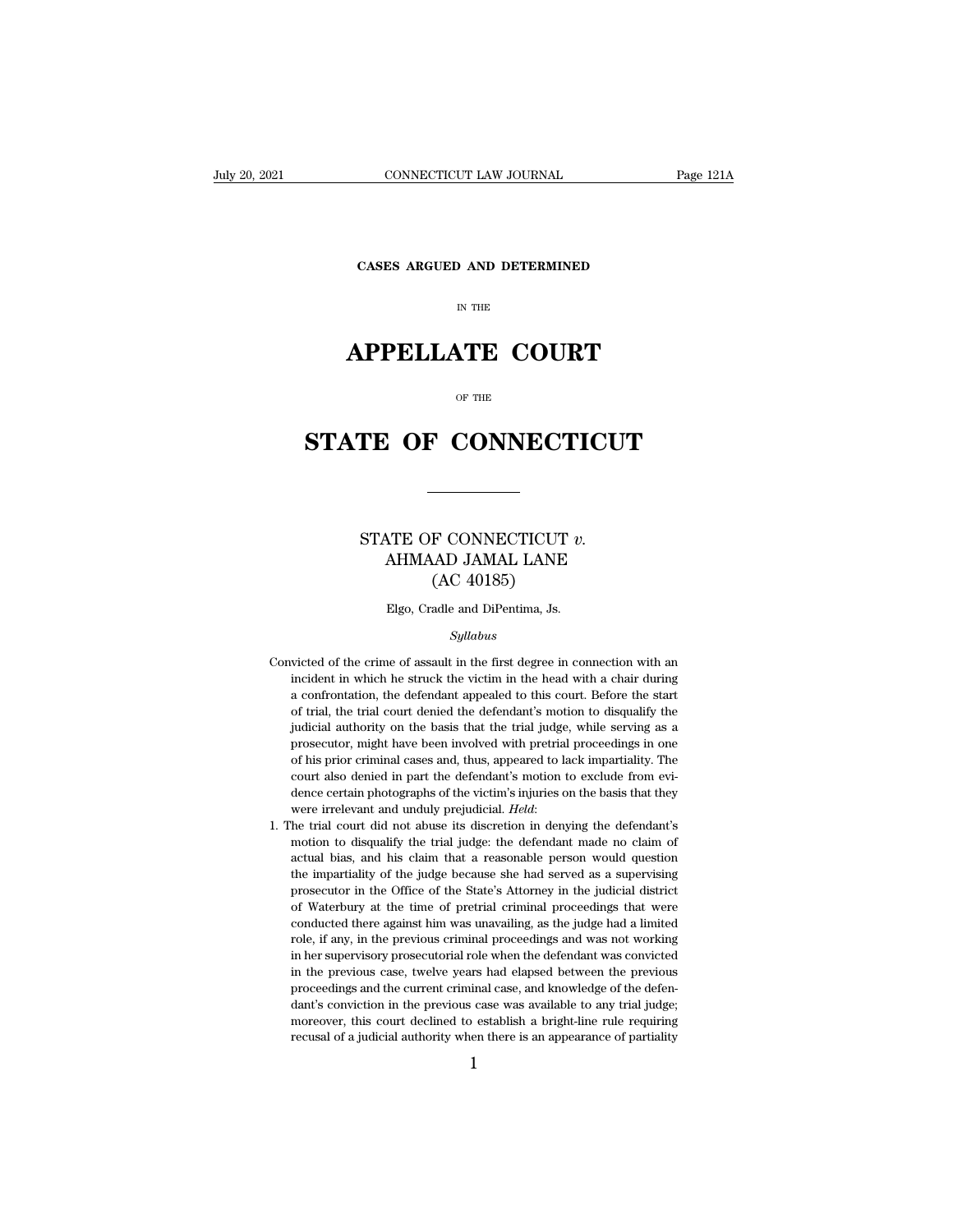### $\begin{tabular}{l l l l} \multicolumn{2}{c}{\text{CONNECTICUT LAW JOURNAL}} & July 20, 2021 \\ \cline{2-2} \multicolumn{2}{c}{\text{JULY, 2021}} & 206 \text{ Conn. App. 1} \\ & State $v$. Lane} \end{tabular}$ State *v.* Lane

Fig. 2021 206 Conn. App. 1<br>
State v. Lane<br>
but an absence of actual partiality, as our Supreme Court already estab-<br>
lished a rule in *State* v. *Milner* (325 Conn. 1) requiring recusal in cases JULY, 2021 206 Conn. App. 1<br>
State *v*. Lane<br>
but an absence of actual partiality, as our Supreme Court already established a rule in *State* v. *Milner* (325 Conn. 1) requiring recusal in cases<br>
in which a reasonable pers **in the ULV, 2021** 206 Conn. App. 1<br>
State v. Lane<br>
but an absence of actual partiality, as our Supreme Court already established a rule in *State* v. *Milner* (325 Conn. 1) requiring recusal in cases<br>
in which a reasonab State  $v$ . Lane<br>but an absence of actual partiality, as our S<br>lished a rule in *State v. Milner* (325 Conn.<br>in which a reasonable person would quest<br>the basis of all of the circumstances.<br>he trial court did not abuse its 2. The trial court already established a rule in *State v. Milner* (325 Conn. 1) requiring recusal in cases<br>in which a reasonable person would question a judge's impartiality on<br>the basis of all of the circumstances.<br>2. T but an absence of actual partiality, as our Supreme Court already established a rule in *State* v. *Milner* (325 Conn. 1) requiring recusal in cases in which a reasonable person would question a judge's impartiality on the

showed sutured wounds to the victimization in denying recusal in cases<br>in which a reasonable person would question a judge's impartiality on<br>the basis of all of the circumstances.<br>he trial court did not abuse its discreti in which a reasonable person would question a judge's impartiality on<br>the basis of all of the circumstances.<br>he trial court did not abuse its discretion in denying the defendant's<br>motion to exclude from evidence certain ch In the basis of all of the circumstances.<br>The basis of all of the circumstances.<br>The trial court did not abuse its discretion in denying the defendant's<br>motion to exclude from evidence certain challenged photographs, which the trial court did not abuse its discretion in denying the defendant's<br>motion to exclude from evidence certain challenged photographs, which<br>showed sutured wounds to the victim's face and head: the photographs<br>indicated t 2. The trial court did not abuse its discretion in denying the defendant's motion to exclude from evidence certain challenged photographs, which showed sutured wounds to the victim's face and head: the photographs indicate showed sutured wounds to the victim's face and head: the photographs indicated the severity of the injuries and, thus, were relevant to the state's burden of proof of establishing that the defendant intended to cause serio indicated the severity of the injuries and, thus, were relevant to the state's burden of proof of establishing that the defendant intended to cause serious physical injury, and they corroborated testimony from witnesses re state's burden of proof of establishing that the defendant intended to cause serious physical injury, and they corroborated testimony from witnesses regarding the underlying confrontation and the victim's injuries; moreove sexists of cause serious physical injury, and they corroborated testimony from witnesses regarding the underlying confrontation and the victim's injuries; moreover, although the photographs depicted graphic injuries, the s witnesses regarding the underlying confrontation and the victim's injuries; moreover, although the photographs depicted graphic injuries, the surgical site shown was clean rather than unnecessarily gory, and the court prop % surgical site shown was clean rather than unnecessarily gory, and the court properly determined that the probative value of the depiction of serious injuries outweighed the prejudicial impact caused by the number of sti surgical sue shown was clean rather than unnecessarily gory, and the court properly determined that the probative value of the depiction of serious injuries outweighed the prejudicial impact caused by the number of stitche

Argued May 17—officially released July 20, 2021<br>*Procedural History*<br>Substitute two part information charging the defendant, in the first part, with the crime of assault in the first<br>degree of stiches shown.<br>Argued May 17—officially released July 20, 2021<br>*Procedural History*<br>Substitute two part information charging the defen-<br>dant, in the of stitches shown.<br>Argued May 17—officially released July 20, 2021<br>*Procedural History*<br>Substitute two part information charging the defen-<br>dant, in the first part, with the crime of assault in the first<br>degree, and, in th Argued May 17—officially released July 20, 2021<br> *Procedural History*<br>
Substitute two part information charging the defen-<br>
dant, in the first part, with the crime of assault in the first<br>
degree, and, in the second part, *Procedural History*<br>
Substitute two part information charging the defen-<br>
dant, in the first part, with the crime of assault in the first<br>
degree, and, in the second part, with being a persistent<br>
dangerous felony offende Froceaural History<br>dant, in the first part, with the crime of assault in the first<br>degree, and, in the second part, with being a persistent<br>dangerous felony offender, brought to the Superior<br>Court in the judicial district dant, in the first part, with the crime of assault in the first<br>degree, and, in the second part, with being a persistent<br>dangerous felony offender, brought to the Superior<br>Court in the judicial district of New Britain, geo degree, and, in the second part, with being a persistent<br>dangerous felony offender, brought to the Superior<br>Court in the judicial district of New Britain, geographi-<br>cal area number fifteen, where the court, *Keegan*, *J.* dangerous felony offender, brought to the Superior<br>Court in the judicial district of New Britain, geographi-<br>cal area number fifteen, where the court, *Keegan, J.*,<br>denied in part the defendant's motion to exclude certain<br> Court in the judicial district of New Britain, geographical area number fifteen, where the court, *Keegan, J.*, denied in part the defendant's motion to exclude certain evidence; thereafter, the court,  $D'Addabbo$ ,  $J$ ., deni cal area number fifteen, where the court, *Keegan, J.*,<br>denied in part the defendant's motion to exclude certain<br>evidence; thereafter, the court,  $D'Addabbo$ , J., denied<br>the defendant's motion to disqualify the judicial autho denied in part the defendant's motion to exclude certain<br>evidence; thereafter, the court, *D'Addabbo*, *J*., denied<br>the defendant's motion to disqualify the judicial author-<br>ity; subsequently, the first part of the informa evidence; thereafter, the court,  $D'Addabbo$ ,  $J$ ., denied<br>the defendant's motion to disqualify the judicial author-<br>ity; subsequently, the first part of the information was<br>tried to the jury before *Keegan*,  $J$ .; verdict of the defendant's motion to disqualify the judicial authority; subsequently, the first part of the information was tried to the jury before *Keegan*,  $J$ ; verdict of guilty; thereafter, the defendant was presented to the co ity; subsequently, the first part of the information was<br>tried to the jury before *Keegan*, *J*.; verdict of guilty;<br>thereafter, the defendant was presented to the court,<br>*Keegan*, *J*., on a plea of guilty to the second p thereatter, the defendant was presented to the court,<br>*Keegan*, *J*., on a plea of guilty to the second part of the<br>information, and the court rendered judgment in accord-<br>ance with the verdict and the plea, from which the *formation*, and the court rendered<br>information, and the court rendered<br>ance with the verdict and the ple-<br>defendant appealed to this court. A<br>*Robert L. O'Brien*, assigned cour-<br>the brief, was *Christopher Y. Duby*<br>for th

ce with the verdict and the plea, from which the<br>fendant appealed to this court. *Affirmed.*<br>*Robert L. O'Brien*, assigned counsel, with whom, on<br>e brief, was *Christopher Y. Duby*, assigned counsel,<br>r the appellant (defen defendant appealed to this court. Affirmed.<br>
Robert L. O'Brien, assigned counsel, with whom, on<br>
the brief, was *Christopher Y. Duby*, assigned counsel,<br>
for the appellant (defendant).<br>
Samantha Oden, deputy assistant stat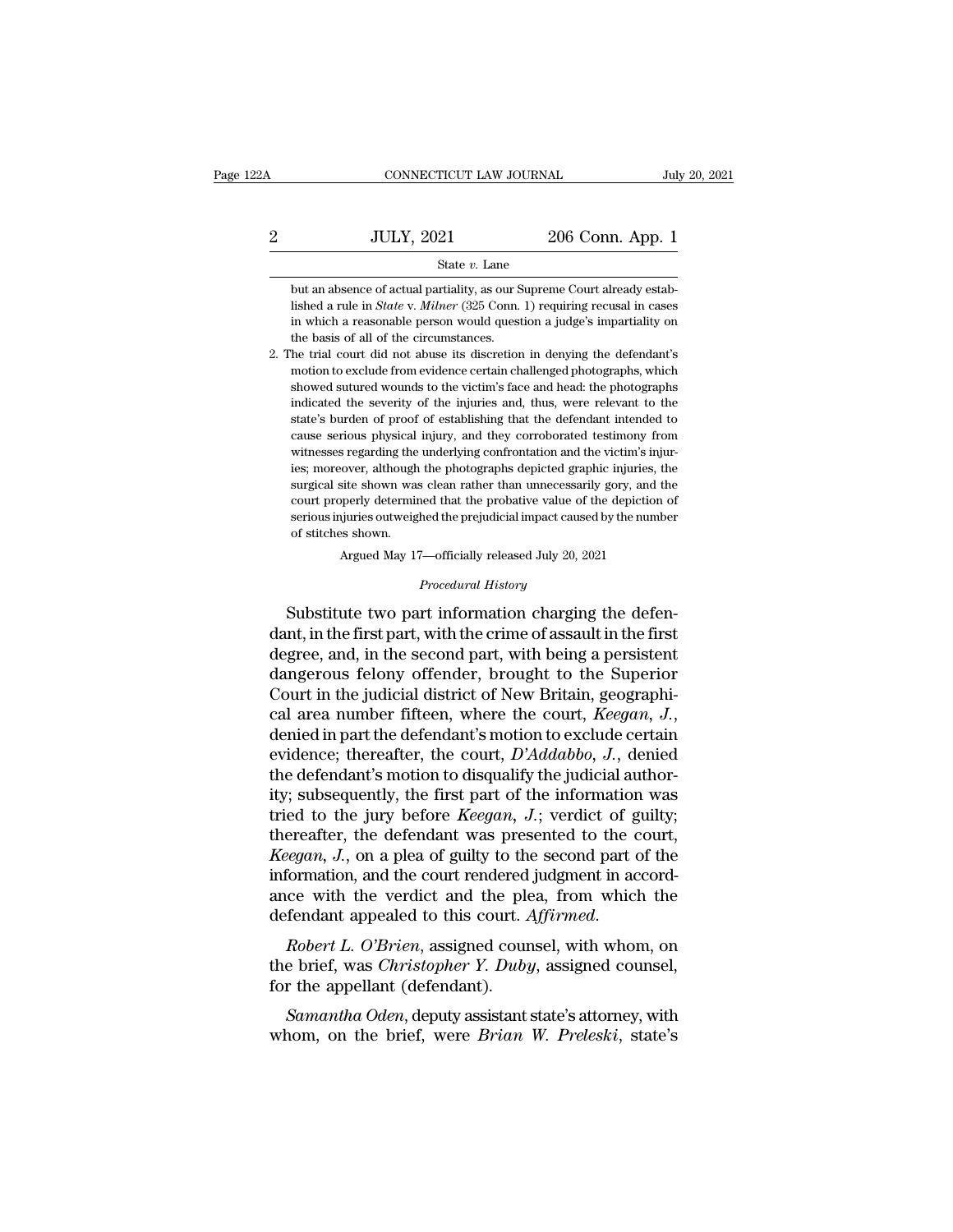$\begin{array}{r|l} \text{206 Conn. App. 1} & \text{GONNETICUT LAW JOURNAL} & \text{Page 123A} \\\\ \hline & \text{206 Conn. App. 1} & \text{JULY, 2021} & 3 \\ \hline & \text{State $v$. Lane} & \end{array}$ 

State *v.* Lane

Page 123A<br> **EXECUTE 2006 Conn. App. 1** JULY, 2021 3<br>
State v. Lane<br> **EXECUTE:** Attorney, *Thadius L. Bochain*, deputy assistant state's<br>
attorney, and *David Clifton*, assistant state's attorney,<br>
for the appellee (state) 206 Conn. App. 1 JULY, 2021 3<br>
State *v*. Lane<br>
attorney, *Thadius L. Bochain*, deputy assistant state's attorney, and *David Clifton*, assistant state's attorney, for the appellee (state).  $\begin{array}{c} \textcolor{red}{206\text{ Conn. App. 1}} \ \textcolor{red}{ \textcolor{red}{\text{State }v.1}} \ \textcolor{red}{\text{State }v.1}} \ \textcolor{red}{\text{state }v.1}} \ \textcolor{red}{\text{attorney, }} \textcolor{red}{\textit{Thadius L. Bochai}} \ \textcolor{red}{\text{attorney, and } David Clifton,}} \ \textcolor{red}{\text{for the applelle (state).}} \ \textcolor{red}{\textcolor{red}{\text{Opinic}}} \ \textcolor{red}{\textcolor{red}{\text{Opinic}}} \end{array}$  $\frac{S_{\text{safe } b. \text{ Lame}}}{S_{\text{top}}}\$   $\frac{S_{\text{safe } b. \text{ Lame}}}{S_{\text{top}}}\$   $\frac{S_{\text{top}}}{S_{\text{top}}}\$  and  $David Clifton$ , assistant state's attorney,<br>r the appellee (state).<br> $\frac{Opinion}{S_{\text{top}}}\$ <br>DiPENTIMA, J. The defendant, Ahmaad Jamal Lane,<br>peals fro

### *Opinion*

attorney, *Thadius L. Bochain*, deputy assistant state's<br>attorney, and *David Clifton*, assistant state's attorney,<br>for the appellee (state).<br> $opinion$ <br>DiPENTIMA, J. The defendant, Ahmaad Jamal Lane,<br>appeals from the judgment attorney, and *David Clifton*, assistant state's attorney,<br>for the appellee (state).<br> $opinion$ <br>DiPENTIMA, J. The defendant, Ahmaad Jamal Lane,<br>appeals from the judgment of conviction, rendered after<br>a jury trial, of assault in opinion<br>
opinion<br>
DiPENTIMA, J. The defendant, Ahmaad Jamal Lane,<br>
appeals from the judgment of conviction, rendered after<br>
a jury trial, of assault in the first degree in violation<br>
of General Statutes § 53a-59 (a) (1). *Opinion*<br>DiPENTIMA, J. The defendant, Ahmaad Jamal Lane,<br>appeals from the judgment of conviction, rendered after<br>a jury trial, of assault in the first degree in violation<br>of General Statutes § 53a-59 (a) (1). On appeal, DiPENTIMA, J. The defendant, Ahmaad Jamal Lane,<br>appeals from the judgment of conviction, rendered after<br>a jury trial, of assault in the first degree in violation<br>of General Statutes § 53a-59 (a) (1). On appeal, the<br>defend DiPENTIMA, J. The defendant, Ahmaad Jamal Lane,<br>appeals from the judgment of conviction, rendered after<br>a jury trial, of assault in the first degree in violation<br>of General Statutes § 53a-59 (a) (1). On appeal, the<br>defenda appeals from the judgment of conviction, rendered after<br>a jury trial, of assault in the first degree in violation<br>of General Statutes  $\S$  53a-59 (a) (1). On appeal, the<br>defendant claims that the court abused its discretio a jury trial, of assault in the first degree in violation<br>of General Statutes  $\S$  53a-59 (a) (1). On appeal, the<br>defendant claims that the court abused its discretion<br>by (1) denying his motion for disqualification of the<br> Fendant claims that the court abused its discretion<br>
(1) denying his motion for disqualification of the<br>
al court judge and (2) admitting into evidence two<br>
otographs of the victim's injuries. We disagree, and,<br>
cordingly by (1) denying his motion for disqualification of the<br>trial court judge and (2) admitting into evidence two<br>photographs of the victim's injuries. We disagree, and,<br>accordingly, affirm the judgment of the trial court.<br>On th

 $\mathbf{B}_{\mathbf{y}}$  (1) deriying his modern for disquantization of the trial court judge and (2) admitting into evidence two photographs of the victim's injuries. We disagree, and, accordingly, affirm the judgment of the trial photographs of the victim's injuries. We disagree, and, accordingly, affirm the judgment of the trial court.<br>On the basis of the evidence presented at trial, the jury reasonably could have found the following facts. On Se photographs of the vietnit's hijartes. We disagree, and,<br>accordingly, affirm the judgment of the trial court.<br>On the basis of the evidence presented at trial, the jury<br>reasonably could have found the following facts. On<br>Se on the basis of the evidence presented at trial, the jury<br>reasonably could have found the following facts. On<br>September 4, 2014, at approximately 3 a.m., the defen-<br>dant arrived at the home of John Fusco in New Britain.<br>Fu On the basis of the evidence presented at trial, the jury<br>reasonably could have found the following facts. On<br>September 4, 2014, at approximately 3 a.m., the defen-<br>dant arrived at the home of John Fusco in New Britain.<br>Fu reasonably could have found the following facts. On<br>September 4, 2014, at approximately 3 a.m., the defen-<br>dant arrived at the home of John Fusco in New Britain.<br>Fusco was playing cards with his daughter, Tessa<br>Fusco, and September 4, 2014, at approximately 3 a.m., the defendant arrived at the home of John Fusco in New Britain.<br>Fusco was playing cards with his daughter, Tessa<br>Fusco, and the victim, Keven Tischofer. Tischofer was<br>seated at t dant arrived at the home of John Fusco in New Britain.<br>Fusco was playing cards with his daughter, Tessa<br>Fusco, and the victim, Keven Tischofer. Tischofer was<br>seated at the kitchen table, and when the defendant<br>arrived, Tis Fusco was playing cards with his daughter, Tessa<br>Fusco, and the victim, Keven Tischofer. Tischofer was<br>seated at the kitchen table, and when the defendant<br>arrived, Tischofer asked the defendant for money for<br>work he had pe Fusco, and the victim, Keven Tischofer. Tischofer was<br>seated at the kitchen table, and when the defendant<br>arrived, Tischofer asked the defendant for money for<br>work he had performed on the defendant's vehicle. The<br>defendant seated at the kitchen table, and when the defendant<br>arrived, Tischofer asked the defendant for money for<br>work he had performed on the defendant's vehicle. The<br>defendant complained about Tischofer's work, to which<br>Tischofer arrived, Tischofer asked the defendant for money for<br>work he had performed on the defendant's vehicle. The<br>defendant complained about Tischofer's work, to which<br>Tischofer responded: "At least you have brakes. The<br>car did n work he had performed on the defendant's vehicle. The<br>defendant complained about Tischofer's work, to which<br>Tischofer responded: "At least you have brakes. The<br>car did not have any brakes when I got it." The defen-<br>dant th defendant complained about Tischofer's work, to which<br>Tischofer responded: "At least you have brakes. The<br>car did not have any brakes when I got it." The defen-<br>dant then picked up a chair and struck the right side<br>of Tisc Tischofer responded: "At least you have brakes. The<br>car did not have any brakes when I got it." The defen-<br>dant then picked up a chair and struck the right side<br>of Tischofer's head.<sup>1</sup> The defendant then hit Tischofer at<br>l car did not have any brakes when I got it." The defendant then picked up a chair and struck the right side of Tischofer's head.<sup>1</sup> The defendant then hit Tischofer at least one more time with the chair. Tischofer sustained dant then picked up a chair and struck the right side<br>of Tischofer's head.<sup>1</sup> The defendant then hit Tischofer at<br>least one more time with the chair. Tischofer sustained<br>injuries to his arm, two skull fractures, and an epi of Tischofer's head.<sup>1</sup> The defendant then hit Tischofer at least one more time with the chair. Tischofer sustained injuries to his arm, two skull fractures, and an epidural hematoma, and he subsequently underwent emergenc eurosurgery at the Hospital of Central Connecticut.<br>
inmediately after the incident, the defendant left the<br>
ouse and drove away. Twenty minutes later, he<br>
<sup>1</sup>At trial, the defendant raised a claim of self-defense. More sp neurosurgery at the Hospital of Central Connecticut.<br>Immediately after the incident, the defendant left the<br>house and drove away. Twenty minutes later, he<br><sup>1</sup>At trial, the defendant raised a claim of self-defense. More spe

Immediately after the incident, the defe<br>house and drove away. Twenty minu<br><sup>1</sup>At trial, the defendant raised a claim of self-defense<br>he alleged that Tischofer raised a knife during the verba<br>that he struck Tischofer with t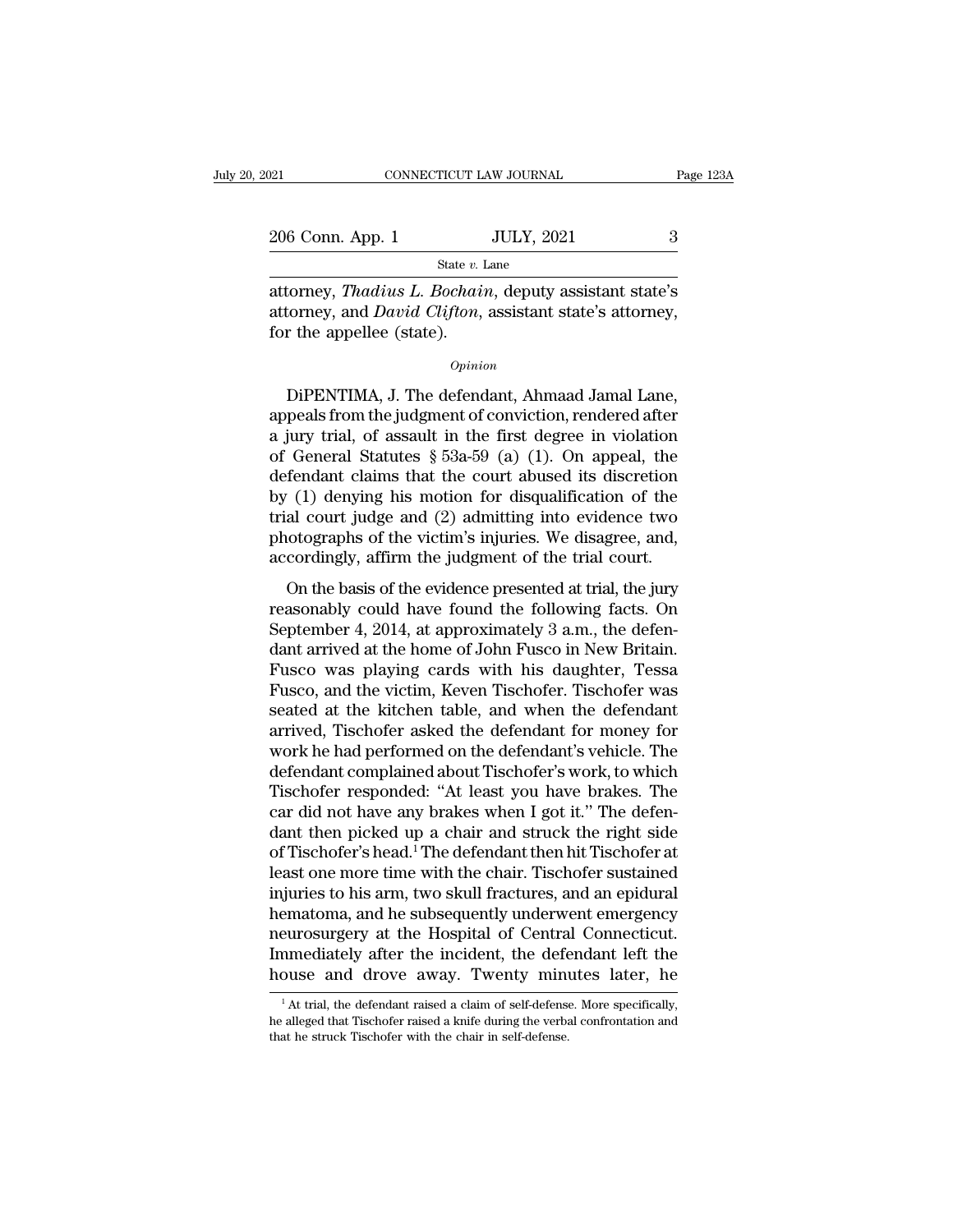| 24A | CONNECTICUT LAW JOURNAL |                  | July 20, 2021 |
|-----|-------------------------|------------------|---------------|
|     | <b>JULY, 2021</b>       | 206 Conn. App. 1 |               |
|     | State $v$ . Lane        |                  |               |

 $\begin{tabular}{ll} \multicolumn{2}{l}{{\text{conv6}}} & \multicolumn{2}{l}{\text{conv6}} & \multicolumn{2}{l}{\text{conv6}} & \multicolumn{2}{l}{\text{July 20, 2021}}\\ \multicolumn{2}{l}{\text{3}} & \multicolumn{2}{l}{\text{State }v$} & \multicolumn{2}{l}{\text{206 Conn. App. 1}}\\ \multicolumn{2}{l}{\text{State }v$} & \multicolumn{2}{l}{\text{State }v$} & \text{Lane} \\ \end{tabular}$  $\frac{1}{206}$   $\frac{1}{206}$   $\frac{1}{206}$   $\frac{1}{206}$   $\frac{1}{206}$   $\frac{1}{206}$   $\frac{1}{206}$   $\frac{1}{206}$   $\frac{1}{206}$   $\frac{1}{206}$   $\frac{1}{206}$   $\frac{1}{206}$   $\frac{1}{206}$   $\frac{1}{206}$   $\frac{1}{206}$   $\frac{1}{206}$   $\frac{1}{206}$   $\frac{1}{206}$   $\frac{1$ officers. State v. Lane<br>
State v. Lane<br>
tempted to return to the house but left after seeing<br>
e street blocked by first responders, including police<br>
ficers.<br>
The defendant then fled to Vermont. On January 26,<br>
15, the defendant wa

<sup>2015</sup> state *v*. Lane<br>
2016 attempted to return to the house but left after seeing<br>
2015, the defendant then fled to Vermont. On January 26,<br>
2015, the defendant was arrested in Vermont and extra-<br>
2015, the defendant wa attempted to return to the house but left after seeing<br>the street blocked by first responders, including police<br>officers.<br>The defendant then fled to Vermont. On January 26,<br>2015, the defendant was arrested in Vermont and e the street blocked by first responders, including police<br>officers.<br>The defendant then fled to Vermont. On January 26,<br>2015, the defendant was arrested in Vermont and extra-<br>dited to Connecticut. On November 8, 2016, by wa officers.<br>
The defendant then fled to Vermont. On January 26,<br>
2015, the defendant was arrested in Vermont and extra-<br>
dited to Connecticut. On November 8, 2016, by way of<br>
a substitute long form information, he was charg The defendant then fled to Vermont. On January 26,<br>2015, the defendant was arrested in Vermont and extra-<br>dited to Connecticut. On November 8, 2016, by way of<br>a substitute long form information, he was charged with<br>one cou The defendant then fied to vermont. On January 26,<br>2015, the defendant was arrested in Vermont and extra-<br>dited to Connecticut. On November 8, 2016, by way of<br>a substitute long form information, he was charged with<br>one co 2015, the derendant was arrested in vermont and extra-<br>dited to Connecticut. On November 8, 2016, by way of<br>a substitute long form information, he was charged with<br>one count of assault in the first degree in violation<br>of dited to Connecti<br>a substitute long f<br>one count of ass<br>of § 53a-59 (a) (1<br>information, he v<br>dangerous felony<br>§ 53a-40 (a).<br>The defendant Eq. of assault in the first degree in violation  $\S$  53a-59 (a) (1). On October 25, 2016, in a part B formation, he was charged with being a persistent ngerous felony offender pursuant to General Statutes 53a-40 (a).<br>The d of § 53a-59 (a) (1). On October 25, 2016, in a part B<br>information, he was charged with being a persistent<br>dangerous felony offender pursuant to General Statutes<br>§ 53a-40 (a).<br>The defendant made two motions that are the sub

information, he was charged with being a persistent<br>dangerous felony offender pursuant to General Statutes<br>§ 53a-40 (a).<br>The defendant made two motions that are the sub-<br>jects of this appeal. First, just as the trial judge dangerous felony offender pursuant to General Statutes<br>
§ 53a-40 (a).<br>
The defendant made two motions that are the sub-<br>
jects of this appeal. First, just as the trial judge, *Keegan*,<br> *J.*, commenced the first day of tr § 53a-40 (a).<br>The defendant made two motions that are the sub-<br>jects of this appeal. First, just as the trial judge, *Keegan*,<br>J., commenced the first day of trial, the defendant<br>moved to disqualify her due to his concern The defendant made two motions that are the sub-<br>jects of this appeal. First, just as the trial judge, *Keegan*,<br>J., commenced the first day of trial, the defendant<br>moved to disqualify her due to his concern that she<br>may h The detendant made two motions that are the sub-<br>jects of this appeal. First, just as the trial judge, *Keegan*,<br>J., commenced the first day of trial, the defendant<br>moved to disqualify her due to his concern that she<br>may h jects of this appeal. First, just as the trial judge, *Reegan*,<br>*J.*, commenced the first day of trial, the defendant<br>moved to disqualify her due to his concern that she<br>may have been involved in pretrial discovery or moti J., commenced the first day of trial, the defendant<br>moved to disqualify her due to his concern that she<br>may have been involved in pretrial discovery or motions<br>in one of his prior criminal cases while she was a state's<br>at moved to disquality her due to his concern that she<br>may have been involved in pretrial discovery or motions<br>in one of his prior criminal cases while she was a state's<br>attorney in the Office of the State's Attorney for the<br> may nave been involved in pretrial discovery or motions<br>in one of his prior criminal cases while she was a state's<br>attorney in the Office of the State's Attorney for the<br>judicial district of Waterbury. Judge Keegan referre in one of nis prior crimattorney in the Office<br>judicial district of Wathe motion to disqual<br> $D'Addabbo, J.,$  who codenied the motion. Ju<br>defendant's trial.<br>In the second motion dicial district of Waterbury. Judge Keegan referred<br>
e motion to disqualify to another trial court judge,<br>
Addabbo, J., who conducted a hearing and thereafter<br>
mied the motion. Judge Keegan then presided at the<br>
fendant's the motion to disqualify to another trial court judge,  $D'Addabbo$ ,  $J$ , who conducted a hearing and thereafter denied the motion. Judge Keegan then presided at the defendant's trial.<br>In the second motion at issue in this app

 $D'Addabbo, J.,$  who conducted a hearing and thereafter<br>denied the motion. Judge Keegan then presided at the<br>defendant's trial.<br>In the second motion at issue in this appeal, the defen-<br>dant sought to exclude from evidence three denied the motion. Judge Keegan then presided at the<br>defendant's trial.<br>In the second motion at issue in this appeal, the defen-<br>dant sought to exclude from evidence three photo-<br>graphs of Tischofer's injuries, arguing tha defendant's trial.<br>In the second motion at issue in this appeal, the defendant sought to exclude from evidence three photographs of Tischofer's injuries, arguing that they were<br>irrelevant and unduly prejudicial. After a he dence. In the sought to exclude from evidence three photo-<br>aphs of Tischofer's injuries, arguing that they were<br>elevant and unduly prejudicial. After a hearing, the<br>urt admitted two of the three photographs into evi-<br>nce.<br>Followi graphs of Tischofer's injuries, arguing that they were<br>irrelevant and unduly prejudicial. After a hearing, the<br>court admitted two of the three photographs into evi-<br>dence.<br>Following a jury trial, the defendant was convicte

irrelevant and unduly prejudicial. After a hearing, the court admitted two of the three photographs into evidence.<br>Following a jury trial, the defendant was convicted of assault in the first degree. He subsequently pleaded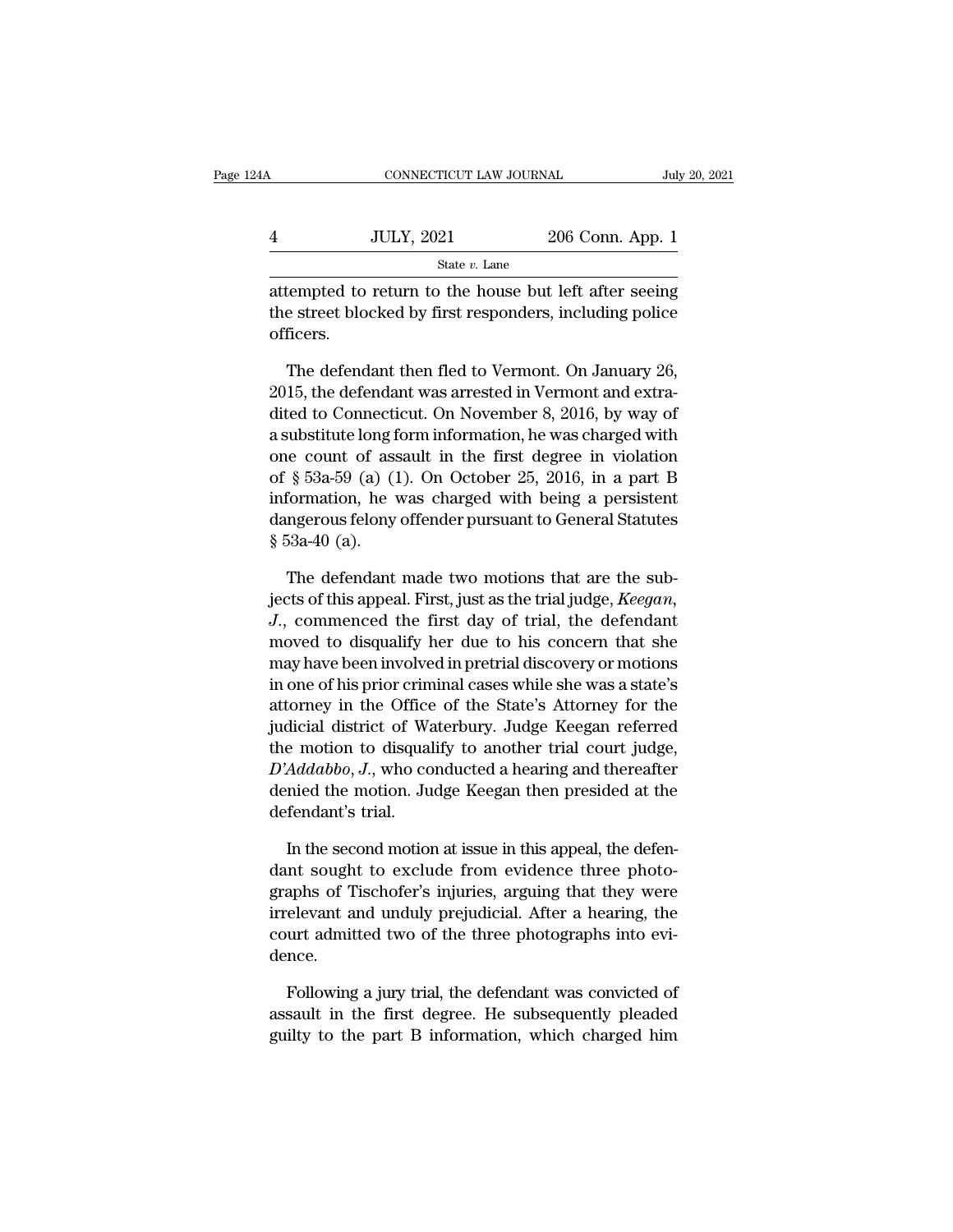State *v.* Lane

METRICUT LAW JOURNAL<br>
206 Conn. App. 1 JULY, 2021 5<br>
31 State v. Lane<br>
206 Conn. App. 1 JULY, 2021 5<br>
32 State v. Lane<br>
200 State v. Lane<br>
200 State v. Lane<br>
200 State v. Lane<br>
200 State v. Lane<br>
200 State v. Lane<br>
200 St 206 Conn. App. 1 JULY, 2021 5<br>State v. Lane<br>with being a persistent dangerous felony offender pursuant to § 53a-40 (a), resulting in a sentence enhance-<br>ment.<sup>2</sup> The defendant was sentenced to a term of<br>twenty-five years 206 Conn. App. 1 JULY, 2021 5<br>
State v. Lane<br>
with being a persistent dangerous felony offender pursuant to § 53a-40 (a), resulting in a sentence enhance-<br>
ment.<sup>2</sup> The defendant was sentenced to a term of<br>
twenty-five ye 206 Conn. App. 1 JULY, 2021 5<br>
State v. Lane<br>
with being a persistent dangerous felony offender pursuant to § 53a-40 (a), resulting in a sentence enhance-<br>
ment.<sup>2</sup> The defendant was sentenced to a term of<br>
twenty-five ye State v. Lane<br>
with being a persistent dangerous felony offender pursuant to § 53a-40 (a), resulting in a sentence enhance-<br>
ment.<sup>2</sup> The defendant was sentenced to a term of<br>
twenty-five years of incarceration, ten of wh with being a persistent dangerous felony offender pursuant to  $\S$  53a-40 (a), resulting in a sentence enhancement.<sup>2</sup> The defendant was sentenced to a term of twenty-five years of incarceration, ten of which are a mandato and to  $\frac{1}{8}$  os  $\frac{1}{3}$  and  $\frac{1}{10}$ . The defendant was sentenced to a term of enty-five years of incarceration, ten of which are a andatory minimum. This appeal followed. Additional cts will be set forth as neces

|--|

ment. The defendant was sentenced to a term of<br>twenty-five years of incarceration, ten of which are a<br>mandatory minimum. This appeal followed. Additional<br>facts will be set forth as necessary.<br>I<br>The defendant first claims t twenty-five years of incarceration, ten of which are a<br>mandatory minimum. This appeal followed. Additional<br>facts will be set forth as necessary.<br>I<br>The defendant first claims that the court abused its<br>discretion in denying manuatory nummunt. This appear fold<br>facts will be set forth as necessary.<br>I<br>The defendant first claims that the discretion in denying his motion for di<br>the trial judge because there was an a<br>lack of impartiality. We disagr I<br>
The defendant first claims that the court abused its<br>
scretion in denying his motion for disqualification of<br>
e trial judge because there was an appearance of a<br>
ck of impartiality. We disagree.<br>
The following additiona The defendant first claims that the court abused its<br>discretion in denying his motion for disqualification of<br>the trial judge because there was an appearance of a<br>lack of impartiality. We disagree.<br>The following additional

The defendant first claims that the court abused its<br>discretion in denying his motion for disqualification of<br>the trial judge because there was an appearance of a<br>lack of impartiality. We disagree.<br>The following additional discretion in denying his motion for disqualification of<br>the trial judge because there was an appearance of a<br>lack of impartiality. We disagree.<br>The following additional facts are relevant to this<br>claim. Judge Keegan was a the trial judge because there was an appearance of a<br>lack of impartiality. We disagree.<br>The following additional facts are relevant to this<br>claim. Judge Keegan was a supervisory assistant state's<br>attorney in the judicial d lack of impartiality. We disagree.<br>The following additional facts are relevant to this<br>claim. Judge Keegan was a supervisory assistant state's<br>attorney in the judicial district of Waterbury between<br>1989 and 2004. Just prio The following additional facts are relevant to this<br>claim. Judge Keegan was a supervisory assistant state's<br>attorney in the judicial district of Waterbury between<br>1989 and 2004. Just prior to calling in the jury on the<br>fir claim. Judge Keegan was a supervisory assistant state's<br>attorney in the judicial district of Waterbury between<br>1989 and 2004. Just prior to calling in the jury on the<br>first day of trial, the defendant represented to the co attorney in the judicial district of Waterbury between<br>1989 and 2004. Just prior to calling in the jury on the<br>first day of trial, the defendant represented to the court<br>that Judge Keegan "may have been involved" in a Wate 1989 and 2004. Just prior to calling in the jury on the<br>first day of trial, the defendant represented to the court<br>that Judge Keegan "may have been involved" in a Water-<br>bury case involving the defendant—specifically, a b first day of trial, the defendant represented to the court<br>that Judge Keegan "may have been involved" in a Water-<br>bury case involving the defendant—specifically, a bond<br>argument and "pretrial motion in regards to discovery that Judge Keegan "may have been involved" in a Water-<br>bury case involving the defendant—specifically, a bond<br>argument and "pretrial motion in regards to discovery<br>and stuff like that." The defendant represented to Judge<br>K bury case involving the defendant—specifically, a bond<br>argument and "pretrial motion in regards to discovery<br>and stuff like that." The defendant represented to Judge<br>Keegan that he was "very fearing that because you do—<br>yo argument and "pretrial motion in regards to discovery<br>and stuff like that." The defendant represented to Judge<br>Keegan that he was "very fearing that because you do—<br>your offer made with me. . . . I remember that argu-<br>ment and stuff like that." The defendant represented to Judge<br>Keegan that he was "very fearing that because you do—<br>your offer made with me. . . . I remember that argu-<br>ment that you and [my] attorney had, it was really<br>intens Keegan that he was "very fearing that because you do—your offer made with me. . . . I remember that argument that you and [my] attorney had, it was really intense. I never forget you, and when I first was seen, I said wai your offer made with me. . . . I remember that argument that you and [my] attorney had, it was really intense. I never forget you, and when I first was seen, I said wait a minute, I recognize her now . . . so I'm worried ment that you<br>intense. I nev<br>I said wait a<br>worried abou<br>that's the iss<br>day so I figuu<br>of that.''<br>The defen tense. I never forget you, and when I first was seen,<br>said wait a minute, I recognize her now . . . so I'm<br>prried about that, so I want the record to reflect that<br>at's the issue. . . . And I remember it to this very<br>y so I said wait a minute, I recognize her now  $\dots$  so I'm<br>worried about that, so I want the record to reflect that<br>that's the issue.  $\dots$  And I remember it to this very<br>day so I figured that's kind of a conflict and I'm afrai worried about that, so I want the record to reflect that<br>that's the issue.... And I remember it to this very<br>day so I figured that's kind of a conflict and I'm afraid<br>of that."<br>The defendant's conviction in the Waterbury

The defendant's conviction in the Waterbury case<br>prmed the basis for the part B information in the pres-<br>at case.<sup>3</sup> The defendant contends that the Waterbury<br><sup>2</sup> The part B information was based on a conviction of assaul The defendant's conviction in the Waterbury case<br>formed the basis for the part B information in the pres-<br>ent case.<sup>3</sup> The defendant contends that the Waterbury<br> $\frac{1}{2}$  The part B information was based on a conviction o

formed the basis for the part B information in the present case.<sup>3</sup> The defendant contends that the Waterbury  $\frac{1}{2}$  The part B information was based on a conviction of assault in the first degree, in violation of  $\S$ 

<sup>&</sup>lt;sup>2</sup> The Referred The Convertion strict the Waterbury<br><sup>2</sup> The part B information was based on a conviction of assault in the first<br>degree, in violation of § 53a-59 (a) (1), entered on September 15, 2005 in<br>the judicial dis <sup>2</sup> The part B information was based on a conviction of assault in degree, in violation of  $\S$  53a-59 (a) (1), entered on September 15 the judicial district of Waterbury.<br><sup>3</sup> We refer to the pretrial motions and discovery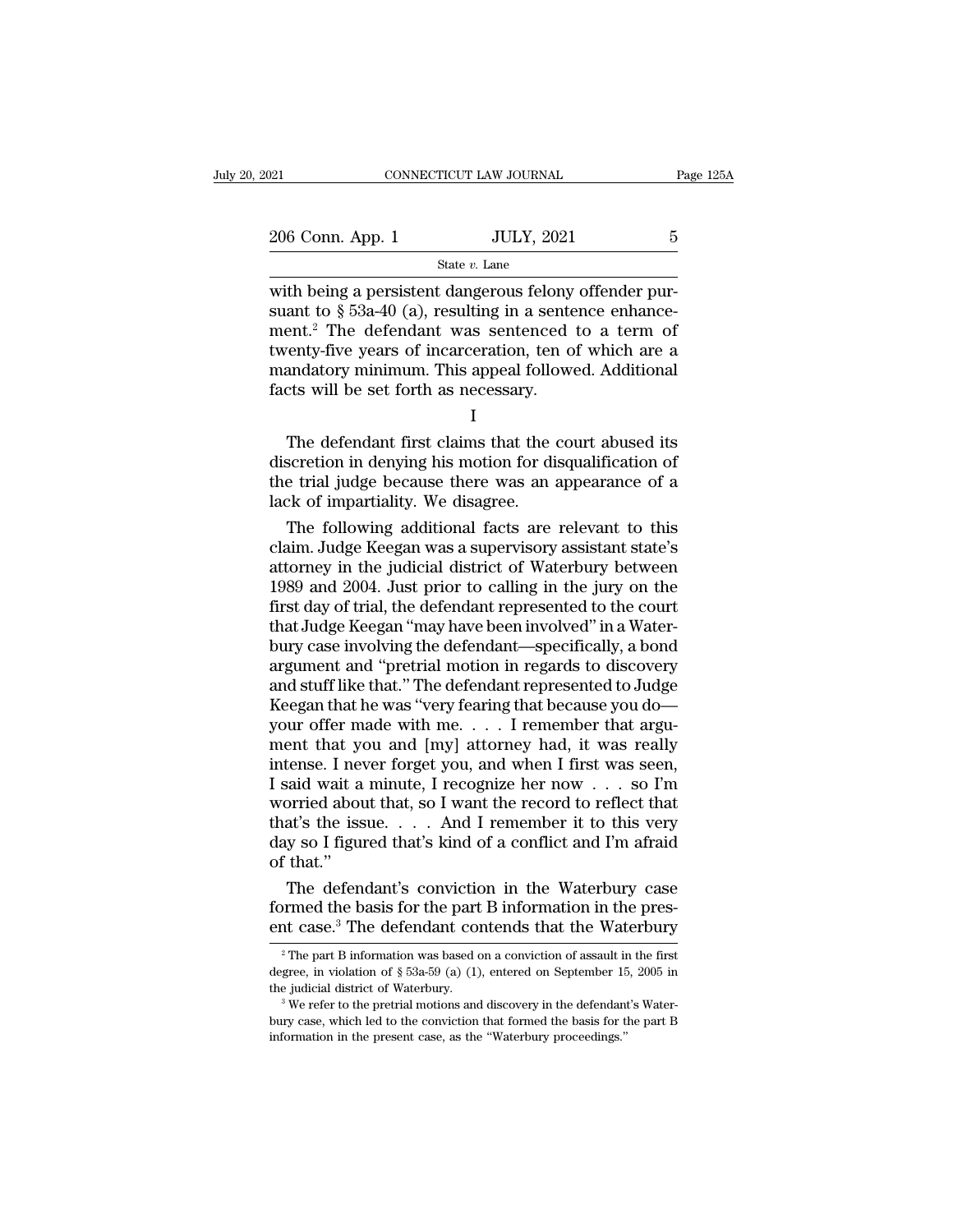| 6A | CONNECTICUT LAW JOURNAL |                  | July 20, 2021 |
|----|-------------------------|------------------|---------------|
|    | <b>JULY, 2021</b>       | 206 Conn. App. 1 |               |
|    | State $v$ . Lane        |                  |               |

FROMMETICUT LAW JOURNAL July 20, 2021<br>
State v. Lane<br>
Proceedings that Judge Keegan may have been involved<br>
with occurred in 2003. The defendant was tried and<br>
approached in 2005. Notebly, Judge Keegan transformed  $\noindent\hfill\text{JULY, 2021}\quad\hfill\text{206 Conn. App. 1}\n\hfill\text{State }v.\text{ Lane}\n\text{proceedings that Judge Keegan may have been involved with occurred in 2003. The defendant was tried and convinced in 2005. Notably, Judge Keegan transferred from the indicial district of Waterbury to the Offica of the system.}$  $\frac{\text{G}}{\text{State } v. \text{ Lane}}$ <br>  $\frac{\text{State } v. \text{ Lane}}{\text{proceedings that Judge Keegan may have been involved}}$ <br>
with occurred in 2003. The defendant was tried and convicted in 2005. Notably, Judge Keegan transferred<br>
from the judicial district of Waterbury to the Office of<br>
t  $f_{\text{state } v. \text{ Lane}}$ <br>  $\frac{\text{State } v. \text{ Lane}}{\text{proceedings that Judge Keegan may have been involved}}$ <br>
with occurred in 2003. The defendant was tried and<br>
convicted in 2005. Notably, Judge Keegan transferred<br>
from the judicial district of Waterbury to the Office of<br>
the C State  $v$ . Lane<br>proceedings that Judge Keegan may have been involved<br>with occurred in 2003. The defendant was tried and<br>convicted in 2005. Notably, Judge Keegan transferred<br>from the judicial district of Waterbury to the O state v. Lane<br>proceedings that Judge Keegan may have been involved<br>with occurred in 2003. The defendant was tried and<br>convicted in 2005. Notably, Judge Keegan transferred<br>from the judicial district of Waterbury to the Off proceedings that Judge Keegan may have been involved<br>with occurred in 2003. The defendant was tried and<br>convicted in 2005. Notably, Judge Keegan transferred<br>from the judicial district of Waterbury to the Office of<br>the Chie with occurred in 2003. The defendant was tried and<br>convicted in 2005. Notably, Judge Keegan transferred<br>from the judicial district of Waterbury to the Office of<br>the Chief State's Attorney in 2004, and thus was no longer<br>se convicted in 2005. Notably, Judge Keegan transferred<br>from the judicial district of Waterbury to the Office of<br>the Chief State's Attorney in 2004, and thus was no longer<br>serving in Waterbury at the time of the defendant's t from the judicial district of Waterbury to the Office of<br>the Chief State's Attorney in 2004, and thus was no longer<br>serving in Waterbury at the time of the defendant's trial<br>and conviction in 2005. She did not remember any the Chief State's A<br>serving in Waterb<br>and conviction in<br>about the defenc<br>was "familiar" to<br>assistant state's a<br>bury case.<sup>4</sup><br>In response to If the defendant of the defendant of the defendant of the defendant of the defendant or his case, although his name as "familiar" to her. It is undisputed that a different sistant state's attorney handled the trial of the about the defendant or his case, although his name<br>was "familiar" to her. It is undisputed that a different<br>assistant state's attorney handled the trial of the Water-<br>bury case.<sup>4</sup><br>In response to the defendant's concerns as "familiar" to her. It is undisputed that a different<br>sistant state's attorney handled the trial of the Water-<br>rry case.<sup>4</sup><br>In response to the defendant's concerns raised on<br>e day of trial, the following colloquy occurre

assistant state's attorney nandled the trial of the Water-<br>bury case.<sup>4</sup><br>In response to the defendant's concerns raised on<br>the day of trial, the following colloquy occurred:<br>"[The Defendant]: I'm just . . . counsel to make bury case."<br>In response to the defendant's concerns raised on<br>the day of trial, the following colloquy occurred:<br>"[The Defendant]: I'm just . . . counsel to make<br>sure, as much as I can with my limited understanding,<br>that I understand? e day of trial, the following colloquy occurred:<br>"[The Defendant]: I'm just . . . counsel to make<br>re, as much as I can with my limited understanding,<br>at I get a fair shake in this courtroom today. You<br>derstand?<br>"[Judge Kee "[The Defendant]: I'm just . . . counsel to make<br>sure, as much as I can with my limited understanding,<br>that I get a fair shake in this courtroom today. You<br>understand?<br>"[Judge Keegan]: I can assure you that you are going<br>t re, as much as I can with my limited understanding,<br>at I get a fair shake in this courtroom today. You<br>derstand?<br>"[Judge Keegan]: I can assure you that you are going<br>have a fair shake every day that you are in front of me.

that I get a fair :<br>understand?<br>"[Judge Keegan<br>to have a fair shak<br>"[The Defenda<br>Your Honor.<br>"[Judge Keegan "[Judge Keegan]: I can assure you that you are going<br>have a fair shake every day that you are in front of me.<br>"[The Defendant]: Thank you for the assurance,<br>uur Honor.<br>"[Judge Keegan]: You are. There is no doubt that you<br>e

"[Judge Keegan]: I can assure you that you<br>to have a fair shake every day that you are in fr<br>"[The Defendant]: Thank you for the a<br>Your Honor.<br>"[Judge Keegan]: You are. There is no doub<br>are  $\dots$  going to get a fair shake. ank you for<br>re. There is no<br>air shake. . .<br>\* \* \*<br>ight? So you

%)<br>
"[Judge Keegan]: You are. There is no doubt that you<br>
e . . . going to get a fair shake. . . .<br>
\*\*\*<br>
"[Judge Keegan]: All right? So you tell me, do you<br>
ant to go forward with me today or not? "[Judge Keegan]: You are. There is no doubt that y<br>are . . . going to get a fair shake. . . .<br>\*\*\*<br>"[Judge Keegan]: All right? So you tell me, do y<br>want to go forward with me today or not?<br>"[The Defendant]: (indiscernible)

e . . . going to get a fair shake. . . .<br>
\* \* \*<br>
"[Judge Keegan]: All right? So you tell me, do you<br>
ant to go forward with me today or not?<br>
"[The Defendant]: (indiscernible) of course, yes,<br>
"Miscernible)."

(indiscernible).'' ant to go forward with me today or not?<br>
"[The Defendant]: (indiscernible) of course, yes,<br>
mdiscernible)."<br>
"During the hearing on the defendant's motion for disqualification, the<br>
llowing colloquy occurred: "[The Defendant]: (in<br>
(indiscernible)."<br>
"During the hearing on the def<br>
following colloquy occurred:<br>
"[Judge D'Addabbo]: And the s "[The Defendant]: (indiscernible) of course, yes,<br>ndiscernible)."<br>"During the hearing on the defendant's motion for disqualification, the<br>llowing colloquy occurred:<br>"[Judge D'Addabbo]: And the state's attorney that was pro

<sup>(</sup>indiscernible)."<br>
<sup>4</sup> During the hearing on the defendant's motic<br>
following colloquy occurred:<br>
"[Judge D'Addabbo]: And the state's attorney<br>
trial was not then State's Attorney Keegan.<br>"[Defense Counsel]: Was not." <sup>4</sup> During the hearing on the defluoring colloquy occurred:<br>''[Judge D'Addabbo]: And the al was not then State's Attorne<br>''[Defense Counsel]: Was not.''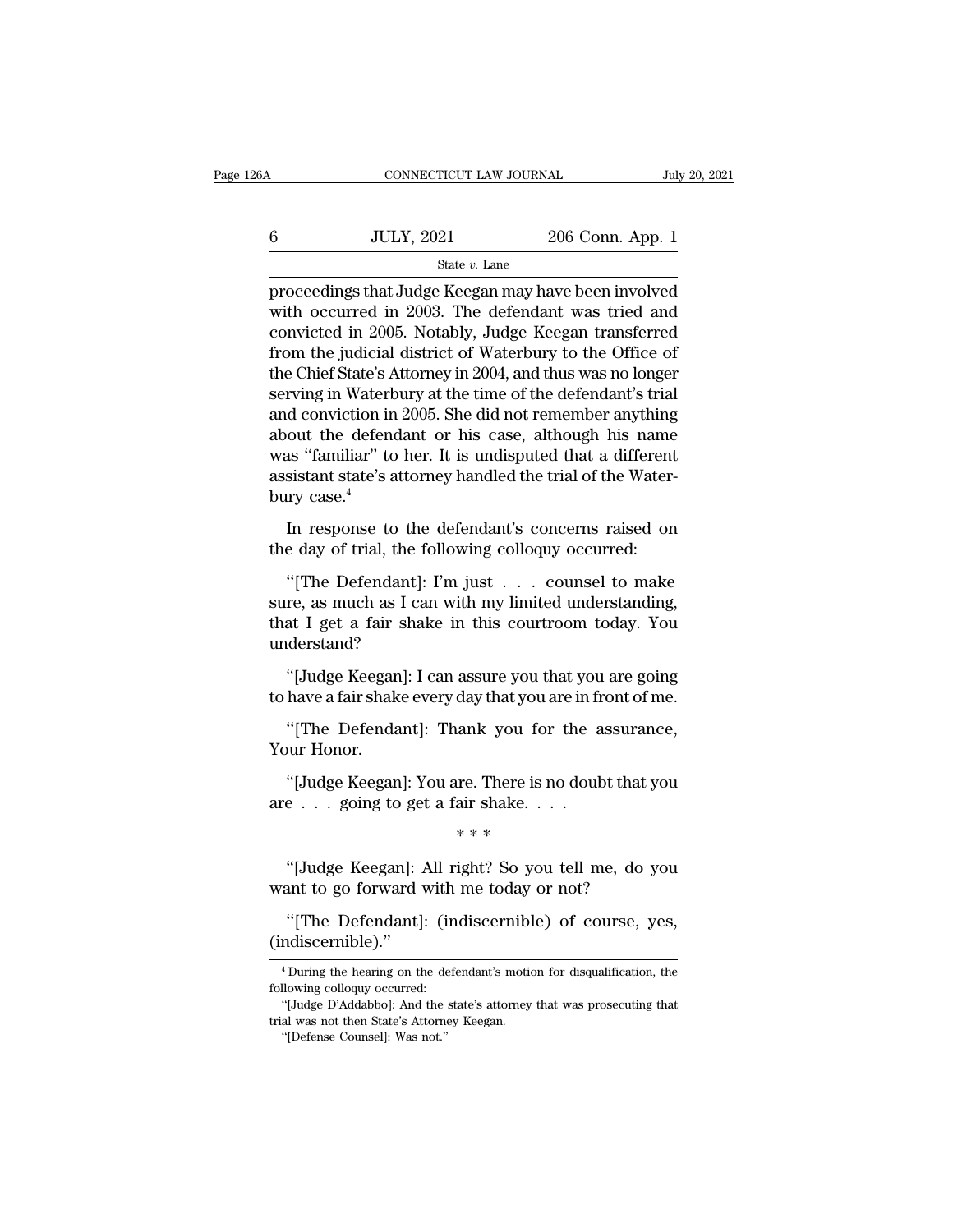| :021             | CONNECTICUT LAW JOURNAL | Page 127A |
|------------------|-------------------------|-----------|
| 206 Conn. App. 1 | <b>JULY, 2021</b>       | 7         |
|                  | State $v$ . Lane        |           |

CONNECTICUT LAW JOURNAL Page 127A<br>
6 Conn. App. 1 JULY, 2021 7<br>
State v. Lane<br>
Judge Keegan referred the motion to disqualify to<br>
dge D'Addabbo.<sup>5</sup> During the hearing, the defendant<br>
ther clerified bis concern regarding Ju  $\frac{206 \text{ Conn. App. 1}}{\text{State } v. \text{ Lane}}$ <br>State v. Lane<br>Judge Keegan referred the motion to disqualify to<br>Judge D'Addabbo.<sup>5</sup> During the hearing, the defendant<br>further clarified his concern regarding Judge Keegan's<br>impartiality. The Further clarified his concern regarding Judge ( $\frac{1}{\sqrt{2}}$  and  $\frac{1}{\sqrt{2}}$  and  $\frac{1}{\sqrt{2}}$  and  $\frac{1}{\sqrt{2}}$  and  $\frac{1}{\sqrt{2}}$  and  $\frac{1}{\sqrt{2}}$  are  $\frac{1}{\sqrt{2}}$  and  $\frac{1}{\sqrt{2}}$  are  $\frac{1}{\sqrt{2}}$  and  $\frac{1}{\sqrt{2}}$  are  $\frac{$  $\begin{array}{r} \text{206 Conn. App. 1} \text{354} \text{364} \text{575} \end{array}$   $\begin{array}{r} \text{364} \\ \text{374} \text{485} \end{array}$   $\begin{array}{r} \text{384} \\ \text{384} \text{485} \end{array}$   $\begin{array}{r} \text{384} \\ \text{494} \text{485} \end{array}$   $\begin{array}{r} \text{404} \\ \text{505} \end{array}$   $\begin{array}{r} \text{501} \\ \text{510} \text{485} \$ State v. Lane<br>
Judge Keegan referred the motion to disqualify to<br>
dge D'Addabbo.<sup>5</sup> During the hearing, the defendant<br>
orther clarified his concern regarding Judge Keegan's<br>
partiality. The following colloquy took place:<br> Judge Keegan referred the motion to disqualify to<br>Judge D'Addabbo.<sup>5</sup> During the hearing, the defendant<br>further clarified his concern regarding Judge Keegan's<br>impartiality. The following colloquy took place:<br>"[Defense Cou

Judge D'Addabbo.<sup>5</sup> During the hearing, the defendant further clarified his concern regarding Judge Keegan's impartiality. The following colloquy took place:<br>
"[Defense Counsel]: My client feels that Judge Keegan cannot b Further clarified his concern regarding Judge Keegan's<br>impartiality. The following colloquy took place:<br>"[Defense Counsel]: My client feels that Judge Keegan<br>cannot be fair in this trial because he remembers her<br>as a prose impartiality. The following colloquy took place:<br>
"[Defense Counsel]: My client feels that Judge Keegan<br>
cannot be fair in this trial because he remembers her<br>
as a prosecutor in Waterbury back in 2004, 2003, and<br>
that she "[Defense Counsel]: My client feels that Judge Keegan<br>cannot be fair in this trial because he remembers her<br>as a prosecutor in Waterbury back in 2004, 2003, and<br>that she as the prosecutor *may have been involved* with<br>his "[Defense Counsel]: My client feels that Judge Keegan cannot be fair in this trial because he remembers her as a prosecutor in Waterbury back in 2004, 2003, and that she as the prosecutor  $may \ have\ been\ involved$  with his discovery on h cannot be fair in<br>as a prosecutor<br>that she as the pr<br>his discovery on<br>the arraignment,<br>too close to that<br>in this trial.  $x \cdot may$  have been  $x \cdot may$  have been  $y \cdot \text{base}$  the system of  $x \cdot * * *$ <br>the issue that is So discovery on his case and with motions, perhaps<br>
e arraignment, bond agreement. He feels that she is<br>
co close to that case to be able to be fair to him today<br>
this trial.<br>
\*\*\*<br>
"[Judge D'Addabbo]: So the issue that is

the arraignment, bond agreement. He feels that she is<br>too close to that case to be able to be fair to him today<br>in this trial.<br> $***$ <br>"[Judge D'Addabbo]: So the issue that is being presented<br>is that that case was pending in W too close to that case to be able to be fair to him today<br>in this trial.<br>\*\*\*<br>"[Judge D'Addabbo]: So the issue that is being presented<br>is that that case was pending in Waterbury . . . and since<br>it was being prosecuted by th \*\*\*<br>"[Judge D'Addabbo]: So the issue that is being presented<br>is that that case was pending in Waterbury . . . and since<br>it was being prosecuted by the Waterbury [Office of<br>the State's Attorney] . . . and since at that time  $**$ <br>
"[Judge D'Addabbo]: So the issue that is being presented<br>
is that that case was pending in Waterbury . . . and since<br>
it was being prosecuted by the Waterbury [Office of<br>
the State's Attorney] . . . and since at that "[Judge D'Addabbo]: So the issue that is being presented<br>is that that case was pending in Waterbury . . . and since<br>it was being prosecuted by the Waterbury [Office of<br>the State's Attorney] . . . and since at that time St "[Judge D'Addabbo]: So the issue that<br>is that that case was pending in Waterbu<br>it was being prosecuted by the Water<br>the State's Attorney] . . . and since at<br>Attorney Keegan was a member of tha<br>have had some involvement whe The Was being prosecuted by the Waterbury  $\ldots$  and since was being prosecuted by the Waterbury [Office of e State's Attorney]  $\ldots$  and since at that time State's torney Keegan was a member of that office she may we had It was being prosecuted b<br>the State's Attorney] . . . a<br>Attorney Keegan was a me<br>have had some involvement<br>a bond argument and disco<br>"[Defense Counsel]: Co:<br>(Emphasis added.)<br>In denying the defendant' torney Keegan was a member of that office she may<br>we had some involvement whether it's arraignment or<br>bond argument and discovery.<br>"[Defense Counsel]: Correct, at pretrial motions."<br>mphasis added.)<br>In denying the defendant

have had some involvement whether it's arraignment or<br>a bond argument and discovery.<br>"[Defense Counsel]: Correct, at pretrial motions."<br>(Emphasis added.)<br>In denying the defendant's motion for disqualification,<br>Judge D'Adda a bond argument and discovery.<br>
"[Defense Counsel]: Correct, at pretrial motions."<br>
(Emphasis added.)<br>
In denying the defendant's motion for disqualification,<br>
Judge D'Addabbo determined that the defendant had<br>
failed to p "[Defense Counsel]: Correct, at pretrial motions."<br>(Emphasis added.)<br>In denying the defendant's motion for disqualification,<br>Judge D'Addabbo determined that the defendant had<br>failed to present any evidence that would reaso (Emphasis added.)<br>
In denying the defendant's motion for disqualification,<br>
Judge D'Addabbo determined that the defendant had<br>
failed to present any evidence that would reasonably<br>
call Judge Keegan's impartiality into que In denying the defendant's motion for disqualification,<br>Judge D'Addabbo determined that the defendant had<br>failed to present any evidence that would reasonably<br>call Judge Keegan's impartiality into question. He noted<br>that In denying the defendant's motion for disqualification,<br>Judge D'Addabbo determined that the defendant had<br>failed to present any evidence that would reasonably<br>call Judge Keegan's impartiality into question. He noted<br>that all Judge Keegan's impartiality into question. He noted<br>iat "Judge Keegan doesn't even recall this case and<br>is a very speculative argument being made by the<br>efendant . . . . . And the issue that the defendant<br> $\frac{5}{5}$  Du that "Judge Keegan doesn't even rec:<br>it is a very speculative argument bei<br>defendant . . . . And the issue that<br> $\frac{1}{100}$ <br> $\frac{1}{100}$ <br> $\frac{1}{100}$  the following occurred:<br>"[Judge Keegan]: Do you want another judge to is a very speculative argument being made by the efendant  $\ldots$ . And the issue that the defendant  $^5$ During the defendant's colloquy with Judge Keegan regarding his concern out her impartiality, the following occurred: "

defendant . . . . And the issue that<br>
<sup>5</sup> During the defendant's colloquy with Judge Keegan a<br>
about her impartiality, the following occurred:<br>
"[Judge Keegan]: Do you want another judge to b<br>
whether or not there's a conf <sup>5</sup> During the defendant's collo<br>
<sup>5</sup> During the defendant's collo<br>
"[Judge Keegan]: Do you v<br>
nether or not there's a confl<br>
"[The Defendant]: Yes.<br>"[Judge Keegan]: You do. Ol  $\,^5$  During the defendant's colloquy with Judge Keegan regarding his concern<br>out her impartiality, the following occurred:<br>"[Judge Keegan]: Do you want another judge to hear this and decide<br>ether or not there's a confli % about her impartiality, the following occurred:<br>
"[Judge Keegan]: Do you want another judge to hear this and decide<br>
whether or not there's a conflict of interest?<br>
"[The Defendant]: Yes.<br>
"[Judge Keegan]: You do. Okay,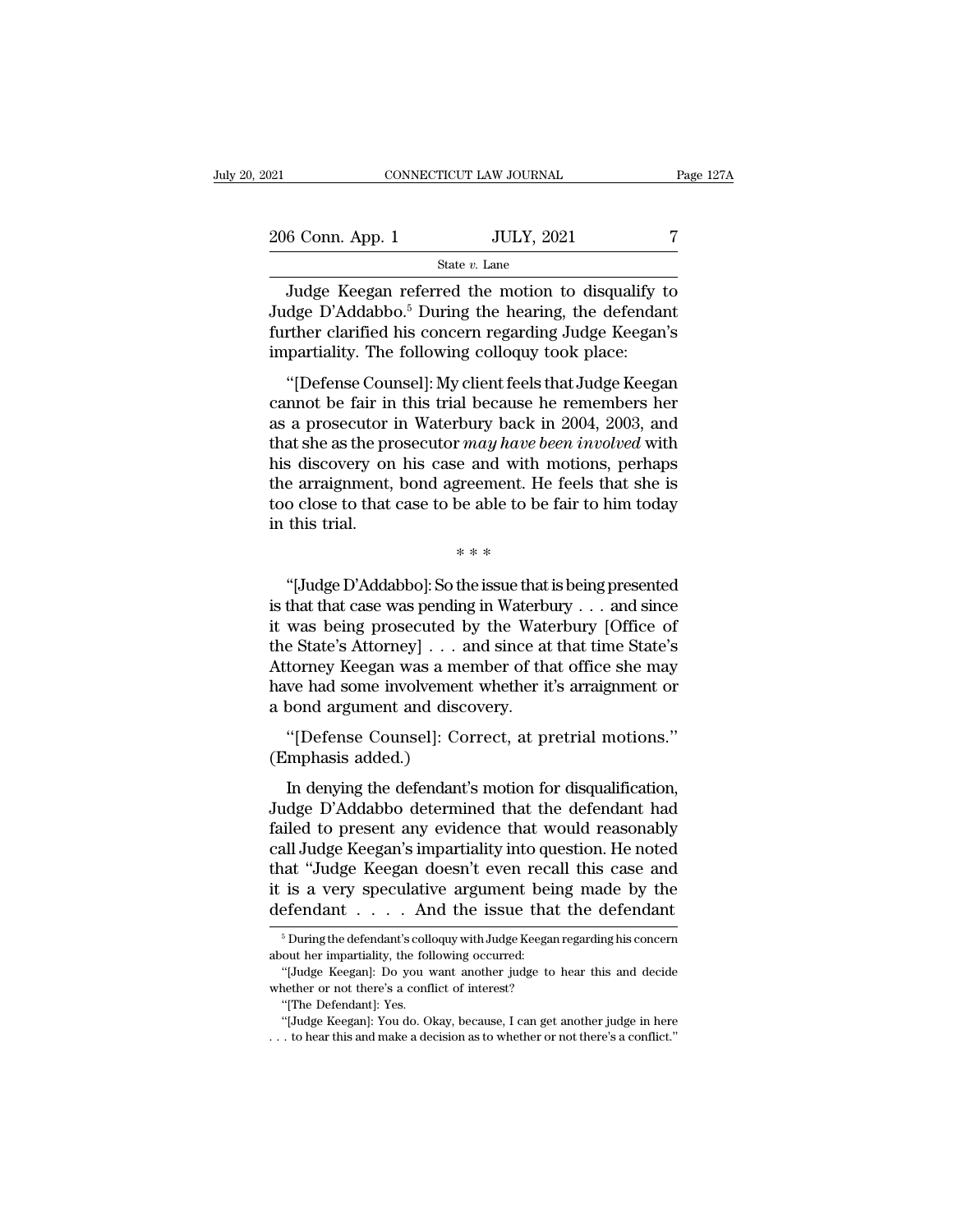| 8Α | CONNECTICUT LAW JOURNAL |                  | July 20, 2021 |
|----|-------------------------|------------------|---------------|
|    | <b>JULY, 2021</b>       | 206 Conn. App. 1 |               |
|    | State $v$ . Lane        |                  |               |

 $\begin{array}{lll}\n & \text{COMRECTICUT LAW JOURNAL} & \text{July 20, 2021} \\
8 & \text{JULY, 2021} & \text{206 Conn. App. 1} \\
 \hline\n & \text{State } v. \text{ Lane} \\
 \text{seems to be concerned [with] is the conviction which} \\
 \text{is a record that is—by certified copy—that, I guess, he} \\
 \text{was convinced so Judge Koosov's knowledge, if there} \end{array}$  $\n \begin{array}{ll}\n 3 & \text{JULY, } 2021 & \text{206 Conn. App. 1} \\
 \hline\n \text{State } v. \text{ Lane} \\
 \text{seems to be concerned [with] is the conviction which} \\
 \text{is a record that is—by certified copy—that, I guess, he} \\
 \text{was convicted so Judge Keegan's knowledge if there} \\
 \text{even was knowledge doesn't go to anything more than} \\
 \end{array}$ WE SET AND STRING SUPPLE 2006 Conn. App. 1<br>
State v. Lane<br>
Seems to be concerned [with] is the conviction which<br>
is a record that is—by certified copy—that, I guess, he<br>
was convicted so Judge Keegan's knowledge if there<br> Sumplem was knowledge doesn't go to anything to the series of the series of that is a record that is —by certified copy—that, I guess, he was convicted so Judge Keegan's knowledge if there even was knowledge doesn't go to State v. Lane<br>
State v. Lane<br>
State v. Lane<br>
State v. Lane<br>
State v. Lane<br>
State v. Lane<br>
State v. Lane<br>
State v. Lane<br>
State v. Lane<br>
State conviction.'' Judge D'Addabbo further<br>
even was knowledge doesn't go to anything state v. Lane<br>seems to be concerned [with] is the conviction which<br>is a record that is—by certified copy—that, I guess, he<br>was convicted so Judge Keegan's knowledge if there<br>even was knowledge doesn't go to anything more seems to be concerned [with] is the conviction which<br>is a record that is—by certified copy—that, I guess, he<br>was convicted so Judge Keegan's knowledge if there<br>even was knowledge doesn't go to anything more than<br>that there is a record that is—by certified copy—that, I guess, he<br>was convicted so Judge Keegan's knowledge if there<br>even was knowledge doesn't go to anything more than<br>that there was a conviction." Judge D'Addabbo further<br>concluded was convicted so Judge Keegan's knowledge if there<br>even was knowledge doesn't go to anything more than<br>that there was a conviction." Judge D'Addabbo further<br>concluded that, "after listening to this I just don't believe,<br>an even was knowledge doesn't go to anything more than<br>that there was a conviction." Judge D'Addabbo further<br>concluded that, "after listening to this I just don't believe,<br>and I'm following the rules established by the Practi that there was a conviction." Judge D'Addabbo further concluded that, "after listening to this I just don't believe, and I'm following the rules established by the Practice Book, that there is anything in front of this cou concluded that, "after listening to this I just don't believe,<br>and I'm following the rules established by the Practice<br>Book, that there is anything in front of this court now to<br>make a determination that Judge Keegan's imp and I'm following the rules est<br>Book, that there is anything in 1<br>make a determination that Jud<br>would be questioned concerni<br>that reason the defendant's rec<br>gan recuse herself from this n<br>from this case is denied."<br>On appe For a determination that Judge Keegan's impartiality<br>alse a determination that Judge Keegan's impartiality<br>ould be questioned concerning this case, and so for<br>at reason the defendant's request to have Judge Kee-<br>n recuse h make a determination that sudge Reegar's impartanty<br>would be questioned concerning this case, and so for<br>that reason the defendant's request to have Judge Kee-<br>gan recuse herself from this matter or be disqualified<br>from th

would be questioned concerning this case, and so for<br>that reason the defendant's request to have Judge Kee-<br>gan recuse herself from this matter or be disqualified<br>from this case is denied."<br>On appeal, the defendant claims field reason the detendant sincle is to have stuge rec-<br>gan recuse herself from this matter or be disqualified<br>from this case is denied."<br>On appeal, the defendant claims that the court erred<br>by denying his motion for disqu gan recuse nersen nont ans matter or be usquanned<br>from this case is denied."<br>On appeal, the defendant claims that the court erred<br>by denying his motion for disqualification. Specifically,<br>he argues that Judge Keegan should From this case is defied.<br>
On appeal, the defendant claims that the court erred<br>
by denying his motion for disqualification. Specifically,<br>
he argues that Judge Keegan should have been disquali-<br>
fied because her impartial On appeal, the defendant claims that the court erred<br>by denying his motion for disqualification. Specifically,<br>he argues that Judge Keegan should have been disquali-<br>fied because her impartiality might reasonably be ques-<br> by denying his motion for disqualification. Specifically,<br>he argues that Judge Keegan should have been disquali-<br>fied because her impartiality might reasonably be ques-<br>tioned as a result of her involvement in the Waterbur he argues that Judge Keegan should have been disquali-<br>fied because her impartiality might reasonably be ques-<br>tioned as a result of her involvement in the Waterbury<br>proceedings. The defendant "remembers her being<br>present fied because her impartiality might reasonably be questioned as a result of her involvement in the Waterbury<br>proceedings. The defendant "remembers her being<br>present and that she was involved in pretrial motions.<br>. . . . [T tioned as a result of her involvement in the Waterbury<br>proceedings. The defendant "remembers her being<br>present and that she was involved in pretrial motions.<br> $\ldots$  [T]he 2005 conviction makes this case a part B<br>case. So h proceedings. The defendant "remembers her being<br>present and that she was involved in pretrial motions.<br>... [T]he 2005 conviction makes this case a part B<br>case. So he feels that there is a strong connection<br>between what co present and that she was involved in pretrial motions.<br>  $\ldots$  [T]he 2005 conviction makes this case a part B<br>
case. So he feels that there is a strong connection<br>
between what could happen here on sentencing and<br>  $\ldots$  he . . . [T]he 2005 conviction makes this case a part B case. So he feels that there is a strong connection between what could happen here on sentencing and . . . her participation in the 2003–2004 time period." Other than r ... her participation in the 2003–2004 time period."<br>Other than representing to the court Judge Keegan's<br>alleged involvement in pretrial proceedings, the defen-<br>dant offered nothing further to support his motion.<sup>6</sup><br> $\frac{1$ Other than representing to the court Judge Keegan's alleged involvement in pretrial proceedings, the defendant offered nothing further to support his motion.<sup>6</sup><br><sup>6</sup> We briefly address the reviewability of this claim. The

alleged involvement in pretrial proceedings, the defendant offered nothing further to support his motion.<sup>6</sup><br><sup>6</sup>We briefly address the reviewability of this claim. The defendant failed to comply with Practice Book § 1-23, dant offered nothing further to support his motion.<sup>6</sup><br>
<sup>6</sup> We briefly address the reviewability of this claim. The defendant failed<br>
to comply with Practice Book § 1-23, which requires that a motion to disqual-<br>
ify a ju We briefly address the reviewability of this claim. The defendant failed to comply with Practice Book § 1-23, which requires that a motion to disquality a judge be written and filed within ten days before trial and be acc <sup>6</sup> We briefly address the reviewability of this claim. The defendant failed to comply with Practice Book § 1-23, which requires that a motion to disquality a judge be written and filed within ten days before trial and be to comply with Practice Book § 1-23, which requires that a motion to disquality a judge be written and filed within ten days before trial and be accompanied by an affidavit of facts and certification by counsel. However, ify a judge be written and filed within ten days before trial and be accompa-<br>nied by an affidavit of facts and certification by counsel. However, as our<br>Supreme Court has noted, "[a] number of Appellate Court cases have<br> nied by an affidavit of facts and certification by counsel. However, as our Supreme Court has noted, "[a] number of Appellate Court cases have reviewed claims of judicial bias despite acknowledging that the moving party h Supreme Court has noted, "[a] number of Appellate Court cases have<br>reviewed claims of judicial bias despite acknowledging that the moving<br>party had failed to comply with the written procedures required in . . . § 1-<br>23." reviewed claims of judicial bias despite acknowledging that the moving party had failed to comply with the written procedures required in . . . § 1-23." *State v. Milner*, 325 Conn. 1, 8, 155 A.3d 730 (2017). The court de party had failed to comply with the written procedures required in  $\dots$  § 1-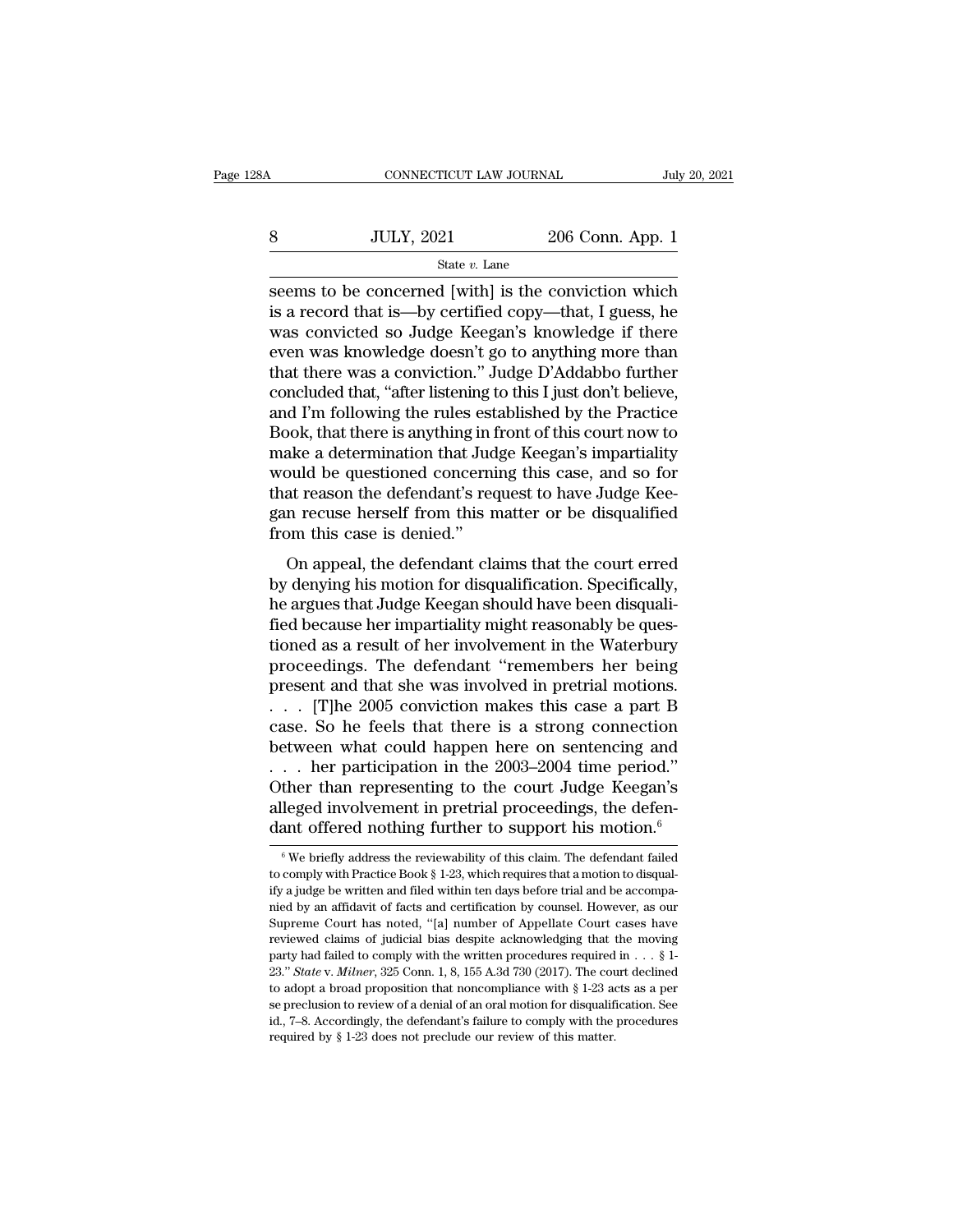State *v.* Lane

CONNECTICUT LAW JOURNAL<br>
6 Conn. App. 1 JULY, 2021 9<br>
State v. Lane<br>
"Appellate review of the trial court's denial of a defen-<br>
nt's motion for judicial disqualification is subject to 206 Conn. App. 1 JULY, 2021 9<br>
State v. Lane<br>
"Appellate review of the trial court's denial of a defendant's motion for judicial disqualification is subject to the abuse of discretion standard. . . . That standard require 206 Conn. App. 1 JULY, 2021 9<br>
State v. Lane<br>
"Appellate review of the trial court's denial of a defendant's motion for judicial disqualification is subject to the abuse of discretion standard. . . . That standard require 206 Conn. App. 1 UULY, 2021 9<br>
State v. Lane<br>
"Appellate review of the trial court's denial of a defendant's motion for judicial disqualification is subject to<br>
the abuse of discretion standard. . . . That standard<br>
requi State v. Lane<br>
"Appellate review of the trial court's denial of a defendant's motion for judicial disqualification is subject to<br>
the abuse of discretion standard. . . . That standard<br>
requires us to indulge every reasona <sup>State *v*. Lane<br>
"Appellate review of the trial court's denial of a defendant's motion for judicial disqualification is subject to<br>
the abuse of discretion standard. . . . That standard<br>
requires us to indulge every reaso</sup> "Appellate review of the trial court's denial of a<br>dant's motion for judicial disqualification is sub,<br>the abuse of discretion standard.... That sta<br>requires us to indulge every reasonable presump<br>favor of the correctness In s motion for judicial disqualification is subject to<br>e abuse of discretion standard. . . . That standard<br>quires us to indulge every reasonable presumption in<br>vor of the correctness of the court's determination."<br>ternal the abuse of discretion standard.  $\cdot \cdot \cdot$  That standard<br>requires us to indulge every reasonable presumption in<br>favor of the correctness of the court's determination."<br>(Internal quotation marks omitted.) *State* v. *Cresp* 

requires us to multige every reasonable presumption in<br>favor of the correctness of the court's determination."<br>(Internal quotation marks omitted.) State v. Crespo, 190<br>Conn. App. 639, 656, 211 A.3d 1027 (2019).<br>Our analys From the correctness of the court's determination.<br>
(Internal quotation marks omitted.) State v. Crespo, 190<br>
Conn. App. 639, 656, 211 A.3d 1027 (2019).<br>
Our analysis begins with Practice Book § 1-22 (a), which<br>
provides (internal quotation marks omitted.) state v. Crespo, 150<br>Conn. App. 639, 656, 211 A.3d 1027 (2019).<br>Our analysis begins with Practice Book § 1-22 (a), which<br>provides in relevant part that "[a] judicial authority shall<br> $\ld$ Confi. App. 059, 050, 211 A.5d 1027 (2019).<br>
Our analysis begins with Practice Book § 1-22 (a), which<br>
provides in relevant part that "[a] judicial authority shall<br>
. . . be disqualified from acting in a matter if such<br>
j Our analysis begins with Practice Book § 1-22 (a), which<br>provides in relevant part that "[a] judicial authority shall<br>... be disqualified from acting in a matter if such<br>judicial authority is disqualified from acting ther provides in relevant part that "[a] judicial authority shall<br>  $\dots$  be disqualified from acting in a matter if such<br>
judicial authority is disqualified from acting therein pur-<br>
suant to Rule 2.11 of the Code of Judicial C ... be disqualified from acting in a matter if such<br>judicial authority is disqualified from acting therein pur-<br>suant to Rule 2.11 of the Code of Judicial Conduct<br> $\ldots$ ..." Rule 2.11 (a) of the Code of Judicial Conduct<br>pr judicial authority is disqualified from acting therein pursuant to Rule 2.11 of the Code of Judicial Conduct<br>
. . . . " Rule 2.11 (a) of the Code of Judicial Conduct<br>
provides in relevant part that "[a] judge shall disqual suant to Rule 2.11 of the Code of Judicial Conduct<br>  $\ldots$   $\ldots$  " Rule 2.11 (a) of the Code of Judicial Conduct<br>
provides in relevant part that "[a] judge shall disqualify<br>
himself or herself in any proceeding in which th ...." Rule 2.11 (a) of the Code of Judicial Conduct<br>provides in relevant part that "[a] judge shall disqualify<br>himself or herself in any proceeding in which the judge's<br>impartiality might reasonably be questioned, includi provides in relevant part that "[a] judge shall disqualify<br>himself or herself in any proceeding in which the judge's<br>impartiality might reasonably be questioned, including,<br>but not limited to, the following circumstances: himself or herself in any proceeding in which the judge's<br>impartiality might reasonably be questioned, including,<br>but not limited to, the following circumstances: (1) The<br>judge has a personal bias or prejudice concerning impartiality might reasonably be questioned, including,<br>but not limited to, the following circumstances: (1) The<br>judge has a personal bias or prejudice concerning a<br>party or a party's lawyer, or personal knowledge of<br>fact but not limited to, the following circumstances: (1) The<br>judge has a personal bias or prejudice concerning a<br>party or a party's lawyer, or personal knowledge of<br>facts that are in dispute in the proceeding. . . . (5) The<br>ju judge has a personal bias or prejudice concerning a<br>party or a party's lawyer, or personal knowledge of<br>facts that are in dispute in the proceeding. . . . (5) The<br>judge . . . . (A) served as a lawyer in the matter in<br>cont party or a party's lawyer, or personal knowledge of<br>facts that are in dispute in the proceeding. . . . (5) The<br>judge . . . . (A) served as a lawyer in the matter in<br>controversy or was associated with a lawyer who *par-<br>ti* facts that are in dispute in the proceeding.  $\ldots$  (5) The judge  $\ldots$  (A) served as a lawyer in the matter in controversy or was associated with a lawyer who *participated substantially as a lawyer* in the matter during judge  $\ldots$  (A) served as a lawyer in the matter in controversy or was associated with a lawyer who *participated substantially as a lawyer* in the matter during such association; (B) served in governmental employment and controversy or was associated with a lawyer who *participated substantially as a lawyer* in the matter during such association; (B) served in governmental employment and in such capacity participated *personally and sub ticipated substantially as a lawyer* in the matter during<br>such association; (B) served in governmental employ-<br>ment and in such capacity participated *personally and*<br>substantially as a lawyer or public official concerni Let association, (B) served in governmental employ-<br>
and in such capacity participated *personally and*<br>
bstantially as a lawyer or public official concerning<br>
e proceeding or has publicly expressed in such capac-<br>
an opi rule, and in such capacity participated *personally and*<br>substantially as a lawyer or public official concerning<br>the proceeding or has publicly expressed in such capac-<br>ity an opinion concerning the merits of the particula

substituting as a targer or paotic official concerning<br>the proceeding or has publicly expressed in such capacity an opinion concerning the merits of the particular<br>matter in controversy  $\dots$ ." (Emphasis added.)<br>As our Sup the proceeding or has publicly expressed in such capacity an opinion concerning the merits of the particular<br>matter in controversy  $\ldots$ ." (Emphasis added.)<br>As our Supreme Court has observed, "[i]n applying this<br>rule, [t] We all optimol concerning the merits of the particular<br>matter in controversy  $\ldots$ ." (Emphasis added.)<br>As our Supreme Court has observed, "[i]n applying this<br>rule, [t]he reasonableness standard is an objective one.<br>Thus, As our Supreme Court has observed, "[i]n applying this<br>rule, [t]he reasonableness standard is an objective one.<br>Thus, the question is not only whether the particular judge<br>is, in fact, impartial but whether a reasonable p As our Supreme Court has observed, "[i]n applying this<br>rule, [t]he reasonableness standard is an objective one.<br>Thus, the question is not only whether the particular judge<br>is, in fact, impartial but whether a reasonable pe rule, [t]he reasonableness standard is an objective one.<br>Thus, the question is not only whether the particular judge<br>is, in fact, impartial but whether a reasonable person<br>would question the judge's impartiality on the bas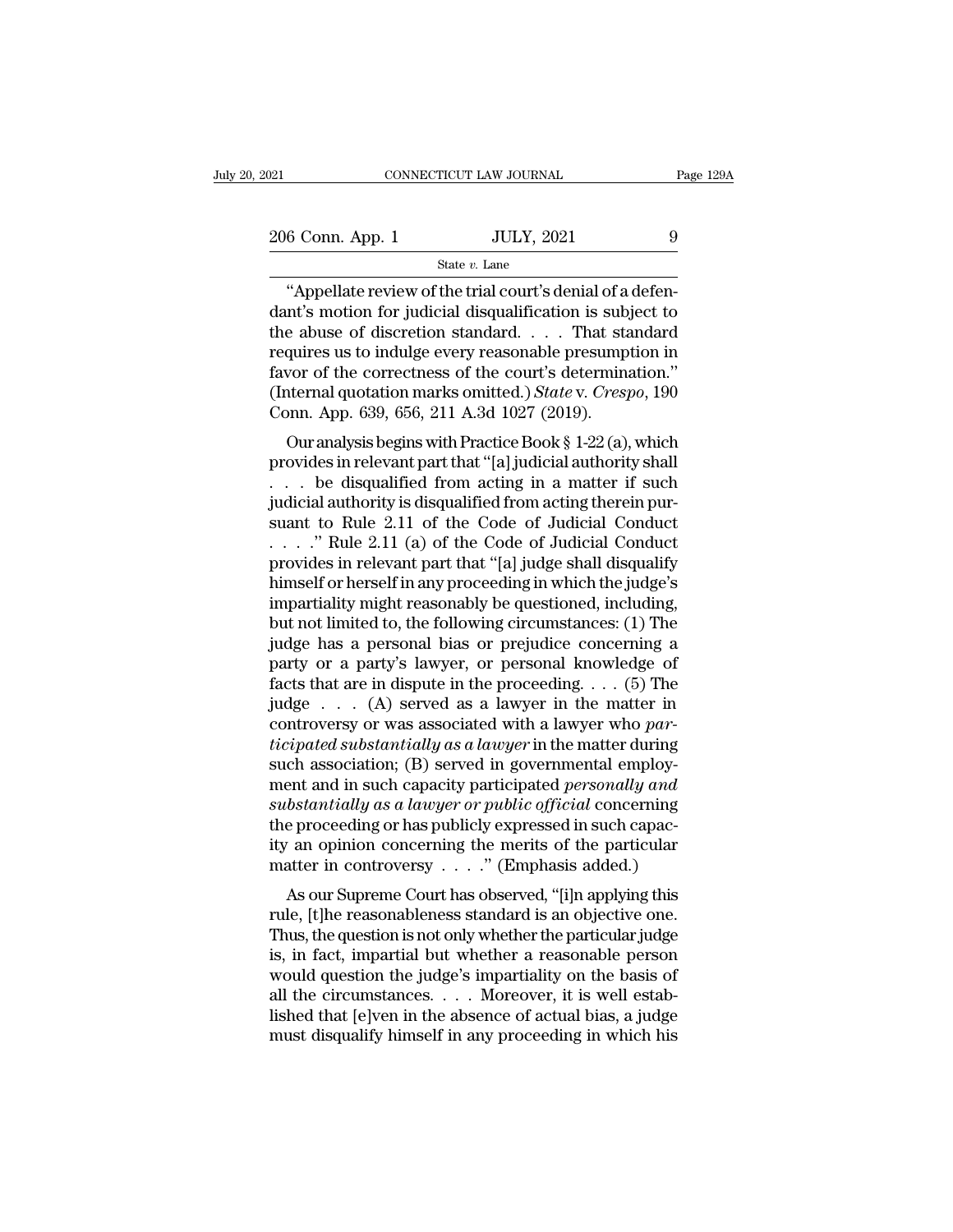|    | CONNECTICUT LAW JOURNAL |                  | July 20, 2021 |
|----|-------------------------|------------------|---------------|
| 10 | <b>JULY, 2021</b>       | 206 Conn. App. 1 |               |
|    | State $v$ . Lane        |                  |               |

CONNECTICUT LAW JOURNAL July 20, 2021<br>
10 JULY, 2021 206 Conn. App. 1<br>
State v. Lane<br>
impartiality might reasonably be questioned, because<br>
the appearance and the existence of impartiality are<br>
both ossential elements of 10 JULY, 2021 206 Conn. App. 1<br>
State v. Lane<br>
impartiality might reasonably be questioned, because<br>
the appearance and the existence of impartiality are<br>
both essential elements of a fair exercise of judicial<br>
authority 10 JULY, 2021 206 Conn. App. 1<br>
State v. Lane<br>
impartiality might reasonably be questioned, because<br>
the appearance and the existence of impartiality are<br>
both essential elements of a fair exercise of judicial<br>
authority. 10 JULY, 2021 206 Conn. App. 1<br>
state v. Lane<br>
impartiality might reasonably be questioned, because<br>
the appearance and the existence of impartiality are<br>
both essential elements of a fair exercise of judicial<br>
authority. State v. Lane<br>
impartiality might reasonably be questioned, because<br>
the appearance and the existence of impartiality are<br>
both essential elements of a fair exercise of judicial<br>
authority.... Nevertheless, because the la State v. Lane<br>
impartiality might reasonably be questioned, because<br>
the appearance and the existence of impartiality are<br>
both essential elements of a fair exercise of judicial<br>
authority.... Nevertheless, because the la mpartiality might reasonably be questioned, because<br>he appearance and the existence of impartiality are<br>ooth essential elements of a fair exercise of judicial<br>uthority....Nevertheless, because the law presumes<br>hat duly el the appearance and the existence of impartiality are<br>both essential elements of a fair exercise of judicial<br>authority....Nevertheless, because the law presumes<br>that duly elected or appointed judges, consistent with<br>their both essential elements of a fair exercise of judicial authority. . . . Nevertheless, because the law presumes that duly elected or appointed judges, consistent with their oaths of office, will perform their duties imparti authority. . . . . Number that duly elected<br>their oaths of off<br>cation to show the burder<br>cation to show the marks omitted.)<br>730 (2017).<br>In the present at duly elected of appointed judges, consistent with<br>eir oaths of office, will perform their duties impartially<br>... the burden rests with the party urging disqualifi-<br>tion to show that it is warranted." (Internal quotatio action to show that it is warranted." (Internal quotation to show that it is warranted." (Internal quotation marks omitted.) State v. *Milner*, 325 Conn. 1, 12, 155 A.3d 730 (2017).<br>In the present case, the defendant make

 $\ldots$  the burden rests whit the party drying disquantication to show that it is warranted." (Internal quotation marks omitted.) State v. Milner, 325 Conn. 1, 12, 155 A.3d 730 (2017).<br>In the present case, the defendant mak cation to show that it is warranted. (Internal quotation<br>marks omitted.) *State* v. *Milner*, 325 Conn. 1, 12, 155 A.3d<br>730 (2017).<br>In the present case, the defendant makes no claim of<br>actual bias. Rather, he claims that J Fraction at the present case, the defendant makes no claim of<br>actual bias. Rather, he claims that Judge Keegan should<br>have been disqualified because a reasonable person<br>would question her impartiality because she was a<br>su In the present case, the defendant makes no claim of<br>actual bias. Rather, he claims that Judge Keegan should<br>have been disqualified because a reasonable person<br>would question her impartiality because she was a<br>supervising In the present case, the defendant makes no claim of<br>actual bias. Rather, he claims that Judge Keegan should<br>have been disqualified because a reasonable person<br>would question her impartiality because she was a<br>supervising actual bias. Rather, he claims that Judge Keegan should<br>have been disqualified because a reasonable person<br>would question her impartiality because she was a<br>supervising attorney with the Office of the State's Attor-<br>ney in have been disqualified because a reasonable person<br>would question her impartiality because she was a<br>supervising attorney with the Office of the State's Attor-<br>ney in Waterbury at the time of the Waterbury proceed-<br>ings. I would question her impartiality because she was a<br>supervising attorney with the Office of the State's Attor-<br>ney in Waterbury at the time of the Waterbury proceed-<br>ings. In *State* v. *Bunker*, 89 Conn. App. 605, 612, 874<br> supervising attorney with the Office of the State's Attor-<br>ney in Waterbury at the time of the Waterbury proceed-<br>ings. In *State* v. *Bunker*, 89 Conn. App. 605, 612, 874<br>A.2d 301 (2005), appeal dismissed, 280 Conn. 512, ney in Waterbury at the time of the Waterbury proceed-<br>ings. In *State* v. *Bunker*, 89 Conn. App. 605, 612, 874<br>A.2d 301 (2005), appeal dismissed, 280 Conn. 512, 909<br>A.2d 521 (2006), the defendant raised a similar claim<br>t ings. In *State* v. *Bunker*, 89 Conn. App. 605, 612, 874<br>A.2d 301 (2005), appeal dismissed, 280 Conn. 512, 909<br>A.2d 521 (2006), the defendant raised a similar claim<br>that the trial judge should have been recused "because<br>h A.2d 301 (2005), appeal dismissed, 280 Conn. 512, 909<br>A.2d 521 (2006), the defendant raised a similar claim<br>that the trial judge should have been recused "because<br>her impartiality might reasonably be questioned as a<br>resul A.2d 521 (2006), the defendant raised a similar claim<br>that the trial judge should have been recused "because<br>her impartiality might reasonably be questioned as a<br>result of having served as a supervisor in the [Office<br>of t that the trial judge should have been recused "because<br>her impartiality might reasonably be questioned as a<br>result of having served as a supervisor in the [Office<br>of the State's Attorney . . . when he was convicted<br>in 1989 her impartiality might reasonably be questioned as a<br>result of having served as a supervisor in the [Office<br>of the State's Attorney] . . . when he was convicted<br>in 1989 and as head of the [O]ffice of the [S]tate's [A]ttorresult of having served as a supervisor in the [Office of the State's Attorney] . . . when he was convicted in 1989 and as head of the [O]ffice of the [S]tate's [A]ttorney . . . when he was convicted in 1996—the same convi of the State's Attorney] . . . when he was convicted<br>in 1989 and as head of the [O]ffice of the [S]tate's [A]ttor-<br>ney . . . when he was convicted in 1996—the same<br>convictions that comprised the second part of the<br>state's in 1989 and as head of the [O]ffice of the [S]tate's [A]ttorney . . . when he was convicted in 1996—the same convictions that comprised the second part of the state's information." On appeal, this court concluded "that th ney . . . when he was convicted in 1996—the same<br>convictions that comprised the second part of the<br>state's information." On appeal, this court concluded<br>"that the defendant has failed to demonstrate a factual<br>basis suffici convictions that comprised the second part of the<br>state's information." On appeal, this court concluded<br>"that the defendant has failed to demonstrate a factual<br>basis sufficient to support his claim of judicial disqualifi-<br> state's information." On appeal, this court concluded<br>"that the defendant has failed to demonstrate a factual<br>basis sufficient to support his claim of judicial disqualifi-<br>cation on the basis of the judge's former role as "that the defendant has failed to demonstrate a factual<br>basis sufficient to support his claim of judicial disqualifi-<br>cation on the basis of the judge's former role as a super-<br>visory prosecutor." Id., 621. In so concludin basis sufficient to support<br>cation on the basis of the j<br>visory prosecutor." Id., 62<br>it significant that the judg<br>had a limited role in the p<br>had elapsed between the j<br>the case at hand. Id.<br>As in *Bunker*, Judge Kee Franker of the basis of the judge S former fole as a super-<br>sory prosecutor." Id., 621. In so concluding, we found<br>significant that the judge, as a supervising attorney,<br>d a limited role in the prior case, and that ten yea visory prosecutor. The Water Hill, 021. In so concluding, we found<br>it significant that the judge, as a supervising attorney,<br>had a limited role in the prior case, and that ten years<br>had elapsed between the judge's prior in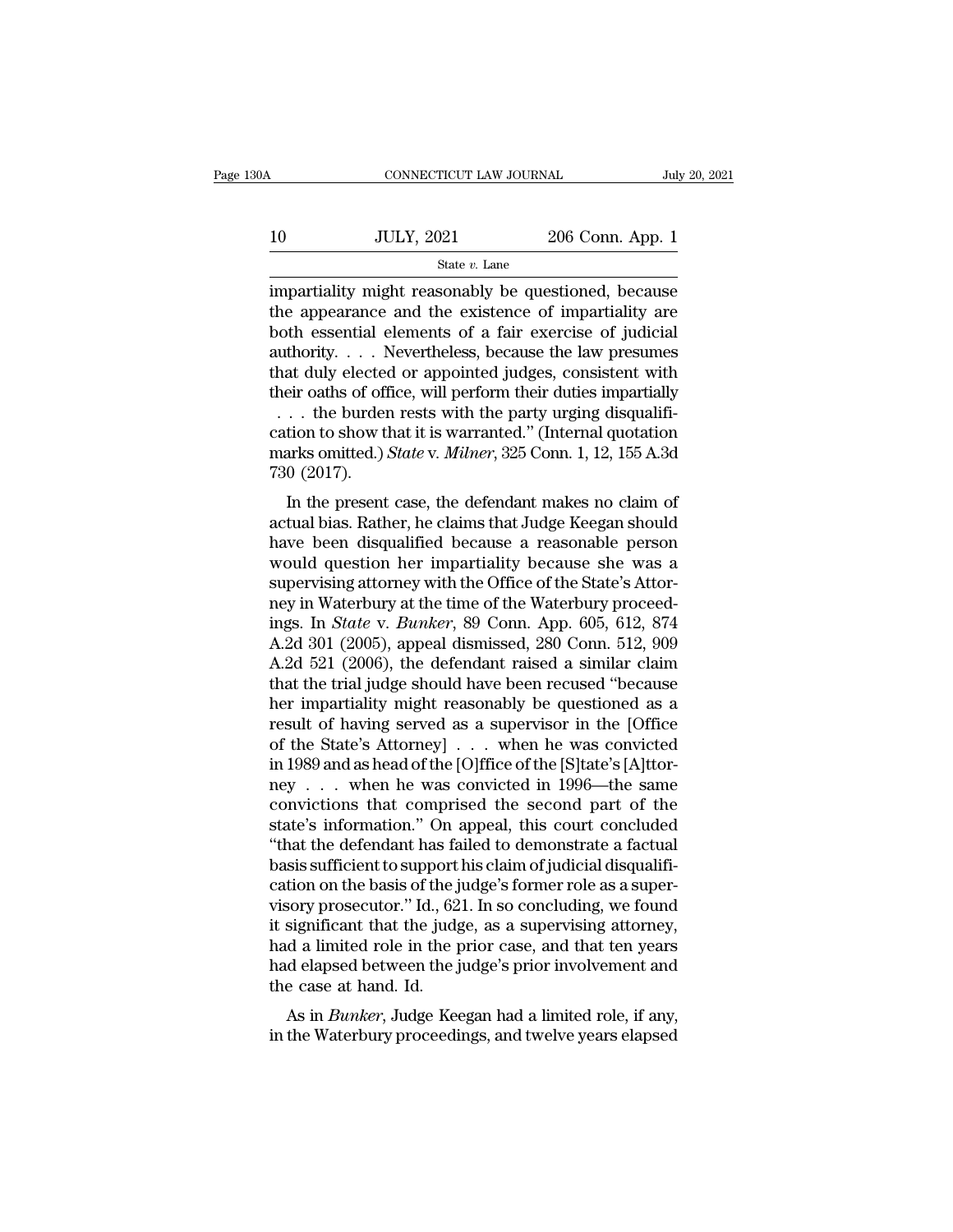State *v.* Lane

between the time Judge Keegan left the judicial district<br>between the time Judge Keegan left the judicial district<br>of Waterbury in 2004—the last point in time she may<br>between been involved in the Waterbury proceedings and 206 Conn. App. 1 JULY, 2021 11<br>
State v. Lane<br>
between the time Judge Keegan left the judicial district<br>
of Waterbury in 2004—the last point in time she may<br>
have been involved in the Waterbury proceedings—and<br>
the defend 206 Conn. App. 1 JULY, 2021 11<br>
State v. Lane<br>
between the time Judge Keegan left the judicial district<br>
of Waterbury in 2004—the last point in time she may<br>
have been involved in the Waterbury proceedings—and<br>
the defend 206 Conn. App. 1 State  $v$ . Lane<br>
State  $v$ . Lane<br>
between the time Judge Keegan left the judicial district<br>
of Waterbury in 2004—the last point in time she may<br>
have been involved in the Waterbury proceedings—and<br>
the de State v. Lane<br>
State v. Lane<br>
between the time Judge Keegan left the judicial district<br>
of Waterbury in 2004—the last point in time she may<br>
have been involved in the Waterbury proceedings—and<br>
the defendant's trial in th state  $v$ . Lane<br>between the time Judge Keegan left the judicial district<br>of Waterbury in 2004—the last point in time she may<br>have been involved in the Waterbury proceedings—and<br>the defendant's trial in the present case in between the time Judge Keegan left the judicial district<br>of Waterbury in 2004—the last point in time she may<br>have been involved in the Waterbury proceedings—and<br>the defendant's trial in the present case in 2016. More-<br>over of Waterbury in 2004—the last point in time she may<br>have been involved in the Waterbury proceedings—and<br>the defendant's trial in the present case in 2016. More-<br>over, Judge Keegan was no longer working in the judi-<br>cial di have been involved in the Waterbury proceedings—and<br>the defendant's trial in the present case in 2016. More-<br>over, Judge Keegan was no longer working in the judi-<br>cial district of Waterbury when the Waterbury case went<br>to the defendant's trial in the present case in 2016. More-<br>over, Judge Keegan was no longer working in the judi-<br>cial district of Waterbury when the Waterbury case went<br>to trial in 2005. The defendant argues that Judge Keega over, Judge Keegan was no longer working in the judicial district of Waterbury when the Waterbury case went<br>to trial in 2005. The defendant argues that Judge Keegan<br>should have been disqualified on the basis of the appearcial district of Waterbury when the Waterbury case went<br>to trial in 2005. The defendant argues that Judge Keegan<br>should have been disqualified on the basis of the appear-<br>ance of partiality alone, because she *may have be* to trial in 2005. The defendant argues that Judge Keegan<br>should have been disqualified on the basis of the appear-<br>ance of partiality alone, because she *may have been*<br>involved in the Waterbury proceedings. Judge Keegan's should have been disqualified on the basis of the appearance of partiality alone, because she *may have been* involved in the Waterbury proceedings. Judge Keegan's limited role, if any, in those proceedings compels our con ance of partiality alone, because she *may have been*<br>involved in the Waterbury proceedings. Judge Keegan's<br>limited role, if any, in those proceedings compels our<br>conclusion that the trial court did not abuse its discre-<br> involved in the Waterbury proceedings. Judge Keegan's<br>limited role, if any, in those proceedings compels our<br>conclusion that the trial court did not abuse its discre-<br>tion in denying the motion for disqualification. See id limited role, if any, in those proceedings compels our conclusion that the trial court did not abuse its discretion in denying the motion for disqualification. See id., 621–22. Furthermore, as Judge D'Addabbo noted, the pa conclusion that the trial court did not abuse its discretion in denying the motion for disqualification. See id., 621–22. Furthermore, as Judge D'Addabbo noted, the part B information in the present case is based solely on tion in denying the motion for disqualification. See id., 621–22. Furthermore, as Judge D'Addabbo noted, the part B information in the present case is based solely on the defendant's conviction in the Waterbury case, and a 621–22. Furthermore, as Judge D'Accent B information in the present ca<br>on the defendant's conviction in the<br>and any judge in Judge Keegan's posicase would have knowledge of that re<br>the defendant did not meet his bur<br>disqua In a different asks this conviction in the Waterbury case,<br>In the defendant's conviction in the Waterbury case,<br>se would have knowledge of that record. Accordingly,<br>e defendant did not meet his burden to show that<br>squalifi and any judge in Judge Keegan's position in the waterbary case,<br>and any judge in Judge Keegan's position in the present<br>case would have knowledge of that record. Accordingly,<br>the defendant did not meet his burden to show t

and any judge in addge reegants position in the present<br>case would have knowledge of that record. Accordingly,<br>the defendant did not meet his burden to show that<br>disqualification was warranted.<br>In addition, the defendant a Ease would have alwowedge of all record. Recordingly,<br>the defendant did not meet his burden to show that<br>disqualification was warranted.<br>In addition, the defendant asks this court to establish<br>a bright-line rule requiring are detendant did not need its butden to show didended<br>disqualification was warranted.<br>In addition, the defendant asks this court to establish<br>a bright-line rule requiring recusal when there is an appearance of partiality, In addition, the defendant asks this court to establish<br>a bright-line rule requiring recusal when there is an appear-<br>ance of partiality, in the absence of any actual partiality,<br>on the basis of policy interests in maintai In addition, the defendant asks this court to establish<br>a bright-line rule requiring recusal when there is an appear-<br>ance of partiality, in the absence of any actual partiality,<br>on the basis of policy interests in maintai a bright-line rule requiring recusal when there is an appearance of partiality, in the absence of any actual partiality, on the basis of policy interests in maintaining the appearance of judicial impartiality. Our rules of ance of partiality, in the absence of any actual partiality,<br>on the basis of policy interests in maintaining the<br>appearance of judicial impartiality. Our rules of prac-<br>tice, however, plainly require judges to recuse themon the basis of policy interests in maintaining the<br>appearance of judicial impartiality. Our rules of prac-<br>tice, however, plainly require judges to recuse them-<br>selves whenever a person, under the totality of the<br>circumst appearance of judicial impartiality. Our rules of practice, however, plainly require judges to recuse themselves whenever a person, under the totality of the circumstances, might reasonably question a judge's impartiality. tice, however, plainly require judges to recuse themselves whenever a person, under the totality of the circumstances, might reasonably question a judge's impartiality. Our Supreme Court articulated such a rule in *State* selves whenever a person, under the totality of the circumstances, might reasonably question a judge's impartiality. Our Supreme Court articulated such a rule in *State* v. *Milner*, supra, 325 Conn. 12, requiring recusal circumstances, might reasonably question a judge's<br>impartiality. Our Supreme Court articulated such a rule<br>in *State* v. *Milner*, supra, 325 Conn. 12, requiring recusal<br>in cases in which no actual partiality exists, but w impartiality. Our Supreme Court articulated such a rule<br>in *State* v. *Milner*, supra, 325 Conn. 12, requiring recusal<br>in cases in which no actual partiality exists, but where<br>"a reasonable person would question the judge' in *State* v. *Milner*, supra, 325 Conn. 12, requiring recusal<br>in cases in which no actual partiality exists, but where<br>"a reasonable person would question the judge's impar-<br>tiality on the basis of all the circumstances." in cases in which no actual partiality exists, but where<br>"a reasonable person would question the judge's impar-<br>tiality on the basis of all the circumstances." (Internal<br>quotation marks omitted.) That rule sufficiently<br>add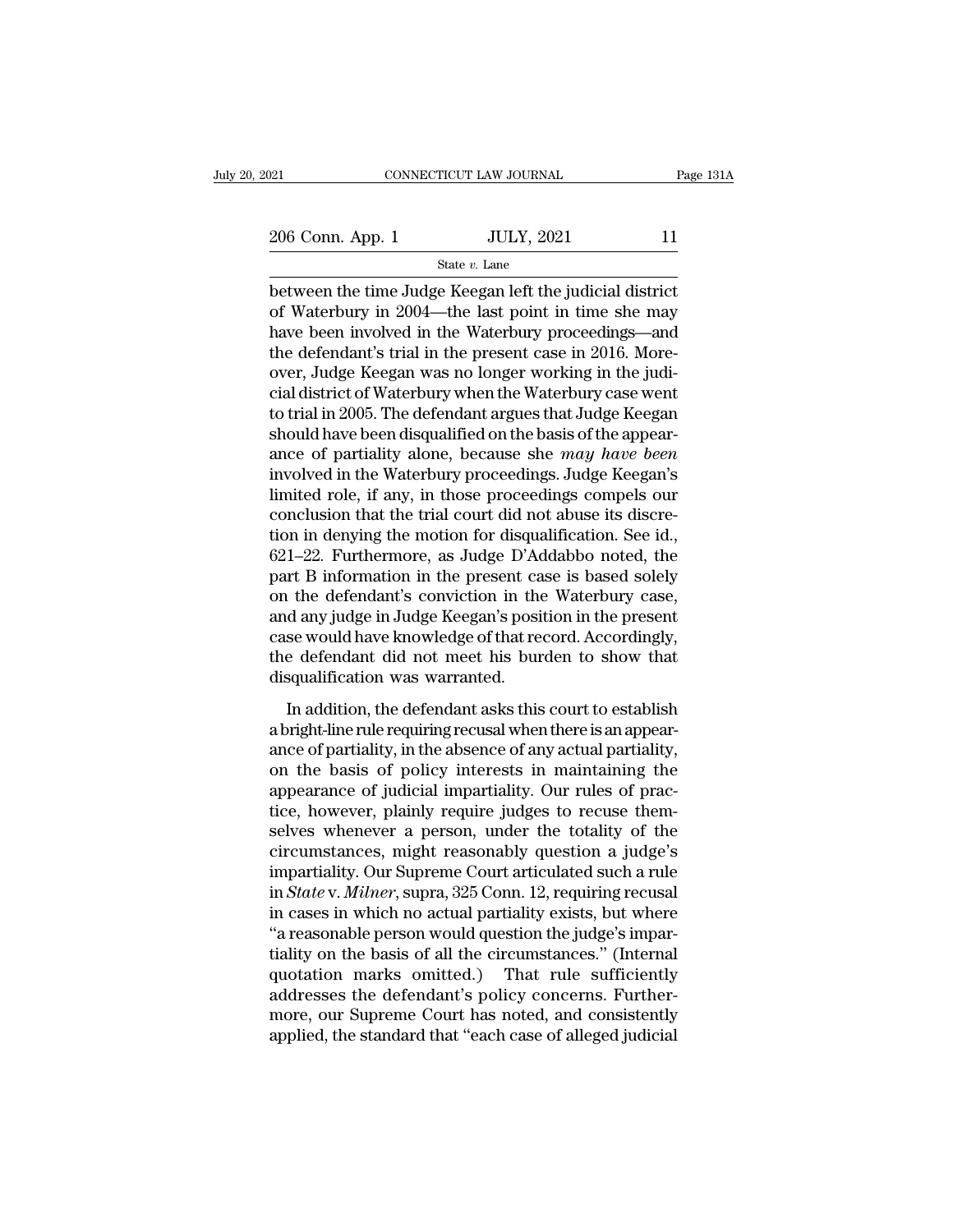| Α  | CONNECTICUT LAW JOURNAL |                  | July 20, 2021 |
|----|-------------------------|------------------|---------------|
| 12 | <b>JULY, 2021</b>       | 206 Conn. App. 1 |               |
|    | State $v$ . Lane        |                  |               |

CONNECTICUT LAW JOURNAL July 20, 2<br>
ILLY, 2021 206 Conn. App. 1<br>
State v. Lane<br>
impropriety must be evaluated on its own facts . . . ."<br>
Abington Ltd. Partnership v. Heublein, 246 Conn. 815,<br>
826, 717, A 2d 1222 (1008). F *Abington Ltd. Partnership* v. *Heublein*, 246 Conn. 815, 206, 717 A.2d 1232 (1998). Finally, the court in *Bunker* considered the "prectical realities of prosecutors in 12 JULY, 2021 206 Conn. App. 1<br>
<sup>State v.</sup> Lane<br>
impropriety must be evaluated on its own facts . . . ."<br> *Abington Ltd. Partnership v. Heublein*, 246 Conn. 815,<br>
826, 717 A.2d 1232 (1998). Finally, the court in *Bunker*<br> 12 JULY, 2021 206 Conn. App. 1<br>
State v. Lane<br>
impropriety must be evaluated on its own facts . . . ."<br>
Abington Ltd. Partnership v. Heublein, 246 Conn. 815,<br>
826, 717 A.2d 1232 (1998). Finally, the court in *Bunker*<br>
con 12 JULY, 2021 206 Conn. App. 1<br>
State v. Lane<br>
impropriety must be evaluated on its own facts . . . ."<br>
Abington Ltd. Partnership v. Heublein, 246 Conn. 815,<br>
826, 717 A.2d 1232 (1998). Finally, the court in *Bunker*<br>
con state v. Lane<br>
impropriety must be evaluated on its own facts . . . ."<br>
Abington Ltd. Partnership v. Heublein, 246 Conn. 815,<br>
826, 717 A.2d 1232 (1998). Finally, the court in *Bunker*<br>
considered the "practical realities impropriety must be evaluated on its own facts . . . ."<br>Abington Ltd. Partnership v. Heublein, 246 Conn. 815,<br>826, 717 A.2d 1232 (1998). Finally, the court in *Bunker*<br>considered the "practical realities of prosecutors in<br> *Abington Ltd. Partnership v. Heublein*, 246 Conn. 815, 826, 717 A.2d 1232 (1998). Finally, the court in *Bunker* considered the "practical realities of prosecutors in busy . . . courts" when concluding that the impartiali 826, 717 A.2d 1232 (1998). Finally, the court in *Bunker* considered the "practical realities of prosecutors in busy . . . courts" when concluding that the impartiality of the judge could not reasonably be questioned on t considered the "practical realities of prosecutors in<br>busy . . . courts" when concluding that the impartial-<br>ity of the judge could not reasonably be questioned on<br>the basis of her prior role as a prosecutor. *State* v.<br>*B* the basis of her prior role as a prosecutor. *State v.*<br>Bunker, supra, 89 Conn. App. 621. Accordingly, we<br>decline to revisit the precedent set by our Supreme<br>Court in *Milner*.<br>On our review of the record before us, we con

dure basis of her prior fole as a prosecutor. State v.<br>Bunker, supra, 89 Conn. App. 621. Accordingly, we<br>decline to revisit the precedent set by our Supreme<br>Court in *Milner*.<br>On our review of the record before us, we conc *Hanker*, supra, 69 Com. App. 621. Accordecline to revisit the precedent set by ou<br>Court in *Milner*.<br>On our review of the record before us, we that Judge D'Addabbo did not abuse his d<br>denying the motion to disqualify Judg On our review of the record before us, we conclude<br>at Judge D'Addabbo did not abuse his discretion in<br>nying the motion to disqualify Judge Keegan. Accord-<br>gly, the defendant's first claim fails.<br>II<br>The defendant next claim

II

that Judge D'Addabbo did not abuse his discretion in<br>denying the motion to disqualify Judge Keegan. Accord-<br>ingly, the defendant's first claim fails.<br> $II$ <br>The defendant next claims that the court abused its<br>discretion in a denying the motion to disqualify Judge Keegan. Accord-<br>ingly, the defendant's first claim fails.<br>II<br>The defendant next claims that the court abused its<br>discretion in admitting into evidence two photographs<br>of Tischofer's i ingly, the defendant's first claim fails.<br>
II<br>
The defendant next claims that the court abused its<br>
discretion in admitting into evidence two photographs<br>
of Tischofer's injuries. Specifically, the defendant<br>
claims that t II<br>II<br>The defendant next claims that the<br>discretion in admitting into evidence<br>of Tischofer's injuries. Specifically<br>claims that the photographs were (1) i<br>unduly prejudicial. We disagree.<br>The following additional facts ar The defendant next claims that the court abused its<br>scretion in admitting into evidence two photographs<br>Tischofer's injuries. Specifically, the defendant<br>aims that the photographs were (1) irrelevant and (2)<br>duly prejudici The detendant hext claims that the court abused its<br>discretion in admitting into evidence two photographs<br>of Tischofer's injuries. Specifically, the defendant<br>claims that the photographs were (1) irrelevant and (2)<br>unduly

described in admitting into evidence two photographs<br>of Tischofer's injuries. Specifically, the defendant<br>claims that the photographs were (1) irrelevant and (2)<br>unduly prejudicial. We disagree.<br>The following additional fa of Tischofer's Injuries. Specifically, the defendant<br>claims that the photographs were (1) irrelevant and (2)<br>unduly prejudicial. We disagree.<br>The following additional facts are relevant to this<br>claim. On November 21, 2016, trains that the photographs were  $(1)$  firelevant and  $(2)$ <br>unduly prejudicial. We disagree.<br>The following additional facts are relevant to this<br>claim. On November 21, 2016, the court held a pretrial<br>hearing, during which The following additional facts are relevant to this<br>claim. On November 21, 2016, the court held a pretrial<br>hearing, during which the defendant objected to three<br>photographs of Tischofer's injuries that the state intended<br>t The following additional facts are relevant to this<br>claim. On November 21, 2016, the court held a pretrial<br>hearing, during which the defendant objected to three<br>photographs of Tischofer's injuries that the state intended<br>t claim. On November 21, 2016, the court held a pretrial<br>hearing, during which the defendant objected to three<br>photographs of Tischofer's injuries that the state intended<br>to proffer at trial. The first photograph depicted Ti hearing, during which the defendant objected to three<br>photographs of Tischofer's injuries that the state intended<br>to proffer at trial. The first photograph depicted Tischof-<br>er's face with a black eye and a small portion o photographs of Tischofer's injuries that the state intended<br>to proffer at trial. The first photograph depicted Tischof-<br>er's face with a black eye and a small portion of a surgical<br>wound. The second photograph depicted Tis to proffer at trial. The first photograph depicted Tischof-<br>er's face with a black eye and a small portion of a surgical<br>wound. The second photograph depicted Tischofer's<br>forehead, which included part of a surgical wound. er's face with a black eye and a small portion of a surgical<br>wound. The second photograph depicted Tischofer's<br>forehead, which included part of a surgical wound. The<br>third photograph depicted a full surgical wound on<br>Tisch wound. The second photograph depicted Tischofer's<br>forehead, which included part of a surgical wound. The<br>third photograph depicted a full surgical wound on<br>Tischofer's head. The defendant argued that the photo-<br>graphs shou forehead, which included part of a surgical wound. The<br>third photograph depicted a full surgical wound on<br>Tischofer's head. The defendant argued that the photo-<br>graphs should be excluded because "the injury was<br>severe, but third photograph depicted a full surgical wound on<br>Tischofer's head. The defendant argued that the photo-<br>graphs should be excluded because "the injury was<br>severe, but these fifty-six or fifty-eight stitches are really<br>go Tischofer's head. The defendant argued that the photographs should be excluded because "the injury was severe, but these fifty-six or fifty-eight stitches are really gory. They don't depict the injury that he received. Th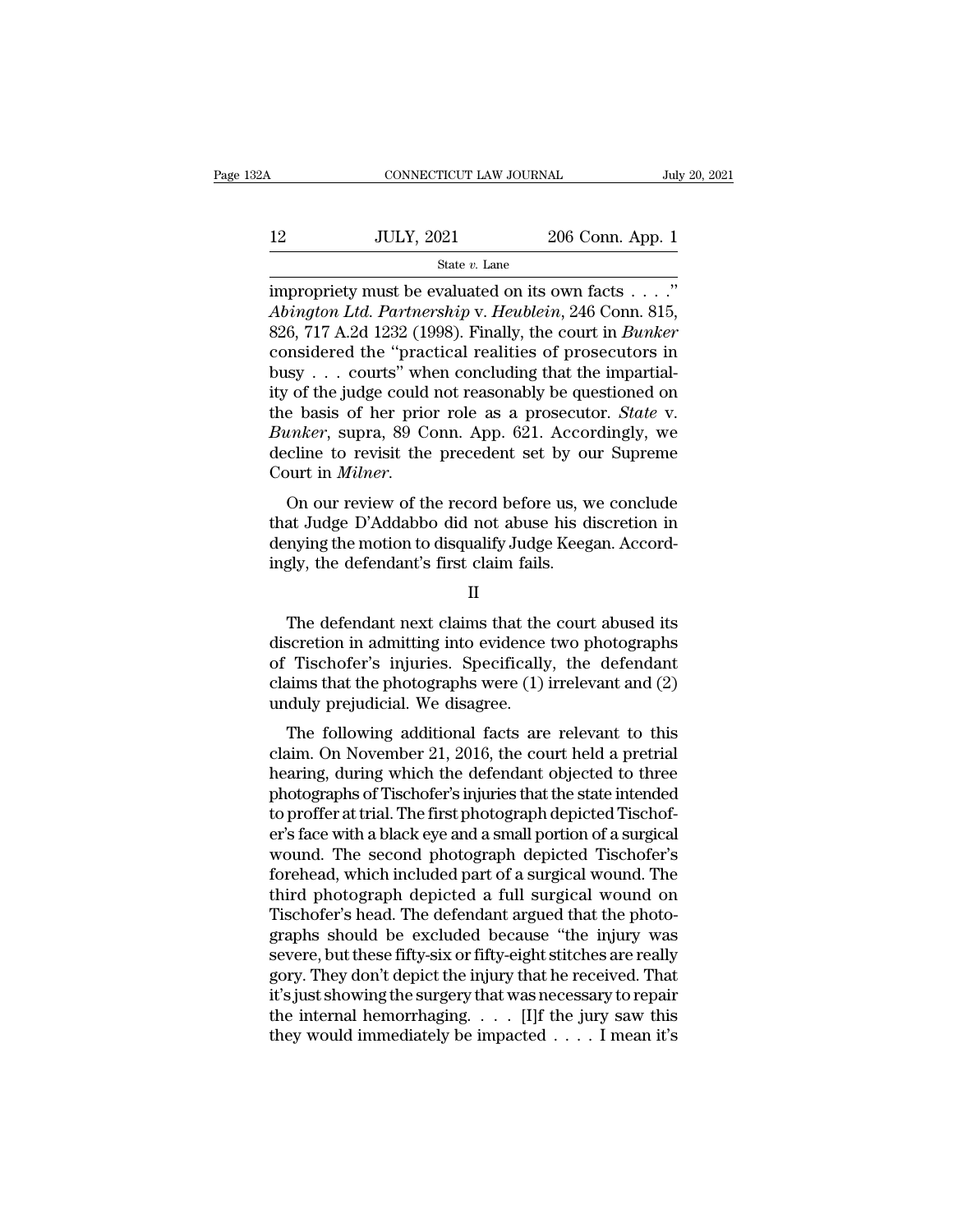State *v.* Lane

 $\begin{array}{r|l} \text{206 Conn. App. 1} & \text{JULY, 2021} & \text{13} \ \hline & \text{State } v. \text{ Lane} \ \hline \end{array}$ really serious looking . . . . This would be highly prej-<br>udicial I believe." The state contended that the photographs were admissible to show "bow ex 206 Conn. App. 1 JULY, 2021 13<br>
State v. Lane<br>
Teally serious looking . . . . This would be highly prej-<br>
udicial I believe." The state contended that the photo-<br>
graphs were admissible to show "how extensive this<br>
injury 206 Conn. App. 1 ULY, 2021 13<br>
State v. Lane<br>
really serious looking . . . . This would be highly prejudicial I believe." The state contended that the photo-<br>
graphs were admissible to show "how extensive this<br>
injury was 206 Conn. App. 1 State v. Lane<br>
State v. Lane<br>
really serious looking . . . . This would be highly prejudicial I believe." The state contended that the photo-<br>
graphs were admissible to show "how extensive this<br>
injury wa State v. Lane<br>
The photos state v. Lane<br>
The photos, because it's after the photos, because it's after the procedure, are . . .<br>
This would be highly prejudicial I believe." The state contended that the photo-<br>
graphs wer State v. Lane<br>
really serious looking . . . . This would be highly prej-<br>
udicial I believe." The state contended that the photo-<br>
graphs were admissible to show "how extensive this<br>
injury was . . . ." Furthermore, the s really serious looking . . . . This would be highly prejudicial I believe." The state contended that the photographs were admissible to show "how extensive this injury was . . . ." Furthermore, the state argued that "the udicial I be<br>graphs wer<br>injury was<br>"the photos<br>less gory .<br>stages of r<br>...."<br>After hea After hearing from the parties, the court concluded at the first and third photographs were admissible difference are  $\ldots$  is gory  $\ldots$  you got a clean photo of someone in the ages of recovery rather than some blood and the photos, because it's after the procedure, are  $\dots$  less gory  $\dots$  you got a clean photo of someone in the stages of recovery rather than some blood and gore  $\dots$ .<br>"<br>After hearing from the parties, the court concluded

the photos, because it s after the procedure, are  $\ldots$  less gory  $\ldots$  you got a clean photo of someone in the stages of recovery rather than some blood and gore  $\ldots$ .<br>After hearing from the parties, the court concluded These gory . . . you got a clear photo or someone in the stages of recovery rather than some blood and gore . . . ."<br>
After hearing from the parties, the court concluded<br>
that the first and third photographs were admissibl Stages of recovery rather than some blood and gore<br>  $\cdots$ ."<br>
After hearing from the parties, the court concluded<br>
that the first and third photographs were admissible,<br>
but it excluded the second photograph in order to li Figure 1.1 After hearing from the parties, the court concluded<br>that the first and third photographs were admissible,<br>but it excluded the second photograph in order to limit<br>"repetitiveness." As the court explained: "You k After hearing from the parties, the court concluded<br>that the first and third photographs were admissible,<br>but it excluded the second photograph in order to limit<br>"repetitiveness." As the court explained: "You know<br>you have that the first and third photographs were admissible,<br>but it excluded the second photograph in order to limit<br>"repetitiveness." As the court explained: "You know<br>you have to weigh the state's burden of proof and their<br>righ but it excluded the second photograph in order to limit<br>"repetitiveness." As the court explained: "You know<br>you have to weigh the state's burden of proof and their<br>right to present their evidence versus unnecessarily<br>gory "repetitiveness." As the court explained: "You know<br>you have to weigh the state's burden of proof and their<br>right to present their evidence versus unnecessarily<br>gory photos or cumulative evidence. I think, number<br>one, cle you have to weigh the state's burden of proof and their<br>right to present their evidence versus unnecessarily<br>gory photos or cumulative evidence. I think, number<br>one, clearly that is admissible, and your objection to<br>the he right to present their evidence versus unnecessarily<br>gory photos or cumulative evidence. I think, number<br>one, clearly that is admissible, and your objection to<br>the head . . . picture is overruled. It does show evi-<br>dence gory photos or cumulative evidence. I think, number<br>one, clearly that is admissible, and your objection to<br>the head . . . picture is overruled. It does show evi-<br>dence of what the state alleges is the result of the<br>assault one, clearly that is admissible, and your objection to<br>the head . . . picture is overruled. It does show evi-<br>dence of what the state alleges is the result of the<br>assault. With respect to number two and number three,<br>the c the head  $\ldots$  picture is overruled. It does show evidence of what the state alleges is the result of the assault. With respect to number two and number three, the court finds them somewhat  $\ldots$  I think number two I'm go dence of what the state alleges is the result of the<br>assault. With respect to number two and number three,<br>the court finds them somewhat . . . I think number<br>two I'm going to grant the motion on number [two],<br>however, as t assault. With respect to number two and number three,<br>the court finds them somewhat  $\ldots$  I think number<br>two I'm going to grant the motion on number [two],<br>however, as to number three, your motion is overruled<br>and that wi the court finds them somewhat  $\ldots$  I think number<br>two I'm going to grant the motion on number [two],<br>however, as to number three, your motion is overruled<br>and that will be admissible. The state does have to<br>prove serious two I'm going to grant the motion on number [two],<br>however, as to number three, your motion is overruled<br>and that will be admissible. The state does have to<br>prove serious physical injury, and this photograph is<br>demonstrati however, as to number three, your motion is overruled<br>and that will be admissible. The state does have to<br>prove serious physical injury, and this photograph is<br>demonstrative of what the witness' testimony is going<br>to be. I and that will be admissible. The state does have to<br>prove serious physical injury, and this photograph is<br>demonstrative of what the witness' testimony is going<br>to be. It will aid the jury in understanding what that<br>doctor prove serious physical injury, and this photograph is<br>demonstrative of what the witness' testimony is going<br>to be. It will aid the jury in understanding what that<br>doctor had to do, which goes to serious physical injury,<br>an demonstrative of what the witness' testimony is going<br>to be. It will aid the jury in understanding what that<br>doctor had to do, which goes to serious physical injury,<br>and the court does not find it unnecessarily gory, it is [case-in-chief].'' Exercise in a to do, which goes to serious physical hijury,<br>
d the court does not find it unnecessarily gory, it is<br>
ther clean, so I'm going to keep two out just for<br>
repetitive nature, numbers one and three will be<br>
rmit and the court does not find it different directlessarily gory, it is<br>rather clean, so I'm going to keep two out just for<br>its repetitive nature, numbers one and three will be<br>permitted to be shown to the jury during the sta

Framer Crean, so Tiff going to keep two out just for<br>its repetitive nature, numbers one and three will be<br>permitted to be shown to the jury during the state's<br>[case-in-chief]."<br>During trial, the first and third photographs the permitted to be shown to the jury during the state's<br>[case-in-chief]."<br>During trial, the first and third photographs were<br>entered into evidence through the direct examination of<br>Tischofer. He explained that the photogr from the hospital, and he described what the photographs were<br>entered into evidence through the direct examination of<br>Tischofer. He explained that the photographs were<br>taken approximately one week after he was released<br>fro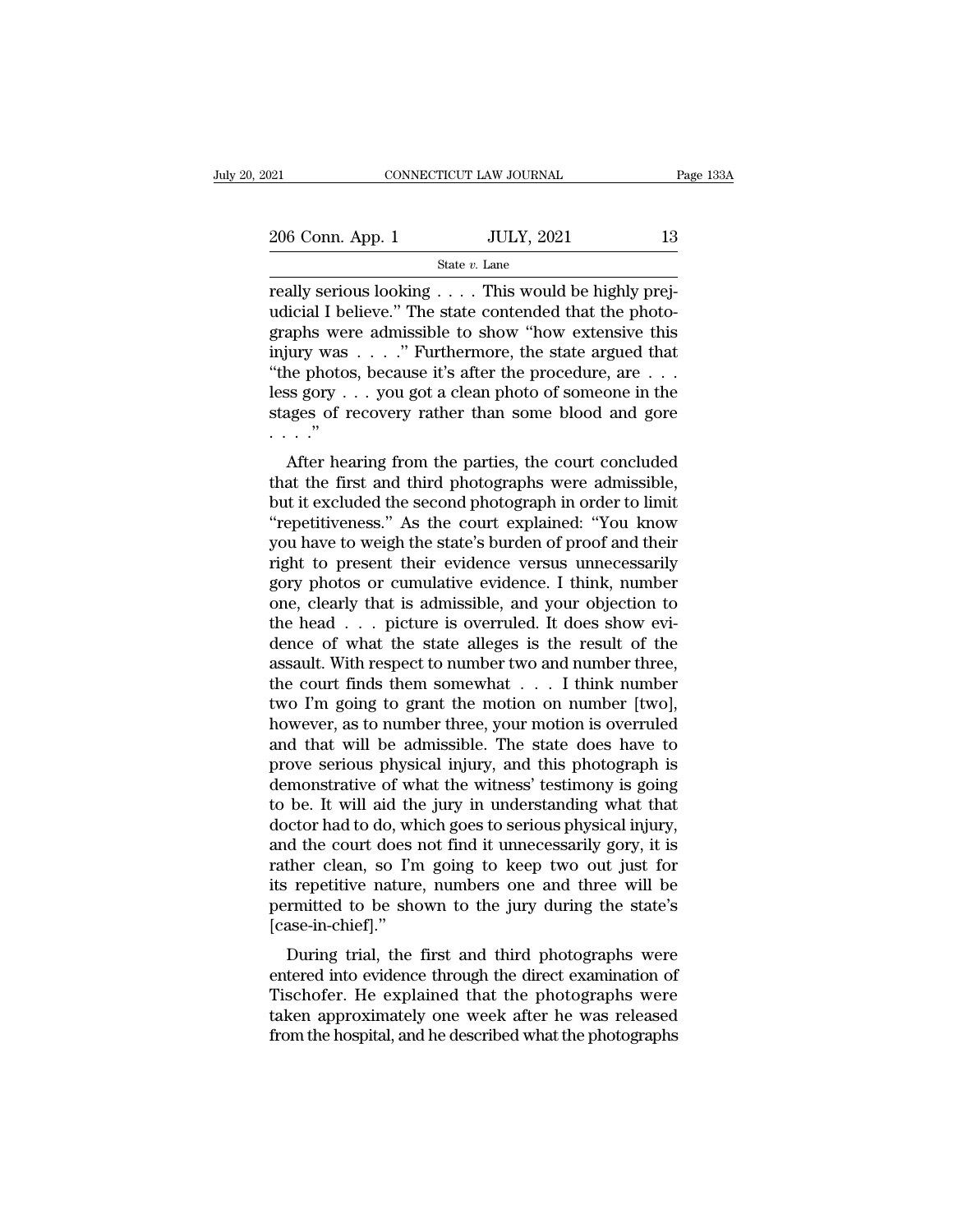| 34A | CONNECTICUT LAW JOURNAL |                  | July 20, 2021 |
|-----|-------------------------|------------------|---------------|
| 14  | <b>JULY, 2021</b>       | 206 Conn. App. 1 |               |
|     | State $v$ . Lane        |                  |               |

CONNECTICUT LAW JOURNAL Jul<br>14 JULY, 2021 206 Conn. App. 1<br>14 State v. Lane<br>19 depicted. Ahmed Kahn, Chief of the Division of Neuro-<br>19 surgery at the Hospital of Central Connecticut, who per- $\n \begin{array}{ll}\n 14 & \text{JULY, } 2021 & \text{206 Conn. App. 1} \\
 \hline\n \text{State } v. \text{ Lane} \\
 \text{depicted. Ahmed Kahn, Chief of the Division of Neuro-surgery at the Hospital of Central Connecticut, who performed emergency surgery on Tischofer, also testified about the injuries and surgical procedures performed.\n$  $\begin{tabular}{ll} \bf 14 & \tt JULY, 2021 & \tt 206 Conn. App. 1 \end{tabular} \end{tabular} \begin{tabular}{l} State $v$. Lane \\ \bf depicted. Ahmed Kahn, Chief of the Division of Neuro-surgery at the Hospital of Central Connecticut, who performed emergency surgery on Tischofer, also testified about the injuries and surgical procedures performed. \end{tabular}$  $\frac{14}{\text{State }v. \text{ Lane}}$ <br>  $\frac{1}{\text{etepicted. Ahmed Kahn, Chief of the Division of Neuro-  
surgery at the Hospital of Central Connecticut, who performed emergency surgery on Tischofer, also testified  
about the injuries and surgical procedures performed. As a preliminary matter, we set forth the applicable$ State  $v$ . Lane<br>
picted. Ahmed Kahn, Chief of the Division of Neuro-<br>
rgery at the Hospital of Central Connecticut, who per-<br>
rmed emergency surgery on Tischofer, also testified<br>
out the injuries and surgical procedures p depicted. Ahmed Kahn, Chief of the Division of Neuro-<br>surgery at the Hospital of Central Connecticut, who per-<br>formed emergency surgery on Tischofer, also testified<br>about the injuries and surgical procedures performed.<br>As

depicted. Antited Kaint, Citler of the Division of Neuro-<br>surgery at the Hospital of Central Connecticut, who per-<br>formed emergency surgery on Tischofer, also testified<br>about the injuries and surgical procedures performed. surgery at the nospital of central conflecticut, who per-<br>formed emergency surgery on Tischofer, also testified<br>about the injuries and surgical procedures performed.<br>As a preliminary matter, we set forth the applicable<br>sta Formed emergency surgery on Tischorer, also testined<br>about the injuries and surgical procedures performed.<br>As a preliminary matter, we set forth the applicable<br>standard of review. "Our standard of review for eviden-<br>tiary about the hijuries and surgical procedures performed.<br>As a preliminary matter, we set forth the applicable<br>standard of review. "Our standard of review for eviden-<br>tiary matters allows the trial court great leeway in decid-As a preliminary matter, we set forth the applicable<br>standard of review. "Our standard of review for eviden-<br>tiary matters allows the trial court great leeway in decid-<br>ing the admissibility of evidence. The trial court h standard of review. "Our standard of review for evidentiary matters allows the trial court great leeway in deciding the admissibility of evidence. The trial court has wide discretion in its rulings on evidence and its ruli tiary matters allows the trial court great leeway in decid-<br>ing the admissibility of evidence. The trial court has<br>wide discretion in its rulings on evidence and its rulings<br>will be reversed only if the court has abused it ing the admissibility of evidence. The trial court has<br>wide discretion in its rulings on evidence and its rulings<br>will be reversed only if the court has abused its discre-<br>tion or an injustice appears to have been done... wide discretion in its rulings on evidence and its rulings<br>will be reversed only if the court has abused its discre-<br>tion or an injustice appears to have been done. . . . .<br>The exercise of such discretion is not to be dist will be reversed only if the court has abused its discretion or an injustice appears to have been done. . . . The exercise of such discretion is not to be disturbed unless it has been abused or the error is clear and invo tion or an injustice appears to have been done. . . . The exercise of such discretion is not to be disturbed<br>unless it has been abused or the error is clear and<br>involves a misconception of the law." (Internal quota-<br>tion The exercise of such discretion is not to be disturbed<br>unless it has been abused or the error is clear and<br>involves a misconception of the law." (Internal quota-<br>tion marks omitted.) *State* v. Osbourne, 162 Conn. App.<br>36 unless it has been abused or the error is clear and<br>involves a misconception of the law." (Internal quota-<br>tion marks omitted.) *State* v. Osbourne, 162 Conn. App.<br>364, 369–70, 131 A.3d 277 (2016). In addition, "[e]very<br>re involves a misconception of the lation marks omitted.) *State* v. Osbou<br>364, 369–70, 131 A.3d 277 (2016). I<br>reasonable presumption should be<br>correctness of the court's ruling in c<br>there has been an abuse of discreti<br>tion m  $\mu$ , 369–70, 131 A.3d 277 (2016). In addition, "[e]very<br>4, 369–70, 131 A.3d 277 (2016). In addition, "[e]very<br>asonable presumption should be made in favor of the<br>rrectness of the court's ruling in determining whether<br>ere So4, 309–70, 131 A.3d 277 (2010). In addition, [ejvery]<br>reasonable presumption should be made in favor of the<br>correctness of the court's ruling in determining whether<br>there has been an abuse of discretion." (Internal quota

reasonable presumption should be made in favor of the<br>correctness of the court's ruling in determining whether<br>there has been an abuse of discretion." (Internal quota-<br>tion marks omitted.) Id., 370.<br>The defendant first cla correctness of the court s rumig in determining whether<br>there has been an abuse of discretion." (Internal quota-<br>tion marks omitted.) Id., 370.<br>The defendant first claims that the photographs were<br>irrelevant. Section 4-1 o there has been an abuse of uscretion. (Internal quotation marks omitted.) Id., 370.<br>The defendant first claims that the photographs were<br>irrelevant. Section 4-1 of the Connecticut Code of Evi-<br>dence provides that " '[r]ele The defendant first claims that the photographs were<br>irrelevant. Section 4-1 of the Connecticut Code of Evi-<br>dence provides that " '[r]elevant evidence' means evi-<br>dence having any tendency to make the existence of<br>any fac The defendant first claims that the photographs were<br>irrelevant. Section 4-1 of the Connecticut Code of Evi-<br>dence provides that " (r]elevant evidence' means evi-<br>dence having any tendency to make the existence of<br>any fact irrelevant. Section 4-1 of the Connecticut Code of Evidence provides that " '[r]elevant evidence' means evidence having any tendency to make the existence of any fact that is material to the determination of the proceeding dence provides that " '[r]elevant evidence' means evidence having any tendency to make the existence of any fact that is material to the determination of the proceeding more probable or less probable than it would be witho dence having any tendency to make the existence of<br>any fact that is material to the determination of the<br>proceeding more probable or less probable than it<br>would be without the evidence." This court has noted<br>that "[e]viden any fact that is material to the determination of the proceeding more probable or less probable than it would be without the evidence." This court has noted that "[e]vidence is relevant if it has any tendency to make the e proceeding more probable or less probable than it<br>would be without the evidence." This court has noted<br>that "[e]vidence is relevant if it has any tendency to<br>make the existence of any fact that is material to the<br>determin would be without the evidence." This court has noted<br>that "[e]vidence is relevant if it has any tendency to<br>make the existence of any fact that is material to the<br>determination of the proceeding more probable or less<br>prob that "[e]vidence is relevant if it has any tendency to make the existence of any fact that is material to the determination of the proceeding more probable or less probable than it would be without the evidence.... Releva make the existence of any fact that is material to the<br>determination of the proceeding more probable or less<br>probable than it would be without the evidence....<br>Relevant evidence is evidence that has a logical ten-<br>dency t determination of the proceeding more probable or less<br>probable than it would be without the evidence. . . .<br>Relevant evidence is evidence that has a logical ten-<br>dency to aid the trier in the determination of an issue.<br>. . probable than it would be without the evidence. . . . Relevant evidence is evidence that has a logical tendency to aid the trier in the determination of an issue.<br>. . . One fact is relevant to another if in the common cou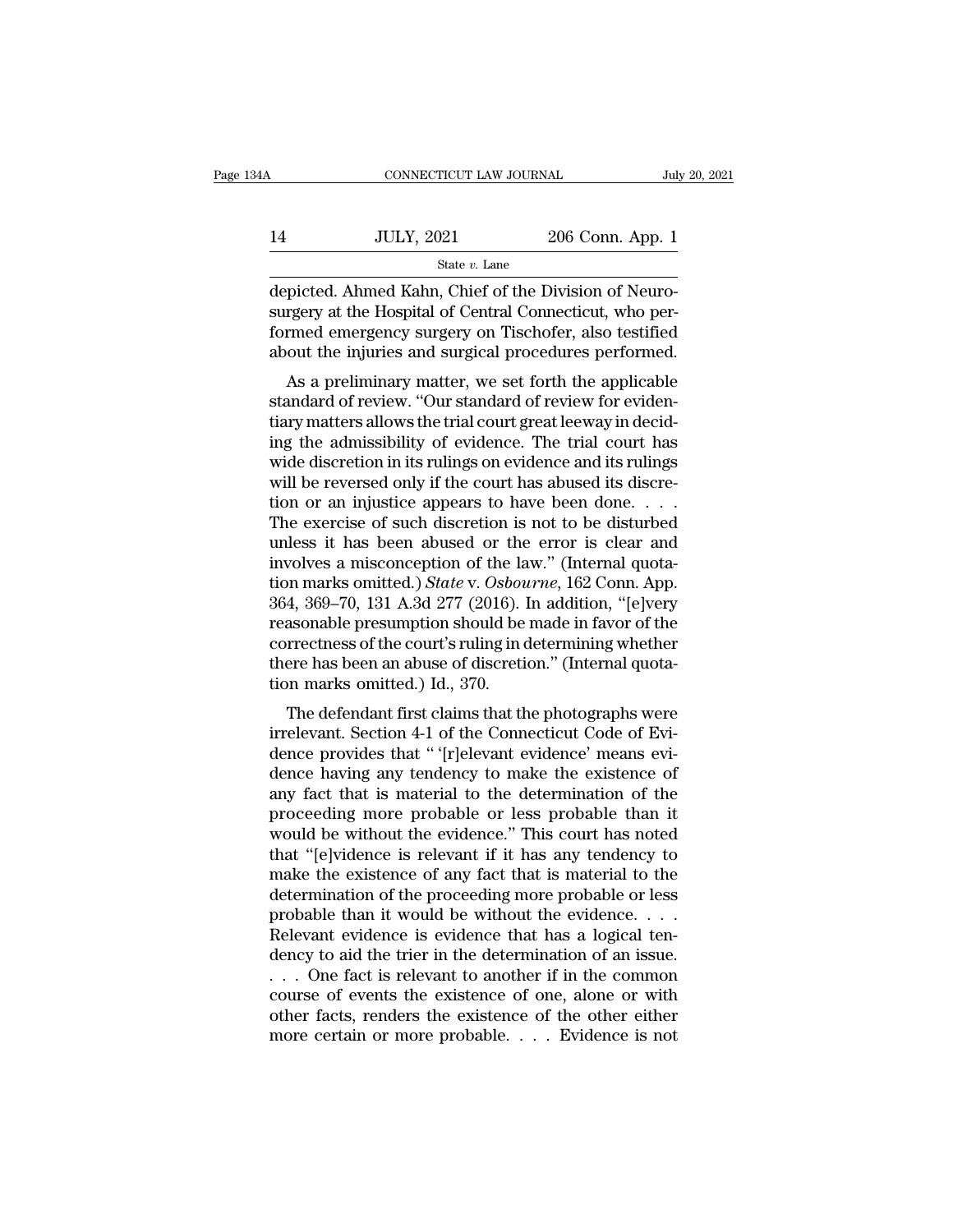State *v.* Lane

rendered inadmissible because it is not conclusive. All<br>
rendered inadmissible because it is not conclusive. All<br>
that is required is that the evidence tend to support a<br>
relayant fact ayou to a slight dogree [as] long as 206 Conn. App. 1 JULY, 2021 15<br>
State v. Lane<br>
Tendered inadmissible because it is not conclusive. All<br>
that is required is that the evidence tend to support a<br>
relevant fact even to a slight degree, [as] long as it is<br>
n 206 Conn. App. 1 JULY, 2021 15<br>
State v. Lane<br>
rendered inadmissible because it is not conclusive. All<br>
that is required is that the evidence tend to support a<br>
relevant fact even to a slight degree, [as] long as it is<br>
n 206 Conn. App. 1 <br>
State v. Lane<br>
State v. Lane<br>
rendered inadmissible because it is not conclusive. All<br>
that is required is that the evidence tend to support a<br>
relevant fact even to a slight degree, [as] long as it is<br> State *v*. Lane<br>
Fendered inadmissible because it is not conclusive. All<br>
that is required is that the evidence tend to support a<br>
relevant fact even to a slight degree, [as] long as it is<br>
not prejudicial . . . ." (Intern state *v*. Lane<br>
rendered inadmissible because it is not conclusive. All<br>
that is required is that the evidence tend to support a<br>
relevant fact even to a slight degree, [as] long as it is<br>
not prejudicial . . . . " (Inte rendered inadmissible because it is not conclusive. All<br>that is required is that the evidence tend to support a<br>relevant fact even to a slight degree, [as] long as it is<br>not prejudicial  $\ldots$ ." (Internal quotation marks o that is required is that the evidence tend to support a relevant fact even to a slight degree, [as] long as it is not prejudicial . . . ." (Internal quotation marks omitted.) *State* v. *Osbourne*, supra, 162 Conn. App. 37 devant ract even to a slight degree, [as] long as it is<br>t prejudicial . . . ." (Internal quotation marks omit-<br>d.) *State* v. *Osbourne*, supra, 162 Conn. App. 370. "In<br>termining whether photographic evidence is admissi-<br> not prejudicial  $\ldots$  (internal quotation marks omitted.) State v. Osbourne, supra, 162 Conn. App. 370. "In determining whether photographic evidence is admissible, the appropriate test is relevancy, not necessity."<br>State

ted.) *state* v. *Osoourne*, supra, 162 Conn. App. 370. In<br>determining whether photographic evidence is admissi-<br>ble, the appropriate test is relevancy, not necessity."<br>*State* v. *Kelly*, 256 Conn. 23, 65, 770 A.2d 908 ( determining whether photographic evidence is admissible, the appropriate test is relevancy, not necessity."<br> *State* v. *Kelly*, 256 Conn. 23, 65, 770 A.2d 908 (2001).<br>
At trial, the state bore the burden of proving beyon ble, the appropriate test is relevancy, not necessity.<br>
State v. Kelly, 256 Conn. 23, 65, 770 A.2d 908 (2001).<br>
At trial, the state bore the burden of proving beyond<br>
a reasonable doubt that the defendant intended to caus state v. Ketty, 256 Conn. 23, 65, 770 A.2d 908 (2001).<br>
At trial, the state bore the burden of proving beyond<br>
a reasonable doubt that the defendant intended to cause<br>
serious physical injury in violation of § 53a-59 (a) At trial, the state bore the burden of proving beyond<br>a reasonable doubt that the defendant intended to cause<br>serious physical injury in violation of  $\S$  53a-59 (a) (1).<br>"Serious physical injury" is defined as that which<br> a reasonable doubt that the defendant intended to cause<br>serious physical injury in violation of  $\S$  53a-59 (a) (1).<br>"Serious physical injury" is defined as that which<br>"creates a substantial risk of death, or which causes<br> serious physical injury in violation of  $\S$  53a-59 (a) (1).<br>
"Serious physical injury'" is defined as that which<br>
"creates a substantial risk of death, or which causes<br>
serious disfigurement, serious impairment of health " 'Serious physical injury' " is defined as that which<br>"creates a substantial risk of death, or which causes<br>serious disfigurement, serious impairment of health or<br>serious loss or impairment of the function of any bodily<br> "creates a substantial risk of death, or which causes<br>serious disfigurement, serious impairment of health or<br>serious loss or impairment of the function of any bodily<br>organ . . . . "General Statutes  $\S$  53a-3 (4). The two serious disfigurement, serious impairment of health or<br>serious loss or impairment of the function of any bodily<br>organ  $\ldots$ ." General Statutes § 53a-3 (4). The two pho-<br>tographs that were admitted into evidence show a bla serious loss or impairment of the function of any bodily<br>organ  $\dots$ ." General Statutes § 53a-3 (4). The two pho-<br>tographs that were admitted into evidence show a black<br>eye and extensive surgical wounds, which are indicati organ . . . . " General Statutes § 53a-3 (4). The two photographs that were admitted into evidence show a black<br>eye and extensive surgical wounds, which are indicative<br>of the severity of the injuries. Those photographs, an tographs that were admitted into evidence show a black<br>eye and extensive surgical wounds, which are indicative<br>of the severity of the injuries. Those photographs, and<br>in particular the photograph of the surgical wounds<br>sho eye and extensive surgical wounds, which are indicative<br>of the severity of the injuries. Those photographs, and<br>in particular the photograph of the surgical wounds<br>showing the necessity of invasive neurosurgery, have<br>a ten of the severity of the injuries. Those photographs, and<br>in particular the photograph of the surgical wounds<br>showing the necessity of invasive neurosurgery, have<br>a tendency to prove that the injuries were severe enough<br>to c in particular the photograph of the surgical wounds<br>showing the necessity of invasive neurosurgery, have<br>a tendency to prove that the injuries were severe enough<br>to constitute a serious physical injury. The photographs<br>als showing the necessity of invasive neurosurgery, have<br>a tendency to prove that the injuries were severe enough<br>to constitute a serious physical injury. The photographs<br>also would have probative value to show intent, another a tendency to prove that the injuries were severe enough<br>to constitute a serious physical injury. The photographs<br>also would have probative value to show intent, another<br>element of the state's burden. "Intent to cause dea to constitute a serious physical injury. The photographs<br>also would have probative value to show intent, another<br>element of the state's burden. "Intent to cause death<br>or serious physical injury may be inferred from the  $\d$ also would have probative value to show intent, another<br>element of the state's burden. "Intent to cause death<br>or serious physical injury may be inferred from the . . .<br>type of wound inflicted . . . . The extent and severit element of the state's burden. "Intent to cause death<br>or serious physical injury may be inferred from the ...<br>type of wound inflicted .... The extent and severity<br>of injuries often are used as indirect proof of intent."<br>( or serious physical injury may be inferred from the . . .<br>type of wound inflicted . . . . The extent and severity<br>of injuries often are used as indirect proof of intent."<br>(Citation omitted; internal quotation marks omitte type of wound inflicted . . . . The extent and severity<br>of injuries often are used as indirect proof of intent."<br>(Citation omitted; internal quotation marks omitted.)<br> $State$  v.  $Best$ , Conn. , , A.3d (2020).<br>Lastly, the photogr of injuries often are used as indirect proof of intent."<br>(Citation omitted; internal quotation marks omitted.)<br>State v. Best, Conn., , A.3d (2020).<br>Lastly, the photographs were relevant, as they corrobo-<br>rated the testimon (Citation omitted; internal quotation marks omitted.)<br> *State* v. *Best*, Conn., , , A.3d (2020).<br>
Lastly, the photographs were relevant, as they corrobo-<br>
rated the testimony of the witnesses about the events<br>
that trans State v. Best, Conn., , A.3d (2020).<br>Lastly, the photographs were relevant, as they corrobo-<br>rated the testimony of the witnesses about the events<br>that transpired and Tischofer's subsequent injuries. The<br>challenged photogr Lastly, the photographs were relevant, as they corroborated the testimony of the witnesses about the events that transpired and Tischofer's subsequent injuries. The challenged photographs tend to make the existence of mult rated the testimony of the witnesses about the even<br>that transpired and Tischofer's subsequent injuries. The<br>challenged photographs tend to make the existence of<br>multiple material facts, including serious physical injur<br>an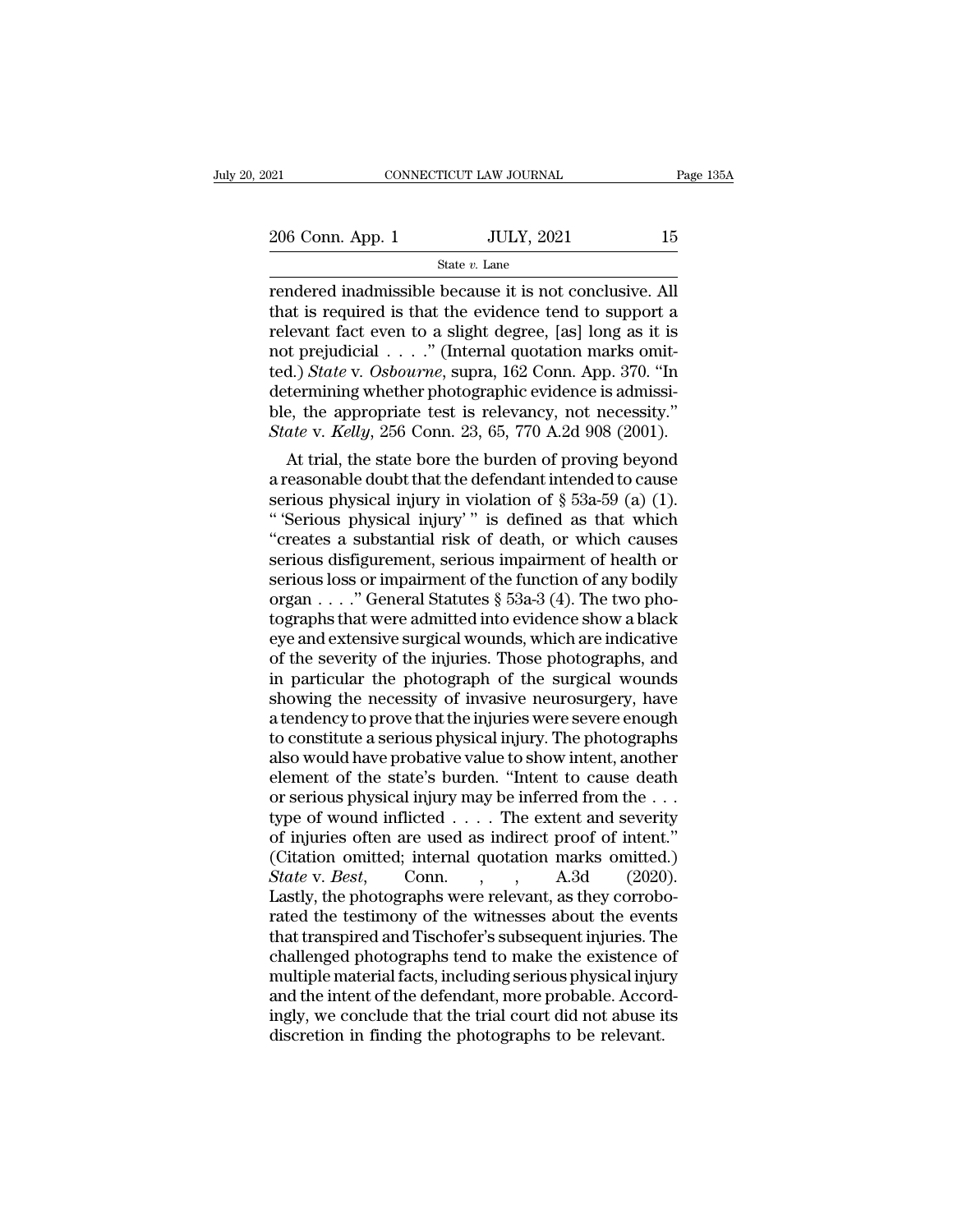| 136A | CONNECTICUT LAW JOURNAL |                  | July 20, 2021 |
|------|-------------------------|------------------|---------------|
| 16   | <b>JULY, 2021</b>       | 206 Conn. App. 1 |               |
|      | State $v$ . Lane        |                  |               |

CONNECTICUT LAW JOURNAL July 20, 2021<br>JULY, 2021 206 Conn. App. 1<br>State v. Lane<br>We next address whether the trial court properly<br>ncluded that the photographs were not unduly preju-<br>airl Soction 4.3 of the Connecticut Code 16 JULY, 2021 206 Conn. App. 1<br>
State v. Lane<br>
We next address whether the trial court properly<br>
concluded that the photographs were not unduly preju-<br>
dicial. Section 4-3 of the Connecticut Code of Evidence<br>
procludes avi 16 JULY, 2021 206 Conn. App. 1<br>  $\frac{\text{State } v. \text{ Lane}}{\text{We next address whether the trial court properly concluded that the photographs were not unduly prejudical. Section 4-3 of the Connecticut Code of Evidence precludes evidence if its probability value is outweighted by the danger of unfair projudico. As our Sunromo Court.$ precludes evidence if its probative value is outweighed By the danger of unfair prejudice. As our Supreme Court of the danger of unfair prejudice. As our Supreme Court<br>has observed, "[a] potentially prejudice of Evidence<br>precludes evidence if its probative value is outweighed<br> state  $v$ . Lane<br>
We next address whether the trial court properly<br>
concluded that the photographs were not unduly preju-<br>
dicial. Section 4-3 of the Connecticut Code of Evidence<br>
precludes evidence if its probative value We next address whether the trial court properly<br>concluded that the photographs were not unduly preju-<br>dicial. Section 4-3 of the Connecticut Code of Evidence<br>precludes evidence if its probative value is outweighed<br>by the concluded that the photographs were not unduly prejudicial. Section 4-3 of the Connecticut Code of Evidence<br>precludes evidence if its probative value is outweighed<br>by the danger of unfair prejudice. As our Supreme Court<br>ha dicial. Section 4-3 of the Connecticut Code of Evidence<br>precludes evidence if its probative value is outweighed<br>by the danger of unfair prejudice. As our Supreme Court<br>has observed, "[a] potentially inflammatory photograph precludes evidence if its probative value is outweighed<br>by the danger of unfair prejudice. As our Supreme Court<br>has observed, "[a] potentially inflammatory photograph<br>may be admitted if the court, in its discretion, deterhe danger of unfair prejudice. As our Supreme Court<br>observed, "[a] potentially inflammatory photograph<br>be admitted if the court, in its discretion, deter-<br>es that the probative value of the photograph out-<br>ghs the prejudic has observed, "[a] potentially inflammatory photograph<br>may be admitted if the court, in its discretion, deter-<br>mines that the probative value of the photograph out-<br>weighs the prejudicial effect it might have on the jury.

may be admitted if the court, in its discretion, determines that the probative value of the photograph out-<br>weighs the prejudicial effect it might have on the jury."<br>(Internal quotation marks omitted.) *State* v. *Best*, mines that the probative value of the photograph out-<br>weighs the prejudicial effect it might have on the jury."<br>(Internal quotation marks omitted.) *State* v. *Best*, supra,<br>Conn. . . "[P]hotographs [that] have a reasonab weighs the prejudicial effect it might have on the jury."<br>
(Internal quotation marks omitted.) *State* v. *Best*, supra,<br>
Conn. . . "[P]hotographs [that] have a reasonable<br>
tendency to prove or disprove a material fact in (Internal quotation marks omitted.) *State* v. *Best*, supra,<br>Conn. . . "[P]hotographs [that] have a reasonable<br>tendency to prove or disprove a material fact in issue<br>or shed some light upon some material inquiry are not<br>r Conn. . "[P]hotographs [that] have a reasonable<br>tendency to prove or disprove a material fact in issue<br>or shed some light upon some material inquiry are not<br>rendered inadmissible simply because they may be<br>characterized a tendency to prove or disprove a material fact in issue<br>or shed some light upon some material inquiry are not<br>rendered inadmissible simply because they may be<br>characterized as gruesome." (Internal quotation marks<br>omitted.) or shed some light upon some material inquiry are not<br>rendered inadmissible simply because they may be<br>characterized as gruesome." (Internal quotation marks<br>omitted.) Id., . . . "The question is not solely whether<br>the evid to undertake the relativistic assessment of probative characterized as gruesome." (Internal quotation marks<br>omitted.) Id., . . "The question is not solely whether<br>the evidence is gruesome, disturbing or otherwise inher-<br>ently prejudicial but whether its prejudicial nature is<br> omitted.) Id., . . "The question is<br>the evidence is gruesome, disturbinently prejudicial but whether its p<br>undue or unfair, a question that rectorular to undertake the relativistic asses<br>value versus prejudicial effect . . E evidence is gruesome, disturbing or other wise inter-<br>tly prejudicial but whether its prejudicial nature is<br>due or unfair, a question that requires the trial court<br>undertake the relativistic assessment of probative<br>lue ently prejudicial but whether its prejudicial rature is<br>undue or unfair, a question that requires the trial court<br>to undertake the relativistic assessment of probative<br>value versus prejudicial effect  $\dots$ ." (Internal quot

and would evaluate the relativistic assessment of probative<br>value versus prejudicial effect  $\dots$ ." (Internal quota-<br>tion marks omitted.) Id.,<br>The defendant contends that the photographs of the<br>injuries are unduly prejudic to undertake the relativistic assessment of probative<br>value versus prejudicial effect . . . . ." (Internal quota-<br>tion marks omitted.) Id.,<br>The defendant contends that the photographs of the<br>injuries are unduly prejudicial value versus prejudicial effect  $\ldots$  . (Internal quotation marks omitted.) Id.,<br>The defendant contends that the photographs of the<br>injuries are unduly prejudicial because they are "gory"<br>and would "really impact the jury The defendant contends that the photographs of the<br>injuries are unduly prejudicial because they are "gory"<br>and would "really impact the jury." As the court noted<br>in *Best*, even gruesome photographs are admissible if<br>they The defendant contends that the photographs of the injuries are unduly prejudicial because they are "gory" and would "really impact the jury." As the court noted in *Best*, even gruesome photographs are admissible if they injuries are unduly prejudicial because they are "gory"<br>and would "really impact the jury." As the court noted<br>in *Best*, even gruesome photographs are admissible if<br>they tend to prove or disprove a material fact. The tria and would "really impact the jury." As the court noted<br>in *Best*, even gruesome photographs are admissible if<br>they tend to prove or disprove a material fact. The trial<br>court in the present case noted that it did "not find in *Best*, even gruesome photographs are admissible if<br>they tend to prove or disprove a material fact. The trial<br>court in the present case noted that it did "not find [the<br>photograph of the surgical wound] unnecessarily go they tend to prove or disprove a material fact. The trial<br>court in the present case noted that it did "not find [the<br>photograph of the surgical wound] unnecessarily gory,<br>it is rather clean  $\dots$ ." The photographs depict c of the surgical wound in the present case noted that it that not intu [the lootograph of the surgical wounds one week after Tischofer was released om the hospital, as opposed to fresh, uncleaned, and treated wounds.<br>The d photograph of the surgical wound diffused and<br>surgical wounds one week after Tischofer was released<br>from the hospital, as opposed to fresh, uncleaned, and<br>untreated wounds.<br>The defendant pointed to the number of stitches a

It is rather clean  $\ldots$ . The photographs depict clean<br>surgical wounds one week after Tischofer was released<br>from the hospital, as opposed to fresh, uncleaned, and<br>untreated wounds.<br>The defendant pointed to the number of surgical wounds one week after Tischoler was released<br>from the hospital, as opposed to fresh, uncleaned, and<br>untreated wounds.<br>The defendant pointed to the number of stitches as<br>evidence of the photographs' "gory" characte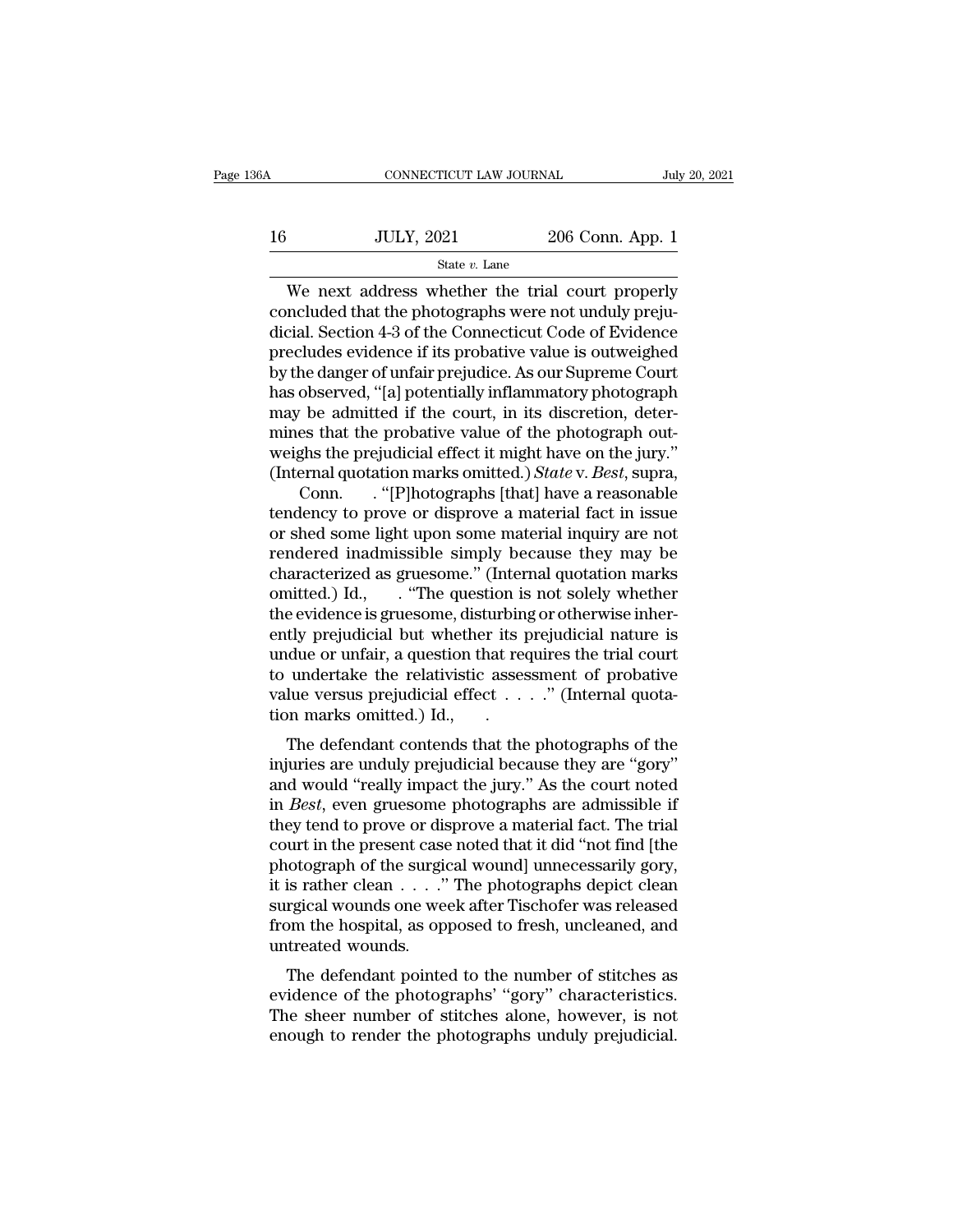| 121 |                   | CONNECTICUT LAW JOURNAL                              | Page 137A |
|-----|-------------------|------------------------------------------------------|-----------|
|     |                   |                                                      |           |
|     | 206 Conn. App. 17 | <b>JULY, 2021</b>                                    | 17        |
|     |                   | Cruz v. Commissioner of Correction                   |           |
|     |                   | The photographs are not rendered inadmissible simply |           |

CONNECTICUT LAW JOURNAL Page 137A<br>
206 Conn. App. 17 JULY, 2021 17<br>
Cruz v. Commissioner of Correction<br>
The photographs are not rendered inadmissible simply<br>
because they may be characterized as gruesome.<br>
Whether any resu 206 Conn. App. 17 JULY, 2021 17<br>
Cruz v. Commissioner of Correction<br>
The photographs are not rendered inadmissible simply<br>
because they may be characterized as gruesome.<br>
Whether any resulting prejudice was undue or unfair 206 Conn. App. 17 JULY, 2021 17<br>
Cruz v. Commissioner of Correction<br>
The photographs are not rendered inadmissible simply<br>
because they may be characterized as gruesome.<br>
Whether any resulting prejudice was undue or unfai 206 Conn. App. 17 JULY, 2021 17<br>
Cruz v. Commissioner of Correction<br>
The photographs are not rendered inadmissible simply<br>
because they may be characterized as gruesome.<br>
Whether any resulting prejudice was undue or unfai The photographs are not rendered inadmissible simply<br>because they may be characterized as gruesome.<br>Whether any resulting prejudice was undue or unfair<br>was appropriately considered by the trial court. Here,<br>the court dete  $Cruz v$ . Commissioner of Correction<br>The photographs are not rendered inadmissible simply<br>because they may be characterized as gruesome.<br>Whether any resulting prejudice was undue or unfair<br>was appropriately considered by the The photographs are not rendered inadmissible simply<br>because they may be characterized as gruesome.<br>Whether any resulting prejudice was undue or unfair<br>was appropriately considered by the trial court. Here,<br>the court deter because they may be characterized as gruesome.<br>Whether any resulting prejudice was undue or unfair<br>was appropriately considered by the trial court. Here,<br>the court determined that the probative value of the photo-<br>graphs, Whether any resulting prejudice was undue or unfair<br>was appropriately considered by the trial court. Here,<br>the court determined that the probative value of the photo-<br>graphs, depicting the seriousness of the injuries sus-<br> was appropriately considered by<br>the court determined that the probat<br>graphs, depicting the seriousness<br>tained by the victim, outweighed tl<br>Accordingly, we conclude that the<br>its discretion in denying, in part, t<br>the challen aphs, depicting the seriousness<br>aphs, depicting the seriousness<br>ined by the victim, outweighed the<br>cordingly, we conclude that the<br>discretion in denying, in part, t<br>e challenged photographs.<br>The judgment is affirmed.<br>In th In the victim, outweighed the prejudicial impercordingly, we conclude that the court did not abequence of discretion in denying, in part, the motion to excless challenged photographs.<br>The judgment is affirmed.<br>In this opin

### Propriese photographs.<br>
19 Jament is affirmed.<br>
19 JOSHUA CRUZ *v.* COMMISSIONER<br>
19 JOSHUA CRUZ *v.* COMMISSIONER<br>
19 CAC 43961) For a saffirmed.<br>
The other judges concurred.<br>
CRUZ v. COMMISSIONER<br>
OF CORRECTION<br>
(AC 43961) other judges concu<br>
UZ v. COMMISSIO<br>
CORRECTION<br>
(AC 43961)<br>
and Prescott and Lavine, JOSHUA CRUZ v. COMMISSIONER<br>OF CORRECTION<br>(AC 43961)<br>Bright, C. J., and Prescott and Lavine, Js.

### *Syllabus*

 $(AC 43961)$ <br>Bright, C. J., and Prescott and Lavine, Js.<br>Syllabus<br>The petitioner, who had been convicted on a plea of guilty to the crime of<br>murder, sought a writ of habeas corpus, claiming that his counsel pro-Fight, C. J., and Prescott and Lavine, Js.<br>Syllabus<br>petitioner, who had been convicted on a plea of guilty to the crime of<br>murder, sought a writ of habeas corpus, claiming that his counsel pro-<br>vided ineffective assistance Bright, C. J., and Prescott and Lavine, Js.<br>Syllabus<br>petitioner, who had been convicted on a plea of guilty to the crime of<br>murder, sought a writ of habeas corpus, claiming that his counsel pro-<br>vided ineffective assistanc Syllabus<br>
Syllabus<br>
petitioner, who had been convicted on a plea of guilty to the crime of<br>
murder, sought a writ of habeas corpus, claiming that his counsel pro-<br>
vided ineffective assistance. At the time of his plea, the Syllabus<br>
Syllabus<br>
petitioner, who had been convicted on a plea of guilty to the crime of<br>
murder, sought a writ of habeas corpus, claiming that his counsel pro-<br>
vided ineffective assistance. At the time of his plea, the petitioner, who had been convicted on a plea of guilty to the crime of murder, sought a writ of habeas corpus, claiming that his counsel provided ineffective assistance. At the time of his plea, the trial court found that petitioner, sought a writ of habeas corpus, claiming that his counsel pro-<br>murder, sought a writ of habeas corpus, claiming that his counsel pro-<br>vided ineffective assistance. At the time of his plea, the trial court found wided ineffective assistance. At the time of his plea, the trial court found that it was made voluntarily and informed the petitioner that, pursuant to his agreement with the state, he would be sentenced to a period of twe That it was made voluntarily and informed the petitioner that, pursuant that it was made voluntarily and informed the petitioner that, pursuant to his agreement with the state, he would be sentenced to a period of twenty-f and the state with the state, he would be sentenced to a period of twenty-five to forty-two years of incarceration. Prior to his sentencing hearing, the petitioner filed a letter with the trial court seeking to with-<br>draw twenty-five to forty-two years of incarceration. Prior to his sentencing hearing, the petitioner filed a letter with the trial court seeking to with-<br>draw his guilty plea, indicating that his attorney, G, had coerced him<br>i whearing, the petitioner filed a letter with the trial court seeking to with-<br>draw his guilty plea, indicating that his attorney, G, had coerced him<br>tho pleading guilty and that he thought he was doing so to a charge of<br>ma many in epity plea, indicating that his attorney, G, had coerced him into pleading guilty and that he thought he was doing so to a charge of manslaughter rather than to murder. The trial court then appointed a new attorney into pleading guilty and that he thought he was doing so to a charge of manslaughter rather than to murder. The trial court then appointed a new attorney, P, to represent the petitioner and P filed a motion to withdraw the manslaughter rather than to murder. The trial court then appointed a<br>new attorney, P, to represent the petitioner and P filed a motion to<br>withdraw the petitioner's guilty plea. The petitioner withdrew that<br>motion at his se new attorney, P, to represent the petitioner and P filed a motion to withdraw the petitioner's guilty plea. The petitioner withdrew that motion at his sentencing hearing and the trial court sentenced him to thirty-eight ye withdraw the petitioner's guilty plea. The petitioner withdrew that motion at his sentencing hearing and the trial court sentenced him to thirty-eight years of incarceration. The petitioner subsequently filed a petition fo motion at his sentencing hearing and the trial court sentenced him to thirty-eight years of incarceration. The petitioner subsequently filed a petition for a writ of habeas corpus, claiming that, during plea negotiations, thirty-eight years of incarceration. The petitioner subsequently filed a petition for a writ of habeas corpus, claiming that, during plea negotiations, G misadvised him as to the negotiated plea agreement and his sentence petition for a writ of habeas corpus, claiming that, during plea negotiations, G misadvised him as to the negotiated plea agreement and his sentence exposure, failed to make a thorough investigation of the facts, failed to tions, G misadvised him as to the negotiated plea agreement and his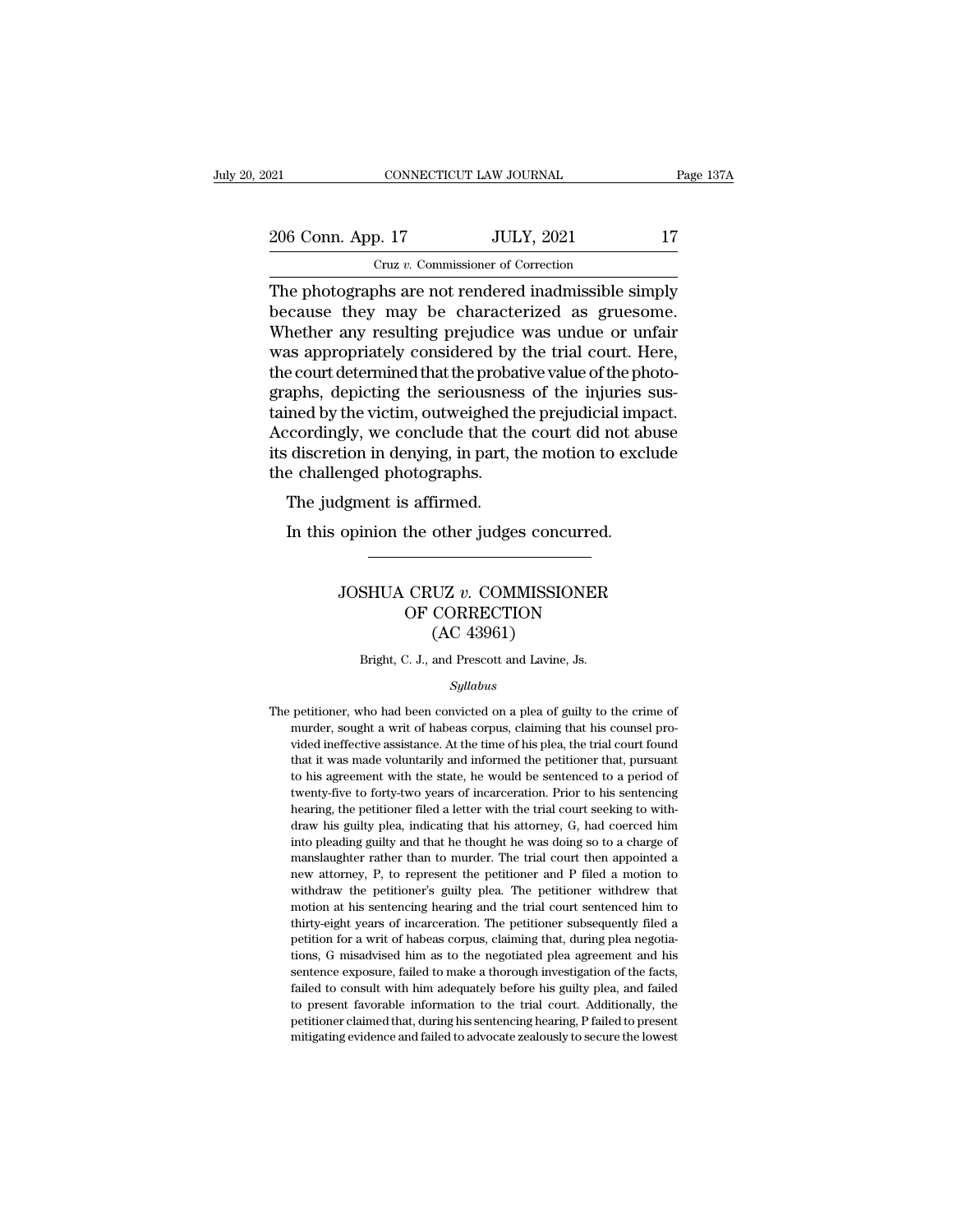# 18 CONNECTICUT LAW JOURNAL July 20, 2021<br>18 JULY, 2021 206 Conn. App. 17<br>Cruz v. Commissioner of Correction CONNECTICUT LAW JOURNAL<br>JULY, 2021 206 Conn. Ap<br>Cruz *v.* Commissioner of Correction<br>mplated by the plea agreement. Following an evic

SULY, 2021 206 Conn. App. 17<br>
Cruz v. Commissioner of Correction<br>
Sentence contemplated by the plea agreement. Following an evidentiary<br>
hearing, the habeas court rendered judgment denying the habeas peti-JULY, 2021 206 Conn. App. 17<br>Cruz v. Commissioner of Correction<br>sentence contemplated by the plea agreement. Following an evidentiary<br>hearing, the habeas court rendered judgment denying the habeas peti-<br>tion, and the petit JULY, 2021 206 Conn. App. 17<br>Cruz v. Commissioner of Correction<br>sentence contemplated by the plea agreement. Following an evidentiary<br>hearing, the habeas court rendered judgment denying the habeas petition, and the petitio Cruz v. Commissioner of Correction<br>sentence contemplated by the plea agreement. Following an evidentiary<br>hearing, the habeas court rendered judgment denying the habeas peti-<br>tion, and the petitioner, on the granting of cer sentence contemplated by the plea agreement. Following an evidentiary<br>hearing, the habeas court rendered judgment denying the habeas peti-<br>tion, and the petitioner, on the granting of certification, appealed to this<br>court.

- bearing, the habeas court rendered judgment denying the habeas petition, and the petitioner, on the granting of certification, appealed to this court. *Held*:<br>court. *Held*:<br>he habeas court did not err in concluding that t trian, and the petitioner, on the granting of certification, appealed to this court. *Held*:<br>
he habeas court did not err in concluding that the petitioner had failed to<br>
prove that he was prejudiced by G's allegedly inad guilty and, instead, would have gone to trial but for G's allegedly deficient and the habeas court did not err in concluding that the petitioner had failed to prove that he was prejudiced by G's allegedly inadequate repres be habeas court did not err in concluding that the petitioner had failed to prove that he was prejudiced by G's allegedly inadequate representation during plea negotiations because the petitioner did not demonstrate that t by the fact that he was prejudiced by G's allegedly inadequate representation during plea negotiations because the petitioner did not demonstrate that there was a reasonable probability that he would not have pleaded guilt during plea negotiations because the petitioner did not demonstrate that there was a reasonable probability that he would not have pleaded guilty and, instead, would have gone to trial but for G's allegedly deficient perfo that there was a reasonable probability that he would not have pleaded guilty and, instead, would have gone to trial but for G's allegedly deficient performance: the petitioner's ability to prove prejudice was undermined b guilty and, instead, would have gone to trial but for G's allegedly deficient performance: the petitioner's ability to prove prejudice was undermined by the fact that he was appointed alternate counsel, P, who, after revie plan; maximum exercy and performance: the petitioner's ability to prove prejudice was undermined by the fact that he was appointed alternate counsel, P, who, after reviewing his entire file with him, advised the petitioner by the fact that he was appointed alternate counsel, P, who, after reviewing his entire file with him, advised the petitioner to accept the plea bargain and forgo trial, and, as a result, the petitioner decided to withdraw by the reviewing his entire file with him, advised the petitioner to accept the petitioner and forgo trial, and, as a result, the petitioner decided to withdraw his motion to withdraw his plea and proceeded with his guilty plea bargain and forgo trial, and, as a result, the petitioner decided to withdraw his motion to withdraw his plea and proceeded with his guilty plea; moreover, the probability of the petitioner's conviction at trial was h prea stagant and rung of withdraw his plea and proceeded with his guilty withdraw his motion to withdraw his plea and proceeded with his guilty plea; moreover, the probability of the petitioner's conviction at trial was hi mean are over, the probability of the petitioner's conviction at trial was<br>high, as the state's case against him was unusually strong and included<br>video surveillance of the incident, the statements of multiple eyewit-<br>ness performance. video surveillance of the incident, the statements of multiple eyewit-<br>nesses, and evidence of the petitioner's DNA on the murder weapon;<br>furthermore, no evidence was presented that indicated that a lesser<br>sentence would nesses, and evidence of the petitioner's DNA on the murder weapon; furthermore, no evidence was presented that indicated that a lesser sentence would have been available, but for G's allegedly deficient performance.<br>He hab
- furthermore, no evidence was presented that indicated that a lesser<br>sentence would have been available, but for G's allegedly deficient<br>performance.<br>he habeas court did not err in concluding that the petitioner failed to<br> sentence would have been available, but for G's allegedly deficient<br>performance.<br>he habeas court did not err in concluding that the petitioner failed to<br>prove his claim of ineffective assistance with respect to P's represe performance.<br>
performance.<br>
he habeas court did not err in concluding that the petitioner failed to<br>
prove his claim of ineffective assistance with respect to P's representa-<br>
tion during the sentencing proceedings: the pe be habeas court did not err in concluding that the petitioner failed to prove his claim of ineffective assistance with respect to P's representation during the sentencing proceedings: the petitioner was not entitled to a p ing mitigation evidence, including the petitioner's representation during the sentencing proceedings: the petitioner was not entitled to a presumption of prejudice pursuant to *United States v. Cronic* (466 U.S. 648) and tion during the sentencing proceedings: the petitioner was not entitled to a presumption of prejudice pursuant to *United States v. Cronic* (466 U.S. 648) and *Davis v. Commissioner of Correction* (319 Conn. 548) because P to a presumption of prejudice pursuant to *United States v. Cronic* (466 U.S. 648) and *Davis v. Commissioner of Correction* (319 Conn. 548) because P advocated on his behalf at the sentencing hearing by presenting mitiga U.S. 648) and *Davis* v. *Commissioner of Correction* (319 Conn. 548)<br>U.S. 648) and *Davis* v. *Commissioner of Correction* (319 Conn. 548)<br>because P advocated on his behalf at the sentencing hearing by present-<br>ing mitiga because P advocated on his behalf at the sentencing hearing by presenting mitigation evidence, including the petitioner's remorse, his difficult upbringing, his positive work history, and his lack of prior involvement wit ing mitigation evidence, including the petitioner's remorse, his difficult upbringing, his positive work history, and his lack of prior involvement with the criminal justice system, and by requesting a sentence that was l  $\mu$ g maginary is positive work history, and his lack of prior involvement with the criminal justice system, and by requesting a sentence that was less than the petitioner's maximum exposure, even though he did not reques that the criminal justice system, and by requesting a sentence that was<br>less than the petitioner's maximum exposure, even though he did not<br>request the minimum sentence for strategic purposes; moreover, the<br>petitioner fail what are criminal justice system, and sy requesting a schooling less than the petitioner's maximum exposure, even though he did not request the minimum sentence for strategic purposes; moreover, the petitioner failed to pr request the minimum sentence for strategic purposes; moreover, the petitioner failed to prove that he was prejudiced by P's allegedly inadequate representation because he failed to present any evidence indicating that the between the state's case, the was prejudiced by P's allegedly inade-<br>quate representation because he failed to present any evidence indicating<br>that the trial court would have given him a lesser sentence if mitigation<br>evide quation and the pertion because he failed to present any evidence indicating quate representation because he failed to present any evidence indicating that the trial court would have given him a lesser sentence if mitigati probability that, but for any local performance in matter in the trial court would have given him a lesser sentence if mitigation evidence relating to the petitioner's mental health or other additional evidence was present and are and court would have given find a lesser servicioner selection<br>evidence relating to the petitioner's mental health<br>evidence was presented at the sentencing hearing an<br>of the state's case, the seriousness of the cri was presented at the sentencing hearing and, given the strengther's case, the seriousness of the crime, and the trial couss of the pertinent mitigation evidence, there was not a reasofielity that, but for any deficient per awareness of the pertinent mitigation evidence, there was not a reasonable probability that, but for any deficient performance by P, the petitioner would have received a lesser sentence.<br>Argued April 8—officially released of the state's case, the seriousness of the crime, and the trial court's<br>awareness of the pertinent mitigation evidence, there was not a reason-<br>able probability that, but for any deficient performance by P, the peti-<br>tion awareness of the pertinent intigation evidence, there was not a reason-<br>able probability that, but for any deficient performance by P, the peti-<br>tioner would have received a lesser sentence.<br>Argued April 8—officially relea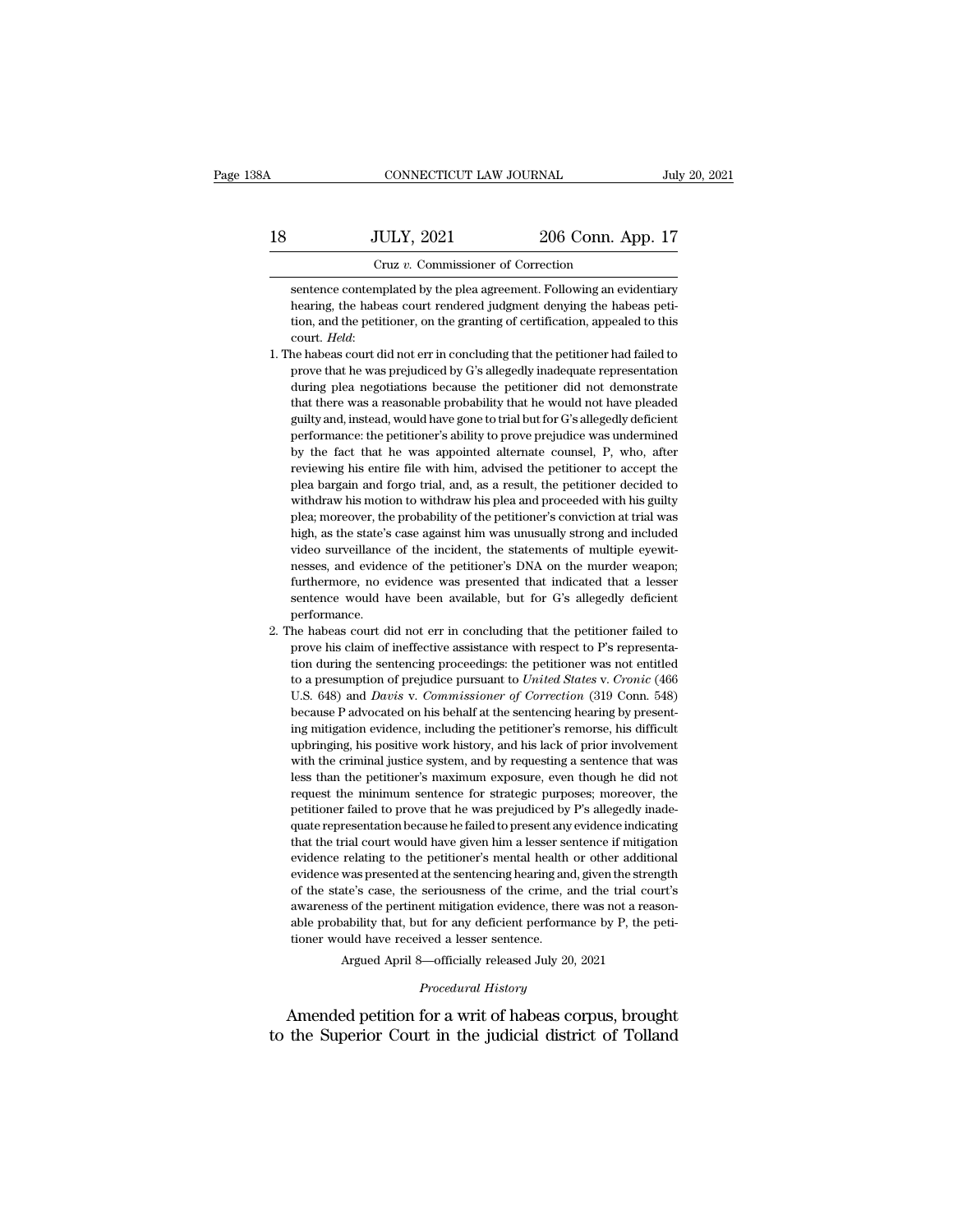| :021              | CONNECTICUT LAW JOURNAL                                                                                                                                                             | Page 139A |
|-------------------|-------------------------------------------------------------------------------------------------------------------------------------------------------------------------------------|-----------|
| 206 Conn. App. 17 | <b>JULY, 2021</b>                                                                                                                                                                   | 19        |
|                   | Cruz v. Commissioner of Correction                                                                                                                                                  |           |
|                   | and tried to the court, <i>Bhatt</i> , <i>J</i> .; judgment denying the<br>petition, from which the petitioner, on the granting of<br>corrification appealed to this court Affirmed |           |

206 Conn. App. 17 JULY, 2021 19<br>Cruz v. Commissioner of Correction<br>and tried to the court, *Bhatt*, *J*.; judgment denying the<br>petition, from which the petitioner, on the granting of<br>certification, appealed to this court. comm. App. 17 JULY, 2021 19<br>
Cruz v. Commissioner of Correction<br>
and tried to the court, *Bhatt*, *J*.; judgment denying the<br>
petition, from which the petitioner, on the granting of<br>
certification, appealed to this court. Cruz v. Commission<br>and tried to the court, *Bhai*<br>petition, from which the pertification, appealed to the<br>*Deborah G. Stevenson*,<br>appellant (petitioner).<br>*Erika L. Brookman*, senion *Erika L. Brookman*, *Bhatt, J.*; judgment denying the<br> *Erition*, from which the petitioner, on the granting of<br> *Erika G. Stevenson*, assigned counsel, for the<br> *Erika L. Brookman*, senior assistant state's attorney,<br> *E* 

petition, from which the petitioner, on the granting of<br>certification, appealed to this court. Affirmed.<br>Deborah G. Stevenson, assigned counsel, for the<br>appellant (petitioner).<br>*Erika L. Brookman*, senior assistant state's certification, appealed to this court. *Affirmed.*<br> *Deborah G. Stevenson*, assigned counsel, for the<br>
appellant (petitioner).<br> *Erika L. Brookman*, senior assistant state's attorney,<br>
with whom, on the brief, were *Patric* Deborah G. Stevenson, assigned counsel<br>appellant (petitioner).<br>Erika L. Brookman, senior assistant state's<br>with whom, on the brief, were Patrick J. Griff<br>attorney, and Craig Nowak, senior assista<br>attorney, for the appellee Erika L. Brookman, senior assistant state's attorney,<br>with whom, on the brief, were Patrick J. Griffin, state's<br>attorney, and Craig Nowak, senior assistant state's<br>attorney, for the appellee (respondent).<br> $o_{pinion}$ <br>LAVINE, J

### *Opinion*

with whom, on the brief, were *Patrick J. Griffin*, state's<br>attorney, and *Craig Nowak*, senior assistant state's<br>attorney, for the appellee (respondent).<br> $o_{pinion}$ <br>LAVINE, J. The petitioner, Joshua Cruz, appeals, fol-<br>lowi attorney, and *Crarg Nowak*, senior assistant state's<br>attorney, for the appellee (respondent).<br>*Opinion*<br>LAVINE, J. The petitioner, Joshua Cruz, appeals, fol-<br>lowing the granting of his petition for certification to<br>appeal attorney, for the appellee (respondent).<br>  $\omega_{pinion}$ <br>
LAVINE, J. The petitioner, Joshua Cruz, appeals, fol-<br>
lowing the granting of his petition for certification to<br>
appeal, from the judgment of the habeas court denying<br>
hi **EXECUTE:** Comparison Commission Charlotter Commission Charlotter Court engineers appeal, from the judgment of the habeas court denying this petition for a writ of habeas corpus. On appeal, the petitioner claims that the c LAVINE, J. The petitioner, Joshua Cruz, appeals, fol-<br>lowing the granting of his petition for certification to<br>appeal, from the judgment of the habeas court denying<br>his petition for a writ of habeas corpus. On appeal, the LAVINE, J. The petitioner, Joshua Cruz, appeals, following the granting of his petition for certification to appeal, from the judgment of the habeas court denying his petition for a writ of habeas corpus. On appeal, the pe lowing the granting of his petition for certification to<br>appeal, from the judgment of the habeas court denying<br>his petition for a writ of habeas corpus. On appeal, the<br>petitioner claims that the court erred by concluding<br>t appeal, from the judgment of the habeas court denying<br>his petition for a writ of habeas corpus. On appeal, the<br>petitioner' claims that the court-erred by concluding<br>that (1) Attorney William Gerace's allegedly deficient<br>re his petition for a writ of habeas corpus. On appeal, the petitioner claims that the court erred by concluding that (1) Attorney William Gerace's allegedly deficient representation during plea negotiations was not prejudici petitioner claims t<br>that (1) Attorney V<br>representation duri<br>cial, and (2) Attorn<br>fective assistance<br>tencing proceedin<br>habeas court.<br>The following fa The following facts and procedural history are rele-<br>presentation during plea negotiations was not prejudi-<br>al, and (2) Attorney Dean Popkin did not render inef-<br>ctive assistance with respect to the petitioner's sen-<br>noing representation atting pretings attaches was nevepregated<br>cial, and (2) Attorney Dean Popkin did not render inef-<br>fective assistance with respect to the petitioner's sen-<br>tencing proceeding. We affirm the judgment of the<br>ha

decriptive assistance with respect to the petitioner's sentencing proceeding. We affirm the judgment of the habeas court.<br>The following facts and procedural history are relevant to our resolution of the petitioner's claim tencing proceeding. We affirm the judgment of the<br>habeas court.<br>The following facts and procedural history are rele-<br>vant to our resolution of the petitioner's claims. On<br>December 18, 2012, the petitioner pleaded guilty be The following facts and procedural history are relevant to our resolution of the petitioner's claims. On<br>December 18, 2012, the petitioner pleaded guilty before<br>the court, *Clifford*, *J*., to murder in violation of Gener The following facts and procedural history are relevant to our resolution of the petitioner's claims. On December 18, 2012, the petitioner pleaded guilty before the court, *Clifford*, *J*., to murder in violation of Gener The following facts and procedural history are relevant to our resolution of the petitioner's claims. On December 18, 2012, the petitioner pleaded guilty before the court, *Clifford*, *J*., to murder in violation of Gener vant to our resolution of the petitioner's claims. On<br>December 18, 2012, the petitioner pleaded guilty before<br>the court, *Clifford*, *J*., to murder in violation of General<br>Statutes § 53a-54a (a).<sup>1</sup> The charge stemmed fr December 18, 2012, the petitioner pleaded guilty before<br>the court, *Clifford*, *J*., to murder in violation of General<br>Statutes § 53a-54a (a).<sup>1</sup> The charge stemmed from an<br>incident that occurred in New Haven on August 14 1 10.10 Intervalso charged the petitioner shot and killed the ctim, Javier Cosme, in a parking lot following an alteration at a nightclub. The court canvassed the petitioner <sup>1</sup> The state also charged the petitioner with c 2010, during which the petitioner shot and killed the victim, Javier Cosme, in a parking lot following an alter-<br>cation at a nightclub. The court canvassed the petitioner<br><sup>1</sup>The state also charged the petitioner with carr

victim, Javier Cosme, in a parking lot following an alter-<br>cation at a nightclub. The court canvassed the petitioner<br> $\frac{1}{1}$ The state also charged the petitioner with carrying a pistol without a<br>permit in violation of G Following the petitioner's pleased the petitioner's cation at a nightclub. The court canvassed the petitioner'<br><sup>1</sup> The state also charged the petitioner with carrying a pistol without a permit in violation of General Stat <sup>1</sup> The state also charged the petitioner with carrying a pistol without a permit in violation of General Statutes § 29-35 and possession of a controlled substance in violation of General Statutes (Rev. to 2009) § 21a-279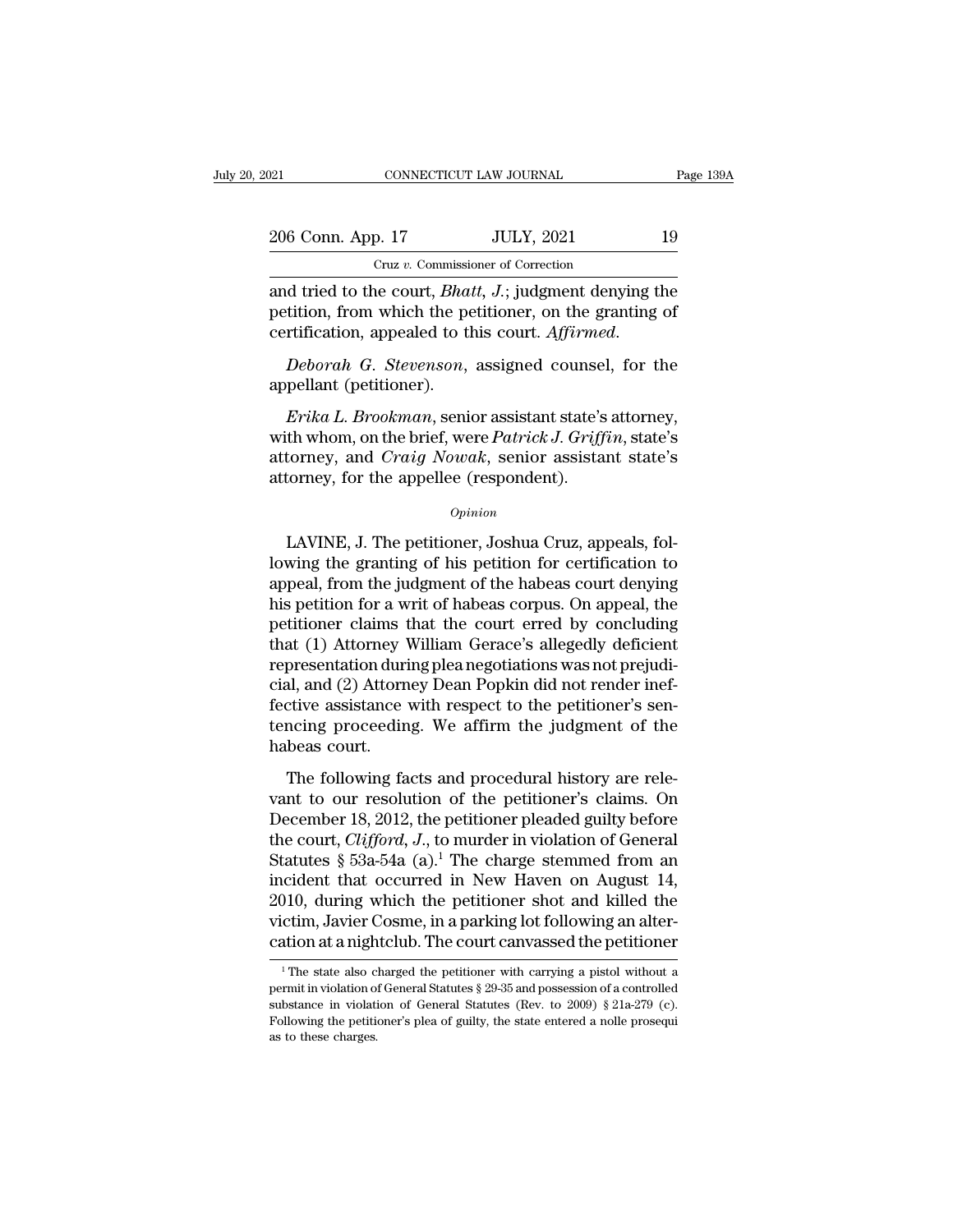| 0A | CONNECTICUT LAW JOURNAL                          |                   | July 20, 2021 |
|----|--------------------------------------------------|-------------------|---------------|
| 20 | <b>JULY, 2021</b>                                | 206 Conn. App. 17 |               |
|    | Cruz v. Commissioner of Correction               |                   |               |
|    | and found that his plea was made voluntarily and |                   |               |

CONNECTICUT LAW JOURNAL July 20, 2021<br>
20 JULY, 2021 206 Conn. App. 17<br>
Cruz v. Commissioner of Correction<br>
and found that his plea was made voluntarily and<br>
"understandably" with the assistance of competent<br>
counsel. In e 20 JULY, 2021 206 Conn. App. 17<br>
Cruz v. Commissioner of Correction<br>
and found that his plea was made voluntarily and<br>
"understandably" with the assistance of competent<br>
counsel. In exchange for his plea of guilty, the cou 20 JULY, 2021 206 Conn. App. 17<br>  $Cruz v.$  Commissioner of Correction<br>
and found that his plea was made voluntarily and<br>
"understandably" with the assistance of competent<br>
counsel. In exchange for his plea of guilty, the cou 20 JULY, 2021 206 Conn. App. 17<br>  $Cruz\ v.$  Commissioner of Correction<br>
and found that his plea was made voluntarily and<br>
"understandably" with the assistance of competent<br>
counsel. In exchange for his plea of guilty, the co Formulation and found that his plea was made voluntarily and "understandably" with the assistance of competent counsel. In exchange for his plea of guilty, the court, pursuant to an agreement between the state and the pet Cruz v. Commissioner of Correction<br>
and found that his plea was made voluntarily and<br>
"understandably" with the assistance of competent<br>
counsel. In exchange for his plea of guilty, the court,<br>
pursuant to an agreement be and found that his plea was made voluntarily and<br>"understandably" with the assistance of competent<br>counsel. In exchange for his plea of guilty, the court,<br>pursuant to an agreement between the state and the<br>petitioner, info "understandably" with the assistance of<br>counsel. In exchange for his plea of guilty,<br>pursuant to an agreement between the sta<br>petitioner, informed the petitioner that it<br>tence him to between twenty-five and forty<br>of incarc Frior to the sentencing hearing, the court,<br>arsuant to an agreement between the state and the<br>titioner, informed the petitioner that it would sen-<br>nce him to between twenty-five and forty-two years<br>incarceration, with the pursuant to an agreement between the state and the<br>petitioner, informed the petitioner that it would sen-<br>tence him to between twenty-five and forty-two years<br>of incarceration, with the opportunity to argue for less<br>than t

permaner, missince are permaner and it would self-<br>tence him to between twenty-five and forty-two years<br>of incarceration, with the opportunity to argue for less<br>than the maximum of forty-two years.<br>Prior to the sentencing Find the maximum of forty-two years of incarceration, with the opportunity to argue for less<br>than the maximum of forty-two years.<br>Prior to the sentencing hearing, the petitioner filed<br>a letter with the court seeking to wit between the maximum of forty-two years.<br>
Prior to the sentencing hearing, the petitioner filed<br>
a letter with the court seeking to withdraw his guilty<br>
plea. In his letter, the petitioner alleged that Attorney<br>
Gerace had Prior to the sentencing hearing, the petitioner filed<br>a letter with the court seeking to withdraw his guilty<br>plea. In his letter, the petitioner alleged that Attorney<br>Gerace had coerced him to plead guilty and that he had<br> Prior to the sentencing hearing, the petitioner filed<br>a letter with the court seeking to withdraw his guilty<br>plea. In his letter, the petitioner alleged that Attorney<br>Gerace had coerced him to plead guilty and that he had<br> a letter with the court seeking to withdraw his guilty<br>plea. In his letter, the petitioner alleged that Attorney<br>Gerace had coerced him to plead guilty and that he had<br>been under the impression that he was pleading guilty<br> plea. In his letter, the petitioner alleged that Attorney<br>Gerace had coerced him to plead guilty and that he had<br>been under the impression that he was pleading guilty<br>to manslaughter rather than to murder. On February<br>22, Gerace had coerced him to plead guilty and that he had<br>been under the impression that he was pleading guilty<br>to manslaughter rather than to murder. On February<br>22, 2013, the court held a hearing at which it continued<br>the p been under the impression that he was pleading guilty<br>to manslaughter rather than to murder. On February<br>22, 2013, the court held a hearing at which it continued<br>the petitioner's sentencing until the petitioner secured a<br>n to manslaughter rather than to murd<br>22, 2013, the court held a hearing at withe petitioner's sentencing until the pet<br>new attorney to represent him. Subsed<br>Popkin was appointed to represent th<br>April 11, 2013, Attorney Popk be petitioner's sentencing until the petitioner secured a<br>e petitioner's sentencing until the petitioner secured a<br>w attorney to represent him. Subsequently, Attorney<br>ppkin was appointed to represent the petitioner. On<br>pr Incorporate a scheening and the petitioner secured a<br>new attorney to represent him. Subsequently, Attorney<br>Popkin was appointed to represent the petitioner. On<br>April 11, 2013, Attorney Popkin filed a motion to with-<br>draw t

motion was appointed to represent the petitioner. On<br>April 11, 2013, Attorney Popkin filed a motion to with-<br>draw the petitioner's guilty plea.<br>On May 30, 2013, the court held the sentencing hear-<br>ing. During the hearing, Fight was appointed to represent the petitioner. On<br>April 11, 2013, Attorney Popkin filed a motion to with-<br>draw the petitioner's guilty plea.<br>On May 30, 2013, the court held the sentencing hear-<br>ing. During the hearing, t tion. On May 30, 2013, the court held the sentencing hear-<br>g. During the hearing, the petitioner withdrew his<br>otion to withdraw his guilty plea. The court then sen-<br>nced the petitioner to thirty-eight years of incarcera-<br>on.<br>The of hay so, 2015, are coard held are schemeng nearing.<br>
Ing. During the hearing, the petitioner withdrew his<br>
motion to withdraw his guilty plea. The court then sen-<br>
tenced the petitioner to thirty-eight years of incarcera

may. Dating the heating, the pendable while whis<br>motion to withdraw his guilty plea. The court then sen-<br>tenced the petitioner to thirty-eight years of incarcera-<br>tion.<br>The petitioner subsequently filed a petition for a wr tenced the petitioner to thirty-eight years of incarcera-<br>tion.<br>The petitioner subsequently filed a petition for a writ<br>of habeas corpus. In his amended petition, the petitioner<br>alleged that Attorney Gerace provided ineff The petitioner subsequently filed a petition for a writ<br>of habeas corpus. In his amended petition, the petitioner<br>alleged that Attorney Gerace provided ineffective assis-<br>tance during the plea negotiations by (1) misadvis The petitioner subsequently filed a petition for a writ<br>of habeas corpus. In his amended petition, the petitioner<br>alleged that Attorney Gerace provided ineffective assis-<br>tance during the plea negotiations by (1) misadvis The petitioner subsequently filed a petition for a writ<br>of habeas corpus. In his amended petition, the petitioner<br>alleged that Attorney Gerace provided ineffective assis-<br>tance during the plea negotiations by (1) misadvisi of habeas corpus. In his amended petition, the petitioner<br>alleged that Attorney Gerace provided ineffective assis-<br>tance during the plea negotiations by (1) misadvising<br>him as to the negotiated plea agreement and his sen-<br> alleged that Attorney Gerace provided ineffective assistance during the plea negotiations by (1) misadvising<br>him as to the negotiated plea agreement and his sentence exposure, (2) failing to make a thorough investigation o tance during the plea negotiations by  $(1)$  misadvising<br>him as to the negotiated plea agreement and his sen-<br>tence exposure,  $(2)$  failing to make a thorough investiga-<br>tion of the facts,  $(3)$  failing to consult adequate him as to the negotiated plea agreement and his sentence exposure, (2) failing to make a thorough investigation of the facts, (3) failing to consult adequately with him prior to his guilty plea, and (4) failing to present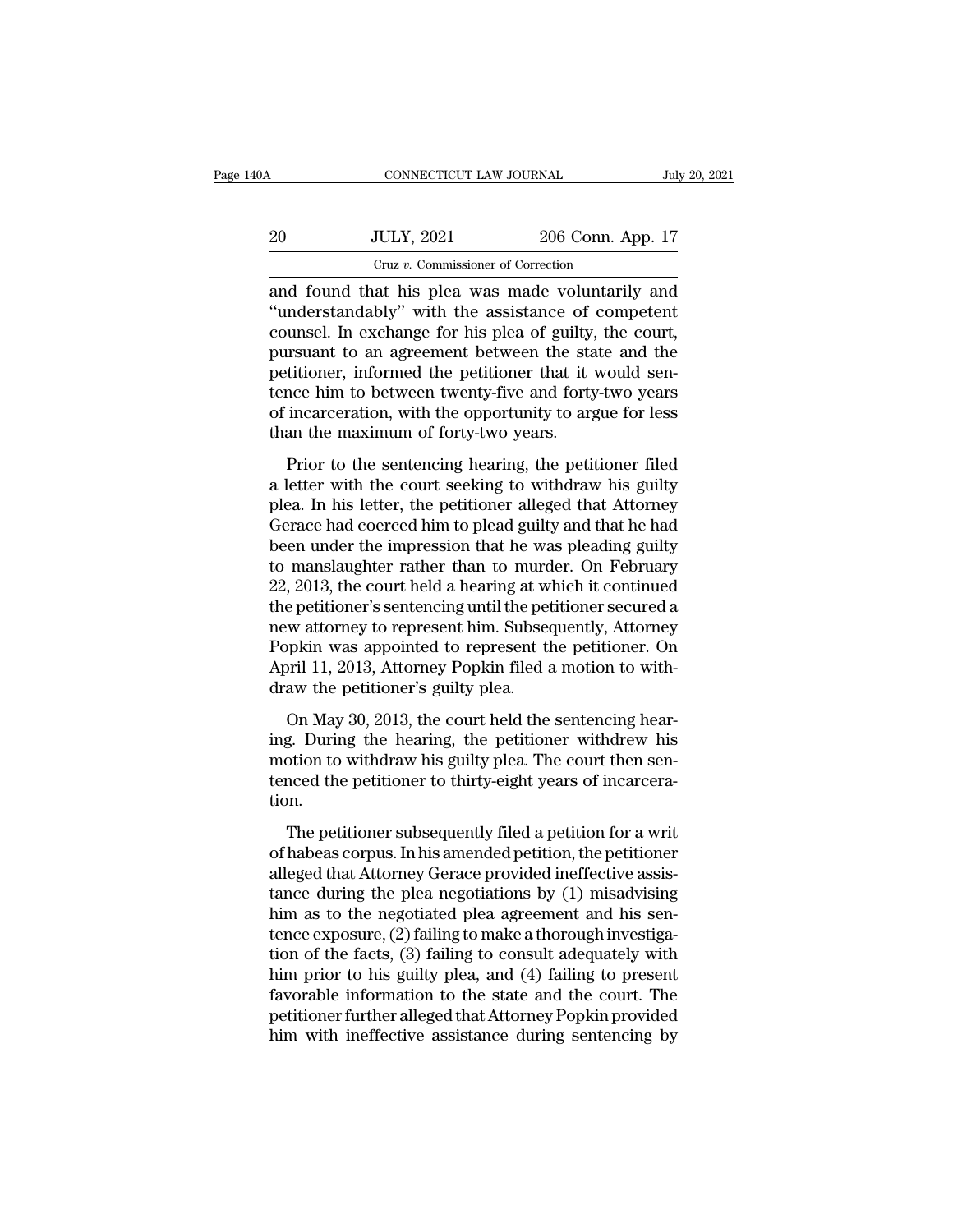21 CONNECTICUT LAW JOURNAL Page 141A<br>
206 Conn. App. 17 JULY, 2021 21<br>
Cruz v. Commissioner of Correction Cruz *v.* Commissioner of Correction

(1) failing to present any mitigating evidence to the<br>
(1) failing to present any mitigating evidence to the<br>
tourt prior to sentencing and (2) failing to advocate<br>
(2) failing to advocate<br>
transference of the lowest sente 206 Conn. App. 17 JULY, 2021 21<br>
Cruz v. Commissioner of Correction<br>
(1) failing to present any mitigating evidence to the<br>
court prior to sentencing and (2) failing to advocate<br>
zealously for him to secure the lowest sent 206 Conn. App. 17 JULY, 2021 21<br>
Cruz v. Commissioner of Correction<br>
(1) failing to present any mitigating evidence to the<br>
court prior to sentencing and (2) failing to advocate<br>
zealously for him to secure the lowest sen 206 Conn. App. 17 JULY, 2021 21<br>
Cruz v. Commissioner of Correction<br>
(1) failing to present any mitigating evidence to the<br>
court prior to sentencing and (2) failing to advocate<br>
zealously for him to secure the lowest sent *Cruz v. Commissioner of Correction*<br>
(1) failing to present any mitigating evidence to the<br>
court prior to sentencing and (2) failing to advocate<br>
zealously for him to secure the lowest sentence contem-<br>
plated by the ple Cruz v. Commissioner of Correction<br>
(1) failing to present any mitigating evidence to the<br>
court prior to sentencing and (2) failing to advocate<br>
zealously for him to secure the lowest sentence contem-<br>
plated by the plea (1) failing to present any mitigating evidence to the<br>court prior to sentencing and (2) failing to advocate<br>zealously for him to secure the lowest sentence contem-<br>plated by the plea agreement. The habeas court, *Bhatt*,<br> court prior to sentencing and (2) failing to advocate<br>zealously for him to secure the lowest sentence contem-<br>plated by the plea agreement. The habeas court, *Bhatt*,<br>*J.*, denied the habeas petition. The court concluded t zealously for him to secure the lowest sentence contem-<br>plated by the plea agreement. The habeas court, *Bhatt*,<br>*J.*, denied the habeas petition. The court concluded that<br>the petitioner had failed to prove that he was pre plated by the plea agreement. The habeas court, *Bhatt*,<br>J., denied the habeas petition. The court concluded that<br>the petitioner had failed to prove that he was prejudiced<br>by Attorney Gerace's performance and that he had<br>f J., denied the habeas petition. The court concluded that<br>the petitioner had failed to prove that he was prejudiced<br>by Attorney Gerace's performance and that he had<br>failed to prove both deficient performance and preju-<br>dice the petitioner had failed to prove that he was pre<br>by Attorney Gerace's performance and that<br>failed to prove both deficient performance and<br>dice regarding Attorney Popkin's representation<br>petitioner filed a petition for ce ce regarding Attorney Popkin's representation. The<br>titioner filed a petition for certification to appeal,<br>nich the court granted, and this appeal followed. Addi-<br>nnal facts will be set forth as necessary.<br>I<br>The petitioner'

I

petitioner filed a petition for certification to appeal,<br>which the court granted, and this appeal followed. Addi-<br>tional facts will be set forth as necessary.<br>I<br>The petitioner's first claim is that the habeas court<br>erred i which the court granted, and this appeal followed. Additional facts will be set forth as necessary.<br>
I<br>
The petitioner's first claim is that the habeas court<br>
erred in concluding that he was not prejudiced by Attor-<br>
ney G tional facts will be set forth as necessary.<br>
I<br>
The petitioner's first claim is that the ha<br>
erred in concluding that he was not prejudice<br>
ney Gerace's allegedly inadequate representa<br>
during plea negotiations. We disagr I<br>The petitioner's first claim is that the habeas court<br>red in concluding that he was not prejudiced by Attor-<br>y Gerace's allegedly inadequate representation of him<br>ring plea negotiations. We disagree.<br>The following additi The petitioner's first claim is that the habeas court<br>erred in concluding that he was not prejudiced by Attor-<br>ney Gerace's allegedly inadequate representation of him<br>during plea negotiations. We disagree.<br>The following ad

The peaksoner 5 first claim is and are hascels court<br>erred in concluding that he was not prejudiced by Attor-<br>ney Gerace's allegedly inadequate representation of him<br>during plea negotiations. We disagree.<br>The following add ney Gerace's allegedly inadequate representation of him<br>during plea negotiations. We disagree.<br>The following additional procedural history is rele-<br>vant to our review. During the habeas trial, the petitioner<br>testified as t they derace sancgeary matequate representation of film<br>during plea negotiations. We disagree.<br>The following additional procedural history is rele-<br>vant to our review. During the habeas trial, the petitioner<br>testified as to The following additional procedural history is relevant to our review. During the habeas trial, the petitioner testified as to the following. On December 5, 2012, Attor-<br>ney Gerace told him that the state had offered the The following additional procedural history is relevant to our review. During the habeas trial, the petitioner testified as to the following. On December 5, 2012, Attorney Gerace told him that the state had offered the pe vant to our review. During the habeas trial, the petitioner<br>testified as to the following. On December 5, 2012, Attor-<br>ney Gerace told him that the state had offered the peti-<br>tioner a plea bargain for forty-five years, a testified as to the following. On December 5, 2012, Attorney Gerace told him that the state had offered the petitioner a plea bargain for forty-five years, and he advised the petitioner not to take it because "it was too m ney Gerace told him that the state had offered the petitioner a plea bargain for forty-five years, and he advised<br>the petitioner not to take it because "it was too much<br>time . . . . . " Two individuals from Attorney Gerace tioner a plea bargain for forty-five years, and he advised<br>the petitioner not to take it because "it was too much<br>time  $\ldots$ ..." Two individuals from Attorney Gerace's<br>office subsequently visited the petitioner in prison the petitioner not to take it because "it was too much<br>time  $\ldots$  ." Two individuals from Attorney Gerace's<br>office subsequently visited the petitioner in prison and<br>indicated that there was an offer to resolve the case<br>wi time  $\ldots$  ." Two individuals from Attorney Gerace's<br>office subsequently visited the petitioner in prison and<br>indicated that there was an offer to resolve the case<br>with a plea for manslaughter for a term of forty years<br>of office subsequently visited the petitioner in prison and<br>indicated that there was an offer to resolve the case<br>with a plea for manslaughter for a term of forty years<br>of incarceration. They did not, however, review police<br>r indicated that there was an offer to resolve the case<br>with a plea for manslaughter for a term of forty years<br>of incarceration. They did not, however, review police<br>reports with the petitioner or discuss any defenses with<br>h with a plea for manslaughter for a term of forty years<br>of incarceration. They did not, however, review police<br>reports with the petitioner or discuss any defenses with<br>him. Attorney Gerace later spoke with the petitioner<br>ov of incarceration. They did not, however, review police<br>reports with the petitioner or discuss any defenses with<br>him. Attorney Gerace later spoke with the petitioner<br>over the phone and told him that he needed to make<br>a deci reports with the petitioner or discuss any defenses with<br>him. Attorney Gerace later spoke with the petitioner<br>over the phone and told him that he needed to make<br>a decision with respect to the offer before the December<br>18, him. Attorney Gerace later spoke with the petitioner<br>over the phone and told him that he needed to make<br>a decision with respect to the offer before the December<br>18, 2013 court date and that the state had reduced his<br>charge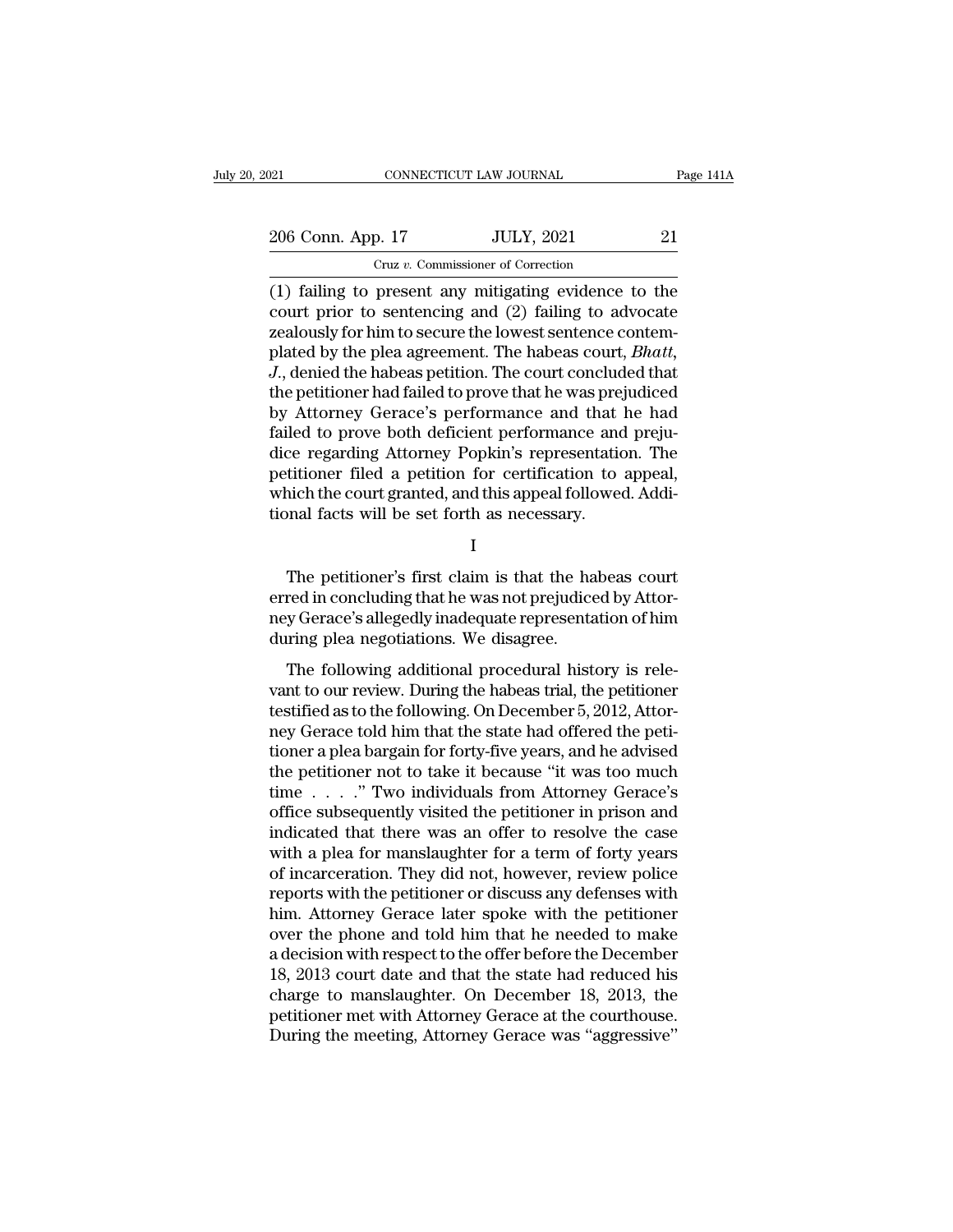| 2A | CONNECTICUT LAW JOURNAL                                   |                   | July 20, 2021 |
|----|-----------------------------------------------------------|-------------------|---------------|
| 22 | <b>JULY, 2021</b>                                         | 206 Conn. App. 17 |               |
|    | Cruz v. Commissioner of Correction                        |                   |               |
|    | with the petitioner velled at him "you did it they've got |                   |               |

CONNECTICUT LAW JOURNAL July 20, 2021<br>
22 JULY, 2021 206 Conn. App. 17<br>
Cruz v. Commissioner of Correction<br>
with the petitioner, yelled at him, "you did it; they've got<br>
you on video; you have to plead guilty," and stated 22 JULY, 2021 206 Conn. App. 17<br>
Cruz v. Commissioner of Correction<br>
with the petitioner, yelled at him, "you did it; they've got<br>
you on video; you have to plead guilty," and stated that<br>
the only way forward was to "take 22 JULY, 2021 206 Conn. App. 17<br>
Cruz v. Commissioner of Correction<br>
with the petitioner, yelled at him, "you did it; they've got<br>
you on video; you have to plead guilty," and stated that<br>
the only way forward was to "tak From the petitioner of Correction<br>
The prosecutor  $\frac{C_{\text{trz}}}{T}$  and  $\frac{C_{\text{trz}}}{T}$  is the proton with the petitioner, yelled at him, "you did it; they've got you on video; you have to plead guilty," and stated that t Cruz v. Commissioner of Correction<br>with the petitioner, yelled at him, "you did it; they've got<br>you on video; you have to plead guilty," and stated that<br>the only way forward was to "take the charges away<br>from the prosecuto Gruz v. Commissioner of Correction<br>with the petitioner, yelled at him, "you did it; they've got<br>you on video; you have to plead guilty," and stated that<br>the only way forward was to "take the charges away<br>from the prosecuto with the petitioner, yelled at him, "you did it; they've got<br>you on video; you have to plead guilty," and stated that<br>the only way forward was to "take the charges away<br>from the prosecutor and put it in the hands of the ju you on video; you have to plead guilty," and stated that<br>the only way forward was to "take the charges away<br>from the prosecutor and put it in the hands of the judge<br>and just say yes to all the questions." Following his<br>gui the only way forward was to "take the charges away<br>from the prosecutor and put it in the hands of the judge<br>and just say yes to all the questions." Following his<br>guilty plea, the petitioner tried to contact Attorney Ger-<br>a from the prosecutor and put it in the hands of the judge<br>and just say yes to all the questions." Following his<br>guilty plea, the petitioner tried to contact Attorney Ger-<br>ace a number of times to discuss his plea because he and just say yes to all the questions." Following his guilty plea, the petitioner tried to contact Attorney Gerace a number of times to discuss his plea because he thought that he would be pleading guilty to manslaughter r guilty plea, the petitioner tried<br>ace a number of times to disc<br>thought that he would be plead<br>ter rather than murder. After h<br>Gerace, the petitioner wrote a<br>to withdraw his plea and file<br>against Attorney Gerace.<br>Thereafte For a nannotr or ames to discuss his pical seculate net<br>ought that he would be pleading guilty to manslaugh-<br>rather than murder. After he failed to reach Attorney<br>erace, the petitioner wrote a letter to the court asking<br>wi shought that he would be prediding gainly to manifolder.<br>The petitioner wise a letter to the court asking<br>to withdraw his plea and filed a grievance complaint<br>against Attorney Gerace.<br>Thereafter, Attorney Popkin was appoin

Erace, the petitioner wrote a letter to the court asking<br>to withdraw his plea and filed a grievance complaint<br>against Attorney Gerace.<br>Thereafter, Attorney Popkin was appointed to repre-<br>sent the petitioner. He visited the Foundative, the pentioner wrote a retter to the estimating<br>to withdraw his plea and filed a grievance complaint<br>against Attorney Gerace.<br>Thereafter, Attorney Popkin was appointed to repre-<br>sent the petitioner. He visited t because the petitioner and the analysis appointed to represent the petitioner. He visited the petitioner several times<br>to discuss his motion to withdraw his guilty plea. Attorney<br>Popkin told him that he was "not going to w Thereafter, Attorney Popkin was appointed to represent the petitioner. He visited the petitioner several times<br>to discuss his motion to withdraw his guilty plea. Attorney<br>Popkin told him that he was "not going to win the m Thereafter, Attorney Popkin was appointed to represent the petitioner. He visited the petitioner several times to discuss his motion to withdraw his guilty plea. Attorney Popkin told him that he was "not going to win the m sent the petitioner. He visited the petitioner several times<br>to discuss his motion to withdraw his guilty plea. Attorney<br>Popkin told him that he was "not going to win the motion<br>because [the petitioner] had answered yes to discuss his motion to whatelet mis guity pred. Helonicy<br>pkin told him that he was "not going to win the motion<br>cause [the petitioner] had answered yes to all of the<br>dge's questions." He also told the petitioner that he<br>bul Formational rank and the charge of murder included because [the petitioner] had answered yes to all of the judge's questions." He also told the petitioner that he would lose if he went to trial. As a result, the petitioner

because (are perfactor) had also vector yes to an of the judge's questions." He also told the petitioner that he would lose if he went to trial. As a result, the petitioner agreed to withdraw his motion to withdraw his ple would lose if he went to trial. As a result, the petitioner<br>agreed to withdraw his motion to withdraw his plea.<br>At the habeas trial, Attorney Popkin testified that he had<br>advised the petitioner that the charge of murder ca read fost in the weak to tradition to withdraw his plea.<br>At the habeas trial, Attorney Popkin testified that he had<br>advised the petitioner that the charge of murder carried<br>a mandatory minimum sentence of twenty-five years At the habeas trial, Attorney Popkin testified that he had<br>advised the petitioner that the charge of murder carried<br>a mandatory minimum sentence of twenty-five years of<br>incarceration and that he also had discussed the peti At the habeas trial, Attorney Popkin testified that he had<br>advised the petitioner that the charge of murder carried<br>a mandatory minimum sentence of twenty-five years of<br>incarceration and that he also had discussed the peti advised the petitioner that the charge of murder carried<br>a mandatory minimum sentence of twenty-five years of<br>incarceration and that he also had discussed the petition-<br>er's case with him generally, including possible defe a mandatory minimum sentence of twenty-five years of incarceration and that he also had discussed the petition-<br>er's case with him generally, including possible defenses.<br>He further testified that he told the petitioner th incarceration and that he also had discussed the petition-<br>er's case with him generally, including possible defenses.<br>He further testified that he told the petitioner that, if he<br>withdrew his guilty plea, the petitioner wo er's case with him generally, including possible defenses.<br>He further testified that he told the petitioner that, if he withdrew his guilty plea, the petitioner would be facing<br>a murder charge and a trial and that Attorney He further testified that he told the petitioner that, if he withdrew his guilty plea, the petitioner would be facing a murder charge and a trial and that Attorney Popkin "thought it highly likely that he would be found gu withdrew his guilty plea, the petitioner would be facing<br>a murder charge and a trial and that Attorney Popkin<br>"thought it highly likely that he would be found guilty,<br>and that he would receive a sentence of significantly<br>l The prosecutor, Michael Pepper, also testified at the distinction of that he would receive a sentence of significantly ager than what he would get in pursuing the plea bar-<br>in." As a result, Attorney Popkin recommended tha alodgin it rightly intery that it would be found gainty, and that he would receive a sentence of significantly longer than what he would get in pursuing the plea bargain." As a result, Attorney Popkin recommended that the and that it would receive a sentence of significantly, longer than what he would get in pursuing the plea bargain." As a result, Attorney Popkin recommended that the petitioner withdraw his motion to withdraw his guilty pl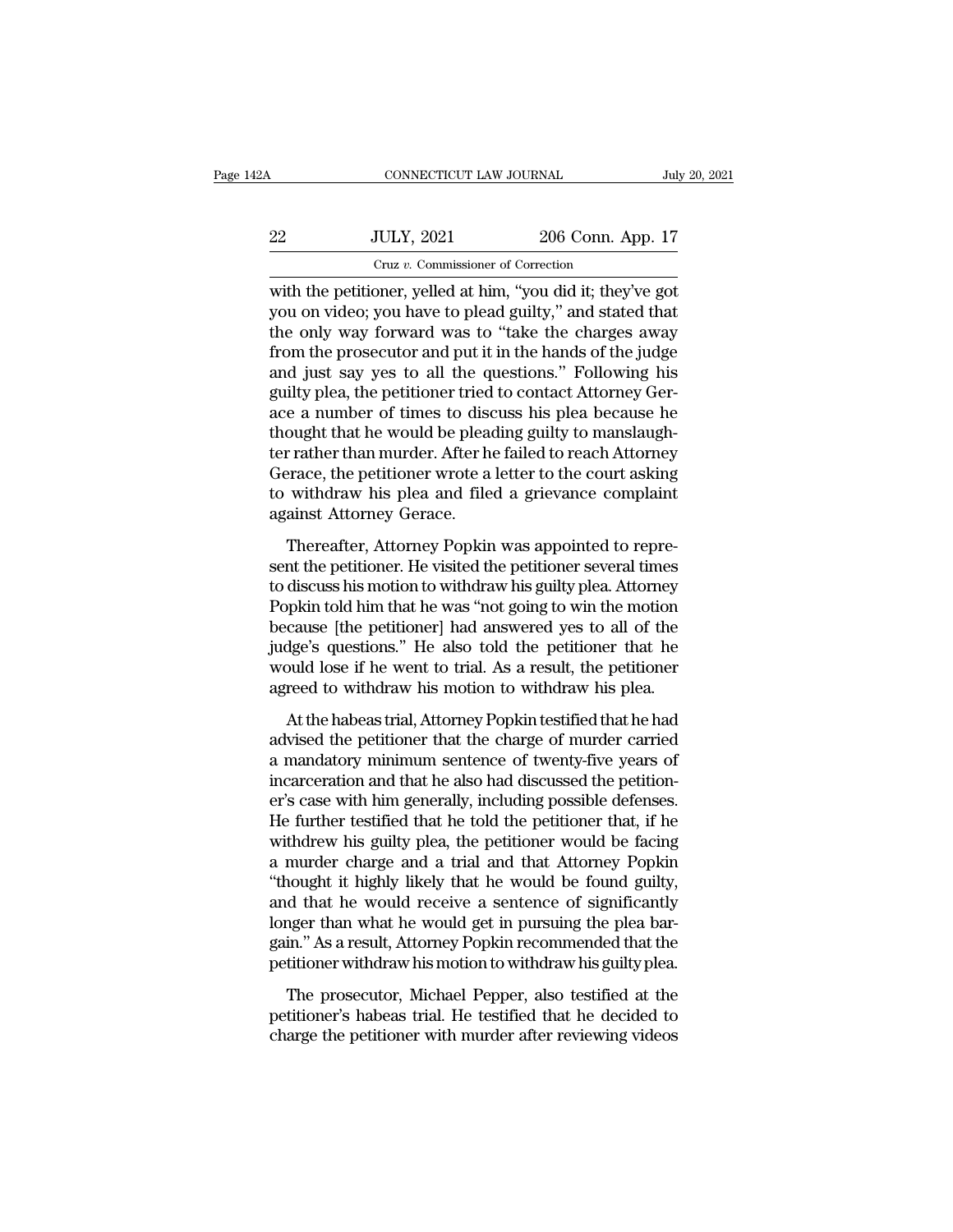| )21               | CONNECTICUT LAW JOURNAL            |                                                      | Page 143A |
|-------------------|------------------------------------|------------------------------------------------------|-----------|
| 206 Conn. App. 17 |                                    | <b>JULY, 2021</b>                                    | 23        |
|                   | Cruz v. Commissioner of Correction |                                                      |           |
|                   |                                    | of the incident police reports and statements from a |           |

CONNECTICUT LAW JOURNAL Page 143A<br>
206 Conn. App. 17 JULY, 2021 23<br>
Cruz v. Commissioner of Correction<br>
of the incident, police reports, and statements from a<br>
number of witnesses. He never contemplated reducing<br>
the charg 206 Conn. App. 17 JULY, 2021 23<br>
Cruz v. Commissioner of Correction<br>
of the incident, police reports, and statements from a<br>
number of witnesses. He never contemplated reducing<br>
the charge to manslaughter because the state 206 Conn. App. 17 JULY, 2021 23<br>
Cruz v. Commissioner of Correction<br>
of the incident, police reports, and statements from a<br>
number of witnesses. He never contemplated reducing<br>
the charge to manslaughter because the stat 206 Conn. App. 17 JULY, 2021 23<br>
Cruz v. Commissioner of Correction<br>
of the incident, police reports, and statements from a<br>
number of witnesses. He never contemplated reducing<br>
the charge to manslaughter because the stat Cruz v. Commissioner of Correction<br>
of the incident, police reports, and statements from a<br>
number of witnesses. He never contemplated reducing<br>
the charge to manslaughter because the state's case "was<br>
remarkably strong" Cruz v. Commissioner of Correction<br>
of the incident, police reports, and statements from a<br>
number of witnesses. He never contemplated reducing<br>
the charge to manslaughter because the state's case "was<br>
remarkably strong" of the incident, police reports, a<br>number of witnesses. He never c<br>the charge to manslaughter becaus<br>remarkably strong" and the probal<br>"pretty high . . . ." As a result of th<br>against the petitioner, he faced u<br>incarceratio note of whitesses. The never contemplated reducing<br>e charge to manslaughter because the state's case "was<br>markably strong" and the probability of conviction was<br>retty high . . . ." As a result of the nature of the charges<br> randum of decision. With respect to the periudical was<br>fremarkably strong" and the probability of conviction was<br>"pretty high . . . ." As a result of the nature of the charges<br>against the petitioner, he faced up to seventy

"fective high  $\ldots$ ." As a result of the nature of the charges<br>
"pretty high  $\ldots$ ." As a result of the nature of the charges<br>
against the petitioner, he faced up to seventy years of<br>
incarceration if found guilty.<br>
On Ja pretty high  $\ldots$  as a result of the haddle of the charges<br>against the petitioner, he faced up to seventy years of<br>incarceration if found guilty.<br>On January 6, 2020, the habeas court issued its memo-<br>randum of decision. W incarceration if found guilty.<br>
On January 6, 2020, the habeas court issued its memo-<br>
randum of decision. With respect to the petitioner's inef-<br>
fective assistance of counsel claim against Attorney Ger-<br>
ace, the court a on January 6, 2020, the habeas court issued its memo-<br>randum of decision. With respect to the petitioner's inef-<br>fective assistance of counsel claim against Attorney Ger-<br>ace, the court addressed only the prejudice prong o On January 6, 2020, the habeas court issued its memo-<br>randum of decision. With respect to the petitioner's inef-<br>fective assistance of counsel claim against Attorney Ger-<br>ace, the court addressed only the prejudice prong o randum of decision. With respect to the petitioner's ineffective assistance of counsel claim against Attorney Gerace, the court addressed only the prejudice prong of the test set forth in *Strickland* v. *Washington*, 466 fective assistance of counsel claim against Attorney Gerace, the court addressed only the prejudice prong of the test set forth in *Strickland v. Washington*, 466 U.S. 668, 687, 104 S. Ct. 2052, 80 L. Ed. 2d 674 (1984), an ace, the court addressed only the prejudice prong of the<br>test set forth in *Strickland* v. *Washington*, 466 U.S. 668,<br>687, 104 S. Ct. 2052, 80 L. Ed. 2d 674 (1984), and assumed,<br>without deciding, that the deficient perfor test set forth in *Strickland* v. *Washington*, 466 U.S. 668, 687, 104 S. Ct. 2052, 80 L. Ed. 2d 674 (1984), and assumed, without deciding, that the deficient performance prong had been satisfied. The court concluded that 687, 104 S. Ct. 2052, 80 L. Ed. 2d 674 (1984), and assumed,<br>without deciding, that the deficient performance prong<br>had been satisfied. The court concluded that the petitioner<br>had failed to prove that he was prejudiced by a without deciding, that the deficient performance prong<br>had been satisfied. The court concluded that the petitioner<br>had failed to prove that he was prejudiced by any claimed<br>deficient performance because he could not prove had been satisfied. The court concluded that the petitioner<br>had failed to prove that he was prejudiced by any claimed<br>deficient performance because he could not prove that,<br>but for Attorney Gerace's allegedly deficient per had failed to prove that he was prejudiced by any claimed<br>deficient performance because he could not prove that,<br>but for Attorney Gerace's allegedly deficient performance,<br>he would have rejected the plea bargain and procee deficient performance because he could not prove that,<br>but for Attorney Gerace's allegedly deficient performance,<br>he would have rejected the plea bargain and proceeded<br>to trial. The court reasoned that the petitioner's abi but for Attorney Gerace's allegedly deficient performance,<br>he would have rejected the plea bargain and proceeded<br>to trial. The court reasoned that the petitioner's ability to<br>prove prejudice was "critically undermined by t he would have rejected the plea bargain and proceeded<br>to trial. The court reasoned that the petitioner's ability to<br>prove prejudice was "critically undermined by the fact<br>that he did seek to withdraw his plea, was appointe to trial. The court reasoned that the petitioner's ability to<br>prove prejudice was "critically undermined by the fact<br>that he did seek to withdraw his plea, was appointed<br>alternate counsel who reviewed the entire file with prove prejudice was "critically undermined by the fact<br>that he did seek to withdraw his plea, was appointed<br>alternate counsel who reviewed the entire file with the<br>petitioner and provided him with the same advice—that<br>he s that he did seek to withdraw his plea, was appointed<br>alternate counsel who reviewed the entire file with the<br>petitioner and provided him with the same advice—that<br>he should accept the offer and not risk a trial—and then,<br>b alternate counsel who reviewed the entire file with the petitioner and provided him with the same advice—that he should accept the offer and not risk a trial—and then, based on that advice, the petitioner did indeed contin petitioner and provided him with the same advice—that<br>he should accept the offer and not risk a trial—and then,<br>based on that advice, the petitioner did indeed continue<br>with his plea of guilty and eschewed a trial." The ha he should accept the offer and not risk a trial—and then,<br>based on that advice, the petitioner did indeed continue<br>with his plea of guilty and eschewed a trial." The habeas<br>court further noted that the evidence against the based on that advice, the petitioner did indeed continue<br>with his plea of guilty and eschewed a trial." The habeas<br>court further noted that the evidence against the petitioner<br>was overwhelming, as "at least three witnesses with his plea of guilty and eschewed a trial." The habeas<br>court further noted that the evidence against the petitioner<br>was overwhelming, as "at least three witnesses [had] iden-<br>tified him as the shooter, his DNA was on th court further noted that the evidence against the petitioner<br>was overwhelming, as "at least three witnesses [had] iden-<br>tified him as the shooter, his DNA was on the murder<br>weapon and the victim was shot five times at clos was overwhelming, as "at least three witnesses [had] identified him as the shooter, his DNA was on the murder weapon and the victim was shot five times at close range."<sup>2</sup> Moreover, as to the petitioner's allegation that Moreover, as to the petitioner's allegation that Attorney Gerace failed to present favorable information to the state and the court during plea negotiations in an effort to obtain a lesser charge or sentence, the court fo obtain a lesser charge or sentence, the court found that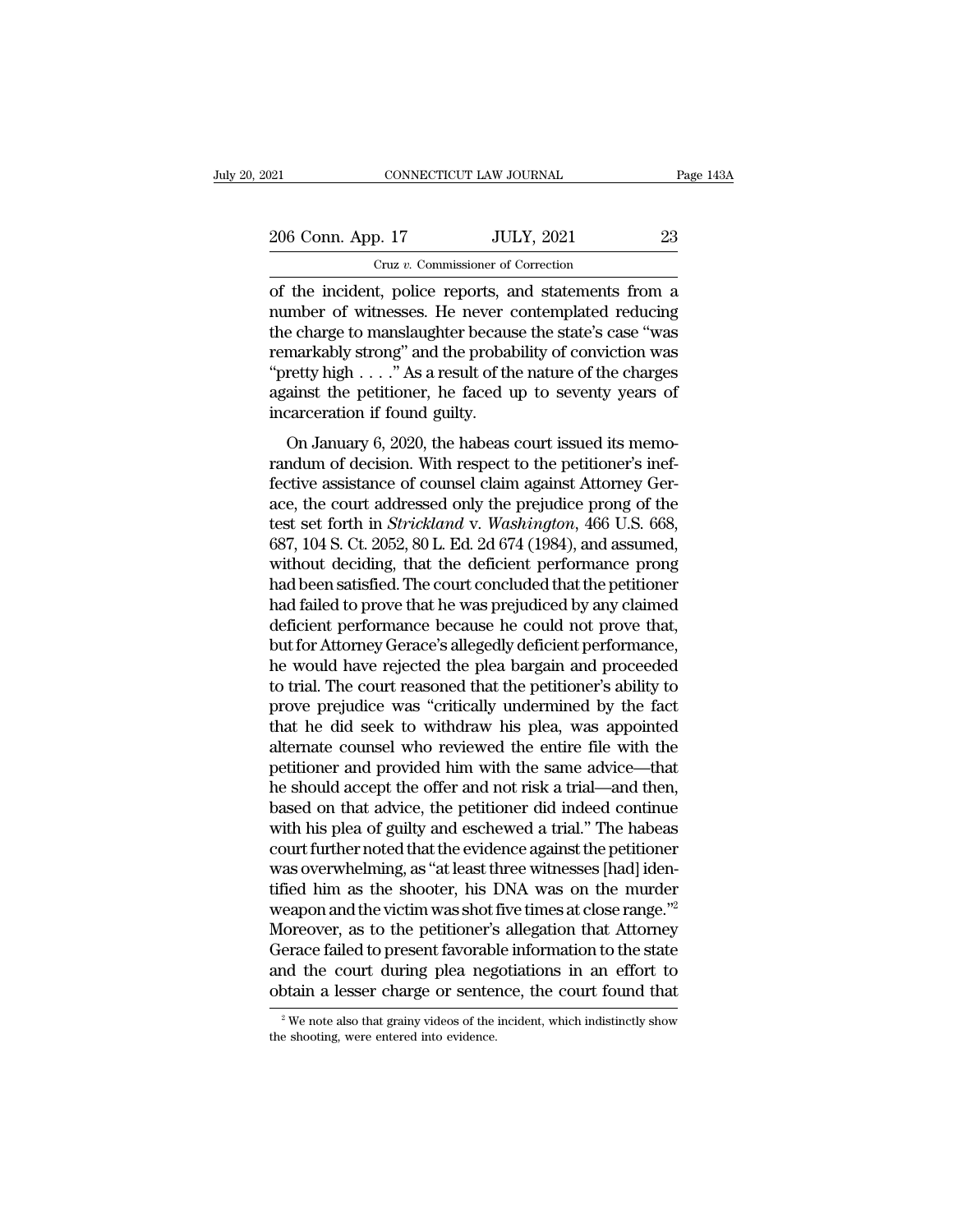| l4A | CONNECTICUT LAW JOURNAL                                                                                                 |                                                        | July 20, 2021 |
|-----|-------------------------------------------------------------------------------------------------------------------------|--------------------------------------------------------|---------------|
|     |                                                                                                                         |                                                        |               |
| 24  | <b>JULY, 2021</b>                                                                                                       | 206 Conn. App. 17                                      |               |
|     | Cruz v. Commissioner of Correction                                                                                      |                                                        |               |
|     | the petitioner could not prove prejudice. The court found<br>that it was clear that the state was never going to reduce | the charge to manglaughter and that the netitioner had |               |

24 JULY, 2021 206 Conn. App. 17<br>  $Cruz v.$  Commissioner of Correction<br>
the petitioner could not prove prejudice. The court found<br>
that it was clear that the state was never going to reduce<br>
the charge to manslaughter and tha 24 JULY, 2021 206 Conn. App. 17<br>  $Cruz v.$  Commissioner of Correction<br>
the petitioner could not prove prejudice. The court found<br>
that it was clear that the state was never going to reduce<br>
the charge to manslaughter and tha  $f_{\text{c}} = \frac{1}{24}$   $\frac{1}{2021}$   $\frac{206 \text{ Conn. App. 17}}{206 \text{ Conn. App. 18}}$ <br>
the petitioner could not prove prejudice. The court found<br>
that it was clear that the state was never going to reduce<br>
the charge to manslaughter and tha Cruz v. Commissioner of Correction<br>the petitioner could not prove prejudice. The court found<br>that it was clear that the state was never going to reduce<br>the charge to manslaughter and that the petitioner had<br>failed to prove Cruz v. Commissioner of Correction<br>the petitioner could not prove prejudice. The court found<br>that it was clear that the state was never going to reduce<br>the charge to manslaughter and that the petitioner had<br>failed to prove the petitioner could not prove prejudice. The court found<br>that it was clear that the state was never going to reduce<br>the charge to manslaughter and that the petitioner had<br>failed to prove that a lesser sentence for the mur that it was clear that the<br>the charge to manslau<br>failed to prove that a<br>charge would have bee<br>concluded that the pet<br>was prejudiced by any<br>Attorney Gerace.<br>"[T]he governing le e charge to manistadgmer and that the petrioner had<br>led to prove that a lesser sentence for the murder<br>arge would have been available. Accordingly, the court<br>ncluded that the petitioner had failed to prove that he<br>as preju failed to prove that a lesser sentence for the murder charge would have been available. Accordingly, the court concluded that the petitioner had failed to prove that he was prejudiced by any allegedly deficient performanc

charge would have been available. Accordingly, the court<br>concluded that the petitioner had failed to prove that he<br>was prejudiced by any allegedly deficient performance of<br>Attorney Gerace.<br>"[T]he governing legal principles *Washington, supra, 466 U.S. 668]* and *Hill* [v. *Lockhart, 474 U.S. 52, 106 S. Ct. 366, 88 L. Ed. 2d 203 (1985)].*<br>[According to *Strickland Lockhart, 474 U.S. 52, 106 S. Ct. 366, 88 L. Ed. 2d 203 (1985)].*<br>[According to "[T]he governing legal principles in cases involving<br>claims of ineffective assistance of counsel arising in con-<br>nection with guilty pleas are set forth in *Strickland* [v.<br>*Washington*, supra, 466 U.S. 668] and *Hill* [v. "[T]he governing legal principles in cases involving<br>claims of ineffective assistance of counsel arising in con-<br>nection with guilty pleas are set forth in *Strickland* [v.<br>Washington, supra, 466 U.S. 668] and *Hill* [v. claims of ineffective assistance of counsel arising in connection with guilty pleas are set forth in *Strickland* [v. *Washington*, supra, 466 U.S. 668] and *Hill* [v. *Lockhart*, 474 U.S. 52, 106 S. Ct. 366, 88 L. Ed. 2d nection with guilty pleas are set forth in *Strickland* [v. *Washington*, supra, 466 U.S. 668] and *Hill* [v. *Lockhart*, 474 U.S. 52, 106 S. Ct. 366, 88 L. Ed. 2d 203 (1985)]. [According to] *Strickland*, [an ineffective Washington, supra, 466 U.S. 668] and *Hill* [v. *Lockhart*, 474 U.S. 52, 106 S. Ct. 366, 88 L. Ed. 2d 203 (1985)].<br>[According to] *Strickland*, [an ineffective assistance of counsel] claim must be supported by evidence est 474 U.S. 52, 106 S. Ct. 366, 88 L. Ed. 2d 203 (1985)].<br>[According to] *Strickland*, [an ineffective assistance of counsel] claim must be supported by evidence establishing that (1) counsel's representation fell below an o [According to] *Strickland*, [an ineffective assistance of counsel] claim must be supported by evidence establishing that (1) counsel's representation fell below an objective standard of reasonableness, *and* (2) counsel' counsel] claim must be supported by evidence establishing that (1) counsel's representation fell below an objective standard of reasonableness, and (2) counsel's deficient performance prejudiced the defense because there w ing that (1) counsel's representation fell below an objective standard of reasonableness, and (2) counsel's deficient performance prejudiced the defense because there was a reasonable probability that the outcome of the p tive standard of reasonableness, *and* (2) counsel's deficient performance prejudiced the defense because there was a reasonable probability that the outcome of the proceedings would have been different had it not been for cient performance prejudiced the defense because there was a reasonable probability that the outcome of the proceedings would have been different had it not been for the deficient performance.... Under ...  $Hill$ <br>... which was a reasonable probability that the outcome of the<br>proceedings would have been different had it not been<br>for the deficient performance.....Under....*Hill*<br>...which ...modified the prejudice prong of the<br>*Strickland* tes proceedings would have been different had it not been<br>for the deficient performance. . . . Under . . . *Hill*<br>. . . which . . . modified the prejudice prong of the<br>*Strickland* test for claims of ineffective assistance wh for the deficient performance. . . . Under . . . *Hill*<br>. . . which . . . modified the prejudice prong of the<br>*Strickland* test for claims of ineffective assistance when<br>the conviction resulted from a guilty plea, the evi . . . which . . . modified the prejudice prong of the *Strickland* test for claims of ineffective assistance when the conviction resulted from a guilty plea, the evidence must demonstrate that there is a reasonable probab Strickland test for claims of ineffective assistance when<br>the conviction resulted from a guilty plea, the evidence<br>must demonstrate that there is a reasonable probability<br>that, but for counsel's errors, [the petitioner] wo the conviction resulted from a guilty plea, the evidence<br>must demonstrate that there is a reasonable probability<br>that, but for counsel's errors, [the petitioner] would not<br>have pleaded guilty and would have insisted on go must demonstrate that there is a reasonable probability<br>that, but for counsel's errors, [the petitioner] would not<br>have pleaded guilty and would have insisted on going to<br>trial.... In its analysis, a reviewing court may l that, but for counsel's errors, [the petitioner] would not<br>have pleaded guilty and would have insisted on going to<br>trial.... In its analysis, a reviewing court may look to<br>the performance prong or to the prejudice prong, have pleaded guilty and would have insisted on going to<br>trial. . . . In its analysis, a reviewing court may look to<br>the performance prong or to the prejudice prong, and the<br>petitioner's failure to prove either is fatal to trial. . . . In its analysis, a reviewing couplement of the prejudice performance prong or to the prejudice pertition." (Emphasis in original; internal q omitted.) *Colon* v. *Commissioner of C* Conn. App. 30, 35–36, 177 A Experimentation of the prejudice prong, and the<br>
titioner's failure to prove either is fatal to a habeas<br>
tition." (Emphasis in original; internal quotation marks<br>
aitted.) *Colon v. Commissioner of Correction*, 179<br>
pnn. peutioner's rande to prove entier is radar to a nabeas<br>petition." (Emphasis in original; internal quotation marks<br>omitted.) *Colon* v. *Commissioner of Correction*, 179<br>Conn. App. 30, 35–36, 177 A.3d 1162 (2017), cert. de peution. (Emphasis in original, internal quotation marks<br>omitted.) *Colon v. Commissioner of Correction*, 179<br>Conn. App. 30, 35–36, 177 A.3d 1162 (2017), cert. denied,<br>328 Conn. 907, 178 A.3d 390 (2018).<br>"The habeas judge,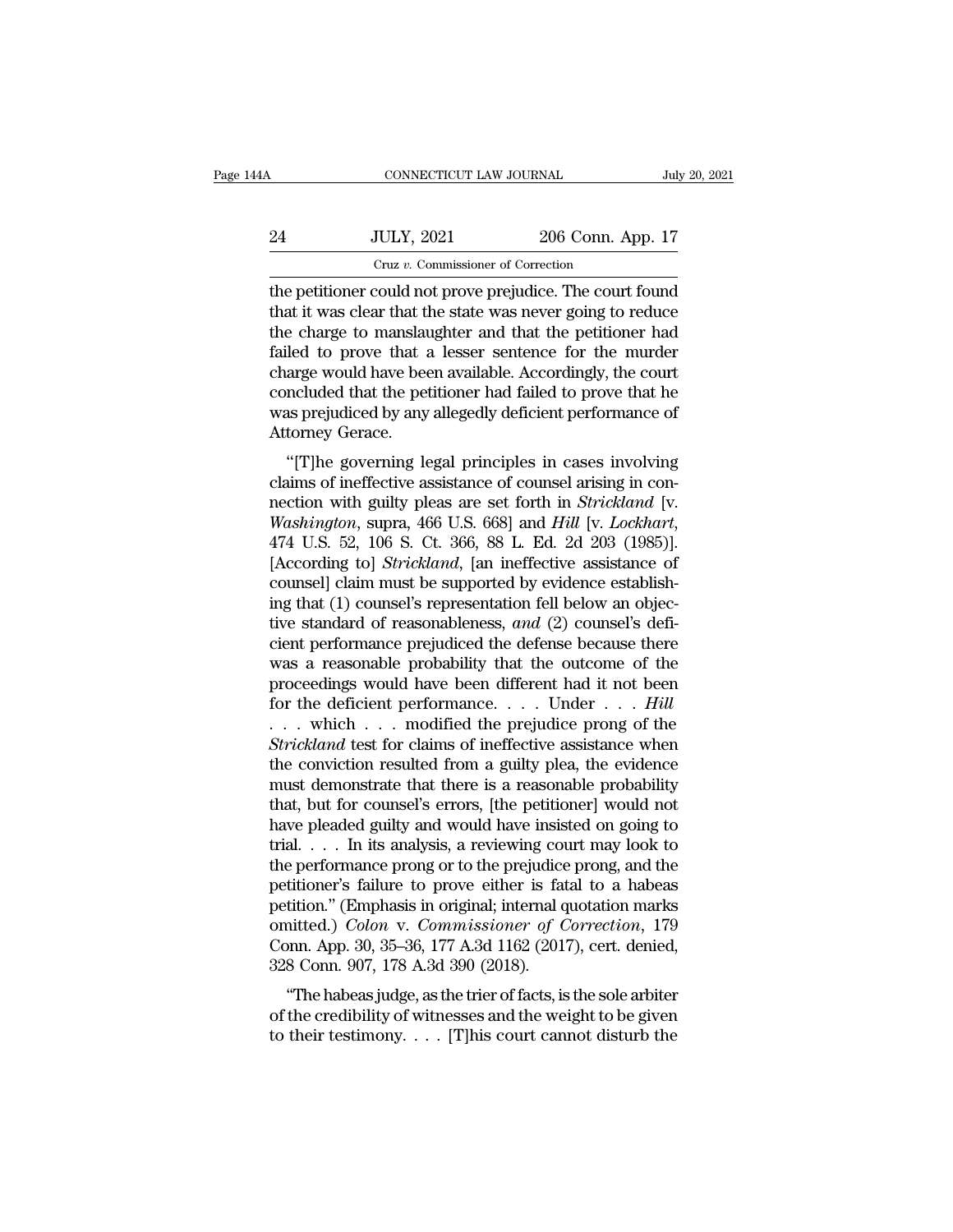# 206 Conn. App. 17 JULY, 2021 25<br>
206 Conn. App. 17 JULY, 2021 25<br>
25 Cruz *v.* Commissioner of Correction

CONNECTICUT LAW JOURNAL Page 145A<br>
206 Conn. App. 17 JULY, 2021 25<br>
Cruz v. Commissioner of Correction<br>
underlying facts found by the habeas court unless they<br>
are clearly erroneous . . . . The application of the<br>
habeas c 206 Conn. App. 17 JULY, 2021 25<br>
Cruz v. Commissioner of Correction<br>
underlying facts found by the habeas court unless they<br>
are clearly erroneous . . . . The application of the<br>
habeas court's factual findings to the pert 206 Conn. App. 17 JULY, 2021 25<br>
Cruz v. Commissioner of Correction<br>
underlying facts found by the habeas court unless they<br>
are clearly erroneous . . . . The application of the<br>
habeas court's factual findings to the per 206 Conn. App. 17 JULY, 2021 25<br>
Cruz v. Commissioner of Correction<br>
underlying facts found by the habeas court unless they<br>
are clearly erroneous . . . . The application of the<br>
habeas court's factual findings to the pert Cruz v. Commissioner of Correction<br>
underlying facts found by the habeas court unless they<br>
are clearly erroneous . . . . The application of the<br>
habeas court's factual findings to the pertinent legal<br>
standard, however, derlying facts found by the habeas court unless they<br>
e clearly erroneous  $\ldots$ . The application of the<br>
beas court's factual findings to the pertinent legal<br>
andard, however, presents a mixed question of law<br>
d fact, whi underlying facts found by the habeas court unless they<br>are clearly erroneous  $\dots$ . The application of the<br>habeas court's factual findings to the pertinent legal<br>standard, however, presents a mixed question of law<br>and fact

are clearly errolleous  $\ldots$  . The application of the habeas court's factual findings to the pertinent legal standard, however, presents a mixed question of law and fact, which is subject to plenary review.  $\ldots$  "In eval mappeas court's ractuar midnigs to the pertinent legarithm<br>standard, however, presents a mixed question of law<br>and fact, which is subject to plenary review....<br>"In evaluating the prejudice prong and the credibility<br>of the standard, nowever, presents a nixed question of raw<br>and fact, which is subject to plenary review.  $\dots$ <br>"In evaluating the prejudice prong and the credibility<br>of the petitioner's assertion that he would have insisted<br>on go and fact, which is subject to plenary review.  $\ldots$ <br>
"In evaluating the prejudice prong and the credibility<br>
of the petitioner's assertion that he would have insisted<br>
on going to trial but for [counsel's] deficient perfo "In evaluating the prejudice prong and the credibility<br>of the petitioner's assertion that he would have insisted<br>on going to trial but for [counsel's] deficient perfor-<br>mance, it is appropriate for the habeas court to con of the petitioner's assertion that he would have insisted<br>on going to trial but for [counsel's] deficient perfor-<br>mance, it is appropriate for the habeas court to consider<br>whether a decision to reject a plea offer, under t on going to trial but for [counsel's] deficient perfor-<br>mance, it is appropriate for the habeas court to consider<br>whether a decision to reject a plea offer, under the<br>circumstances presented, would have been rational.<br> $\ld$ mance, it is appropriate for the habeas court to consider<br>whether a decision to reject a plea offer, under the<br>circumstances presented, would have been rational.<br> $\ldots$  Additionally, a petitioner's assertion after he has<br>a whether a decision to reject a plea offer, under the circumstances presented, would have been rational.<br>  $\ldots$  Additionally, a petitioner's assertion after he has accepted a plea that he would have insisted on going to tr circumstances presented, would have been rational.<br>
. . . Additionally, a petitioner's assertion after he has<br>
accepted a plea that he would have insisted on going<br>
to trial suffers from obvious credibility problems . . . . . . Additionally, a petitioner's assertion after he has accepted a plea that he would have insisted on going to trial suffers from obvious credibility problems . . . . In evaluating the credibility of such an assertion, accepted a plea that he would have insisted on going<br>to trial suffers from obvious credibility problems . . . .<br>In evaluating the credibility of such an assertion, the<br>strength of the state's case is often the best eviden to trial suffers from obvious credibility problems . . . .<br>In evaluating the credibility of such an assertion, the<br>strength of the state's case is often the best evidence<br>of whether a defendant in fact would have changed In evaluating the credibility of such an assertion, the<br>strength of the state's case is often the best evidence<br>of whether a defendant in fact would have changed his<br>plea and insisted on going to trial  $\dots$ . Likewise, the strength of the state's case is often the best evidence<br>of whether a defendant in fact would have changed his<br>plea and insisted on going to trial  $\dots$ . Likewise, the<br>credibility of the petitioner's after the fact insisten of whether a defendant in fact would have changed his<br>plea and insisted on going to trial . . . . Likewise, the<br>credibility of the petitioner's after the fact insistence<br>that he would have gone to trial should be assessed plea and insisted on going to trial . . . . Likewise, the credibility of the petitioner's after the fact insistence that he would have gone to trial should be assessed in light of the likely risks that pursuing that course credibility of the petitioner's after the faith that he would have gone to trial should b<br>light of the likely risks that pursuing that<br>have entailed." (Citations omitted; inter<br>marks omitted.) *Lebron* v. Commission<br>tion, at he would have gone to that should be assessed in<br>the of the likely risks that pursuing that course would<br>we entailed." (Citations omitted; internal quotation<br>arks omitted.) *Lebron* v. *Commissioner of Correc-*<br> $m$ , 204 that Attorney Hasts and pursuing that Course would<br>have entailed." (Citations omitted; internal quotation<br>marks omitted.) *Lebron* v. *Commissioner of Correc-<br>tion*, 204 Conn. App. 44, 51–52, 250 A.3d 44, cert. denied,<br>336

raise entaned. (Chations onlitted, internal quotation<br>marks omitted.) *Lebron v. Commissioner of Correc-<br>tion*, 204 Conn. App. 44, 51–52, 250 A.3d 44, cert. denied,<br>336 Conn. 948, 250 A.3d 695 (2021).<br>As a preliminary matt marks onlined.) Leoron v. Commissioner of Correction, 204 Conn. App. 44, 51–52, 250 A.3d 44, cert. denied, 336 Conn. 948, 250 A.3d 695 (2021).<br>As a preliminary matter, although the court assumed that Attorney Gerace perfo Front, 204 Colin. App. 44, 51–52, 250 A.5d 44, Cert. denied,<br>336 Conn. 948, 250 A.3d 695 (2021).<br>As a preliminary matter, although the court assumed<br>that Attorney Gerace performed deficiently for pur-<br>poses of its analysi 350 Coluit. 948, 250 A.5d 095 (2021).<br>
As a preliminary matter, although the court assumed<br>
that Attorney Gerace performed deficiently for pur-<br>
poses of its analysis, it never suggested, much less con-<br>
cluded, that he p As a preliminary matter, although the court assumed<br>that Attorney Gerace performed deficiently for pur-<br>poses of its analysis, it never suggested, much less con-<br>cluded, that he performed deficiently. "[A] court need<br>not that Attorney Gerace performed deficiently for purposes of its analysis, it never suggested, much less concluded, that he performed deficiently. "[A] court need not determine whether counsel's performance was deficient bef poses of its analysis, it never suggested, much less concluded, that he performed deficiently. "[A] court need<br>not determine whether counsel's performance was defi-<br>cient before examining the prejudice suffered by the<br>[pe cluded, that he performed deficiently. "[A] court need<br>not determine whether counsel's performance was defi-<br>cient before examining the prejudice suffered by the<br>[petitioner] as a result of the alleged deficiencies. . . .<br> cient before examining the prejudice suffered by the [petitioner] as a result of the alleged deficiencies. . . . If it is easier to dispose of an ineffectiveness claim on the ground of lack of sufficient prejudice . . . t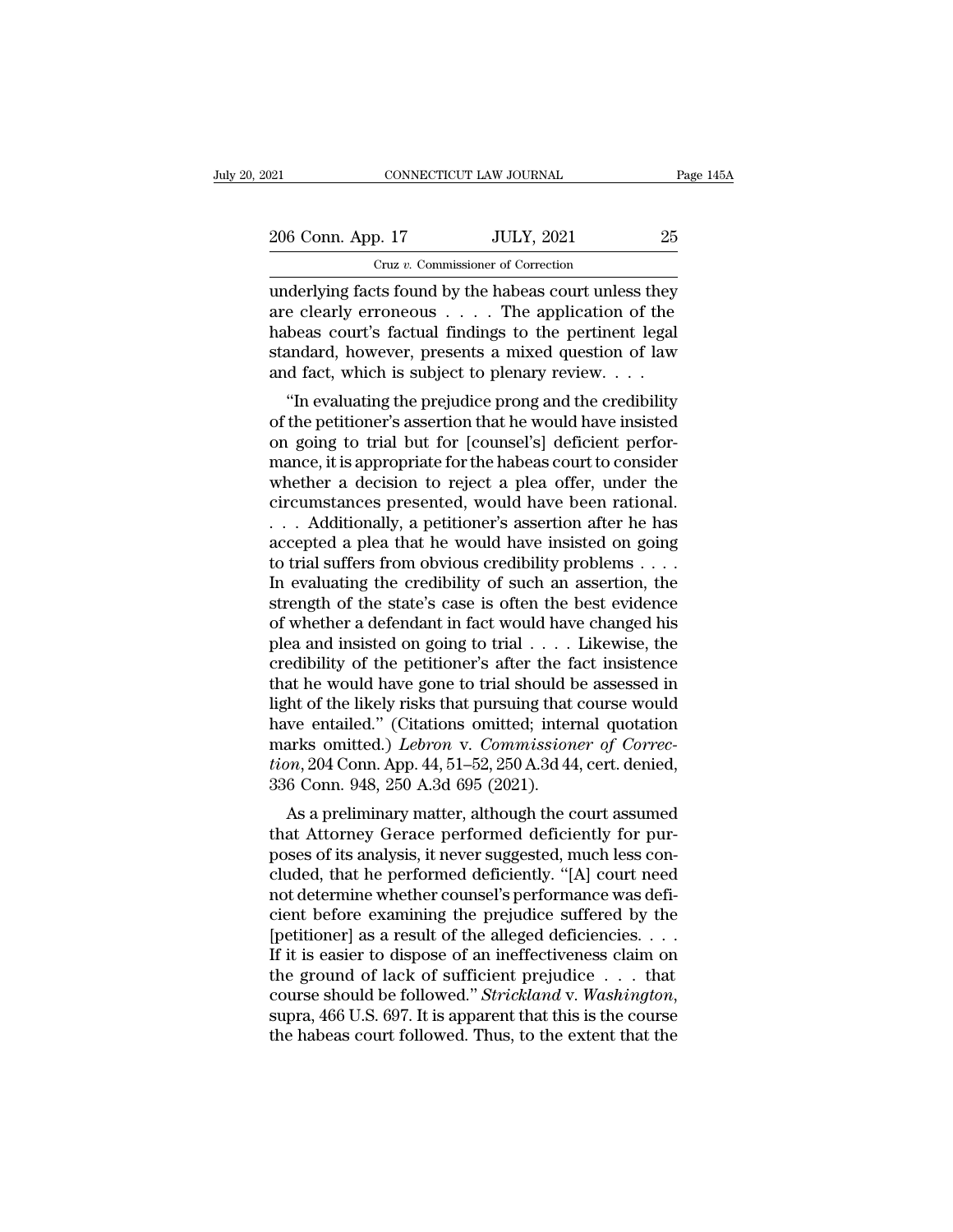|     | Cruz v. Commissioner of Correction |                   |               |
|-----|------------------------------------|-------------------|---------------|
| 26  | <b>JULY, 2021</b>                  | 206 Conn. App. 17 |               |
| 46A | CONNECTICUT LAW JOURNAL            |                   | July 20, 2021 |

26 JULY, 2021 206 Conn. App. 17<br>Cruz v. Commissioner of Correction<br>petitioner asserts that the court actually *found* that<br>Attorney Gerace's performance was deficient, he is sim-<br>ply wrong. 26 JU<br>
Cr<br>
petitioner asser<br>
Attorney Gerace<br>
ply wrong.<br>
We conclude  $U_{\text{UL}}$  (Cruz v. Commissioner of Correction<br>titioner asserts that the court actually *found* that<br>torney Gerace's performance was deficient, he is sim-<br>y wrong.<br>We conclude that the habeas court's finding that the<br>titio

Cruz v. Commissioner of Correction<br>petitioner asserts that the court actually *found* that<br>Attorney Gerace's performance was deficient, he is sim-<br>ply wrong.<br>We conclude that the habeas court's finding that the<br>petitioner petitioner asserts that the court actually *found* that<br>Attorney Gerace's performance was deficient, he is sim-<br>ply wrong.<br>We conclude that the habeas court's finding that the<br>petitioner had failed to prove that there was Attorney Gerace's performance was deficient, he is simply wrong.<br>We conclude that the habeas court's finding that the<br>petitioner had failed to prove that there was a reason-<br>able probability that he would not have pleaded ply wrong.<br>We conclude that the habeas court's finding that the<br>petitioner had failed to prove that there was a reason-<br>able probability that he would not have pleaded guilty<br>and would have insisted on going to trial but f We conclude that the habeas court's finding that the<br>petitioner had failed to prove that there was a reason-<br>able probability that he would not have pleaded guilty<br>and would have insisted on going to trial but for Attor-<br>n We conclude that the habeas court's finding that the<br>petitioner had failed to prove that there was a reason-<br>able probability that he would not have pleaded guilty<br>and would have insisted on going to trial but for Attor-<br>n petitioner had failed to prove that there was a reasonable probability that he would not have pleaded guilty and would have insisted on going to trial but for Attor-<br>ney Gerace's allegedly deficient performance was not cle able probability that he would not have pleaded guilty<br>and would have insisted on going to trial but for Attor-<br>ney Gerace's allegedly deficient performance was not<br>clearly erroneous. Although the petitioner testified that and would have insisted on going to trial but for Attor-<br>ney Gerace's allegedly deficient performance was not<br>clearly erroneous. Although the petitioner testified that<br>he would have gone to trial but for Attorney Gerace's<br> ney Gerace's allegedly deficient performance was not<br>clearly erroneous. Although the petitioner testified that<br>he would have gone to trial but for Attorney Gerace's<br>advice, the habeas court, as the sole arbiter of the cred clearly erroneous. Although the petitioner testified that<br>he would have gone to trial but for Attorney Gerace's<br>advice, the habeas court, as the sole arbiter of the credi-<br>bility of witnesses and the weight to be given to he would have gone to trial but for Attorney Gerace's<br>advice, the habeas court, as the sole arbiter of the credi-<br>bility of witnesses and the weight to be given to their<br>testimony, was entitled to reject his testimony in l advice, the habeas court, as the sole arbiter of the credi-<br>bility of witnesses and the weight to be given to their<br>testimony, was entitled to reject his testimony in light<br>of the other evidence presented during trial. See bility of witnesses and the weight to be given to their<br>testimony, was entitled to reject his testimony in light<br>of the other evidence presented during trial. See *Lebron*<br>v. *Commissioner of Correction*, supra, 204 Conn. testimony, was entitled to reject his testimony in light<br>of the other evidence presented during trial. See *Lebron*<br>v. Commissioner of Correction, supra, 204 Conn. App.<br>51. As the court observed in its memorandum of deci-<br> of the other evidence presented during trial. See *Lebron*<br>v. *Commissioner of Correction*, supra, 204 Conn. App.<br>51. As the court observed in its memorandum of deci-<br>sion, the petitioner's ability to prove prejudice was c v. Commissioner of Correction, supra, 204 Conn. App.<br>51. As the court observed in its memorandum of deci-<br>sion, the petitioner's ability to prove prejudice was criti-<br>cally undermined by the facts that he was appointed<br>alt 51. As the court observed in its memorandum of decision, the petitioner's ability to prove prejudice was critically undermined by the facts that he was appointed alternate counsel, he reviewed his entire file with his new sion, the petitioner's ability to prove prejudice was critically undermined by the facts that he was appointed<br>alternate counsel, he reviewed his entire file with his<br>new counsel, his new counsel advised him to accept<br>the cally undermined by the facts that he was appointed<br>alternate counsel, he reviewed his entire file with his<br>new counsel, his new counsel advised him to accept<br>the plea bargain and forgo a trial, and, as a result of this<br>ad alternate counsel, he reviewed his entire file with his<br>new counsel, his new counsel advised him to accept<br>the plea bargain and forgo a trial, and, as a result of this<br>advice, the petitioner decided to withdraw his motion<br> new counsel, his new counsel advised him to accept<br>the plea bargain and forgo a trial, and, as a result of this<br>advice, the petitioner decided to withdraw his motion<br>to withdraw his plea and proceeded with his guilty plea. the plea bargain and forgo a trial, and, as a result of this<br>advice, the petitioner decided to withdraw his motion<br>to withdraw his plea and proceeded with his guilty plea.<br>The state also had an unusually strong case agains advice, the petitioner decided to withdraw his motion<br>to withdraw his plea and proceeded with his guilty plea.<br>The state also had an unusually strong case against<br>the petitioner. There was video surveillance footage<br>depict to withdraw his plea and proceeded with his guilty plea.<br>The state also had an unusually strong case against<br>the petitioner. There was video surveillance footage<br>depicting both the incident itself and the fight at the<br>nigh The state also had an unusually strong case against<br>the petitioner. There was video surveillance footage<br>depicting both the incident itself and the fight at the<br>nightclub that preceded the incident, witnesses gave<br>statemen the petitioner. There was video surveillance footage<br>depicting both the incident itself and the fight at the<br>nightclub that preceded the incident, witnesses gave<br>statements indicating that they saw the petitioner shoot<br>the depicting both the incident itself and the fight at the<br>nightclub that preceded the incident, witnesses gave<br>statements indicating that they saw the petitioner shoot<br>the victim, and the petitioner's DNA was found on the<br>mu mightclub that preceded the incident, witnesses gave<br>statements indicating that they saw the petitioner shoot<br>the victim, and the petitioner's DNA was found on the<br>murder weapon. The petitioner himself did not even<br>dispute statements indicating that they saw the petitioner shoot<br>the victim, and the petitioner's DNA was found on the<br>murder weapon. The petitioner himself did not even<br>dispute that he shot the victim; he asserted only that<br>he di the victim, and the petitioner's DNA was found on the<br>murder weapon. The petitioner himself did not even<br>dispute that he shot the victim; he asserted only that<br>he did not intend to kill him. Consequently, there was<br>suffici murder weapon. The petitioner himself did not even<br>dispute that he shot the victim; he asserted only that<br>he did not intend to kill him. Consequently, there was<br>sufficient reason for the court not to credit the petition-<br>e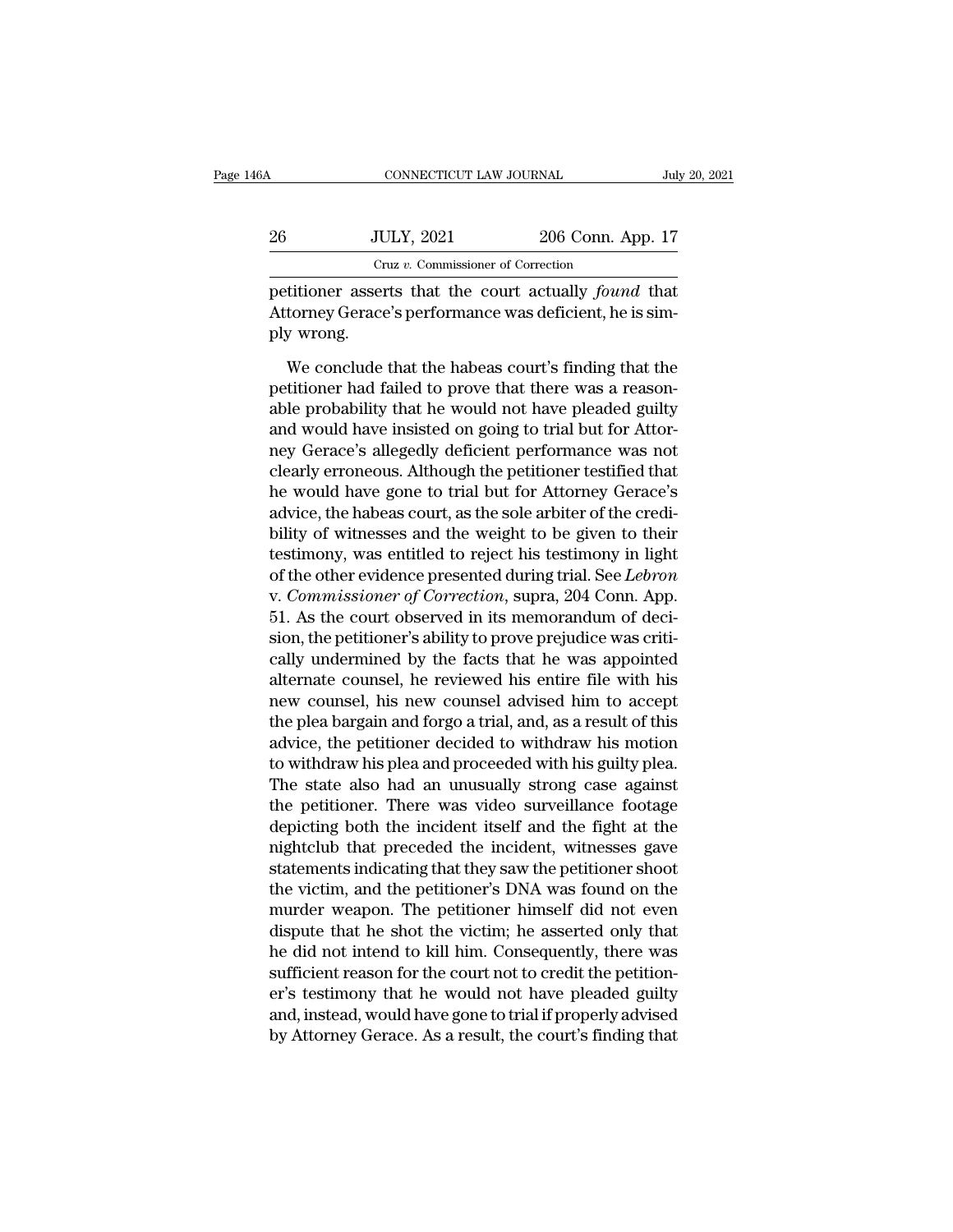| 021               | CONNECTICUT LAW JOURNAL                                  | Page 147A |
|-------------------|----------------------------------------------------------|-----------|
| 206 Conn. App. 17 | <b>JULY, 2021</b>                                        | 27        |
|                   | Cruz v. Commissioner of Correction                       |           |
| erroneous.        | the petitioner failed to prove prejudice was not clearly |           |

6 Conn. App. 17 JULY, 2021 27<br>
Cruz v. Commissioner of Correction<br>
e petitioner failed to prove prejudice was not clearly<br>
roneous.<br>
Moreover, to the extent that the petitioner claims<br>
at he was prejudiced by Attorney Gera 206 Conn. App. 17 JULY, 2021 27<br>
Cruz v. Commissioner of Correction<br>
the petitioner failed to prove prejudice was not clearly<br>
erroneous.<br>
Moreover, to the extent that the petitioner claims<br>
that he was prejudiced by Atto Cruz v. Commissioner of Correction<br>the petitioner failed to prove prejudice was not clearly<br>erroneous.<br>Moreover, to the extent that the petitioner claims<br>that he was prejudiced by Attorney Gerace's failure to<br>present favor the petitioner failed to prove prejudice was not clearly<br>erroneous.<br>Moreover, to the extent that the petitioner claims<br>that he was prejudiced by Attorney Gerace's failure to<br>present favorable information to the state and t from the petitioner failed to prove prejudice was not crearly<br>erroneous.<br>Moreover, to the extent that the petitioner claims<br>that he was prejudiced by Attorney Gerace's failure to<br>present favorable information to the state Moreover, to the extent that the petitioner claims<br>that he was prejudiced by Attorney Gerace's failure to<br>present favorable information to the state and the court<br>during plea negotiations, we are unpersuaded. Apart<br>from th Moreover, to the extent that the petitioner claims<br>that he was prejudiced by Attorney Gerace's failure to<br>present favorable information to the state and the court<br>during plea negotiations, we are unpersuaded. Apart<br>from th that he was prejudiced by Attorney Gerace's failure to<br>present favorable information to the state and the court<br>during plea negotiations, we are unpersuaded. Apart<br>from the petitioner's own testimony at the habeas trial<br>th present favorable information to the state and the court<br>during plea negotiations, we are unpersuaded. Apart<br>from the petitioner's own testimony at the habeas trial<br>that Attorney Gerace and representatives from his<br>office during plea negotiations, we are unpersuaded. Apart<br>from the petitioner's own testimony at the habeas trial<br>that Attorney Gerace and representatives from his<br>office had told him that the state had reduced the charge<br>to man from the petitioner's own testimony at the habeas trial<br>that Attorney Gerace and representatives from his<br>office had told him that the state had reduced the charge<br>to manslaughter, no other evidence was presented dur-<br>ing that Attorney Gerace and representatives from his<br>office had told him that the state had reduced the charge<br>to manslaughter, no other evidence was presented dur-<br>ing trial that demonstrated, or even suggested, that a<br>lesse office had told him that the state had reduced the charge<br>to manslaughter, no other evidence was presented dur-<br>ing trial that demonstrated, or even suggested, that a<br>lesser sentence would have been available but for Attor to manslaughter, no other evidence was presented during trial that demonstrated, or even suggested, that a lesser sentence would have been available but for Attorney Gerace's deficient performance. The prosecutor testified ing trial that demonstrated, or even suggested, that a<br>lesser sentence would have been available but for Attor-<br>ney Gerace's deficient performance. The prosecutor<br>testified that he never would have considered reducing<br>the lesser sentence would have been available but for Attorney Gerace's deficient performance. The prosecutor testified that he never would have considered reducing the charge to manslaughter as a result of the strength of the ney Gerace's deficient performance. The prosecutor<br>testified that he never would have considered reducing<br>the charge to manslaughter as a result of the strength<br>of the state's case and that the petitioner faced up to<br>seven testified that he never would have considered reducing<br>the charge to manslaughter as a result of the strength<br>of the state's case and that the petitioner faced up to<br>seventy years of incarceration. Attorney Popkin also<br>tes the charge to manslaughter as a result of the strength<br>of the state's case and that the petitioner faced up to<br>seventy years of incarceration. Attorney Popkin also<br>testified that the court had indicated that the petition-<br> of the state's case and that the petitioner faced up to<br>seventy years of incarceration. Attorney Popkin also<br>testified that the court had indicated that the petition-<br>er's sentence was "probably going to be in the high<br>[th seventy years of incarceration. Attorney Popkin also<br>testified that the court had indicated that the petition-<br>er's sentence was "probably going to be in the high<br>[thirties]" and that the state asked for forty-two years<br>at testified that the court had indicated that the petition-<br>er's sentence was "probably going to be in the high<br>[thirties]" and that the state asked for forty-two years<br>at the sentencing hearing. The habeas court was entitle er's sentence was "probably going to be in the high<br>[thirties]" and that the state asked for forty-two years<br>at the sentencing hearing. The habeas court was entitled<br>to credit the testimony of the prosecutor and Attorney<br>P [thirties]" and that the state asked for forty-two years<br>at the sentencing hearing. The habeas court was entitled<br>to credit the testimony of the prosecutor and Attorney<br>Popkin and to reject that of the petitioner. See *Leb* at the sentencing hearing. The habeas court was entitled<br>to credit the testimony of the prosecutor and Attorney<br>Popkin and to reject that of the petitioner. See *Lebron*<br>v. Commissioner of Correction, supra, 204 Conn. App. to credit the testimony of the prosecutor and Attorney<br>Popkin and to reject that of the petitioner. See *Lebron*<br>v. Commissioner of Correction, supra, 204 Conn. App.<br>51. The court's finding that a lesser sentence could<br>not Popkin and to reject that of the petitioner. See *Lebron* v. *Commissioner of Correction*, supra, 204 Conn. App.<br>51. The court's finding that a lesser sentence could not have been obtained through more effective plea<br>barga v. Commissioner of Correction, supra, 204 Conn. App.<br>51. The court's finding that a lesser sentence could<br>not have been obtained through more effective plea<br>bargaining, thus, was not clearly erroneous. Accord-<br>ingly, we co rgaining, thus, was not clearly erroneous. Accord-<br>gly, we conclude that the court properly determined<br>at the petitioner had not proven his claims of ineffec-<br>re assistance of counsel as to Attorney Gerace.<br>II<br>The petition

II

ingly, we conclude that the court properly determined<br>that the petitioner had not proven his claims of ineffec-<br>tive assistance of counsel as to Attorney Gerace.<br>II<br>The petitioner next claims that the court erred in con-<br>c that the petitioner had not proven his claims of ineffec-<br>tive assistance of counsel as to Attorney Gerace.<br>II<br>The petitioner next claims that the court erred in con-<br>cluding that Attorney Popkin effectively represented<br>hi tive assistance of counsel as to Attorney Gerace.<br>
II<br>
The petitioner next claims that the court erred in concluding that Attorney Popkin effectively represented<br>
him during sentencing. The petitioner also argues that<br>
the II<br>The petitioner next claims that the court erred in concluding that Attorney Popkin effectively represented<br>him during sentencing. The petitioner also argues that<br>the court erred by applying the *Strickland* prejudice<br>st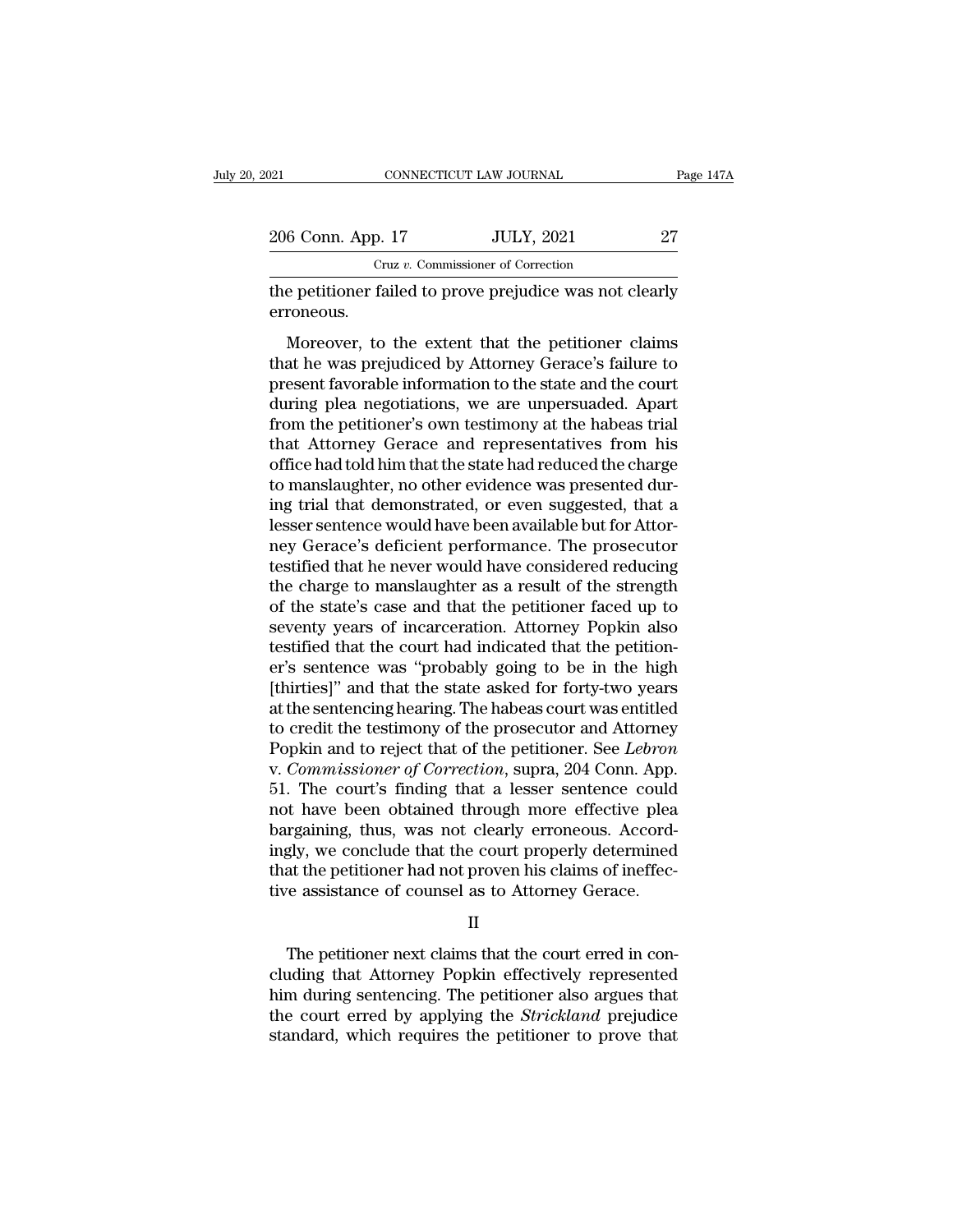|    | CONNECTICUT LAW JOURNAL                                   |                   | July 20, 2021 |
|----|-----------------------------------------------------------|-------------------|---------------|
|    |                                                           |                   |               |
| 28 | <b>JULY, 2021</b>                                         | 206 Conn. App. 17 |               |
|    | Cruz v. Commissioner of Correction                        |                   |               |
|    | there is a reasonable probability that the outcome of the |                   |               |

CONNECTICUT LAW JOURNAL July 20, 2021<br>
28 JULY, 2021 206 Conn. App. 17<br>
Cruz v. Commissioner of Correction<br>
there is a reasonable probability that the outcome of the<br>
proceeding would have been different; see *Strickland* proceeding would have been different; see *Strickland* v.<br>
proceeding would have been different; see *Strickland* v.<br>
washington, supra, 466 U.S. 694; instead of presuming<br>
projudice pursuant to the standard set forth in *Washington*, 2021 206 Conn. App. 17<br> *Cruz v. Commissioner of Correction*<br> **there is a reasonable probability that the outcome of the**<br>
proceeding would have been different; see *Strickland* v.<br> *Washington*, supra, 466 U Press, 28 JULY, 2021 206 Conn. App. 17<br>
Cruz v. Commissioner of Correction<br>
there is a reasonable probability that the outcome of the<br>
proceeding would have been different; see *Strickland* v.<br> *Washington*, supra, 466 U.S *States* v. *Cruz v. Commissioner of Correction*<br>
there is a reasonable probability that the outcome of the<br>
proceeding would have been different; see *Strickland* v.<br> *Washington*, supra, 466 U.S. 694; instead of presumin Cruz *v*. Commissioner of Correction<br>there is a reasonable probability that the outcome of the<br>proceeding would have been different; see *Strickland* v.<br>Washington, supra, 466 U.S. 694; instead of presuming<br>prejudice pursu there is a reasonable probability that the outcome of the<br>proceeding would have been different; see *Strickland* v.<br>*Washington*, supra, 466 U.S. 694; instead of presuming<br>prejudice pursuant to the standard set forth in *U* proceeding would have been different; see *Strickland* v.<br>Washington, supra, 466 U.S. 694; instead of presuming<br>prejudice pursuant to the standard set forth in *United*<br>States v. Cronic, 466 U.S. 648, 659–60, 104 S. Ct. 20 Washington, supra, 466 U.S. 694; instead of presuming<br>prejudice pursuant to the standard set forth in *United*<br>States v. Cronic, 466 U.S. 648, 659–60, 104 S. Ct. 2039,<br>80 L. Ed. 2d 657 (1984), and *Davis v. Commissioner*<br>o prejudice pursuant to<br>States v. Cronic, 466<br>80 L. Ed. 2d 657 (19)<br>of Correction, 319 Cc<br>cert. denied sub non<br>136 S. Ct. 1676, 194 L. l<br>both assertions.<br>The following addit L. Ed. 2d 657 (1984), and *Davis v. Commissioner*<br>Correction, 319 Conn. 548, 555, 126 A.3d 538 (2015),<br>rt. denied sub nom. *Semple v. Davis*, U.S.<br>6 S. Ct. 1676, 194 L. Ed. 2d 801 (2016). We disagree with<br>th assertions.<br>T of Correction, 319 Conn. 548, 555, 126 A.3d 538 (2015),<br>of Correction, 319 Conn. 548, 555, 126 A.3d 538 (2015),<br>cert. denied sub nom. *Semple* v. *Davis*, U.S.<br>136 S. Ct. 1676, 194 L. Ed. 2d 801 (2016). We disagree with<br>b

on May 30, 2013. During the hearing, Attorney Popkin<br>present. denied sub nom. *Semple v. Davis*, U.S. , 136 S. Ct. 1676, 194 L. Ed. 2d 801 (2016). We disagree with<br>both assertions.<br>The following additional facts and proce 136 S. Ct. 1676, 194 L. Ed. 2d 801 (2016). We disagree with<br>both assertions.<br>The following additional facts and procedural history<br>are relevant. The petitioner's sentencing hearing occurred<br>on May 30, 2013. During the hea Foo E. e., 1919, 1914, 1919, 1920). We disagree with<br>both assertions.<br>The following additional facts and procedural history<br>are relevant. The petitioner's sentencing hearing occurred<br>on May 30, 2013. During the hearing, At both assertions.<br>
The following additional facts and procedural history<br>
are relevant. The petitioner's sentencing hearing occurred<br>
on May 30, 2013. During the hearing, Attorney Popkin<br>
presented mitigation evidence on th The following additional facts and procedural history<br>are relevant. The petitioner's sentencing hearing occurred<br>on May 30, 2013. During the hearing, Attorney Popkin<br>presented mitigation evidence on the petitioner's behalf are relevant. The petitioner's sentencing hearing occurred<br>on May 30, 2013. During the hearing, Attorney Popkin<br>presented mitigation evidence on the petitioner's behalf.<br>Attorney Popkin told the court that the petitioner<br>" on May 30, 2013. During the hearing, Attorney Popkin<br>presented mitigation evidence on the petitioner's behalf.<br>Attorney Popkin told the court that the petitioner<br>"understands and . . . accepts that he is guilty of mur-<br>der presented mitigation evidence on the petitioner's behalf.<br>Attorney Popkin told the court that the petitioner<br>"understands and . . . accepts that he is guilty of mur-<br>der" and that the petitioner did not dispute that he sho Attorney Popkin told the court that the petitioner<br>"understands and . . . accepts that he is guilty of mur-<br>der" and that the petitioner did not dispute that he shot<br>the victim, causing his death. Attorney Popkin further<br>s "understands and  $\ldots$  accepts that he is guilty of murder" and that the petitioner did not dispute that he shot<br>the victim, causing his death. Attorney Popkin further<br>stated that the petitioner was extremely remorseful f der" and that the petitioner did not dispute that he shot<br>the victim, causing his death. Attorney Popkin further<br>stated that the petitioner was extremely remorseful for<br>causing the death of the victim and that "he never<br>in the victim, causing his death. Attorney Popkin further<br>stated that the petitioner was extremely remorseful for<br>causing the death of the victim and that "he never<br>intended in a moral sense" for the victim to pass away.<br>Atto stated that the petitioner was extremely remorseful for<br>causing the death of the victim and that "he never<br>intended in a moral sense" for the victim to pass away.<br>Attorney Popkin then argued that the petitioner may<br>have ac causing the death of the victim and that "he never<br>intended in a moral sense" for the victim to pass away.<br>Attorney Popkin then argued that the petitioner may<br>have acted in a manner that he otherwise would not<br>have on the intended in a moral sense" for the victim to pass away.<br>Attorney Popkin then argued that the petitioner may<br>have acted in a manner that he otherwise would not<br>have on the night of the incident because he was under<br>the infl Attorney Popkin then argued that the petitioner may<br>have acted in a manner that he otherwise would not<br>have on the night of the incident because he was under<br>the influence of alcohol and drugs. He stated that the<br>petitione have acted in a manner that he otherwise would not<br>have on the night of the incident because he was under<br>the influence of alcohol and drugs. He stated that the<br>petitioner would not have acted this way normally<br>because "hi have on the night of the incident because he was under<br>the influence of alcohol and drugs. He stated that the<br>petitioner would not have acted this way normally<br>because "his life experience up until that one night<br>shows tha the influence of alcohol and drugs. He stated that the petitioner would not have acted this way normally because "his life experience up until that one night shows that he had no previous contact with the criminal justice petitioner would not have acted this way normally<br>because "his life experience up until that one night<br>shows that he had no previous contact with the criminal<br>justice system." Attorney Popkin then highlighted the<br>facts tha because "his life experience up until that one night<br>shows that he had no previous contact with the criminal<br>justice system." Attorney Popkin then highlighted the<br>facts that the petitioner had a difficult upbringing,<br>inclu shows that he had no previous contact with the criminal justice system." Attorney Popkin then highlighted the facts that the petitioner had a difficult upbringing, including that his family often struggled to put food on t justice system." Attorney Popkin then highlighted the<br>facts that the petitioner had a difficult upbringing,<br>including that his family often struggled to put food on<br>the table and that his stepfather was abusive to his<br>moth facts that the petitioner had a difficult upbringing, including that his family often struggled to put food on the table and that his stepfather was abusive to his mother, and that the presentence investigation report (PSI including that his family often struggled to put food on<br>the table and that his stepfather was abusive to his<br>mother, and that the presentence investigation report<br>(PSI) showed that he had been a consistent and dedi-<br>cated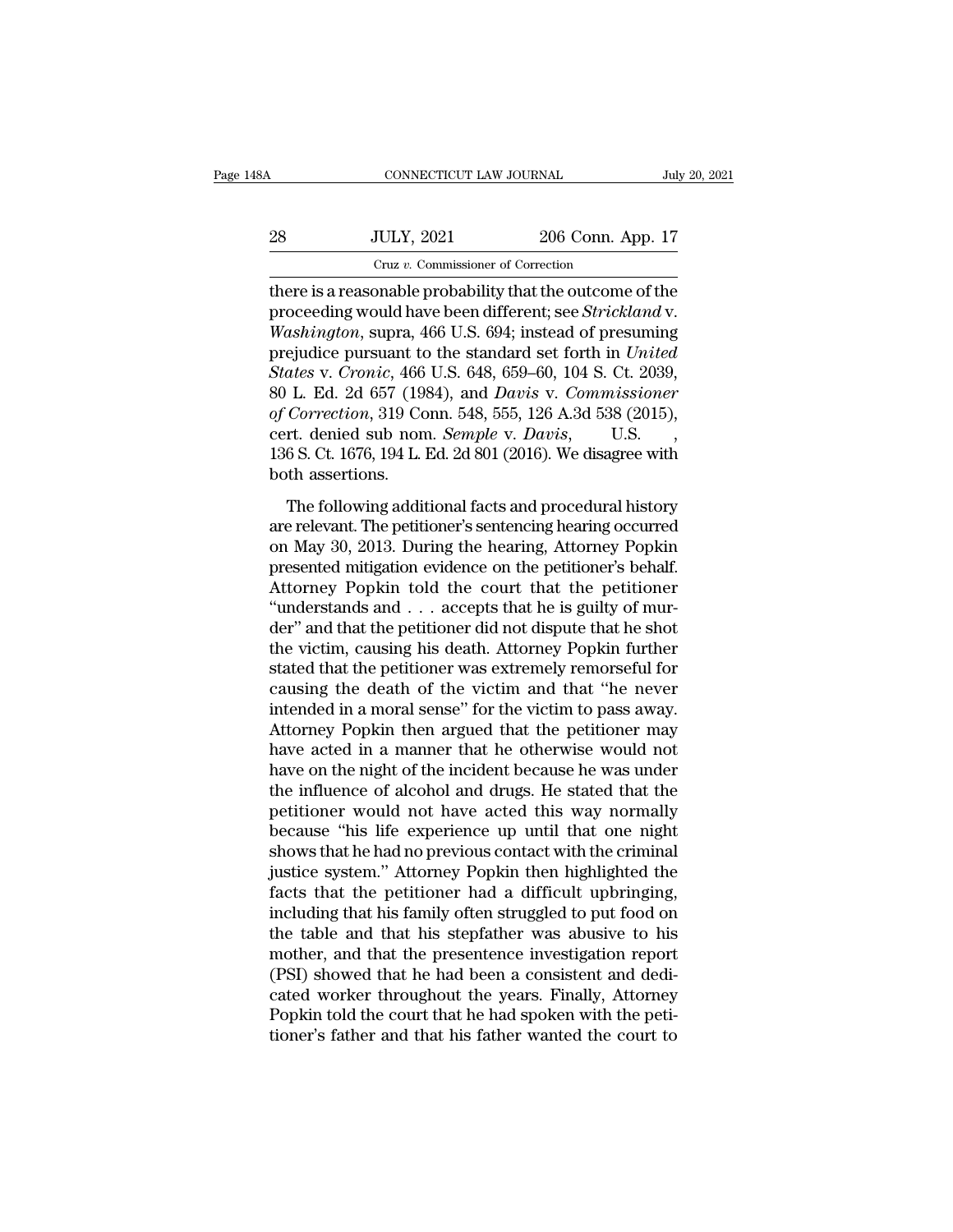21 CONNECTICUT LAW JOURNAL Page 149A<br>
206 Conn. App. 17 JULY, 2021 29<br>
Cruz v. Commissioner of Correction Cruz *v.* Commissioner of Correction

Equal to connect the performance of the person of the person of the person, that<br>the was generally humble and timid, and that, "while<br>this happened and be understands this is what has been 206 Conn. App. 17 JULY, 2021 29<br>
Cruz v. Commissioner of Correction<br>
know that the petitioner was not a violent person, that<br>
he was generally humble and timid, and that, "while<br>
this happened and he understands this is wh 206 Conn. App. 17 JULY, 2021 29<br>
Cruz v. Commissioner of Correction<br>
know that the petitioner was not a violent person, that<br>
he was generally humble and timid, and that, "while<br>
this happened and he understands this is w 206 Conn. App. 17 JULY, 2021 29<br>
Cruz v. Commissioner of Correction<br>
know that the petitioner was not a violent person, that<br>
he was generally humble and timid, and that, "while<br>
this happened and he understands this is wh Cruz v. Commissioner of Correction<br>
know that the petitioner was not a violent person, that<br>
he was generally humble and timid, and that, "while<br>
this happened and he understands this is what has hap-<br>
pened, that really Cruz v. Commissioner of Correction<br>
know that the petitioner was not a violent person, that<br>
he was generally humble and timid, and that, "while<br>
this happened and he understands this is what has hap-<br>
pened, that really i know that the petitioner was not a violent person, that<br>he was generally humble and timid, and that, "while<br>this happened and he understands this is what has hap-<br>pened, that really is not who his son is." Attorney Popkin<br> he was generally humble and timid, and that, "while<br>this happened and he understands this is what has hap-<br>pened, that really is not who his son is." Attorney Popkin<br>asked the court to consider sentencing the petitioner<br>to this happened and he understands this is what has happened, that really is not who his son is." Attorney Popkin<br>asked the court to consider sentencing the petitioner<br>to thirty-two years of incarceration. Although Attorney<br> pened, that really is not who his son is." Attorney Popkin<br>asked the court to consider sentencing the petitioner<br>to thirty-two years of incarceration. Although Attorney<br>Popkin conceded that the minimum sentence of twenty-<br> asked the court to consider sentencing the petitioner<br>to thirty-two years of incarceration. Although Attorney<br>Popkin conceded that the minimum sentence of twenty-<br>five years was not an appropriate sentence, he argued<br>that to thirty-two years of incarceration. Although Attorney<br>Popkin conceded that the minimum sentence of twenty-<br>five years was not an appropriate sentence, he argued<br>that a sentence of thirty-two years would be appropriate<br>be Popkin conceded that the minimum sentence of twenty-<br>five years was not an appropriate sentence, he argued<br>that a sentence of thirty-two years would be appropriate<br>because "there are certain factors that I think do miti-<br>g five years was not an appropriate sentence, he argued<br>that a sentence of thirty-two years would be appropriate<br>because "there are certain factors that I think do miti-<br>gate towards my client's benefit, including never havi that a sentence of thirty-two years would be appropriate<br>because "there are certain factors that I think do mitigate<br>towards my client's benefit, including never having<br>had any contact with the criminal justice system, bei because "there are certain factors that I think do mitigate towards my client's benefit, including never having had any contact with the criminal justice system, being a productive member of society, [and] his honest and t tion. Example of society, [and] his honest and<br>productive member of society, [and] his honest and<br>are remorse . . . . " The court, while acknowledging<br>e presence of these mitigating factors, ultimately sen-<br>nced the petitioner t  $\alpha$  productive included of decreed, (and I allowedd ging<br>true remorse  $\dots$ ." The court, while acknowledging<br>the presence of these mitigating factors, ultimately sen-<br>tenced the petitioner to thirty-eight years of incarce

the presence of these mitigating factors, ultimately sentenced the petitioner to thirty-eight years of incarceration.<br>
During the habeas trial, the petitioner testified that<br>
Attorney Popkin did not speak with his family mention dependence of alles many and the petitioner testified that<br>tenced the petitioner to thirty-eight years of incarcera-<br>tion.<br>During the habeas trial, the petitioner testified that<br>Attorney Popkin did not speak with h of the court of the babeas trial, the petitioner testified that<br>Attorney Popkin did not speak with his family members,<br>have a psychologist or social worker interview him, or<br>mention how many years of incarceration he would During the habeas trial, the petitioner testified that<br>Attorney Popkin did not speak with his family members,<br>have a psychologist or social worker interview him, or<br>mention how many years of incarceration he would ask<br>of t During the habeas trial, the petitioner testified that<br>Attorney Popkin did not speak with his family members,<br>have a psychologist or social worker interview him, or<br>mention how many years of incarceration he would ask<br>of t Attorney Popkin did not speak with his family members,<br>have a psychologist or social worker interview him, or<br>mention how many years of incarceration he would ask<br>of the court. Andrew Meisler, a clinical and forensic<br>psych have a psychologist or social worker interview him, or<br>mention how many years of incarceration he would ask<br>of the court. Andrew Meisler, a clinical and forensic<br>psychologist who had evaluated the petitioner prior to<br>the h mention how many years of incarceration he would ask<br>of the court. Andrew Meisler, a clinical and forensic<br>psychologist who had evaluated the petitioner prior to<br>the habeas trial, testified that he had diagnosed the<br>petiti of the court. Andrew Meisler, a clinical and forensic<br>psychologist who had evaluated the petitioner prior to<br>the habeas trial, testified that he had diagnosed the<br>petitioner with an "other specified trauma and stressor<br>rel psychologist who had evaluated the petitioner prior to<br>the habeas trial, testified that he had diagnosed the<br>petitioner with an "other specified trauma and stressor<br>related disorder," which was similar to post-traumatic<br>st the habeas trial, testified that he had diagnosed the<br>petitioner with an "other specified trauma and stressor<br>related disorder," which was similar to post-traumatic<br>stress disorder. Meisler stated that this disorder, which petitioner with an "other specified trauma and stressor related disorder," which was similar to post-traumatic stress disorder. Meisler stated that this disorder, which had been caused by the petitioner's trauma history, m related disorder," which was similar to post-traumatic<br>stress disorder. Meisler stated that this disorder, which<br>had been caused by the petitioner's trauma history, may<br>have impacted his behavior on the night of the shooti stress disorder. Meisler stated that this disorder, which<br>had been caused by the petitioner's trauma history, may<br>have impacted his behavior on the night of the shooting<br>and that additional information about his diagnosis<br> had been caused by the petitioner's trauma history, may<br>have impacted his behavior on the night of the shooting<br>and that additional information about his diagnosis<br>would have been relevant to his mental state for pur-<br>pose have impacted his behavior on the night of the shooting<br>and that additional information about his diagnosis<br>would have been relevant to his mental state for pur-<br>poses of sentencing. He further opined that "the under-<br>lyin and that additional information about his diagnosis<br>would have been relevant to his mental state for pur-<br>poses of sentencing. He further opined that "the under-<br>lying post-traumatic stress symptoms, [the petitioner's]<br>tra would have been relevant to his mental state for purposes of sentencing. He further opined that "the underlying post-traumatic stress symptoms, [the petitioner's] trauma history, social forces at play, a dangerous and fear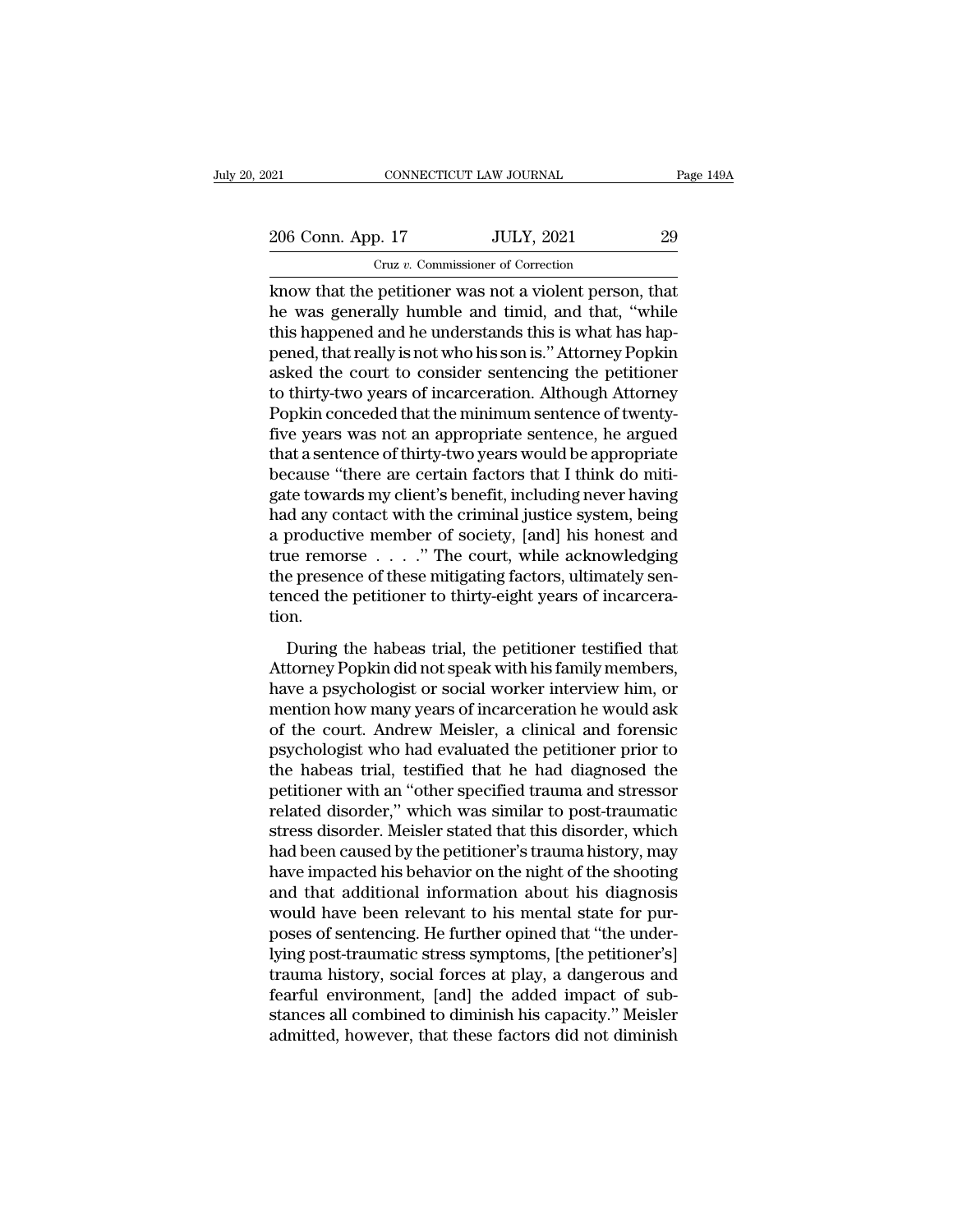| .50A | CONNECTICUT LAW JOURNAL                                                                                                                          |                   | July 20, 2021 |
|------|--------------------------------------------------------------------------------------------------------------------------------------------------|-------------------|---------------|
| 30   | <b>JULY, 2021</b>                                                                                                                                | 206 Conn. App. 17 |               |
|      | Cruz v. Commissioner of Correction                                                                                                               |                   |               |
|      | the petitioner's capacity to "form intent per se, but to<br>manage his behaviors and control his emotional reac-<br>tiona in an annuanviate way" |                   |               |

30 JULY, 2021 206 Conn. App. 17<br>Cruz v. Commissioner of Correction<br>the petitioner's capacity to "form intent per se, but to<br>manage his behaviors and control his emotional reac-<br>tions in an appropriate way." 30 JULY, 2021<br>Cruz v. Commissioner of C<br>the petitioner's capacity to "form<br>manage his behaviors and control<br>tions in an appropriate way."<br>Attorney Popkin testified about h  $JULY, 2021$  200 Conn. App. 17<br>
Cruz v. Commissioner of Correction<br>
e petitioner's capacity to "form intent per se, but to<br>
anage his behaviors and control his emotional reac-<br>
ons in an appropriate way."<br>
Attorney Popkin

Cruz  $v$ . Commissioner of Correction<br>the petitioner's capacity to "form intent per se, but to<br>manage his behaviors and control his emotional reac-<br>tions in an appropriate way."<br>Attorney Popkin testified about his preparat the petitioner's capacity to "form intent per se, but to<br>manage his behaviors and control his emotional reac-<br>tions in an appropriate way."<br>Attorney Popkin testified about his preparation for and<br>strategy at the sentencing and perfective transferred but the perfections in an appropriate way."<br>
Attorney Popkin testified about his preparation for and<br>
strategy at the sentencing hearing. He testified that he<br>
spoke with the petitioner's father manage the senatrices and senselved its since<br>tions in an appropriate way."<br>Attorney Popkin testified about his preparation for and<br>strategy at the sentencing hearing. He testified that he<br>spoke with the petitioner's fathe Attorney Popkin testified about his preparation for and<br>strategy at the sentencing hearing. He testified that he<br>spoke with the petitioner's father a couple of times<br>before the petitioner was sentenced but that he was<br>unab Attorney Popkin testified about his preparation for and<br>strategy at the sentencing hearing. He testified that he<br>spoke with the petitioner's father a couple of times<br>before the petitioner was sentenced but that he was<br>unab strategy at the sentencing hearing. He testified that he spoke with the petitioner's father a couple of times<br>before the petitioner was sentenced but that he was<br>unable to call the father as a witness because he was<br>out of spoke with the petitioner's father a couple of times<br>before the petitioner was sentenced but that he was<br>unable to call the father as a witness because he was<br>out of town. He further testified that he did not have<br>a psycho before the petitioner was sentenced but that he was<br>unable to call the father as a witness because he was<br>out of town. He further testified that he did not have<br>a psychological evaluation performed to explore the<br>petitione unable to call the father as a witness because he was<br>out of town. He further testified that he did not have<br>a psychological evaluation performed to explore the<br>petitioner's mental state because it "didn't seem neces-<br>sary out of town. He further testified that he did not have<br>a psychological evaluation performed to explore the<br>petitioner's mental state because it "didn't seem neces-<br>sary. He seemed to be very cognizant of what was going<br>on. a psychological evaluation performed to explore the<br>petitioner's mental state because it "didn't seem neces-<br>sary. He seemed to be very cognizant of what was going<br>on. He seemed to have a very good understanding of<br>everyth petitioner's mental state because it "didn't seem necessary. He seemed to be very cognizant of what was going<br>on. He seemed to have a very good understanding of<br>everything. He didn't present with any . . . issues in<br>regard sary. He seemed to be very cognizant of what was going<br>on. He seemed to have a very good understanding of<br>everything. He didn't present with any  $\ldots$  issues in<br>regards to that, so it didn't seem necessary." In regard<br>to on. He seemed to have a very good understanding of<br>everything. He didn't present with any . . . issues in<br>regards to that, so it didn't seem necessary." In regard<br>to his decision to ask the court to sentence the peti-<br>tio everything. He didn't present with any . . . issues in<br>regards to that, so it didn't seem necessary." In regard<br>to his decision to ask the court to sentence the peti-<br>tioner to thirty-two years instead of the minimum of<br>tw regards to that, so it didn't seem necessary." In regard<br>to his decision to ask the court to sentence the peti-<br>tioner to thirty-two years instead of the minimum of<br>twenty-five, Attorney Popkin explained that it "was a<br>sig to his decision to ask the court to sentence the petitioner to thirty-two years instead of the minimum of twenty-five, Attorney Popkin explained that it "was a significant crime, no question. The court had sort of indicat tioner to thirty-two years instead of the minimum of<br>twenty-five, Attorney Popkin explained that it "was a<br>significant crime, no question. The court had sort of<br>indicated that it was going to be in the  $\dots$  high [thir-<br>ti twenty-five, Attorney Popkin explained that it "was a significant crime, no question. The court had sort of indicated that it was going to be in the  $\ldots$  high [thir-<br>ties], so I wanted to have some credibility with the c significant crime, no question. The court had sort of indicated that it was going to be in the . . . high [thir-<br>ties], so I wanted to have some credibility with the court and I indicated a number that I was hoping would<br> indicated that it was going to be in the  $\ldots$  high [thir-<br>ties], so I wanted to have some credibility with the<br>court and I indicated a number that I was hoping would<br> $\ldots$  express the credibility and hopefully the judge<br> Indicated a number that I was hoping would<br>
. express the credibility and hopefully the judge<br>
build adopt it. I knew if I came in at [twenty-five] it<br>
as not really going to be helpful. So I was trying to<br>
titigate or les ... express the credibility and hopefully the judge<br>would adopt it. I knew if I came in at [twenty-five] it<br>was not really going to be helpful. So I was trying to<br>mitigate or lessen the sentence as much as I could."<br>The h

would adopt it. I knew if I came in at [twenty-five] it<br>was not really going to be helpful. So I was trying to<br>mitigate or lessen the sentence as much as I could."<br>The habeas court concluded that Attorney Popkin did<br>not re was not really going to be helpful. So I was trying to<br>mitigate or lessen the sentence as much as I could."<br>The habeas court concluded that Attorney Popkin did<br>not render deficient performance and that, even if he<br>did, the mitigate or lessen the sentence as much as I could."<br>The habeas court concluded that Attorney Popkin did<br>not render deficient performance and that, even if he<br>did, the petitioner had failed to prove prejudice. First,<br>the c The habeas court concluded that Attorney Popkin did<br>not render deficient performance and that, even if he<br>did, the petitioner had failed to prove prejudice. First,<br>the court found that Attorney Popkin was not deficient<br>bec The habeas court concluded that Attorney Popkin did<br>not render deficient performance and that, even if he<br>did, the petitioner had failed to prove prejudice. First,<br>the court found that Attorney Popkin was not deficient<br>bec not render deficient performance and that, even if he<br>did, the petitioner had failed to prove prejudice. First,<br>the court found that Attorney Popkin was not deficient<br>because he presented mitigating evidence by reiterating did, the petitioner had failed to prove prejudice. First,<br>the court found that Attorney Popkin was not deficient<br>because he presented mitigating evidence by reiterating<br>the petitioner's lack of involvement with the crimina the court found that Attorney Popkin was not deficient<br>because he presented mitigating evidence by reiterating<br>the petitioner's lack of involvement with the criminal<br>justice system, his trauma from observing domestic vio-<br>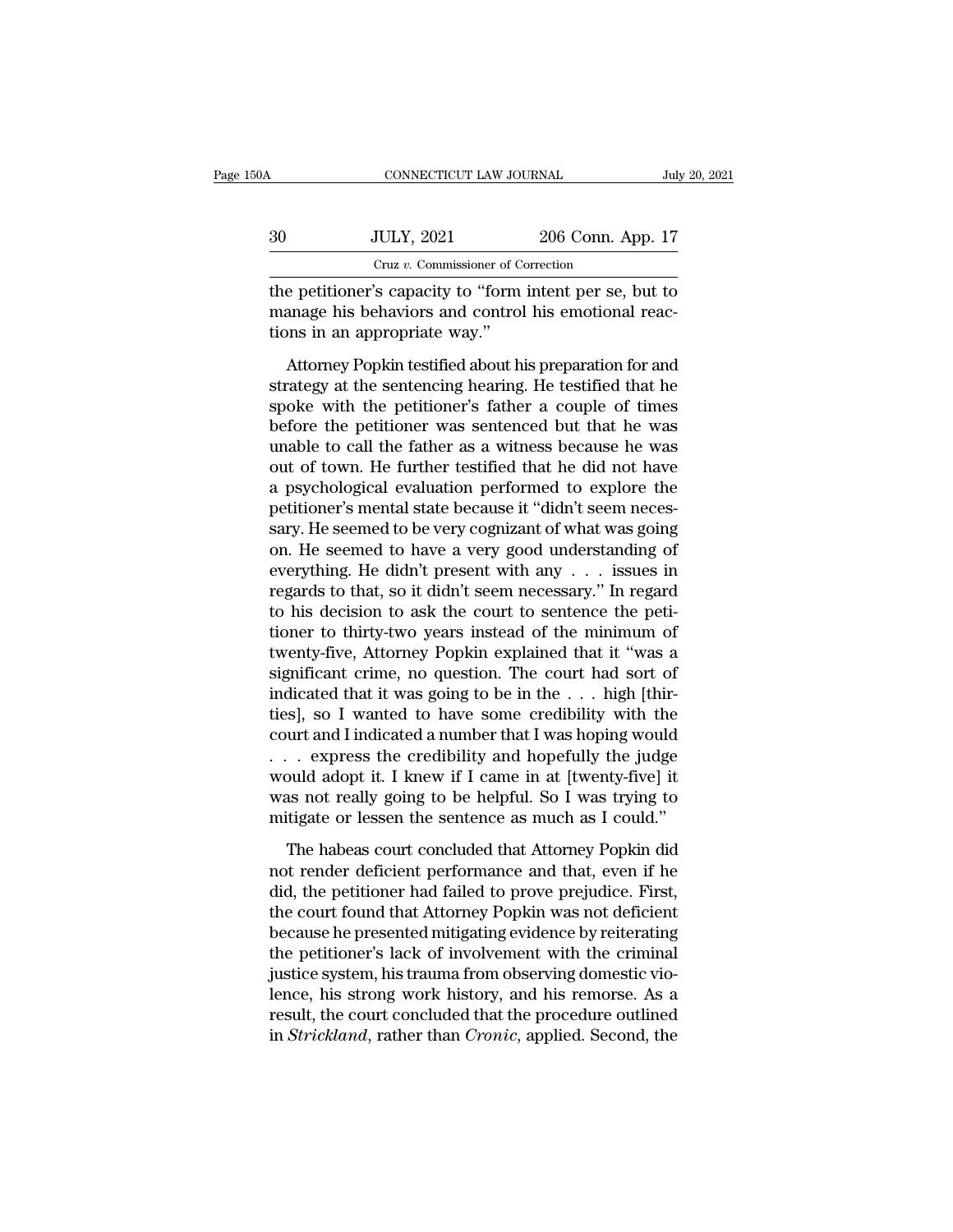| 021               | CONNECTICUT LAW JOURNAL                             | Page 151A |
|-------------------|-----------------------------------------------------|-----------|
| 206 Conn. App. 17 | <b>JULY, 2021</b>                                   | 31        |
|                   | Cruz v. Commissioner of Correction                  |           |
|                   | court found that even assuming Attorney Ponkin per- |           |

connectricut LAW JOURNAL<br>
206 Conn. App. 17 JULY, 2021 31<br>
Cruz v. Commissioner of Correction<br>
Court found that, even assuming Attorney Popkin per-<br>
formed deficiently, the petitioner could not prove that Formed deficiently, the petitioner could not prove that<br>the was prejudiced. Specifically, the court held that "all<br>of the information prosented to this court during the<br>of the information prosented to this court during the  $\frac{206 \text{ Conn. App. 17}}{\text{Curz } v. \text{ Commissioner of Correction}}$ <br>
court found that, even assuming Attorney Popkin performed deficiently, the petitioner could not prove that<br>
the was prejudiced. Specifically, the court held that "all<br>
of the informat 206 Conn. App. 17 JULY, 2021 31<br>
Cruz v. Commissioner of Correction<br>
court found that, even assuming Attorney Popkin per-<br>
formed deficiently, the petitioner could not prove that<br>
the was prejudiced. Specifically, the cou Cruz v. Commissioner of Correction<br>
Cruz v. Commissioner of Correction<br>
formed deficiently, the petitioner could not prove that<br>
he was prejudiced. Specifically, the court held that "all<br>
of the information presented to th  $Cruz v$ . Commissioner of Correction<br>court found that, even assuming Attorney Popkin per-<br>formed deficiently, the petitioner could not prove that<br>he was prejudiced. Specifically, the court held that "all<br>of the information court found that, even assuming Attorney Popkin per-<br>formed deficiently, the petitioner could not prove that<br>he was prejudiced. Specifically, the court held that "all<br>of the information presented to this court during the<br>h formed deficiently, the petitioner could not prove that<br>he was prejudiced. Specifically, the court held that "all<br>of the information presented to this court during the<br>habeas trial was presented in sum and substance to<br>Jud the was prejudiced. Specifically, the court held that "all<br>of the information presented to this court during the<br>habeas trial was presented in sum and substance to<br>Judge Clifford, either through the comments of Attor-<br>ney of the information presented to this court during the<br>habeas trial was presented in sum and substance to<br>Judge Clifford, either through the comments of Attor-<br>ney Popkin, the petitioner or the PSI. Judge Clifford<br>was aware habeas trial was presented in sum and substance to Judge Clifford, either through the comments of Attorney Popkin, the petitioner or the PSI. Judge Clifford was aware of all the relevant circumstances of the petitioner, hi Judge Clifford, either through the comments of Attor-<br>ney Popkin, the petitioner or the PSI. Judge Clifford<br>was aware of all the relevant circumstances of the peti-<br>tioner, his upbringing, his trauma, his lack of criminal<br> ney Popkin, the petitioner or the PSI. Judge Clifford<br>was aware of all the relevant circumstances of the peti-<br>tioner, his upbringing, his trauma, his lack of criminal<br>record, his genuine remorse and his acceptance of<br>resp was aware of all the relevant circumstances of the petitioner, his upbringing, his trauma, his lack of criminal record, his genuine remorse and his acceptance of responsibility." Accordingly, the habeas court concluded tha tioner, his upbringing, his trauma, his lack of criminal record, his genuine remorse and his acceptance of responsibility." Accordingly, the habeas court concluded that the petitioner had failed to prove prejudice because record, his ge<br>responsibility.<br>cluded that the<br>because he had<br>cumulative mit<br>the time of sent<br>ing court.<br>We are guide sponsibility. Accordingly, the nabeas court con-<br>ided that the petitioner had failed to prove prejudice<br>cause he had failed to present new, substantial, non-<br>mulative mitigation evidence that was available at<br>e time of sen cluded that the petitioner had failed to prove prejudice<br>because he had failed to present new, substantial, non-<br>cumulative mitigation evidence that was available at<br>the time of sentencing but not presented to the sentenc-

because he had failed to present new, substantial, non-<br>cumulative mitigation evidence that was available at<br>the time of sentencing but not presented to the sentenc-<br>ing court.<br>We are guided by the following legal principl cumulative mitigation evidence that was available at<br>the time of sentencing but not presented to the sentenc-<br>ing court.<br>We are guided by the following legal principles. "Crimi-<br>nal defendants have a constitutional right the time or sentencing out not presented to the sentenc-<br>ing court.<br>We are guided by the following legal principles. "Crimi-<br>nal defendants have a constitutional right to effective<br>assistance of counsel during the sentenc Ing court.<br>We are guided by the following legal principles. "Crimi-<br>nal defendants have a constitutional right to effective<br>assistance of counsel during the sentencing stage. . . .<br>To establish prejudice, [i]t is not enou We are guided by the following legal principles. "Crimi-<br>nal defendants have a constitutional right to effective<br>assistance of counsel during the sentencing stage.  $\dots$ <br>To establish prejudice, [i]t is not enough for the [ mal defendants have a constitutional right to effective<br>assistance of counsel during the sentencing stage.  $\dots$ <br>To establish prejudice, [i]t is not enough for the [peti-<br>tioner] to show that the errors had some conceivabl assistance of counsel during the sentencing stage....<br>To establish prejudice, [i]t is not enough for the [petitioner] to show that the errors had some conceivable<br>effect on the outcome of the proceedings.... A claim-<br>ant To establish prejudice, [i]t is not enough for the [petitioner] to show that the errors had some conceivable effect on the outcome of the proceedings. . . . A claimant must demonstrate a reasonable probability that, but fo tioner] to show that the errors had some conceivable<br>effect on the outcome of the proceedings. . . . A claim-<br>ant must demonstrate a reasonable probability that, but<br>for counsel's unprofessional errors, the result of the<br>p effect on the outcome of the proceedings. . . . A cl<br>ant must demonstrate a reasonable probability that<br>for counsel's unprofessional errors, the result of<br>proceeding would have been different." (Internal qu<br>tion marks omi t must demonstrate a reasonable probability that, but<br>r counsel's unprofessional errors, the result of the<br>oceeding would have been different." (Internal quota-<br>n marks omitted.) *Hilton* v. Commissioner of Correc-<br> $m$ , 16 for counsers unprofessional errors, the result of the<br>proceeding would have been different." (Internal quota-<br>tion, 161 Conn. App. 58, 77, 127 A.3d 1011 (2015), cert.<br>denied, 320 Conn. 921, 132 A.3d 1095 (2016).<br>As a thre

proceeding would nave been different." (internal quotation marks omitted.) *Hilton v. Commissioner of Correction*, 161 Conn. App. 58, 77, 127 A.3d 1011 (2015), cert.<br>denied, 320 Conn. 921, 132 A.3d 1095 (2016).<br>As a thresh tion, 161 Conn. App. 58, 77, 127 A.3d 1011 (2015), cert.<br>
denied, 320 Conn. 921, 132 A.3d 1095 (2016).<br>
As a threshold issue, we address the petitioner's claim<br>
that the court erred in failing to presume prejudice<br>
pursuan tion, 161 Conn. App. 58, 77, 127 A.3d 1011 (2015), cert.<br>denied, 320 Conn. 921, 132 A.3d 1095 (2016).<br>As a threshold issue, we address the petitioner's claim<br>that the court erred in failing to presume prejudice<br>pursuant to denied, 320 Conn. 921, 132 A.3d 1095 (2016).<br> *As a threshold issue, we address the petitioner's claim*<br>
that the court erred in failing to presume prejudice<br>
pursuant to *Cronic* and *Davis*. We conclude that the<br>
petitio As a threshold issue, we addre<br>that the court erred in failing<br>pursuant to *Cronic* and *Davis*.<br>petitioner's claims relating to A<br>sentation are governed by  $S_i$ <br>*Cronic* and *Davis*, and that he<br>presumption of prejudice. at the court erred in failing to presume prejudice<br>
in Figure 3. We conclude that the<br>
titioner's claims relating to Attorney Popkin's repre-<br>
intation are governed by *Strickland*, rather than<br>
onic and *Davis*, and that pursuant to Cronce and Davis. we conclude that the<br>petitioner's claims relating to Attorney Popkin's repre-<br>sentation are governed by *Strickland*, rather than<br>*Cronic* and Davis, and that he was not entitled to any<br>presum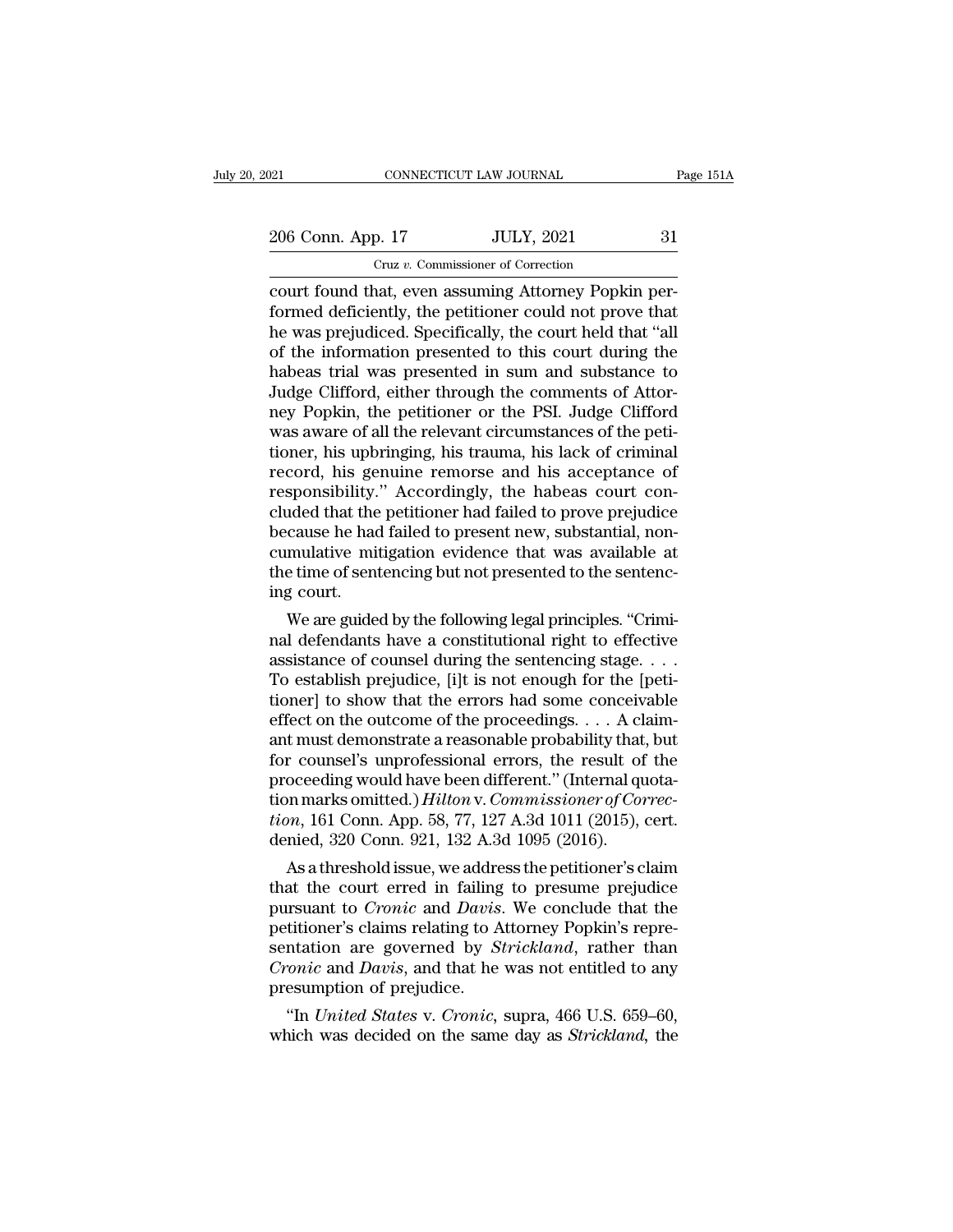# CONNECTICUT LAW JOURNAL July 20, 2021<br>32 JULY, 2021 206 Conn. App. 17<br>Cruz v. Commissioner of Correction CONNECTICUT LAW JOURNAL<br>JULY, 2021 206 Conn. Ap<br>Cruz v. Commissioner of Correction<br>Sumreme Court elaborated on the fo

CONNECTICUT LAW JOURNAL<br>
UNITED STATES SUPREMENT CRIP CONTRACT CRIP CRIP CONTRACT CRIP CONTRACT CONTRACT CONTRACT CONTRACT CONTRACT CONTRACT CONTRACT CONTRACT CONTRACT CONTRACT CONTRACT CONTRACT CONTRACT CONTRACT CONTRACT 32 JULY, 2021 206 Conn. App. 17<br>
Cruz v. Commissioner of Correction<br>
United States Supreme Court elaborated on the following three scenarios in which prejudice may be presumed:<br>
(1) when counsel is denied to a defendant a  $32$  JULY, 2021 206 Conn. App. 17<br>
Cruz v. Commissioner of Correction<br>
United States Supreme Court elaborated on the following three scenarios in which prejudice may be presumed:<br>
(1) when counsel is denied to a defendant  $32$  JULY, 2021 206 Conn. App. 17<br>
Cruz v. Commissioner of Correction<br>
United States Supreme Court elaborated on the following three scenarios in which prejudice may be presumed:<br>
(1) when counsel is denied to a defendant Cruz v. Commissioner of Correction<br>
United States Supreme Court elaborated on the follow-<br>
ing three scenarios in which prejudice may be presumed:<br>
(1) when counsel is denied to a defendant at a critical<br>
stage of the pro United States Supreme Court elaborated on the following three scenarios in which prejudice may be presumed:<br>
(1) when counsel is denied to a defendant at a critical<br>
stage of the proceeding; (2) when counsel entirely fail United States Supreme Court elaborated on the following three scenarios in which prejudice may be presumed:<br>(1) when counsel is denied to a defendant at a critical<br>stage of the proceeding; (2) when counsel entirely fails<br>t ing three scenarios in which prejudice may be presumed:<br>(1) when counsel is denied to a defendant at a critical<br>stage of the proceeding; (2) when counsel entirely fails<br>to subject the prosecution's case to meaningful adver (1) when counsel is denied to a defendant at a critical<br>stage of the proceeding; (2) when counsel entirely fails<br>to subject the prosecution's case to meaningful advers-<br>arial testing; and (3) when counsel is called upon t stage of the proceeding; (2) when counsel entirely fails<br>to subject the prosecution's case to meaningful advers-<br>arial testing; and (3) when counsel is called upon to<br>render assistance in a situation in which no competent to subject the prosecution's case to meaningful adversarial testing; and (3) when counsel is called upon to render assistance in a situation in which no competent attorney could do so. Notably, the second scenario constit arial testing; and (3) when counsel is called upon to<br>render assistance in a situation in which no competent<br>attorney could do so. Notably, the second scenario con-<br>stitutes an actual breakdown of the adversarial process,<br> render assistance in a situation in which no competent<br>attorney could do so. Notably, the second scenario con-<br>stitutes an actual breakdown of the adversarial process,<br>which occurs when counsel completely fails to advo-<br>ca attorney could do so. Notably, the second scenario constitutes an actual breakdown of the adversarial process,<br>which occurs when counsel completely fails to advocate on a defendant's behalf." (Internal quotation marks<br>omit stitutes an actual breakdown of the adversarial process,<br>which occurs when counsel completely fails to advo-<br>cate on a defendant's behalf." (Internal quotation marks<br>omitted.) *Davis* v. Commissioner of Correction, supra,<br> which occurs when counsel completely fails to advo-<br>cate on a defendant's behalf." (Internal quotation marks<br>omitted.) *Davis v. Commissioner of Correction*, supra,<br>319 Conn. 555; see also *United States v. Cronic*, supra, cate on a defendant's behalf." (Internal quotation marks<br>
comitted.) *Davis* v. *Commissioner of Correction*, supra,<br>
319 Conn. 555; see also *United States* v. *Cronic*, supra,<br>
659–60. "Counsel's complete failure to advo 556. 9–60. "Counsel's complete failure to advocate for a<br>fendant . . . such that no explanation could possi-<br>y justify such conduct, warrants the application of<br>onic." *Davis* v. *Commissioner of Correction*, supra,<br>6.<br>In *Davi* defendant . . . such that no explanation could possi-<br>bly justify such conduct, warrants the application of<br>Cronic." Davis v. Commissioner of Correction, supra,<br>556.<br>In Davis, our Supreme Court concluded that prejudice<br>was

bly justify such conduct, warrants the application of *Cronic." Davis* v. *Commissioner of Correction*, supra, 556.<br>In *Davis*, our Supreme Court concluded that prejudice was presumed when the petitioner's counsel "entirel *Cronic." Davis* v. *Commissioner of Correction*, supra,<br>556.<br>In *Davis*, our Supreme Court concluded that prejudice<br>was presumed when the petitioner's counsel "entirely<br>[had] fail[ed] to subject the prosecution's case to 556.<br>In *Davis*, our Supreme Court concluded that prejudice<br>was presumed when the petitioner's counsel "entirely<br>[had] fail[ed] to subject the prosecution's case to mean-<br>ingful adversarial testing  $\dots$ ." (Internal quotat In *Davis*, our Supreme Court concluded that prejudice<br>was presumed when the petitioner's counsel "entirely<br>[had] fail[ed] to subject the prosecution's case to mean-<br>ingful adversarial testing  $\ldots$ ." (Internal quotation<br> In *Davis*, our Supreme Court concluded that prejudice<br>was presumed when the petitioner's counsel "entirely<br>[had] fail[ed] to subject the prosecution's case to mean-<br>ingful adversarial testing  $\ldots$ ." (Internal quotation<br> was presumed when the petitioner's counsel "entirely<br>[had] fail[ed] to subject the prosecution's case to mean-<br>ingful adversarial testing  $\ldots$ ." (Internal quotation<br>marks omitted.) Id., 568. During the sentencing hearing [had] fail[ed] to subject the prosecution's case to mean-<br>ingful adversarial testing  $\ldots$ ." (Internal quotation<br>marks omitted.) Id., 568. During the sentencing hearing,<br>the court recited the plea agreement's twenty year ingful adversarial testing . . . . . " (Internal quotation<br>marks omitted.) Id., 568. During the sentencing hearing,<br>the court recited the plea agreement's twenty year floor<br>and twenty-five year cap and iterated that defens marks omitted.) Id., 568. During the sentencing hearing,<br>the court recited the plea agreement's twenty year floor<br>and twenty-five year cap and iterated that defense coun-<br>sel had a right to argue for the appropriate senten the court recited the plea agreement's twenty year floor<br>and twenty-five year cap and iterated that defense coun-<br>sel had a right to argue for the appropriate sentence.<br>Id., 551. After the court made preliminary remarks ab and twenty-five year cap and iterated that defense counsel had a right to argue for the appropriate sentence.<br>Id., 551. After the court made preliminary remarks about<br>how "it was the 'saddest thing' to sentence someone<br>for sel had a right to argue for the appropriate sentence.<br>Id., 551. After the court made preliminary remarks about<br>how "it was the 'saddest thing' to sentence someone<br>for killing another human being because 'that person's<br>lif Id., 551. After the court made preliminary remarks about<br>how "it was the 'saddest thing' to sentence someone<br>for killing another human being because 'that person's<br>life is ruined' and no number of years will satisfy the<br>vi how "it was the 'saddest thing' to sentence someone<br>for killing another human being because 'that person's<br>life is ruined' and no number of years will satisfy the<br>victim's family," the prosecutor introduced the victim's<br>f for killing another human being because 'that person's<br>life is ruined' and no number of years will satisfy the<br>victim's family," the prosecutor introduced the victim's<br>family members, who described their loss. Id. The stat life is ruined' and no number of years will satisfy the victim's family," the prosecutor introduced the victim's family members, who described their loss. Id. The state then asked the court to sentence the petitioner to th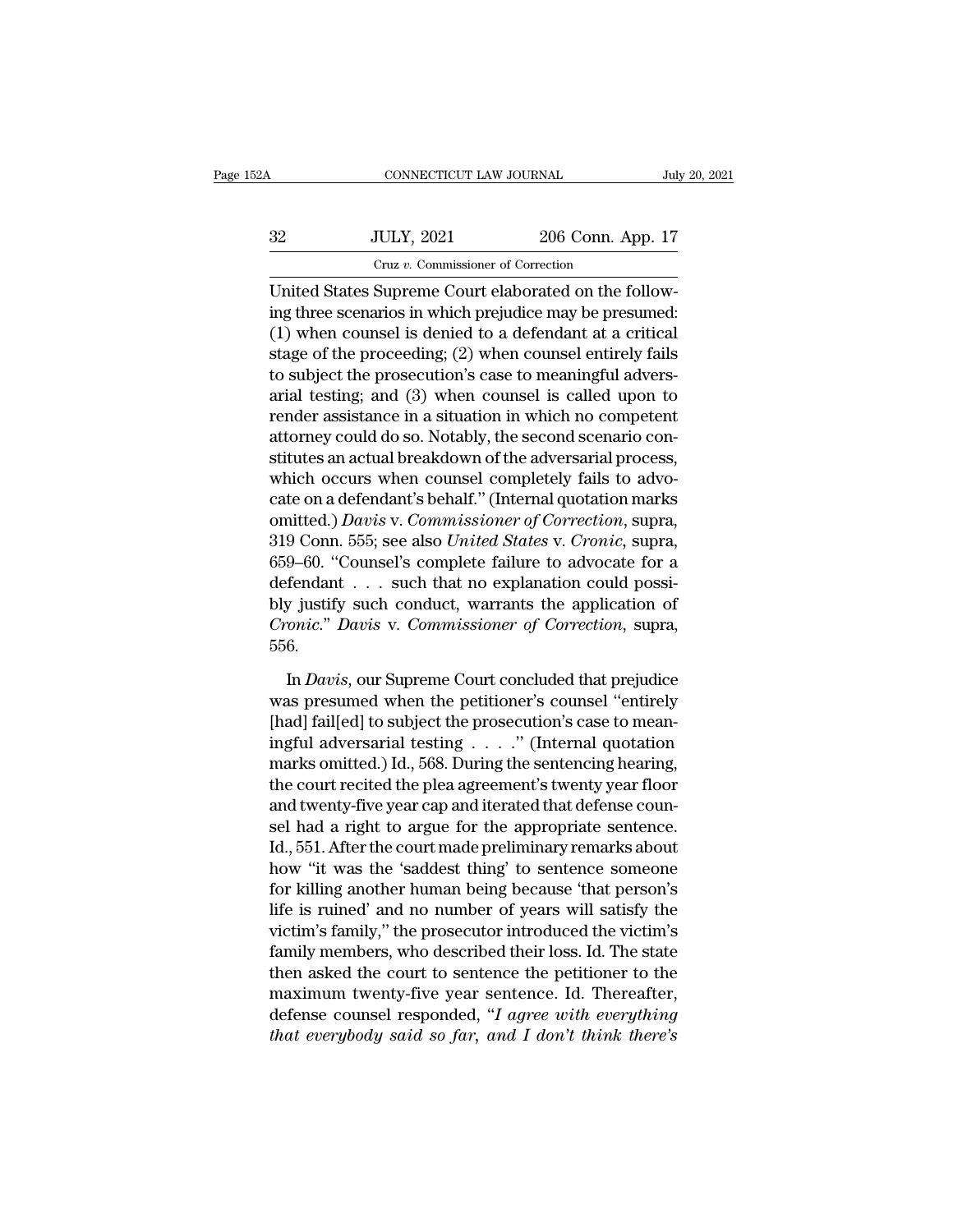# 206 Conn. App. 17 JULY, 2021 233<br>
206 Conn. App. 17 JULY, 2021 33 Cruz *v.* Commissioner of Correction

<sup>20</sup> and <sup>201</sup> connectricut taw Journal<br><sup>20</sup> anything left to say from my part.'' (Emphasis in original; internal quotation marks omitted.) Id. Defense 206 Conn. App. 17 JULY, 2021 33<br>
Cruz v. Commissioner of Correction<br>
anything left to say from my part." (Emphasis in original; internal quotation marks omitted.) Id. Defense<br>
counsel said nothing else on the petitioner's 206 Conn. App. 17 JULY, 2021 33<br>
Cruz v. Commissioner of Correction<br>
anything left to say from my part." (Emphasis in original; internal quotation marks omitted.) Id. Defense<br>
counsel said nothing else on the petitioner's 206 Conn. App. 17 JULY, 2021 33<br>
Cruz v. Commissioner of Correction<br>
anything left to say from my part." (Emphasis in original; internal quotation marks omitted.) Id. Defense<br>
counsel said nothing else on the petitioner's Cruz v. Commis<br>
anything left to say from<br>
ral; internal quotation n<br>
counsel said nothing else of<br>
the court sentenced the p<br>
of imprisonment. Id.<br>
Our Supreme Court cone bything left to say from my part." (Emphasis in origi-<br>l; internal quotation marks omitted.) Id. Defense<br>unsel said nothing else on the petitioner's behalf, and<br>e court sentenced the petitioner to twenty-five years<br>impriso anguaring left to say from my part. (Emphasis in original; internal quotation marks omitted.) Id. Defense<br>counsel said nothing else on the petitioner's behalf, and<br>the court sentenced the petitioner to twenty-five years<br>of

raal, internal quotation marks omitted.) Id. Defense<br>counsel said nothing else on the petitioner's behalf, and<br>the court sentenced the petitioner to twenty-five years<br>of imprisonment. Id.<br>Our Supreme Court concluded that " results and nothing eise on the petitioner is benan, and<br>the court sentenced the petitioner to twenty-five years<br>of imprisonment. Id.<br>Our Supreme Court concluded that "defense counsel's<br>agreement with the prosecutor cannot resembles the complete breakdown in the adversariance we also already support our Supreme Court concluded that "defense counsel's agreement with the prosecutor cannot realistically be characterized as a strategic decision or miprisonment. id.<br>
Our Supreme Court concluded that "defense counsel's<br>
agreement with the prosecutor cannot realistically be<br>
characterized as a strategic decision properly analyzed<br>
under *Strickland*. Rather, defense Our Supreme Court concluded that "defense counsel's<br>agreement with the prosecutor cannot realistically be<br>characterized as a strategic decision properly analyzed<br>under *Strickland*. Rather, defense counsel's conduct<br>resemb agreement with the prosecutor cannot realistically be characterized as a strategic decision properly analyzed under *Strickland*. Rather, defense counsel's conduct resembles the complete breakdown in the adversarial proces characterized as a strategic decision properly analyzed<br>under *Strickland*. Rather, defense counsel's conduct<br>resembles the complete breakdown in the adversarial<br>process that *Cronic* envisions. The petitioner's sen-<br>tence under *Strickland*. Rather, defense counsel's conduct<br>resembles the complete breakdown in the adversarial<br>process that *Cronic* envisions. The petitioner's sen-<br>tence was already capped at twenty-five years pursuant<br>to the resembles the complete breakdown in the adversarial<br>process that *Cronic* envisions. The petitioner's sen-<br>tence was already capped at twenty-five years pursuant<br>to the plea agreement and, thus, assenting to that sen-<br>tenc process that *Cronic* envisions. The petitioner's sentence was already capped at twenty-five years pursuant to the plea agreement and, thus, assenting to that sentence did nothing to advance the petitioner's interests."<br>Id 568. In the plea agreement and, thus, asseming to that sensince did nothing to advance the petitioner's interests."<br>
In 564. Accordingly, the court held that prejudice<br>
bould be presumed and that the petitioner had asserted<br>
va rence at nothing to advance the petitioner's interests.<br>Id., 564. Accordingly, the court held that prejudice<br>would be presumed and that the petitioner had asserted<br>a valid claim of ineffective assistance of counsel. Id.,<br>5

He highlighted the petitioner's remorse, his difficult upbringing, his positive work history, and his prior lack<br>the highlighted the petitioner's remorse, his difficult upbringing, his positive work history, and his prior would be presulted and that the petitioner had asserted<br>a valid claim of ineffective assistance of counsel. Id.,<br>568.<br>In the present case, Attorney Popkin presented miti-<br>gation evidence at the petitioner's sentencing hear a vand claim of menective assistance of counser. 1d.,<br>568.<br>In the present case, Attorney Popkin presented miti-<br>gation evidence at the petitioner's sentencing hearing.<br>He highlighted the petitioner's remorse, his difficult In the present case, Attorney Popkin presented mitigation evidence at the petitioner's sentencing hearing.<br>He highlighted the petitioner's remorse, his difficult<br>upbringing, his positive work history, and his prior lack<br>of In the present case, Attorney Popkin presented mitigation evidence at the petitioner's sentencing hearing.<br>He highlighted the petitioner's remorse, his difficult<br>upbringing, his positive work history, and his prior lack<br>of gation evidence at the petitioner's sentencing hearing.<br>He highlighted the petitioner's remorse, his difficult<br>upbringing, his positive work history, and his prior lack<br>of involvement with the criminal justice system.<br>Alth He highlighted the petitioner's remorse, his difficult<br>upbringing, his positive work history, and his prior lack<br>of involvement with the criminal justice system.<br>Although Attorney Popkin did not ask for the twenty-<br>five ye upbringing, his positive work history, and his prior lack<br>of involvement with the criminal justice system.<br>Although Attorney Popkin did not ask for the twenty-<br>five year minimum sentence for the strategic purpose<br>of mainta of involvement with the criminal justice system.<br>Although Attorney Popkin did not ask for the twenty-<br>five year minimum sentence for the strategic purpose<br>of maintaining credibility with the court, he asked the<br>court to co Although Attorney Popkin did not ask for the twenty-<br>five year minimum sentence for the strategic purpose<br>of maintaining credibility with the court, he asked the<br>court to consider sentencing the petitioner to thirty-<br>two y of maintaining credibility with the court, he asked the<br>court to consider sentencing the petitioner to thirty-<br>two years of incarceration, which was less than the<br>petitioner's maximum exposure, in light of the mitigat-<br>ing court to consider sentencing the petitioner to thirty-<br>two years of incarceration, which was less than the<br>petitioner's maximum exposure, in light of the mitigat-<br>ing factors. See *James* v. *Commissioner of Correction*,<br>1 two years of incarceration, which was less than the<br>petitioner's maximum exposure, in light of the mitigat-<br>ing factors. See *James* v. *Commissioner of Correction*,<br>170 Conn. App. 800, 812, 156 A.3d 89 ("[O]ur review<br>of petitioner's maximum exposure, in light of the mitigat-<br>ing factors. See *James* v. *Commissioner of Correction*,<br>170 Conn. App. 800, 812, 156 A.3d 89 ("[O]ur review<br>of an attorney's performance is especially deferential<br>w ing factors. See *James* v. *Commissioner of Correction*,<br>170 Conn. App. 800, 812, 156 A.3d 89 ("[O]ur review<br>of an attorney's performance is especially deferential<br>when his or her decisions are the result of relevant<br>str 170 Conn. App. 800, 812, 156 A.3d 89 ("[O]ur review of an attorney's performance is especially deferential when his or her decisions are the result of relevant strategic analysis. . . . Thus, [a]s a general rule, a habeas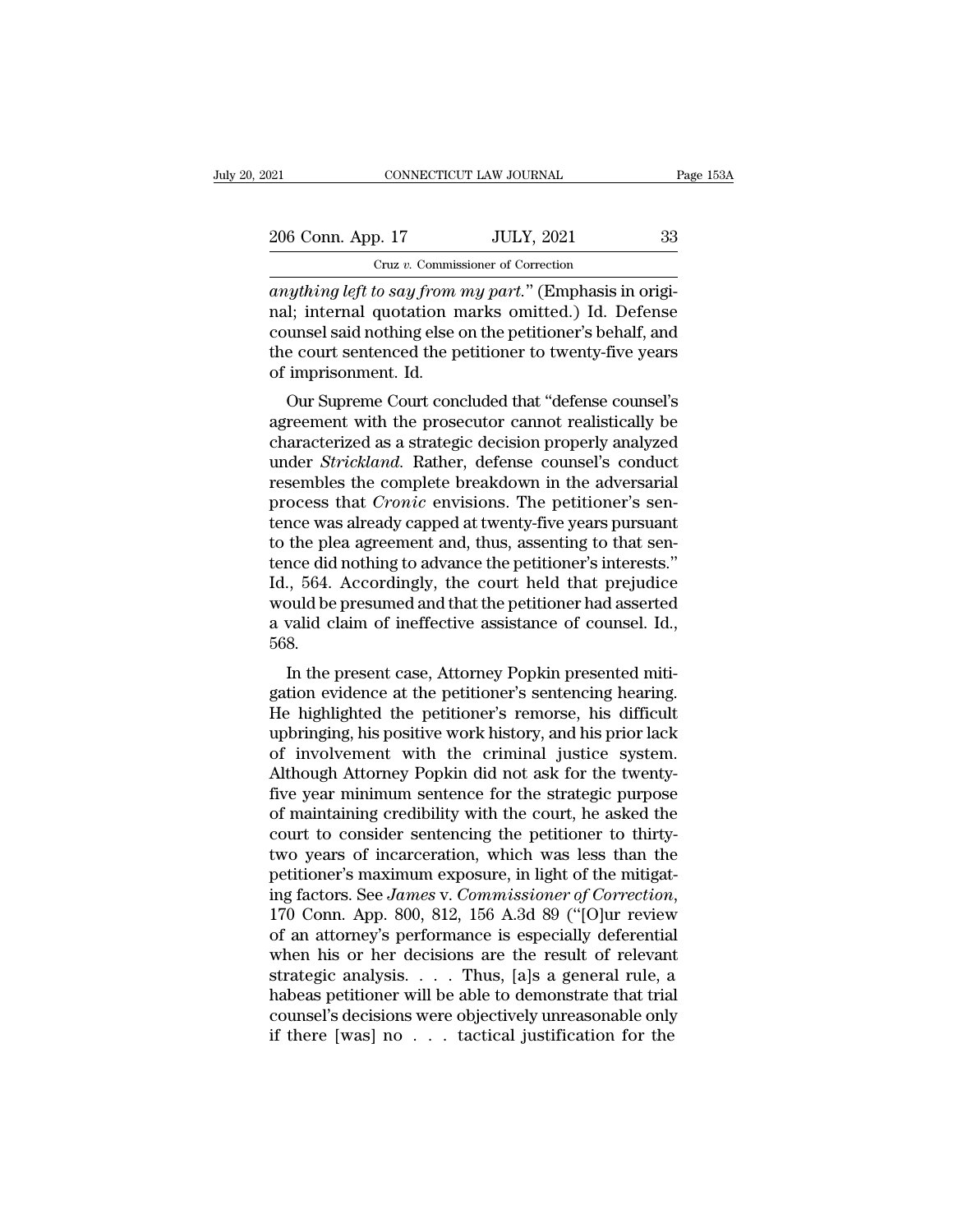|    | CONNECTICUT LAW JOURNAL                            |                   | July 20, 2021 |
|----|----------------------------------------------------|-------------------|---------------|
| 34 | <b>JULY, 2021</b>                                  | 206 Conn. App. 17 |               |
|    | Cruz v. Commissioner of Correction                 |                   |               |
|    | course taken " (Internal quotation marks omitted)) |                   |               |

connectricut LAW JOURNAL July 20, 2<br>
34 JULY, 2021 206 Conn. App. 17<br>
Cruz v. Commissioner of Correction<br>
course taken.'' (Internal quotation marks omitted.)),<br>
cert. denied, 325 Conn. 926, 168 A.3d 494 (2017). Attor-34 JULY, 2021 206 Conn. App. 17<br>
Cruz v. Commissioner of Correction<br>
course taken." (Internal quotation marks omitted.)),<br>
cert. denied, 325 Conn. 926, 168 A.3d 494 (2017). Attor-<br>
ney Popkin, therefore, did advocate on th 34 JULY, 2021 206 Conn. App. 17<br>
Cruz v. Commissioner of Correction<br>
course taken." (Internal quotation marks omitted.)),<br>
cert. denied, 325 Conn. 926, 168 A.3d 494 (2017). Attor-<br>
ney Popkin, therefore, did advocate on th  $\frac{34}{100}$  JULY, 2021 206 Conn. App. 17<br>  $\frac{34}{100}$  Cruz v. Commissioner of Correction<br>
course taken." (Internal quotation marks omitted.)),<br>
cert. denied, 325 Conn. 926, 168 A.3d 494 (2017). Attor-<br>
ney Popkin, there Cruz v. Commissioner of Correction<br>
course taken." (Internal quotation marks omitted.)),<br>
cert. denied, 325 Conn. 926, 168 A.3d 494 (2017). Attor-<br>
ney Popkin, therefore, did advocate on the petitioner's<br>
behalf during the course taken." (Internal quotation marks omitted.)),<br>cert. denied, 325 Conn. 926, 168 A.3d 494 (2017). Attor-<br>ney Popkin, therefore, did advocate on the petitioner's<br>behalf during the sentencing hearing. Accordingly, the<br>h course taken." (Intern<br>cert. denied, 325 Conn<br>ney Popkin, therefore,<br>behalf during the sent<br>habeas court correctly<br>of prejudice was justific<br>*Cronic*, controls.<br>We now turn to the y Popkin, therefore, did advocate on the petitioner's<br>half during the sentencing hearing. Accordingly, the<br>beas court correctly concluded that no presumption<br>prejudice was justified and that *Strickland*, rather than<br>*onic* behalf during the sentencing hearing. Accordingly, the<br>habeas court correctly concluded that no presumption<br>of prejudice was justified and that *Strickland*, rather than<br>*Cronic*, controls.<br>We now turn to the petitioner's

habeas court correctly concluded that no presumption<br>of prejudice was justified and that *Strickland*, rather than<br>*Cronic*, controls.<br>We now turn to the petitioner's claim that the court<br>improperly concluded that he had f of prejudice was justified and that *Strickland*, rather than<br> *Cronic*, controls.<br>
We now turn to the petitioner's claim that the court<br>
improperly concluded that he had failed to prove he was<br>
prejudiced by Attorney Popk *Cronic*, controls.<br>
We now turn to the petitioner's claim that the court<br>
improperly concluded that he had failed to prove he was<br>
prejudiced by Attorney Popkin's performance. After a<br>
careful review of the record, we con We now turn to the petitioner's claim that the court<br>improperly concluded that he had failed to prove he was<br>prejudiced by Attorney Popkin's performance. After a<br>careful review of the record, we conclude that the<br>habeas co We now turn to the petitioner's claim that the court<br>
improperly concluded that he had failed to prove he was<br>
prejudiced by Attorney Popkin's performance. After a<br>
careful review of the record, we conclude that the<br>
habea improperly concluded that he had failed to prove he was<br>prejudiced by Attorney Popkin's performance. After a<br>careful review of the record, we conclude that the<br>habeas court did not err in finding that the petitioner has<br>fa prejudiced by Attorney Popkin's performance. After a<br>careful review of the record, we conclude that the<br>habeas court did not err in finding that the petitioner has<br>failed to prove prejudice.<sup>3</sup> As the habeas court observed careful review of the record, we conclude that the<br>habeas court did not err in finding that the petitioner has<br>failed to prove prejudice.<sup>3</sup> As the habeas court observed,<br>"all of the information presented to this court dur habeas court did not err in finding that the petitioner has<br>failed to prove prejudice.<sup>3</sup> As the habeas court observed,<br>"all of the information presented to this court during<br>the habeas trial, was presented in sum and subs failed to prove prejudice.<sup>3</sup> As the habeas court observed,<br>"all of the information presented to this court during<br>the habeas trial, was presented in sum and substance<br>to Judge Clifford, either through the comments of Atto to Judge Clifford, either through the comments of Attorney Popkin, the petitioner or the PSI."<sup>4</sup> The trial court, after referencing these mitigating factors, sentenced the petitioner to thirty-eight years of incarceratio ney Popkin, the petitioner or the PSI."<sup>4</sup> The trial court, after referencing these mitigating factors, sentenced the petitioner to thirty-eight years of incarceration, stating <sup>3</sup> The habeas court also concluded that Atto

after referencing these mitigating factors, sentenced the<br>petitioner to thirty-eight years of incarceration, stating<br><sup>3</sup>The habeas court also concluded that Attorney Popkin did not render<br>deficient performance when represe petitioner to thirty-eight years of incarceration, stating<br>
<sup>3</sup> The habeas court also concluded that Attorney Popkin did not render<br>
deficient performance when representing the petitioner during the sentenc-<br>
ing hearing. whether Attorney Popkin's pears of incarceration, stating<br>
<sup>3</sup> The habeas court also concluded that Attorney Popkin did not render<br>
deficient performance when representing the petitioner during the sentenc-<br>
ing hearing. I deficient performance when representing the petitioner during the sentencing hearing. In light of our conclusion that the habeas court did not err in concluding that the petitioner failed to prove prejudice, we need not a ing hearing. In light of our conclusion that the habeas court did not err in concluding that the petitioner failed to prove prejudice, we need not address whether Attorney Popkin's performance was deficient. See *Strickla* whether Attorney Popkin's performance was deficient. See *Strickland* v.<br>Washington, supra, 466 U.S. 697 ("[i]f it is easier to dispose of an ineffec-<br>tiveness claim on the ground of lack of sufficient prejudice . . . tha

Washington, supra, 466 U.S. 697 ("[i]f it is easier to dispose of an ineffectiveness claim on the ground of lack of sufficient prejudice  $\ldots$  that course should be followed").<br>
"The PSI contained information concerning ( interests claim on the ground of lack of sufficient prejudice . . . that course should be followed").<br>
"The PSI contained information concerning (1) the petitioner's upbringing, including that he had been significantly im should be followed").<br>  $^4$  The PSI contained information concerning (1) the petitioner's upbringing,<br>
including that he had been significantly impacted by the domestic violence<br>
that he witnessed and that his family had <sup>4</sup> The PSI contained information concerning (1) the petitioner's upbringing, including that he had been significantly impacted by the domestic violence that he witnessed and that his family had struggled financially, (2) including that he had been significantly impacted by the domestic violence<br>that he witnessed and that his family had struggled financially, (2) his positive<br>education and work records, (3) his feelings of depression, (4) h members' statements that he had never been a violent person. (4) his positive education and work records, (3) his feelings of depression, (4) his casual drug and alcohol use, including the facts that he had smoked marijua also noted that the victim's mother had asked that the court sentence the periodic and drug and alcohol use, including the facts that he had smoked marijuana, used ecstasy, and was intoxicated on the night of the incident, drug and alcohol use, including the facts that he had smoked marijuana, used ecstasy, and was intoxicated on the night of the incident, (5) his lack of prior involvement with the criminal justice system, and (6) his family drug and alcohol use, including the facts that he had smoked marijuana, used ecstasy, and was intoxicated on the night of the incident, (5) his lack of prior involvement with the criminal justice system, and (6) his famil of prior involvement with the criminal justice system, and (6) his family members' statements that he had never been a violent person. The PSI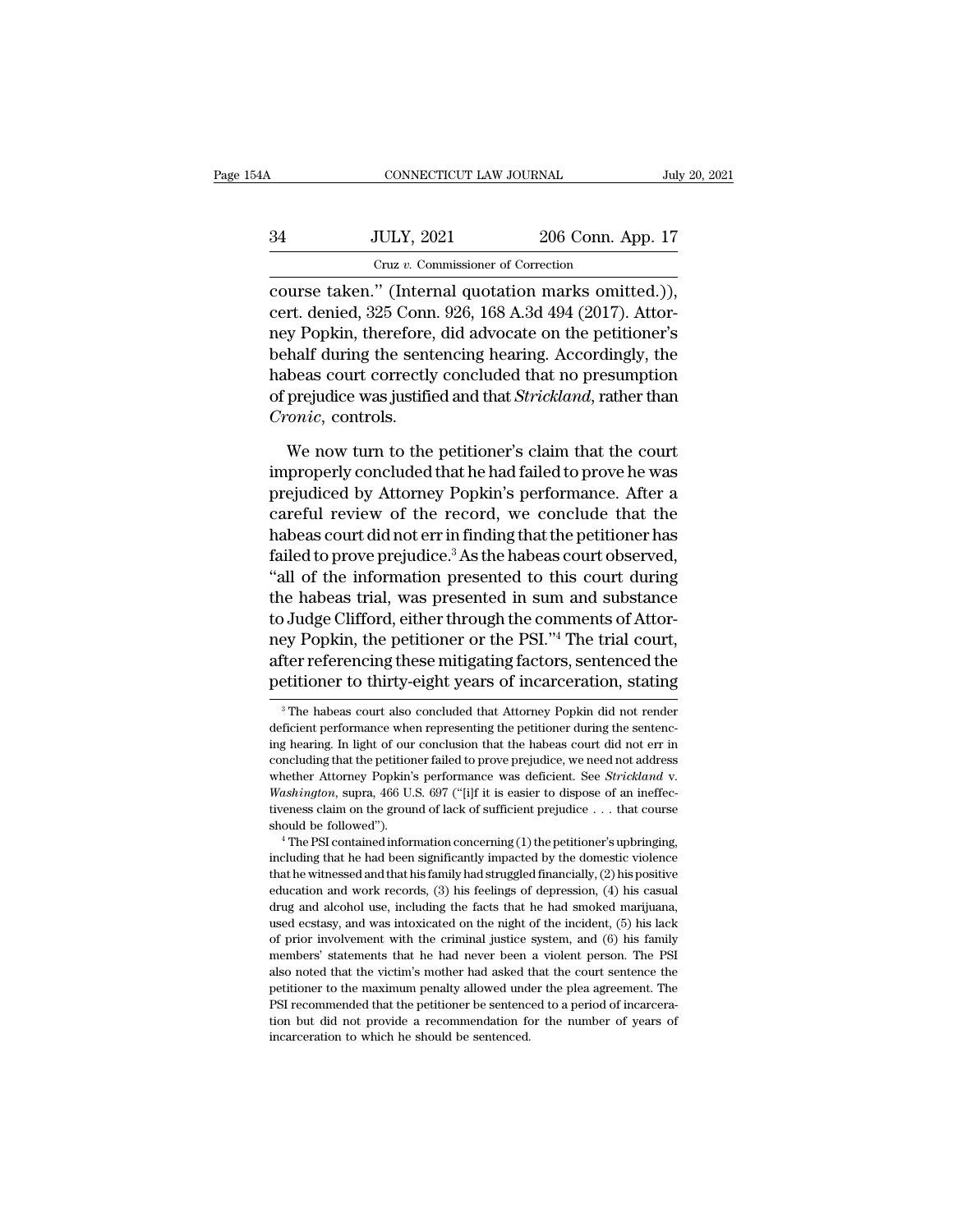206 Conn. App. 17 JULY, 2021 235<br>
206 Conn. App. 17 JULY, 2021 35

CONNECTICUT LAW JOURNAL<br>
206 Conn. App. 17 JULY, 2021 35<br>
Cruz *v*. Commissioner of Correction<br>
that it had "come up with a number . . . that . . . is<br>
appropriate under all the circumstances here, the seri-<br>
ousness of th The CONNECTICUT LAW JOURNAL Page 155A<br>
206 Conn. App. 17 JULY, 2021 35<br>
Cruz v. Commissioner of Correction<br>
that it had "come up with a number . . . that . . . is<br>
appropriate under all the circumstances here, the seri-206 Conn. App. 17 JULY, 2021 35<br>
Cruz v. Commissioner of Correction<br>
that it had "come up with a number . . . that . . . is<br>
appropriate under all the circumstances here, the seri-<br>
ousness of this, the loss to the victim 206 Conn. App. 17 JULY, 2021 35<br>
Cruz v. Commissioner of Correction<br>
that it had "come up with a number . . . that . . . is<br>
appropriate under all the circumstances here, the seri-<br>
ousness of this, the loss to the victim Cruz v. Commissioner of Correction<br>
that it had "come up with a number . . . that . . . is<br>
appropriate under all the circumstances here, the seri-<br>
ousness of this, the loss to the victims, looking at the<br>
background of Critz *v*. Commissioner of Correction<br>that it had "come up with a number . . . that . . . is<br>appropriate under all the circumstances here, the seri-<br>ousness of this, the loss to the victims, looking at the<br>background of t that it had "come up with a number  $\dots$  that  $\dots$  is<br>appropriate under all the circumstances here, the seri-<br>ousness of this, the loss to the victims, looking at the<br>background of this defendant and he's going to spend,<br>o appropriate under all the circumstances here, the seri-<br>ousness of this, the loss to the victims, looking at the<br>background of this defendant and he's going to spend,<br>obviously, the majority of his life in prison . . . . . ousness of this, the loss to the victims, looking at the background of this defendant and he's going to spend, obviously, the majority of his life in prison  $\ldots$ ."<br>Although the petitioner argues that he was prejudiced by background of this defendant and he's going to spend,<br>obviously, the majority of his life in prison  $\ldots$ ."<br>Although the petitioner argues that he was prejudiced<br>by Attorney Popkin's failure to introduce additional<br>mitiga obviously, the majority of his life in prison  $\ldots$ ."<br>Although the petitioner argues that he was prejudiced<br>by Attorney Popkin's failure to introduce additional<br>mitigation evidence concerning his mental health, there<br>simp Although the petitioner argues that he was prejudiced<br>by Attorney Popkin's failure to introduce additional<br>mitigation evidence concerning his mental health, there<br>simply is no evidence in the record indicating that the<br>cou by Attorney Popkin's failure to introduce additional<br>mitigation evidence concerning his mental health, there<br>simply is no evidence in the record indicating that the<br>court would have given the petitioner a lesser sentence<br>i mitigation evidence concerning his mental health, there<br>simply is no evidence in the record indicating that the<br>court would have given the petitioner a lesser sentence<br>if such additional evidence, or other mitigation evide simply is no evidence in the record indicating that the<br>court would have given the petitioner a lesser sentence<br>if such additional evidence, or other mitigation evidence<br>that supplemented what was in the PSI, had been precourt would have given the petitioner a lesser sentence<br>if such additional evidence, or other mitigation evidence<br>that supplemented what was in the PSI, had been pre-<br>sented.<sup>5</sup> In light of the strength of the state's case if such additional evidence, or other mitigation evidence<br>that supplemented what was in the PSI, had been pre-<br>sented.<sup>5</sup> In light of the strength of the state's case, the<br>seriousness of the crime, and the court's awarene that supplemented what was in the PSI, had been pre-<br>sented.<sup>5</sup> In light of the strength of the state's case, the<br>seriousness of the crime, and the court's awareness<br>of the pertinent mitigation evidence, there was not a<br>re sented.<sup>5</sup> In light of the strength of the state's case, the seriousness of the crime, and the court's awareness of the pertinent mitigation evidence, there was not a reasonable probability that the petitioner would have r seriousness of the crime, and the court's awareness<br>of the pertinent mitigation evidence, there was not a<br>reasonable probability that the petitioner would have<br>received a lesser sentence but for any deficient perfor-<br>mance received a lesser sentence but for any deficient performance by Attorney Popkin. See *Hilton* v. *Commissioner of Correction*, supra, 161 Conn. App. 77. Accordingly, we conclude that the habeas court properly  $\frac{1}{10}$  I mance by Attorney Popkin. See *Hilton* v. Commissioner of Correction, supra, 161 Conn. App. 77. Accordingly, we conclude that the habeas court properly  $\frac{1}{\pi}$  In support of this argument, the petitioner highlights the

sioner of Correction, supra, 161 Conn. App. 77. Accordingly, we conclude that the habeas court properly<br>
<sup>5</sup> In support of this argument, the petitioner highlights the fact that Meisler<br>
had diagnosed him with several ment ingly, we conclude that the habeas court properly<br>  $\frac{1}{100}$  in support of this argument, the petitioner highlights the fact that Meisler<br>
had diagnosed him with several mental health conditions as a result of the<br>
trau The sum of this argument, the petitioner highlights the fact that Meisler<br>
In support of this argument, the petitioner highlights the fact that Meisler<br>
had diagnosed him with several mental health conditions as a result  $^\circ$  In support of this argument, the petitioner highlights the fact that Meisler had diagnosed him with several mental health conditions as a result of the traumas he experienced during his childhood. Meisler had opined In a diagnosed him with several mental health conditions as a result of the traumas he experienced during his childhood. Meisler had opined that these traumas, along with his post-traumatic stress symptoms, explained the p have many be experienced during his childhood. Meisler had opined that these traumas he experienced during his childhood. Meisler had opined the petitioner's "exaggerated response to fear" and helped "shed a light on his b alleged unprofessional errors, the result of the rise of the relationer's "exaggerated response to fear" and helped "shed a light on his behavior in a way that had not been done so previously." We disagree with the petitio different. As the habeas court observed, the trial court was aware of the petitioner's "exaggerated response to fear" and helped "shed a light on his behavior in a way that had not been done so previously." We disagree wit behavior in a way that had not been done so previously." We disagree with<br>the petitioner that such additional mitigation evidence would have enabled<br>him to demonstrate a reasonable probability that, but for Attorney Popkin be petitioner that such additional mitigation evidence would have enabled him to demonstrate a reasonable probability that, but for Attorney Popkin's alleged unprofessional errors, the result of the proceeding would have b him to demonstrate a reasonable probability that, but for Attorney Popkin's alleged unprofessional errors, the result of the proceeding would have been different. As the habeas court observed, the trial court was aware of alleged unprofessional errors, the result of the proceeding would have been different. As the habeas court observed, the trial court was aware of the petitioner's recitation of his trauma history from the PSI, and any addi different. As the habeas court observed, the trial court was aware of the petitioner's recitation of his trauma history from the PSI, and any additional trauma history that the petitioner introduced during the habeas trial entitioner's recitation of his trauma history from the PSI, and any additional trauma history that the petitioner introduced during the habeas trial would have been evidence that "merely supplements or is cumulative to tha Frauma history that the petitioner introduced during the habeas trial would<br>have been evidence that "merely supplements or is cumulative to that which<br>was presented to the sentencing judge." Moreover, although Meisler stat have been evidence that "merely supplements or is cumulative to that which was presented to the sentencing judge." Moreover, although Meisler stated that the petitioner's post-traumatic stress symptoms and trauma history d was presented to the sentencing Judge." Moreover, although Meisler stated that the petitioner's post-traumatic stress symptoms and trauma history diminished his capacity, Meisler opined that they diminished the petitioner' and that the petitioner's post-traumatic stress symptoms and trauma history diminished his capacity, Meisler opined that they diminished the petitioner's capacity with respect to only his ability to manage his behaviors an that the petitioner's post-traumatic stress symptoms and trauma history<br>diminished his capacity, Meisler opined that they diminished the petitioner's<br>capacity with respect to only his ability to manage his behaviors and co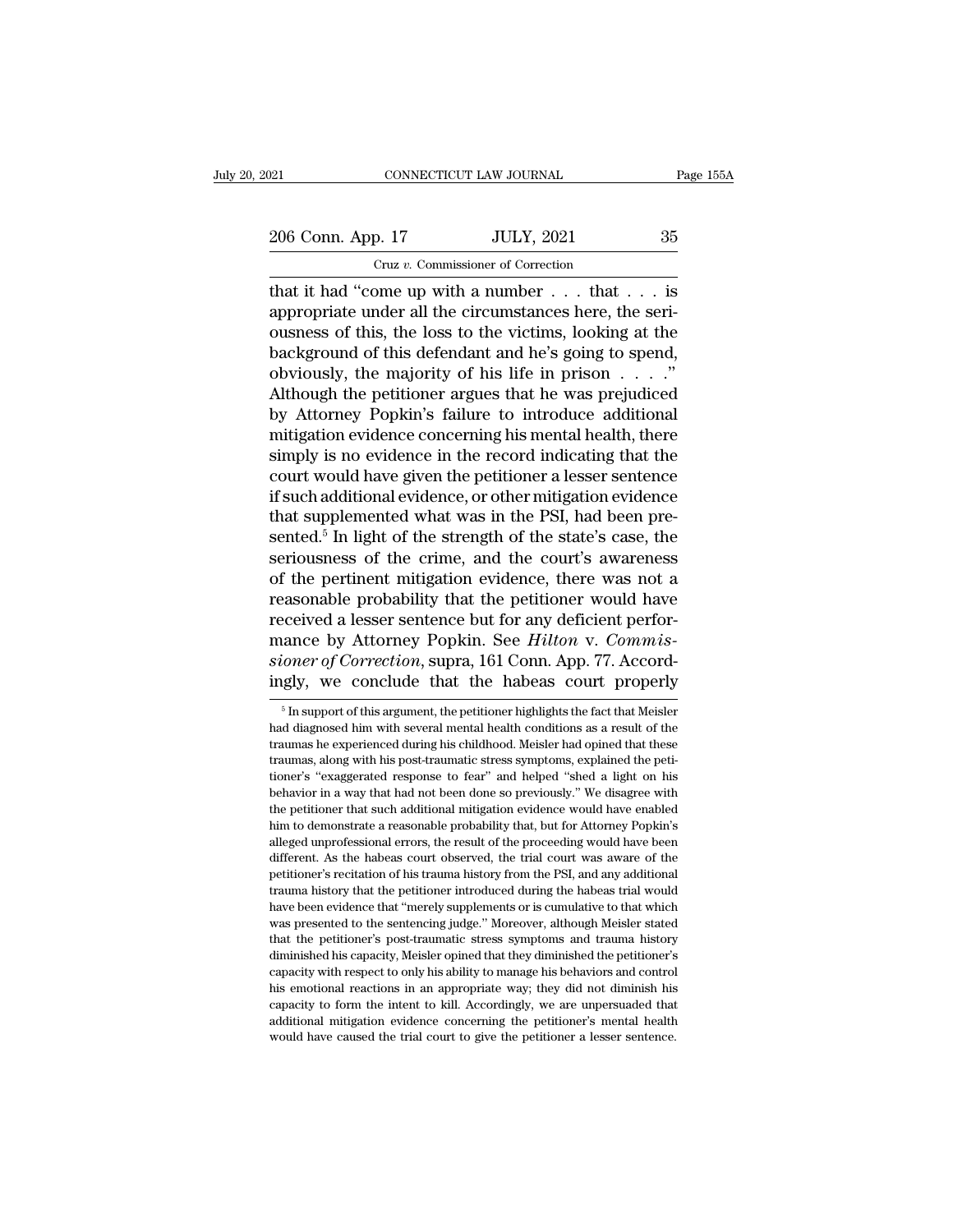### CONNECTICUT LAW JOURNAL July 20, 2021<br>36 JULY, 2021 206 Conn. App. 36<br>Villanueva v. Villanueva Villanueva *v.* Villanueva connecticut LAW JOURNAL July 20, 20<br>
36 JULY, 2021 206 Conn. App. 36<br>
Villanueva v. Villanueva<br>
concluded that his ineffective assistance of counsel<br>
claim regarding Attorney Popkin's representation fails. 36 JULY, 2021 206 Conn. App. 36<br>Villanueva v. Villanueva<br>Concluded that his ineffective assistance of counsel<br>claim regarding Attorney Popkin's representation fails.<br>The judgment is affirmed. JULY, 2021<br>
Villanueva v. Villanu<br>
Included that his ineffective as<br>
in regarding Attorney Popkin's<br>
The judgment is affirmed.<br>
In this opinion the other judge:

Villanueva v. Villanueva<br>
Included that his ineffective assistance of cour<br>
in regarding Attorney Popkin's representation fa<br>
The judgment is affirmed.<br>
In this opinion the other judges concurred.

### % im regarding Attorney Popkin's representation fails.<br>The judgment is affirmed.<br>In this opinion the other judges concurred.<br>JAVIER VILLANUEVA v. RAFAEL VILLANUEVA<br>(AC 43619) firmed.<br>
other judges concu<br>
XVA v. RAFAEL VII<br>
(AC 43619)<br>
Cradle and Clark, Js. JAVIER VILLANUEVA  $v$ . RAFAEL VILLANUEVA<br>(AC 43619)<br>Moll, Cradle and Clark, Js.

### *Syllabus*

- $\rm (AC~43619)$ <br>Moll, Cradle and Clark, Js.<br> $\it Syllabus$ <br>The plaintiff sought to recover damages from the defendant, his brother, for<br>breach of an implied in fact contract. The plaintiff started a landscaping Moll, Cradle and Clark, Js.<br>Syllabus<br>plaintiff sought to recover damages from the defendant, his brother, for<br>breach of an implied in fact contract. The plaintiff started a landscaping<br>company and, although the defendant s Moll, Cradle and Clark, Js.<br>Syllabus<br>plaintiff sought to recover damages from the defendant, his brother, for<br>breach of an implied in fact contract. The plaintiff started a landscaping<br>company and, although the defendant s  $Syllabus$  plaintiff sought to recover damages from the defendant, his brother, for<br>breach of an implied in fact contract. The plaintiff started a land<br>scaping company and, although the defendant started working for the plaint Syllabus<br>plaintiff sought to recover damages from the defendant, his brother, for<br>breach of an implied in fact contract. The plaintiff started a landscaping<br>company and, although the defendant started working for the plain The plaintiff sought to recover damages from the defendant, his brother, for breach of an implied in fact contract. The plaintiff started a landscaping company and, although the defendant started working for the plaintiff peach of an implied in fact contract. The plaintiff started a landscaping company and, although the defendant started working for the plaintiff as an employee, they eventually became de facto equal partners, sharing the pr becompany and, although the defendant started working for the plaintiff company and, although the defendant started working for the plaintiff as an employee, they eventually became de facto equal partners, sharing the prof say an employee, they eventually became de facto equal partners, sharing the profits and management of the business. No written partnership agreement was ever entered into by the parties. At one point, the defendant formed as an empression and management of the business. No written partnership agreement was ever entered into by the parties. At one point, the defendant formed a limited liability company with himself as the sole member because are ement was ever entered into by the parties. At one point, the defendant formed a limited liability company with himself as the sole member because the plaintiff lacked a tax identification number, but the business of t dant formed a limited liability company with himself as the sole member<br>because the plaintiff lacked a tax identification number, but the business<br>of the LLC was a continuation of the landscape company started by the<br>plain because the plaintiff lacked a tax identification number, but the business of the LLC was a continuation of the landscape company started by the plaintiff and the parties remained partners. The defendant later locked the p of the LLC was a continuation of the landscape company started by the plaintiff and the parties remained partners. The defendant later locked the plaintiff out of the landscaping business, taking all the customers, crew, t plaintiff and the parties remained partners. The defendant later locked<br>the plaintiff out of the landscaping business, taking all the customers,<br>crew, tools, vehicles, and equipment along with all the cash in two bank<br>acco the plaintiff out of the landscaping business, taking all the customers, crew, tools, vehicles, and equipment along with all the cash in two bank accounts, leaving behind certain masonry/tree equipment and vehicles. At tha between the parties and equipment along with all the cash in two bank<br>accounts, leaving behind certain masonry/tree equipment and vehicles.<br>At that time, landscaping represented 90 percent of the business income<br>and the po accounts, leaving behind certain masonry/tree equipment and vehicles.<br>At that time, landscaping represented 90 percent of the business income<br>and the portion left to the plaintiff represented only 10 percent of the<br>revenue At that time, landscaping represented 90 percent of the business income<br>and the portion left to the plaintiff represented only 10 percent of the<br>revenue. The trial court found that an implied partnership existed<br>between th and the portion left to the plaintiff represented only 10 percent of the revenue. The trial court found that an implied partnership existed between the parties and that the defendant breached the terms of the partnership a between the parties and that the defendant breached the terms of the partnership agreement, and it rejected the defendant's special defenses.<br>From the judgment rendered for the plaintiff, the defendant appealed to this cou
- partnership agreement, and it rejected the defendant's special defenses.<br>From the judgment rendered for the plaintiff, the defendant appealed<br>to this court. *Held*:<br>the trial court's finding that there was an implied partn From the judgment rendered for the plaintiff, the defendant appealed<br>to this court. *Held*:<br>he trial court's finding that there was an implied partnership agreement<br>between the parties was not clearly erroneous; the court' to this court. *Held*:<br>to this court's finding that there was an implied partnership agreement<br>between the parties was not clearly erroneous; the court's finding was<br>supported by ample evidence in the record that the parti he trial court's finding that there was an implied partnership agreement between the parties was not clearly erroneous; the court's finding was supported by ample evidence in the record that the parties regarded each other 1. The trial court's finding that there was an implied partnership agreement between the parties was not clearly erroneous; the court's finding was supported by ample evidence in the record that the parties regarded each supported by ample evidence in the record that the parties regarded<br>each other as partners, including evidence that both the plaintiff and<br>the defendant were compensated by withdrawals from the business<br>account for persona Exported by starting evidence that both the plaintiff and<br>the defendant were compensated by withdrawals from the business<br>account for personal expenses, they jointly managed the business and<br>shared its profits, and they jo the defendant were compensated by withdrawals from the business<br>account for personal expenses, they jointly managed the business and<br>shared its profits, and they jointly purchased real estate using corpo-<br>rate funds.<br>he tr
- account for personal expenses, they jointly managed the business and shared its profits, and they jointly purchased real estate using corporate funds.<br>he trial court did not err in concluding that the plaintiff provided cr shared its profits, and they jointly purchased real estate using corporate funds.<br>he trial court did not err in concluding that the plaintiff provided credible<br>evidence of his damages; the court had broad discretion in det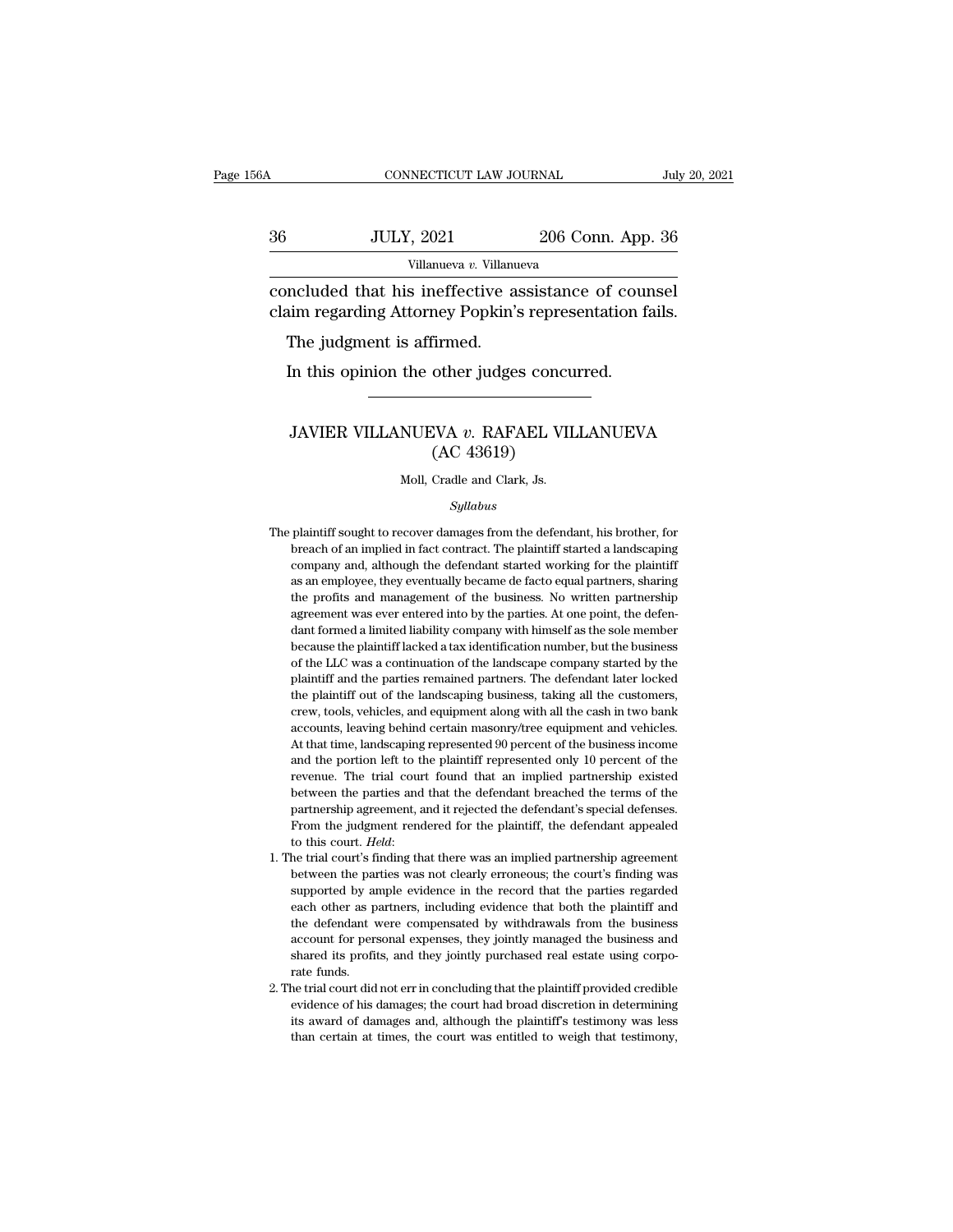| 2021                     | CONNECTICUT LAW JOURNAL | Page 157A |  |  |
|--------------------------|-------------------------|-----------|--|--|
| 206 Conn. App. 36        | <b>JULY, 2021</b>       | 37        |  |  |
| Villanueva v. Villanueva |                         |           |  |  |

<sup>3</sup> Conn. App. 36 JULY, 2021 37<br>Villanueva v. Villanueva<br>assess its reliability and credibility, and afford it whatever weight it<br>deemed appropriate in concluding that the testimony, including testi- $\begin{array}{c|c} \text{6 Conn. App. 36} & \text{JULY, 2021} & \text{37} \\ \hline \text{Villanueva } v \text{. Villanueva} \\ \hline \text{ assess its reliability and credibility, and afford it whatever weight it deemed appropriate in concluding that the testimony, including testing.} \end{array}$  $\frac{37}{2021}$   $\frac{37}{2021}$   $\frac{37}{2021}$   $\frac{37}{2021}$   $\frac{37}{2021}$   $\frac{37}{2021}$   $\frac{37}{2021}$   $\frac{37}{2021}$   $\frac{37}{2021}$   $\frac{37}{2021}$   $\frac{37}{2021}$   $\frac{37}{2021}$   $\frac{37}{2021}$   $\frac{37}{2021}$   $\frac{37}{2021}$   $\frac{37}{2021$ Villanueva  $v$ . Villanueva<br>assess its reliability and credibility, and afford it whatever weight it<br>deemed appropriate in concluding that the testimony, including testi-<br>mony that when the defendant locked the plaintiff o Villanueva v. Villanueva<br>assess its reliability and credibility, and afford it whatever weight it<br>deemed appropriate in concluding that the testimony, including testi-<br>mony that when the defendant locked the plaintiff out assess its reliability and credibility, and afford it whatever weight it<br>deemed appropriate in concluding that the testimony, including testi-<br>mony that when the defendant locked the plaintiff out of the business<br>he took c deemed appropriate in concluding that the testimony, including testimony that when the defendant locked the plaintiff out of the business he took control of eighty-five customer accounts, including two condominium accounts mony that when the defendan<br>he took control of eighty-five<br>minium accounts worth \$20,0<br>and large pieces of landscapin<br>to enable the court to make :<br>the amount of damages.<br>he trial court properly conclud % he took control of eighty-five customer accounts, including two condominium accounts worth \$20,000, and took possession of several trucks and large pieces of landscaping equipment, provided sufficient evidence to enable minium accounts worth \$20,000, and took possession of several trucks<br>and large pieces of landscaping equipment, provided sufficient evidence<br>to enable the court to make a fair and reasonable determination as to<br>the amount

and large pieces of landscaping equipment, provided sufficient evidence<br>to enable the court to make a fair and reasonable determination as to<br>the amount of damages.<br>he trial court properly concluded that the plaintiff's a to enable the court to make a fair at<br>the amount of damages.<br>he trial court properly concluded that<br>by the six year statute of limitations<br>count complaint sounded in breach<br>assert a claim sounding in tort. Argued April 22—officially released July 20, 2021<br>Argued April 22—officially released July 20, 2021<br>Argued April 22—officially released July 20, 2021 by the six year statute of limitations ( $\S$  52-576 (a)); the plaintiff's one count complaint sounded in breach of an implied contract and did not assert a claim sounding in tort.<br>Argued April 22—officially released July 2

count complaint sounded in breach of an implied contract and did not<br>assert a claim sounding in tort.<br>Argued April 22—officially released July 20, 2021<br>*Procedural History*<br>Action to recover damages for breach of contract, assert a claim sounding in tort.<br>
Argued April 22—officially released July 20, 2021<br>
Procedural History<br>
Action to recover damages for breach of contract,<br>
brought to the Superior Court in the judicial district of<br>
Stamfor Argued April 22—officially released July 20, 2021<br>
Procedural History<br>
Action to recover damages for breach of contract,<br>
brought to the Superior Court in the judicial district of<br>
Stamford-Norwalk, where the matter was tr Procedural History<br>
Action to recover damages for breach of contract,<br>
brought to the Superior Court in the judicial district of<br>
Stamford-Norwalk, where the matter was tried to the<br>
court, *Krumeich*, *J*.; judgment for t *Procedural History*<br>Action to recover damages for breach of contract,<br>brought to the Superior Court in the judicial district of<br>Stamford-Norwalk, where the matter was tried to the<br>court, *Krumeich*, *J*.; judgment for the *Mark M. Kratter*, for the appeller (plaintiff).<br>*Mark M. Hall*, for the appellant (defendant).<br>*Mark M. Kratter*, for the appellee (plaintiff).<br>*Mark M. Kratter*, for the appellee (plaintiff).

### *Opinion*

John R. Hall, for the appellant (defendant).<br>
Mark M. Kratter, for the appellee (plaintiff).<br>
opinion<br>
CRADLE, J. In this case arising from a dispute between<br>
ro brothers who operated a landscaping business John K. Hau, for the appenant (defendant).<br>
Mark M. Kratter, for the appellee (plaintiff).<br>  $\frac{opinion}{D}$ <br>
CRADLE, J. In this case arising from a dispute between<br>
two brothers who operated a landscaping business<br>
together, t Mark M. Kratter, for the appellee (plaintiff).<br>
Opinion<br>
CRADLE, J. In this case arising from a dispute between<br>
two brothers who operated a landscaping business<br>
together, the defendant, Rafael Villanueva, appeals from<br>
t opinion<br>
CRADLE, J. In this case arising from a dispute between<br>
two brothers who operated a landscaping business<br>
together, the defendant, Rafael Villanueva, appeals from<br>
the judgment of the trial court, rendered after a Opinion<br>
CRADLE, J. In this case arising from a dispute between<br>
two brothers who operated a landscaping business<br>
together, the defendant, Rafael Villanueva, appeals from<br>
the judgment of the trial court, rendered after a CRADLE, J. In this case arising from a dispute between<br>two brothers who operated a landscaping business<br>together, the defendant, Rafael Villanueva, appeals from<br>the judgment of the trial court, rendered after a court<br>trial CRADLE, J. In this case arising from a dispute between<br>two brothers who operated a landscaping business<br>together, the defendant, Rafael Villanueva, appeals from<br>the judgment of the trial court, rendered after a court<br>trial two brothers who operated a landscaping business<br>together, the defendant, Rafael Villanueva, appeals from<br>the judgment of the trial court, rendered after a court<br>trial, in favor of the plaintiff, Javier Villanueva, and<br>awa together, the defendant, Rafael Villanueva, appeals from<br>the judgment of the trial court, rendered after a court<br>trial, in favor of the plaintiff, Javier Villanueva, and<br>awarding the plaintiff damages in the amount of one the judgment of the trial court, rendered after a court<br>trial, in favor of the plaintiff, Javier Villanueva, and<br>awarding the plaintiff damages in the amount of one half<br>of the value of the business assets that the defend trial, in favor of the plaintiff, Javier Villanueva, and<br>awarding the plaintiff damages in the amount of one half<br>of the value of the business assets that the defendant<br>maintained following the dissolution of that business awarding the plaintiff damages in the amount of one half<br>of the value of the business assets that the defendant<br>maintained following the dissolution of that business.<br>On appeal, the defendant claims that the court erred<br>in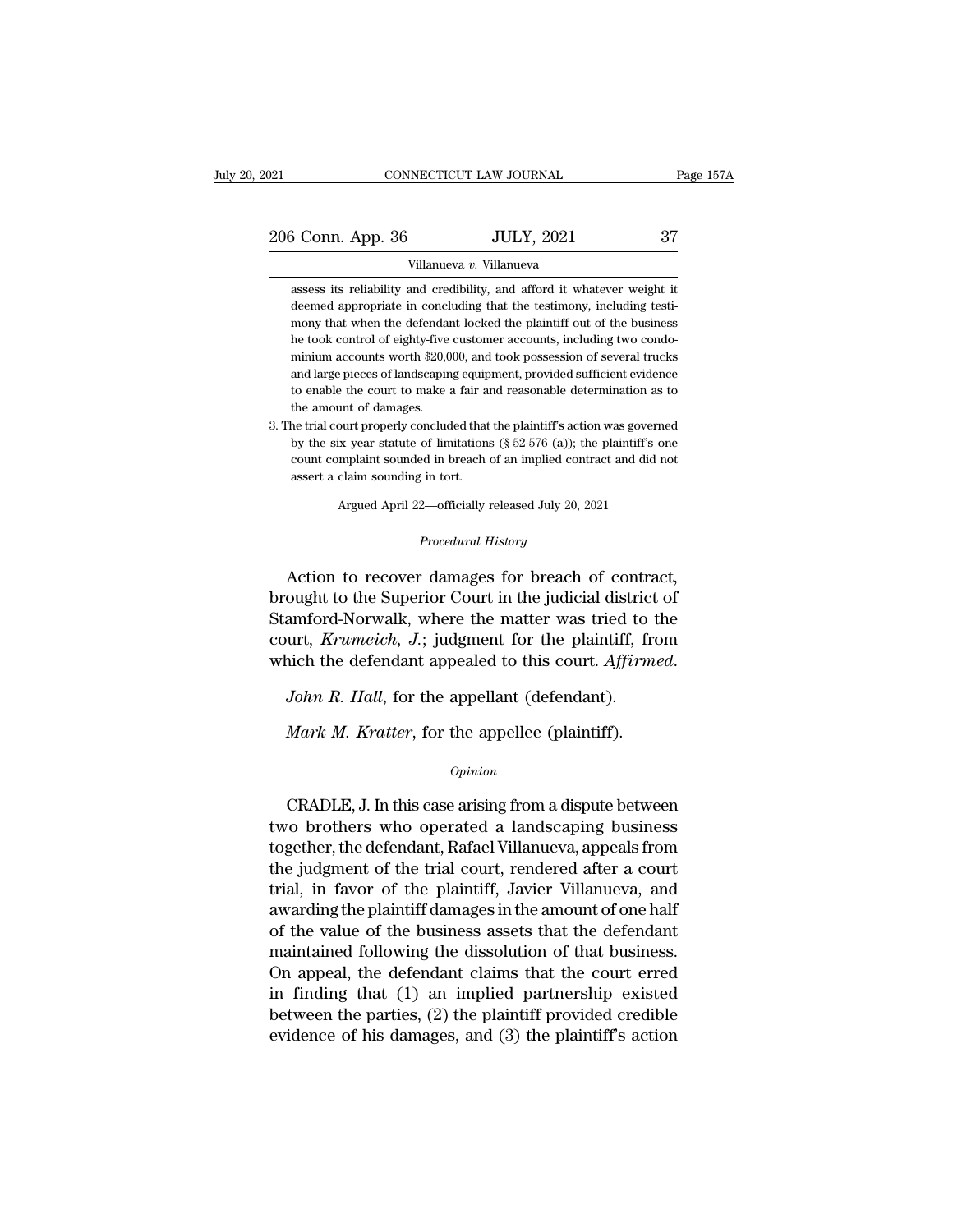| 58A | CONNECTICUT LAW JOURNAL                                                                                  |                   | July 20, 2021 |
|-----|----------------------------------------------------------------------------------------------------------|-------------------|---------------|
| 38  | <b>JULY, 2021</b>                                                                                        | 206 Conn. App. 36 |               |
|     | Villanueva v. Villanueva                                                                                 |                   |               |
|     | was not barred by the statute of limitations. We affirm<br>the judgment of the trial court. <sup>1</sup> |                   |               |
|     | The trial court set forth the following relevant facts.                                                  |                   |               |

JULY, 2021 206 Conn. App. 36<br>
Villanueva v. Villanueva<br>
as not barred by the statute of limitations. We affirm<br>
e judgment of the trial court.<sup>1</sup><br>
The trial court set forth the following relevant facts.<br>
a 2005, [the plain  $38$  JULY, 2021 206 Conn. App. 36<br>
Villanueva v. Villanueva<br>
was not barred by the statute of limitations. We affirm<br>
the judgment of the trial court.<sup>1</sup><br>
The trial court set forth the following relevant facts.<br>
"In 2005, Villanueva v. Villanueva<br>
was not barred by the statute of limitations. We affirm<br>
the judgment of the trial court.<sup>1</sup><br>
The trial court set forth the following relevant facts.<br>
"In 2005, [the plaintiff] started a small la was not barred by the statute of limitations. We affirm<br>the judgment of the trial court.<sup>1</sup><br>The trial court set forth the following relevant facts.<br>"In 2005, [the plaintiff] started a small landscaping com-<br>pany, known as was not barred by the statute of initiations. We arrive the judgment of the trial court.<sup>1</sup><br>The trial court set forth the following relevant facts.<br>"In 2005, [the plaintiff] started a small landscaping com-<br>pany, known as In 2005, [the plaintiff] started a small landscaping company, known as Villanueva Landscaping, that mowed lawns and did some patching and sealing pavement driveways. [The defendant] started working for [the plaintiff] in 2 The trial court set forth the following relevant facts.<br>
"In 2005, [the plaintiff] started a small landscaping company, known as Villanueva Landscaping, that mowed<br>
lawns and did some patching and sealing pavement<br>
drivewa "In 2005, [the plaintiff] started a small landscaping company, known as Villanueva Landscaping, that mowed lawns and did some patching and sealing pavement driveways. [The defendant] started working for [the plaintiff] in pany, known as Villanueva Landscaping, that mowed<br>lawns and did some patching and sealing pavement<br>driveways. [The defendant] started working for [the<br>plaintiff] in 2007; [the defendant] worked for him ini-<br>tially as an em lawns and did some patching and sealing pavement<br>driveways. [The defendant] started working for [the<br>plaintiff] in 2007; [the defendant] worked for him ini-<br>tially as an employee, but as the business grew the<br>brothers beca driveways. [The defendant] started working for [the plaintiff] in 2007; [the defendant] worked for him initially as an employee, but as the business grew the brothers became de facto equal partners, sharing the profits, an plaintiff] in 2007; [the defendant] worked for him initially as an employee, but as the business grew the brothers became de facto equal partners, sharing the profits, and the management of the business. No written partner tially as an employee, but as the business grew the<br>brothers became de facto equal partners, sharing the<br>profits, and the management of the business. No written<br>partnership agreement was ever entered into by the<br>brothers. brothers became de facto equal partners, sharing the<br>profits, and the management of the business. No written<br>partnership agreement was ever entered into by the<br>brothers. The brothers split their duties, as over time,<br>one c profits, and the management of the business. No written<br>partnership agreement was ever entered into by the<br>brothers. The brothers split their duties, as over time,<br>one crew did landscaping and the other did masonry<br>and tre partnership agreement was ever entered into by the<br>brothers. The brothers split their duties, as over time,<br>one crew did landscaping and the other did masonry<br>and tree work. [The plaintiff] worked on increasing the<br>custome brothers. The brothers split their duties, as over time,<br>one crew did landscaping and the other did masonry<br>and tree work. [The plaintiff] worked on increasing the<br>customer base and supervised a masonry/tree crew in<br>the fi one crew did landscaping and the other did masonry<br>and tree work. [The plaintiff] worked on increasing the<br>customer base and supervised a masonry/tree crew in<br>the field; [the defendant] took over as bookkeeper and<br>was resp and tree work. [The plaintiff] worked on increasing the<br>customer base and supervised a masonry/tree crew in<br>the field; [the defendant] took over as bookkeeper and<br>was responsible for paperwork, but also supervised the<br>land customer base and supervised a masonry/tree crew in<br>the field; [the defendant] took over as bookkeeper and<br>was responsible for paperwork, but also supervised the<br>landscaping crew. The business grew from approxi-<br>mately twe the field; [the defendant] took over as bookkeeper and<br>was responsible for paperwork, but also supervised the<br>landscaping crew. The business grew from approxi-<br>mately twelve to fifteen customers during the first years,<br>to was responsible for paperwork, but also supervised the landscaping crew. The business grew from approximately twelve to fifteen customers during the first years, to approximately fifty customers in 2009, when they purchase landscaping crew. The business grew from approximately twelve to fifteen customers during the first years,<br>to approximately fifty customers in 2009, when they<br>purchased a customer list from another landscaper,<br>to approxim mately twelve to fifteen customers during the first years,<br>to approximately fifty customers in 2009, when they<br>purchased a customer list from another landscaper,<br>to approximately eighty-five customers in 2014. The<br>number o to approximately fifty customers in 2<br>purchased a customer list from anoto<br>to approximately eighty-five custome<br>number of workers grew from [the p<br>to the original crew of two, [the defe<br>plaintiff], in 2007, to seven worker approximately eighty-five customers in 2014. The<br>
unber of workers grew from [the plaintiff] in 2005,<br>
the original crew of two, [the defendant] and [the<br>
aintiff], in 2007, to seven workers divided into two<br>
ews of four a to approximately eighty-five clastomers in 2014. The<br>number of workers grew from [the plaintiff] in 2005,<br>to the original crew of two, [the defendant] and [the<br>plaintiff], in 2007, to seven workers divided into two<br>crews o

the defendant also claims that the court erred in finding that the plain-<br>  $\frac{1}{1}$  The defendant also claims that the court erred in finding that the plain-<br>  $\frac{1}{1}$  The defendant also claims that the court erred in f

<sup>&</sup>quot;Although initially [the plaintiff] received customer<br>payments, [the defendant] took over the back-office<br> $\frac{1}{1}$  The defendant also claims that the court erred in finding that the plaintiff's claim was not barred by th "Although initially [the plaintiff] received customer<br>payments, [the defendant] took over the back-office<br><sup>1</sup>The defendant also claims that the court erred in finding that the plaintiff's claim was not barred by the doctri The doctrine of laches is not applicable to this action and is not warranted under the facts found by the doctrine of laches. The trial court summarily rejected the defendant's laches argument in a footnote, in which it st payments, [the defendant] took over the back-office<br>  $\frac{1}{1}$  The defendant also claims that the court erred in finding that the plain-<br>
tiff's claim was not barred by the doctrine of laches. The trial court summarily<br>
r <sup>1</sup> The defendant also claims that the court erred in finding that the plaintiff's claim was not barred by the doctrine of laches. The trial court summarily rejected the defendant's laches argument in a footnote, in which tiff's claim was not barred by the doctrine of laches. The trial court summarily rejected the defendant's laches argument in a footnote, in which it stated: "The doctrine of laches is not applicable to this action and is n rejected the defendant's laches argument in a footnote, in which it stated:<br>"The doctrine of laches is not applicable to this action and is not warranted<br>under the facts found by the court, including lack of material preju "The doctrine of laches is not applicable to this action and is not warranted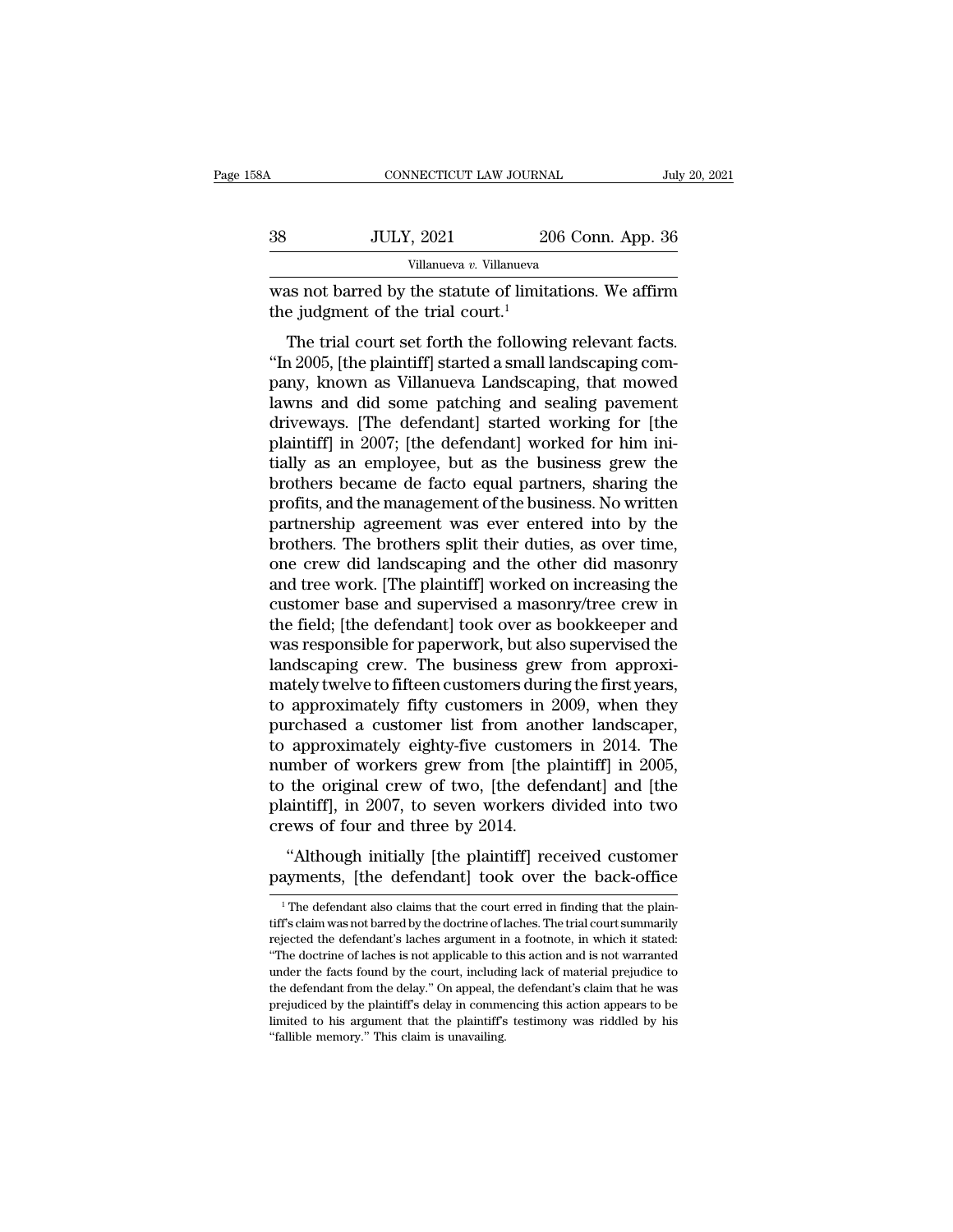Villanueva *v.* Villanueva

EXERCTIFY DELTRET CONNECTICUT LAW JOURNAL Page 159A<br>
206 Conn. App. 36 JULY, 2021 39<br>
Villanueva v. Villanueva<br>
Work, including all billing and banking. The business<br>
deposited revenues into two bank accounts at Webster<br>
P 206 Conn. App. 36 JULY, 2021 39<br>Villanueva v. Villanueva<br>Work, including all billing and banking. The business<br>deposited revenues into two bank accounts at Webster<br>Bank and Bank of America, controlled by [the defen-<br>dant]  $\frac{206 \text{ Conn. App. 36}}{\text{Villanueva } v. \text{ Villanueva}}$ <br>Work, including all billing and banking. The business<br>deposited revenues into two bank accounts at Webster<br>Bank and Bank of America, controlled by [the defen-<br>dant]. [The plaintiff] 206 Conn. App. 36 JULY, 2021 39<br>
Villanueva v. Villanueva<br>
work, including all billing and banking. The business<br>
deposited revenues into two bank accounts at Webster<br>
Bank and Bank of America, controlled by [the defen-<br> Villanueva v. Villanueva<br>
work, including all billing and banking. The business<br>
deposited revenues into two bank accounts at Webster<br>
Bank and Bank of America, controlled by [the defen-<br>
dant]. [The plaintiff] did not hav  $\overline{\text{w}}$  whalus of  $\overline{\text{w}}$  whalus of  $\overline{\text{w}}$  whalus of deposited revenues into two bank accounts at Webster Bank and Bank of America, controlled by [the defendant]. [The plaintiff] did not have a tax [identificati work, including all billing and banking. The business<br>deposited revenues into two bank accounts at Webster<br>Bank and Bank of America, controlled by [the defen-<br>dant]. [The plaintiff] did not have a tax [identification]<br>num deposited revenues into two bank accounts at Webster<br>Bank and Bank of America, controlled by [the defen-<br>dant]. [The plaintiff] did not have a tax [identification]<br>number so the business accounts were opened by [the<br>defend Bank and Bank of America, controlled by [the defen-<br>dant]. [The plaintiff] did not have a tax [identification]<br>number so the business accounts were opened by [the<br>defendant] and he was in charge of deposits and with-<br>drawa dant]. [The plaintiff] did not have a tax [identification]<br>number so the business accounts were opened by [the<br>defendant] and he was in charge of deposits and with-<br>drawals. Funds were withdrawn from the accounts by<br>both b number so the business accounts were opened by [the<br>defendant] and he was in charge of deposits and with-<br>drawals. Funds were withdrawn from the accounts by<br>both brothers as needed to pay their personal expenses<br>rather tha defendant] and he was in charge of deposits and with-<br>drawals. Funds were withdrawn from the accounts by<br>both brothers as needed to pay their personal expenses<br>rather than drawing a salary.<sup>2</sup> On May 24, 2011, [the<br>defenda drawals. Funds were withdrawn from the accounts by<br>both brothers as needed to pay their personal expenses<br>rather than drawing a salary.<sup>2</sup> On May 24, 2011, [the<br>defendant] formed Villanueva Landscaping, LLC, with<br>himself a both brothers as needed to pay their personal expenses<br>rather than drawing a salary.<sup>2</sup> On May 24, 2011, [the<br>defendant] formed Villanueva Landscaping, LLC, with<br>himself as sole member. The reason [the plaintiff] was<br>not m rather than drawing a s<br>defendant] formed Villa<br>himself as sole member.<br>not made a member was<br>tion] number, but the bu<br>tinuation of Villanueva<br>remained partners.<br>"Sometime in 2014, [th mself as sole member. The reason [the plaintiff] was<br>t made a member was that he lacked a tax [identifica-<br>on] number, but the business of the LLC was the con-<br>uation of Villanueva Landscaping and the brothers<br>mained partn not made a member was that he lacked a tax [identification] number, but the business of the LLC was the continuation of Villanueva Landscaping and the brothers<br>remained partners.<br>"Sometime in 2014, [the plaintiff] found hi

tion] number, but the business of the LLC was the continuation of Villanueva Landscaping and the brothers<br>remained partners.<br>"Sometime in 2014, [the plaintiff] found himself locked<br>out of the landscaping business as [the d tinuation of Villanueva Landscaping and the brothers<br>remained partners.<br>"Sometime in 2014, [the plaintiff] found himself locked<br>out of the landscaping business as [the defendant], with-<br>out warning, took all the customers, remained partners.<br>
"Sometime in 2014, [the plaintiff] found himself locked<br>
out of the landscaping business as [the defendant], with-<br>
out warning, took all the customers, crew, tools, vehi-<br>
cles and equipment used in t "Sometime in 2014, [the plaintiff] found himself locked<br>out of the landscaping business as [the defendant], with-<br>out warning, took all the customers, crew, tools, vehi-<br>cles and equipment used in the landscaping side of "Sometime in 2014, [the plaintiff] found himself locked<br>out of the landscaping business as [the defendant], with-<br>out warning, took all the customers, crew, tools, vehi-<br>cles and equipment used in the landscaping side of t out of the landscaping business as [the defendant], with-<br>out warning, took all the customers, crew, tools, vehi-<br>cles and equipment used in the landscaping side of the<br>business, together with all [of] the cash in the acco out warning, took all the customers, crew, tools, vehi-<br>cles and equipment used in the landscaping side of the<br>business, together with all [of] the cash in the accounts.<sup>3</sup><br>[The defendant] left behind the masonry/tree equi cles and equipment used in the landscaping side of the<br>business, together with all [of] the cash in the accounts.<sup>3</sup><br>[The defendant] left behind the masonry/tree equipment<br>and vehicles. In 2014, landscaping fees represente business, together with all [of] the cash in the accounts.<sup>3</sup><br>[The defendant] left behind the masonry/tree equipment<br>and vehicles. In 2014, landscaping fees represented 90<br>[percent] of the business income. The portion left [The defendant] left behind the masonry/tree equipment<br>and vehicles. In 2014, landscaping fees represented 90<br>[percent] of the business income. The portion left to<br>[the plaintiff], the masonry and tree work, represented<br>10 and vehicles. In 2014, landscaping fees represented 90<br>[percent] of the business income. The portion left to<br>[the plaintiff], the masonry and tree work, represented<br>10 [percent] of revenues. Although [the defendant]<br>referr [percent] of the business income. The portion left to<br>[the plaintiff], the masonry and tree work, represented<br>10 [percent] of revenues. Although [the defendant]<br>referred to the business being 'divided' in early 2014,<br>the c [the plaintiff], the masonry and tree work, represented 10 [percent] of revenues. Although [the defendant] referred to the business being 'divided' in early 2014, the credible evidence is that there was no discussion or ag 10 [percent] of revenues. Although [the defendant]<br>referred to the business being 'divided' in early 2014,<br>the credible evidence is that there was no discussion<br>or agreement about splitting the business, but, rather<br>[the % or agreement about splitting the business, but, rather [the defendant] imposed the division on [the plaintiff] when he took over the landscaping portion of the business as his own, along with the funds in the accounts." [the defendant] imposed the division on [the plaintiff]<br>when he took over the landscaping portion of the busi-<br>ness as his own, along with the funds in the accounts."<br> $\frac{2}{100}$  "They also withdrew funds from the busines

 $2\sqrt{4}$ when he took over the<br>ness as his own, along<br> $\frac{1}{2}$  "They also withdrew funds<br>purchase a house for \$150,000<br>which they owned 50/50."<br> $\frac{3}{2}$  "[The plaintiff] testified tha Solution 2. The plaintiff and the funds in the accounts."<br>
"They also withdrew funds from the business accounts in 2014 to jointly<br>
chase a house for \$150,000, the title to which was in both their names,<br>
ich they owned 50

The discounts.<br>
<sup>2</sup> "They also withdrew funds from the business accounts in 2014 to jointly<br>
purchase a house for \$150,000, the title to which was in both their names,<br>
which they owned 50/50."<br>
<sup>3</sup> "[The plaintiff] testif <sup>2</sup> "They also with<br>drew funds from the business accound purchase a house for \$150,000, the title to which was in<br>which they owned 50/50."<br> $\frac{3}{1}$  "[The plaintiff] testified that [the defendant] had emp<br>where the landsc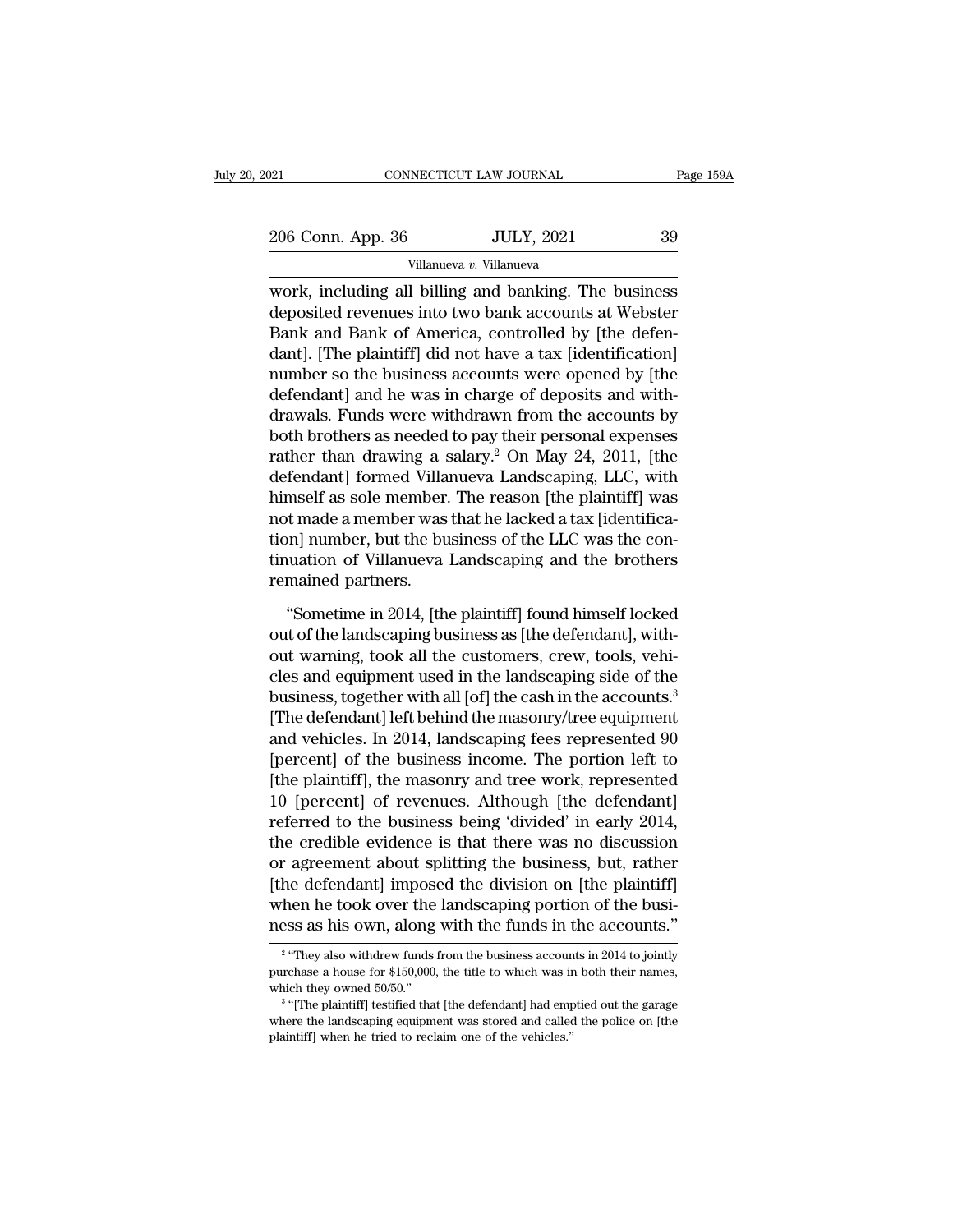| .60A | CONNECTICUT LAW JOURNAL                                                                                                                                            |                   | July 20, 2021 |
|------|--------------------------------------------------------------------------------------------------------------------------------------------------------------------|-------------------|---------------|
| 40   | <b>JULY, 2021</b>                                                                                                                                                  | 206 Conn. App. 36 |               |
|      | Villanueva v. Villanueva                                                                                                                                           |                   |               |
|      | By way of a one count complaint dated June 19, 2018,<br>the plaintiff commenced this action alleging the breach<br>of an "unwritten and ungooken implied contract" |                   |               |

10 JULY, 2021 206 Conn. App. 36<br>
Villanueva v. Villanueva<br>
By way of a one count complaint dated June 19, 2018,<br>
the plaintiff commenced this action alleging the breach<br>
of an "unwritten and unspoken implied contract"<br>
bot  $\frac{40}{2000}$  JULY, 2021 206 Conn. App. 36<br>
Villanueva v. Villanueva<br>
By way of a one count complaint dated June 19, 2018,<br>
the plaintiff commenced this action alleging the breach<br>
of an "unwritten and unspoken implied co  $\begin{array}{r} \text{JULY, 2021} \text{206 Conn. App. 36} \ \hline \text{Villanueva } v. \text{ Villanueva} \ \text{By way of a one count complaint dated June 19, 2018,} \ \text{the plaintiff commented this action alleging the breach of an "unwritten and unspoken implied contract" between the parties. In response, the defendant filed an answer and three special defenses. By way of special defense, the defendant allocated that the plaintiff's claim.} \end{array}$ By way of a one count complaint dated June 19, 2018,<br>the plaintiff commenced this action alleging the breach<br>of an "unwritten and unspoken implied contract"<br>between the parties. In response, the defendant filed<br>an answer Villanueva v. Villanueva<br>By way of a one count complaint dated June 19, 2018,<br>the plaintiff commenced this action alleging the breach<br>of an "unwritten and unspoken implied contract"<br>between the parties. In response, the d By way of a one count complaint dated June 19, 2018,<br>the plaintiff commenced this action alleging the breach<br>of an "unwritten and unspoken implied contract"<br>between the parties. In response, the defendant filed<br>an answer the plaintiff commenced this action alleging the breach<br>of an "unwritten and unspoken implied contract"<br>between the parties. In response, the defendant filed<br>an answer and three special defenses. By way of special<br>defense of an "unwritten and unspoken implied contract"<br>between the parties. In response, the defendant filed<br>an answer and three special defenses. By way of special<br>defense, the defendant alleged that the plaintiff's claim<br>was b between the parties. In response, the defendant filed<br>an answer and three special defenses. By way of special<br>defense, the defendant alleged that the plaintiff's claim<br>was barred by the three year statute of limitations fo an answer and three special defenses. By way of special defense, the defendant alleged that the plaintiff's claim was barred by the three year statute of limitations for an oral contract pursuant to General Statutes  $\S 52$ defense, the defendant alleged that the plaintiff's claim<br>was barred by the three year statute of limitations for<br>an oral contract pursuant to General Statutes  $\S 52-581$ <br>and/or the three year statute of limitations for c was barred by the three year statute of limitations for<br>an oral contract pursuant to General Statutes  $\S$  52-581<br>and/or the three year statute of limitations for conver-<br>sion pursuant to General Statutes  $\S$  52-577. The d an oral contract pursuant to General Statutes  $\S$  52-581<br>and/or the three year statute of limitations for conver-<br>sion pursuant to General Statutes  $\S$  52-577. The defen-<br>dant also alleged that the plaintiff's claim was b Following the three year statute of infinations for conver-<br>on pursuant to General Statutes § 52-577. The defen-<br>at also alleged that the plaintiff's claim was barred<br>the doctrine of laches and that he was entitled to<br>seto sion pursuant to veneral statutes  $\frac{1}{2}$  32-577. The defendant also alleged that the plaintiff's claim was barred<br>by the doctrine of laches and that he was entitled to<br>a setoff by the plaintiff's "retention of certain

dum also aneged that the plaintin's claim was barred<br>by the doctrine of laches and that he was entitled to<br>a setoff by the plaintiff's "retention of certain of the<br>business assets in which both parties had an interest."<br>On by the doctrine of facties and that the was entitled to<br>a setoff by the plaintiff's "retention of certain of the<br>business assets in which both parties had an interest."<br>On October 30, 2019, following a brief court trial at a seton by the plantin's Tetention of certain of the<br>business assets in which both parties had an interest."<br>On October 30, 2019, following a brief court trial at<br>which both parties testified, the court filed a memoran-<br>du business assets in which both parties had an interest.<br>
On October 30, 2019, following a brief court trial at<br>
which both parties testified, the court filed a memoran-<br>
dum of decision, wherein it found that an implied pa On October 30, 2019, following a brief court trial at<br>which both parties testified, the court filed a memoran-<br>dum of decision, wherein it found that an implied part-<br>nership existed between the parties and that the defenwhich both parties testified, the court filed a memorandum of decision, wherein it found that an implied part-<br>nership existed between the parties and that the defen-<br>dant breached the terms of the implied partnership<br>agre dum of decision, wherein it found that an implied part-<br>nership existed between the parties and that the defen-<br>dant breached the terms of the implied partnership<br>agreement. The court rejected the defendant's special<br>defen nership existed between the parties and<br>ant breached the terms of the imp<br>agreement. The court rejected the def<br>defenses, and awarded damages to th<br>amount of \$86,500, representing one l<br>of the partnership property that had fenses, and awarded damages to the plaintiff in the<br>nount of \$86,500, representing one half of the value<br>the partnership property that had been taken by the<br>fendant. This appeal followed.<br>I<br>The defendant first contends tha

I and the set of  $\mathbf I$ 

amount of \$86,500, representing one half of the value<br>of the partnership property that had been taken by the<br>defendant. This appeal followed.<br>I<br>The defendant first contends that the court erred in<br>finding an implied partne of the partnership propert<br>defendant. This appeal fol<br>The defendant first con<br>finding an implied partner<br>parties. We disagree.<br>"It is well settled that th It is appear followed.<br>It is defendant first contends that the court erred in<br>ding an implied partnership agreement between the<br>rties. We disagree.<br>"It is well settled that the existence of an implied in<br>contract is a ques

I<br>
The defendant first contends that the court erred in<br>
finding an implied partnership agreement between the<br>
parties. We disagree.<br>
"It is well settled that the existence of an implied in<br>
fact contract is a question of The defendant first contends that the court erred in<br>finding an implied partnership agreement between the<br>parties. We disagree.<br>"It is well settled that the existence of an implied in<br>fact contract is a question of fact fo The defendant first contends that the court effect in<br>finding an implied partnership agreement between the<br>parties. We disagree.<br>"It is well settled that the existence of an implied in<br>fact contract is a question of fact miding an implied partnersing agreement between the<br>parties. We disagree.<br>"It is well settled that the existence of an implied in<br>fact contract is a question of fact for the trier....<br>Accordingly, our review is limited to parties. We usagree.<br>
"It is well settled that the existence of an implied in fact contract is a question of fact for the trier. . . . . Accordingly, our review is limited to a determination of whether the decision of the "It is well settled that the existence of an implied in fact contract is a question of fact for the trier. . . . . Accordingly, our review is limited to a determination of whether the decision of the trial court is clearl fact contract is a question of fact for the trier. . . . Accordingly, our review is limited to a determination of whether the decision of the trial court is clearly erroneous. A finding of fact is clearly erroneous when t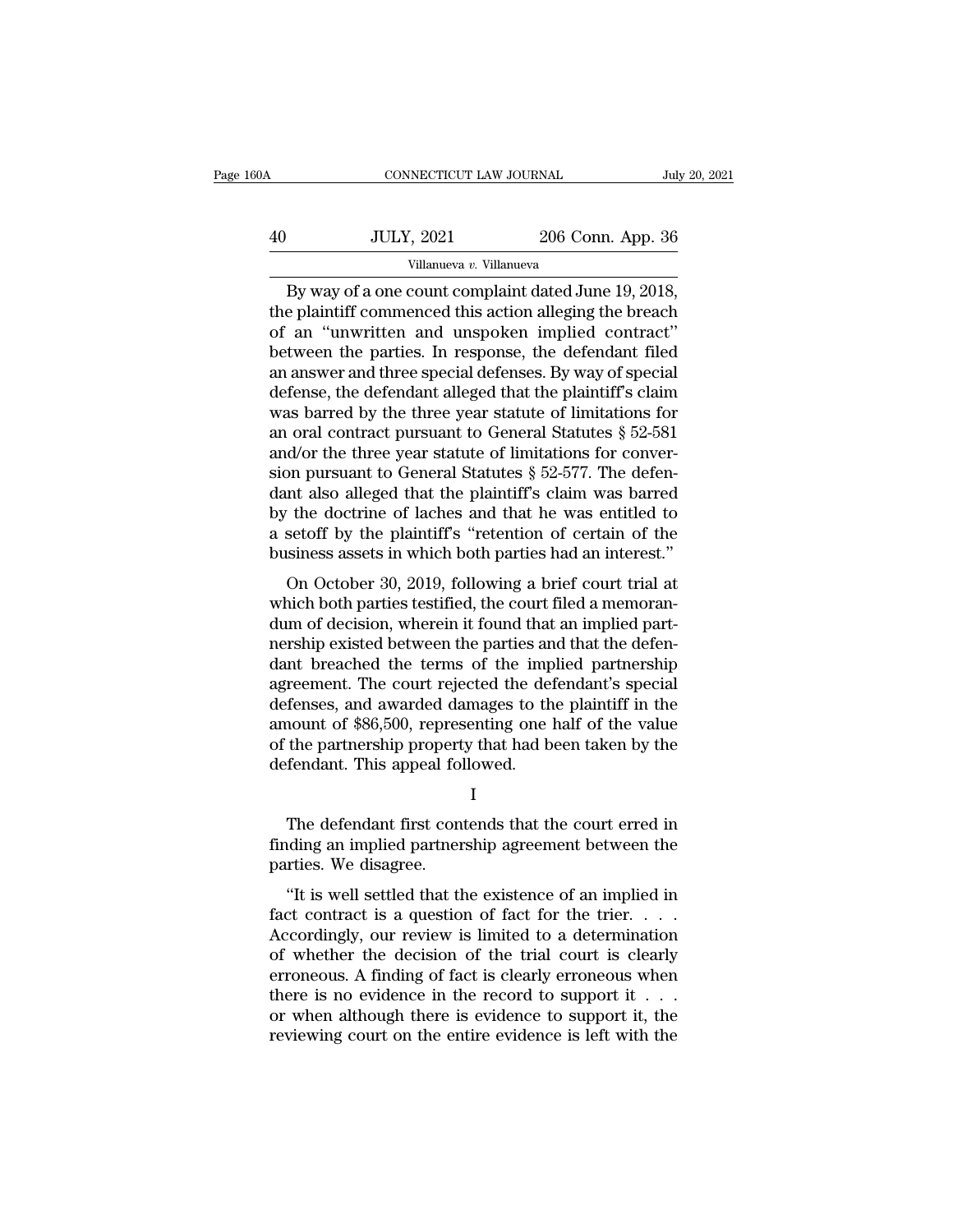$\begin{tabular}{l l l l} \hline & & & & & & \mbox{\textbf{206} C} & \multicolumn{2}{c|}{\textbf{206} Conn. App. 36} & \multicolumn{2}{c|}{\textbf{JULY, 2021}} & \multicolumn{2}{c|}{\textbf{41}} \\ & & & & & \hline & \multicolumn{2}{c|}{\textbf{Villanueva } v. \textbf{Villanueva}} \\ \hline \end{tabular}$ Villanueva *v.* Villanueva

CONNECTICUT LAW JOURNAL Page 161A<br>
206 Conn. App. 36 JULY, 2021 41<br>
Villanueva v. Villanueva<br>
definite and firm conviction that a mistake has been<br>
committed.... Because it is the trial court's function<br>
to woish the evide 206 Conn. App. 36 JULY, 2021 41<br>
Villanueva v. Villanueva<br>
definite and firm conviction that a mistake has been<br>
committed. . . . Because it is the trial court's function<br>
to weigh the evidence and determine credibility, 206 Conn. App. 36 JULY, 2021 41<br>
Villanueva v. Villanueva<br>
definite and firm conviction that a mistake has been<br>
committed. . . . Because it is the trial court's function<br>
to weigh the evidence and determine credibility, 206 Conn. App. 36 JULY, 2021 41<br>
Villanueva v. Villanueva<br>
definite and firm conviction that a mistake has been<br>
committed.... Because it is the trial court's function<br>
to weigh the evidence and determine credibility, we<br> Villanueva v. Villanueva<br>
definite and firm conviction that a mistake has been<br>
committed.... Because it is the trial court's function<br>
to weigh the evidence and determine credibility, we<br>
give great deference to its find VIMANLEVAR *V*. VIMANLEVAR<br>
definite and firm conviction that a mistake has been<br>
committed.... Because it is the trial court's function<br>
to weigh the evidence and determine credibility, we<br>
give great deference to its fi definite and firm conviction that a mistake has been<br>committed. . . . Because it is the trial court's function<br>to weigh the evidence and determine credibility, we<br>give great deference to its findings. . . . In reviewing<br>f committed.... Because it is the trial court's function<br>to weigh the evidence and determine credibility, we<br>give great deference to its findings.... In reviewing<br>factual findings, [w]e do not examine the record to<br>determin to weigh the evidence and determ<br>give great deference to its findings.<br>factual findings, [w]e do not exan<br>determine whether the [court] cou<br>conclusion other than the one reac<br>we make every reasonable presum<br>of the trial co Complete the set of the main of the respective to the main of the second to termine whether the [court] could have reached a northsion other than the one reached. . . . Instead, i.e. make every reasonable presumption . . determine whether the [court] could have reached a<br>conclusion other than the one reached.... Instead,<br>we make every reasonable presumption ... in favor<br>of the trial court's ruling....<br>"With respect to implied in fact cont

conclusion other than the one reached. . . . Instead,<br>we make every reasonable presumption . . . in favor<br>of the trial court's ruling. . . .<br>"With respect to implied in fact contracts, we have<br>recognized that [w]hether [a] Lies merely reasonable presumption . . . in favor<br>of the trial court's ruling. . . .<br>"With respect to implied in fact contracts, we have<br>recognized that [w]hether [a] contract is styled express<br>or implied involves no diffe of the trial court's ruling. . . .<br>
"With respect to implied in fact contracts, we have<br>
recognized that [w]hether [a] contract is styled express<br>
or implied involves no difference in legal effect, but<br>
lies merely in the "With respect to implied in fact contracts, we have<br>recognized that [w]hether [a] contract is styled express<br>or implied involves no difference in legal effect, but<br>lies merely in the mode of manifesting assent.  $\ldots$  A<br>tr "With respect to implied in fact contracts, we have<br>recognized that [w]hether [a] contract is styled express<br>or implied involves no difference in legal effect, but<br>lies merely in the mode of manifesting assent.  $\dots$  A<br>tru recognized that [w]hether [a] contract is styled express<br>or implied involves no difference in legal effect, but<br>lies merely in the mode of manifesting assent. . . . A<br>true implied [in fact] contract can only exist [howeve or implied involves no difference in legal effect, but<br>lies merely in the mode of manifesting assent. . . . A<br>true implied [in fact] contract can only exist [however]<br>where there is no express one. It is one which is infer here there is no express one. It is one which is inferred<br>om the conduct of the parties though not expressed<br>words." (Citations omitted; internal quotation marks<br>nitted.) *Connecticut Light & Power Co.* v. *Proctor*,<br>4 Con from the conduct of the parties though not expressed<br>in words." (Citations omitted; internal quotation marks<br>omitted.) *Connecticut Light & Power Co. v. Proctor*,<br>324 Conn. 245, 258–59, 152 A.3d 470 (2016).<br>Here, the court

in words." (Citations omitted; internal quotation marks<br>
omitted.) *Connecticut Light & Power Co. v. Proctor*,<br>
324 Conn. 245, 258–59, 152 A.3d 470 (2016).<br>
Here, the court found that "there is strong evidence the<br>
partie omitted.) *Connecticut Light & Power Co. v. Proctor*,<br>324 Conn. 245, 258–59, 152 A.3d 470 (2016).<br>Here, the court found that "there is strong evidence the<br>parties were *de facto* partners." The court reasoned:<br>"Although pe 324 Conn. 245, 258–59, 152 A.3d 470 (2016).<br>
Here, the court found that "there is strong evidence the<br>
parties were *de facto* partners." The court reasoned:<br>
"Although perhaps [the] plaintiff initially hired [the]<br>
defen Here, the court found that "there is strong evidence the<br>parties were *de facto* partners." The court reasoned:<br>"Although perhaps [the] plaintiff initially hired [the]<br>defendant as an employee, the credible evidence is th Here, the court found that "there is strong evidence the parties were  $de$  facto partners." The court reasoned: "Although perhaps [the] plaintiff initially hired [the] defendant as an employee, the credible evidence is tha parties were *de facto* partners." The court reasoned:<br>"Although perhaps [the] plaintiff initially hired [the]<br>defendant as an employee, the credible evidence is that,<br>in later years, they regarded each other as partners<br>c "Although perhaps [the] plaintiff initially hired [the]<br>defendant as an employee, the credible evidence is that,<br>in later years, they regarded each other as partners<br>compensated by withdrawals from the business<br>accounts fo defendant as an employee, the credible evidence is that,<br>in later years, they regarded each other as partners<br>compensated by withdrawals from the business<br>accounts for personal expenses, which may be charac-<br>terized as dra in later years, they regarded each other as partners<br>compensated by withdrawals from the business<br>accounts for personal expenses, which may be charac-<br>terized as draws and distributions; not salary." The<br>court further expl compensated by withdrawals from the business<br>accounts for personal expenses, which may be charac-<br>terized as draws and distributions; not salary." The<br>court further explained: "Although they divided their<br>responsibilities accounts for personal expenses, which may be characterized as draws and distributions; not salary." The court further explained: "Although they divided their responsibilities between front office and back office, and by ar terized as draws and distributions; not salary." The<br>court further explained: "Although they divided their<br>responsibilities between front office and back office,<br>and by areas of the business, landscaping and paving,<br>they a court further explained: "Although they divided their<br>responsibilities between front office and back office,<br>and by areas of the business, landscaping and paving,<br>they acted as mutual agents and jointly managed the<br>busines responsibilities between front office and back office,<br>and by areas of the business, landscaping and paving,<br>they acted as mutual agents and jointly managed the<br>business and shared its profits. The LLC was formed to<br>facili and by areas of the business, landscaping and paving,<br>they acted as mutual agents and jointly managed the<br>business and shared its profits. The LLC was formed to<br>facilitate the business' finances, banking and reporting<br>but,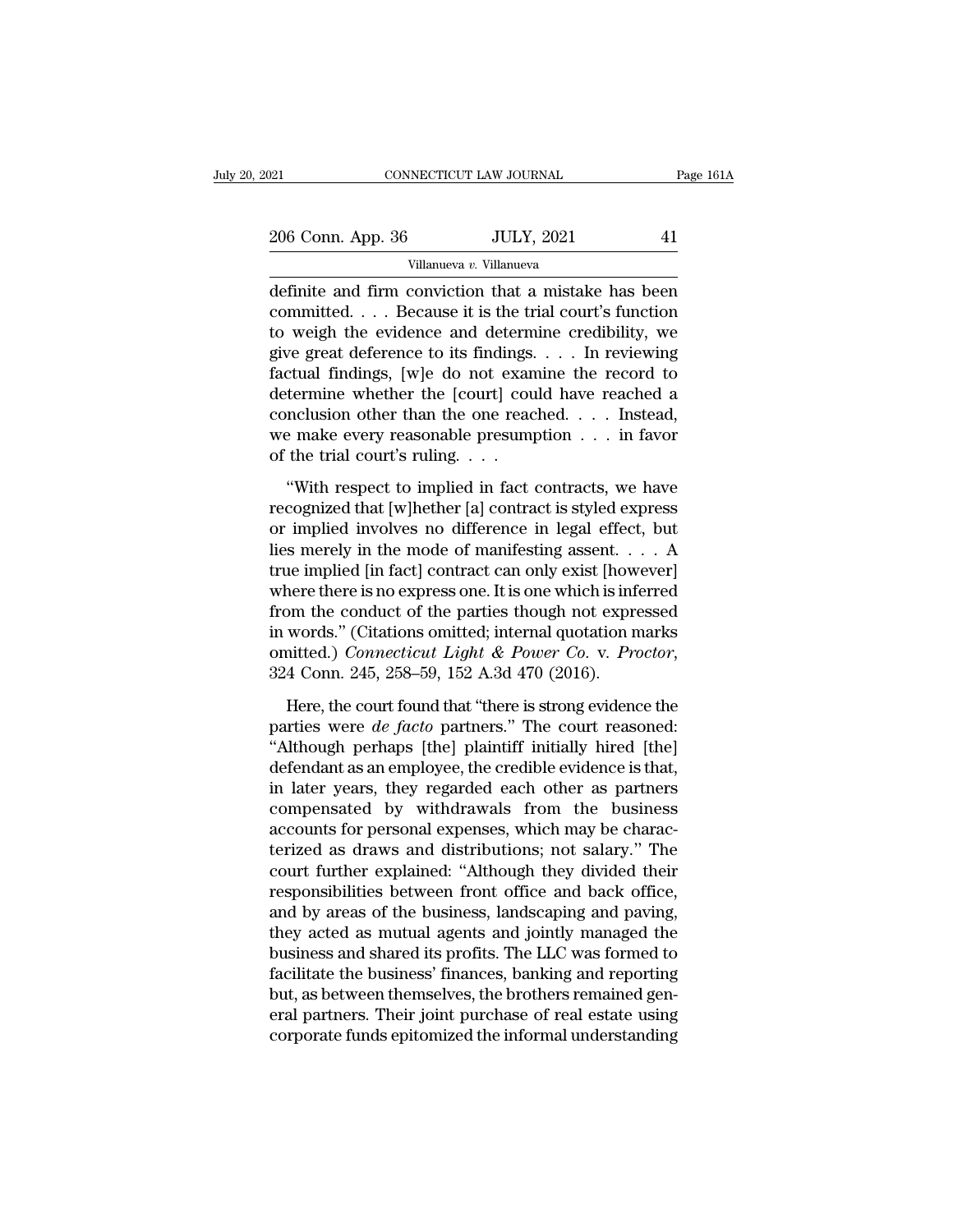| 2А | CONNECTICUT LAW JOURNAL  |                   | July 20, 2021 |
|----|--------------------------|-------------------|---------------|
| 42 | <b>JULY, 2021</b>        | 206 Conn. App. 36 |               |
|    | Villanueva v. Villanueva |                   |               |

CONNECTICUT LAW JOURNAL<br>
BETWEEN THE SUITE OF SEA THE SUITE OF SEA THE VILLANUA DETAIN DETAIN DETAIN DETAIN DETAIN DETAIN DETAIN DETAIN THE SUITE OF CONTRACT OF CONTRACT OF CONTRACT OF A LATE DETAINMENT OF SUBJECT OF A LAT THE TREAD SET AND THE 2006 CONDREVIER SET AND MULTINUM VIDEO VIDEO VIDEO VIDEO VIDEO VIDEO VIDEO SAMPLE SET A SUPER STATE SUPER STATE SUPER THE SUPER SUPER STATE OF CONTRARY CREDIBLE THE SUPER SUPER SUPER SUPER SUPER SUPER proof, suggests they were equal partners. The totality **12. ISBN 42.42** JULY, 2021 206 Conn. App. 36<br>
villanueva *v*. Villanueva<br>
between the brothers. The informal nature of distributions and draws, and the absence of contrary credible<br>
proof, suggests they were equal partne between the bro<br>tions and draws,<br>proof, suggests t<br>of evidence satis<br>ship . . . ."<br>The defendant tween the brothers. The informal nature of distribu-<br>ons and draws, and the absence of contrary credible<br>oof, suggests they were equal partners. The totality<br>evidence satisfied the test for formation of a partner-<br>ip  $\dots$ proof, suggests they were equal partners. The totality<br>proof, suggests they were equal partners. The totality<br>of evidence satisfied the test for formation of a partner-<br>ship  $\ldots$ ."<br>The defendant argues that, "[w]hile the

and a basis for the absolute of contrary creator<br>proof, suggests they were equal partners. The totality<br>of evidence satisfied the test for formation of a partner-<br>ship  $\ldots$ ."<br>The defendant argues that, "[w]hile the actio freed, suggests and, were equal parameter the count,<br>of evidence satisfied the test for formation of a partner-<br>ship  $\dots$ ."<br>The defendant argues that, "[w]hile the actions of the<br>parties as found by the trial court in thi  $\sum_{i=1}^{n}$ <br>  $\sum_{i=1}^{n}$  The defendant argues that, "[w]hile the actions of the<br>
parties as found by the trial court in this matter would<br>
appear to provide a basis for finding an implied partner-<br>
ship agreement, such The defendant argues that, "[w]hile the actions of the parties as found by the trial court in this matter would appear to provide a basis for finding an implied partner-<br>ship agreement, such a finding cannot survive the p The defendant argues that, "[w]hile the actions of the<br>parties as found by the trial court in this matter would<br>appear to provide a basis for finding an implied partner-<br>ship agreement, such a finding cannot survive the pl parties as found by the trial court in this matter would<br>appear to provide a basis for finding an implied partner-<br>ship agreement, such a finding cannot survive the plain-<br>tiff's own denial that any such agreement existed. appear to provide a basis for finding an implied partner-<br>ship agreement, such a finding cannot survive the plain-<br>tiff's own denial that any such agreement existed."<br>Although the defendant accurately recounts the plain-<br>t ship agreement, such a finding cannot survive the plain-<br>tiff's own denial that any such agreement existed."<br>Although the defendant accurately recounts the plain-<br>tiff's testimony denying the existence of a partnership<br>agr tiff's own denial that any such agreement existed."<br>Although the defendant accurately recounts the plain-<br>tiff's testimony denying the existence of a partnership<br>agreement, the court's finding that, by his conduct, the<br>pla Although the defendant accurately recounts the plain-<br>tiff's testimony denying the existence of a partnership<br>agreement, the court's finding that, by his conduct, the<br>plaintiff manifested an intent to operate the business<br> Muslim manufested an intent to operate the business<br>ongside the defendant is amply supported by the<br>cord. We therefore conclude that the court's finding<br>an implied partnership was not clearly erroneous.<br>II<br>The defendant ne

II

alongside the detendant is amply supported by the<br>record. We therefore conclude that the court's finding<br>of an implied partnership was not clearly erroneous.<br>II<br>The defendant next claims that the court erred in con-<br>cludin record. We therefore conclude that the<br>of an implied partnership was not cle<br>II<br>The defendant next claims that the co<br>cluding that the plaintiff provided credib<br>damages. We are not persuaded.<br>"Well established legal princi II<br>The defendant next claims that the court erred in con-<br>uding that the plaintiff provided credible evidence of his<br>mages. We are not persuaded.<br>"Well established legal principles govern our review of<br>mage awards. In an a

II<br>The defendant next claims that the court erred in concluding that the plaintiff provided credible evidence of his<br>damages. We are not persuaded.<br>"Well established legal principles govern our review of<br>damage awards. In The defendant next claims that the court erred in concluding that the plaintiff provided credible evidence of his damages. We are not persuaded.<br>
"Well established legal principles govern our review of damage awards. In an and the plaintiff provided credible evidence of his<br>damages. We are not persuaded.<br>"Well established legal principles govern our review of<br>damage awards. In an action for breach of contract, [t]he<br>plaintiff has the burden video such a provided.<br>
The such provided with the such that with the sum damages. We are not persuaded.<br>
"Well established legal principles govern our review of<br>
damage awards. In an action for breach of contract, [t]he<br> "Well established legal principles govern our review of<br>damage awards. In an action for breach of contract, [t]he<br>plaintiff has the burden of proving the extent of the dam-<br>ages suffered. . . . Although the plaintiff need "Well established legal principles govern our review of damage awards. In an action for breach of contract, [t]he plaintiff has the burden of proving the extent of the damages suffered. . . . Although the plaintiff need n damage awards. In an action for breach of contract, [t]he<br>plaintiff has the burden of proving the extent of the dam-<br>ages suffered. . . . Although the plaintiff need not pro-<br>vide such proof with [m]athematical exactitude plaintiff has the burden of proving the extent of the damages suffered. . . . Although the plaintiff need not provide such proof with [m]athematical exactitude . . . the plaintiff must nevertheless provide sufficient evide ages suffered. . . . Although the plaintiff need not provide such proof with [m]athematical exactitude . . . the plaintiff must nevertheless provide sufficient evidence for the trier to make a fair and reasonable estimate vide such proof with [m]athematical exactitude . . . the<br>plaintiff must nevertheless provide sufficient evidence for<br>the trier to make a fair and reasonable estimate. . . .<br>Our Supreme Court has held that [t]he trial cour plaintiff must nevertheless provide sufficient evidence for<br>the trier to make a fair and reasonable estimate. . . .<br>Our Supreme Court has held that [t]he trial court has<br>broad discretion in determining damages. . . . The the trier to make a fair and reasonable estimate. . . . Our Supreme Court has held that [t]he trial court has broad discretion in determining damages. . . . The determination of damages involves a question of fact that wi Our Supreme Court has held that [t]he trial court has<br>broad discretion in determining damages. . . . The deter-<br>mination of damages involves a question of fact that will<br>not be overturned unless it is clearly erroneous. .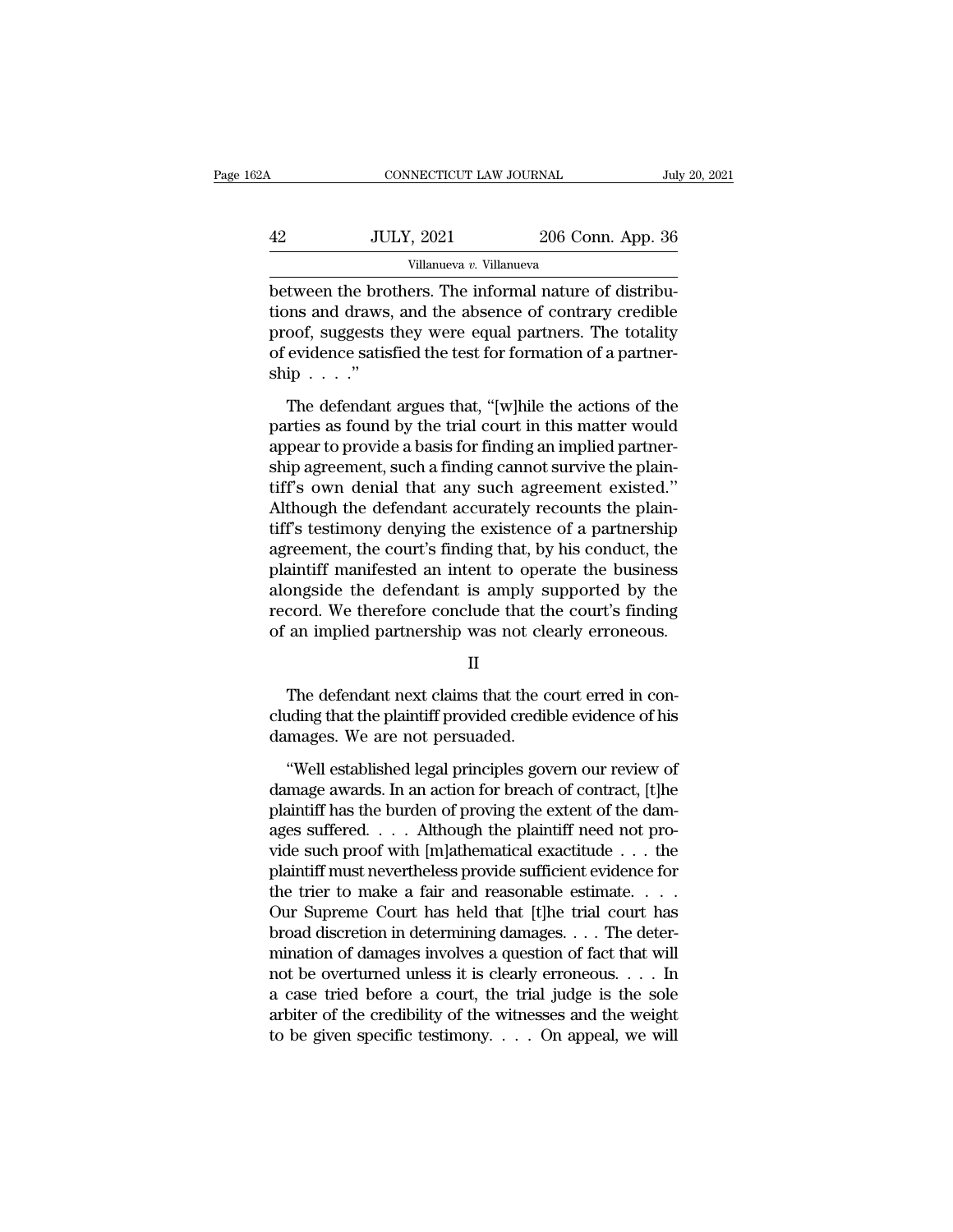Villanueva *v.* Villanueva

connecticut LAW JOURNAL<br>206 Conn. App. 36 JULY, 2021 43<br>Villanueva v. Villanueva<br>give the evidence the most favorable reasonable construc-<br>tion in support of the verdict to which it is entitled. 206 Conn. App. 36 JULY, 2021 43<br>Villanueva v. Villanueva<br>give the evidence the most favorable reasonable construction in support of the verdict to which it is entitled. . . .<br>In other words, we are constrained to accord s 206 Conn. App. 36 JULY, 2021 43<br>
Villanueva v. Villanueva<br>
give the evidence the most favorable reasonable construction in support of the verdict to which it is entitled.<br>
In other words, we are constrained to accord subs 206 Conn. App. 36 JULY, 2021 43<br>
Villanueva v. Villanueva<br>
give the evidence the most favorable reasonable construc-<br>
tion in support of the verdict to which it is entitled. . . .<br>
In other words, we are constrained to ac Villanueva v. Villanueva<br>
yillanueva<br>
give the evidence the most favorable reasonable construc-<br>
tion in support of the verdict to which it is entitled.  $\dots$ <br>
In other words, we are constrained to accord substantial<br>
defe Villanueva *v*. Villanueva<br>give the evidence the most favorable reasonable construc-<br>tion in support of the verdict to which it is entitled. . . .<br>In other words, we are constrained to accord substantial<br>deference to the give the evidence the most favorable reasonable construction in support of the verdict to which it is entitled. . . . In other words, we are constrained to accord substantial deference to the fact finder on the issue of d tion in support of the verdict to which it is entitled. . . .<br>In other words, we are constrained to accord substantial<br>deference to the fact finder on the issue of damages. . . .<br>Under the clearly erroneous standard, we w In other words, we are constrained to accord substantial<br>deference to the fact finder on the issue of damages. . . .<br>Under the clearly erroneous standard, we will overturn<br>a factual finding only if there is no evidence in deference to the fact finder on the issue of damages. . . .<br>Under the clearly erroneous standard, we will overturn<br>a factual finding only if there is no evidence in the record<br>to support it . . . . or [if] although there Under the clearly erroneous standard, we will overturn<br>a factual finding only if there is no evidence in the record<br>to support it . . . . or [if] although there is evidence to<br>support it, the reviewing court on the entire *a* factual finding only if there is no evidence in the record to support it . . . . or [if] although there is evidence to support it, the reviewing court on the entire evidence is left with the definite and firm convictio to support it . . . . or [if] although there is evidence to<br>support it, the reviewing court on the entire evidence is<br>left with the definite and firm conviction that a mistake has<br>been committed." (Citations omitted; inte support it, the realefit with the definited<br>been committed<br>marks omitted.)<br>ters, LLC v. RM<br>353, 245 A.3d 80<br>709 (2021).<br>In addressing of market definite data dimensional and antisotive has encommitted." (Citations omitted; internal quotation<br>arks omitted.) Northeast Builders Supply & Home Cen-<br>s, LLC v. RMM Consulting, LLC, 202 Conn. App. 315,<br>3, 245 A.3 been commated. (chalabra orthited, machina quotalism<br>marks omitted.) Northeast Builders Supply & Home Centers, LLC v. RMM Consulting, LLC, 202 Conn. App. 315,<br>353, 245 A.3d 804, cert. denied, 336 Conn. 933, 248 A.3d<br>709 (2

but rather states. The rather but plays a 115 me one ters, LLC v. RMM Consulting, LLC, 202 Conn. App. 315, 353, 245 A.3d 804, cert. denied, 336 Conn. 933, 248 A.3d 709 (2021).<br>In addressing damages here, the court reasoned assets, 225 v. Tallin Constanting, 225 collar apply 513, 353, 245 A.3d 804, cert. denied, 336 Conn. 933, 248 A.3d 709 (2021).<br>In addressing damages here, the court reasoned: "The plaintiff here has not sought lost profits 709 (2021).<br>
In addressing damages here, the court reasoned: "The<br>
plaintiff here has not sought lost profits or an accounting,<br>
but rather has claimed damages based on the value of the<br>
assets taken by the] defendant. Th retained by the plaintiff have controlled by the plaintiff have has not sought lost profits or an accounting,<br>but rather has claimed damages based on the value of the<br>assets taken by the] defendant. The defendant has<br>asser In addressing damages here, the court reasoned: "The plaintiff here has not sought lost profits or an accounting, but rather has claimed damages based on the value of the assets taken by the] defendant. The defendant has a plaintiff here has not sought lost profits or an accounting,<br>but rather has claimed damages based on the value of the<br>assetts taken by the] defendant. The defendant has<br>asserted the right to [a] setoff for the value of ass but rather has claimed damages based on the value of the<br>assets taken by the] defendant. The defendant has<br>asserted the right to [a] setoff for the value of assets<br>retained by the plaintiff. Neither party has provided<br>evid assets taken by the] defendant. The defendant has<br>asserted the right to [a] setoff for the value of assets<br>retained by the plaintiff. Neither party has provided<br>evidence as to the value of the business as of the split-<br>up asserted the right to [a] setoff for the value of assets<br>retained by the plaintiff. Neither party has provided<br>evidence as to the value of the business as of the split-<br>up or today or what each would have received in a<br>di retained by the plaintiff. Neither party has provided<br>evidence as to the value of the business as of the split-<br>up or today or what each would have received in a<br>distribution upon liquidation, but rather have based<br>their c evidence as to the value of the business as of the split-<br>up or today or what each would have received in a<br>distribution upon liquidation, but rather have based<br>their claims for damages and [a] setoff on very incom-<br>plete up or today or what each would have received in a<br>distribution upon liquidation, but rather have based<br>their claims for damages and [a] setoff on very incom-<br>plete and subjective evidence of the value of all the<br>partnersh distribution upon liquidation, but rather have based<br>their claims for damages and [a] setoff on very incom-<br>plete and subjective evidence of the value of all the<br>partnership property at the time of the split-up.<sup>4</sup> The<br>def their claims for damages and [a] setoff on very incomplete and subjective evidence of the value of all the partnership property at the time of the split-up.<sup>4</sup> The defendant took assets with a minimum value of \$173,000 ba Fendant took assets with a minimum value of  $$173,000$ <br>sed on the most credible testimony as to historic cost<br>equipment and customer list purchase pricing used<br>approximate their value in 2014. If the partnership<br>"The part based on the most credible testimony as to historic cost<br>of equipment and customer list purchase pricing used<br>to approximate their value in 2014. If the partnership<br> $\frac{4}{100}$  "The partnership has not been dissolved or w

 $4$  "Tho  $_2$ of equipment and customer list purchase pricing used<br>to approximate their value in 2014. If the partnership<br> $\frac{4}{1}$  "The partnership has not been dissolved or wound down formally ....<br>Neither party has sought an account to approximate their value in 2014. If the partnership<br>  $\overline{\phantom{a}^4}$  "The partnership has not been dissolved or wound down formally ....<br>
Neither party has sought an accounting from the other. Each partner<br>
accepted the Later of approximate their value in 2014. If the partnership<br>  $\frac{4}{1}$  "The partnership has not been dissolved or wound down formally . . . .<br>
Neither party has sought an accounting from the other. Each partner<br>
accepted <sup>4</sup> "The partnership has not been dissolved or wound down formally . . . . Neither party has sought an accounting from the other. Each partner accepted the de facto dissolution and winding down that occurred in 2014 and c The paracristip has not occur allowed of *wolata down loritiany*  $\cdots$ .<br>
Neither party has sought an accounting from the other. Each partner<br>
accepted the de facto dissolution and winding down that occurred in 2014<br>
and co accepted the de facto dissolution and winding down that occurred in 2014<br>and conducted their respective businesses separately since then. The Appellate Court has approved direct damages actions between partners in lieu<br>of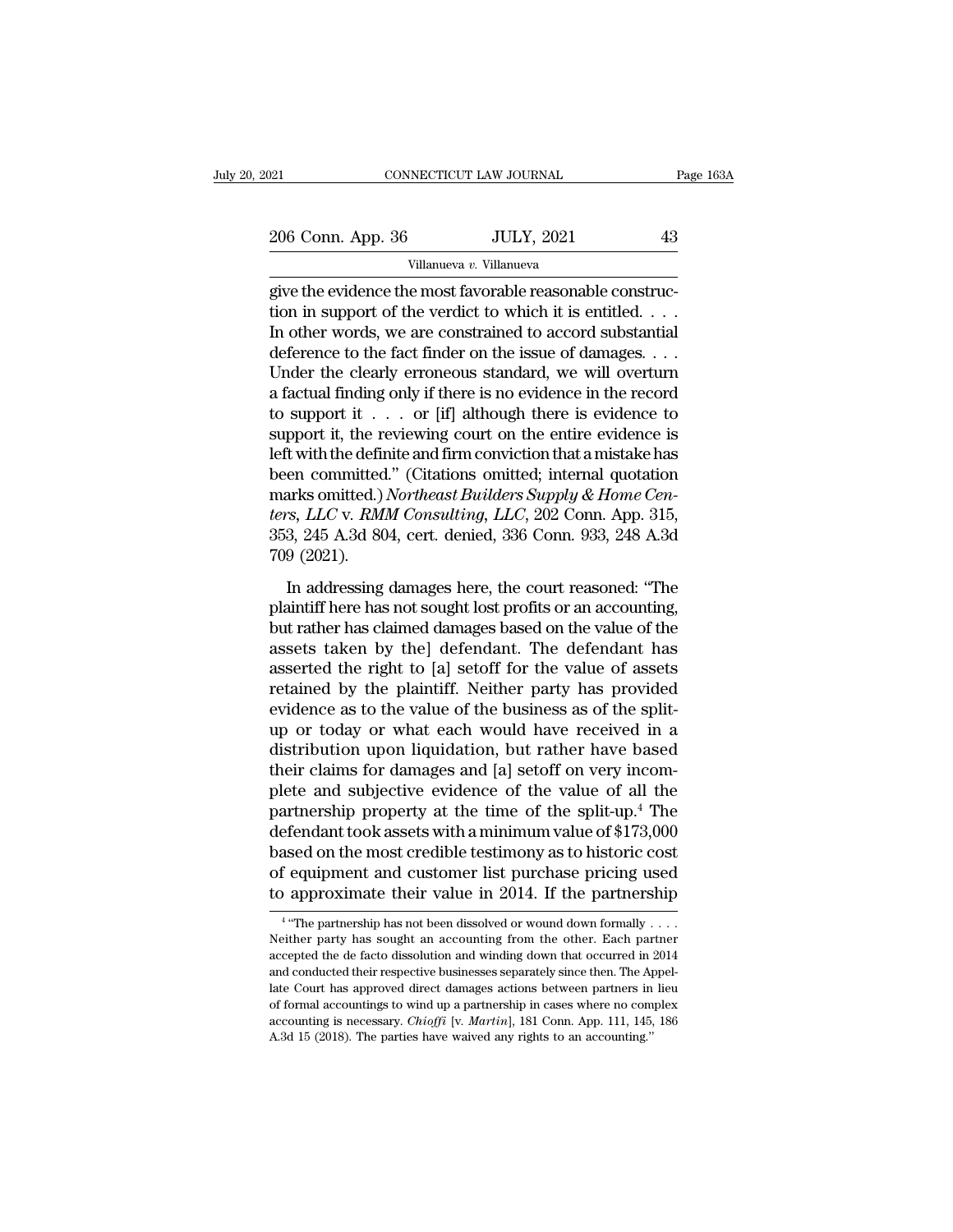| łΑ | CONNECTICUT LAW JOURNAL  |                   | July 20, 2021 |
|----|--------------------------|-------------------|---------------|
|    |                          |                   |               |
| 44 | <b>JULY, 2021</b>        | 206 Conn. App. 36 |               |
|    | Villanueva v. Villanueva |                   |               |

CONNECTICUT LAW JOURNAL July 20, 202<br>
Had Sold these assets that is the minimum amount that<br>
thad sold these assets that is the minimum amount that<br>
would have been available for distribution assuming all<br>
other partnershi  $\nu$  ULY, 2021 206 Conn. App. 36<br>
Villanueva v. Villanueva<br>
had sold these assets that is the minimum amount that<br>
would have been available for distribution assuming all<br>
other partnership liabilities and revenues off se  $\frac{1}{200}$  JULY, 2021 206 Conn. App. 36<br>
Villanueva v. Villanueva<br>
had sold these assets that is the minimum amount that<br>
would have been available for distribution assuming all<br>
other partnership liabilities and revenue  $U_L$ ,  $2021$   $206$  Conn. App. 36<br>  $Villanueva$   $v.$  Villanueva  $v.$  Villanueva<br>
had sold these assets that is the minimum amount that<br>
would have been available for distribution assuming all<br>
other partnership liabilities and r Villanueva *v.* Villanueva<br>
Millanueva *v.* Villanueva<br>
Mad sold these assets that is the minimum amount that<br>
would have been available for distribution assuming all<br>
other partnership liabilities and revenues off set. Th Villanueva v. Villanueva<br>had sold these assets that is the minimum amount that<br>would have been available for distribution assuming all<br>other partnership liabilities and revenues off set. The<br>evidence as to the value of as had sold these assets that is the minimum amount that<br>would have been available for distribution assuming all<br>other partnership liabilities and revenues off set. The<br>evidence as to the value of assets retained by the plain would have been available for distribution assuming all<br>other partnership liabilities and revenues off set. The<br>evidence as to the value of assets retained by the plain-<br>tiff is sketchy at best, and [the] defendant abandon other partnership liabilities and revenues off set. The evidence as to the value of assets retained by the plain-<br>tiff is sketchy at best, and [the] defendant abandoned<br>those assets to the plaintiff when he walked out with evidence as to the value of assets retained by the plain-<br>tiff is sketchy at best, and [the] defendant abandoned<br>those assets to the plaintiff when he walked out with<br>the landscaping business, so the court declines a set<br>o In sincerty at sesse, and particular distributed<br>ose assets to the plaintiff when he walked out with<br>e landscaping business, so the court declines a set<br>f. The plaintiff is awarded one-half of the value of the<br>rtnership pr definite that it was a set that the landscaping business, so the court declines a set off. The plaintiff is awarded one-half of the value of the partnership property taken by the defendant, \$86,500, as damages for breach o

and diff. The plaintiff is awarded one-half of the value of the<br>partnership property taken by the defendant, \$86,500,<br>as damages for breach of the partnership agreement."<br>In challenging the trial court's award of damages, on. The plantatic standard one half of are value of all<br>partnership property taken by the defendant, \$86,500,<br>as damages for breach of the partnership agreement."<br>In challenging the trial court's award of damages, the<br>defe parametistic property affect by the determinity, 400,000,<br>as damages for breach of the partnership agreement."<br>In challenging the trial court's award of damages, the<br>defendant argues that "[t]he 'very incomplete and sub-<br>j In challenging the trial court's award of damages, the<br>defendant argues that "[t]he 'very incomplete and sub-<br>jective evidence' [that] the court had before it was<br>exclusively the result of the plaintiff's testimony—no<br>doc In challenging the trial court's award of damages, the<br>defendant argues that "[t]he 'very incomplete and sub-<br>jective evidence' [that] the court had before it was<br>exclusively the result of the plaintiff's testimony—no<br>doc defendant argues that "[t]he 'very incomplete and sub-<br>jective evidence' [that] the court had before it was<br>exclusively the result of the plaintiff's testimony—no<br>documentation (invoices, repair bills, parts orders, cus-<br>t jective evidence' [that] the court had before it was<br>exclusively the result of the plaintiff's testimony—no<br>documentation (invoices, repair bills, parts orders, cus-<br>tomer lists) was introduced, [nor was there any testi-<br>m exclusively the result of the plaintiff's testimony—no<br>documentation (invoices, repair bills, parts orders, cus-<br>tomer lists) was introduced, [nor was there any testi-<br>mony of] nonparty witnesses. . . . [T]his almost tota documentation (invoices, repair bills, parts orders, customer lists) was introduced, [nor was there any testimony of] nonparty witnesses. . . . [T]his almost total absence of any contemporaneous record of the value of the tomer lists) was introduced, [nor was there any testi-<br>mony of] nonparty witnesses. . . . [T]his almost total<br>absence of any contemporaneous record of the value<br>of the assets should have raised serious credibility<br>[questi mony of] nonparty witnesses. . . . . [T]his almost total<br>absence of any contemporaneous record of the value<br>of the assets should have raised serious credibility<br>[questions] for the court." Although the only evidence<br>of da absence of any contemporaneous record of the value<br>of the assets should have raised serious credibility<br>[questions] for the court." Although the only evidence<br>of damages was the plaintiff's testimony, which, at<br>times, was of the assets should have raised serious credibility<br>[questions] for the court." Although the only evidence<br>of damages was the plaintiff's testimony, which, at<br>times, was less than certain, the trial court, as the trier<br>of [questions] for the court." Although the only evidence<br>of damages was the plaintiff's testimony, which, at<br>times, was less than certain, the trial court, as the trier<br>of fact, was entitled to weigh the plaintiff's testimon of damages was the plaintiff's testimony, which, at times, was less than certain, the trial court, as the trier of fact, was entitled to weigh the plaintiff's testimony, assess its reliability and credibility, and afford i times, was less than certain, the trial court, as the trier<br>of fact, was entitled to weigh the plaintiff's testimony,<br>assess its reliability and credibility, and afford it what-<br>ever weight it deemed appropriate. The plain of fact, was entitled to weigh the plaintiff's testimony,<br>assess its reliability and credibility, and afford it what-<br>ever weight it deemed appropriate. The plaintiff testi-<br>fied that, when he was locked out of the busines assess its reliability and credibility, and afford it what-<br>ever weight it deemed appropriate. The plaintiff testi-<br>fied that, when he was locked out of the business, the<br>defendant assumed control of approximately eighty-<br> ever weight it deemed appropriate. The plaintiff testi-<br>fied that, when he was locked out of the business, the<br>defendant assumed control of approximately eighty-<br>five customer accounts, including two condominium<br>complexes. fied that, when he was locked out of the business, the<br>defendant assumed control of approximately eighty-<br>five customer accounts, including two condominium<br>complexes. The plaintiff testified that the condominium<br>accounts w defendant assumed control of approximately eighty-<br>five customer accounts, including two condominium<br>complexes. The plaintiff testified that the condominium<br>accounts were each worth \$20,000, and the individual<br>accounts wer five customer accounts, including two condominium<br>complexes. The plaintiff testified that the condominium<br>accounts were each worth \$20,000, and the individual<br>accounts were worth between \$1000 and \$1500 each.<br>The plaintiff complexes. The plaintiff testified that the condominium<br>accounts were each worth \$20,000, and the individual<br>accounts were worth between \$1000 and \$1500 each.<br>The plaintiff also testified that the defendant maintained<br>poss accounts were each worth \$20,000, and the individual<br>accounts were worth between \$1000 and \$1500 each.<br>The plaintiff also testified that the defendant maintained<br>possession of several trucks and various larger pieces<br>of la accounts were worth between \$1000 and \$1500 each.<br>The plaintiff also testified that the defendant maintained<br>possession of several trucks and various larger pieces<br>of landscaping equipment, including a trailer, a chipper,<br>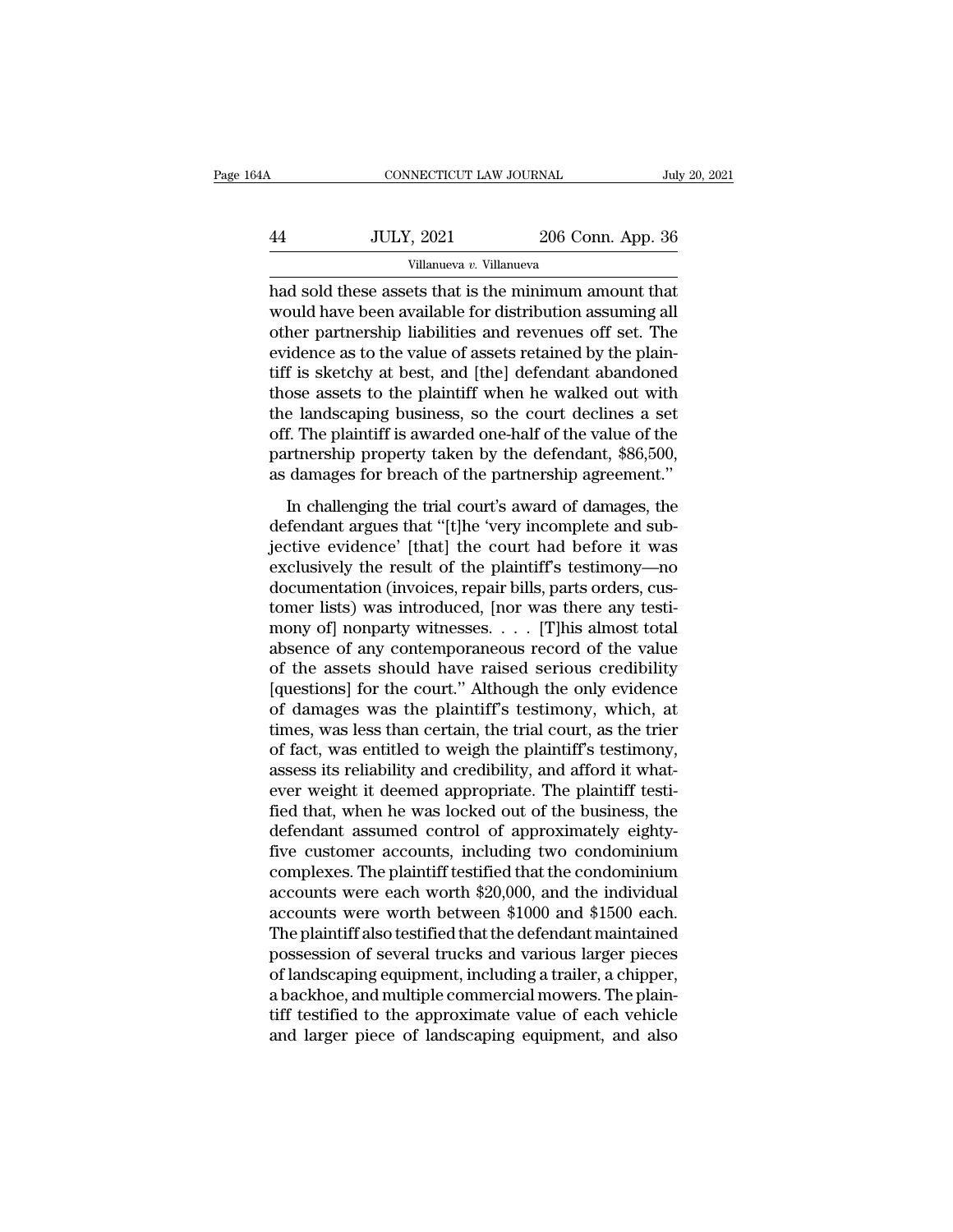$\begin{tabular}{l l l l} \hline & & & & & & \mbox{\textbf{201}} & \multicolumn{2}{c|}{\textbf{206 Conn. App. 36}} & & & & & \multicolumn{2}{c|}{\textbf{101} } \multicolumn{2}{c|}{\textbf{206 Conn. App. 36}} & & & & \multicolumn{2}{c|}{\textbf{JULY, 2021}} & & & \multicolumn{2}{c|}{\textbf{45}} & & & \multicolumn{2}{c|}{\textbf{Villanueva } v. Villanueva}} \hline \end{tabular}$ Villanueva *v.* Villanueva

The definite of the defendant took possession of approximately \$7500 worth of smaller tools, including hand took possession of approximately \$7500 worth of smaller tools, including hand took possession of approximately \$75 206 Conn. App. 36 JULY, 2021 45<br>Villanueva v. Villanueva<br>testified that the defendant took possession of approximately \$7500 worth of smaller tools, including hand<br>tools, ropes, backpack blowers, weed wackers and a<br>sprayer 206 Conn. App. 36 JULY, 2021 45<br>
Villanueva v. Villanueva<br>
testified that the defendant took possession of approximately \$7500 worth of smaller tools, including hand<br>
tools, ropes, backpack blowers, weed wackers and a<br>
sp 206 Conn. App. 36 JULY, 2021 45<br>
Villanueva v. Villanueva<br>
testified that the defendant took possession of approximately \$7500 worth of smaller tools, including hand<br>
tools, ropes, backpack blowers, weed wackers and a<br>
sp Villanueva v. Villanueva<br>
testified that the defendant took possession of approximately \$7500 worth of smaller tools, including hand<br>
tools, ropes, backpack blowers, weed wackers and a<br>
sprayer. On the basis of the forego Villanueva v. Villanueva<br>
testified that the defendant took possession of approxi-<br>
mately \$7500 worth of smaller tools, including hand<br>
tools, ropes, backpack blowers, weed wackers and a<br>
sprayer. On the basis of the for testified that the defendant took possession of approximately \$7500 worth of smaller tools, including hand<br>tools, ropes, backpack blowers, weed wackers and a<br>sprayer. On the basis of the foregoing, the court found<br>that the mately \$7500 worth of smaller tools, including hand<br>tools, ropes, backpack blowers, weed wackers and a<br>sprayer. On the basis of the foregoing, the court found<br>that the plaintiff met his burden of providing the court<br>with s tools, ropes, backpack blowers, weed wackers and a<br>sprayer. On the basis of the foregoing, the court found<br>that the plaintiff met his burden of providing the court<br>with sufficient evidence to enable the court to make a<br>fai sprayer. On the basis of the foregoing, the court found<br>that the plaintiff met his burden of providing the court<br>with sufficient evidence to enable the court to make a<br>fair and reasonable determination of the amount of<br>dam that the plaintiff met his burden of providing the court<br>with sufficient evidence to enable the court to make a<br>fair and reasonable determination of the amount of<br>damages awarded to the plaintiff. Having reviewed the<br>evide with sufficient evidence to enable the court to make a<br>fair and reasonable determination of the amount of<br>damages awarded to the plaintiff. Having reviewed the<br>evidentiary record before the court and affording the<br>trial co fair and reason<br>damages awarde<br>evidentiary recc<br>trial court the l<br>in awarding dan<br>damages award<br>was made. al court the broad discretion to which it is entitled<br>awarding damages, we are not convinced that the<br>mages award was clearly erroneous or that a mistake<br>as made.<br>III<br>The defendant finally argues that the trial court erred

III

in awarding damages, we are not convinced that the<br>damages award was clearly erroneous or that a mistake<br>was made.<br> $\hfill$ <br>III<br>The defendant finally argues that the trial court erred<br>in rejecting his special defense that th damages award was clearly erroneous or that a mistake<br>was made.<br>III<br>The defendant finally argues that the trial court erred<br>in rejecting his special defense that the plaintiff's action<br>was barred by the statute of limitati The defendant finally argues that the trial court erred<br>in rejecting his special defense that the plaintiff's action<br>was barred by the statute of limitations under  $\S 52-577$ .<sup>5</sup><br>The trial court rejected the defendant's a III<br>The defendant finally argues that the trial court erred<br>in rejecting his special defense that the plaintiff's action<br>was barred by the statute of limitations under § 52-577.<sup>5</sup><br>The trial court rejected the defendant's The defendant finally argues that the trial court erred<br>in rejecting his special defense that the plaintiff's action<br>was barred by the statute of limitations under  $\S 52-577$ .<sup>5</sup><br>The trial court rejected the defendant's a The defendant finally argues that the trial court erred<br>in rejecting his special defense that the plaintiff's action<br>was barred by the statute of limitations under  $\S 52-577$ .<sup>5</sup><br>The trial court rejected the defendant's a in rejecting his special defense that the plaintiff's action<br>was barred by the statute of limitations under  $\S 52-577$ .<sup>5</sup><br>The trial court rejected the defendant's argument that<br>the plaintiff's action was barred by the st was barred by the statute of limitations under  $\S$  52-577.<sup>5</sup><br>The trial court rejected the defendant's argument that<br>the plaintiff's action was barred by the statute of limita-<br>tions with little discussion. The court held The trial court rejected the defendant's argument that<br>the plaintiff's action was barred by the statute of limita-<br>tions with little discussion. The court held: "The statute<br>of limitations for breach of an implied contrac the plaintiff's action was barred by the statute of limitations with little discussion. The court held: "The statute of limitations for breach of an implied contract is six years pursuant to [General Statutes] § 52-576 (a) tions with little discussion. The court held: "The statute<br>of limitations for breach of an implied contract is six<br>years pursuant to [General Statutes] § 52-576 (a). This<br>action was timely commenced less than four years af of limitations for breach of an implied contract is six<br>years pursuant to [General Statutes]  $\S$  52-576 (a). This<br>action was timely commenced less than four years after<br>the defendant took partnership property to start his years pursuant to [General Statutes]  $\S$  52-576 (a). This<br>action was timely commenced less than four years after<br>the defendant took partnership property to start his<br>own landscaping business." The defendant claims that<br>th action was timely commenced less than four years after<br>the defendant took partnership property to start his<br>own landscaping business." The defendant claims that<br>the trial court applied the wrong statute of limitations,<br>arg From the determination of paracetistic property to start instant with and the trial court applied the wrong statute of limitations, guing that the plaintiff's cause of action is governed the three year statute of limitati the trial court applied the wrong statute of limitations,<br>arguing that the plaintiff's cause of action is governed<br>by the three year statute of limitations for conversion<br>or breach of fiduciary duty, set forth in § 52-577

are that court applied the wrong statute of initiations,<br>arguing that the plaintiff's cause of action is governed<br>by the three year statute of limitations for conversion<br>or breach of fiduciary duty, set forth in § 52-577.<br> *Ins.* Barrow the three year statute of limitations for conversion<br>or breach of fiduciary duty, set forth in § 52-577.<br>"The determination of which, if any, statute of limita-<br>tions applies to a given action is a question o by the three year statute of initiations for conversion<br>or breach of fiduciary duty, set forth in § 52-577.<br>"The determination of which, if any, statute of limita-<br>tions applies to a given action is a question of law over tions applies to a given action is a question of law over<br>which our review is plenary." *Government Employees*<br>*Ins. Co.* v. *Barros*, 184 Conn. App. 395, 398, 195 A.3d<br>431 (2018). The plaintiff's one count complaint soun 431 (2018). The plaintiff's one count complaint sounded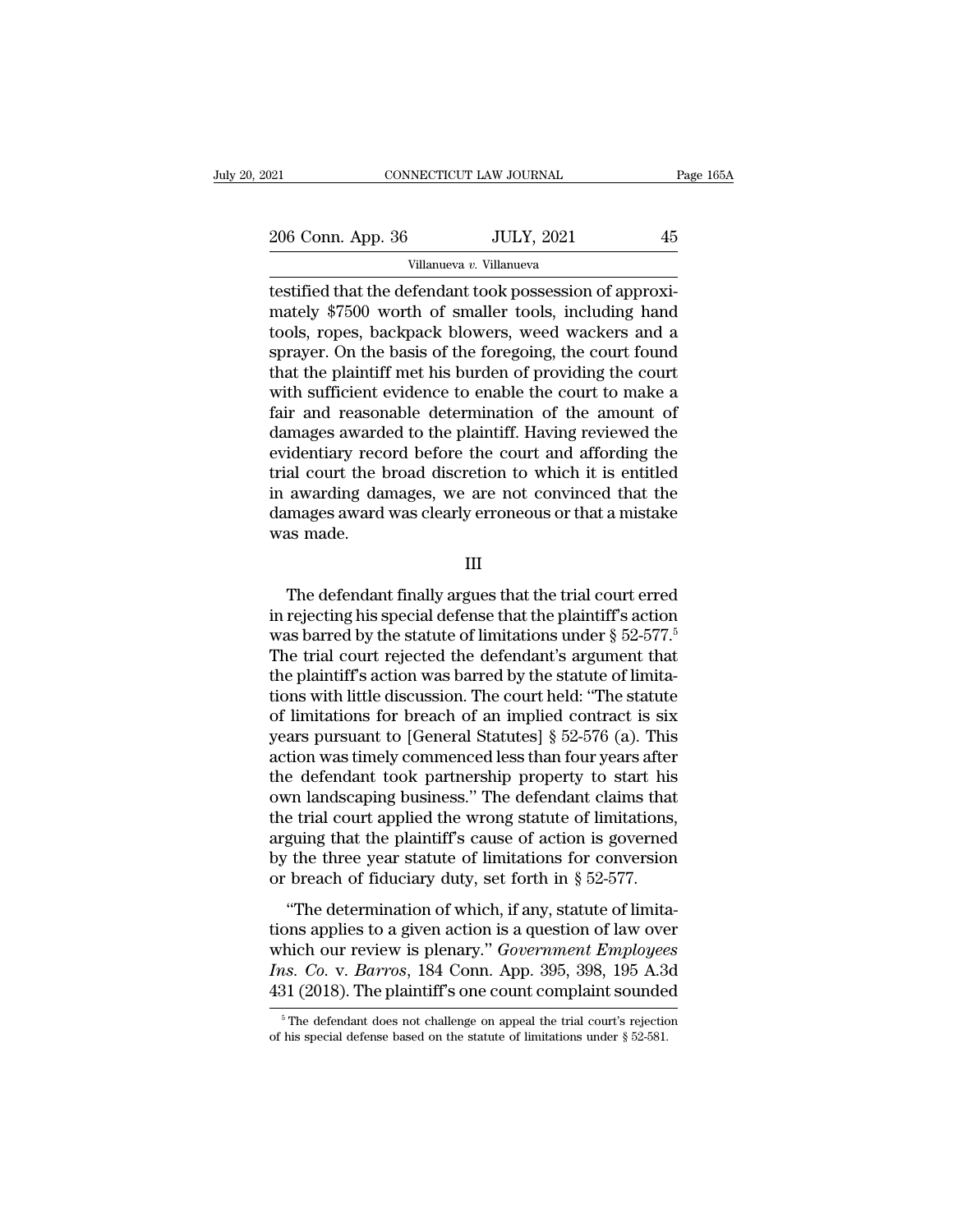# CONNECTICUT LAW JOURNAL July 20, 2021<br>46 JULY, 2021 206 Conn. App. 46<br>Bray v. Bray Bray *v.* Bray

CONNECTICUT LAW JOURNAL July 20, 2021<br>  $\frac{1}{100}$  Bray v. Bray<br>
Bray v. Bray<br>
in breach of an implied contract and did not assert a claim<br>
sounding in tort. We therefore agree with the trial<br>
sounding in tort. We therefo  $\noindent\text{JULY, } 2021$   $\noindent\text{206 Conn. App. 46}\n\hfill\text{Bray } v. \text{Bray}\n\hfill\text{Bray } v. \text{Bray}\n\hfill\text{in breach of an implied contract and did not assert a claim}\n\text{sounding in tort. We therefore agree with the trial}\n\text{count's conclusion that the plaintiff's action was governed by the six voor statuto of limitations set forth in}\n\$ 46 JULY, 2021 206 Conn. App. 46<br>Bray v. Bray<br>in breach of an implied contract and did not assert a claim<br>sounding in tort. We therefore agree with the trial<br>court's conclusion that the plaintiff's action was gov-<br>erned by 46 JULY, 2021 206 Conn. App. 46<br>Bray v. Bray<br>in breach of an implied contract and did not assert a claim<br>sounding in tort. We therefore agree with the trial<br>court's conclusion that the plaintiff's action was gov-<br>erned by Frace of an improved in breach of an improved in tort court's conclusion<br>erned by the six y § 52-576 (a).<br>The judgment i breach of an implied contract and<br>unding in tort. We therefore<br>urt's conclusion that the plaint<br>ned by the six year statute of li<br>52-576 (a).<br>The judgment is affirmed.<br>In this opinion the other judge: In the unity of the term of the plaintiff's action was peak of by the six year statute of limitations set forth is 192-576 (a).<br>The judgment is affirmed.<br>In this opinion the other judges concurred.

## 6 (a).<br>judgment is affirmed.<br>is opinion the other judges concurred.<br>NATALIE BRAY *v*. DWAYNE BRAY, SR.<br>(AC 43309) firmed.<br>
other judges concu<br>
Y v. DWAYNE BRA<br>
(AC 43309)<br>
adle and Pellegrino, Js. NATALIE BRAY v. DWAYNE BRAY, SR.<br>(AC 43309)<br>Moll, Cradle and Pellegrino, Js.

### *Syllabus*

 $\rm (AC~43309)$ <br>Moll, Cradle and Pellegrino, Js.<br> $Syllabus$ <br>The defendant, whose marriage to the plaintiff previously had been dis-<br>solved, appealed to this court challenging an order issued by the trial Moll, Cradle and Pellegrino, Js.<br>Syllabus<br>defendant, whose marriage to the plaintiff previously had been dis-<br>solved, appealed to this court challenging an order issued by the trial<br>court in connection with its denial of t Moll, Cradle and Pellegrino, Js.<br>
Syllabus<br>
defendant, whose marriage to the plaintiff previously had been dis-<br>
solved, appealed to this court challenging an order issued by the trial<br>
court in connection with its denial *Syllabus*<br>defendant, whose marriage to the plaintiff previously had been dis-<br>solved, appealed to this court challenging an order issued by the trial<br>court in connection with its denial of the plaintiff's postjudgment mot *Syltabus*<br>defendant, whose marriage to the plaintiff previously had been dis-<br>solved, appealed to this court challenging an order issued by the trial<br>court in connection with its denial of the plaintiff's postjudgment mot defendant, whose marriage to the plaintiff previously had been dissolved, appealed to this court challenging an order issued by the trial court in connection with its denial of the plaintiff's postjudgment motion for conte solved, appealed to this court challenging an order issued by the trial court in connection with its denial of the plaintiff's postjudgment motion for contempt. Under the parties' separation agreement, which was incorporat extrain connection with its denial of the plaintiff's postjudgment motion<br>for contempt. Under the parties' separation agreement, which was incor-<br>porated into the judgment of dissolution, the defendant was required<br>to pay for contempt. Under the parties' separation agreement, which was incor-<br>porated into the judgment of dissolution, the defendant was required<br>to pay to the plaintiff, as child support, alimony, and/or property distribu-<br>tio porated into the judgment of dissolution, the defendant was required to pay to the plaintiff, as child support, alimony, and/or property distribution, certain percentages of the net income that he received from his employe to pay to the plaintiff, as child support, alimony, and/or property distribution, certain percentages of the net income that he received from his employer in the form of cash bonuses and stock awards. In 2015, the plaintif requiring that the annual amounts and stock awards. In 2015, the plaintiff filed a postjudgment motion for contempt, claiming that the plaintiff filed a postjudgment motion for contempt, claiming that the defendant had fai employer in the form of cash bonuses and stock awards. In 2015, the plaintiff filed a postjudgment motion for contempt, claiming that the defendant had failed to pay certain amounts required under the separation agreement. plaintiff filed a postjudgment motion for contempt, claiming that the defendant had failed to pay certain amounts required under the separation agreement. The trial court issued an order in connection therewith, requiring prefindant had failed to pay certain mounts required under the separation agreement. The trial court issued an order in connection therewith, requiring that the annual amounts paid with respect to the defendant's bonus and amounts from the trial court issued an order in connection therewith, requiring that the annual amounts paid with respect to the defendant's bonus and stock funds be based on his effective tax rate from the prior year. The requiring that the annual amounts paid with respect to the defendant's bonus and stock funds be based on his effective tax rate from the prior year. The plaintiff filed another motion for contempt alleging, inter alia, tha becoming and stock funds be based on his effective tax rate from the prior bear. The plaintiff filed another motion for contempt alleging, inter alia, that the defendant violated the dissolution judgment by deducting extra bear. The plaintiff filed another motion for contempt alleging, inter alia, that the defendant violated the dissolution judgment by deducting extra amounts from his bonus and stock payments for taxes that he did not actual beat the defendant violated the dissolution judgment by deducting extra amounts from his bonus and stock payments for taxes that he did not actually pay. The defendant asserted that these amounts were properly deducted bec amounts from his bonus and stock payments for taxes that he did not actually pay. The defendant asserted that these amounts were properly deducted because his net proceeds were to be calculated using his marginal tax rate actually pay. The defendant asserted that these amounts were properly deducted because his net proceeds were to be calculated using his marginal tax rate rather than his effective tax rate. After a four day hearing, during deducted because his net proceeds were to be calculated using his marginal tax rate rather than his effective tax rate. After a four day hearing, during which neither of the parties ever mentioned the 2015 order, the trial marginal tax rate rather than his effective tax rate. After a four day hearing, during which neither of the parties ever mentioned the 2015 order, the trial court found that the defendant's noncompliance was not wilful, bu maring, during which neither of the parties ever mentioned the 2015<br>hearing, during which neither of the parties ever mentioned the 2015<br>order, the trial court found that the defendant's noncompliance was not<br>wilful, but i about the individual of the defendant's noncompliance was not wilful, but it issued a remedial order that required that he reimburse the plaintiff for certain funds based on its conclusion that the term "net," as used in t wilful, but it issued a remedial order that required that he reimburse<br>the plaintiff for certain funds based on its conclusion that the term<br>"net," as used in the separation agreement, clearly and unambiguously<br>did not con wilful, but it issued a remedial order that required that he reimburse<br>the plaintiff for certain funds based on its conclusion that the term<br>"net," as used in the separation agreement, clearly and unambiguously<br>did not con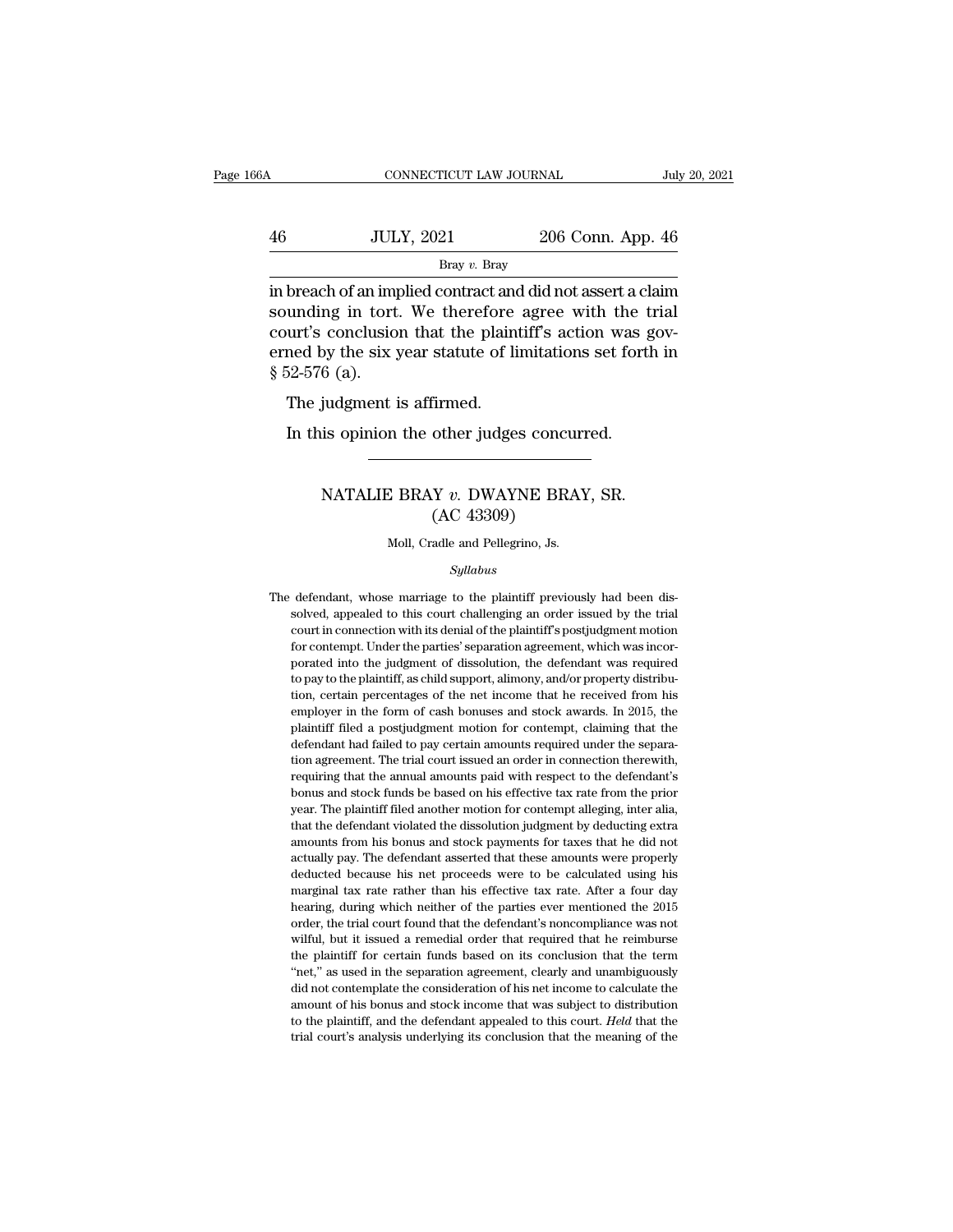21 CONNECTICUT LAW JOURNAL Page 167A<br>
206 Conn. App. 46 JULY, 2021 47<br>
Bray v. Bray

### Bray *v.* Bray

 $\begin{array}{cc} \text{5} \text{ Conn.} \text{ App. 46} & \text{JULY, 2021} & \text{47} \ \text{Bray } v. \text{ Bray} \end{array}$  $\frac{3 \text{ Conn. App. 46}}{\text{Bray } v. \text{ Bray}}$ <br>Bray  $v. \text{Bray}$ <br>term "net," as used in the separation agreement, was clear and unambiguous was erroneous because it failed to take into consideration the stipula-<br>tion of the parties set for  $\frac{3 \text{ Conn. App. 46}}{\text{Bray } v. \text{ Bray}}$   $\frac{100 \text{ LY}}{\text{temp} \cdot \text{m} \cdot \text{m} \cdot \text{m} \cdot \text{m}}$   $\frac{100 \text{ LY}}{\text{temp} \cdot \text{m} \cdot \text{m} \cdot \text{m} \cdot \text{m} \cdot \text{m}}$   $\frac{100 \text{ LY}}{\text{num} \cdot \text{m} \cdot \text{m} \cdot \text{m} \cdot \text{m} \cdot \text{m}}$   $\frac{100 \text{ LY}}{\text{num} \cdot \text{m} \cdot \text{m}$ Bray  $v$ . Bray<br>term "net," as used in the separation agreement, was clear and unambiguous was erroneous because it failed to take into consideration the stipula-<br>tion of the parties set forth in the 2015 order, which prov Bray v. Bray<br>term "net," as used in the separation agreement, was clear and unambigu-<br>ous was erroneous because it failed to take into consideration the stipula-<br>tion of the parties set forth in the 2015 order, which provi term "net," as used<br>ous was erroneous<br>tion of the parties<br>directions as to l<br>stock income were<br>was vacated.<br>Argued M erroneous because it failed to take into consideration the stipude parties set forth in the 2015 order, which provided specifies as to how the net amounts of the defendant's bonus are come were to be calculated; accordingl directions as to how the net amounts of the defendant's bonus and stock income were to be calculated; accordingly, the remedial order was vacated.<br>Argued March 8—officially released July 20, 2021<br>*Procedural History*<br>Actio Figure 1.1 The dissolution of a marriage, and for other<br>directions as to how the net amounts of the defendant's bonus and<br>stock income were to be calculated; accordingly, the remedial order<br>was vacated.<br>Argued March 8—offi

stock income were to be calculated; accordingly, the remedial order<br>was vacated.<br>Argued March 8—officially released July 20, 2021<br>*Procedural History*<br>Action for the dissolution of a marriage, and for other<br>relief, brought was vacated.<br>
Argued March 8—officially released July 20, 2021<br>
Procedural History<br>
Action for the dissolution of a marriage, and for other<br>
relief, brought to the Superior Court in the judicial dis-<br>
trict of Hartford, wh Argued March 8—officially released July 20, 2021<br> *Procedural History*<br> **Action for the dissolution of a marriage, and for other relief, brought to the Superior Court in the judicial dis-<br>
trict of Hartford, where the cour** *Procedural History*<br>Action for the dissolution of a marriage, and for other<br>relief, brought to the Superior Court in the judicial dis-<br>trict of Hartford, where the court, *Ficeto*, *J*., rendered<br>judgment dissolving the m Froceaural History<br>
Action for the dissolution of a marriage, and for other<br>
relief, brought to the Superior Court in the judicial dis-<br>
trict of Hartford, where the court, *Ficeto*, *J.*, rendered<br>
judgment dissolving the Action for the dissolution of a marriage, and for other<br>relief, brought to the Superior Court in the judicial dis-<br>trict of Hartford, where the court, *Ficeto*, *J*., rendered<br>judgment dissolving the marriage and granting relief, brought to the Superior Court in the judicial dis-<br>trict of Hartford, where the court, *Ficeto*, *J*., rendered<br>judgment dissolving the marriage and granting certain<br>other relief in accordance with the parties' sep trict of Hartford, where the court, *Ficeto*, *J.*, rendered<br>judgment dissolving the marriage and granting certain<br>other relief in accordance with the parties' separation<br>agreement; thereafter, the court, *Bozzuto*, *J.*, other relief in accordance with the parties' separation<br>agreement; thereafter, the court, *Bozzuto*, *J*., granted<br>the plaintiff's motion for contempt; subsequently, the<br>court, *Johnson*, *J.*, granted the plaintiff's moti agreement; thereafter, the court, *Bozzuto*, *J.*, granted the plaintiff's motion for contempt; subsequently, the court, *Johnson*, *J.*, granted the plaintiff's motion for contempt; thereafter, the court, *Nguyen-O'Dowd*, *Realistopher Christopher Christopher Christopher Christopher A. Adam J. Teller, and the defendant appealed to this aut. Order vacated.*<br>Adam J. Teller, for the appellant (defendant).<br>Christopher P. Kriesen, with whom were denied the plaintiff's motion for contempt and entered<br>a remedial order, and the defendant appealed to this<br>court. Order vacated.<br>Adam J. Teller, for the appellant (defendant).<br>Christopher P. Kriesen, with whom were *Qing* 

a remedial order, and the<br>
court. Order vacated.<br>
Adam J. Teller, for the<br>
Christopher P. Kriese<br>
Wong and Emily Covey,<br>
appellee (plaintiff). Addin J. Teaer, for the appenant (detendant).<br>
Christopher P. Kriesen, with whom were *Qing Wai*<br>
ong and Emily Covey, certified legal interns, for the<br>
pellee (plaintiff).<br>
Opinion<br>
PER CURIAM. This appeal arises from a p

### *Opinion*

Christopher P. Kriesen, with whom were *Qing Wai*<br>
Wong and Emily Covey, certified legal interns, for the<br>
appellee (plaintiff).<br>
Opinion<br>
PER CURIAM. This appeal arises from a postjudg-<br>
ment motion for contempt filed by Wong and *Emily Covey*, certified legal interns, for the<br>appellee (plaintiff).<br>Opinion<br>PER CURIAM. This appeal arises from a postjudg-<br>ment motion for contempt filed by the plaintiff, Natalie<br>Bray, alleging that the defend opinion<br>opinion<br>PER CURIAM. This appeal arises from a postjudg-<br>ment motion for contempt filed by the plaintiff, Natalie<br>Bray, alleging that the defendant, Dwayne Bray, Sr.,<br>wilfully failed to comply with certain provision **EXECURIAM.** This appeal arises from a postjudgment motion for contempt filed by the plaintiff, Natalie Bray, alleging that the defendant, Dwayne Bray, Sr., wilfully failed to comply with certain provisions of the parties' FER CURIAM. This appeal arises from a postjudgment motion for contempt filed by the plaintiff, Natalie<br>Bray, alleging that the defendant, Dwayne Bray, Sr.,<br>wilfully failed to comply with certain provisions of the<br>parties' PER CURIAM. This appeal arises from a postjudgment motion for contempt filed by the plaintiff, Natalie Bray, since Bray, she defendant, Dwayne Bray, Sr., wilfully failed to comply with certain provisions of the parties' se ment motion for contempt filed by the plaintiff, Natalie Bray, slleging that the defendant, Dwayne Bray, Sr., wilfully failed to comply with certain provisions of the parties' separation agreement, which had been incorpora Bray, alleging that the defendant, Dwayne Bray, Sr.,<br>wilfully failed to comply with certain provisions of the<br>parties' separation agreement, which had been incorpo-<br>rated into their judgment of dissolution. The provisions<br> wilfully failed to comply with certain provisions of the<br>parties' separation agreement, which had been incorpo-<br>rated into their judgment of dissolution. The provisions<br>at issue required the defendant to pay to the plainti parties' separation agreement, which had been incorporated into their judgment of dissolution. The provisions at issue required the defendant to pay to the plaintiff, as child support, alimony and/or property distribution,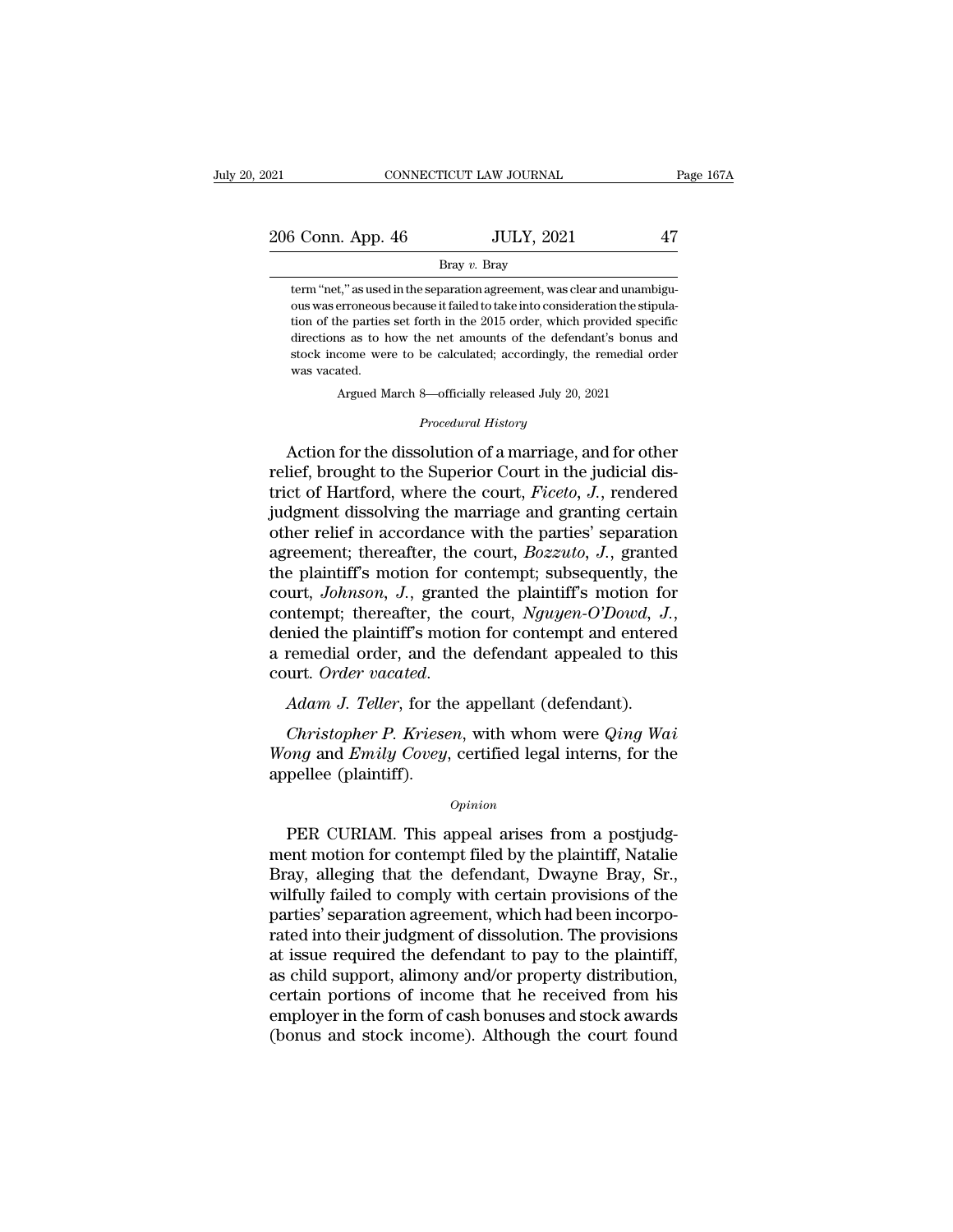| 8Α | CONNECTICUT LAW JOURNAL |                   | July 20, 2021 |  |
|----|-------------------------|-------------------|---------------|--|
| 48 | <b>JULY, 2021</b>       | 206 Conn. App. 46 |               |  |
|    | Bray v. Bray            |                   |               |  |

CONNECTICUT LAW JOURNAL<br>
48 JULY, 2021 206 Conn. App. 46<br>
<sup>Bray v. Bray</sup><br>
that the defendant had not complied with those provi-<br>
sions of the separation agreement, it concluded that<br>
his popompliance was not wiful, and the sions of the separation agreement, it concluded that  $\frac{360}{100}$  HuLY, 2021 206 Conn. App. 46<br>  $\frac{100}{100}$  Bray v. Bray<br>
that the defendant had not complied with those provisions of the separation agreement, it concluded that<br>
his noncompliance was not wilful, and, ther  $\frac{36}{100}$  JULY, 2021 206 Conn. App. 46<br>Bray v. Bray<br>that the defendant had not complied with those provisions of the separation agreement, it concluded that<br>his noncompliance was not wilful, and, therefore, it<br>denied t Bray v. Bray<br>Bray v. Bray<br>that the defendant had not complied with those provisions of the separation agreement, it concluded that<br>his noncompliance was not wilful, and, therefore, it<br>denied the plaintiff's motion for con Eray v. Bray<br>that the defendant had not complied with those provisions of the separation agreement, it concluded that<br>his noncompliance was not wilful, and, therefore, it<br>denied the plaintiff's motion for contempt.<sup>1</sup> On that the defendant had not complied with those provisions of the separation agreement, it concluded that<br>his noncompliance was not wilful, and, therefore, it<br>denied the plaintiff's motion for contempt.<sup>1</sup> On appeal,<br>the d sions of the separation agreement, it concluded that<br>his noncompliance was not wilful, and, therefore, it<br>denied the plaintiff's motion for contempt.<sup>1</sup> On appeal,<br>the defendant challenges the court's remedial order that<br>r his noncompliance was not wilful, and, therefore, it<br>denied the plaintiff's motion for contempt.<sup>1</sup> On appeal,<br>the defendant challenges the court's remedial order that<br>required him to reimburse the plaintiff for certain fu denied the plaintiff's motion for contempt.<sup>1</sup> On appeal,<br>the defendant challenges the court's remedial order that<br>required him to reimburse the plaintiff for certain funds<br>based on the court's conclusion that the term "ne the defendant challenges the court's remedial order that<br>required him to reimburse the plaintiff for certain funds<br>based on the court's conclusion that the term "net,"<br>as used in the applicable provisions of the separation required him to reimburse the plaintiff for certain funds<br>based on the court's conclusion that the term "net,"<br>as used in the applicable provisions of the separation<br>agreement, clearly and unambiguously did not contem-<br>pla based on the court's conclusion that the term "net,"<br>as used in the applicable provisions of the separation<br>agreement, clearly and unambiguously did not contem-<br>plate the consideration of his net income in order to<br>calcula as used in the applicable provisions of the separation<br>agreement, clearly and unambiguously did not contem-<br>plate the consideration of his net income in order to<br>calculate the amount of his bonus and stock income<br>that was agreement, clearly and unambiguously did not contem-<br>plate the consideration of his net income in order to<br>calculate the amount of his bonus and stock income<br>that was subject to distribution to the plaintiff. The<br>defendant plate the consideration of his net income in order to calculate the amount of his bonus and stock income that was subject to distribution to the plaintiff. The defendant specifically claims that the trial court (1) incorre calculate the amount of his bonus and stock income<br>that was subject to distribution to the plaintiff. The<br>defendant specifically claims that the trial court (1)<br>incorrectly determined that the term "net" was clear<br>and unam that was subject to distribution to the plaintiff. The<br>defendant specifically claims that the trial court (1)<br>incorrectly determined that the term "net" was clear<br>and unambiguous as used in the parties' separation<br>agreemen defendant specifically claims that the trial court (1)<br>incorrectly determined that the term "net" was clear<br>and unambiguous as used in the parties' separation<br>agreement, and (2) erred in interpreting the term "net"<br>to excl incorrectly determined that the term "net" was clear<br>and unambiguous as used in the parties' separation<br>agreement, and (2) erred in interpreting the term "net"<br>to exclude from those income sources "only the<br>amounts withhel and unambiguous as used in the parties' separation<br>agreement, and (2) erred in interpreting the term "net"<br>to exclude from those income sources "only the<br>amounts withheld by his employer, disregarding the<br>defendant's actua agreement, and (2) erred in interpreting the term "net"<br>to exclude from those income sources "only the<br>amounts withheld by his employer, disregarding the<br>defendant's actual income tax obligations, despite clear<br>evidence th to exclude from those income sources "only the<br>amounts withheld by his employer, disregarding the<br>defendant's actual income tax obligations, despite clear<br>evidence that the parties intended to consider his actual<br>marginal amounts withheld by his employer, disregarding the<br>defendant's actual income tax obligations, despite clear<br>evidence that the parties intended to consider his actual<br>marginal tax obligations and not merely the employer's<br>w defendant's actual income tax obligations, despite clear<br>evidence that the parties intended to consider his actual<br>marginal tax obligations and not merely the employer's<br>withholding for those obligations." We conclude that evidence that the parties intended to consider his actual<br>marginal tax obligations and not merely the employer's<br>withholding for those obligations." We conclude that<br>the analysis underlying the trial court's conclusion tha marginal tax obligations and not merely the employer's<br>withholding for those obligations." We conclude that<br>the analysis underlying the trial court's conclusion that<br>the term "net" was clear and unambiguous was errone-<br>ous withholding for those obligations." We conclude that<br>the analysis underlying the trial court's conclusion that<br>the term "net" was clear and unambiguous was errone-<br>ous in that it failed to take into consideration a stipula the analysis underlying the trial court's conclusion that<br>the term "net" was clear and unambiguous was errone-<br>ous in that it failed to take into consideration a stipula-<br>tion of the parties, which was entered as an order the term "net" was clear and unambiguous was errone-<br>ous in that it failed to take into consideration a stipula-<br>tion of the parties, which was entered as an order of<br>the court, between the date of dissolution and the hear ous in that it failed to take into considerat<br>tion of the parties, which was entered as<br>the court, between the date of dissolution<br>ing on the motion for contempt. That stipul<br>cally directed how the "net" amounts of th<br>bonu For the parties, which was entered as an order of<br>e court, between the date of dissolution and the hear-<br>g on the motion for contempt. That stipulation specifi-<br>lly directed how the "net" amounts of the defendant's<br>mus and fact to our, between the date of dissolution and the heat<br>ing on the motion for contempt. That stipulation specifi-<br>cally directed how the "net" amounts of the defendant's<br>bonus and stock income were to be calculated. Acco

really directed how the "net" amounts of the defendant's<br>bonus and stock income were to be calculated. Accord-<br>ingly, we vacate the remedial order.<br>The following procedural history and undisputed<br>facts are relevant to our bonus and stock income were to be calculated. Accordingly, we vacate the remedial order.<br>The following procedural history and undisputed facts are relevant to our resolution of the issues on appeal. The parties' marriage The following procedural history and undisputed facts are relevant to our resolution of the issues on appeal. The parties' marriage was dissolved on October 10, 2014. They executed a separation agreement on  $\frac{1}{1}$  The

tempt.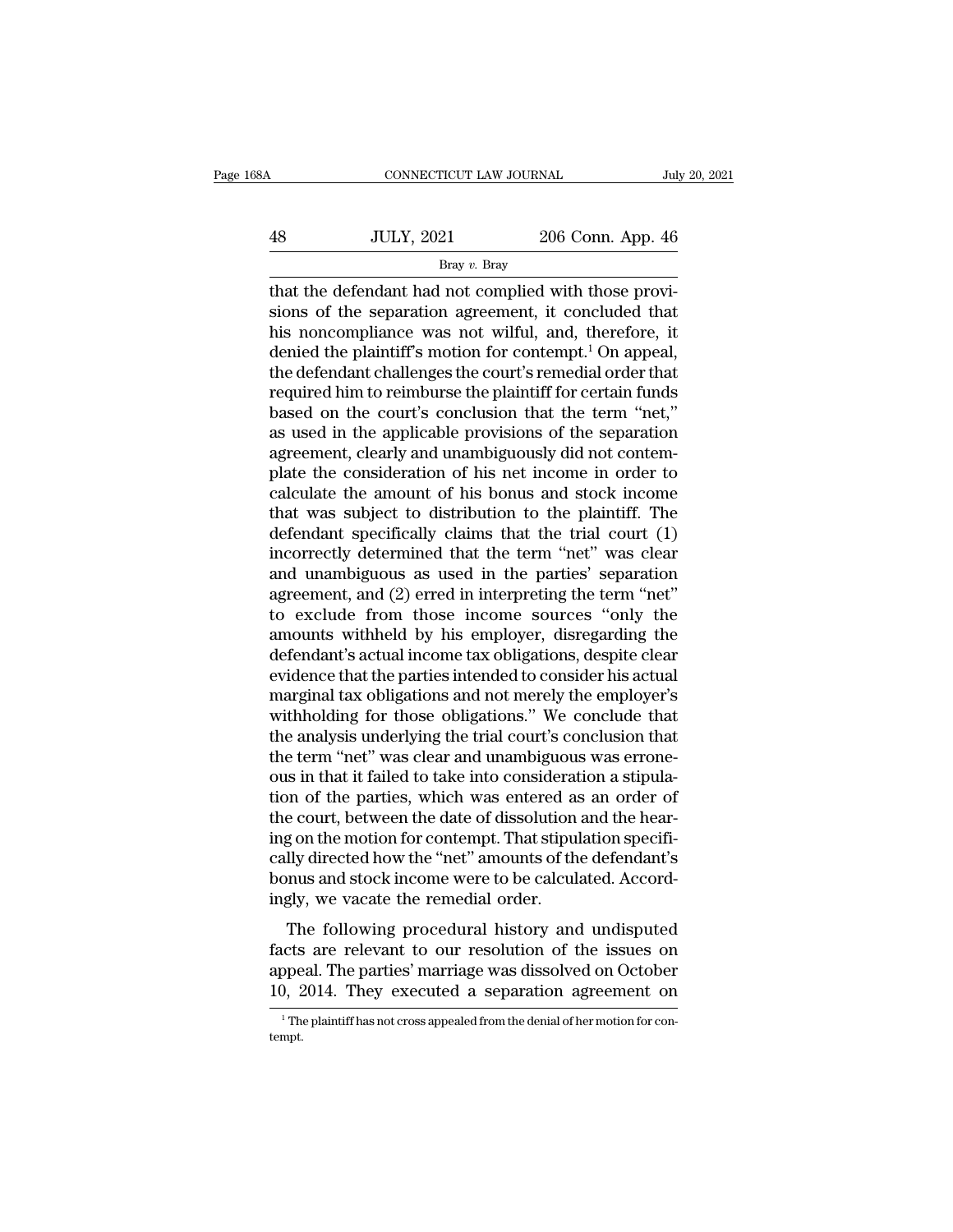Bray *v.* Bray

 $t_{\text{206}}$  Conn. App. 46 JULY, 2021  $t_{\text{206}}$  Conn. App. 46 JULY, 2021 49<br>Bray v. Bray<br>that date, which was incorporated into the judgment<br>of dissolution. The separation agreement provided,<br>inter alia, that the defende  $\frac{206}{200}$  Conn. App. 46 JULY, 2021 49<br>Bray v. Bray<br>that date, which was incorporated into the judgment<br>of dissolution. The separation agreement provided,<br>inter alia, that the defendant would pay to the plaintiff<br>alimo  $\frac{206 \text{ Conn. App. 46}}{\text{Bray } v. \text{ Bray}}$ <br>  $\frac{10 \text{ H} \cdot \text{Bray}}{\text{Bray } v. \text{ Bray}}$ <br>
that date, which was incorporated into the judgment<br>
of dissolution. The separation agreement provided,<br>
inter alia, that the defendant would pay to the 206 Conn. App. 46 Bray v. Bray<br>Bray v. Bray<br>that date, which was incorporated into the judgment<br>of dissolution. The separation agreement provided,<br>inter alia, that the defendant would pay to the plaintiff<br>alimony, various Bray v. Bray<br>Bray v. Bray<br>that date, which was incorporated into the judgment<br>of dissolution. The separation agreement provided,<br>inter alia, that the defendant would pay to the plaintiff<br>alimony, various portions of marit <sup>Bray v. Bray</sup><br>
that date, which was incorporated into the judgment<br>
of dissolution. The separation agreement provided,<br>
inter alia, that the defendant would pay to the plaintiff<br>
alimony, various portions of marital asse that date, which was incorporated into the judgment<br>of dissolution. The separation agreement provided,<br>inter alia, that the defendant would pay to the plaintiff<br>alimony, various portions of marital assets and child<br>support of dissolution. The separation agreement provided,<br>inter alia, that the defendant would pay to the plaintiff<br>alimony, various portions of marital assets and child<br>support for their minor child. Specifically, as to alimony, inter alia, that the defendant would pay to the plaintiff<br>alimony, various portions of marital assets and child<br>support for their minor child. Specifically, as to alimony,<br>§ 4.1 of the parties' separation agreement provide alimony, various portions of marital assets and child<br>support for their minor child. Specifically, as to alimony,<br>§ 4.1 of the parties' separation agreement provided that<br>the defendant would pay to the plaintiff periodic a support for their minor child. Specifically, as to alimony,<br>
§ 4.1 of the parties' separation agreement provided that<br>
the defendant would pay to the plaintiff periodic ali-<br>
mony in the amount of \$1000 per week for fiftee § 4.1 of the parties' separation agreement provided that<br>the defendant would pay to the plaintiff periodic ali-<br>mony in the amount of \$1000 per week for fifteen years,<br>plus "15 [percent] of any and all net cash bonus(es)<br>r the defendant would pay to the plaintiff periodic ali-<br>mony in the amount of \$1000 per week for fifteen years,<br>plus "15 [percent] of any and all net cash bonus(es)<br>received by the [defendant]." Section 4.5 of the separa-<br>t mony in the amount of \$1000 per week for fifteen years,<br>plus "15 [percent] of any and all net cash bonus(es)<br>received by the [defendant]." Section 4.5 of the separa-<br>tion agreement provided in relevant part: "So long as<br>th plus "15 [percent] of any and all net cash bonus(es)<br>received by the [defendant]." Section 4.5 of the separa-<br>tion agreement provided in relevant part: "So long as<br>there is an alimony obligation payable to the [plaintiff], received by the [defendant]." Section 4.5 of the separation agreement provided in relevant part: "So long as there is an alimony obligation payable to the [plaintiff], as additional alimony, the [plaintiff] shall be entitl tion agreement provided in relevant pat<br>there is an alimony obligation payable to<br>as additional alimony, the [plaintiff] shal<br>15 [percent] of any and all such future<br>from Disney<sup>2</sup> once liquidated as cash by tl<br>The 15 [per and all mony obtigation payable to the plaintiff],<br>additional alimony, the [plaintiff] shall be entitled to<br>ferreent] of any and all such future stock earned<br>om Disney<sup>2</sup> once liquidated as cash by the [defendant].<br>as 15 as additionar antiony, the [plantin] stand of third to 15 [percent] of any and all such future stock earned<br>from Disney<sup>2</sup> once liquidated as cash by the [defendant].<br>The 15 [percent] shall be payable from the liquidated<br>

Fo [percent] of any and an sach hadre stock carned<br>from Disney<sup>2</sup> once liquidated as cash by the [defendant].<br>The 15 [percent] shall be payable from the liquidated<br>net amount." (Footnote added.)<br>As to the marital assets, The 15 [percent] shall be payable from the liquidated<br>net amount." (Footnote added.)<br>As to the marital assets, specifically, as to restricted<br>stock units that had been awarded to the defendant,<br>but had not vested, as of t The 19 [percent] shall be payable from the inquidated<br>
net amount." (Footnote added.)<br>
As to the marital assets, specifically, as to restricted<br>
stock units that had been awarded to the defendant,<br>
but had not vested, as As to the marital assets, specifically, as to restricted<br>stock units that had been awarded to the defendant,<br>but had not vested, as of the date of dissolution, § 5.1<br>of the separation agreement provided, inter alia, that<br> As to the marital assets, specifically, as to restricte<br>stock units that had been awarded to the defendant<br>but had not vested, as of the date of dissolution,  $\S$  5.<br>of the separation agreement provided, inter alia, that<br>" Let the separation agreement provided, inter alia, that<br>the separation agreement provided, inter alia, that<br>ne [plaintiff] shall be entitled to 50 [percent] of the<br>t value of the stock upon vesting, after provision for<br>ym but had not vessed, as of the date of dissolution,  $\frac{1}{3}$  of<br>of the separation agreement provided, inter alia, that<br>"the [plaintiff] shall be entitled to 50 [percent] of the<br>net value of the stock upon vesting, after p

or the separation agreement provided, meet and, that<br>
"the [plaintiff] shall be entitled to 50 [percent] of the<br>
net value of the stock upon vesting, after provision for<br>
payment of all associated taxes and fees  $\ldots$ ."<br> Finally shall be childed to be percent of the<br>net value of the stock upon vesting, after provision for<br>payment of all associated taxes and fees  $\dots$ ."<br>As to child support, the separation agreement required<br>the defendant t Fract value of the stock upon vesting, their provision for<br>payment of all associated taxes and fees  $\dots$ ."<br>As to child support, the separation agreement required<br>the defendant to pay periodic support in accordance<br>with th As to child support, the separation agreement required<br>the defendant to pay periodic support in accordance<br>with the child support guidelines. Section 11.2 of the<br>separation agreement provided that, as additional child<br>sup As to child support, the separation agreement required<br>the defendant to pay periodic support in accordance<br>with the child support guidelines. Section 11.2 of the<br>separation agreement provided that, as additional child<br>sup the child support guidelines. Section 11.2 of the paration agreement provided that, as additional child pport, "the [defendant] shall pay 15 [percent] of his t yearly bonus (non-stock bonus(es)), to the [plain-f] so long separation agreement provided that, as additional child<br>support, "the [defendant] shall pay 15 [percent] of his<br>net yearly bonus (non-stock bonus(es)), to the [plain-<br>tiff] so long as child support is due and owing  $\dots$ ." support, "the [defendant] shall pay 15 [percent] of his<br>net yearly bonus (non-stock bonus(es)), to the [plain-<br>tiff] so long as child support is due and owing . . . ."<br>On January 5, 2015, the defendant informed the plain-

On January 5, 2015, the defendant informed the plain-<br>ff that he believed that the "net" of his cash bonus<br>and stock income should be calculated by employing<br> $\frac{1}{2}$  At all times relevant herein, the defendant was employ On January 5, 2015, the defenda<br>tiff that he believed that the "ne<br>and stock income should be cale<br> $\frac{1}{2}$ At all times relevant herein, the defendant v<br>is owned by Disney Worldwide Services, Inc.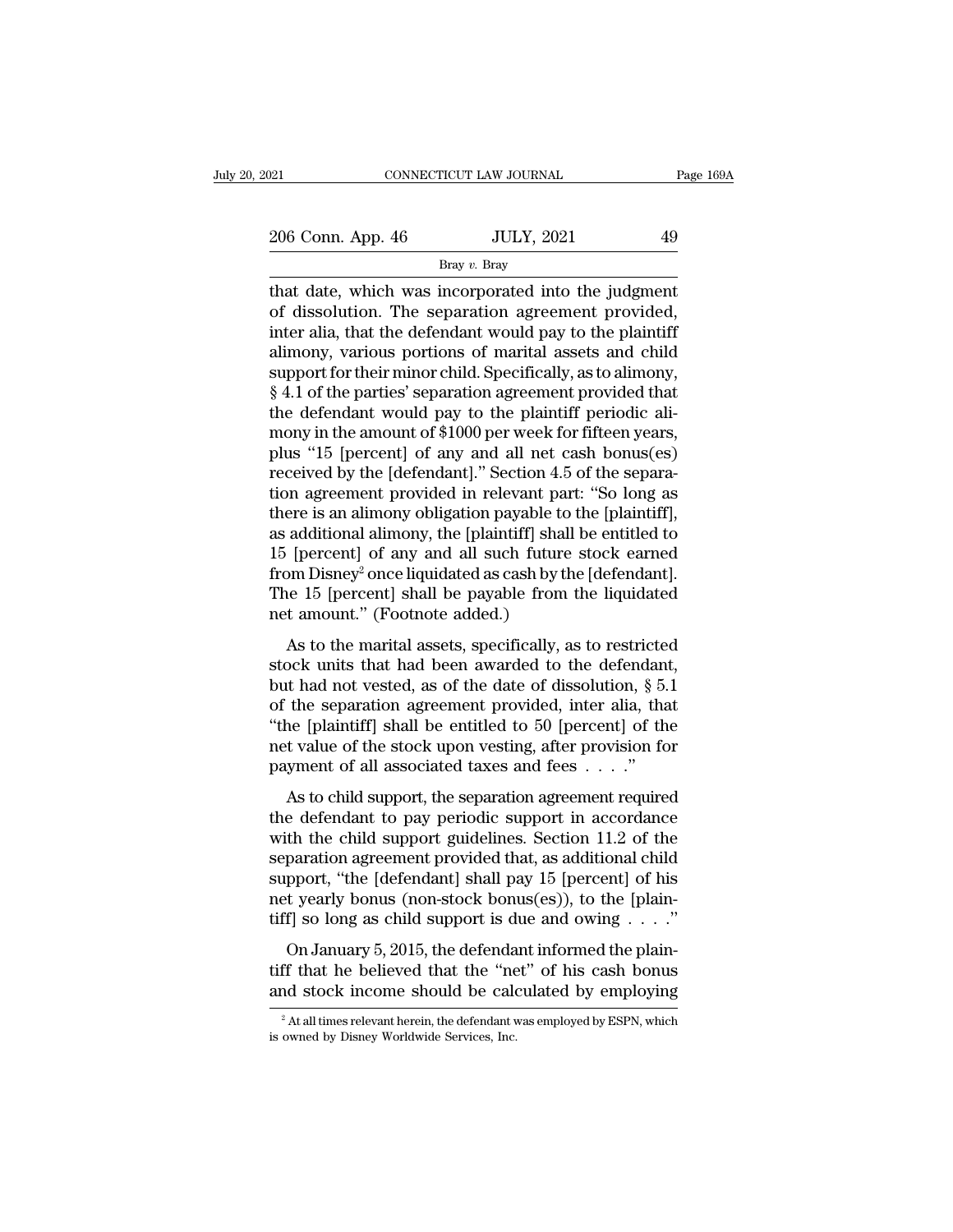| 70A | CONNECTICUT LAW JOURNAL |                   | July 20, 2021 |
|-----|-------------------------|-------------------|---------------|
| 50  | <b>JULY, 2021</b>       | 206 Conn. App. 46 |               |
|     | Bray $v$ . Bray         |                   |               |

cONNECTICUT LAW JOURNAL July 20, 20<br>
50 JULY, 2021 206 Conn. App. 46<br>
Bray v. Bray<br>
a federal tax rate of 33 percent, which was his marginal<br>
tax rate, instead of the 25 percent that his employer<br>
withhold Accordingly, he 50 JULY, 2021 206 Conn. App. 46<br>Bray v. Bray<br>a federal tax rate of 33 percent, which was his marginal<br>tax rate, instead of the 25 percent that his employer<br>withheld. Accordingly, he told the plaintiff that he<br>would subtrac  $\noindent\hfill\text{JULY, 2021} \quad\noindent\hfill\text{Bray } v. \text{Bray}$ <br>
a federal tax rate of 33 percent, which was his marginal<br>
tax rate, instead of the 25 percent that his employer<br>
withheld. Accordingly, he told the plaintiff that he<br>
would sub  $30$  JULY, 2021 206 Conn. App. 46<br>Bray v. Bray<br>a federal tax rate of 33 percent, which was his marginal<br>tax rate, instead of the 25 percent that his employer<br>withheld. Accordingly, he told the plaintiff that he<br>would subt Bray v. Bray<br>Bray v. Bray<br>a federal tax rate of 33 percent, which was his marginal<br>tax rate, instead of the 25 percent that his employer<br>withheld. Accordingly, he told the plaintiff that he<br>would subtract an additional 8  $\frac{1}{2}$  Bray v. Bray<br>a federal tax rate of 33 percent, which was his margitax rate, instead of the 25 percent that his emplo<br>withheld. Accordingly, he told the plaintiff that<br>would subtract an additional 8 percent from Exercise and take of so percent, which was has marginal<br>as rate, instead of the 25 percent that his employer<br>thheld. Accordingly, he told the plaintiff that he<br>puld subtract an additional 8 percent from the amount<br>at he re the must had a model of the distribution of the plaintiff that he would subtract an additional 8 percent from the amount that he received from his employer before calculating the plaintiff's percentage of each distribution

while the correction of the plant of the mount<br>that he received from his employer before calculating<br>the plaintiff's percentage of each distribution.<br>On May 7, 2015, the plaintiff filed a motion for con-<br>tempt, alleging, that he received from his employer before calculating<br>the plaintiff's percentage of each distribution.<br>On May 7, 2015, the plaintiff filed a motion for con-<br>tempt, alleging, inter alia, that the defendant had not<br>complied the plaintiff's percentage of each distribution.<br>
On May 7, 2015, the plaintiff filed a motion for con-<br>
tempt, alleging, inter alia, that the defendant had not<br>
complied with the periodic child support or alimony<br>
orders On May 7, 2015, the plaintiff filed a motion for con-<br>tempt, alleging, inter alia, that the defendant had not<br>complied with the periodic child support or alimony<br>orders, or the provisions of the separation agreement<br>that On May 7, 2015, the plaintiff filed a motion for con-<br>tempt, alleging, inter alia, that the defendant had not<br>complied with the periodic child support or alimony<br>orders, or the provisions of the separation agreement<br>that r tempt, alleging, inter alia, that the defendant had not complied with the periodic child support or alimony orders, or the provisions of the separation agreement that required him to pay to her a certain portion of his bo complied with the periodic child support or alimony<br>orders, or the provisions of the separation agreement<br>that required him to pay to her a certain portion of his<br>bonus and stock income.<sup>3</sup> As a result of that motion,<br>on orders, or the provisions of the separation agreement<br>that required him to pay to her a certain portion of his<br>bonus and stock income.<sup>3</sup> As a result of that motion,<br>on November 2, 2015, the trial court, *Johnson*, *J*., that required him to pay to her a certain portion of his<br>
bonus and stock income.<sup>3</sup> As a result of that motion,<br>
on November 2, 2015, the trial court, *Johnson*, *J*., issued<br>
an order that provided, inter alia: "The par bonus and stock income.<sup>3</sup> As a result of that motion,<br>on November 2, 2015, the trial court, *Johnson*, *J*., issued<br>an order that provided, inter alia: "The parties stipulate<br>to the following . . . [t]he parties shall ea on November 2, 2015, the trial court, *Johnson*, *J.*, issued<br>an order that provided, inter alia: "The parties stipulate<br>to the following  $\ldots$  [t]he parties shall each receive<br>their bonus and stock funds based upon the [ an order that provided, inter alia: "The parties stipulate<br>to the following  $\ldots$  [t]he parties shall each receive<br>their bonus and stock funds based upon the [defen-<br>dant's] *effective tax rate* from the previous year a to the following  $\ldots$  [t]he parties shall each receive<br>their bonus and stock funds based upon the [defen-<br>dant's] *effective tax rate* from the previous year and<br>not his marginal tax rate. At the end of each tax year,<br>th their bonus and stock funds based upon the [defen-<br>dant's] *effective tax rate* from the previous year and<br>not his marginal tax rate. At the end of each tax year,<br>the parties shall reconcile within thirty (30) days of t Exercise Shall reconcile within thirty (30) days of the lefendant] filing his tax returns. The reconciliation hall be done to determine if the [defendant] over with-<br>eld or under withheld. The parties shall adjust their<br><sup></sup> [defendant] filing his tax returns. The reconciliation<br>shall be done to determine if the [defendant] over with-<br>held or under withheld. The parties shall adjust their<br><sup>3</sup>The plaintiff also had filed a motion for contempt o

shall be done to determine if the [defendant] over with-<br>held or under withheld. The parties shall adjust their<br> $\frac{3}{10}$  The plaintiff also had filed a motion for contempt on January 26, 2015,<br>alleging that the defendan Final set done to determine in the parties shall adjust their<br>held or under withheld. The parties shall adjust their<br><sup>3</sup> The plaintiff also had filed a motion for contempt on January 26, 2015,<br>alleging that the defendant h The plaintiff also had filed a motion for contempt on January 26, 2015, alleging that the defendant had stopped paying child support and alimony, both the periodic orders and those stemming from his bonus and stock income. <sup>3</sup> The plaintiff also had filed a motion for contempt on January 26, 2015, alleging that the defendant had stopped paying child support and alimony, both the periodic orders and those stemming from his bonus and stock in Financial information and stopped paying child support and alimony, both the periodic orders and those stemming from his bonus and stock income. As a result of that motion, an order for immediate wage withholding was enter both the periodic orders and those stemming from his bonus and stock income. As a result of that motion, an order for immediate wage withholding was entered on April 7, 2015, to secure the defendant's periodic obligation. speak with the particle of that motion, an order for immediate wage withholding was entered on April 7, 2015, to secure the defendant's periodic obligation.<br>The court also issued another order, by agreement of the parties, *and any other information, and any other information*. The court also issued another order, by agreement of the parties, pertaining to the parties' exchange of financial information. Of particular note, the court ordered: The court also issued another order, by agreement of the parties, pertaining to the parties' exchange of financial information. Of particular note, the court ordered: "Each party shall authorize their respective accountan to the parties' exchange of financial information. Of particular note, the court ordered: "Each party shall authorize their respective accountants to speak with the other *regarding applicable tax rates,*  $2014/2015$  *incom* court ordered: "Each party shall authorize their respective accountants to speak with the other *regarding applicable tax rates,*  $2014/2015$  *income,* and any other information necessary to determine net proceeds due to th speak with the other *regarding applicable tax rates, 2014/2015 income,* and any other *information necessary to determine net proceeds* due to the [plaintiff] pursuant to the [separation] agreement dated October 10, 2014 *and any other information necessary to determine net proceeds* due to the [plaintiff] pursuant to the [separation] agreement dated October 10, 2014."<br>(Emphasis added.) Like the November 2, 2015 order discussed subsequentl [plaintiff] pursuant to the [separation] agreement dated October 10, 2014."<br>(Emphasis added.) Like the November 2, 2015 order discussed subsequently<br>in this opinion, this order is indicative of the parties' intent and unde (Emphasis added.) Like the November 2, 2015 order discussed subsequently in this opinion, this order is indicative of the parties' intent and understanding that the defendant's net income and the tax rate applied to calcu in this opinion, this order is indicative of the parties' intent and understanding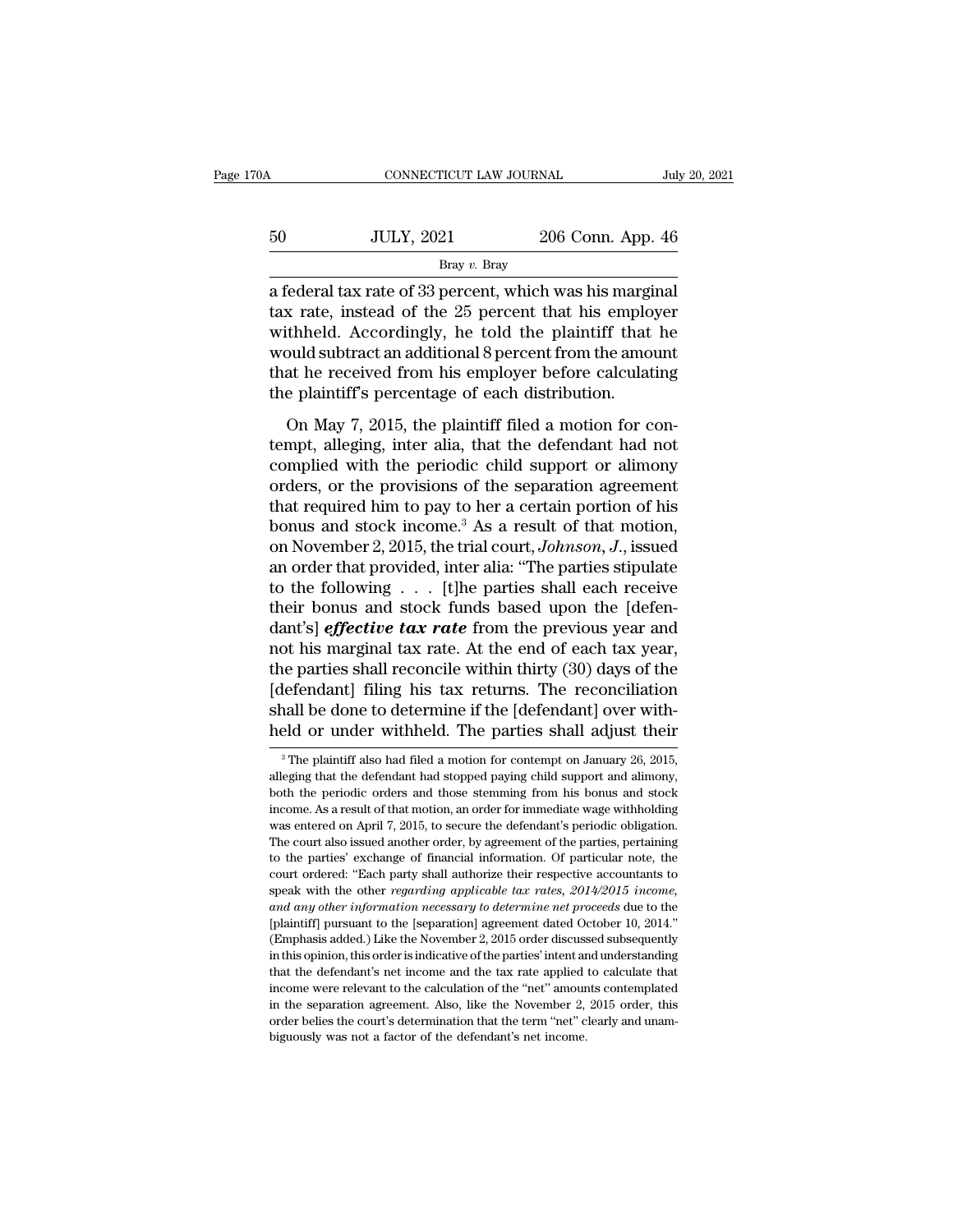| 021               | CONNECTICUT LAW JOURNAL | Page 171A |
|-------------------|-------------------------|-----------|
| 206 Conn. App. 46 | <b>JULY, 2021</b>       | 51        |
|                   | Bray $v$ . Bray         |           |

examples are connected to the set of the parties of the parties' based on this determination by the parties' accountants. The difference after reconciliation, if any, shall be paid within thirty  $(30)$  days of reconciliat 206 Conn. App. 46 JULY, 2021 51<br>Bray v. Bray<br>earnings based on this determination by the parties'<br>accountants. The difference after reconciliation, if any,<br>shall be paid within thirty (30) days of reconciliation to<br>the pa  $\frac{\text{Bray } v. \text{ Bray}}{\text{Bray } v. \text{ Bray}}$ <br>
earnings based on this determination by the parties'<br>
accountants. The difference after reconciliation, if any,<br>
shall be paid within thirty (30) days of reconciliation to<br>
the party who 206 Conn. App. 46 JULY, 2021 51<br>Bray v. Bray<br>earnings based on this determination by the parties'<br>accountants. The difference after reconciliation, if any,<br>shall be paid within thirty (30) days of reconciliation to<br>the pa Bray v. Bray<br>
rnings based on this determination by the parties'<br>
countants. The difference after reconciliation, if any,<br>
all be paid within thirty (30) days of reconciliation to<br>
e party who is owed money." (Emphasis in earnings based on this determination by the parties'<br>accountants. The difference after reconciliation, if any,<br>shall be paid within thirty (30) days of reconciliation to<br>the party who is owed money." (Emphasis in original.

edurings sased on ans determinated by the partes<br>accountants. The difference after reconciliation, if any,<br>shall be paid within thirty (30) days of reconciliation to<br>the party who is owed money." (Emphasis in original.)<br>On molecularly from the university of the paid within thirty (30) days of reconciliation to the party who is owed money." (Emphasis in original.) On March 28, 2018, the plaintiff filed another motion for contempt, alleging, i the party who is owed money." (Emphasis in original.)<br>
On March 28, 2018, the plaintiff filed another motion<br>
for contempt, alleging, inter alia, that the defendant<br>
violated the dissolution judgment by deducting "extra<br> are party who is owed money. (Emphasis in originar.)<br>
On March 28, 2018, the plaintiff filed another motion<br>
for contempt, alleging, inter alia, that the defendant<br>
violated the dissolution judgment by deducting "extra<br>
mo On March 28, 2018, the plaintiff filed another motion<br>for contempt, alleging, inter alia, that the defendant<br>violated the dissolution judgment by deducting "extra<br>money from bonuses and stock payments for 'extra<br>taxes'" th for contempt, alleging, inter alia, that the defendant<br>violated the dissolution judgment by deducting "extra<br>money from bonuses and stock payments for 'extra<br>taxes' " that he does not actually pay. The plaintiff<br>argued tha violated the dissolution judgment by deducting "extra<br>money from bonuses and stock payments for 'extra<br>taxes'" that he does not actually pay. The plaintiff<br>argued that the "net" proceeds from the defendant's<br>bonus and stoc money from bonuses and stock payments for 'extra<br>taxes'" that he does not actually pay. The plaintiff<br>argued that the "net" proceeds from the defendant's<br>bonus and stock income were to be calculated by sub-<br>tracting the ac taxes'" that he does not actually pay. The plaintiff<br>argued that the "net" proceeds from the defendant's<br>bonus and stock income were to be calculated by sub-<br>tracting the actual taxes paid by the defendant, which<br>she refer argued that the "net"<br>bonus and stock incon<br>tracting the actual taxe<br>she referred to as the<br>The defendant maintain<br>tax rate of 33 percent<br>the net proceeds.<br>Following a four day Following a four day hearing beginning on September<br>Following a four day hearing the defendant, which<br>e defendant maintained his position that his marginal<br>x rate of 33 percent should be applied to calculate<br>e net proceed Fracting are actual also paid by the defendant, which<br>she referred to as the defendant's "effective tax rate."<br>The defendant maintained his position that his marginal<br>tax rate of 33 percent should be applied to calculate<br>t

File defendant maintained his position that his marginal<br>tax rate of 33 percent should be applied to calculate<br>the net proceeds.<br>Following a four day hearing beginning on September<br>5, 2018, and concluding on May 9, 2019, t Include the net proceeds.<br>
Following a four day hearing beginning on September<br>
5, 2018, and concluding on May 9, 2019, the trial court<br>
filed a memorandum of decision on August 2, 2019. In<br>
its memorandum of decision, the alia:<sup>4</sup> "The parties provided the court with extensive t proceeds.<br>
lowing a four day hearing beginning on September<br>
8, and concluding on May 9, 2019, the trial court<br>
a memorandum of decision on August 2, 2019. In<br>
emorandum of decision, the court stated, inter<br>
"The parties Following a four day hearing beginning on September<br>5, 2018, and concluding on May 9, 2019, the trial court<br>filed a memorandum of decision on August 2, 2019. In<br>its memorandum of decision, the court stated, inter<br>alia:<sup>4</sup> Following a four day hearing beginning on September<br>5, 2018, and concluding on May 9, 2019, the trial court<br>filed a memorandum of decision on August 2, 2019. In<br>its memorandum of decision, the court stated, inter<br>alia:<sup>4</sup> 5, 2018, and concluding on May 9, 2019, the trial court<br>filed a memorandum of decision on August 2, 2019. In<br>its memorandum of decision, the court stated, inter<br>alia:<sup>4</sup> "The parties provided the court with extensive<br>test filed a memorandum of decision on August 2, 2019. In<br>its memorandum of decision, the court stated, inter<br>alia:<sup>4</sup> "The parties provided the court with extensive<br>testimony and argument to support their position that<br>the pa its memorandum of decision, the court stated, inter<br>alia:<sup>4</sup> "The parties provided the court with extensive<br>testimony and argument to support their position that<br>the parties' [separation] agreement, specifically [§§] 4.1, alia:<sup>4</sup> "The parties provided the court with extensive<br>testimony and argument to support their position that<br>the parties' [separation] agreement, specifically [§§] 4.1,<br>4.5, 5.1 and 11.2, requires the court to define the testimony and argument to support their position that<br>the parties' [separation] agreement, specifically [§§] 4.1,<br>4.5, 5.1 and 11.2, requires the court to define the term<br>'net income' before it can determine how . . . addi the parties' [separation] agreement, specifically [§§] 4.1,<br>4.5, 5.1 and 11.2, requires the court to define the term<br>'net income' before it can determine how  $\dots$  addi-<br>tional alimony and child support payments are to be<br> 4.5, 5.1 and 11.2, requires the court to define the term<br>
'net income' before it can determine how  $\ldots$  additional alimony and child support payments are to be<br>
calculated. Specifically, the defendant argues that the<br>
te 'net income' before it can determine how  $\ldots$  additional alimony and child support payments are to be calculated. Specifically, the defendant argues that the term 'net income' as contemplated by the parties in the [separ tional alimony and child support payments are to be calculated. Specifically, the defendant argues that the term 'net income' as contemplated by the parties in the [separation] agreement is defined as his marginal tax rate calculated. Specifically, the defendant argues that the<br>term 'net income' as contemplated by the parties in the<br>[separation] agreement is defined as his marginal tax<br>rate. The plaintiff argues the opposite, claiming that<br>' term 'net income' as contemplated by the parties in the [separation] agreement is defined as his marginal tax rate. The plaintiff argues the opposite, claiming that 'net income' is defined as his effective tax rate." The t [separation] agreement is defined as his marginal tax<br>rate. The plaintiff argues the opposite, claiming that<br>'net income' is defined as his effective tax rate." The<br>trial court concluded that it did "not need to resolve<br>th trial court concluded that it did "not need to resolve<br>the issue presented by the parties as to the definition<br>of 'net income' pursuant to the parties' [separation]<br>agreement" because "neither party has established a<br><sup>4</sup>Th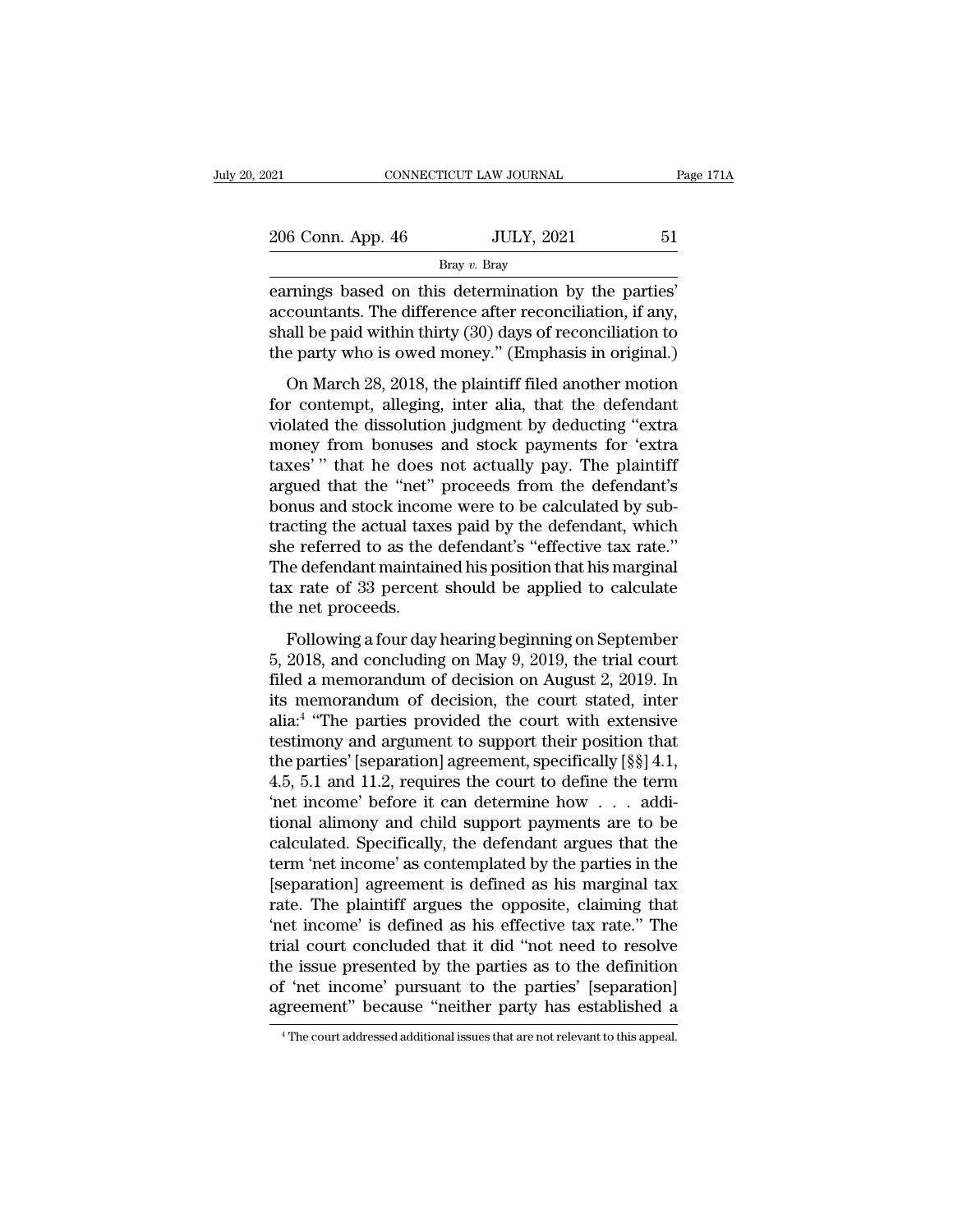|    | CONNECTICUT LAW JOURNAL |                   | July 20, 2021 |
|----|-------------------------|-------------------|---------------|
|    |                         |                   |               |
| 52 | <b>JULY, 2021</b>       | 206 Conn. App. 46 |               |
|    | Bray $v$ . Bray         |                   |               |

FREE CONNECTICUT LAW JOURNAL July 20, 2<br>
FREE SEP SERV 2021 206 Conn. App. 46<br>
Plausible argument for their position that the parties'<br>
[separation] agreement for the defendant to make additional elimony and child sumport  $52$  JULY, 2021 206 Conn. App. 46<br>Bray v. Bray<br>plausible argument for their position that the parties'<br>[separation] agreement for the defendant to make addi-<br>tional alimony and child support payments is linked to<br>his not 52 JULY, 2021 206 Conn. App. 46<br>Bray v. Bray<br>plausible argument for their position that the parties'<br>[separation] agreement for the defendant to make addi-<br>tional alimony and child support payments is linked to<br>his net in  $\frac{52}{\text{Bray }v.\text{ Bray}}$  206 Conn. App. 46<br>  $\frac{52}{\text{Bray }v.\text{ Bray}}$ <br>
plausible argument for their position that the parties'<br>
[separation] agreement for the defendant to make additional alimony and child support payments is link Bray v. Bray<br>
plausible argument for their position that the parties'<br>
[separation] agreement for the defendant to make addi-<br>
tional alimony and child support payments is linked to<br>
his net income and how the term 'net i  $\begin{array}{l} \text{big value for } \text{big position that the parties'}\\ \text{[separation] agreement for the defendant to make additional alimony and child support payments is linked to his net income and how the term 'net income' is defined.} \\ \text{To the contrary, each of the provisions in the [separation] agreement that are the subject of the plaintiff's motion for content are clear and unambiguous and nothing within the parties' [conservation] agreement.} \end{array}$ plausible argument for their position that the parties'<br>[separation] agreement for the defendant to make addi-<br>tional alimony and child support payments is linked to<br>his net income and how the term 'net income' is defined. [separation] agreement for the defendant to make additional alimony and child support payments is linked to<br>his net income and how the term 'net income' is defined.<br>To the contrary, each of the provisions in the [separa-<br>t tional alimony and child support payments is linked to<br>his net income and how the term 'net income' is defined.<br>To the contrary, each of the provisions in the [separa-<br>tion] agreement that are the subject of the plaintiff' his net income and how the term 'net income' is defined.<br>To the contrary, each of the provisions in the [separation] agreement that are the subject of the plaintiff's<br>motion for contempt are clear and unambiguous and<br>nothi To the contrary, each of the provisions in the [separation] agreement that are the subject of the plaintiff's<br>motion for contempt are clear and unambiguous and<br>nothing within the parties' [separation] agreement<br>requires a tion] agreement that are the subject of the plaintiff's<br>motion for contempt are clear and unambiguous and<br>nothing within the parties' [separation] agreement<br>requires a definition of the defendant's net income in<br>order to e motion for contempt are clear and unambiguous and<br>nothing within the parties' [separation] agreement<br>requires a definition of the defendant's net income in<br>order to enforce the provisions." The court addressed<br>each of the nothing within the parties' [separation] agreement<br>requires a definition of the defendant's net income in<br>order to enforce the provisions." The court addressed<br>each of the specific provisions of the separation agree-<br>ment requires a definition of the defendant's net income in<br>order to enforce the provisions." The court addressed<br>each of the specific provisions of the separation agree-<br>ment and explained: "In each of the sections that is the order to enforce the provisions." The court addressed<br>each of the specific provisions of the separation agree-<br>ment and explained: "In each of the sections that is the<br>subject of the plaintiff's motion for contempt, the te each of the specific provisions of the separation agreement and explained: "In each of the sections that is the subject of the plaintiff's motion for contempt, the term 'net' has been attached to the specific type of addit ment and explained: "In each of the sections that is the<br>subject of the plaintiff's motion for contempt, the term<br>'net' has been attached to the specific type of additional<br>compensation received by the defendant—cash<br>bonus subject of the plaintiff's motion for contempt, the term<br>
'net' has been attached to the specific type of additional<br>
compensation received by the defendant—cash<br>
bonuses, stocks or distribution from [restricted stock<br>
uni "het" has been attached to the specific type of additional<br>compensation - received - by - the - defendant—cash<br>bonuses, stocks or distribution from [restricted stock<br>units]." The court further reasoned: "[I]n reviewing the compensation received by the defendant—cash<br>bonuses, stocks or distribution from [restricted stock<br>units]." The court further reasoned: "[I]n reviewing the<br>[separation] agreement as a whole, there is no language<br>to suggest bonuses, stocks or distribution from [restricted stock<br>units]." The court further reasoned: "[I]n reviewing the<br>[separation] agreement as a whole, there is no language<br>to suggest that the defendant's net income has any eff units]." The court further reasoned: "[I]n reviewing the<br>[separation] agreement as a whole, there is no language<br>to suggest that the defendant's net income has any effect<br>on his obligation to make additional alimony and ch [separation] agreement as a whole, there is no language<br>to suggest that the defendant's net income has any effect<br>on his obligation to make additional alimony and child<br>support payments. Nothing within the [separation]<br>agr to suggest that the defendant's net income has any effect<br>on his obligation to make additional alimony and child<br>support payments. Nothing within the [separation]<br>agreement requires the parties to reconcile payments<br>relate on his obligation to make additional alimony and child<br>support payments. Nothing within the [separation]<br>agreement requires the parties to reconcile payments<br>related to cash bonuses and stock distributions after<br>the defend support payments. Nothing within the [separation]<br>agreement requires the parties to reconcile payments<br>related to cash bonuses and stock distributions after<br>the defendant files his tax returns. Presumably, this<br>(nonexisten agreement requires the parties to reconcile payments<br>related to cash bonuses and stock distributions after<br>the defendant files his tax returns. Presumably, this<br>(nonexistent) condition would allow the parties to con-<br>duct related to cash bonuses and stock distributions after<br>the defendant files his tax returns. Presumably, this<br>(nonexistent) condition would allow the parties to con-<br>duct a forensic accounting and determine the defen-<br>dant's the defendant files his tax returns. Presumably, this<br>(nonexistent) condition would allow the parties to con-<br>duct a forensic accounting and determine the defen-<br>dant's tax rate for that particular year. There is also no<br>l (nonexistent) condition would allow the parties to conduct a forensic accounting and determine the defendant's tax rate for that particular year. There is also no language in the [separation] agreement that ties the exchan duct a forensic accounting and determine the defen-<br>dant's tax rate for that particular year. There is also no<br>language in the [separation] agreement that ties the<br>exchange of the end-of-year statements for bonuses and<br>sto dant's tax rate for that particular year. There is also no<br>language in the [separation] agreement that ties the<br>exchange of the end-of-year statements for bonuses and<br>stock distribution to the payments of additional alimon language in the [separation] agreement that ties the<br>exchange of the end-of-year statements for bonuses and<br>stock distribution to the payments of additional alimony<br>and child support. Instead, the provisions in the [separa exchange of the end-of-year statements for bonuses and<br>stock distribution to the payments of additional alimony<br>and child support. Instead, the provisions in the [separa-<br>tion] agreement that are at issue stand alone and a stock distribution to the payments of additional alimony<br>and child support. Instead, the provisions in the [separa-<br>tion] agreement that are at issue stand alone and are<br>clear and unambiguous as to when and how much addi-<br> and child support. Instead, the provisions in the [separation] agreement that are at issue stand alone and are clear and unambiguous as to when and how much additional alimony and child support payments should be paid to t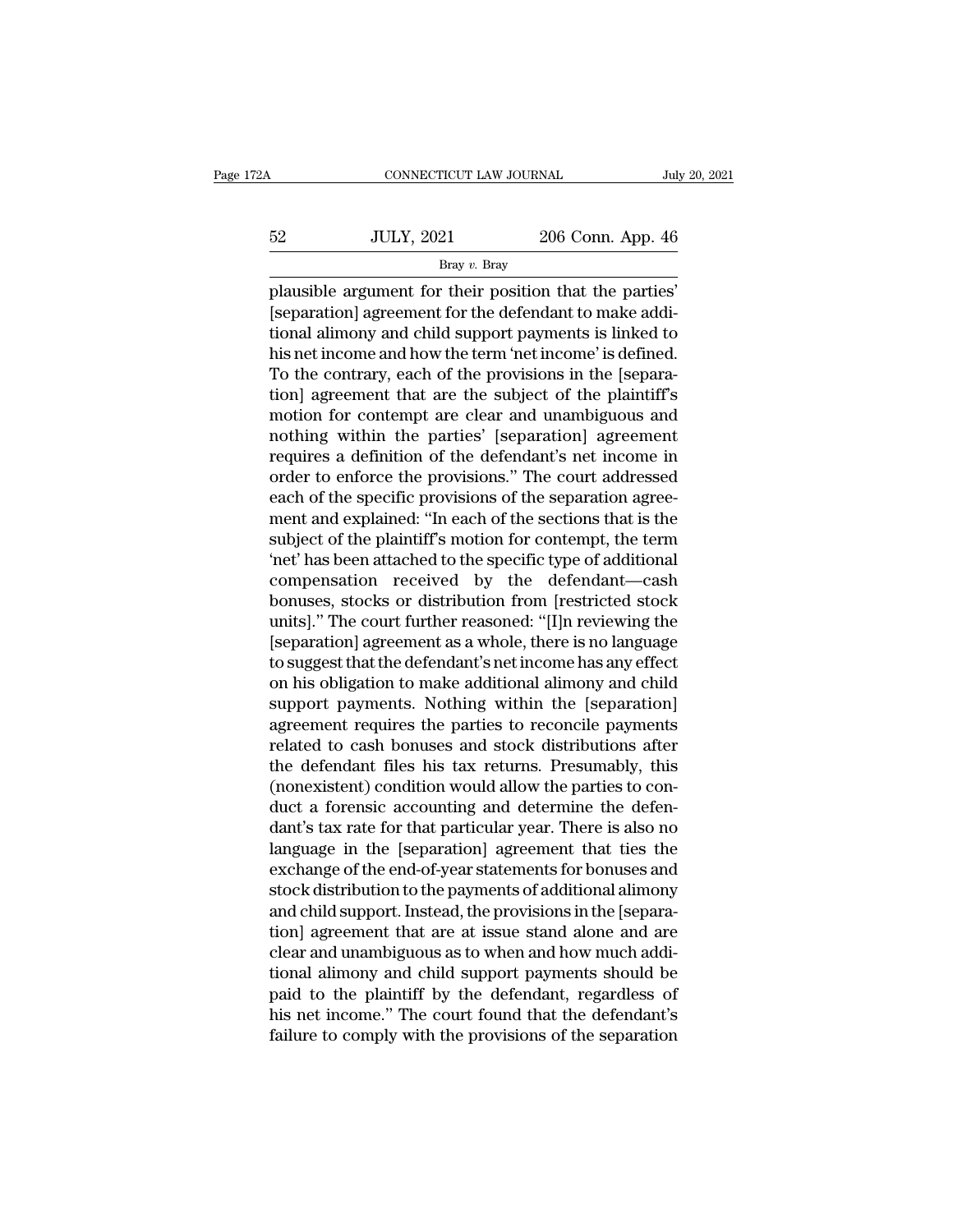Bray *v.* Bray

cONNECTICUT LAW JOURNAL<br>
206 Conn. App. 46 JULY, 2021 53<br>
Bray v. Bray<br>
agreement by deducting additional taxes from his pro-<br>
ceeds was based on a "legitimate misunderstanding by<br>
the defendant " On that basis the court c 206 Conn. App. 46 JULY, 2021 53<br>Bray v. Bray<br>agreement by deducting additional taxes from his proceeds was based on a "legitimate misunderstanding by<br>the defendant . . . . ." On that basis, the court con-<br>cluded that the 206 Conn. App. 46 JULY, 2021 53<br>  $\frac{Bray \, v. \, Bray}{Bray \, v. \, Bray}$ <br>
agreement by deducting additional taxes from his proceeds was based on a "legitimate misunderstanding by<br>
the defendant . . . ..." On that basis, the court con 206 Conn. App. 46 JULY, 2021 53<br>  $\frac{1}{\text{Bray } v. \text{Bray}}$ <br>  $\frac{1}{\text{Bray } v. \text{Bray}}$ <br>  $\frac{1}{\text{Bary } v. \text{Bray}}$ <br>  $\frac{1}{\text{Bary } v. \text{Bray}}$ <br>  $\frac{1}{\text{Bary } v. \text{Bray}}$ <br>  $\frac{1}{\text{Bary } v. \text{Bray}}$ <br>  $\frac{1}{\text{Bary } v. \text{Bray}}$ <br>  $\frac{1}{\text{Bary } v. \text{Bray}}$ <br>  $\frac{$  $\frac{B_{\text{C}}}{\text{B}}$   $\frac{B_{\text{C}}}{\text{B}}$   $\frac{B_{\text{C}}}{\text{B}}$   $\frac{B_{\text{C}}}{\text{B}}$   $\frac{B_{\text{C}}}{\text{B}}$   $\frac{B_{\text{C}}}{\text{B}}$  agreement by deducting additional taxes from his proceeds was based on a "legitimate misunderstanding by th Bray v. Bray<br>agreement by deducting additional taxes from his proceeds was based on a "legitimate misunderstanding by<br>the defendant . . . . ." On that basis, the court con-<br>cluded that the defendant's failure to comply wi agreement by deducting additional taxes from his proceeds was based on a "legitimate misunderstanding by the defendant  $\ldots$ ." On that basis, the court concluded that the defendant's failure to comply with the separation ceeds was based on a "legitimate misunderstanding by<br>the defendant  $\ldots$ " On that basis, the court con-<br>cluded that the defendant's failure to comply with the<br>separation agreement was not wilful and, therefore,<br>denied the the defendant  $\ldots$  ." On that basis, the court concluded that the defendant's failure to comply with the separation agreement was not wilful and, therefore, denied the plaintiff's motion for contempt. The court further c cluded that the defendant's failure to comply with the separation agreement was not wilful and, therefore, denied the plaintiff's motion for contempt. The court further concluded, however: "Despite this misunder-<br>standing, separation agreement was not wilful and, therefore,<br>denied the plaintiff's motion for contempt. The court<br>further concluded, however: "Despite this misunder-<br>standing, the defendant is still responsible to pay the<br>plaintif denied the plaintiff's motion for contempt. The court<br>further concluded, however: "Despite this misunder-<br>standing, the defendant is still responsible to pay the<br>plaintiff her percentage share under the [separation]<br>agree further concluded, however: "Despite this misunder-<br>standing, the defendant is still responsible to pay the<br>plaintiff her percentage share under the [separation]<br>agreement without the additional 8 [percent] removed<br>on the standing, the defendant is still responsible to pay the plaintiff her percentage share under the [separation] agreement without the additional 8 [percent] removed on the net amount he received from his cash bonuses, stock plaintiff her percentage share under the [separation]<br>agreement without the additional 8 [percent] removed<br>on the net amount he received from his cash bonuses,<br>stock or distribution from [restricted stock units]. The<br>court reement without the additional 8 [percent] removed<br>
the net amount he received from his cash bonuses,<br>
ock or distribution from [restricted stock units]. The<br>
urt orders that the defendant reimburse the plaintiff<br>
e paymen on the net amount he received from his cash bonuses,<br>stock or distribution from [restricted stock units]. The<br>court orders that the defendant reimburse the plaintiff<br>the payments made pursuant to  $[\S \S]$  4.1, 4.5, 5.1 and

stock or distribution from [restricted stock units]. The<br>court orders that the defendant reimburse the plaintiff<br>the payments made pursuant to  $[\S \S] 4.1, 4.5, 5.1$  and  $11.2$ ,<br>consistent with this decision." This appeal court orders that the defendant reimburse the plaintiff<br>the payments made pursuant to  $[\S \S]$  4.1, 4.5, 5.1 and 11.2,<br>consistent with this decision." This appeal followed.<br>The defendant argues that the court's remedial or the payments made pursuant to  $[\S \S] 4.1, 4.5, 5.1$  and  $11.2$ ,<br>consistent with this decision." This appeal followed.<br>The defendant argues that the court's remedial order<br>requiring him to reimburse the plaintiff for the a consistent with this decision." This appeal followed.<br>The defendant argues that the court's remedial order<br>requiring him to reimburse the plaintiff for the addi-<br>tional 8 percent that he had deducted from his bonus<br>and sto The defendant argues that the court's remedial order<br>requiring him to reimburse the plaintiff for the addi-<br>tional 8 percent that he had deducted from his bonus<br>and stock income was based on an incorrect interpreta-<br>tion o requiring him to reimburse the plaintiff for the additional 8 percent that he had deducted from his bonus<br>and stock income was based on an incorrect interpreta-<br>tion of the separation agreement. As noted, both parties<br>argu tional 8 percent that he had deducted from his bonus<br>and stock income was based on an incorrect interpreta-<br>tion of the separation agreement. As noted, both parties<br>argued to the trial court that the plaintiff's portion of and stock income was based on an incorrect interpretation of the separation agreement. As noted, both parties argued to the trial court that the plaintiff's portion of the defendant's bonus and stock income was dependent o tion of the separation agreement. As noted, both parties<br>argued to the trial court that the plaintiff's portion of<br>the defendant's bonus and stock income was dependent<br>on the applicable tax rate, but the trial court rejec argued to the trial court that the plaintiff's portion of<br>the defendant's bonus and stock income was dependent<br>on the applicable tax rate, but the trial court rejected<br>those arguments, reasoning that, if the parties had<br>i the defendant's bonus and stock income was dependent<br>on the applicable tax rate, but the trial court rejected<br>those arguments, reasoning that, if the parties had<br>intended "net" to be a factor of the defendant's net<br>income on the applicable tax rate, but the trial court rejected<br>those arguments, reasoning that, if the parties had<br>intended "net" to be a factor of the defendant's net<br>income, they would have provided for an exchange of<br>tax inf those arguments, reasoning that, if the parties had<br>intended "net" to be a factor of the defendant's net<br>income, they would have provided for an exchange of<br>tax information or annual accountings. The November<br>2, 2015 orde intended "net" to be a factor of the defendant's net<br>income, they would have provided for an exchange of<br>tax information or annual accountings. The November<br>2, 2015 order did just that. The November 2, 2015 order<sup>5</sup><br>expre 2, 2015 order did just that. The November 2, 2015 order<sup>5</sup> expressly provided for an annual reconciliation of the amounts due each year based on the defendant's income tax returns, as determined by their accountants.<sup>6</sup> T expressly provided for an annual reconciliation of the amounts due each year based on the defendant's income tax returns, as determined by their accountants. <sup>6</sup> Thus,<br><sup>5</sup> We note that the November 2, 2015 order reflects

tax returns, as determined by their accountants.<sup>6</sup> Thus,<br>
<sup>5</sup> We note that the November 2, 2015 order reflects that both parties were<br>
present in court with counsel at the time that the order was entered.<br>
<sup>6</sup> Our review tax returns, as determined by their accountants. Thus,<br>  $\frac{1}{100}$  we note that the November 2, 2015 order reflects that both parties were<br>
present in court with coursel at the time that the order was entered.<br>  $\frac{1}{100$ <sup>5</sup> We note that the November 2, 2015 order reflects that both parties were<br>present in court with counsel at the time that the order was entered.<br><sup>6</sup> Our review of the parties' respective filings and arguments before the<br> present in court with counsel at the time that the order was entered.<br>
<sup>6</sup> Our review of the parties' respective filings and arguments before the trial court, including the transcripts of the four day contempt hearing, rev <sup>to</sup> Our review of the parties' respective filings and arguments before the trial court, including the transcripts of the four day contempt hearing, reveals that neither the parties nor the trial court mentioned the Novem trial court, including the transcripts of the four day cuthat neither the parties nor the trial court mentione<br>order. On April 15, 2021, this court issued an order<br>file supplemental briefs "addressing what effect, i<br>the ap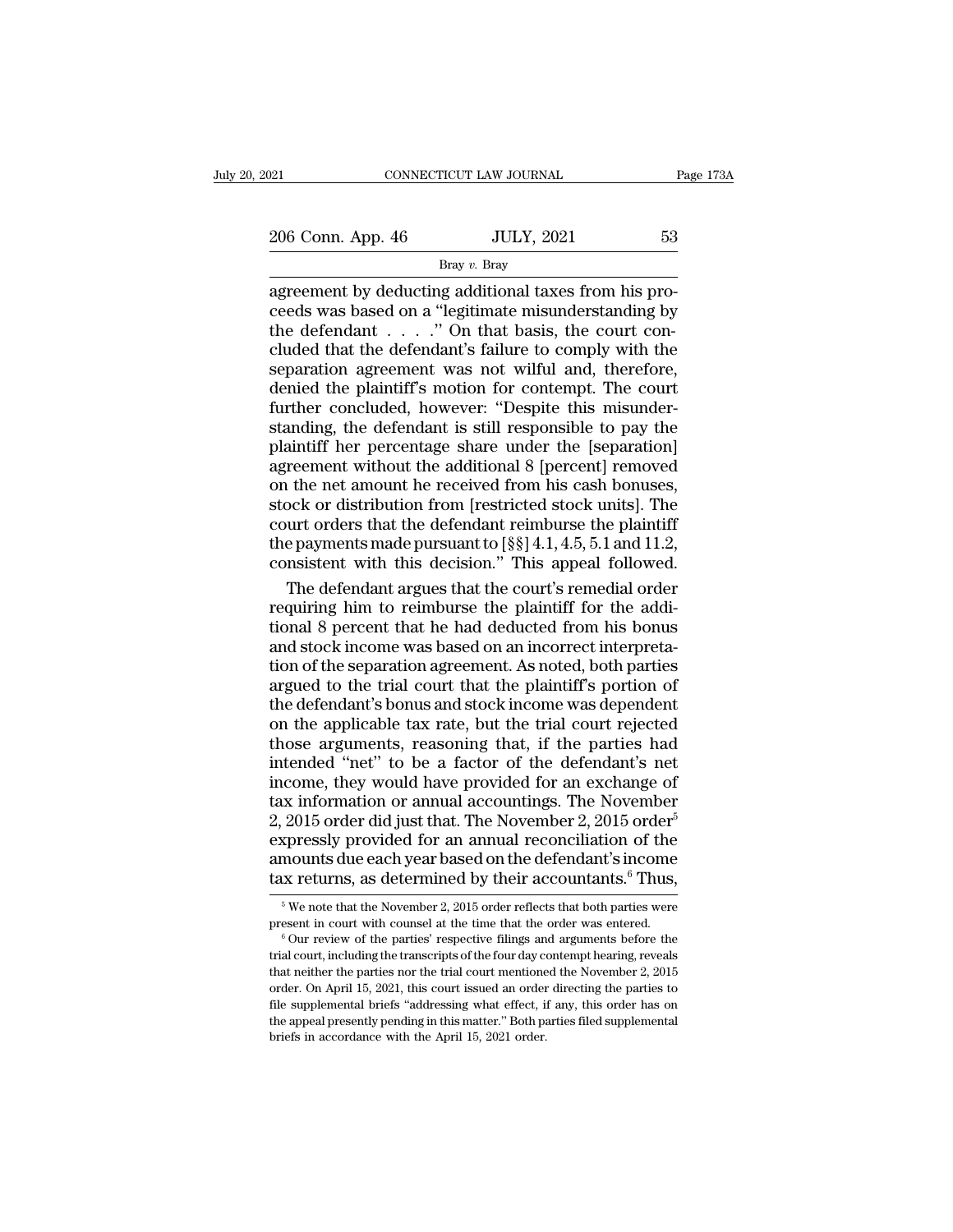# CONNECTICUT LAW JOURNAL July 20, 2021<br>54 JULY, 2021 206 Conn. App. 54<br>000 Onthank v. Onthank Onthank *v.* Onthank

the rationale underlying the court's remedial order—that<br>the rationale underlying the court's remedial order—that<br>the separation agreement clearly and unambiguously<br>did not contemplate the consideration of the defen  $\n \begin{array}{cc}\n 54 & \text{JULY, } 2021 & \text{206 Conn. App. 54}\n \hline\n \text{Onthank } v. & \text{Onthank}\n \end{array}$ the rationale underlying the court's remedial order—that<br>
the separation agreement clearly and unambiguously<br>
did not contemplate the consideration  $\frac{54}{\text{OLULY, 2021}}$  206 Conn. App. 54<br>  $\frac{54}{\text{Orthank } v \cdot \text{Onthank}}$ <br>
the rationale underlying the court's remedial order—that<br>
the separation agreement clearly and unambiguously<br>
did not contemplate the consideration of th  $\frac{54}{\text{Output}}$   $\frac{10 \text{ ULY, } 2021}{\text{Output}}$   $\frac{206 \text{ Conn. App. } 54}{\text{One rational}}$ <br>
the rationale underlying the court's remedial order—that<br>
the separation agreement clearly and unambiguously<br>
did not contemplate the consideration of th order to the contract to the amount of the amount of the separation agreement clearly and unambiguously<br>did not contemplate the consideration of the defendant's net income because it did not provide for an annual<br>reconcil onthank v. Onthank<br>the rationale underlying the court's remedial order—that<br>the separation agreement clearly and unambiguously<br>did not contemplate the consideration of the defen-<br>dant's net income because it did not provi the rationale underlying the court's remedial order—that<br>the separation agreement clearly and unambiguously<br>did not contemplate the consideration of the defen-<br>dant's net income because it did not provide for an annual<br>rec the separation agreement clearly and unambiguously<br>did not contemplate the consideration of the defen-<br>dant's net income because it did not provide for an annual<br>reconciliation of the amount owed to the plaintiff based<br>on did not contemplate the consider<br>dant's net income because it did not<br>reconciliation of the amount owed<br>on the defendant's tax obligations—<br>the November 2, 2015 order that di<br>employ that exact procedure. Acc<br>remedial order The August 2, 2019 remedial order is vacated.<br>The August 2, 2015 order that directed the parties to<br>ploy that exact procedure. Accordingly, the court's<br>medial order cannot stand.<br>The August 2, 2019 remedial order is vacate JOHN B. ONTHANK *v.* PIERCE

## Fractional Conditions<br>
2019 remedial order is very<br>
B. ONTHANK v. PIERC<br>
ONTHANK ET AL. (AC 43949) remedial order is v<br>
DNTHANK v. PIER<br>
CHANK ET AL.<br>
(AC 43949)<br>
Clark and Eveleigh, Js. JOHN B. ONTHANK  $v$ . PIERCE<br>ONTHANK ET AL.<br>(AC 43949)<br>Moll, Clark and Eveleigh, Js.

### *Syllabus*

- (AC 43949)<br>(AC 43949)<br>Moll, Clark and Eveleigh, Js.<br>Syllabus<br>The plaintiff sought to recover damages for, inter alia, breach of contract,<br>alleging that the defendants had failed to make all payments required (AC 45545)<br>
Moll, Clark and Eveleigh, Js.<br>
Syllabus<br>
plaintiff sought to recover damages for, inter alia, breach of contract,<br>
alleging that the defendants had failed to make all payments required<br>
under a promissory note. Moll, Clark and Eveleigh, Js.<br>
Syllabus<br>
plaintiff sought to recover damages for, inter alia, breach of contract,<br>
alleging that the defendants had failed to make all payments required<br>
under a promissory note. The trial c Syllabus<br>
plaintiff sought to recover damages for, inter alia, breach of contract,<br>
alleging that the defendants had failed to make all payments required<br>
under a promissory note. The trial court rendered judgment for the<br> special defenses, including that the plaintiff sought to recover damages for, inter alia, breach of contract, alleging that the defendants had failed to make all payments required under a promissory note. The trial court r plaintiff sought to recover damages for, inter alia, breach of contract, alleging that the defendants had failed to make all payments required under a promissory note. The trial court rendered judgment for the plaintiff on alleging that the defendants had failed to make all payments required under a promissory note. The trial court rendered judgment for the plaintiff on his breach of contract claim and rejected the defendants' special defens under a promissory note. The trial court rendered judgment for the plaintiff on his breach of contract claim and rejected the defendants' special defenses, including their defense that the plaintiff failed to allege or est pecial defenses, including their defense that the plaintiff failed to allege<br>or establish that he had fulfilled every condition precedent prior to<br>bringing an action on the promissory note. On the defendants' appeal<br>to th
- by extablish that he had fulfilled every condition precedent prior to bringing an action on the promissory note. On the defendants' appeal to this court, *held*:<br>his court, *held*:<br>his court affirmed the judgment of the tr bringing an action on the promissory note. On the defendants' appeal<br>to this court, *held*:<br>his court affirmed the judgment of the trial court as to the breach of<br>contract claim on the ground that the plaintiff substantial by this court, *held*:<br>to this court, *held*:<br>to this court affirmed the judgment of the trial court as to the breach of<br>contract claim on the ground that the plaintiff substantially complied<br>with the notice of default pr in the promissor of the trial court as to the breach of contract claim on the ground that the plaintiff substantially complied with the notice of default provision in the promissory note under the circumstances of this cas contract claim on the ground that the plaintiff substantially complied with the notice of default provision in the promissory note under the circumstances of this case; although the plaintiff did not send the letter declar with the notice of default provision in the promissory note under the circumstances of this case; although the plaintiff did not send the letter declaring default by certified mail, as required by the notice provision in t circumstances of this case; although the plaintiff did not send the letter declaring default by certified mail, as required by the notice provision in the promissory note, there was no contractual requirement of proof of a declaring default by certified mail, as required by the notice pro<br>in the promissory note, there was no contractual requirement of<br>of actual delivery, the defendants did not contest that they had<br>notice of the declaration in the promissory note, there was no contractual requirement of proof of actual delivery, the defendants did not contest that they had actual notice of the declaration of default, and any noncompliance by the plaintiff wit % of actual delivery, the defendants did not contest that they had actual notice of the declaration of default, and any noncompliance by the plaintiff with the requisite method of delivery as provided in the promissory no
- notice of the declaration of default, and any noncompliance by the plaintiff with the requisite method of delivery as provided in the promissory note did not result in any prejudice to the defendants. The trial court's aw plaintiff with the requisite method of delivery as provided in the promissory note did not result in any prejudice to the defendants.<br>The trial court's award of damages was not clearly erroneous, as there was ample eviden Form the did not result in any prejudice to the defendants.<br>Sory note did not result in any prejudice to the defendants.<br>he trial court's award of damages was not clearly erroneous, as there<br>was ample evidence in the recor 2. The trial court's award of damages was not clearly erroneous, as there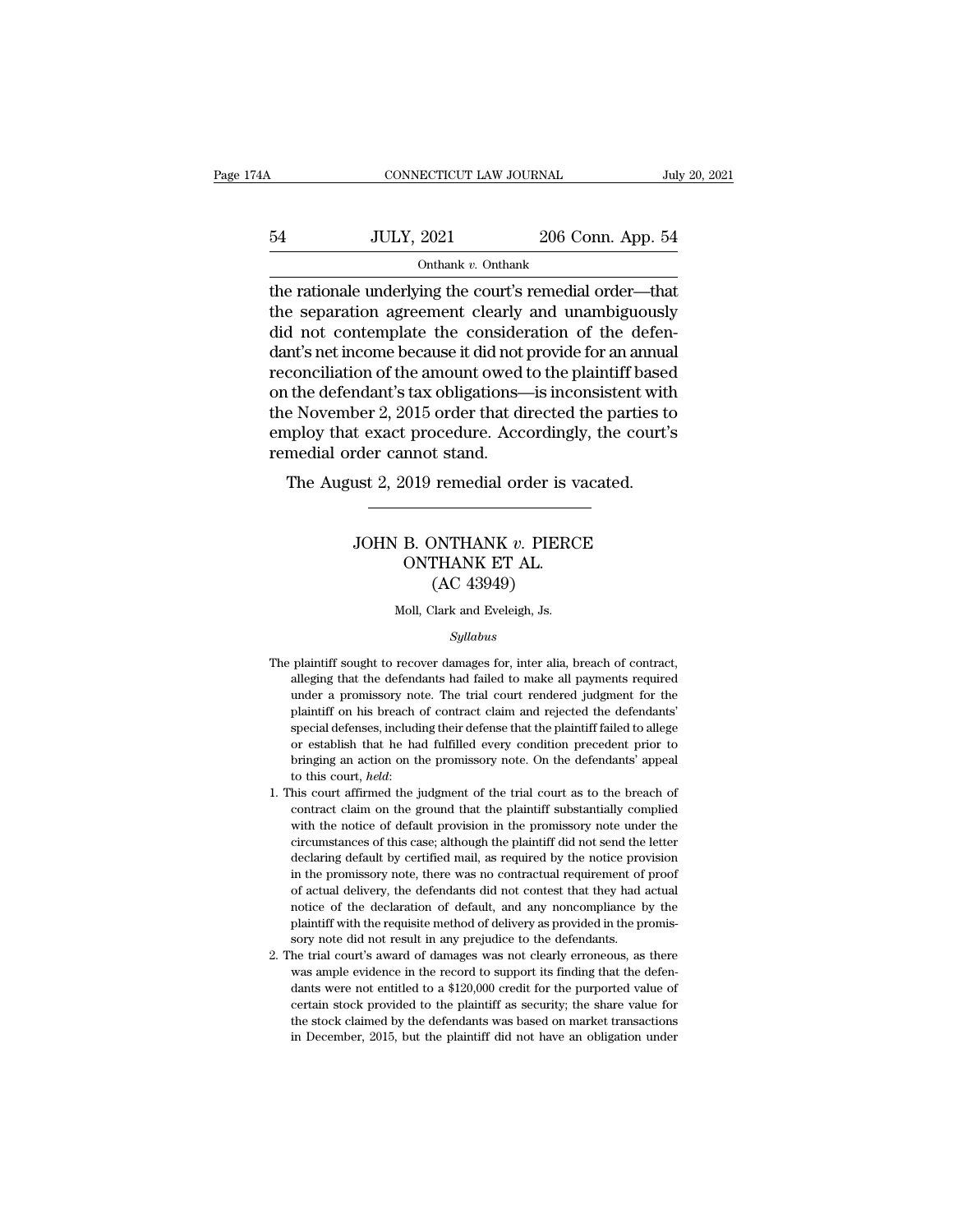| 2021              | CONNECTICUT LAW JOURNAL |                   | Page 175A |
|-------------------|-------------------------|-------------------|-----------|
| 206 Conn. App. 54 |                         | <b>JULY, 2021</b> | 55        |
|                   | Onthank v. Onthank      |                   |           |

the note to sell the shares until after he declared a default in September,<br>2016, the defendants provided no evidence as to the value of the shares  $\frac{3 \text{ Conn. App. 54}}{2010}$  Onthank v. Onthank<br>
the note to sell the shares until after he declared a default in September,<br>
2016, the defendants provided no evidence as to the value of the shares<br>
at the time of the declarat 3 Conn. App. 54 JULY, 2021 55<br>
onthank v. Onthank<br>
the note to sell the shares until after he declared a default in September,<br>
2016, the defendants provided no evidence as to the value of the shares<br>
at the time of the d Substantial fluctuations in the shares until after the declared a default in September,  $2016$ , the defendants provided no evidence as to the value of the shares at the time of the declaration of default, the evidence act Onthank v. Onthank<br>the note to sell the shares until after he declared a default in September,<br>2016, the defendants provided no evidence as to the value of the shares<br>at the time of the declaration of default, the evidence the note to sell the shares until after he declared a default in September, 2016, the defendants provided no evidence as to the value of the shares at the time of the declaration of default, the evidence actually revealed 2016, the defendants provided no evidence as to the value of the shares at the time of the declaration of default, the evidence actually revealed substantial fluctuations in the stock price over the years, and there was ev at the time of the declaration of default, the evidence actually revealed<br>substantial fluctuations in the stock price over the years, and there was<br>evidence that the shares were not accessible in the plaintiff's account<br>an evidence that the shares were not accessible in the plaintiff's account

Argued May 24—officially released July 20, 2021<br>*Procedural History*<br>Action to recover damages for, inter alia, breach of defendants' claim that the plaintiff could freely sell the shares in December, 2015.<br>
Argued May 24—officially released July 20, 2021<br>
Procedural History<br>
Action to recover damages for, inter alia, breach of ntract, and fo ber, 2015.<br>
Argued May 24—officially released July 20, 2021<br>
Procedural History<br>
Action to recover damages for, inter alia, breach of<br>
contract, and for other relief, brought to the Superior<br>
Court in the judicial district Argued May 24—officially released July 20, 2021<br>
Procedural History<br>
Action to recover damages for, inter alia, breach of<br>
contract, and for other relief, brought to the Superior<br>
Court in the judicial district of Stamford Procedural History<br>
Action to recover damages for, inter alia, breach of<br>
contract, and for other relief, brought to the Superior<br>
Court in the judicial district of Stamford-Norwalk and<br>
tried to the court, *Hon. Kenneth B* Procedural History<br>Action to recover damages for, inter alia, breach of<br>contract, and for other relief, brought to the Superior<br>Court in the judicial district of Stamford-Norwalk and<br>tried to the court, *Hon. Kenneth B. Po* Action to recover damages for, inter alia, breach of<br>contract, and for other relief, brought to the Superior<br>Court in the judicial district of Stamford-Norwalk and<br>tried to the court, *Hon. Kenneth B. Povodator*, judge<br>tri Court in the judicial district of Stamford-Norwalk and<br>tried to the court, *Hon. Kenneth B. Povodator*, judge<br>trial referee; judgment for the plaintiff, from which the<br>defendants appealed to this court. *Affirmed.*<br>Pierce

*Kaiser* (defendants). *John B. Onthank*, self-represented, the appellee values of the appellants, with whom, on the brief, was *John B.*<br>*John B. Onthank*, self-represented, the appellee laintiff).

(plaintiff).

### *Opinion*

John B. Onthank, self-represented, the appellee<br>laintiff).<br> $\begin{array}{c} 0 \text{p} \text{inion} \end{array}$ <br>MOLL, J. The self-represented defendants, Pierce<br>thank and Susan Onthank,<sup>1</sup> appeal from the judgment<br>the trial court, rendered follow *John B. Onthank*, self-represented, the appellee<br>
(plaintiff).<br>  $\begin{array}{r} \text{Option} \\ \text{MOLL, J. The self-represented defendants, Pierce} \\ \text{On thank and Susan On thank, <sup>1</sup> appeal from the judgment of the trial court, rendered following a bench trial, in four of the self {nonrecontrol objective, John B. Onthen's.} \end{array}$ (plaintiff).<br>  $\begin{array}{c}\n\text{Option} \\
\text{MOLL, J. The self-represented defendants, Pierce}\n\end{array}$ <br>
Onthank and Susan Onthank,<sup>1</sup> appeal from the judgment<br>
of the trial court, rendered following a bench trial, in<br>
favor of the self-represented plaintiff, John B. Ont opinion<br>MOLL, J. The self-represented defendants, Pierce<br>Onthank and Susan Onthank,<sup>1</sup> appeal from the judgment<br>of the trial court, rendered following a bench trial, in<br>favor of the self-represented plaintiff, John B. Ont opinion<br>
MOLL, J. The self-represented defendants, Pierce<br>
Onthank and Susan Onthank,<sup>1</sup> appeal from the judgment<br>
of the trial court, rendered following a bench trial, in<br>
favor of the self-represented plaintiff, John B. nthank and Susan Onthank," appeal from the judgment<br>
if the trial court, rendered following a bench trial, in<br>
wor of the self-represented plaintiff, John B. Onthank,<br>
in count one of his second revised complaint asserting of the trial court, rendered following a bench trial, in favor of the self-represented plaintiff, John B. Onthank, on count one of his second revised complaint asserting  $\frac{1}{1}$  The appell form filed in this matter lists

favor of the self-represented plaintiff, John B. Onthank,<br>on count one of his second revised complaint asserting<br><sup>1</sup>The appellant filed in this matter lists only Pierce Onthank as an appellant;<br>however, the appellants' bri given that their distribution performance of this second revised complaint asserting<br>
<sup>1</sup> The appeal form filed in this matter lists only Pierce Onthank as an appellant;<br>
however, the appellants' brief and docketing statem The appeal form filed in this matter lists only Pierce Ontiplant asset the appear of the appellants' brief and docketing statement were filed on behalf of both Pierce Onthank and Susan Onthank as appellants. In light there <sup>1</sup> The appeal form filed in this matter lists only Pierce Onthank as an appellant; however, the appellants' brief and docketing statement were filed on behalf of both Pierce Onthank and Susan Onthank as appellants. In li however, the appellants' brief and docketing statement were filed on behalf of both Pierce Onthank and Susan Onthank as appellants. In light thereof, and given that their claims raised on appeal are identical, we consider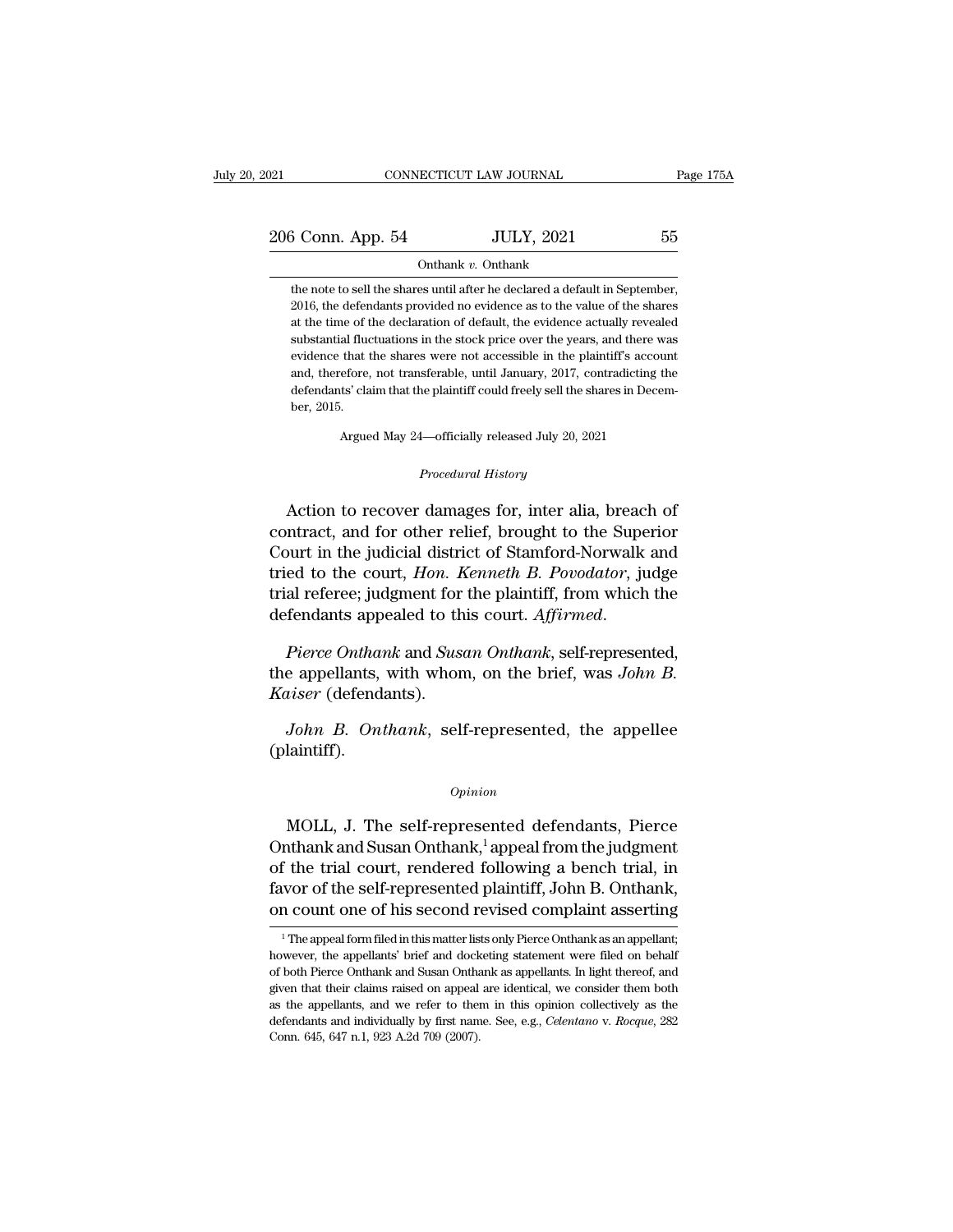| 6A | CONNECTICUT LAW JOURNAL |                   | July 20, 2021 |
|----|-------------------------|-------------------|---------------|
| 56 | <b>JULY, 2021</b>       | 206 Conn. App. 54 |               |
|    | Onthank v. Onthank      |                   |               |

CONNECTICUT LAW JOURNAL July 20, 2021<br>  $\frac{56}{\text{OLULY, 2021}}$  206 Conn. App. 54<br>
Onthank v. Onthank<br>
a breach of contract claim.<sup>2</sup> On appeal, the defendants<br>
claim that the court erred in (1) rejecting their special<br>
defe 56 JULY, 2021 206 Conn. App. 54<br>
onthank v. Onthank<br>
a breach of contract claim.<sup>2</sup> On appeal, the defendants<br>
claim that the court erred in (1) rejecting their special<br>
defense asserting that the contract at issue—a prom  $\frac{56}{200}$  JULY, 2021 206 Conn. App. 54<br>  $\frac{54}{200}$  Onthank v. Onthank<br>
a breach of contract claim.<sup>2</sup> On appeal, the defendants<br>
claim that the court erred in (1) rejecting their special<br>
defense asserting that the c 56 JULY, 2021 206 Conn. App. 54<br>
onthank v. Onthank<br>
a breach of contract claim.<sup>2</sup> On appeal, the defendants<br>
claim that the court erred in (1) rejecting their special<br>
defense asserting that the contract at issue—a prom Onthank v. Onthank<br>
a breach of contract claim.<sup>2</sup> On appeal, the defendants<br>
claim that the court erred in (1) rejecting their special<br>
defense asserting that the contract at issue—a promis-<br>
sory note—was unenforceable a breach of contract claim.<sup>2</sup> On appeal, the defendants<br>claim that the court erred in (1) rejecting their special<br>defense asserting that the contract at issue—a promis-<br>sory note—was unenforceable because the plaintiff d a breach of contract claim." On appeal, the defendants<br>claim that the court erred in (1) rejecting their special<br>defense asserting that the contract at issue—a promis-<br>sory note—was unenforceable because the plaintiff did<br> claim that the court erred in (1) rejecting their special<br>defense asserting that the contract at issue—a promis-<br>sory note—was unenforceable because the plaintiff did<br>not provide them with a notice of default in strict co derense asserting that the contract at issue—a promissory note—was unenforceable because the plaintiff did<br>not provide them with a notice of default in strict com-<br>pliance with the terms of the note and, thus, failed<br>to sa sory note—was unenforceable because the plaintiff did not provide them with a notice of default in strict compliance with the terms of the note and, thus, failed to satisfy a condition precedent to the enforcement thereof, not provide them with a notice of derault in strict com-<br>pliance with the terms of the note and, thus, failed<br>to satisfy a condition precedent to the enforcement<br>thereof, and (2) awarding the plaintiff damages on the<br>breac pliance with the terms of the note and, thus, railed<br>to satisfy a condition precedent to the enforcement<br>thereof, and (2) awarding the plaintiff damages on the<br>breach of contract claim because the court improperly<br>declined to satisfy a condition precedent to the effereed, and (2) awarding the plaintiff damabreach of contract claim because the court declined to credit them \$120,000 to accoupurported value of one million shares of s<br>ferred to each of contract claim because the court improperly<br>clined to credit them \$120,000 to account for the<br>proof value of one million shares of stock trans-<br>rred to the plaintiff. We disagree and, accordingly,<br>firm the judgment declined to credit them \$120,000 to account for the<br>purported value of one million shares of stock trans-<br>ferred to the plaintiff. We disagree and, accordingly,<br>affirm the judgment of the trial court.<br>The trial court found

purported value of one million shares of stock transferred to the plaintiff. We disagree and, accordingly,<br>affirm the judgment of the trial court.<br>The trial court found the following facts. In June, 2009,<br>the defendants ex ferred to the plaintiff. We disagree and, accordingly,<br>affirm the judgment of the trial court.<br>The trial court found the following facts. In June, 2009,<br>the defendants executed several documents, including a<br>loan agreemen affirm the judgment of the trial court.<br>The trial court found the following facts. In June, 2009,<br>the defendants executed several documents, including a<br>loan agreement and a promissory note, relating to a<br>\$300,000 loan fro The trial court found the following facts. In June, 2009, the defendants executed several documents, including a loan agreement and a promissory note, relating to a \$300,000 loan from the plaintiff to the defendants. The o The trial court round the rollowing racts. In June, 2009,<br>the defendants executed several documents, including a<br>loan agreement and a promissory note, relating to a<br>\$300,000 loan from the plaintiff to the defendants. The<br>o the defendants executed several documents, including a<br>loan agreement and a promissory note, relating to a<br>\$300,000 loan from the plaintiff to the defendants. The<br>one year fixed term loan was made to assist the defen-<br>dant to an agreement and a promissory note, relating to a<br>\$300,000 loan from the plaintiff to the defendants. The<br>one year fixed term loan was made to assist the defen-<br>dants in purchasing a home in Wilton. The loan agree-<br>ment \$300,000 Ioan from the plaintiff to the defendants. The<br>one year fixed term loan was made to assist the defen-<br>dants in purchasing a home in Wilton. The loan agree-<br>ment required, inter alia, the execution of a mortgage<br>on one year fixed term ioan was made to assist the defendants in purchasing a home in Wilton. The loan agreement required, inter alia, the execution of a mortgage on the Wilton property in favor of the plaintiff. Although the % on the Wilton property in favor of the plaintiff. Although<br>the defendants made payments to the plaintiff between<br>2009 and 2016, the defendants still owed the plaintiff a<br>substantial amount on the loan in September, 2016 the defendants made payments to the plaintiff between<br>2009 and 2016, the defendants still owed the plaintiff a<br>substantial amount on the loan in September, 2016,<br><sup>2</sup> The defendants also claim on appeal that the trial court

<sup>2009</sup> and 2016, the defendants still owed the plaintiff a<br>substantial amount on the loan in September, 2016,<br> $\frac{1}{\pi}$  The defendants also claim on appeal that the trial court erred in the contin-<br>gent manner in which it substantial amount on the loan in September, 2016,<br>
<sup>2</sup> The defendants also claim on appeal that the trial court erred in the contingent manner in which it rendered judgment on count two of the plaintiff's second revised Plantiff's The defendants also claim on appeal that the trial court erred in the contin-<br>
Plantiff's second revised complaint asserting an unjust enrichment claim. That is, because<br>
the plaintiff' had prevailed on his brea <sup>2</sup> The defendants also claim on appeal that the trial court erred in the contingent manner in which it rendered judgment on count two of the plaintiff's second revised complaint asserting an unjust enrichment claim. That *Meribear Productions, Inc. v. <i>Frank*, 328 Conn. 709, 724, 183 A.3d 1164 (2018), rendered judgment for the plaintiff's second revised complaint asserting an unjust enrichment claim. That is, because the plaintiff's bre second revised complaint asserting an unjust enrichment claim. That is, because<br>the plaintiff had prevailed on his breach of contract claim, and because the<br>plaintiff's breach of contract and unjust enrichment claims were the plaintiff had prevailed on his breach of contract claim, and because the plaintiff's breach of contract and unjust enrichment claims were mutually exclusive (i.e., legally inconsistent) theories of liability, the court plaintiff's breach of contract and unjust enrichment claims were mutually bexclusive (i.e., legally inconsistent) theories of liability, the court, relying on *Meribear Productions, Inc. v. Frank*, 328 Conn. 709, 724, 183 exclusive (i.e., legally inconsistent) theories of liability, the court, relying on *Meribear Productions, Inc.* v. *Frank*, 328 Conn. 709, 724, 183 A.3d 1164 (2018), rendered judgment for the defendants on the unjust enri *Meribear Productions, Inc.* v. *Frank*, 328 Conn. 709, 724, 183 A.3d 1164 (2018), rendered judgment for the defendants on the unjust enrichment claim "subject to being reinstated as the operative judgment for the plainti rendered judgment for the defendants on the unjust enrichment claim "subject to being reinstated as the operative judgment for the plaintiff should there be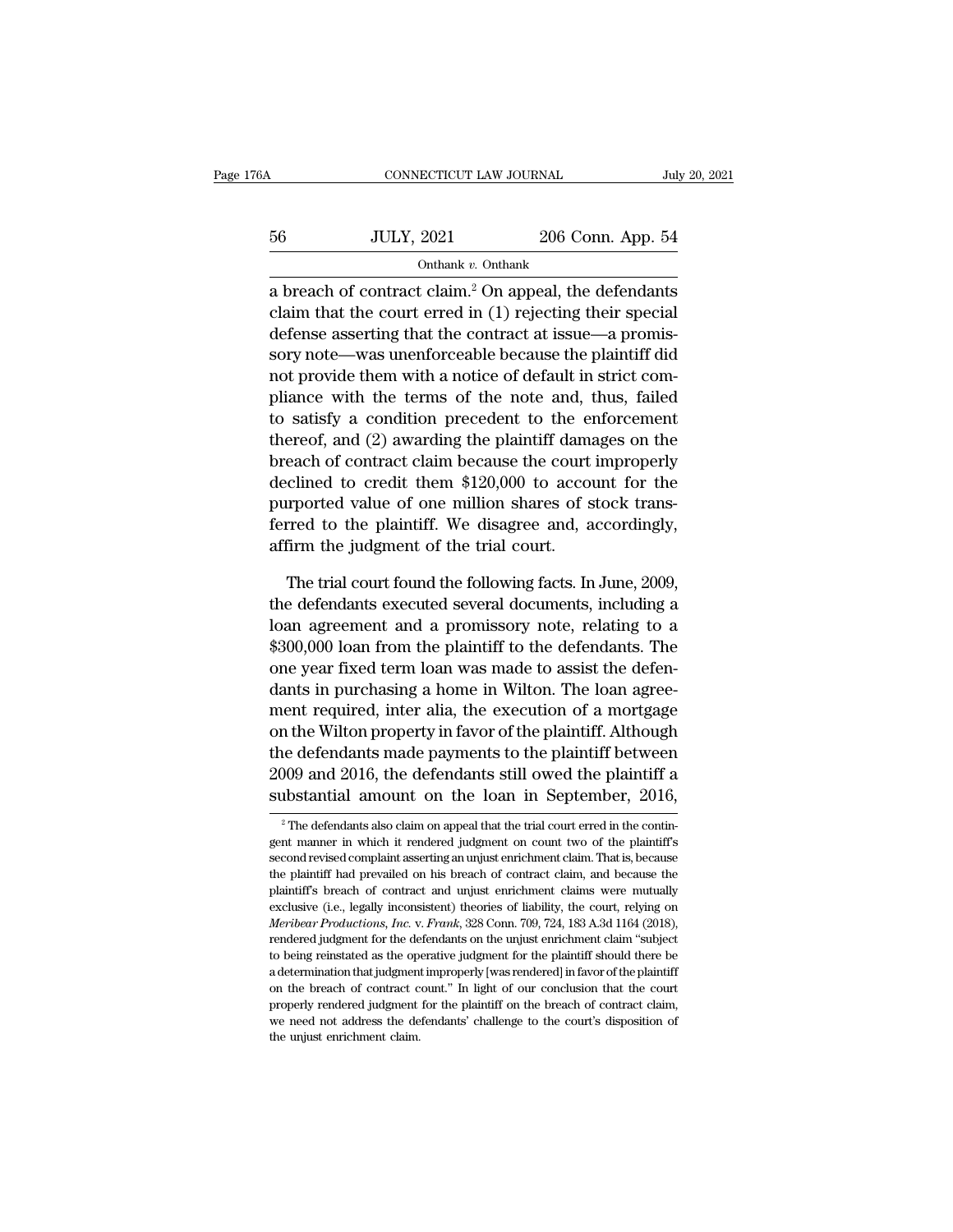| :021               | CONNECTICUT LAW JOURNAL |                   | Page 177A |  |
|--------------------|-------------------------|-------------------|-----------|--|
| 206 Conn. App. 54  |                         | <b>JULY, 2021</b> | 57        |  |
| Onthank v. Onthank |                         |                   |           |  |

connectricut LAW JOURNAL<br>
206 Conn. App. 54 JULY, 2021 57<br>
2006 Onn. App. 54 JULY, 2021 57<br>
2011 Onthank v. Onthank<br>
2011 around which time it was discovered that a valid mort-<br>
2013 and mort-<br>
2013 and the Vilton land rec 206 Conn. App. 54 JULY, 2021 57<br>
onthank v. Onthank<br>
around which time it was discovered that a valid mort-<br>
gage in favor of the plaintiff had not been recorded on<br>
the Wilton land records.  $\begin{tabular}{ll} \multicolumn{1}{l}{{\text{206 Conn. App. 54}}} \multicolumn{1}{l}{\text{Onthank }v. 0} \end{tabular}$  $\frac{6 \text{ Conn. App. 54}}{6 \text{ Ohhank } v. \text{ Onthank}}$ <br>
ound which time it was discovered that a valid mort-<br>
ge in favor of the plaintiff had not been recorded on<br>
e Wilton land records.<br>
On November 18, 2017, the plaintiff commenced this<br>

on thank  $v$ . On thank<br>around which time it was discovered that a valid mort-<br>gage in favor of the plaintiff had not been recorded on<br>the Wilton land records.<br>On November 18, 2017, the plaintiff commenced this<br>action. On around which time it was discovered that a valid mort-<br>gage in favor of the plaintiff had not been recorded on<br>the Wilton land records.<br>On November 18, 2017, the plaintiff commenced this<br>action. On September 20, 2018, the gage in favor of the plaintiff had not been recorded on<br>the Wilton land records.<br>On November 18, 2017, the plaintiff commenced this<br>action. On September 20, 2018, the plaintiff filed a sec-<br>ond revised complaint (i.e., th the Wilton land records.<br>
On November 18, 2017, the plaintiff commenced this<br>
action. On September 20, 2018, the plaintiff filed a sec-<br>
ond revised complaint (i.e., the operative complaint).<br>
The plaintiff's four count s (1) on November 18, 2017, the plaintiff commenced this action. On September 20, 2018, the plaintiff filed a second revised complaint (i.e., the operative complaint).<br>The plaintiff's four count second revised complaint ass On November 18, 2017, the plaintiff commenced this<br>action. On September 20, 2018, the plaintiff filed a sec-<br>ond revised complaint (i.e., the operative complaint).<br>The plaintiff's four count second revised complaint<br>assert action. On September 20, 2018, the plaintiff filed a second revised complaint (i.e., the operative complaint).<br>The plaintiff's four count second revised complaint asserted the following claims against the defendants:<br>(1) b ond revised complaint (i.e., the operative complaint).<br>The plaintiff's four count second revised complaint<br>asserted the following claims against the defendants:<br>(1) breach of contract (count one); (2) unjust enrich-<br>ment ( The plaintiff's four count second revised complaint<br>asserted the following claims against the defendants:<br>(1) breach of contract (count one); (2) unjust enrich-<br>ment (count two); (3) statutory theft (count three); and<br>(4) asserted the following claims against the defendants:<br>(1) breach of contract (count one); (2) unjust enrichment (count two); (3) statutory theft (count three); and<br>(4) fraud (count four). In support of his claims, the<br>plai (1) breach of contract (count one); (2) unjust enrichment (count two); (3) statutory theft (count three); and (4) fraud (count four). In support of his claims, the plaintiff alleged, inter alia, that the defendants had fa ment (count two); (3) statutory theft (count three); and<br>(4) fraud (count four). In support of his claims, the<br>plaintiff alleged, inter alia, that the defendants had failed<br>to repay him the \$300,000, plus interest, that he (4) fraud (count four). In support of his claims, the plaintiff alleged, inter alia, that the defendants had failed to repay him the  $$300,000$ , plus interest, that he had loaned to them. On March 21, 2019, the defendants plaintiff alleged, inter alia, that the defendants had failed<br>to repay him the \$300,000, plus interest, that he had<br>loaned to them. On March 21, 2019, the defendants filed<br>an answer and special defenses. Relevant to this a to repay him the \$300,000, plus interest, that he had<br>loaned to them. On March 21, 2019, the defendants filed<br>an answer and special defenses. Relevant to this appeal,<br>the sixth special defense directed to the breach of con loaned to them. On March 21, 2019, the defendants filed<br>an answer and special defenses. Relevant to this appeal,<br>the sixth special defense directed to the breach of con-<br>tract claim asserted in general terms that the plain an answer and special defenses. Relevant to this appeal,<br>the sixth special defense directed to the breach of con-<br>tract claim asserted in general terms that the plaintiff<br>neither alleged nor established that he had fulfill the sixth special defense directed to the breach of contract claim asserted in general terms that the plaintiff<br>neither alleged nor established that he had fulfilled<br>every condition precedent to suing on the promissory<br>not tract claim asserted in general terms that the plaintiff<br>neither alleged nor established that he had fulfilled<br>every condition precedent to suing on the promissory<br>note. In their answer, the defendants admitted to having<br>b neither alleged nor e<br>every condition prece<br>note. In their answer, t<br>borrowed the money<br>denied the substantive<br>April 3, 2019, the plaint<br>special defenses.<br>The matter was triec E. In their answer, the defendants admitted to having<br>prrowed the money from the plaintiff, but generally<br>mied the substantive allegations of wrongdoing.<sup>3</sup> On<br>pril 3, 2019, the plaintiff filed a reply to the defendants'<br>e *B. Porowed the money from the plaintiff, but generally denied the substantive allegations of wrongdoing.<sup>3</sup> On April 3, 2019, the plaintiff filed a reply to the defendants' special defenses.<br>The matter was tried to the tr* 

Extra are money from the planting, sale generally<br>denied the substantive allegations of wrongdoing.<sup>3</sup> On<br>April 3, 2019, the plaintiff filed a reply to the defendants'<br>special defenses.<br>The matter was tried to the trial co April 3, 2019, the plaintiff filed a reply to the defendants'<br>special defenses.<br>The matter was tried to the trial court, *Hon. Kenneth*<br>*B. Povodator*, judge trial referee, on August 1 and 2,<br>2019. During trial, the plaint special defenses.<br>
Special defenses.<br>
The matter was tried to the trial court, *Hon. Ke*<br> *B. Povodator*, judge trial referee, on August 1 a<br>
2019. During trial, the plaintiff withdrew count for<br>
this second revised compla The matter was tried to the trial court, *Hon. Kenneth*<br>Povodator, judge trial referee, on August 1 and 2,<br>19. During trial, the plaintiff withdrew count four of<br>s second revised complaint sounding in fraud. There-<br>ter, th *B. Povodator*, judge trial referee, on August 1 and 2, 2019. During trial, the plaintiff withdrew count four of his second revised complaint sounding in fraud. Thereafter, the parties submitted posttrial briefs.<br>On Januar 2019. During trial, the plaintiff withdrew count four of his second revised complaint sounding in fraud. Thereafter, the parties submitted posttrial briefs.<br>On January 30, 2020, the court issued its forty-six page memoran

On January 30, 2020, the court issued its forty-six age memorandum of decision. With respect to the laintiff's breach of contract claim, the court concluded  $\frac{3 \text{ In addition to their answer and special defenses, the defendants filed a tree count counterclaim asserting claims for neighborification of emotional.}$ On January 30, 2020, the court issued its forty-six page memorandum of decision. With respect to the plaintiff's breach of contract claim, the court concluded  $\frac{3}{\text{ln}}$  addition to their answer and special defenses, th

page memorandum of decision. With respect to the plaintiff's breach of contract claim, the court concluded  $\frac{3}{\text{ln}}$  addition to their answer and special defenses, the defendants filed a three count counterclaim asserti plaintiff's breach of contract claim, the court concludes and the defendants abandoned their answer and special defenses, the defendants film three count counterclaim asserting claims for negligent infliction of emotion di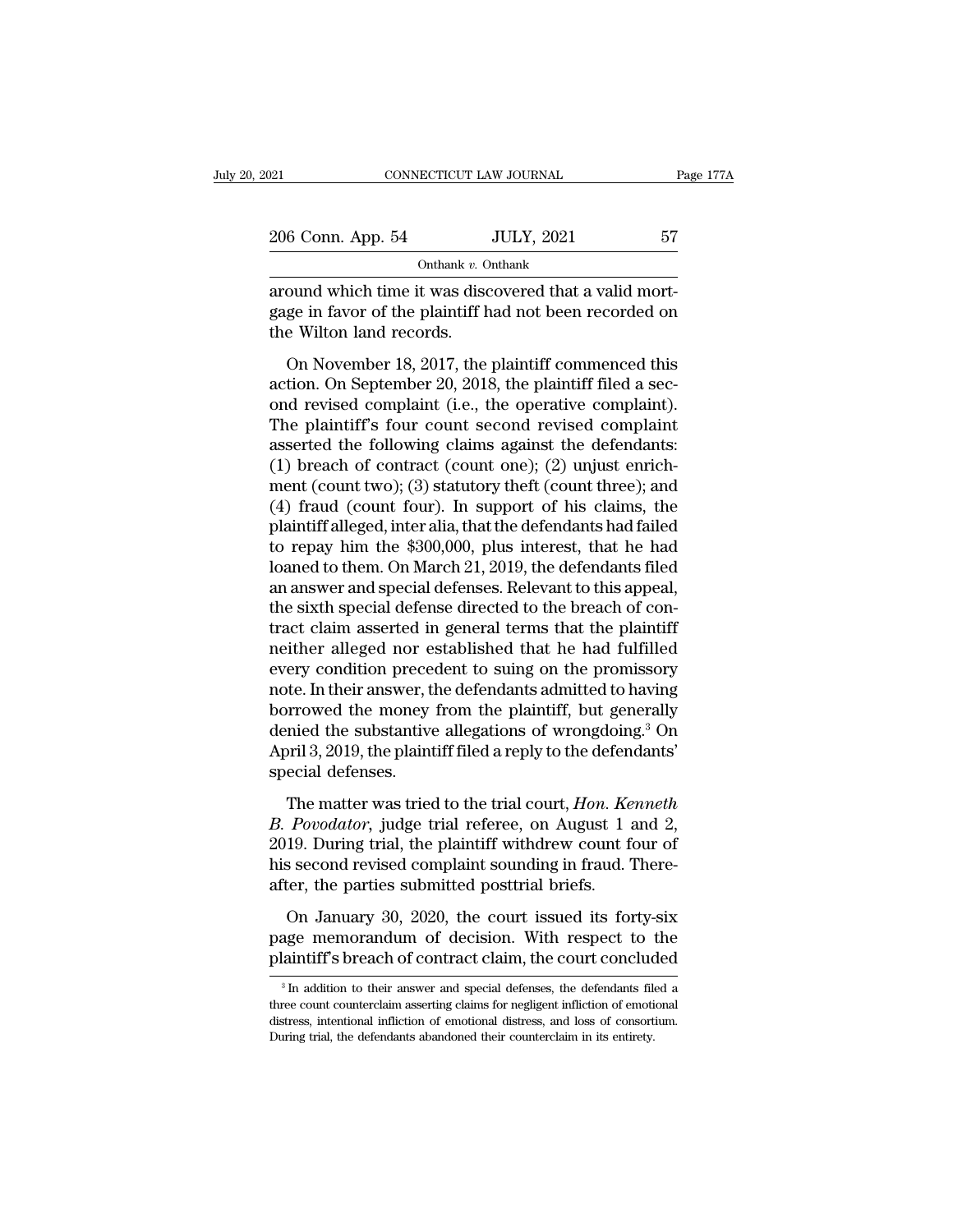| A  | CONNECTICUT LAW JOURNAL |                   | July 20, 2021 |
|----|-------------------------|-------------------|---------------|
| 58 | <b>JULY, 2021</b>       | 206 Conn. App. 54 |               |
|    | Onthank v. Onthank      |                   |               |

 $\begin{array}{c|c} \multicolumn{1}{l}{{\text{conv}{\sf{ECTCUT~Law~JOLRNAL}}}} & \multicolumn{1}{l}{\text{July 20, 2}}\\ \hline & {\text{Out}}{\text{Out}}{\text{In}}& \multicolumn{1}{l}{\text{Out}}{\text{In}}& \multicolumn{1}{l}{\text{Out}}{\text{In}}\\ \hline & {\text{In}}& \multicolumn{1}{l}{\text{In}}& \multicolumn{1}{l}{\text{In}}& \multicolumn{1}{l}{\text{In}}\\ \multicolumn{1}{l}{\text{In}}& \multicolumn{1}{l}{\text{In}}& \multicolumn{1}{l}{\text{In}}$  $\n \begin{array}{r}\n 58 \text{ } \text{JULY, } 2021 \text{ } \text{ } 206 \text{ Conn. App. 54}\n \hline\n \text{Onthank } v. \text{ Onthank }\n \end{array}$ that the promissory note was "prima facie enforceable"<br>
and that the defendants breached the note by nonpay-<br>
ment of the full principal a 58 JULY, 2021 206 Conn. App. 54<br>
onthank v. Onthank<br>
that the promissory note was "prima facie enforceable"<br>
and that the defendants breached the note by nonpay-<br>
ment of the full principal amount as of the one year<br>
anni 58 JULY, 2021 206 Conn. App. 54<br>
onthank v. Onthank<br>
that the promissory note was "prima facie enforceable"<br>
and that the defendants breached the note by nonpay-<br>
ment of the full principal amount as of the one year<br>
anni Onthank v. Onthank<br>that the promissory note was "prima facie enforceable"<br>and that the defendants breached the note by nonpay-<br>ment of the full principal amount as of the one year<br>anniversary of the loan (i.e., the maturi defination of the promissory note was "prima facie enformed that the defendants breached the note by r ment of the full principal amount as of the originary of the loan (i.e., the maturity dat court proceeded to reject all enforceable"<br>
e by nonpay-<br>
the one year<br>
y date). The<br>
lants' special<br>
including the<br>
construed as<br>
with a sondi that the promissory note was "prima racie enforceable"<br>and that the defendants breached the note by nonpay-<br>ment of the full principal amount as of the one year<br>anniversary of the loan (i.e., the maturity date). The<br>court and that the defendants breached the note by nonpayment of the full principal amount as of the one year anniversary of the loan (i.e., the maturity date). The court proceeded to reject all of the defendants' special defens ment of the full principal amount as of the one year<br>anniversary of the loan (i.e., the maturity date). The<br>court proceeded to reject all of the defendants' special<br>defenses to the breach of contract claim,<sup>4</sup> including th anniversary or the ioan (i.e., the maturity date). The<br>court proceeded to reject all of the defendants' special<br>defenses to the breach of contract claim,<sup>4</sup> including the<br>sixth special defense, which the court construed a court proceeded to reject all of the defendants' special<br>defenses to the breach of contract claim,<sup>4</sup> including the<br>sixth-special defense, which the court-construed as<br>alleging that the plaintiff failed to comply with a c derenses to the breach of contract claim, 'including the<br>sixth special defense, which the court construed as<br>alleging that the plaintiff failed to comply with a condi-<br>tion precedent to the enforcement of the note by not<br>p sixth special defense, which the court construed as<br>alleging that the plaintiff failed to comply with a condi-<br>tion precedent to the enforcement of the note by not<br>providing the defendants with a notice of default in<br>stric alleging that the plaintiff failed to<br>tion precedent to the enforceme<br>providing the defendants with a<br>strict compliance with the terms<br>found in favor of the plaintiff on c<br>the plaintiff \$388,530.76 in comper<br>per diem inter oviding the defendants with a notice of default in<br>rict compliance with the terms of the note. The court<br>und in favor of the plaintiff on count one and awarded<br>e plaintiff \$388,530.76 in compensatory damages, with<br>r diem i strict compliance with the terms of the note. The court<br>found in favor of the plaintiff on count one and awarded<br>the plaintiff \$388,530.76 in compensatory damages, with<br>per diem interest of \$61.64.<br>With respect to the plai

found in favor of the plaintiff on count one and awarded<br>the plaintiff \$388,530.76 in compensatory damages, with<br>per diem interest of \$61.64.<br>With respect to the plaintiff's unjust enrichment claim,<br>because the plaintiff p the plaintiff \$388,530.76 in compensatory damages, with<br>per diem interest of \$61.64.<br>With respect to the plaintiff's unjust enrichment claim,<br>because the plaintiff prevailed on the breach of contract<br>claim, the court rende per diem interest of \$61.64.<br>With respect to the plaintiff's unjust enrichment claim,<br>because the plaintiff prevailed on the breach of contract<br>claim, the court rendered judgment for the defendants<br>on the unjust enrichment With respect to the plaintiff's unjust enrichment claim,<br>because the plaintiff prevailed on the breach of contract<br>claim, the court rendered judgment for the defendants<br>on the unjust enrichment claim on the ground that it<br> with respect to the plaintiff sturture in the breach of contract<br>claim, the court rendered judgment for the defendants<br>on the unjust enrichment claim on the ground that it<br>was a legally inconsistent, alternative theory of because the plaintiff prevailed on the breach of contract<br>claim, the court rendered judgment for the defendants<br>on the unjust enrichment claim on the ground that it<br>was a legally inconsistent, alternative theory of liabili ciam, the court rendered judgment for the domestion.<br>The products of the produces a legally inconsistent, alternative theory of<br>The court further concluded that, in the every judgment in the plaintiff's favor on the bread<br> as a legally inconsistent, alternative theory of liability.<br>
he court further concluded that, in the event that its<br>
dgment in the plaintiff's favor on the breach of con-<br>
act claim was later reversed, judgment should ent The court further concluded that, in the event that its<br>judgment in the plaintiff's favor on the breach of con-<br>tract claim was later reversed, judgment should enter<br>in favor of the plaintiff on count two.<sup>5</sup><br>With respect

judgment in the plaintiff's favor on the breach of contract claim was later reversed, judgment should enter in favor of the plaintiff on count two.<sup>5</sup><br>With respect to the plaintiff's claim of statutory theft, the court ren tract claim was later reversed, judgment slin favor of the plaintiff on count two.<sup>5</sup><br>With respect to the plaintiff's claim of stat<br>the court rendered judgment in the defend<br>This appeal followed.<sup>6</sup> Additional facts and<br>hi with respect to the plaintin s claim of statutory then,<br>he court rendered judgment in the defendants' favor.<br>his appeal followed.<sup>6</sup> Additional facts and procedural<br>story will be set forth as necessary.<br> $\frac{4 \text{ During trial, the defendants with}}{4$ the court rendered judgment in the defendants' favor.<br>This appeal followed.<sup>6</sup> Additional facts and procedural<br>history will be set forth as necessary.<br><sup>4</sup> During trial, the defendants withdrew their first special defense a

This appeal followed.<sup>6</sup> Additional facts and procedural history will be set forth as necessary.<br> $\overline{ }$ <sup>4</sup> During trial, the defendants withdrew their first special defense asserting usury directed to count one. In addit history will be set forth as necessary.<br><sup>4</sup> During trial, the defendants withdrew their first special defense asserting<br>usury directed to count one. In addition, during trial, the defendants moved<br>to amend their special de THIStOTY WILL DE SET IOTUT AS HECESSALY.<br>
<sup>4</sup> During trial, the defendants withdrew their first special defense asserting<br>
usury directed to count one. In addition, during trial, the defendants moved<br>
to amend their specia <sup>4</sup> During trial, the defendants withdrew their first special defense asserting usury directed to count one. In addition, during trial, the defendants moved to amend their special defenses to add a defense based on the st Have failed. 5 See footnote 2 of this opinion. The court reserved its decision on of decision, the court rejected the statute of and further observed that, if considered on have failed.<br>  $\frac{5}{2}$  See footnote 2 of this o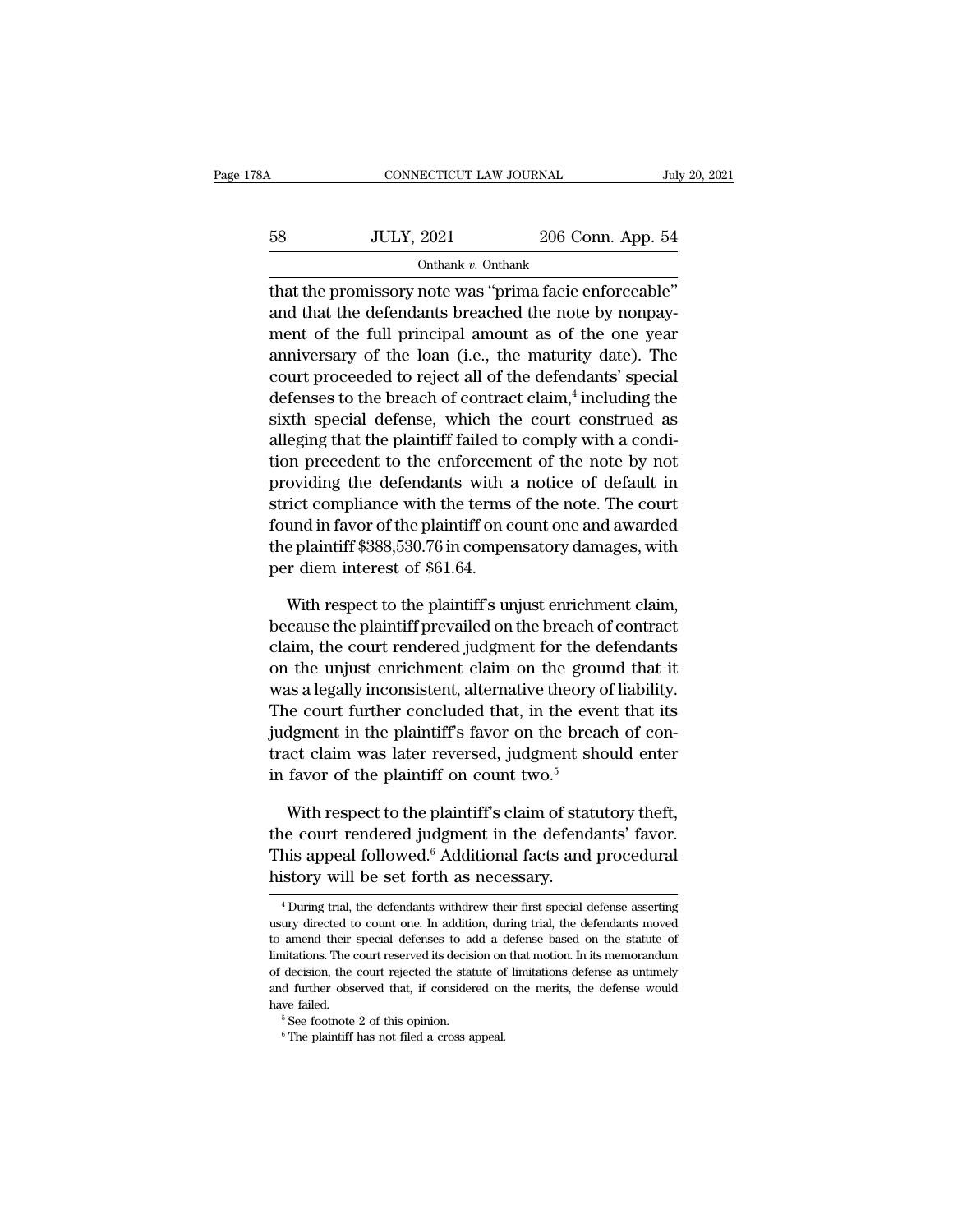| 2021              | CONNECTICUT LAW JOURNAL | Page 179A |
|-------------------|-------------------------|-----------|
| 206 Conn. App. 54 | <b>JULY, 2021</b>       | 59        |
|                   | Onthank v. Onthank      |           |

I

 $\begin{array}{r} \n 6 \text{ Conn. App. 54} \quad \text{JULY, 2021} \quad \text{59} \\
 \hline\n \text{Onthank } v. \text{ Onthank} \quad \text{T} \n \end{array}$ <br>
The defendants first claim that the trial court erred in ncluding that they breached their contract with the sintiff. Specifically, the de 206 Conn. App. 54 JULY, 2021 59<br>
Onthank v. Onthank<br>
I<br>
The defendants first claim that the trial court erred in<br>
concluding that they breached their contract with the<br>
plaintiff. Specifically, the defendants contend that 206 Conn. App. 54 JULY, 2021 59<br>  $\frac{D1}{L}$  Onthank v. Onthank<br>
I<br>
The defendants first claim that the trial court erred in<br>
concluding that they breached their contract with the<br>
plaintiff. Specifically, the defendants c Onthank  $v$ . Onthank<br>
I<br>
The defendants first claim that the trial court erred in<br>
concluding that they breached their contract with the<br>
plaintiff. Specifically, the defendants contend that the<br>
court improperly rejected I<br>
The defendants first claim that the trial court erred in<br>
concluding that they breached their contract with the<br>
plaintiff. Specifically, the defendants contend that the<br>
court improperly rejected their sixth special de The defendants first claim that the trial court erred in<br>concluding that they breached their contract with the<br>plaintiff. Specifically, the defendants contend that the<br>court improperly rejected their sixth special defense<br> The defendants first claim that the trial court erred in<br>concluding that they breached their contract with the<br>plaintiff. Specifically, the defendants contend that the<br>court improperly rejected their sixth special defense<br> concluding that they breached their contract with the plaintiff. Specifically, the defendants contend that the court improperly rejected their sixth special defense asserting that the plaintiff did not strictly comply with plaintiff. Specifically, the defendants contend that the court improperly rejected their sixth special defense<br>asserting that the plaintiff did not strictly comply with<br>the notice of default provision of the promissory not court improperly rejected their sixth special defense<br>asserting that the plaintiff did not strictly comply with<br>the notice of default provision of the promissory note,<br>thereby failing to satisfy a condition precedent to it asserting that the plaintiff did not strictly comply with<br>the notice of default provision of the promissory note,<br>thereby failing to satisfy a condition precedent to its<br>enforcement. They contend that the court improperly<br> the notice of default provision of the promissory note, thereby failing to satisfy a condition precedent to its enforcement. They contend that the court improperly construed the notice provision and found it satisfied unde thereby failing to satisfy a condenforcement. They contend that<br>construed the notice provision :<br>under the circumstances of thi<br>claims, inter alia, that the trial cou<br>that he substantially complied wit<br>We agree with the pl Example and found it satisfied<br>Instruct the notice provision and found it satisfied<br>Inder the circumstances of this case. The plaintiff<br>ims, inter alia, that the trial court properly concluded<br>at he substantially complied under the circumstances of this case. The plaintiff<br>claims, inter alia, that the trial court properly concluded<br>that he substantially complied with the notice provision.<br>We agree with the plaintiff.<br>We begin our analysis b

claims, inter alia, that the trial court properly concluded<br>that he substantially complied with the notice provision.<br>We agree with the plaintiff.<br>We begin our analysis by setting forth the relevant stan-<br>dard of review an that he substantially complied with the notice provision.<br>We agree with the plaintiff.<br>We begin our analysis by setting forth the relevant stan-<br>dard of review and applicable legal principles. "A prom-<br>issory note is noth We agree with the plaintiff.<br>
We begin our analysis by setting forth the relevant stan-<br>
dard of review and applicable legal principles. "A prom-<br>
issory note is nothing more than a written contract<br>
for the payment of mon We begin our analysis by setting forth the relevant standard of review and applicable legal principles. "A promissory note is nothing more than a written contract for the payment of money, and, as such, contract law applie We begin our analysis by setting forth the relevant standard of review and applicable legal principles. "A promissory note is nothing more than a written contract for the payment of money, and, as such, contract law applie dard of review and applicable legal principles. "A promissory note is nothing more than a written contract<br>for the payment of money, and, as such, contract law<br>applies." (Internal quotation marks omitted.) *Fidelity*<br>*Bank* issory note is nothing more than a written contract<br>for the payment of money, and, as such, contract law<br>applies." (Internal quotation marks omitted.) *Fidelity*<br>*Bank* v. *Krenisky*, 72 Conn. App. 700, 707, 807 A.2d<br>968, for the payment of money, and, as such, contract law<br>applies." (Internal quotation marks omitted.) *Fidelity*<br>*Bank v. Krenisky*, 72 Conn. App. 700, 707, 807 A.2d<br>968, cert. denied, 262 Conn. 915, 811 A.2d 1291 (2002).<br>"I applies." (Internal quotation marks omitted.) Fidelity<br>Bank v. Krenisky, 72 Conn. App. 700, 707, 807 A.2d<br>968, cert. denied, 262 Conn. 915, 811 A.2d 1291 (2002).<br>"In construing a contract, the controlling factor is nor-<br>m Bank v. Krenisky, 72 Conn. App. 700, 707, 807 A.2d<br>968, cert. denied, 262 Conn. 915, 811 A.2d 1291 (2002).<br>"In construing a contract, the controlling factor is nor-<br>mally the intent expressed in the contract, not the inte 968, cert. denied, 262 Conn. 915, 811 A.2d 1291 (2002).<br>
"In construing a contract, the controlling factor is normally the intent expressed in the contract, not the intent<br>
which the parties may have had or which the cour "In construing a contract, the controlling factor is nor-<br>mally the intent expressed in the contract, not the intent<br>which the parties may have had or which the court believes<br>they ought to have had.... Where ... there is mally the intent expressed in the contract, not the intent<br>which the parties may have had or which the court believes<br>they ought to have had.... Where ... there is clear<br>and definitive contract language, the scope and mea which the parties may have had or which the court believes<br>they ought to have had. . . . Where . . . there is clear<br>and definitive contract language, the scope and meaning<br>of that language is not a question of fact but a q they ought to have had. . . . Where . . . there is clear<br>and definitive contract language, the scope and meaning<br>of that language is not a question of fact but a question<br>of law. . . . In such a situation our scope of rev and definitive contract language, the scope and meaning<br>of that language is not a question of fact but a question<br>of law.... In such a situation our scope of review is<br>plenary ....." (Internal quotation marks omitted.)<br> $A$ of that language is not a question of fact but a question<br>of law.... In such a situation our scope of review is<br>plenary ....." (Internal quotation marks omitted.)<br>Aurora Loan Services, LLC v. Condron, 181 Conn. App.<br>248, of law.... In such a situation our scope of review is<br>plenary ....." (Internal quotation marks omitted.)<br>Aurora Loan Services, LLC v. Condron, 181 Conn. App.<br>248, 265, 186 A.3d 708 (2018). "Under the plenary stan-<br>dard of plenary . . . ." (Internal quotation marks omitted.)<br> *Aurora Loan Services, LLC* v. *Condron*, 181 Conn. App.<br>
248, 265, 186 A.3d 708 (2018). "Under the plenary stan-<br>
dard of review, we must decide whether the court's<br>
c Aurora Loan Services, LLC v. Condron, 181 Co.<br>248, 265, 186 A.3d 708 (2018). "Under the plena<br>dard of review, we must decide whether the<br>conclusions are legally and logically correct a<br>ported by the facts in the record." (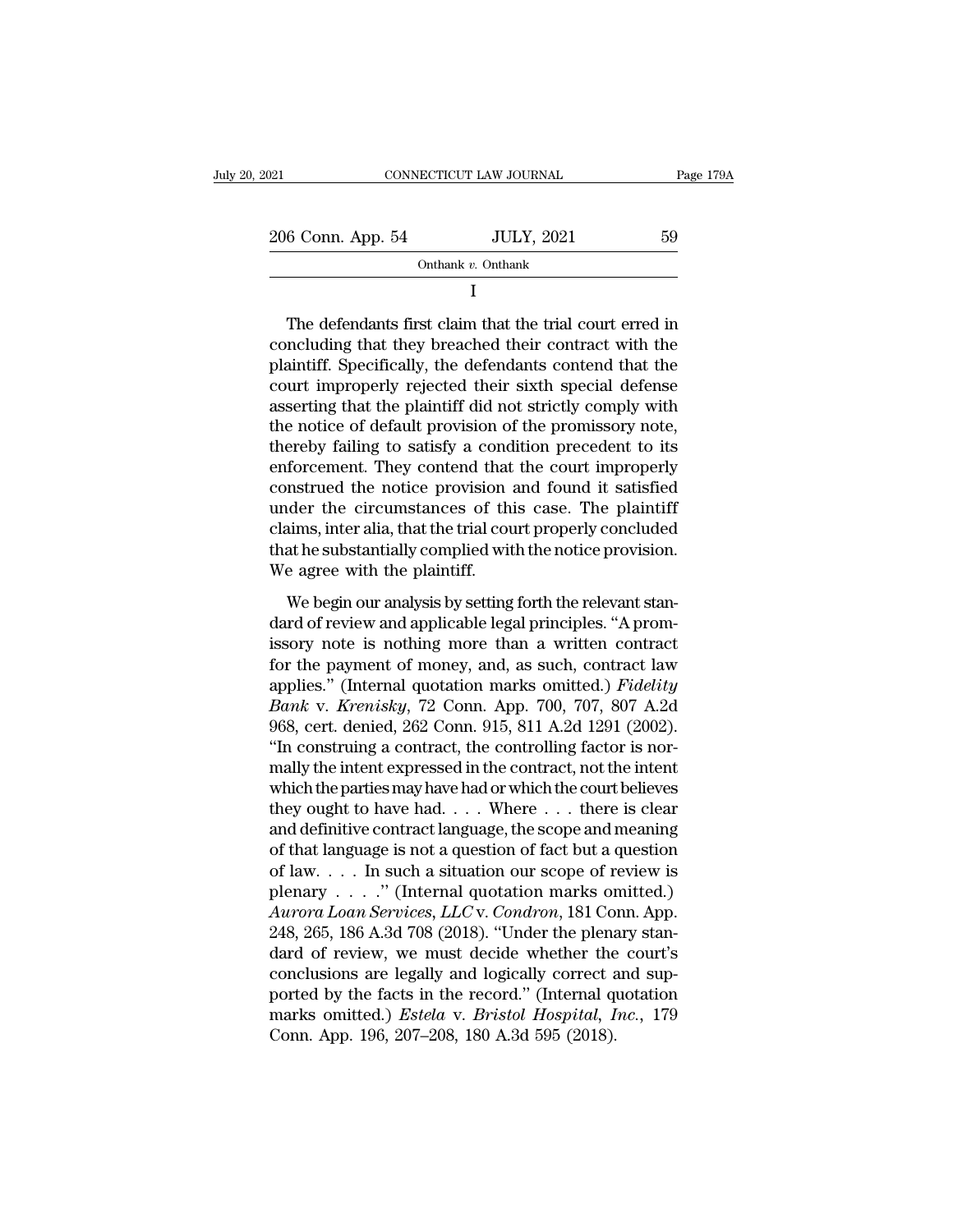| 30A | CONNECTICUT LAW JOURNAL |                   | July 20, 2021 |  |
|-----|-------------------------|-------------------|---------------|--|
| 60  | <b>JULY, 2021</b>       | 206 Conn. App. 54 |               |  |
|     | Onthank v. Onthank      |                   |               |  |

CONNECTICUT LAW JOURNAL July 20, 20<br>JULY, 2021 206 Conn. App. 54<br>Onthank v. Onthank<br>The following additional facts, as found by the trial<br>urt, and procedural history are relevant to our consid- $\begin{array}{ccc}\n 60 & \text{JULY, } 2021 & 206 & \text{Conn. App. 54}\n \hline\n \text{Onthank } v. & \text{Onthank }\n \end{array}$ The following additional facts, as found by the trial<br>
court, and procedural history are relevant to our consideration of the defendants' claim. Th For  $\frac{1}{2021}$  and  $\frac{206}{206}$  Conn. App. 54<br>  $\frac{1}{206}$  Conn. App. 54<br>
The following additional facts, as found by the trial<br>
court, and procedural history are relevant to our consideration of the defendants' claim. For all the defendants v. Onthank v. Onthank<br>
The following additional facts, as found by the trial<br>
court, and procedural history are relevant to our consideration of the defendants' claim. The loan agreement<br>
required t Onthank  $v$ . Onthank<br>
The following additional facts, as found by the trial<br>
court, and procedural history are relevant to our consid-<br>
eration of the defendants' claim. The loan agreement<br>
required the defendants to exec The following additional facts, as found by the trial<br>court, and procedural history are relevant to our consideration of the defendants' claim. The loan agreement<br>required the defendants to execute a mortgage in favor<br>of The following additional facts, as found by the trial<br>court, and procedural history are relevant to our consid-<br>eration of the defendants' claim. The loan agreement<br>required the defendants to execute a mortgage in favor<br>of court, and procedural history are relevant to our consideration of the defendants' claim. The loan agreement<br>required the defendants to execute a mortgage in favor<br>of the plaintiff on the Wilton property. The defendants<br>at eration of the defendants' claim. The loan agreement<br>required the defendants to execute a mortgage in favor<br>of the plaintiff on the Wilton property. The defendants<br>attempted to comply with this requirement by filing a<br>copy required the defendants to execute a mortgage in favor<br>of the plaintiff on the Wilton property. The defendants<br>attempted to comply with this requirement by filing a<br>copy of the loan agreement and the note on the land<br>recor of the plaintiff on the Wilton property. The defendants<br>attempted to comply with this requirement by filing a<br>copy of the loan agreement and the note on the land<br>records, but the filing lacked even a property descrip-<br>tion attempted to comply with this requirement by filing a<br>copy of the loan agreement and the note on the land<br>records, but the filing lacked even a property descrip-<br>tion and did not constitute a mortgage in favor of the<br>plain copy of the loan agreement and the note on the land<br>records, but the filing lacked even a property descrip-<br>tion and did not constitute a mortgage in favor of the<br>plaintiff. Furthermore, a number of liens subsequently<br>were records, but the filing lacked even a property description and did not constitute a mortgage in favor of the plaintiff. Furthermore, a number of liens subsequently were placed on the Wilton property, including by the Inter tion and did not constitute a mortgage in favor of th<br>plaintiff. Furthermore, a number of liens subsequentl<br>were placed on the Wilton property, including by th<br>Internal Revenue Service (IRS) with respect to tax liabi<br>ities ere placed on the Wilton property, including by the<br>ternal Revenue Service (IRS) with respect to tax liabil-<br>es. Accordingly, any subsequently filed encumbrance<br>puld be behind the IRS lien and the first mortgage,<br>aving the Internal Revenue Service (IRS) with respect to tax liabil-<br>ities. Accordingly, any subsequently filed encumbrance<br>would be behind the IRS lien and the first mortgage,<br>leaving the plaintiff with little or no protection.<br>Alt

ities. Accordingly, any subsequently filed encumbrance<br>would be behind the IRS lien and the first mortgage,<br>leaving the plaintiff with little or no protection.<br>Although the defendants made payments to the plain-<br>tiff total would be behind the IRS lien and the first mortgage,<br>leaving the plaintiff with little or no protection.<br>Although the defendants made payments to the plain-<br>tiff totaling \$148,678 between 2009 and 2016, the defen-<br>dants s leaving the plaintiff with little or no protection.<br>Although the defendants made payments to the plaintiff totaling \$148,678 between 2009 and 2016, the defendants still owed the plaintiff a substantial amount on the loan Although the defendants made payments to the plain-<br>tiff totaling \$148,678 between 2009 and 2016, the defen-<br>dants still owed the plaintiff a substantial amount on<br>the loan in September, 2016, at which time the plaintiff<br>d Although the defendants made payments to the plain-<br>tiff totaling \$148,678 between 2009 and 2016, the defen-<br>dants still owed the plaintiff a substantial amount on<br>the loan in September, 2016, at which time the plaintiff<br> tiff totaling \$148,678 between 2009 and 2016, the defen-<br>dants still owed the plaintiff a substantial amount on<br>the loan in September, 2016, at which time the plaintiff<br>declared a default. By way of background, the parties dants still owed the plaintiff a substantial amount on<br>the loan in September, 2016, at which time the plaintiff<br>declared a default. By way of background, the parties'<br>promissory note provided that certain enumerated<br>events declared a default. By way of background, the parties'<br>promissory note provided that certain enumerated<br>events of default "shall not occur until [the defendants]<br>are first sent a notice of the default or deficiency by<br>*cer* promissory note provided that certain enumerated<br>events of default "shall not occur until [the defendants]<br>are first sent a notice of the default or deficiency by<br>*certified mail, postage prepaid or personal delivery,*<br>whe events of default "shall not occur until [the defendants]<br>are first sent a notice of the default or deficiency by<br>certified mail, postage prepaid or personal delivery,<br>whereupon [the defendants] shall have the opportunity<br> are first sent a notice of the default or deficiency by<br>certified mail, postage prepaid or personal delivery,<br>whereupon [the defendants] shall have the opportunity<br>to cure the default or deficiency within five (5) days of<br> certified mail, postage prepaid or personal delivery,<br>whereupon [the defendants] shall have the opportunity<br>to cure the default or deficiency within five (5) days of<br>the date of the notice. For purposes hereof, the date<br>of whereupon [the defendants] shall have the opportunity<br>to cure the default or deficiency within five (5) days of<br>the date of the notice. For purposes hereof, the date<br>of the notice shall be deemed to be the earlier of the<br>d to cure the default or deficiency within five (5) days of<br>the date of the notice. For purposes hereof, the date<br>of the notice shall be deemed to be the earlier of the<br>date of the receipt of the notice of default by [the de the date of the notice. For purposes hereof, the date<br>of the notice shall be deemed to be the earlier of the<br>date of the receipt of the notice of default by [the defen-<br>dants] and the date which is the third business day a added.) nts] and the date which is the third business day after<br>e date the notice is deposited, postage prepaid, in<br>e United States Mail addressed to [the defendants],<br>nether or not said notice is received." (Emphasis<br>ded.)<br>On Sep the date the notice is deposited, postage prepaid, in the United States Mail addressed to [the defendants], whether or not said notice is received." (Emphasis added.)<br>On September 9, 2016, Susan sent an e-mail to the plain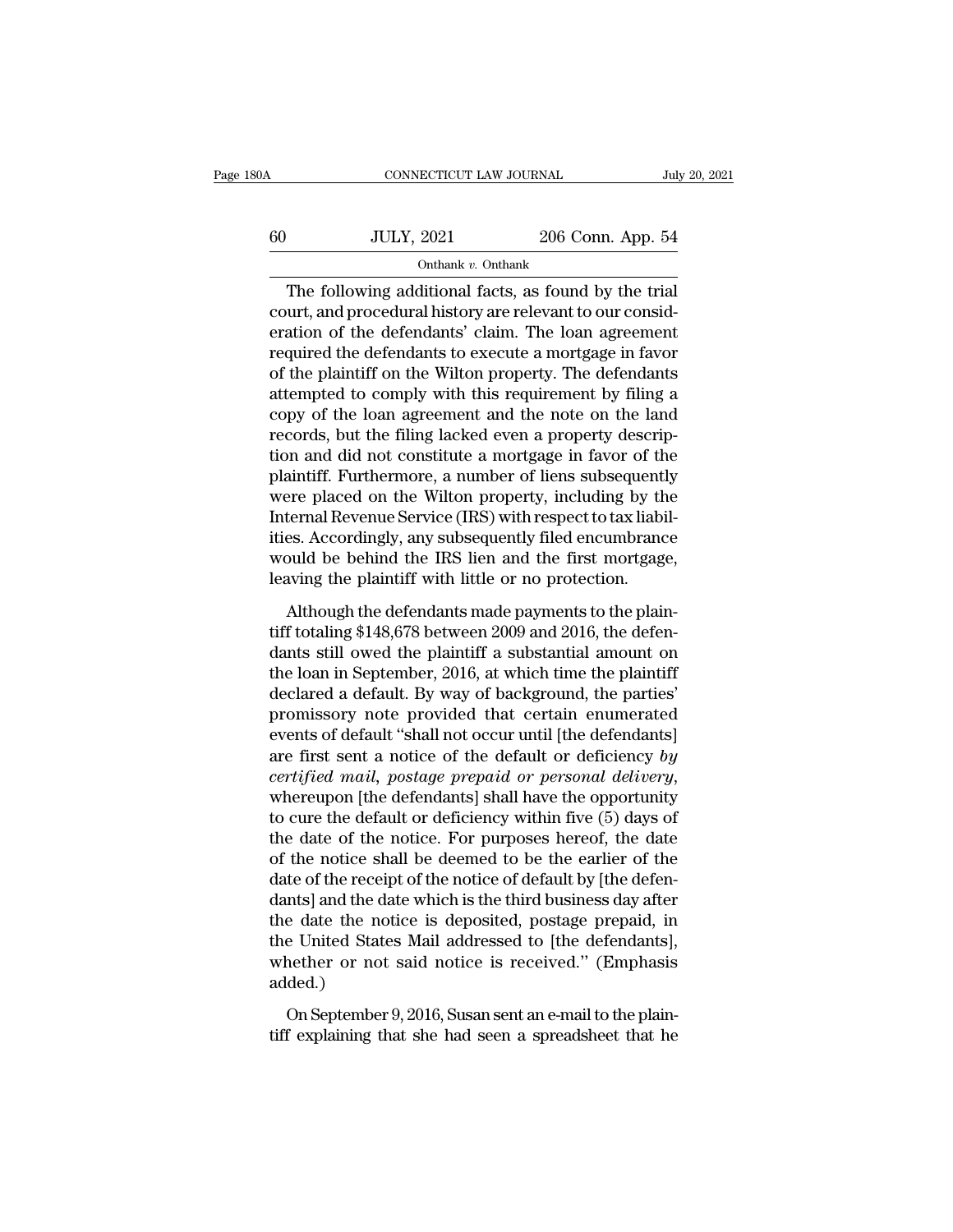| 021               | CONNECTICUT LAW JOURNAL |                   | Page 181A |  |
|-------------------|-------------------------|-------------------|-----------|--|
| 206 Conn. App. 54 |                         | <b>JULY, 2021</b> | 61        |  |
|                   | Onthank v. Onthank      |                   |           |  |

Family Connect Connect Connect Connect Connect Connect Connect Constant Continuation Continuation and Sent calculating the amount owed on the promis-<br>
Sent calculating the amount owed on the promis-<br>
Sent calculating the a 206 Conn. App. 54 JULY, 2021 61<br>
Onthank v. Onthank<br>
had sent calculating the amount owed on the promissory note and that she and Pierce "clearly ha[d] no other<br>
choice but to give [the plaintiff] the [Wilton] house."<br>
In 206 Conn. App. 54 JULY, 2021 61<br>
Onthank v. Onthank<br>
had sent calculating the amount owed on the promissory note and that she and Pierce "clearly ha[d] no other<br>
choice but to give [the plaintiff] the [Wilton] house."<br>
In 206 Conn. App. 54 JULY, 2021 61<br>
Onthank v. Onthank<br>
had sent calculating the amount owed on the promissory note and that she and Pierce "clearly ha[d] no other<br>
choice but to give [the plaintiff] the [Wilton] house."<br>
In  $\frac{1}{2}$  Onthank *v*. Onthank<br>had sent calculating the amount owed on<br>sory note and that she and Pierce "clearly ha<br>choice but to give [the plaintiff] the [Wilth<br>In that e-mail, Susan also asked the plaintif<br>forward and d sent calculating the amount owed on the promis-<br>ry note and that she and Pierce "clearly ha[d] no other<br>oice but to give [the plaintiff] the [Wilton] house."<br>that e-mail, Susan also asked the plaintiff to "move<br>rward and rata serie existinating are amount of the correct of the products orly haddle poor choice but to give [the plaintiff] the [Wilton] house."<br>In that e-mail, Susan also asked the plaintiff to "move forward and send the certif

the plaintiff ware wrote in the set of the plaintiff with the twitted with that e-mail, Susan also asked the plaintiff to "move forward and send the certified letter."<br>
In a letter dated September 12, 2016, the plaintiff e In that e-mail, Susan also asked the plaintiff to "move<br>forward and send the certified letter."<br>In a letter dated September 12, 2016, the plaintiff<br>explicitly declared a default (default notice). The plain-<br>tiff wrote in r the left of the certified letter."<br>
In a letter dated September 12, 2016, the plaintiff<br>
explicitly declared a default (default notice). The plain-<br>
tiff wrote in relevant part that "[a]s I have exhausted<br>
my efforts to co In a letter dated September 12, 2016, the plaintiff<br>explicitly declared a default (default notice). The plain-<br>tiff wrote in relevant part that "[a]s I have exhausted<br>my efforts to contact either of you by phone or resolv In a letter dated September 12, 2016, the plaintiff<br>explicitly declared a default (default notice). The plain-<br>tiff wrote in relevant part that "[a]s I have exhausted<br>my efforts to contact either of you by phone or resolv explicitly declared a default (default notice). The plain-<br>tiff wrote in relevant part that "[a]s I have exhausted<br>my efforts to contact either of you by phone or resolve<br>this via [e-mail], I am exercising my rights under tiff wrote in relevant part that "[a]s I have exhausted<br>my efforts to contact either of you by phone or resolve<br>this via [e-mail], I am exercising my rights under our<br>agreement and am declaring this loan in 'Default' under my efforts to contact either of you by phone or resolve<br>this via [e-mail], I am exercising my rights under our<br>agreement and am declaring this loan in 'Default' under<br>the [terms of the promissory note] . . . . " In the def this via [e-mail], I am exercising my rights under our<br>agreement and am declaring this loan in 'Default' under<br>the [terms of the promissory note] . . . ." In the default<br>notice, the plaintiff further explained that he was agreement and am declaring this loan<br>the [terms of the promissory note] . .<br>notice, the plaintiff further explained<br>ing it because the promissory note w<br>not being met or upheld in the spiri<br>agreement. The court found that itice, the plaintiff further explained that he was send-<br>g it because the promissory note was "in breach and<br>t being met or upheld in the spirit of" the parties'<br>reement. The court found that the defendants actually<br>d rece ing it because the promissory note was "in breach and<br>not being met or upheld in the spirit of" the parties'<br>agreement. The court found that the defendants actually<br>had received the default notice.<br>In support of their sixt

not being met or upheld in the spirit of" the parties'<br>agreement. The court found that the defendants actually<br>had received the default notice.<br>In support of their sixth special defense, the defen-<br>dants maintained that th agreement. The court found that the defendants actually<br>had received the default notice.<br>In support of their sixth special defense, the defen-<br>dants maintained that the plaintiff failed to comply with<br>the provision that a independent of their sixth special defense, the defendants maintained that the plaintiff failed to comply with the provision that a notice of default be sent "by certi-<br>fied mail, postage prepaid or personal delivery," foc In support of their sixth special defense, the defen-<br>dants maintained that the plaintiff failed to comply with<br>the provision that a notice of default be sent "by certi-<br>fied mail, postage prepaid or personal delivery," fo In support of their sixth special defense, the defen-<br>dants maintained that the plaintiff failed to comply with<br>the provision that a notice of default be sent "by certi-<br>fied mail, postage prepaid or personal delivery," fo dants maintained that the plaintiff failed to comply with<br>the provision that a notice of default be sent "by certi-<br>fied mail, postage prepaid or personal delivery," focus-<br>ing specifically on the lack of evidence as to an the provision that a notice of default be sent "by certi-<br>fied mail, postage prepaid or personal delivery," focus-<br>ing specifically on the lack of evidence as to any certi-<br>fied mailing. As an initial matter, in rejecting fied mail, postage prepaid or personal delivery," focus-<br>ing specifically on the lack of evidence as to any certi-<br>fied mailing. As an initial matter, in rejecting the<br>defendants' sixth special defense, the court construed ing specifically on the lack of evidence as to any certified mailing. As an initial matter, in rejecting the defendants' sixth special defense, the court construed the notice provision and concluded that the phrase "person fied mailing. As an initial matter, in rejecting the<br>defendants' sixth special defense, the court construed<br>the notice provision and concluded that the phrase "per-<br>sonal delivery" was satisfied by actual delivery, even<br>by defendants' sixth special defense, the court construed<br>the notice provision and concluded that the phrase "per-<br>sonal delivery" was satisfied by actual delivery, even<br>by noncertified mail.<sup>7</sup> In this regard, the court foun the notice provision and concluded that the phrase "per-<br>sonal delivery" was satisfied by actual delivery, even<br>by noncertified mail.<sup>7</sup> In this regard, the court found<br>that the plaintiff had strictly complied with the not sonal delivery" was satisfied by actual delivery, even<br>by noncertified mail.<sup>7</sup> In this regard, the court found<br>that the plaintiff had strictly complied with the notice<br>provision. In the alternative, the court deemed "deli by noncertified mail.<sup>7</sup> In this regard, the court found<br>that the plaintiff had strictly complied with the notice<br>provision. In the alternative, the court deemed "delivery<br>and actual receipt" to constitute substantial comp in the notice provision. Because the court determined<br>ith the notice provision. Because the court determined<br>antially, with the notice requirement of the note, it<br><sup>7</sup>The court noted that the plaintiff had been living in Pa with the notice provision. Because the court determined<br>that the plaintiff had complied, either strictly or sub-<br>stantially, with the notice requirement of the note, it<br><sup>7</sup>The court noted that the plaintiff had been living that the<br>stantiall<br>The count have action delivery.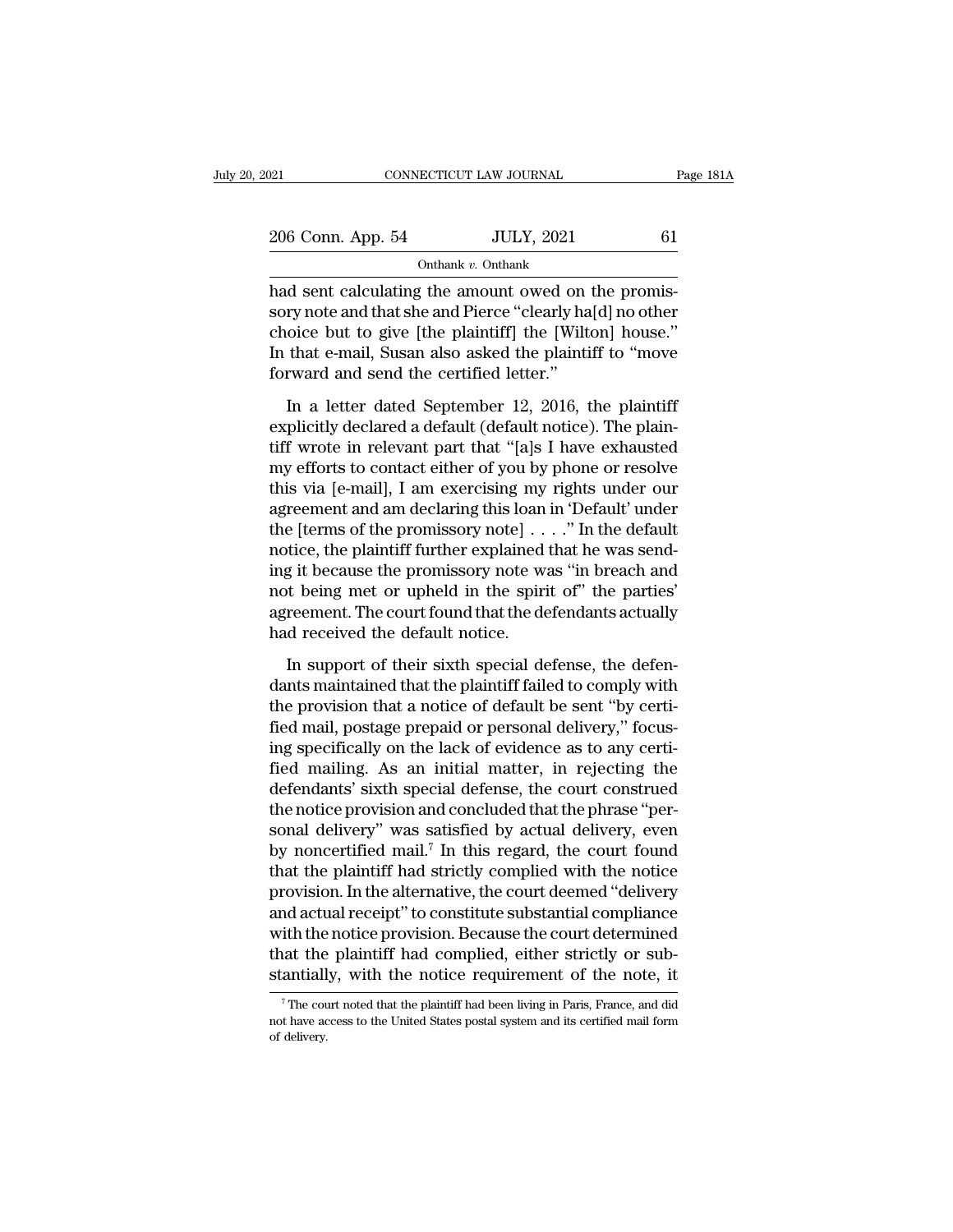| 32A | CONNECTICUT LAW JOURNAL                                                               |                   | July 20, 2021 |
|-----|---------------------------------------------------------------------------------------|-------------------|---------------|
| 62  | <b>JULY, 2021</b>                                                                     | 206 Conn. App. 54 |               |
|     | Onthank $v$ . Onthank                                                                 |                   |               |
|     | concluded that there was no material failure to comply<br>with a condition precedent. |                   |               |

 $JULY, 2021$  206 Conn. App. 54<br>
onthank v. Onthank<br>
ncluded that there was no material failure to comply<br>
th a condition precedent.<br>
The defendants claim that the court erred in analyzing<br>
that 'personal delivery' [as that  $\frac{102}{\text{Onthank } v. \text{Onthank}}$ <br>  $\frac{10111, 2021}{\text{Onthank } v. \text{Onthank}}$ <br>
concluded that there was no material failure to comply<br>
with a condition precedent.<br>
The defendants claim that the court erred in analyzing<br>
"what 'personal de onthank  $v$ . Onthank<br>
concluded that there was no material failure to comply<br>
with a condition precedent.<br>
The defendants claim that the court erred in analyzing<br>
"what 'personal delivery' [as that phrase is used in the<br> concluded that there was no material failure to comply<br>with a condition precedent.<br>The defendants claim that the court erred in analyzing<br>"what 'personal delivery' [as that phrase is used in the<br>notice provision] could or with a condition precedent.<br>
The defendants claim that the court erred in analyzing<br>
"what 'personal delivery' [as that phrase is used in the<br>
notice provision] could or might mean" because "[t]he<br>
plain meaning [of the n The defendants claim that the court erred in analyzing<br>
"what 'personal delivery' [as that phrase is used in the<br>
notice provision] could or might mean" because "[t]he<br>
plain meaning [of the notice provision] is the plain<br> The defendants claim that the court erred in analyzing<br>
"what 'personal delivery' [as that phrase is used in the<br>
notice provision] could or might mean" because "[t]he<br>
plain meaning [of the notice provision] is the plain<br> "what 'personal delivery' [as that phrase is used in the<br>notice provision] could or might mean" because "[t]he<br>plain meaning [of the notice provision] is the plain<br>meaning." In essence, the defendants contend that the<br>cour notice provision] could or might mean" because "[t]he<br>plain meaning [of the notice provision] is the plain<br>meaning." In essence, the defendants contend that the<br>court improperly construed the notice provision to per-<br>mit a plain meaning [of the notice provision] is the plain<br>meaning." In essence, the defendants contend that the<br>court improperly construed the notice provision to per-<br>mit actual delivery, even by means of noncertified mail.<sup>8</sup> meaning." In essence, the defendants contend that the<br>court improperly construed the notice provision to per-<br>mit actual delivery, even by means of noncertified mail.<sup>8</sup><br>Because we affirm the court's conclusion that the pl court improperly construed the notice provision to permit actual delivery, even by means of noncertified mail.<sup>8</sup><br>Because we affirm the court's conclusion that the plaintiff substantially complied with the notice provision mit actual delivery, even by means of nonce<br>Because we affirm the court's conclusion<br>tiff substantially complied with the noti<br>we need not address the defendants' c<br>court improperly construed the "personal<br>guage in the not f substantially complied with the notice provision,<br>
e need not address the defendants' claim that the<br>
urt improperly construed the "personal delivery" lan-<br>
age in the notice provision to mean "actual" delivery<br>
der a st role of substantial performance in the enforcement of the court improperly construed the "personal delivery" language in the notice provision to mean "actual" delivery under a strict compliance standard.<br>"On several occasi

court improperly construed the "personal delivery" language in the notice provision to mean "actual" delivery<br>under a strict compliance standard.<br>"On several occasions, this court has considered the<br>role of substantial pe guage in the notice provision to mean "actual" delivery<br>under a strict compliance standard.<br>"On several occasions, this court has considered the<br>role of substantial performance in the enforcement of<br>contract obligations. in the celebrated case of *Jacob* & *Youngs, Inc.* v. *Kent,*<br>2009 of substantial performance in the enforcement of contract obligations. The concept is not a novel one.<br>Although the doctrine was most eloquently articulate "On several occasions, this court has considered the<br>role of substantial performance in the enforcement of<br>contract obligations. The concept is not a novel one.<br>Although the doctrine was most eloquently articulated<br>in the "On several occasions, this court has considered the<br>role of substantial performance in the enforcement of<br>contract obligations. The concept is not a novel one.<br>Although the doctrine was most eloquently articulated<br>in the role of substantial performance in the enforcement of<br>contract obligations. The concept is not a novel one.<br>Although the doctrine was most eloquently articulated<br>in the celebrated case of *Jacob & Youngs*, *Inc.* v. *Kent* contract obligations. The concept is not a novel one.<br>Although the doctrine was most eloquently articulated<br>in the celebrated case of Jacob & Youngs, Inc. v. Kent,<br>230 N.Y. 239, 129 N.E. 889 (1921), in the context of<br>buil Although the doctrine was most eloquently articulated<br>in the celebrated case of *Jacob & Youngs*, *Inc.* v. *Kent*,<br>230 N.Y. 239, 129 N.E. 889 (1921), in the context of<br>building contracts, it has long been recognized to h in the celebrated case of *Jacob & Youngs*, *Inc.* v. *Kent*, 230 N.Y. 239, 129 N.E. 889 (1921), in the context of building contracts, it has long been recognized to have application as well to the enforcement of 'contrac 230 N.Y. 239, 129 N.E. 889 (1921), in the context of<br>building contracts, it has long been recognized to have<br>application as well to the enforcement of 'contracts of<br>all kinds . . . . ' 8 A. Corbin, Contracts (Rev. Ed. 199 building contracts, it has long been recognized to have<br>application as well to the enforcement of 'contracts of<br>all kinds . . . . ' 8 A. Corbin, Contracts (Rev. Ed. 1999)<br> $§ 36.2$ , p. 336. At issue in a claim of substanti application as well to the enforcement of 'contracts of<br>all kinds . . . . ' 8 A. Corbin, Contracts (Rev. Ed. 1999)<br>§ 36.2, p. 336. At issue in a claim of substantial perfor-<br>mance is whether partial performance by one par the other party in refusing' to comply with its own § 36.2, p. 336. At issue in a claim of substantial performance is whether partial performance by one party is so 'nearly equivalent to that for which the parties bargained' that it will 'protect him from having his default mance is whether partial performance<br>is so 'nearly equivalent to that for whi<br>bargained' that it will 'protect him fro<br>defaults considered as breaches' suffici<br>the other party in refusing' to comply<br>contractual obligation defaults considered as breaches' sufficient 'to justify<br>the other party in refusing' to comply with its own<br>contractual obligations. 15 S. Williston, Contracts (4th<br>Ed. Lord 2000) § 44:54, pp. 227–28.<br>Fine defendants do n the other party in refusing' to comply with its own<br>contractual obligations. 15 S. Williston, Contracts (4th<br>Ed. Lord 2000) § 44:54, pp. 227–28.<br><sup>8</sup> The defendants do not challenge the court's factual finding that they ac

contractual obligations. 15 S. Williston, Contracts (4th Ed. Lord 2000) § 44:54, pp. 227–28.<br>
<sup>8</sup> The defendants do not challenge the court's factual finding that they actually received the default notice. Rather, they li Ed. Lord 2000) § 44:54, pp. 227–28.<br>  $\overline{\phantom{a}}$   $\overline{\phantom{a}}$  The defendants do not challenge the court's fact received the default notice. Rather, they limit their the plaintiff did not strictly comply with the notice sor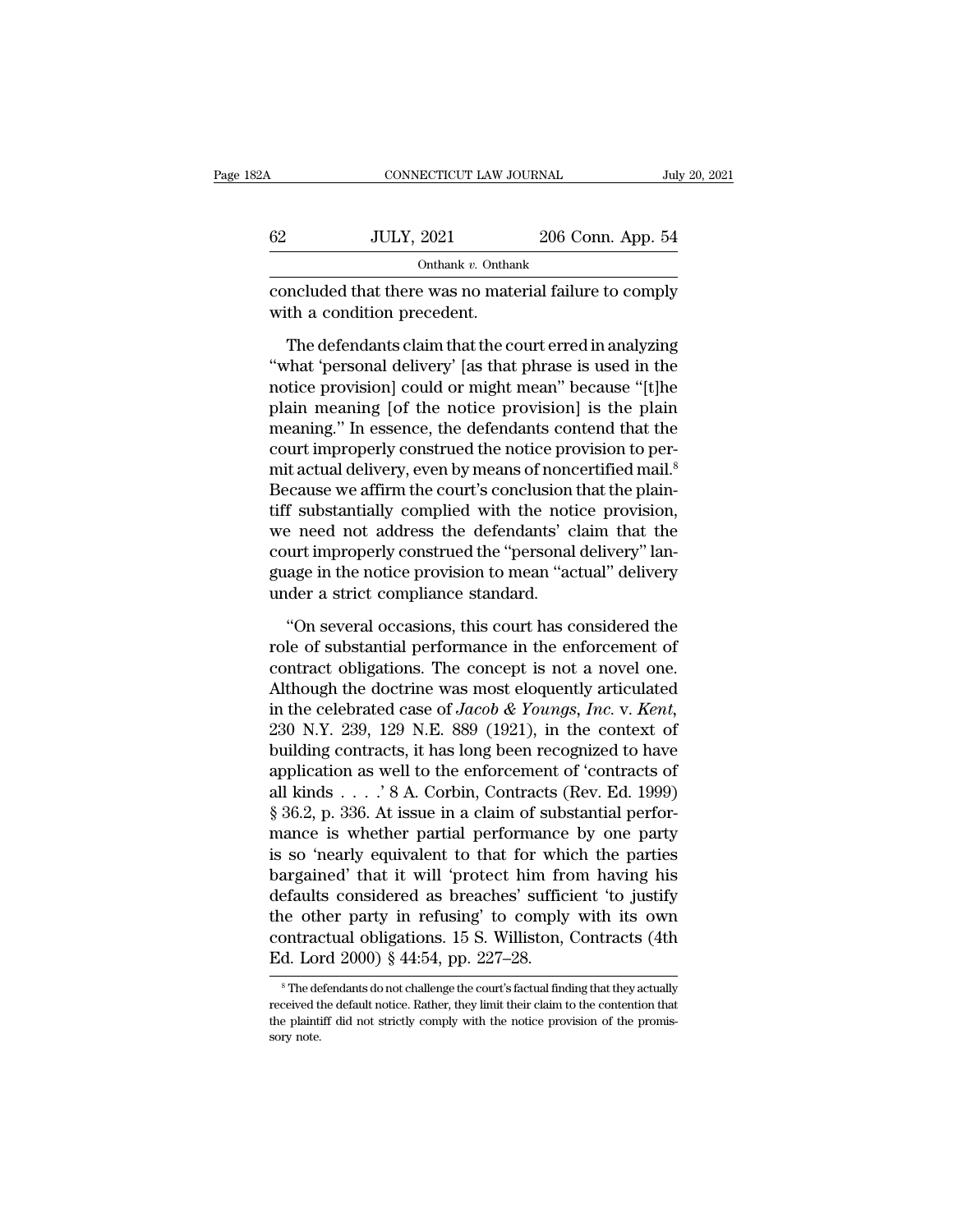### Onthank *v.* Onthank

CONNECTICUT LAW JOURNAL Page 183A<br>
6 Conn. App. 54 JULY, 2021 63<br>
Onthank v. Onthank<br>
There is no simple test for determining whether<br>
bstantial performance has been rendered'; *Hadden*<br>
Consolidated Ediscor Co. 24 N V 2d 206 Conn. App. 54 JULY, 2021 63<br>
Onthank v. Onthank<br>
"There is no simple test for determining whether<br>
substantial performance has been rendered'; *Hadden*<br>
v. Consolidated Edison Co., 34 N.Y.2d 88, 96, 312 N.E.2d<br>
445, 35 206 Conn. App. 54 JULY, 2021 63<br>
Onthank v. Onthank<br>
"There is no simple test for determining whether<br>
substantial performance has been rendered'; *Hadden*<br>
v. *Consolidated Edison Co.*, 34 N.Y.2d 88, 96, 312 N.E.2d<br>
445, 206 Conn. App. 54 JULY, 2021 63<br>
Onthank v. Onthank<br>
"There is no simple test for determining whether<br>
substantial performance has been rendered'; *Hadden*<br>
v. Consolidated Edison Co., 34 N.Y.2d 88, 96, 312 N.E.2d<br>
445, 35 Onthank v. Onthank<br>
"There is no simple test for determining whether<br>
substantial performance has been rendered'; *Hadden*<br>
v. Consolidated Edison Co., 34 N.Y.2d 88, 96, 312 N.E.2d<br>
445, 356 N.Y.S.2d 249 (1974); but among behind the contract has been frustrated . . . .' Id.'' <sup>4</sup> There is no simple test for determining whether<br>substantial performance has been rendered'; *Hadden*<br>v. *Consolidated Edison Co.*, 34 N.Y.2d 88, 96, 312 N.E.2d<br>445, 356 N.Y.S.2d 249 (1974); but among the factors to<br>be substantial performance has been rendered'; *Hadden* v. *Consolidated Edison Co.*, 34 N.Y.2d 88, 96, 312 N.E.2d 445, 356 N.Y.S.2d 249 (1974); but among the factors to be considered is 'the degree to which the purpose behin v. Consolidated Edison Co., 34 N.Y.2d 88, 96, 312 N.E.2d<br>445, 356 N.Y.S.2d 249 (1974); but among the factors to<br>be considered is 'the degree to which the purpose<br>behind the contract has been frustrated . . . . 'Id."<br>*Mortg* 445, 356 N.Y.S.2d 249 (1974); but among the factors to<br>be considered is 'the degree to which the purpose<br>behind the contract has been frustrated . . . . ' Id.''<br>*Mortgage Electronic Registration Systems*, *Inc.* v.<br>Goduto be considered is 'the degree to which the purpose<br>behind the contract has been frustrated . . . . .' Id.''<br>*Mortgage Electronic Registration Systems, Inc.* v.<br> $Goduto$ , 110 Conn. App. 367, 373, 955 A.2d 544, cert.<br>denied, 289 doctrine of substantial performance shields contracting Mortgage Electronic Registration Systems, Inc. v.<br>Goduto, 110 Conn. App. 367, 373, 955 A.2d 544, cert.<br>denied, 289 Conn. 956, 961 A.2d 420 (2008). "The doc-<br>trine of substantial compliance is closely intertwined<br>with the d  $Goduto$ , 110 Conn. App. 367, 373, 955 A.2d 544, cert.<br>denied, 289 Conn. 956, 961 A.2d 420 (2008). "The doctrine of substantial compliance is closely intertwined<br>with the doctrine of substantial performance  $\dots$ . The<br>doctrine denied, 289 Conn. 956, 961 A.2d 420 (2008). "The doctrine of substantial compliance is closely intertwined with the doctrine of substantial performance. . . . The doctrine of substantial performance shields contracting par trine of substantial compliance is closely intertwined<br>with the doctrine of substantial performance.... The<br>doctrine of substantial performance shields contracting<br>parties from the harsh effects of being held to the lette with the doctrine of substantial performance. . . . The doctrine of substantial performance shields contracting parties from the harsh effects of being held to the letter of their agreements. Pursuant to the doctrine of s doctrine of substantial performance shields contracting<br>parties from the harsh effects of being held to the letter<br>of their agreements. Pursuant to the doctrine of sub-<br>stantial performance, a technical breach of the terms parties from the harsh effects of being held to the letter<br>of their agreements. Pursuant to the doctrine of sub-<br>stantial performance, a technical breach of the terms<br>of a contract is excused, not because compliance with<br> of their agreements. Pursuant to the doctrine of substantial performance, a technical breach of the terms<br>of a contract is excused, not because compliance with<br>the terms is objectively impossible, but because actual<br>perfo stantial performance, a technical breach of the terms<br>of a contract is excused, not because compliance with<br>the terms is objectively impossible, but because actual<br>performance is so similar to the required performance<br>that of a contract is excused, not because compliance with<br>the terms is objectively impossible, but because actual<br>performance is so similar to the required performance<br>that any breach that may have been committed is imma-<br>ter the terms is objectively impossible, but because actual<br>performance is so similar to the required performance<br>that any breach that may have been committed is imma-<br>terial." (Citation omitted; internal quotation marks<br>omit performance is so similar to the required performance<br>that any breach that may have been committed is imma-<br>terial." (Citation omitted; internal quotation marks<br>omitted.) *Pack 2000*, *Inc.* v. *Cushman*, 311 Conn. 662,<br>6 that any breach that may have been committed is imma-<br>terial." (Citation omitted; internal quotation marks<br>omitted.) *Pack 2000, Inc.* v. *Cushman*, 311 Conn. 662,<br>675, 89 A.3d 869 (2014). "[T]he proper application of<br>the terial." (Citation omitted; internal quotation marks<br>omitted.) Pack 2000, Inc. v. Cushman, 311 Conn. 662,<br>675, 89 A.3d 869 (2014). "[T]he proper application of<br>the doctrine of substantial performance requires a<br>determinat *n* omitted.) *Pack 2000, Inc.* v. *Cushman*, 311 Conn. 662, 675, 89 A.3d 869 (2014). "[T]he proper application of the doctrine of substantial performance requires a determination as to whether the contractual breach is ma 675, 89 A.3d 869 (2014). "[T]he proper application of<br>the doctrine of substantial performance requires a<br>determination as to whether the contractual breach is<br>material in nature.... [T]he doctrine of substantial<br>performan the doctrine of substantial performance requires a<br>determination as to whether the contractual breach is<br>material in nature.... [T]he doctrine of substantial<br>performance applies only where performance of a<br>*nonessential* determination as to whether the contractual breach is<br>material in nature. . . . [T]he doctrine of substantial<br>performance applies only where performance of a<br>*nonessential* condition is lacking, so that the benefits<br>recei material in nature. . . . . [T]he doctrine of substantial<br>performance applies only where performance of a<br>*nonessential* condition is lacking, so that the benefits<br>received by a party are far greater than the injury done<br>t nonessential condition is lacking, so that<br>received by a party are far greater than the<br>to him by the breach of the other party<br>omitted; emphasis in original; internal quot<br>omitted.) 21st Century North America Ins.<br>177 Con this court repeated by a party and the substantial conduction<br>in by the breach of the other party." (Citations<br>initted.)  $21st$  Century North America Ins. Co. v. Perez,<br>7 Conn. App. 802, 815, 173 A.3d 64 (2017), cert. deni formated; emphasis in original; internal quotation marks<br>omitted.)  $21st Century North America Ins. Co. v. Perez,$ <br>177 Conn. App. 802, 815, 173 A.3d 64 (2017), cert. denied,<br>327 Conn. 995, 175 A.3d 1246 (2018).<br>This court repeatedly has applied the su

omitted.)  $21st Century North America Ins. Co. v. Perez, 177 Conn. App. 802, 815, 173 A.3d 64 (2017), cert. denied, 327 Conn. 995, 175 A.3d 1246 (2018). This court repeatedly has applied the substantial performance doctrine in determining whether a contractual notice requirement has been satisfied in a given case, generally with respect to the *contents* of the notice$ case, 177 Conn. App. 802, 815, 173 A.3d 64 (2017), cert. denied, 327 Conn. 995, 175 A.3d 1246 (2018).<br>This court repeatedly has applied the substantial performance doctrine in determining whether a contractual notice requi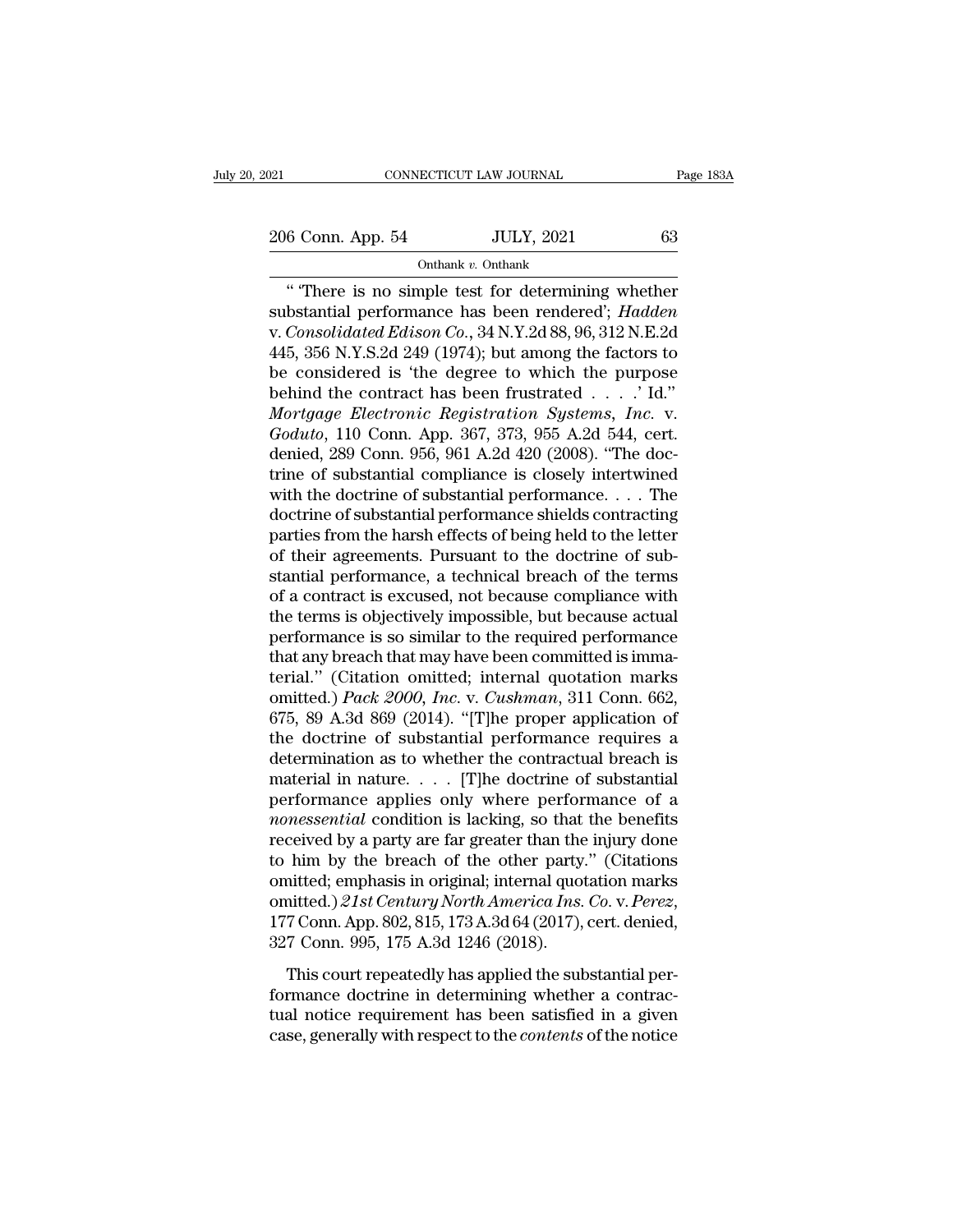# CONNECTICUT LAW JOURNAL July 20, 2021<br>64 JULY, 2021 206 Conn. App. 54<br>000 Onthank v. Onthank

Onthank *v.* Onthank

connectricut Law Journal<br>
Full Subself. See, e.g., *Mortgage Electronic Registration Sys-<br>
tems, Inc. v. Goduto, supra, 110 Conn. App. 373–76; id.,<br>
275 ("fallthough sonorally contracts should be enforced tems, Inc.* v. *Goduto*, supra, 110 Conn. App. 54<br> *tems, Inc.* v. *Goduto*, supra, 110 Conn. App. 373–76; id., 375 ("[a]]though generally contracts should be enforced  $375$  ( $\frac{375}{121}$   $\frac{375}{121}$   $\frac{375}{121}$   $\frac{375}{121}$  itself. See, e.g., *Mortgage Electronic Registration Systems, Inc.* v. *Goduto*, supra, 110 Conn. App. 373–76; id., 375 ("[a]lthough generally contracts shoul 64 JULY, 2021 206 Conn. App. 54<br>
onthank v. Onthank<br>
itself. See, e.g., *Mortgage Electronic Registration Systems, Inc.* v. *Goduto*, supra, 110 Conn. App. 373–76; id.,<br>
375 ("[a]lthough generally contracts should be enfo Onthank v. Onthank<br>
itself. See, e.g., *Mortgage Electronic Registration Systems, Inc. v. Goduto*, supra, 110 Conn. App. 373–76; id.,<br>
375 ("[a]lthough generally contracts should be enforced<br>
as written, we will not requi Comalic *L* Ondiance of the actual notice is the actual notice that the notice of a case show that the actual notice is notice in actual notice the notice of a case show that the actual notice received resulted in no prej itself. See, e.g., *Mortgage Electronic Registration Systems, Inc.* v. *Goduto*, supra, 110 Conn. App. 373–76; id., 375 ("[a]lthough generally contracts should be enforced as written, we will not require mechanistic compl tems, Inc. v. Goduto, supra, 110 Conn. App. 373–76; id.,<br>375 ("[a]lthough generally contracts should be enforced<br>as written, we will not require mechanistic compliance<br>with the letter of notice provisions if the particular 375 ("[a]lthough generally contracts should be enforced<br>as written, we will not require mechanistic compliance<br>with the letter of notice provisions if the particular<br>circumstances of a case show that the actual notice<br>rece with the letter of notice provisions if the particular<br>circumstances of a case show that the actual notice<br>received resulted in no prejudice and fairly apprised<br>the noticed party of its contractual rights" (internal<br>quota circumstances of a case show that the actual notice<br>received resulted in no prejudice and fairly apprised<br>the noticed party of its contractual rights" (internal<br>quotation marks omitted)); Fidelity Bank v. Krenisky,<br>supra, received resulted in no prejudice and fairly apprised<br>the noticed party of its contractual rights" (internal<br>quotation marks omitted)); *Fidelity Bank* v. *Krenisky*,<br>supra, 72 Conn. App. 713–15 (concluding that notice of<br> the noticed party of its contractual rights" (internal<br>quotation marks omitted)); *Fidelity Bank v. Krenisky*,<br>supra, 72 Conn. App. 713–15 (concluding that notice of<br>default substantially complied with notice provision in<br> quotation marks omitted)); *Fidelity Bank v. Krenisky*,<br>supra, 72 Conn. App. 713–15 (concluding that notice of<br>default substantially complied with notice provision in<br>mortgage because defendants were sufficiently<br>apprised supra, 72 Conn. App. 713–15 (concluding that notice of<br>default substantially complied with notice provision in<br>mortgage because defendants were sufficiently<br>apprised of their rights); see also *Wells Fargo Bank*,<br>*N.A.* v. default substantially complied with notice provision in<br>mortgage because defendants were sufficiently<br>apprised of their rights); see also *Wells Fargo Bank*,<br>*N.A. v. Fitzpatrick*, 190 Conn. App. 231, 241–43, 210<br>A.3d 88 ( mortgage because defendants were sufficiently<br>apprised of their rights); see also *Wells Fargo Bank*,<br>*N.A. v. Fitzpatrick*, 190 Conn. App. 231, 241–43, 210<br>A.3d 88 (applying substantial compliance doctrine to<br>mortgage dee apprised of their rights); see also *Wells Fargo Bank*,<br>*N.A. v. Fitzpatrick*, 190 Conn. App. 231, 241–43, 210<br>A.3d 88 (applying substantial compliance doctrine to<br>mortgage deed's notice requirements), cert. denied, 332<br>Co *N.A. v. Fitzpatrick*, 190 Conn. App. 231, 241–43, 210<br>A.3d 88 (applying substantial compliance doctrine to<br>mortgage deed's notice requirements), cert. denied, 332<br>Conn. 912, 209 A.3d 1232 (2019); *Twenty-Four Merrill*<br>*St* A.3d 88 (applying substantial compliance doctrine to<br>mortgage deed's notice requirements), cert. denied, 332<br>Conn. 912, 209 A.3d 1232 (2019); *Twenty-Four Merrill*<br>*Street Condominium Assn., Inc.* v. *Murray*, 96 Conn.<br>App mortgage deed's notice requirements), cert. denied, 332<br>Conn. 912, 209 A.3d 1232 (2019); *Twenty-Four Merrill*<br>Street Condominium Assn., Inc. v. Murray, 96 Conn.<br>App. 616, 620–25, 902 A.2d 24 (2006) (declining to<br>require s Conn. 912, 209 A.3d 1232 (2019); Twenty-Four Merrill<br>Street Condominium Assn., Inc. v. Murray, 96 Conn.<br>App. 616, 620–25, 902 A.2d 24 (2006) (declining to<br>require strict compliance with notice requirement in<br>bylaws where d Street Condominium Assn., Inc. v. Murray, 96 Conn.<br>App. 616, 620–25, 902 A.2d 24 (2006) (declining to<br>require strict compliance with notice requirement in<br>bylaws where delay in notice resulted in no prejudice<br>to defendant App. 616, 620–25, 902 A.2d 24 (2006) (declining to require strict compliance with notice requirement in bylaws where delay in notice resulted in no prejudice to defendant under circumstances of case). The present case give require strict compliance<br>bylaws where delay in not<br>to defendant under circums<br>case gives us the occasion<br>court's application of the :<br>trine to the *method of mail*<br>tual notice provision.<br>Applying the foregoing p defendant under circumstances of case). The present<br>se gives us the occasion to consider, and affirm, the<br>urt's application of the substantial compliance doc-<br>ne to the *method of mailing* identified in the contrac-<br>al not case gives us the occasion to consider, and affirm, the<br>court's application of the substantial compliance doc-<br>trine to the *method of mailing* identified in the contrac-<br>tual notice provision.<br>Applying the foregoing princ

court's application of the substantial compliance doctrine to the *method of mailing* identified in the contractual notice provision.<br>Applying the foregoing principles to the present case, we conclude that, even assuming a trine to the *method of mailing* identified in the contractual notice provision.<br>
Applying the foregoing principles to the present case,<br>
we conclude that, even assuming arguendo that the<br>
method of delivery of the default tual notice provision.<br>
Applying the foregoing principles to the present case,<br>
we conclude that, even assuming arguendo that the<br>
method of delivery of the default letter did not mecha-<br>
mistically comply with the contrac Applying the foregoing principles to the present case,<br>we conclude that, even assuming arguendo that the<br>method of delivery of the default letter did not mecha-<br>nistically comply with the contractual notice provision,<br>"lit Applying the foregoing principles to the present case,<br>we conclude that, even assuming arguendo that the<br>method of delivery of the default letter did not mecha-<br>nistically comply with the contractual notice provision,<br>"li we conclude that, even assuming arguendo that the<br>method of delivery of the default letter did not mecha-<br>nistically comply with the contractual notice provision,<br>"literal enforcement . . . would serve no purpose";<br>Fidelit method of delivery of the default letter did not mechanistically comply with the contractual notice provision, "literal enforcement  $\dots$  would serve no purpose"; *Fidelity Bank* v. *Krenisky*, supra, 72 Conn. App. 712; be mistically comply with the contractual notice provision,<br>
"literal enforcement  $\ldots$  would serve no purpose";<br>
Fidelity Bank v. Krenisky, supra, 72 Conn. App. 712;<br>
because, as found by the trial court, the defendants<br>
ha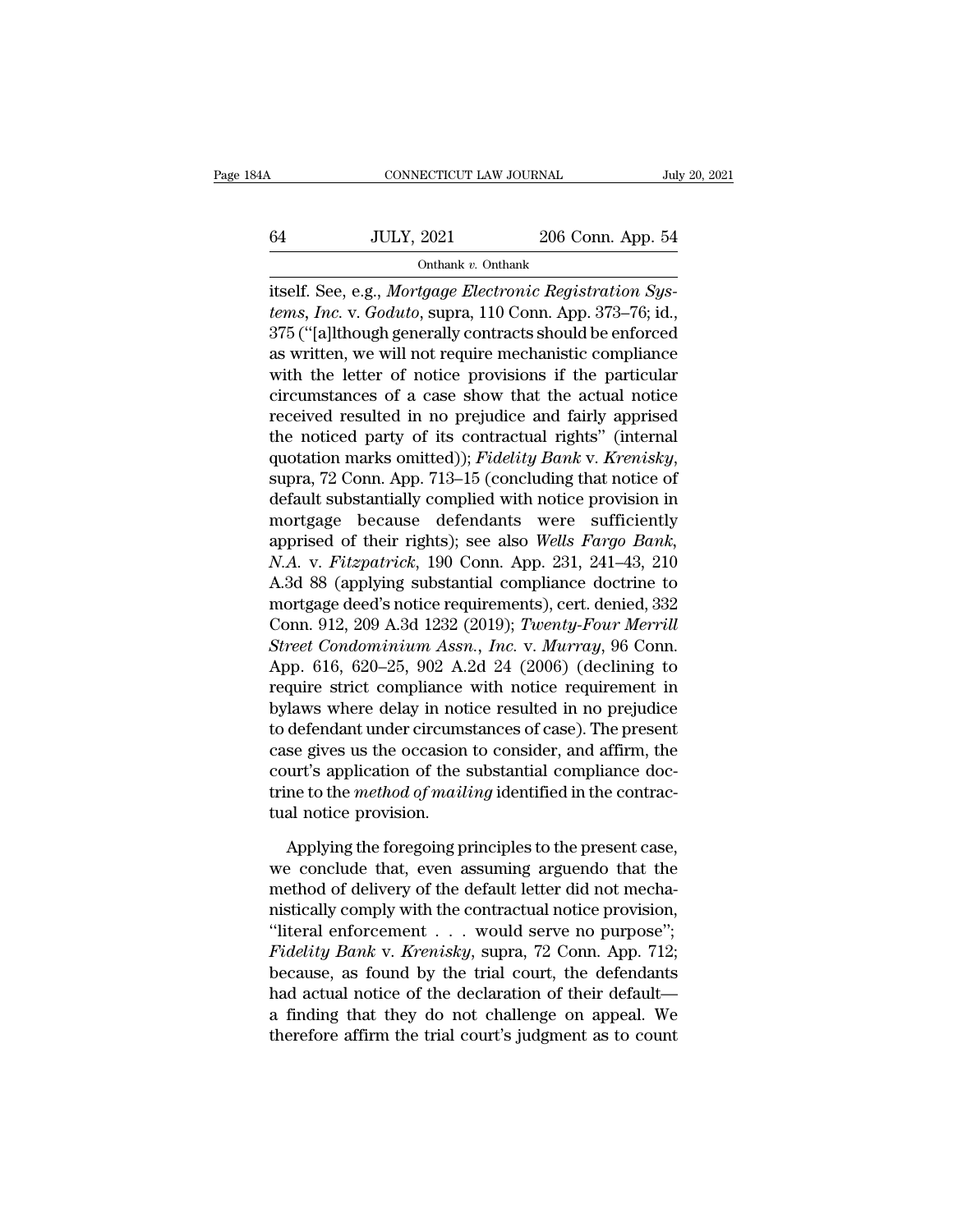206 Conn. App. 54 JULY, 2021 65<br>
206 Conn. App. 54 JULY, 2021 65

Onthank *v.* Onthank

on the ground that the plaintiff substantially complied with the notice requirement of the promissory<br>
that the plaintiff substantially complied with the notice requirement of the promissory<br>
note under the circumstances o 206 Conn. App. 54 JULY, 2021 65<br>
onthank v. Onthank<br>
one on the ground that the plaintiff substantially complied with the notice requirement of the promissory<br>
note under the circumstances of this case, namely,<br>
where the 206 Conn. App. 54 JULY, 2021 65<br>
Onthank v. Onthank<br>
one on the ground that the plaintiff substantially complied with the notice requirement of the promissory<br>
note under the circumstances of this case, namely,<br>
where the 206 Conn. App. 54 JULY, 2021 65<br>
Onthank v. Onthank<br>
one on the ground that the plaintiff substantially complied with the notice requirement of the promissory<br>
note under the circumstances of this case, namely,<br>
where the on the ground that the plaintiff substantially complied with the notice requirement of the promissory<br>plied with the notice requirement of the promissory<br>note under the circumstances of this case, namely,<br>where there is n onthank v. Onthank<br>
one on the ground that the plaintiff substantially com-<br>
plied with the notice requirement of the promissory<br>
note under the circumstances of this case, namely,<br>
where there is no contractual requireme one on the ground that the plaintiff substantially complied with the notice requirement of the promissory<br>note under the circumstances of this case, namely,<br>where there is no contractual requirement of proof of<br>actual deli plied with the notice requirement of the promissory<br>note under the circumstances of this case, namely,<br>where there is no contractual requirement of proof of<br>actual delivery, actual delivery is not contested, and<br>any noncom note under the circumstances of this case, namely,<br>where there is no contractual requirement of proof of<br>actual delivery, actual delivery is not contested, and<br>any noncompliance with the requisite method of deliv-<br>ery did where there is no contractual requirement of proof of<br>actual delivery, actual delivery is not contested, and<br>any noncompliance with the requisite method of deliv-<br>ery did not result in any prejudice to the defendants.<br>Cf. actual delivery, actual delivery is not contested, and<br>any noncompliance with the requisite method of deliv-<br>ery did not result in any prejudice to the defendants.<br>Cf. Aurora Loan Services, LLC v. Condron, supra, 181<br>Conn. any noncompliance with the requisite method of delivery did not result in any prejudice to the defendants.<br>Cf. Aurora Loan Services, LLC v. Condron, supra, 181<br>Conn. App. 276 ("we decline to apply the doctrine [of<br>substant ery did not result in any prejudice to the defendants.<br>Cf. Aurora Loan Services, LLC v. Condron, supra, 181<br>Conn. App. 276 ("we decline to apply the doctrine [of<br>substantial performance] where there is a contractual<br>provis Cf. *Aurora Loan Services*, *LLC* v. *Condron*, st<br>Conn. App. 276 ("we decline to apply the doc<br>substantial performance] where there is a con<br>provision requiring proof of actual delivery for<br>of default sent by certified ma ovision requiring proof of actual delivery for a notice<br>default sent by certified mail, return receipt<br>quested, and there is no evidence that the defendants<br>tually received the notice of default").<br>II<br>The defendants next c

II

of default sent by certified mail, return receipt<br>requested, and there is no evidence that the defendants<br>actually received the notice of default").<br>II<br>The defendants next claim that the trial court erred<br>in its calculatio requested, and there is no evidence that the defendants<br>actually received the notice of default").<br>II<br>The defendants next claim that the trial court erred<br>in its calculation of damages awarded to the plaintiff.<br>Specificall actually received the notice of default").<br>
II<br>
The defendants next claim that the trial court erred<br>
in its calculation of damages awarded to the plaintiff.<br>
Specifically, the defendants assert that the damages<br>
award sho II<br>The defendants next claim that the trial court erred<br>in its calculation of damages awarded to the plaintiff.<br>Specifically, the defendants assert that the damages<br>award should have been reduced by a credit of \$120,000,<br>r The defendants next claim that the trial court erred<br>in its calculation of damages awarded to the plaintiff.<br>Specifically, the defendants assert that the damages<br>award should have been reduced by a credit of \$120,000,<br>repr The defendants no<br>in its calculation of<br>Specifically, the de:<br>award should have b<br>representing the pur<br>of stock provided to<br>not persuaded.<br>"Our Supreme Cou The calculation of damages awarded to the plantam.<br>
ecifically, the defendants assert that the damages<br>
vard should have been reduced by a credit of \$120,000,<br>
presenting the purported value of one million shares<br>
stock pr by a state diameter of the discrete discrete discrete discrete discrete and the discrete award should have been reduced by a credit of \$120,000, representing the purported value of one million shares of stock provided to

determinative securical<br>detect of deterministic security. We are not persuaded.<br>"Our Supreme Court has held that [t]he trial court has<br>broad discretion in determining damages.... The<br>determination of damages involves a qu that will not be plaintiff as security. We are<br>not persuaded.<br>"Our Supreme Court has held that [t]he trial court has<br>broad discretion in determining damages.... The<br>determination of damages involves a question of fact<br>that of book provided to the plantari as security. We diverse not persuaded.<br>
"Our Supreme Court has held that [t]he trial court has<br>
broad discretion in determining damages.... The<br>
determination of damages involves a question "Our Supreme Court has held that [t]he trial court has<br>broad discretion in determining damages.... The<br>determination of damages involves a question of fact<br>that will not be overturned unless it is clearly erroneous.<br>... I "Our Supreme Court has held that [t]he trial court has<br>broad discretion in determining damages.... The<br>determination of damages involves a question of fact<br>that will not be overturned unless it is clearly erroneous.<br>... I broad discretion in determining damages. . . . The<br>determination of damages involves a question of fact<br>that will not be overturned unless it is clearly erroneous.<br>. . . In a case tried before a court, the trial judge is determination of damages involves a question of fact<br>that will not be overturned unless it is clearly erroneous.<br>... In a case tried before a court, the trial judge is the<br>sole arbiter of the credibility of the witnesses a that will not be overturned unless it is clearly erroneous.<br>
. . . In a case tried before a court, the trial judge is the<br>
sole arbiter of the credibility of the witnesses and the<br>
weight to be given specific testimony. . ... In a case tried before a court, the trial judge is the<br>sole arbiter of the credibility of the witnesses and the<br>weight to be given specific testimony.... On appeal,<br>we will give the evidence the most favorable reasona sole arbiter of the credibility of the witnesses and the<br>weight to be given specific testimony. . . . On appeal,<br>we will give the evidence the most favorable reasonable<br>construction in support of the verdict to which it i weight to be given specific testimony. . . . On appeal,<br>we will give the evidence the most favorable reasonable<br>construction in support of the verdict to which it is<br>entitled. . . . In other words, we are constrained to<br>a we will give the evidence the most favorable reasonable<br>construction in support of the verdict to which it is<br>entitled. . . . In other words, we are constrained to<br>accord substantial deference to the fact finder on the<br>is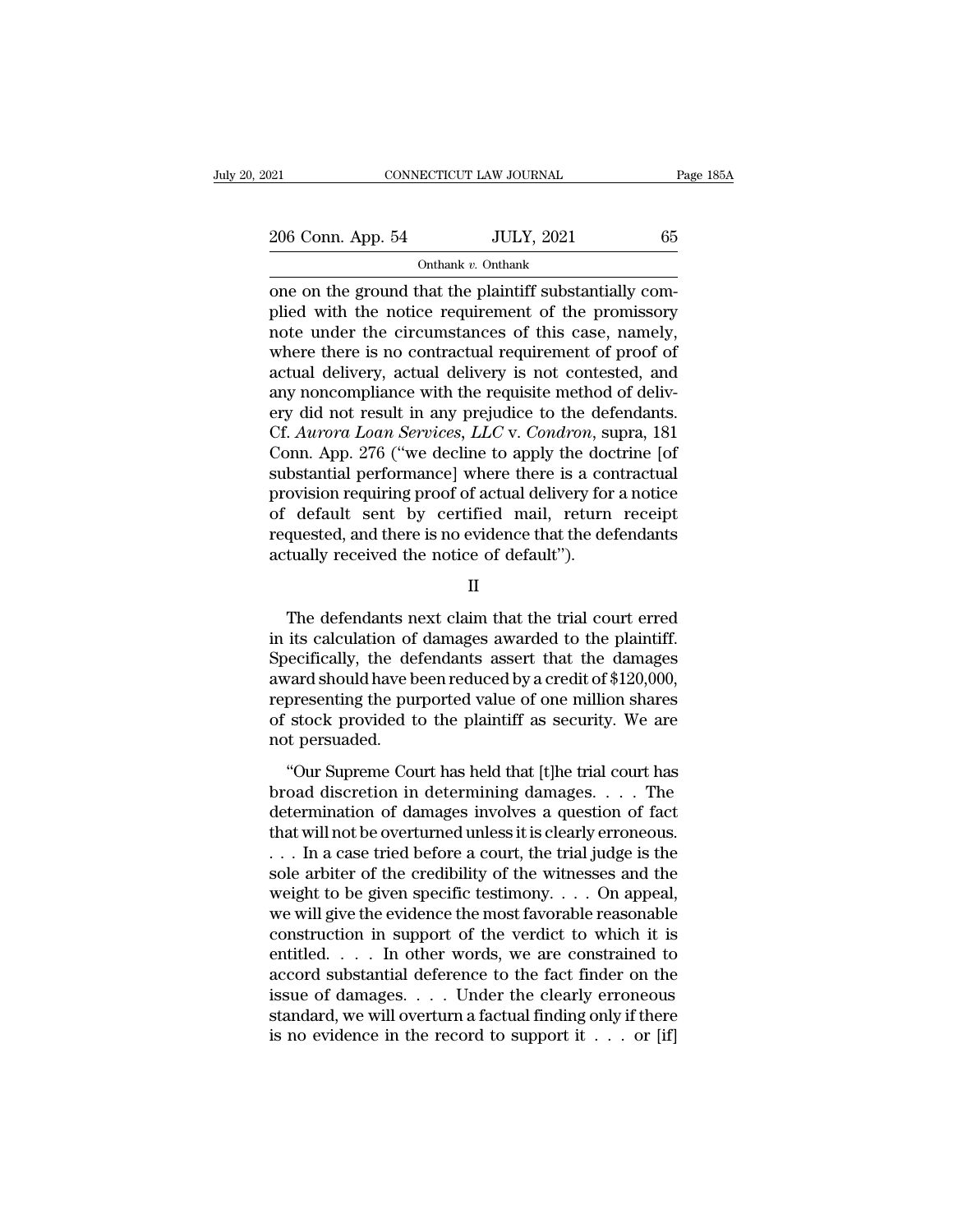# CONNECTICUT LAW JOURNAL July 20, 2021<br>66 JULY, 2021 206 Conn. App. 54<br>000 Onthank v. Onthank Onthank *v.* Onthank

CONNECTICUT LAW JOURNAL July 20, 2021<br>  $\frac{206 \text{ Conn. App. } 54}{\text{Onthank } v. \text{ Onthank}}$ <br>
although there is evidence to support it, the reviewing<br>
court on the entire evidence is left with the definite and<br>
firm conviction that a mist 66 JULY, 2021 206 Conn. App. 54<br>
onthank v. Onthank<br>
although there is evidence to support it, the reviewing<br>
court on the entire evidence is left with the definite and<br>
firm conviction that a mistake has been committed."  $f_{\text{total}} = \frac{100 \text{ UUV}}{100 \text{ m} \cdot \text{m}^2}$ <br>  $\frac{100 \text{ m} \cdot \text{m}^2}{100 \text{ m} \cdot \text{m}^2}$ <br>
although there is evidence to support it, the reviewing<br>
court on the entire evidence is left with the definite and<br>
firm conviction th (66 JULY, 2021 206 Conn. App. 54<br>
onthank v. Onthank<br>
although there is evidence to support it, the reviewing<br>
court on the entire evidence is left with the definite and<br>
firm conviction that a mistake has been committed. Onthank *v*. Onthank<br>
although there is evidence to support it, the reviewing<br>
court on the entire evidence is left with the definite and<br>
firm conviction that a mistake has been committed."<br>
(Citations omitted; internal q Onthank *v*. Onthank<br>although there is evidence to support it, the reviewing<br>court on the entire evidence is left with the definite and<br>firm conviction that a mistake has been committed."<br>(Citations omitted; internal quota although there is evidence to support it, the reviewing<br>court on the entire evidence is left with the definite and<br>firm conviction that a mistake has been committed."<br>(Citations omitted; internal quotation marks omitted.)<br> (2021). In conviction and a mistake has been committed.<br>
itations omitted; internal quotation marks omitted.)<br> *ortheast Builders Supply & Home Centers, LLC* v.<br> *MM Consulting, LLC*, 202 Conn. App. 315, 353, 245<br>
3d 804, cert. de conductions of the defendance, metrical quotation matrix of the defendant of Northeast Builders Supply & Home Centers, LLC v.<br>RMM Consulting, LLC, 202 Conn. App. 315, 353, 245<br>A.3d 804, cert. denied, 336 Conn. 933, 248 A.3

RMM Consulting, LLC, 202 Conn. App. 315, 353, 245<br>A.3d 804, cert. denied, 336 Conn. 933, 248 A.3d 709<br>(2021).<br>The following additional facts, as found by the trial<br>court, are relevant to our consideration of the defen-<br>da A.3d 804, cert. denied, 336 Conn. 933, 248 A.3d 709 (2021).<br>The following additional facts, as found by the trial<br>court, are relevant to our consideration of the defen-<br>dants' claim. The loan agreement between the plainti (2021).<br>
The following additional facts, as found by the trial<br>
court, are relevant to our consideration of the defen-<br>
dants' claim. The loan agreement between the plaintiff<br>
and the defendants required the defendants to The following additional facts, as found by the trial<br>court, are relevant to our consideration of the defen-<br>dants' claim. The loan agreement between the plaintiff<br>and the defendants required the defendants to provide,<br>in The following additional facts, as found by the trial<br>court, are relevant to our consideration of the defen-<br>dants' claim. The loan agreement between the plaintiff<br>and the defendants required the defendants to provide,<br>in court, are relevant to our consideration of the defendants' claim. The loan agreement between the plaintiff and the defendants required the defendants to provide, inter alia, 1.1 million shares of American Energy Group Lt dants' claim. The loan agreement between the plaintiff<br>and the defendants required the defendants to provide,<br>inter alia, 1.1 million shares of American Energy Group<br>Ltd. (AEG)<sup>9</sup> stock to the plaintiff as collateral. The and the defendants required the defendants to provide,<br>inter alia, 1.1 million shares of American Energy Group<br>Ltd. (AEG)<sup>9</sup> stock to the plaintiff as collateral. The<br>defendants argued that because (1) they transferred<br>on inter alia, 1.1 million shares of American Energy Group<br>Ltd.  $(AEG)^9$  stock to the plaintiff as collateral. The<br>defendants argued that because (1) they transferred<br>one million shares of AEG stock to the plaintiff on<br>Decembe Ltd.  $(AEG)^9$  stock to the plaintiff as collateral. The<br>defendants argued that because (1) they transferred<br>one million shares of AEG stock to the plaintiff on<br>December 11, 2015, and (2) on that date, the shares<br>were valued defendants argued that beca<br>one million shares of AEG :<br>December 11, 2015, and (2)<br>were valued at \$0.12 per sha<br>a credit in the amount of \$1<br>multiplied by 0.12) in conne<br>awarded to the plaintiff.<br>In its memorandum of deci Example 11, 2015, and (2) on that date, the shares<br>ere valued at \$0.12 per share, they were entitled to<br>credit in the amount of \$120,000 (i.e., one million<br>ultiplied by 0.12) in connection with any damages<br>varded to the p become at  $\pm$  1, 2010, and (2) on that date, the shares<br>were valued at \$0.12 per share, they were entitled to<br>a credit in the amount of \$120,000 (i.e., one million<br>multiplied by 0.12) in connection with any damages<br>award

a credit in the amount of \$120,000 (i.e., one million<br>multiplied by 0.12) in connection with any damages<br>awarded to the plaintiff.<br>In its memorandum of decision, the court found that<br>the \$0.12 share value claimed by the d multiplied by 0.12) in connection with any damages<br>awarded to the plaintiff.<br>In its memorandum of decision, the court found that<br>the \$0.12 share value claimed by the defendants was<br>based on market transactions on December malappear by  $\delta$ .12) in connection with any altitages<br>awarded to the plaintiff.<br>In its memorandum of decision, the court found that<br>the \$0.12 share value claimed by the defendants was<br>based on market transactions on Dece In its memorandum of decision, the court found that<br>the \$0.12 share value claimed by the defendants was<br>based on market transactions on December 11, 2015,<br>and that the evidence revealed substantial fluctuations<br>in the sto In its memorandum of decision, the court found that<br>the \$0.12 share value claimed by the defendants was<br>based on market transactions on December 11, 2015,<br>and that the evidence revealed substantial fluctuations<br>in the stoc the \$0.12 share value claimed by the defendants was<br>based on market transactions on December 11, 2015,<br>and that the evidence revealed substantial fluctuations<br>in the stock price over the course of years. Perhaps<br>most impor based on market transactions on December 11, 2015,<br>and that the evidence revealed substantial fluctuations<br>in the stock price over the course of years. Perhaps<br>most importantly, the court found that there was no<br>indication and that the evidence revealed substantial fluctuations<br>in the stock price over the course of years. Perhaps<br>most importantly, the court found that there was no<br>indication of value in 2016, when the plaintiff formally<br>decl in the stock price over the course of years. Perhaps<br>most importantly, the court found that there was no<br>indication of value in 2016, when the plaintiff formally<br>declared a default and had a duty under the loan agree-<br>men most importantly, the court found that there was no<br>indication of value in 2016, when the plaintiff formally<br>declared a default and had a duty under the loan agree-<br>ment to look to the securities for an initial source of<br>r indication of value in 2016, when the plaintiff formally<br>declared a default and had a duty under the loan agree-<br>ment to look to the securities for an initial source of<br>repayment of the debt. The court further found that<br>t declared a default and had a duty under the loan agreement to look to the securities for an initial source of repayment of the debt. The court further found that the plaintiff had encountered problems liquidating the share the plaintiff had encountered problems liquidating the shares and that, at the time that he had declared the promissory note in default in 2016, he "was encountering issues relating to transferring the shares to his  $\frac{1$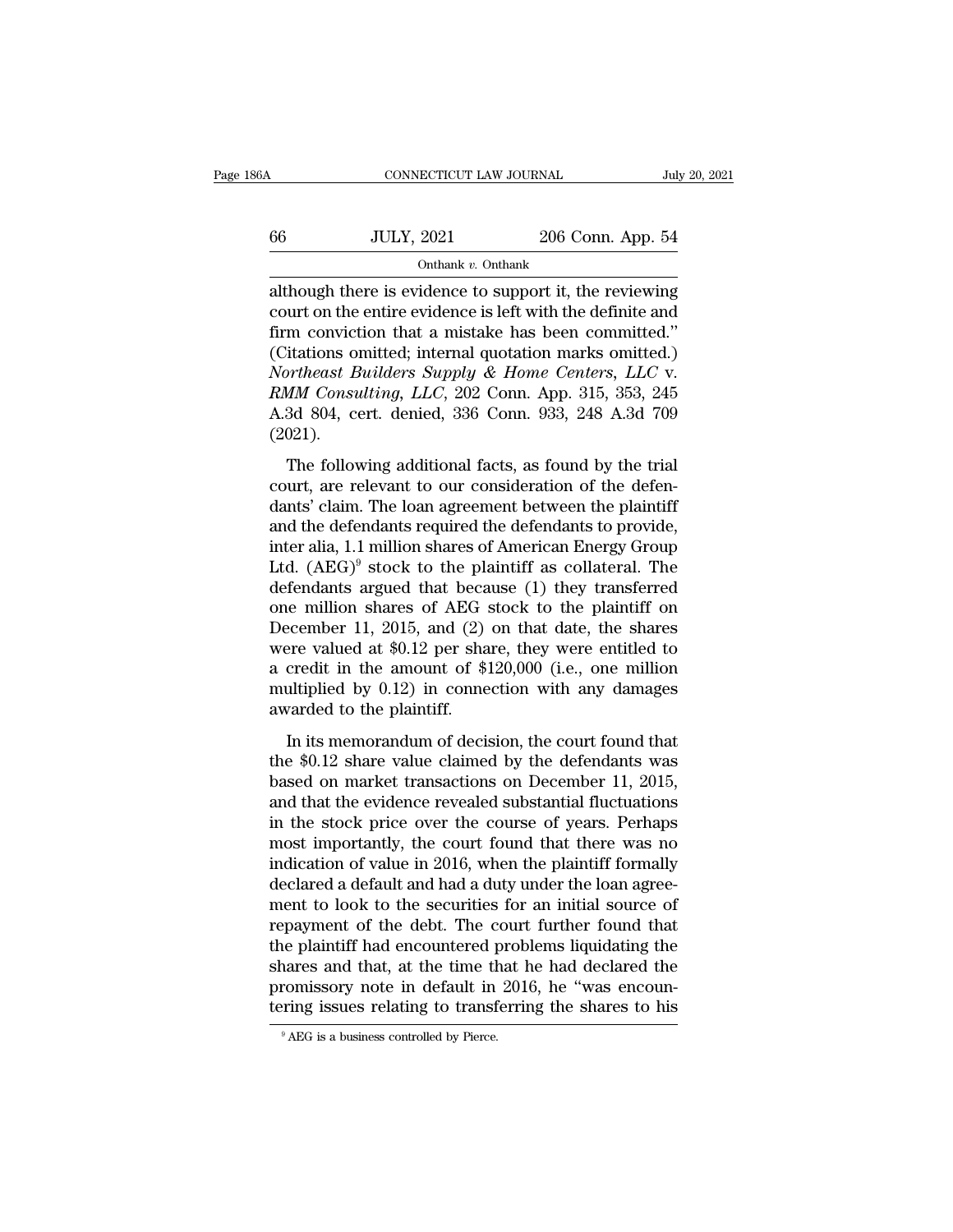| 2021              | CONNECTICUT LAW JOURNAL | Page 187A |
|-------------------|-------------------------|-----------|
| 206 Conn. App. 54 | <b>JULY, 2021</b>       | 67        |
|                   | Onthank v. Onthank      |           |

omnecticular Law Journal Page 1874<br>
206 Conn. App. 54 JULY, 2021 67<br>
Onthank v. Onthank<br>
own personal account . . . . . " Furthermore, although<br>
the defendants argued that they should be credited with<br>
the value of the one 206 Conn. App. 54 JULY, 2021 67<br>
onthank v. Onthank<br>
own personal account . . . . . " Furthermore, although<br>
the defendants argued that they should be credited with<br>
the value of the one million shares as of December 11,<br> 206 Conn. App. 54 JULY, 2021 67<br>
onthank v. Onthank<br>
own personal account . . . . . " Furthermore, although<br>
the defendants argued that they should be credited with<br>
the value of the one million shares as of December 11,<br> 206 Conn. App. 54 JULY, 2021 67<br>
Onthank v. Onthank<br>
own personal account . . . . . " Furthermore, although<br>
the defendants argued that they should be credited with<br>
the value of the one million shares as of December 11,<br> Onthank v. Onthank<br>
own personal account . . . . " Furthermore, although<br>
the defendants argued that they should be credited with<br>
the value of the one million shares as of December 11,<br>
2015, the court found that the sha own personal<br>the defendants<br>the value of the<br>2015, the court<br>accessible in th<br>ary, 2017.<br>With respect e defendants argued that they should be credited with<br>e value of the one million shares as of December 11,<br>15, the court found that the shares were not actually<br>cessible in the plaintiff's personal account until Janu-<br>y, 2 the value of the one million shares as of December 11,<br>2015, the court found that the shares were not actually<br>accessible in the plaintiff's personal account until Janu-<br>ary, 2017.<br>With respect to the plaintiff's difficult

2015, the court found that the shares were not actually<br>accessible in the plaintiff's personal account until Janu-<br>ary, 2017.<br>With respect to the plaintiff's difficulties in liquidating<br>the AEG shares, the court found that accessible in the plaintiff's personal account until January, 2017.<br>With respect to the plaintiff's difficulties in liquidating<br>the AEG shares, the court found that there were "repeated<br>references to and evidence of the su ary, 2017.<br>With respect to the plaintiff's difficulties in liquidating<br>the AEG shares, the court found that there were "repeated<br>references to and evidence of the substantial fluctua-<br>tions in [the value of AEG stock] part With respect to the plaintiff's difficulties in liquidating<br>the AEG shares, the court found that there were "repeated<br>references to and evidence of the substantial fluctua-<br>tions in [the value of AEG stock] particularly ov With respect to the plaintiff's difficulties in liquidating<br>the AEG shares, the court found that there were "repeated<br>references to and evidence of the substantial fluctua-<br>tions in [the value of AEG stock] particularly ov the AEG shares, the court found that there were "repeated<br>references to and evidence of the substantial fluctua-<br>tions in [the value of AEG stock] particularly over the<br>course of years, and the plaintiff identified the gen references to and evidence of the substantial fluctuations in [the value of AEG stock] particularly over the course of years, and the plaintiff identified the general illiquidity" of the AEG shares—which the court classifi tions in [the value of AEG stock] particularly over the<br>course of years, and the plaintiff identified the general<br>illiquidity" of the AEG shares—which the court classi-<br>fied as "penny stock[s]." Additionally, the court fou course of years, and the plaintiff identified the general<br>illiquidity" of the AEG shares—which the court classi-<br>fied as "penny stock[s]." Additionally, the court found<br>that: (1) there was no "credible evidence as to the v illiquidity" of the AEG shares—which the court classi-<br>fied as "penny stock[s]." Additionally, the court found<br>that: (1) there was no "credible evidence as to the value<br>on a per share basis as of the [plaintiff's] declara fied as "penny stock[s]." Additionally, the court found<br>that: (1) there was no "credible evidence as to the value<br>on a per share basis as of the [plaintiff's] declaration<br>of default"; and (2) there was no "documentation as that: (1) there was no "credible evidence as to the value<br>on a per share basis as of the [plaintiff's] declaration<br>of default"; and (2) there was no "documentation as to<br>time, price, or number of [AEG] shares]" sold beyond on a per share basis as of the [plaintiff's] declared of default"; and (2) there was no "documentation time, price, or number of [AEG] shares]" sold be the actual sale of a small number of shares so.<br>\$13,249. Finally, the me, price, or number of [AEG] shares]" sold beyond<br>e actual sale of a small number of shares sold for<br>3,249. Finally, the court found that "there were con-<br>uuing problems into at least 2018 concerning the abil-<br>of the plai the actual sale of a small number of shares sold for \$13,249. Finally, the court found that "there were continuing problems into at least 2018 concerning the ability of the plaintiff to sell the [AEG] shares."<br>On the basis

\$13,249. Finally, the court found that "there were continuing problems into at least 2018 concerning the ability of the plaintiff to sell the [AEG] shares."<br>On the basis of the evidence before it, the court determined that tinuing problems into at least 2018 concerning the ability of the plaintiff to sell the [AEG] shares."<br>On the basis of the evidence before it, the court deter-<br>mined that there were "uncertainties as to [the] market-<br>abil ity of the plaintiff to sell the [AEG] shares."<br>
On the basis of the evidence before it, the court deter-<br>
mined that there were "uncertainties as to [the] market-<br>
ability and value" of the one million shares of AEG<br>
stoc On the basis of the evidence before it, the court deter-<br>mined that there were "uncertainties as to [the] market-<br>ability and value" of the one million shares of AEG<br>stock. Accordingly, the court declined to credit the<br>def On the basis of the evidence before it, the court deter-<br>mined that there were "uncertainties as to [the] market-<br>ability and value" of the one million shares of AEG<br>stock. Accordingly, the court declined to credit the<br>de mined that there were "uncertainties as to [the] market-<br>ability and value" of the one million shares of AEG<br>stock. Accordingly, the court declined to credit the<br>defendants with the \$120,000 they were claiming;<br>instead, th ability and value" of the one million shares of AEG<br>stock. Accordingly, the court declined to credit the<br>defendants with the \$120,000 they were claiming;<br>instead, the court credited the defendants for sales of<br>the shares a stock. Accordingly, the court declined to credit the<br>defendants with the \$120,000 they were claiming;<br>instead, the court credited the defendants for sales of<br>the shares actually "made/documented," and treated<br>unsold shares detendants with the \$120,000 they were claiming;<br>instead, the court credited the defendants for sales of<br>the shares actually "made/documented," and treated<br>unsold shares separately. To that end, the court found<br>that the pl instead, the court credited the detendants for sales of<br>the shares actually "made/documented," and treated<br>unsold shares separately. To that end, the court found<br>that the plaintiff had sold a number of AEG shares for<br>a tot the shares actually "made/documented," and treated<br>unsold shares separately. To that end, the court found<br>that the plaintiff had sold a number of AEG shares for<br>a total of \$13,249, and credited the defendants accord-<br>ingly unsold shares separately. To that end, the court found<br>that the plaintiff had sold a number of AEG shares for<br>a total of \$13,249, and credited the defendants accord-<br>ingly. Moreover, the court concluded that, to the extent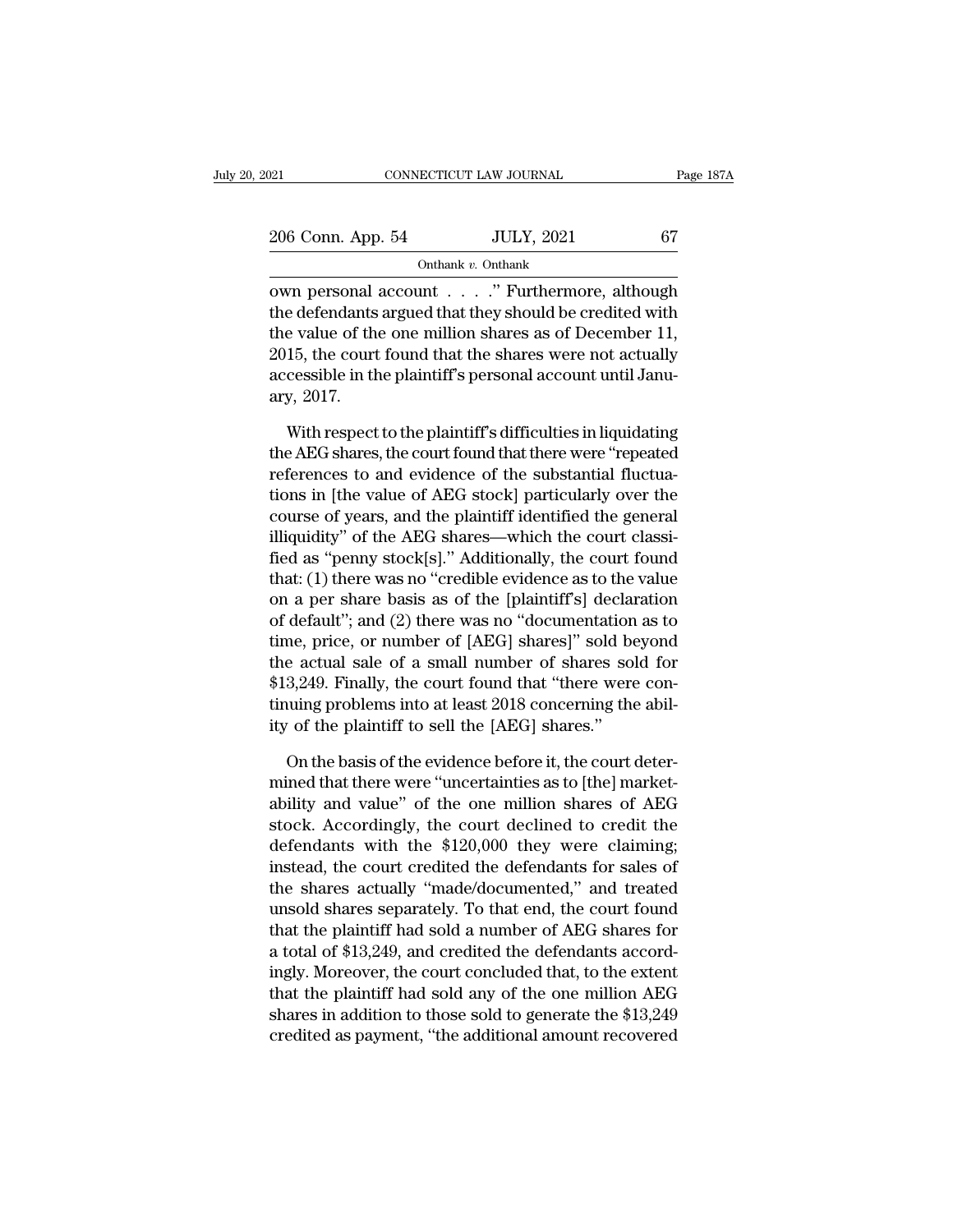| 88A | CONNECTICUT LAW JOURNAL                                                                                              |                                                      | July 20, 2021 |
|-----|----------------------------------------------------------------------------------------------------------------------|------------------------------------------------------|---------------|
|     |                                                                                                                      |                                                      |               |
| 68  | <b>JULY, 2021</b>                                                                                                    | 206 Conn. App. 54                                    |               |
|     | Onthank $v$ . Onthank                                                                                                |                                                      |               |
|     | [was] to be treated as a payment against the indebted-<br>ness." The court further ordered the plaintiff to transfer | envuncedd AFC characin his pessession haelyte Dierse |               |

ness.'' The court further ordered the plaintiff to transfer<br>any unsold AEG shares in his possession back to Pierce.  $\frac{308}{\text{OutN, 2021}}$  206 Conn. App. 54<br>  $\frac{304}{\text{OutN}}$  (was) to be treated as a payment against the indebtedness." The court further ordered the plaintiff to transfer<br>
any unsold AEG shares in his possession back to Pie JULY, 2021 206 Conn. App. 54<br>
onthank v. Onthank<br>
Tas] to be treated as a payment against the indebted-<br>
ss." The court further ordered the plaintiff to transfer<br>
y unsold AEG shares in his possession back to Pierce.<br>
The

Onthank v. Onthank<br>[was] to be treated as a payment against the indebted-<br>ness." The court further ordered the plaintiff to transfer<br>any unsold AEG shares in his possession back to Pierce.<br>The defendants claim that the co [was] to be treated as a payment against the indebtedness." The court further ordered the plaintiff to transfer<br>any unsold AEG shares in his possession back to Pierce.<br>The defendants claim that the court erred in failing that they conclude the payment eigenst are massed<br>mess." The court further ordered the plaintiff to transfer<br>any unsold AEG shares in his possession back to Pierce.<br>The defendants claim that the court erred in failing to<br> any unsold AEG shares in his possession back to Pierce.<br>The defendants claim that the court erred in failing to<br>deduct the \$120,000 from the plaintiff's damages award.<br>The defendants contend that (1) there is no dispute<br>th The defendants claim that the court erred in failing to<br>deduct the \$120,000 from the plaintiff's damages award.<br>The defendants contend that (1) there is no dispute<br>that they transferred one million shares of AEG stock,<br>va The defendants claim that the court erred in failing to<br>deduct the \$120,000 from the plaintiff's damages award.<br>The defendants contend that (1) there is no dispute<br>that they transferred one million shares of AEG stock,<br>val deduct the \$120,000 from the plaintiff's damages award.<br>The defendants contend that (1) there is no dispute<br>that they transferred one million shares of AEG stock,<br>valued at \$0.12 per share, to the plaintiff on December<br>11, The defendants cor<br>that they transferred<br>valued at \$0.12 per s<br>11, 2015, and (2) th<br>contrary to the cou<br>able to sell those sh<br>not persuaded.<br>As our Supreme Co As our Superior of the plaintiff on December<br>
2015, and (2) the evidence in the record reveals,<br>
ntrary to the court's finding, that the plaintiff was<br>
le to sell those shares freely as of that date. We are<br>
the persuaded. For state pair and the record reveals,<br>11, 2015, and (2) the evidence in the record reveals,<br>contrary to the court's finding, that the plaintiff was<br>able to sell those shares freely as of that date. We are<br>not persuaded.<br>

For all the court's finding, that the plaintiff was<br>able to sell those shares freely as of that date. We are<br>not persuaded.<br>As our Supreme Court has explained: "[T]he court must<br>have evidence by which it can calculate the able to sell those shares freely as of that date. We are<br>not persuaded.<br>As our Supreme Court has explained: "[T]he court must<br>have evidence by which it can calculate the damages,<br>which is not merely subjective or speculat and persuaded.<br>As our Supreme Court has explained: "[T]he court must<br>have evidence by which it can calculate the damages,<br>which is not merely subjective or speculative  $\dots$  but<br>which allows for some objective ascertainmen As our Supreme Court has explained: "[T]he court must<br>have evidence by which it can calculate the damages,<br>which is not merely subjective or speculative  $\dots$  but<br>which allows for some objective ascertainment of that<br>amoun As our Supreme Court has explained: "[T]he court must<br>have evidence by which it can calculate the damages,<br>which is not merely subjective or speculative  $\ldots$  but<br>which allows for some objective ascertainment of that<br>amou have evidence by which it can calculate the damages,<br>which is not merely subjective or speculative  $\ldots$  but<br>which allows for some objective ascertainment of that<br>amount.... This certainly does not mean that mathe-<br>matica which is not merely subjective or speculative  $\ldots$  but<br>which allows for some objective ascertainment of that<br>amount.  $\ldots$  This certainly does not mean that mathe-<br>matical exactitude is a precondition to an award of<br>dama which allows for some objective ascertainment of that<br>amount.... This certainly does not mean that mathe-<br>matical exactitude is a precondition to an award of<br>damages, but we do require that the evidence, with<br>such certain amount. . . . This certainly does not mean that mathe-<br>matical exactitude is a precondition to an award of<br>damages, but we do require that the evidence, with<br>such certainty as the nature of the particular case may<br>permit, matical exactitude is a precondition to an award of damages, but we do require that the evidence, with such certainty as the nature of the particular case may permit, lay a foundation [that] will enable the trier to make a radiate of the particular case may<br>ch certainty as the nature of the particular case may<br>rmit, lay a foundation [that] will enable the trier to<br>ake a fair and reasonable estimate." (Internal quota-<br>on marks omitted.) Ameri permit, lay a foundation [that] will enable the trier to<br>make a fair and reasonable estimate." (Internal quota-<br>tion marks omitted.) American Diamond Exchange,<br>Inc. v. Alpert, 302 Conn. 494, 510–11, 28 A.3d 976 (2011).<br>Ap

make a fair and reasonable estimate." (Internal quotation marks omitted.) American Diamond Exchange,<br>Inc. v. Alpert, 302 Conn. 494, 510–11, 28 A.3d 976 (2011).<br>Applying the clearly erroneous standard of review,<br>which requ marks omitted.) *American Diamond Exchange*,<br> *Inc.* v. *Alpert*, 302 Conn. 494, 510–11, 28 A.3d 976 (2011).<br>
Applying the clearly erroneous standard of review,<br>
which requires that we substantially defer "to the fact<br>
fin *Inc.* v. *Alpert*, 302 Conn. 494, 510–11, 28 A.3d 976 (2011).<br>
Applying the clearly erroneous standard of review,<br>
which requires that we substantially defer "to the fact<br>
finder on the issue of damages"; (internal quotat Applying the clearly erroneous standard of review,<br>which requires that we substantially defer "to the fact<br>finder on the issue of damages"; (internal quotation<br>marks omitted) *Northeast Builders Supply & Home*<br>*Centers, L* Applying the clearly erroneous standard of review,<br>which requires that we substantially defer "to the fact<br>finder on the issue of damages"; (internal quotation<br>marks omitted) *Northeast Builders Supply & Home*<br>*Centers*, which requires that we substantially defer "finder on the issue of damages"; (internal marks omitted) *Northeast Builders Supply Centers, LLC* v. *RMM Consulting, LLC*, s Conn. App. 353; we conclude that the record the cou First, the court correctly found that the plaintiff did not<br>enters, LLC v. RMM Consulting, LLC, supra, 202<br>pnn. App. 353; we conclude that the record supports<br>e court's determination that the defendants were not<br>titled to Centers, LLC v. RMM Consulting, LLC, supra, 202<br>Conn. App. 353; we conclude that the record supports<br>the court's determination that the defendants were not<br>entitled to the claimed \$120,000 credit.<br>First, the court correctl Conn. App. 353; we conclude that the record supports<br>the court's determination that the defendants were not<br>entitled to the claimed  $$120,000$  credit.<br>First, the court correctly found that the plaintiff did not<br>have an ob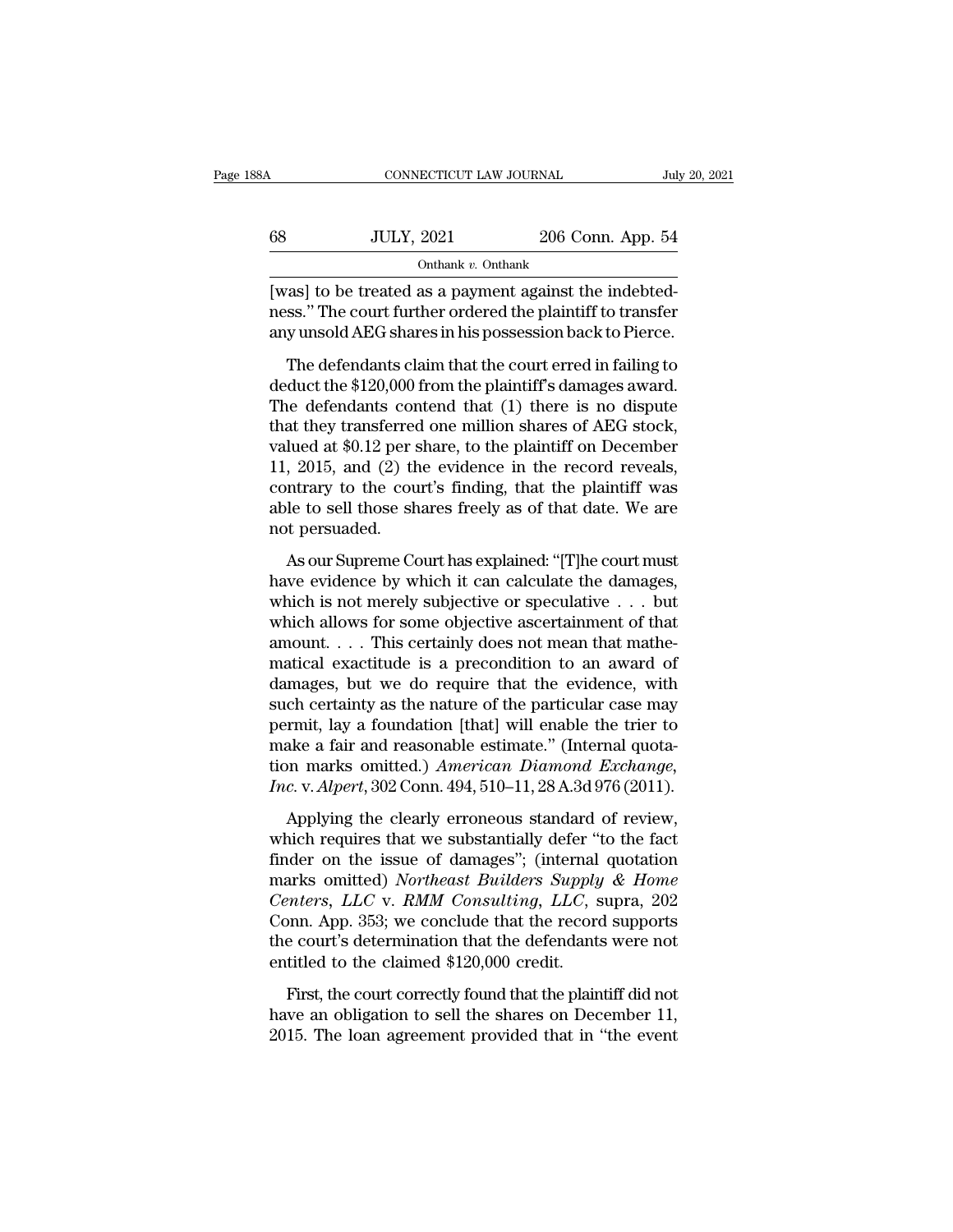| 021               | CONNECTICUT LAW JOURNAL |    | Page 189A |
|-------------------|-------------------------|----|-----------|
| 206 Conn. App. 54 | <b>JULY, 2021</b>       | 69 |           |
|                   | Onthank v. Onthank      |    |           |

 $\begin{array}{cccc}\n & \text{COMRECTICUT LAW JOURNAL} & \text{Page 189A} \\
 & \text{206 Conn. App. 54} & \text{JULY, 2021} & 69 \\
 & & \text{Onthank } v. \text{ Onthank} \\
 \text{of a default . . . Lender agrees to first resort to the\nCollateral Shares for repayment of the debt evidenced\n by the Note, at\n 2008 and a octa through a resale\n$ 206 Conn. App. 54 JULY, 2021 69<br>
Onthank v. Onthank<br>
of a default . . . Lender agrees to first resort to the<br>
Collateral Shares for repayment of the debt evidenced<br>
by the Note, attorneys' fees and costs through a resale<br> 206 Conn. App. 54 JULY, 2021 69<br>
Onthank v. Onthank<br>
of a default . . . Lender agrees to first resort to the<br>
Collateral Shares for repayment of the debt evidenced<br>
by the Note, attorneys' fees and costs through a resale<br> 206 Conn. App. 54 JULY, 2021 69<br>
onthank v. Onthank<br>
of a default . . . Lender agrees to first resort to the<br>
Collateral Shares for repayment of the debt evidenced<br>
by the Note, attorneys' fees and costs through a resale<br> Onthank  $v$ . Onthank<br>
of a default . . . Lender agrees to first resort to the<br>
Collateral Shares for repayment of the debt evidenced<br>
by the Note, attorneys' fees and costs through a resale<br>
of a sufficient number of the  $\begin{tabular}{l} \hline \textbf{total} & \textbf{constant} \end{tabular} \hline \textbf{total} & \textbf{total} \end{tabular} \begin{tabular}{l} \hline \textbf{total} & \textbf{total} \end{tabular} \hline \textbf{total} & \textbf{total} \end{tabular} \begin{tabular}{l} \hline \textbf{total} & \textbf{total} \end{tabular} \hline \textbf{total} & \textbf{total} \end{tabular} \begin{tabular}{l} \hline \textbf{total} & \textbf{total} \end{tabular} \hline \textbf{total} & \textbf{total} \end{tabular} \hline \textbf{total} & \text$ of a default . . . Lender agrees to first resort to the Collateral Shares for repayment of the debt evidenced<br>by the Note, attorneys' fees and costs through a resale<br>of a sufficient number of the Collateral Shares in the<br>o Collateral Shares for repayment of the debt evidenced<br>by the Note, attorneys' fees and costs through a resale<br>of a sufficient number of the Collateral Shares in the<br>open market reasonably necessary to recoup all sums<br>due t by the Note, attorneys' fees and costs through a resale<br>of a sufficient number of the Collateral Shares in the<br>open market reasonably necessary to recoup all sums<br>due to Lender under the Note and Pledge Agreement."<br>The cou of a sufficient number of the Collateral Shares in the<br>open market reasonably necessary to recoup all sums<br>due to Lender under the Note and Pledge Agreement."<br>The court found that the plaintiff first declared a default<br>in open market reasonably necessary<br>due to Lender under the Note and I<br>The court found that the plaintiff firs<br>in his letter dated September 12, 2<br>the plaintiff had not declared a defa<br>2016, he did not have an obligatic<br>share is a court found that the plaintiff first declared a default<br>his letter dated September 12, 2016. Thus, because<br>e plaintiff had not declared a default until September,<br>16, he did not have an obligation to sell the AEG<br>ares in his letter dated September 12, 2016. Thus, because<br>the plaintiff had not declared a default until September,<br>2016, he did not have an obligation to sell the AEG<br>shares on December 11, 2015.<br>Second, the defendants did no

the plaintiff had not declared a default until September,<br>2016, he did not have an obligation to sell the AEG<br>shares on December 11, 2015.<br>Second, the defendants did not submit evidence to sup-<br>port their claim that the AE 2016, he did not have an obligation to sell the AEG<br>shares on December 11, 2015.<br>Second, the defendants did not submit evidence to sup-<br>port their claim that the AEG shares were worth \$120,000.<br>Rather, the defendants' own shares on December 11, 2015.<br>
Second, the defendants did not submit evidence to sup-<br>
port their claim that the AEG shares were worth \$120,000.<br>
Rather, the defendants' own trial exhibits showed that<br>
there were substantia Second, the defendants did not submit evidence to support their claim that the AEG shares were worth \$120,000.<br>Rather, the defendants' own trial exhibits showed that<br>there were substantial fluctuations in the value of the Second, the defendants did not submit evidence to support their claim that the AEG shares were worth \$120,000.<br>Rather, the defendants' own trial exhibits showed that<br>there were substantial fluctuations in the value of the port their claim that the AEG shares were worth \$120,000.<br>Rather, the defendants' own trial exhibits showed that<br>there were substantial fluctuations in the value of the<br>AEG stock. Simply put, the defendants did not provide Rather, the defendants' own trial exhibited there were substantial fluctuations in AEG stock. Simply put, the defendant the trial court with sufficient evider court to "'objective[ly] [ascertain]'" AEG stock. *American Dia* EG stock. Simply put, the defendants did not provide<br>e trial court with sufficient evidence to allow the<br>urt to "objective[ly] [ascertain]" the value of the<br>EG stock. American Diamond Exchange, Inc. v.<br>pert, supra, 302 Co the trial court with sufficient evidence to allow the<br>court to "objective[ly] [ascertain]'" the value of the<br>AEG stock. *American Diamond Exchange*, *Inc.* v.<br>*Alpert*, supra, 302 Conn. 510–11.<br>Finally, there is evidence i

court to "'objective[ly] [ascertain]'" the value of the<br>AEG stock. American Diamond Exchange, Inc. v.<br>Alpert, supra, 302 Conn. 510–11.<br>Finally, there is evidence in the record that contra-<br>dicts the defendants' claim that AEG stock. *American Diamond Exchange*, *Inc.* v.<br>*Alpert*, supra, 302 Conn. 510–11.<br>Finally, there is evidence in the record that contra-<br>dicts the defendants' claim that the plaintiff was able<br>to sell the AEG shares free Alpert, supra, 302 Conn. 510–11.<br>
Finally, there is evidence in the record that contra-<br>
dicts the defendants' claim that the plaintiff was able<br>
to sell the AEG shares freely as of December 11, 2015.<br>
In the plaintiff's S Finally, there is evidence in the record that contra-<br>dicts the defendants' claim that the plaintiff was able<br>to sell the AEG shares freely as of December 11, 2015.<br>In the plaintiff's September 12, 2016 letter to the defe Finally, there is evidence in the record that contra-<br>dicts the defendants' claim that the plaintiff was able<br>to sell the AEG shares freely as of December 11, 2015.<br>In the plaintiff's September 12, 2016 letter to the defe dicts the defendants' claim that the plaintiff was able<br>to sell the AEG shares freely as of December 11, 2015.<br>In the plaintiff's September 12, 2016 letter to the defen-<br>dants, the plaintiff explained that he was "still wa to sell the AEG shares freely as of December 11, 2015.<br>In the plaintiff's September 12, 2016 letter to the defendants, the plaintiff explained that he was "still waiting<br>to receive the 1.1 [million] shares of American Ener In the plaintiff's September 12, 2016 letter to the defen-<br>dants, the plaintiff explained that he was "still waiting<br>to receive the 1.1 [million] shares of American Energy<br>stock into [his] account." On January 26, 2017, th dants, the plaintiff explained that he was "still waiting<br>to receive the 1.1 [million] shares of American Energy<br>stock into [his] account." On January 26, 2017, the plain-<br>tiff received an e-mail notifying him that one mil to receive the 1.1 [million] shares of American Energy<br>stock into [his] account." On January 26, 2017, the plain-<br>tiff received an e-mail notifying him that one million<br>AEG shares had been transferred to his personal<br>accou stock into [his] account." On January 26, 2017, the plain-<br>tiff received an e-mail notifying him that one million<br>AEG shares had been transferred to his personal<br>account. Thus, the trial court's finding that the shares<br>wer EG shares had been transferred to his personal count. Thus, the trial court's finding that the shares ere not actually accessible in the plaintiff's personal count—and therefore not transferable—until Janu-<br>y, 2017, was a account. Thus, the trial court's finding that the shares<br>were not actually accessible in the plaintiff's personal<br>account—and therefore not transferable—until Janu-<br>ary, 2017, was amply supported by the evidence.<br>In sum, b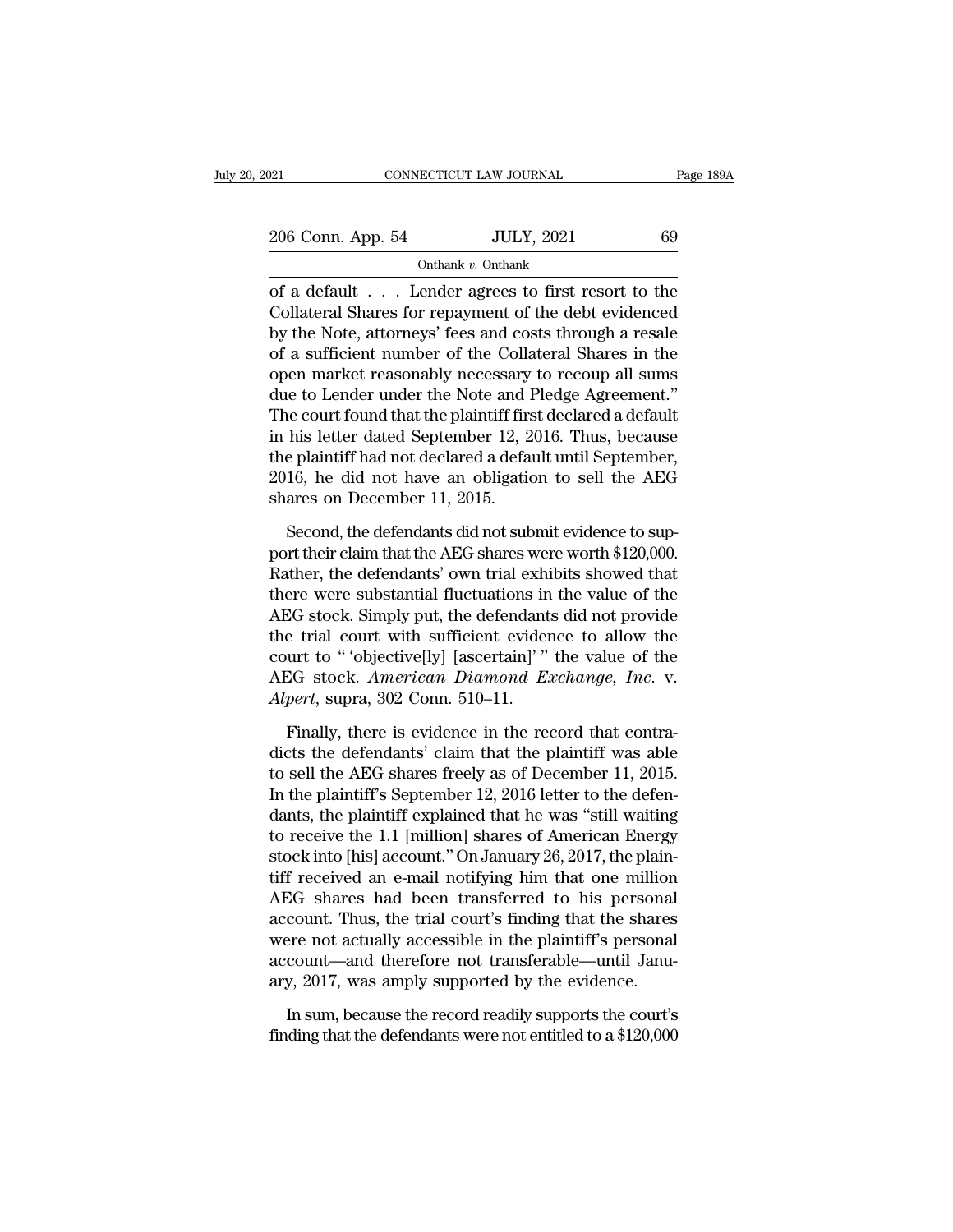### $\begin{array}{r|l} \text{CONNECTICUT LAW JOURNAL} & \text{July 20, 2021} \\ \hline \end{array}$  70 JULY, 2021 206 Conn. App. 70 State v. Gordon State *v.* Gordon connecticut LAW JOURNAL July<br>
70 JULY, 2021 206 Conn. App. 70<br>
31 State v. Gordon<br>
31 Credit for the purported value of the AEG stock, the defendants' claim fails. To JULY, 20<br>
secredit for the purported<br>
dants' claim fails.<br>
The judgment is affi JULY, 2021<br>
State v. Gordon<br>
edit for the purported value of th<br>
nts' claim fails.<br>
The judgment is affirmed.<br>
In this opinion the other judges

State v. Gordon<br>
State v. Gordon<br>
Edit for the purported value of the AEG stock, the c<br>
Ints' claim fails.<br>
The judgment is affirmed.<br>
In this opinion the other judges concurred.

## % and signals of the judgment is affirmed.<br>
In this opinion the other judges concurred.<br>
STATE OF CONNECTICUT *v*. TAMARA GORDON (AC 42039) irmed.<br>
other judges concurr<br>
CTICUT v. TAMAR<br>
(AC 42039)<br>
Prescott and Cradle, Js. STATE OF CONNECTICUT  $v$ . TAMARA GORDON (AC 42039)<br>Alvord, Prescott and Cradle, Js.

### *Syllabus*

- $\left( \text{AC } 42039 \right)$ <br>Alvord, Prescott and Cradle, Js.<br>Syllabus<br>Convicted of the crime of larceny of an elderly person by embezzlement in<br>the second degree in connection with certain credit card transactions,  $(110 - 42000)$ <br>Alvord, Prescott and Cradle, Js.<br> $Syllabus$ <br>victed of the crime of larceny of an elderly person by embezzlement in<br>the second degree in connection with certain credit card transactions,<br>the defendant appealed to Alvord, Prescott and Cradle, Js.<br>Syllabus<br>victed of the crime of larceny of an elderly person by embezzlement in<br>the second degree in connection with certain credit card transactions,<br>the defendant appealed to this court. *Syllabus*<br>victed of the crime of larceny of an elderly person by embezzlement in<br>the second degree in connection with certain credit card transactions,<br>the defendant appealed to this court. The defendant was a health care *Syllabus*<br>wicted of the crime of larceny of an elderly person by embezzlement in<br>the second degree in connection with certain credit card transactions,<br>the defendant appealed to this court. The defendant was a health care victed of the crime of larceny of an elderly person by embezzlement in<br>the second degree in connection with certain credit card transactions,<br>the defendant appealed to this court. The defendant was a health care<br>aide who l the second degree in connection with certain credit card transactions, the defendant appealed to this court. The defendant was a health care aide who lived part-time with the alleged victim, R, and his wife. Eventually, t the second degree in connection with certain credit card transactions, the defendant appealed to this court. The defendant was a health care aide who lived part-time with the alleged victim, R, and his wife. Eventually, t aide who lived part-time with the alleged victim, R, and his wife. Eventually, the defendant and R became romantic and intimate. R gave the defendant large sums of money, and, according to the defendant, authorized the use ally, the defendant and R became romantic and intimate. R gave the defendant large sums of money, and, according to the defendant, authorized the use of his credit card to make purchases for the defendant's own personal ne defendant large sums of money, and, according to the defendant, authorized the use of his credit card to make purchases for the defendant's own personal needs. After R's health declined, his son, B, hired a book-<br>keeper to ized the use of his credit card to make purchases for the defendant's own personal needs. After R's health declined, his son, B, hired a book-<br>keeper to help R manage his finances. When the bookkeeper found<br>certain credit nown personal needs. After R's health declined, his son, B, hired a book-<br>keeper to help R manage his finances. When the bookkeeper found<br>certain credit card charges and checks written to the defendant, the<br>defendant's emp in limine filed by R manage his finances. When the bookkeeper found certain credit card charges and checks written to the defendant, the defendant's employment was terminated. B filed a complaint with the police, who condu certain credit card charges and checks written to the defendant, the defendant's employment was terminated. B filed a complaint with the police, who conducted a larceny investigation, during which a detective, S, interview defendant's employment was terminated. B filed a complaint with the police, who conducted a larceny investigation, during which a detective, S, interviewed R. Prior to trial, R died, and the court granted a motion in limin police, who conducted a larceny investigation, during which a detective,<br>S, interviewed R. Prior to trial, R died, and the court granted a motion<br>in limine filed by the defendant to preclude the admission of statements<br>mad police, who conducted a larceny investigation, during which a detective, S, interviewed R. Prior to trial, R died, and the court granted a motion in limine filed by the defendant to preclude the admission of statements ma is minime filed by the defendant to preclude the admission of statements made by R to any law enforcement agent. At trial, S testified that he met with R and that R consented to the investigation. On appeal, the defendant made by R to any law enforcement agent. At trial, S testified that he met with R and that R consented to the investigation. On appeal, the defendant claimed that the trial court improperly admitted into evidence a testimo met with R and that R consented to the investigation. On appeal, the defendant claimed that the trial court improperly admitted into evidence a testimonial hearsay statement of R in violation of her constitutional right t defendant claimed that the trial court improperly admitted into evidence<br>a testimonial hearsay statement of R in violation of her constitutional<br>right to confrontation and that she was deprived of her due process<br>rights wh in the confrontation and that she was deprived of her due process<br>right to confrontation and that she was deprived of her due process<br>rights when the prosecutor engaged in prosecutorial impropriety by<br>making substantive us
- Fights when the prosecutor engaged in prosecutorial impropriety by making substantive use of the testimonial hearsay statement in her closing rebuttal argument. *Held*: the trial court violated the defendant's right to co making substantive use of the testimonial hearsay statement in her closing rebuttal argument. *Held*:<br>he trial court violated the defendant's right to confrontation under the federal constitution by admitting into evidenc closing rebuttal argument. *Held*:<br>closing rebuttal argument. *Held*:<br>federal constitution by admitting into evidence, without limitation, S's<br>testimony that R consented to the larceny investigation, which consti-<br>tuted he the trial court violated the defendant's right to confrontation under the federal constitution by admitting into evidence, without limitation, S's testimony that R consented to the larceny investigation, which constituted federal constitution by admitting into evidence, without limitation, S's<br>feetral constitution by admitting into evidence, without limitation, S's<br>testimony that R consented to the larceny investigation, which consti-<br>cour interview, that, after being informed of the nature of the investigation, which constituted hearsay: R's consent to the larceny investigation was an out-of-court statement, and, although S did not repeat any of the specifi interior and a barriery investigation was an out-of-<br>tuted hearsay: R's consent to the larceny investigation was an out-of-<br>court statement, and, although S did not repeat any of the specific words<br>that R spoke during his tuted hearsay: R's consent to the larceny investigation was an out-of-<br>court statement, and, although S did not repeat any of the specific words<br>that R spoke during his interview with S, S's testimony presented to<br>the jury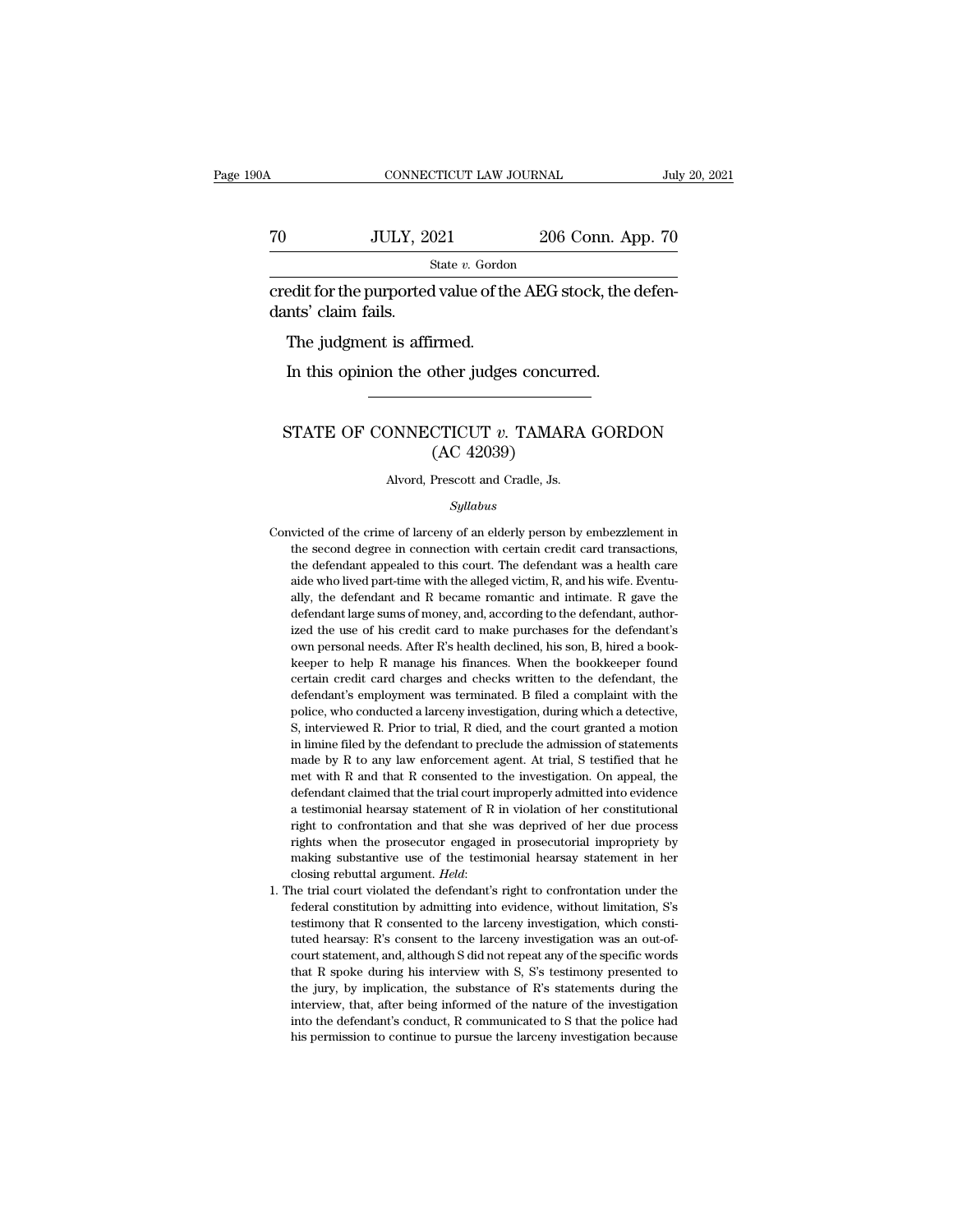21 CONNECTICUT LAW JOURNAL Page 191A<br>
206 Conn. App. 70 JULY, 2021 71<br>
State v. Gordon

### State *v.* Gordon

 $\begin{array}{r} \text{5} \text{ Conn.} \text{ App. 70} \text{ } \text{JULY, 2021} \text{ } \text{71} \text{ } \text{State } v. \text{ Gordon} \text{ the transactions were unauthorized; moreover, R's statement of consent was admitted for the truth of the matter asserted, as the court indicated.} \end{array}$  $\frac{3 \text{ Conn. App. 70}}{\text{State } v. \text{ Gordon}}$ <br>State  $v. \text{ Gordon}$ <br>the transactions were unauthorized; moreover, R's statement of consent was admitted for the truth of the matter asserted, as the court indicated to the parties that it would a  $\begin{array}{r} \text{5} \text{ Conn. App. 70} \text{ } \text{JULY, 2021} \text{ } \text{ } \text{5} \text{ } \text{5} \text{ } \text{5} \text{ } \text{5} \text{ } \text{5} \text{ } \text{5} \text{ } \text{5} \text{ } \text{5} \text{ } \text{6} \text{ } \text{6} \text{ } \text{6} \text{ } \text{6} \text{ } \text{6} \text{ } \text{6} \text{ } \text{6} \text{ } \text{6} \text{ } \text{6} \text{ } \text{6} \text{ } \text{6} \text{ } \$ State v. Gordon<br>
in the transactions were unauthorized; moreover, R's statement of consent<br>
was admitted for the truth of the matter asserted, as the court indicated<br>
to the parties that it would admit the statement even i State v. Gordon<br>the transactions were unauthorized; moreover, R's statement of consent<br>was admitted for the truth of the matter asserted, as the court indicated<br>to the parties that it would admit the statement even if it w the transactions were unauthorized; moreover, R's statement of consent<br>was admitted for the truth of the matter asserted, as the court indicated<br>to the parties that it would admit the statement even if it were hearsay<br>in t was admitted for the truth of the matter asserted, as the court indicated to the parties that it would admit the statement even if it were hearsay in that it was akin to a dying declaration, the court admitted the statemen to the parties that it would admit the statement even if it were hearsay<br>in that it was akin to a dying declaration, the court admitted the statement<br>at issue without limitation, which meant it could be used for any purpo in that it was akin to a dying declaration, the court admitted the statement at issue without limitation, which meant it could be used for any purpose, and the prosecutor's closing rebuttal argument that the jury should in at issue without limitation, which meant it could be used for any purpose, and the prosecutor's closing rebuttal argument that the jury should infer that the defendant made unauthorized purchases with R's credit card becau and the prosecutor's closing rebuttal argument that the jury should infer that the defendant made unauthorized purchases with R's credit card because otherwise R would not have consented to the police investigation was a p that the defendant made unauthorized purchases with R's credit card<br>because otherwise R would not have consented to the police investiga-<br>tion was a powerful indicia that the parties and the court understood<br>that R's state because otherwise R would not have consented to the police investigation was a powerful indicia that the parties and the court understood that R's statement of consent was admitted for substantive purposes; furthermore, R' ion was a powerful indicia that the parties and the court understood that R's statement of consent was admitted for substantive purposes; furthermore, R's statement was testimonial in nature because the state conceded it w that R's statement of consent was admitted for substantive purposes;<br>furthermore, R's statement was testimonial in nature because the state<br>conceded it would be if it came in for substantive purposes and it was<br>provided am furthermore, R's statement was testimonial in nature because the state conceded it would be if it came in for substantive purposes and it was provided amidst an interrogation to establish or to prove past events potentiall conceded it would be if it came in for substantive purposes and it was provided amidst an interrogation to establish or to prove past events potentially relevant to later criminal prosecution, and the defendant did not pre provided amidst an interrogation to establish or to prove past events potentially relevant to later criminal prosecution, and the defendant did not previously have the opportunity to cross-examine R, who was unavailable du potentially relevant to later criminal prosecution, and the defendant<br>did not previously have the opportunity to cross-examine R, who was<br>unavailable due to his death; additionally, the defendant was harmed<br>by the error, b did not previously have the opportunity to cross-examine R, who was unavailable due to his death; additionally, the defendant was harmed by the error, because the circumstances of the trial suggested that the admission of unavailable due to his death; additionally, the defendant was harmed<br>by the error, because the circumstances of the trial suggested that the<br>admission of S's testimony influenced the judgment of the jury in that<br>R effecti by the error, because the circumstances of the trial suggested that the admission of S's testimony influenced the judgment of the jury in that R effectively testified against the defendant on this critical issue from the g admission of S's testimony influenced the judgment of the jury in that R effectively testified against the defendant on this critical issue from the grave without ever having been subjected to cross-examination, the jury h R effectively testified against the defendant or<br>the grave without ever having been subjected to<br>jury had been presented with evidence that<br>defendant money and that the state did not cl<br>the theft of those funds, and, less the grave without ever having been subjected to cross-examination, the<br>jury had been presented with evidence that R had often gifted the<br>defendant money and that the state did not charge the defendant for<br>the theft of tho jury had been presented with evidence that R had often gifted the defendant money and that the state did not charge the defendant for the theft of those funds, and, less than ten minutes after the jury reheard S's testimo

defendant money and that the state did not charge the defendant for<br>the theft of those funds, and, less than ten minutes after the jury reheard<br>S's testimony, it returned a guilty verdict.<br>ecause this court concluded that the theft of those funds, and, less than ten minutes after the jury reheard<br>S's testimony, it returned a guilty verdict.<br>
iecause this court concluded that the trial court improperly admitted<br>R's testimonial statement for 2. Because this court concluded that the trial court improperly admitted R's testimonial statement for substantive purposes, in contravention of the defendant's constitutional right to confrontation, it did not need to re the defendant's constitutional right to confrontation, it did not need to<br>reach the merits of the defendant's prosecutorial impropriety claim.<br>Argued January 6—officially released July 20, 2021<br>*Procedural History*<br>Substit R's testimonial statement for substantive purposes, in contravention of<br>the defendant's constitutional right to confrontation, it did not need to<br>reach the merits of the defendant's prosecutorial impropriety claim.<br>Argued

the defendant's constitutional right to confrontation, it did not need to<br>reach the merits of the defendant's prosecutorial impropriety claim.<br>Argued January 6—officially released July 20, 2021<br>*Procedural History*<br>Substit reach the ments of the defendant s prosecutional impropriety claim.<br>Argued January 6—officially released July 20, 2021<br>Procedural History<br>Substitute information charging the defendant with<br>the crime of larceny of an elderl Argued January 6—officially released July 20, 2021<br>
Procedural History<br>
Substitute information charging the defendant with<br>
the crime of larceny of an elderly person by embezzle-<br>
ment in the second degree, brought to the *Procedural History*<br>Substitute information charging the defendant with<br>the crime of larceny of an elderly person by embezzle-<br>ment in the second degree, brought to the Superior<br>Court in the judicial district of Stamford-N Substitute information charging the defendant with<br>the crime of larceny of an elderly person by embezzle-<br>ment in the second degree, brought to the Superior<br>Court in the judicial district of Stamford-Norwalk, geo-<br>graphica Substitute information charging the defendant with<br>the crime of larceny of an elderly person by embezzle-<br>ment in the second degree, brought to the Superior<br>Court in the judicial district of Stamford-Norwalk, geo-<br>graphica *Reversedien in the second degree, brought to the Superior*<br> *Reversion Court in the judicial district of Stamford-Norwalk, geographical area number twenty, and tried to the jury<br>
<i>Defore Hernandez, J.*; verdict and judgme *Emily distribute of standard formally* geographical area number twenty, and tried to the jury before *Hernandez*, *J*.; verdict and judgment of guilty, from which the defendant appealed to this court. Reversed; new trial. before *Hernande*<br>from which the<br>*Reversed*; *new tr*<br>*Megan L. Wad*<br>*Emily Graner Se*<br>lant (defendant).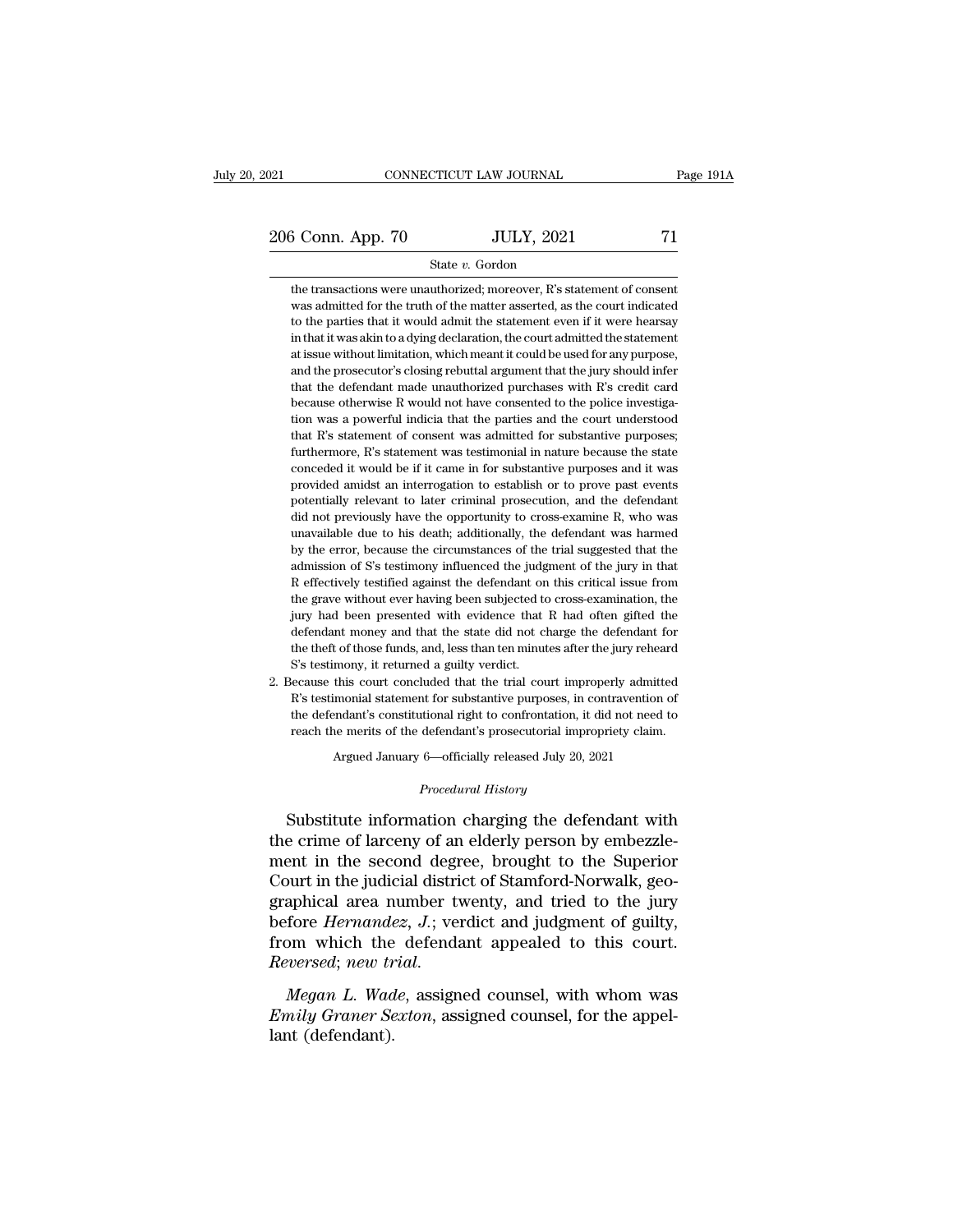# $\begin{tabular}{l l l l} \multicolumn{2}{c| l l} \multicolumn{2}{c| l} \multicolumn{2}{c| l} \multicolumn{2}{c| l} \multicolumn{2}{c| l} \multicolumn{2}{c| l} \multicolumn{2}{c| l} \multicolumn{2}{c| l} \multicolumn{2}{c| l} \multicolumn{2}{c| l} \multicolumn{2}{c| l} \multicolumn{2}{c| l} \multicolumn{2}{c| l} \multicolumn{2}{c| l} \multicolumn{2}{c| l} \multicolumn{2}{c| l} \multicolumn{2}{c| l} \multicolumn{2}{c| l} \multicolumn{2}{c| l$ State *v.* Gordon

*CONNECTICUT LAW JOURNAL* July<br> *Melissa E. Patterson*, senior assistant state's attor-<br> *Melissa E. Patterson*, senior assistant state's attor-<br> *Melissa E. Patterson*, senior assistant state's attor-<br> *Melissa E. Patters* new Table 2008 Conn. App. 70<br>
Tate *v.* Gordon<br> *Melissa E. Patterson*, senior assistant state's attor-<br>
mey, with whom, on the brief, were *Paul J. Ferencek*,<br>
state's attorney, and *Justina Moore*, assistant state's<br>
att T2 JULY, 2021 20<br>
State v. Gordon<br>
Melissa E. Patterson, senior assistancy, with whom, on the brief, were Perentiate's attorney, and Justina Moore,<br>
attorney, for the appellee (state). meassa E. Tatterson, senior assistant state's attorney, with whom, on the brief, were *Paul J. Ferencek*, ate's attorney, and *Justina Moore*, assistant state's corney, for the appellee (state).<br>
Opinion<br>
PRESCOTT, J. The

### *Opinion*

from the judgment of conviction, and allowing the set of conviction, state's attorney, for the appellee (state).<br> *Opinion*<br>
PRESCOTT, J. The defendant, Tamara Gordon, appeals<br>
from the judgment of conviction, rendered fol guide is districtly, and successive intersects attorney, for the appellee (state).<br>  $\frac{opinion}{D}$ <br>
PRESCOTT, J. The defendant, Tamara Gordon, appeals<br>
from the judgment of conviction, rendered following a<br>
jury trial, of lar opinion<br>opinion<br>Opinion<br>PRESCOTT, J. The defendant, Tamara Gordon, appeals<br>from the judgment of conviction, rendered following a<br>jury trial, of larceny of an elderly person by embezzle-<br>ment in the second degree in violati opinion<br>
PRESCOTT, J. The defendant, Tamara Gordon, appeals<br>
from the judgment of conviction, rendered following a<br>
jury trial, of larceny of an elderly person by embezzle-<br>
ment in the second degree in violation of Gener PRESCOTT, J. The defendant, Tamara Gordon, appeals<br>from the judgment of conviction, rendered following a<br>jury trial, of larceny of an elderly person by embezzle-<br>ment in the second degree in violation of General Stat-<br>utes PRESCOTT, J. The defendant, Tamara Gordon, appeals<br>from the judgment of conviction, rendered following a<br>jury trial, of larceny of an elderly person by embezzle-<br>ment in the second degree in violation of General Stat-<br>utes from the judgment of conviction, rendered following a<br>jury trial, of larceny of an elderly person by embezzle-<br>ment in the second degree in violation of General Stat-<br>utes §§ 53a-119 (1) and 53a-123 (a) (5). On appeal, the jury trial, of larceny of an elderly person by embezzle-<br>ment in the second degree in violation of General Stat-<br>utes §§ 53a-119 (1) and 53a-123 (a) (5). On appeal, the<br>defendant claims that (1) the court improperly admitt ment in the second degree in violation of General Stat-<br>utes §§ 53a-119 (1) and 53a-123 (a) (5). On appeal, the<br>defendant claims that (1) the court improperly admitted<br>into evidence a testimonial hearsay statement of the<br> utes §§ 53a-119 (1) and 53a-123 (a) (5). On appeal, the<br>defendant claims that (1) the court improperly admitted<br>into evidence a testimonial hearsay statement of the<br>alleged victim, Robert Duke, Sr. (Duke), who died prior<br> defendant claims that (1) the court improperly admitted<br>into evidence a testimonial hearsay statement of the<br>alleged victim, Robert Duke, Sr. (Duke), who died prior<br>to trial, in violation of the defendant's right to confr into evidence a testimonial hearsay statement of the alleged victim, Robert Duke, Sr. (Duke), who died prior to trial, in violation of the defendant's right to confrontation under the sixth amendment to the United States alleged victim, Robert Duke, Sr. (Duke), who died prior<br>to trial, in violation of the defendant's right to confronta-<br>tion under the sixth amendment to the United States<br>constitution<sup>1</sup> and article first, § 8, of the Conne to trial, in violation of the defendant's right to confronta-<br>tion under the sixth amendment to the United States<br>constitution<sup>1</sup> and article first,  $\S$  8, of the Connecticut<br>constitution,<sup>2</sup> and (2) she was deprived of h tion under the sixth amendment to the United States<br>constitution<sup>1</sup> and article first, § 8, of the Connecticut<br>constitution,<sup>2</sup> and (2) she was deprived of her due pro-<br>cess rights when the prosecutor engaged in prosecu-<br> constitution<sup>1</sup> and article first, § 8, of the Connecticut<br>constitution,<sup>2</sup> and (2) she was deprived of her due pro-<br>cess rights when the prosecutor engaged in prosecu-<br>torial impropriety by making substantive use of Duke constitution,<sup>2</sup> and (2) she was deprived of her due process rights when the prosecutor engaged in prosecutorial impropriety by making substantive use of Duke's testimonial hearsay statement in her closing rebuttal argumen cess rights when the prosecutor engaged in prosecutorial impropriety by making substantive use of Duke's testimonial hearsay statement in her closing rebuttal argument. Because we conclude that the court improperly admitte for ial impropriety by making substantive use of Duke's<br>testimonial hearsay statement in her closing rebuttal<br>argument. Because we conclude that the court improp-<br>erly admitted Duke's testimonial statement for substan-<br>ive testimonial hearsay statement in her closing rebuttal<br>argument. Because we conclude that the court improp-<br>erly admitted Duke's testimonial statement for substan-<br>tive purposes, in contravention of the defendant's right<br>to argument. Because<br>erly admitted Duke':<br>tive purposes, in coi<br>to confrontation, we<br>the defendant's pros<br>ingly, we reverse the<br>for a new trial. to confrontation, we do not need to reach the merits of<br>the defendant's prosecutorial impropriety claim. Accord-<br>ingly, we reverse the judgment of conviction and remand<br>for a new trial.<br> $\frac{1}{1}$  The sixth amendment to th the defendant's prosecutorial impropriety claim. Accordingly, we reverse the judgment of conviction and remand<br>for a new trial.<br> $\frac{1}{1}$  The sixth amendment to the United States constitution provides in relevant part: "I

ingly, we reverse the judgment of conviction and remand<br>for a new trial.<br> $\frac{1}{1}$  The sixth amendment to the United States constitution provides in relevant part: "In all criminal prosecutions, the accused shall enjoy th for a new trial.<br>
<sup>1</sup>The sixth amendment to the United States constitution provides in relevant part: "In all criminal prosecutions, the accused shall enjoy the right . . . . to be confronted with the witnesses against hi For a flew trial.<br>
The sixth amendment to the United States constitution provides in relevant part: "In all criminal prosecutions, the accused shall enjoy the right  $\dots$  to be confronted with the witnesses against him  $\dots$ <sup>1</sup> The sixth amendment to the United States constitution provides in relevant part: "In all criminal prosecutions, the accused shall enjoy the right  $\dots$  to be confronted with the witnesses against him  $\dots$ . " U.S. Const vant part: "In all criminal prosecutions, the accused shall enjoy the right . . . to be confronted with the witnesses against him . . . ." U.S. Const., amend. VI. "[T]he sixth amendment rights to confrontation and to comp anned. VI. "[T]he sixth amendment rights to confrontation and to compulsory process are made applicable to state prosecutions through the due process clause of the fourteenth amendment." (Internal quotation marks omitted. amend. VI. "[T]he sixth amendment rights to confrontation and to compulsory process are made applicable to state prosecutions through the due process clause of the fourteenth amendment." (Internal quotation marks omitted.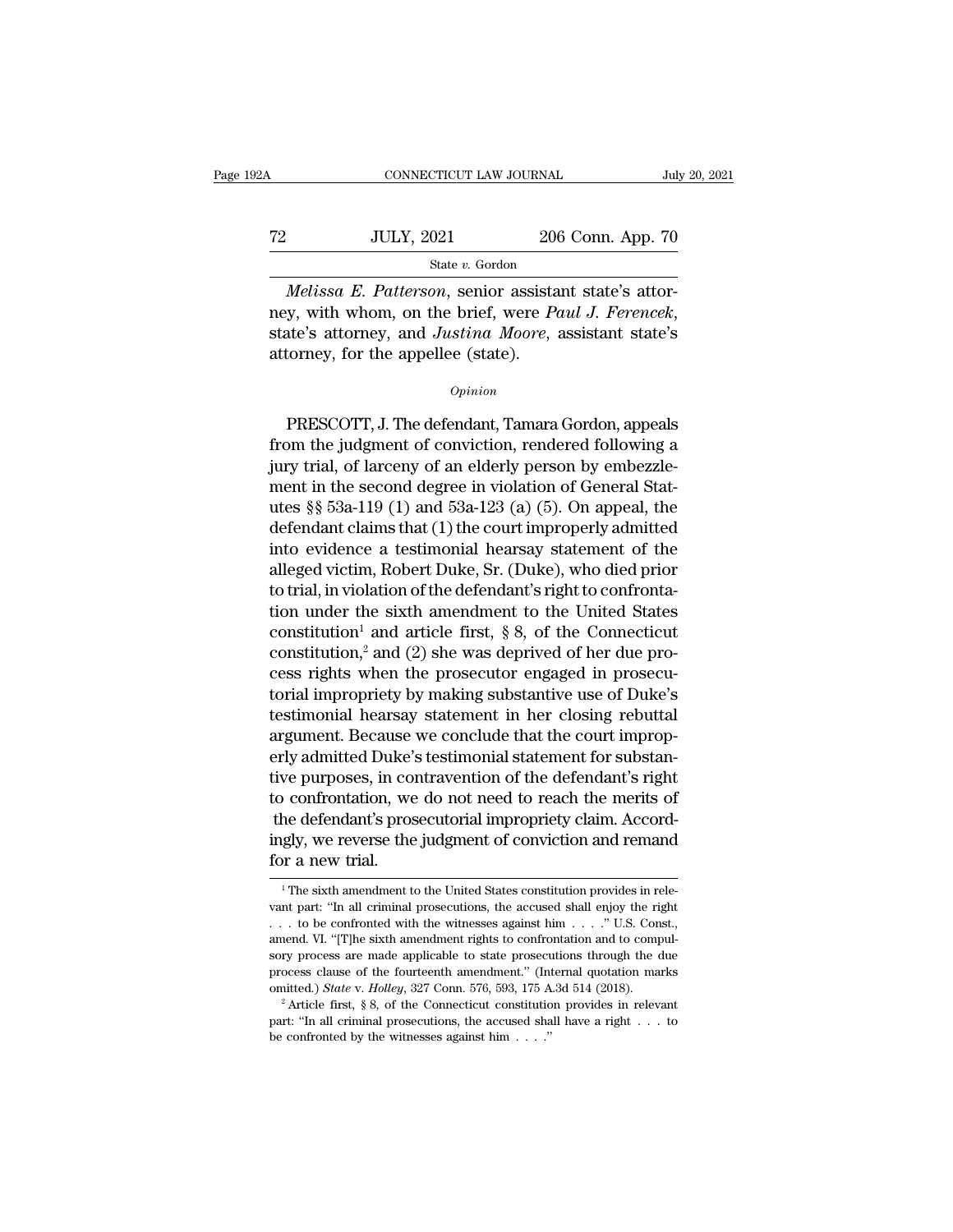21 CONNECTICUT LAW JOURNAL Page 193A<br>
206 Conn. App. 70 JULY, 2021 73<br>
State v. Gordon State *v.* Gordon

CONNECTICUT LAW JOURNAL<br>
6 Conn. App. 70 JULY, 2021 73<br>
State v. Gordon<br>
The following facts, as presented to the jury, and proce-<br>
The following facts, as presented to the jury, and proce-<br>
The following facts as presente 206 Conn. App. 70 JULY, 2021 73<br>
State v. Gordon<br>
The following facts, as presented to the jury, and procedural history are relevant to our review of the defendant's<br>
claims. For approximately thirty-eight years, Duke, a 206 Conn. App. 70 JULY, 2021 73<br>
State v. Gordon<br>
The following facts, as presented to the jury, and procedural history are relevant to our review of the defendant's<br>
claims. For approximately thirty-eight years, Duke, a 206 Conn. App. 70 JULY, 20<br>
State v. Gordon<br>
The following facts, as presented to the<br>
dural history are relevant to our review of<br>
claims. For approximately thirty-eight ye<br>
yer, and his wife, Jeanette Duke,<sup>3</sup> lived<br>
fa  $\frac{X}{X}$ , 2021<br>to the jury, and proce-<br>iew of the defendant's<br>ght years, Duke, a law-<br>lived together in their<br>tive nour children. Family home in Wilton where they raised four children.<br>Jesuite where the same in State where the selection of the defendant's<br>claims. For approximately thirty-eight years, Duke, a law-<br>yer, and his wife, Jeanette Duke,<sup>3</sup> State  $v$ . Gordon<br>The following facts, as presented to the jury, and proce-<br>dural history are relevant to our review of the defendant's<br>claims. For approximately thirty-eight years, Duke, a law-<br>yer, and his wife, Jeanett The following facts, as presented to the jury, and procedural history are relevant to our review of the defendant's claims. For approximately thirty-eight years, Duke, a lawyer, and his wife, Jeanette Duke,<sup>3</sup> lived togeth dural history are relevant to our review of the defendant's<br>claims. For approximately thirty-eight years, Duke, a law-<br>yer, and his wife, Jeanette Duke,<sup>3</sup> lived together in their<br>family home in Wilton where they raised fo claims. For approximately thirty-eight years, Duke, a law-<br>yer, and his wife, Jeanette Duke,<sup>3</sup> lived together in their<br>family home in Wilton where they raised four children.<br>Jeanette Duke developed a degenerative neurolog yer, and his wife, Jeanette Duke,<sup>3</sup> lived together in their<br>family home in Wilton where they raised four children.<br>Jeanette Duke developed a degenerative neurological dis-<br>order and eventually required around-the-clock ca family home in Wilton where they raised four children.<br>Jeanette Duke developed a degenerative neurological dis-<br>order and eventually required around-the-clock care. To<br>assist with Jeanette Duke's care, Duke hired two live-Jeanette Duke developed a degenerative neurological dis-<br>order and eventually required around-the-clock care. To<br>assist with Jeanette Duke's care, Duke hired two live-in<br>health care aides, Tina Grigoryan, who was responsib order and eventually required around-the-clock care. To<br>assist with Jeanette Duke's care, Duke hired two live-in<br>health care aides, Tina Grigoryan, who was responsible for<br>Jeanette Duke's care from Monday morning until Sat assist with Jeanette Duke's care, Duke hired two live-in<br>health care aides, Tina Grigoryan, who was responsible for<br>Jeanette Duke's care from Monday morning until Saturday<br>morning, and the defendant, who was responsible fo health care aides, Tina Grigoryan, who was responsible for<br>Jeanette Duke's care from Monday morning until Saturday<br>morning, and the defendant, who was responsible for<br>Jeanette Duke's care from Saturday morning until Monday Jeanette Duke's care from Monday morning until Saturday<br>morning, and the defendant, who was responsible for<br>Jeanette Duke's care from Saturday morning until Monday<br>morning. The aides' responsibilities included, inter alia, morning, and the defendant, w.<br>Jeanette Duke's care from Saturd:<br>morning. The aides' responsibili<br>purchasing groceries, househo.<br>items for the Dukes. For such pur<br>the aides to use his credit care<br>designated kitchen drawer. be was generous to his employees. Duke learned was generous to his employees. The aides to use his credit card, which was kept in a signated kitchen drawer.<br>Duke was generous to his employees. Grigoryan and edefendant were mortang. The dates responsionated included, matrixia,<br>purchasing groceries, household items, and personal<br>items for the Dukes. For such purchases, Duke authorized<br>the aides to use his credit card, which was kept in a<br>desig

parentisms greeches, household herns, and personal<br>items for the Dukes. For such purchases, Duke authorized<br>the aides to use his credit card, which was kept in a<br>designated kitchen drawer.<br>Duke was generous to his employee Fraction of the Dates. For stern parentales, Date dialitorized<br>the aides to use his credit card, which was kept in a<br>designated kitchen drawer.<br>Duke was generous to his employees. Grigoryan and<br>the defendant were well comp are takes to the ris create eard, which was kept in a<br>designated kitchen drawer.<br>Duke was generous to his employees. Grigoryan and<br>the defendant were well compensated, earning between<br>\$400 and \$500 per day and regular bonu Duke was generous to his employees. Grigoryan and<br>the defendant were well compensated, earning between<br>\$400 and \$500 per day and regular bonuses. Duke loaned<br>Grigoryan money on at least two occasions for eye surgery<br>and a Duke was generous to his employees. Grigoryan and<br>the defendant were well compensated, earning between<br>\$400 and \$500 per day and regular bonuses. Duke loaned<br>Grigoryan money on at least two occasions for eye surgery<br>and a the defendant were well compensated, earning between<br>\$400 and \$500 per day and regular bonuses. Duke loaned<br>Grigoryan money on at least two occasions for eye surgery<br>and a personal family matter. Duke also assisted the def For any analogonal sonasser. Same reading<br>digoryan money on at least two occasions for eye surgery<br>d a personal family matter. Duke also assisted the defen-<br>mt with a business endeavor that ultimately was unsuc-<br>ssful, by ship with a business emback and a personal family matter. Duke also assisted the defendant with a business endeavor that ultimately was unsuccessful, by drafting the requisite legal documents, connecting the defendant with

and personal ranny matter. B and also assisted are defect<br>dant with a business endeavor that ultimately was unsuc-<br>cessful, by drafting the requisite legal documents, connect-<br>ing the defendant with an attorney, and provid data which a statistic entitled of that distinctly with distinct cessful, by drafting the requisite legal documents, connecting the defendant with an attorney, and providing funds.<br>According to the defendant, in April, 201 ing the defendant with an attorney, and providing funds.<br>According to the defendant, in April, 2010, her relationship with Duke became romantic and intimate. At that<br>time, Duke was in his early eighties and the defendant w According to the defendant, in April, 2010, her relationship with Duke became romantic and intimate. At that time, Duke was in his early eighties and the defendant was in her early thirties. The defendant testified that Du According to the defendant, in April, 2010, her relationship with Duke became romantic and intimate. At that time, Duke was in his early eighties and the defendant was in her early thirties. The defendant testified that Du ship with Duke became romantic and intimate. At that<br>time, Duke was in his early eighties and the defendant was<br>in her early thirties. The defendant testified that Duke's<br>generosity increased in tandem with the intimacy of time, Duke was in his early eighties and the defendant was<br>in her early thirties. The defendant testified that Duke's<br>generosity increased in tandem with the intimacy of the<br>relationship, and that he made sure she did not in her early thirties. The defendant testified that Duke's<br>generosity increased in tandem with the intimacy of the<br>relationship, and that he made sure she did not "want for<br>anything at all." At a certain point, the Dukes' anything at all." At a certain point, the Dukes' children<br>became upset about the amount of money their father<br>was providing to the defendant. In March, 2012, Ben Duke,<br>Duke's son, met with the defendant and his father to<br>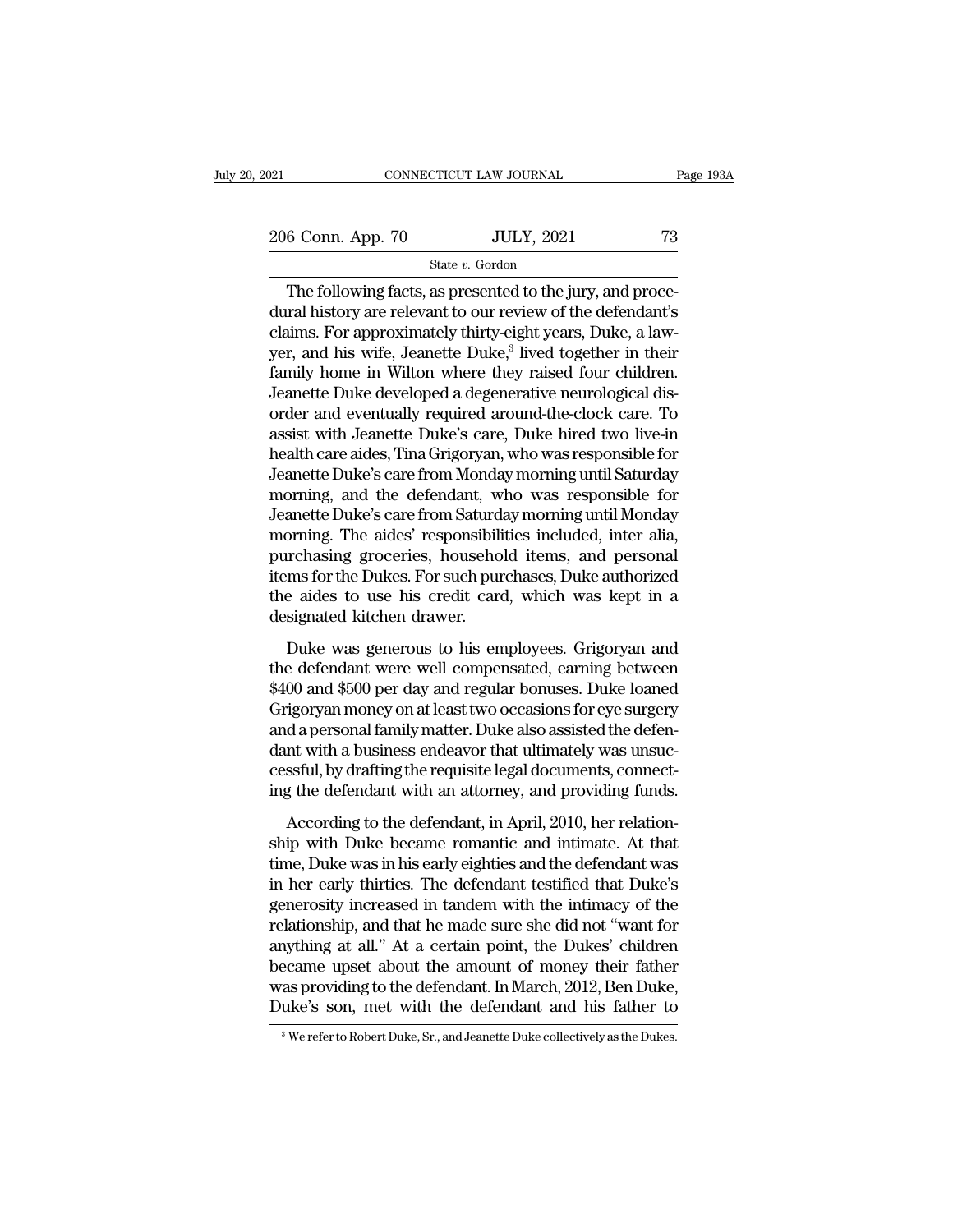# $\begin{array}{r|l} \text{CONNECTICUT LAW JOURNAL} & \text{July 20, 2021} \\ \hline \end{array}$ State *v.* Gordon

FREE CONNECTICUT LAW JOURNAL July 20, 2021<br>
TA JULY, 2021 206 Conn. App. 70<br>
State v. Gordon<br>
Present information that he thought would demonstrate<br>
that the defendant was making misrepresentations to his<br>
father After th T4 JULY, 2021 206 Conn. App. 70<br>
State v. Gordon<br>
present information that he thought would demonstrate<br>
that the defendant was making misrepresentations to his<br>
father. After that conversation, the defendant quit working Father. After that conversation, the defendant as  $\frac{306 \text{ Conn.} \text{ App. 70}}{\text{present information that he thought would demonstrate that the defendant was making misrepresentations to his father. After that conversation, the defendant quit working for the Dukes. Duke wrote the defendant a $10,000 sever-  
ence check$ For the DuLy, 2021 and 206 Conn. App. 70<br>  $\frac{3}{2}$  State v. Gordon<br>
present information that he thought would demonstrate<br>
that the defendant was making misrepresentations to his<br>
father. After that conversation, the def France of the present information<br>that the defendant<br>father. After that of<br>the Dukes. Du<br>ance check.<br>Approximately Exercise formation that he thought would demonstrate<br>at the defendant was making misrepresentations to his<br>ther. After that conversation, the defendant quit working<br>r the Dukes. Duke wrote the defendant a \$10,000 sever-<br>ce present mormation that he thought would dentonsuate<br>that the defendant was making misrepresentations to his<br>father. After that conversation, the defendant quit working<br>for the Dukes. Duke wrote the defendant a \$10,000 seve

the defendant was making misrepresentations to his<br>father. After that conversation, the defendant quit working<br>for the Dukes. Duke wrote the defendant a \$10,000 sever-<br>ance check.<br>Approximately three weeks later, the defen here is a conversation, the defendant duit working<br>for the Dukes. Duke wrote the defendant a \$10,000 sever-<br>ance check.<br>Approximately three weeks later, the defendant<br>returned to work for the Dukes at Duke's request. When<br> for the bukes. Duke whole the defendant a  $\psi$ 10,000 sever-<br>ance check.<br>Approximately three weeks later, the defendant<br>returned to work for the Dukes at Duke's request. When<br>the defendant returned to work, Duke continued Approximately three weeks later, the defendant<br>returned to work for the Dukes at Duke's request. When<br>the defendant returned to work, Duke continued to give<br>her large sums of money in addition to her daily pay, in the<br>form Approximately three weeks later, the defendant<br>returned to work for the Dukes at Duke's request. When<br>the defendant returned to work, Duke continued to give<br>her large sums of money in addition to her daily pay, in the<br>form returned to work for the Dukes at Duke's request. When<br>the defendant returned to work, Duke continued to give<br>her large sums of money in addition to her daily pay, in the<br>form of checks designated for a Health Reimbursemen the defendant returnee<br>her large sums of mone<br>form of checks desigr<br>Account (HRA).<sup>4</sup> The<br>Duke's credit card to<br>sonal needs and that L<br>those purchases.<br>Ben Duke testified t Frage sants of money in addition to her dany pay, in the<br>transferred to the defendant testified that she used<br>uke's credit card to make purchases for her own per-<br>nal needs and that Duke was aware of, and authorized,<br>ose p From or checks designated for a freader testified that she used<br>Duke's credit card to make purchases for her own per-<br>sonal needs and that Duke was aware of, and authorized,<br>those purchases.<br>Ben Duke testified that Duke's

Frecount (FRA). The detendant testined that site discursed Duke's credit card to make purchases for her own personal needs and that Duke was aware of, and authorized, those purchases.<br>Ben Duke testified that Duke's health Buke s creat card to hake parenases for her own per-<br>sonal needs and that Duke was aware of, and authorized,<br>those purchases.<br>Ben Duke testified that Duke's health declined signifi-<br>cantly in late 2012, and he began to nee sonal nects and that Duke was aware of, and authorized,<br>those purchases.<br>Ben Duke testified that Duke's health declined significantly in late 2012, and he began to need additional assis-<br>tance. In March, 2013, the Dukes mo Grigoryan during the week and the defined significantly in late 2012, and he began to need additional assistance. In March, 2013, the Dukes moved to an independent living facility in Redding, at which the aides continued t Ben Duke testified that Duke's health declined significantly in late 2012, and he began to need additional assistance. In March, 2013, the Dukes moved to an independent living facility in Redding, at which the aides contin cantly in late 2012, and he began to need additional assistance. In March, 2013, the Dukes moved to an independent<br>living facility in Redding, at which the aides continued to<br>provide care for them pursuant to the same sche tance. In March, 2013, the Dukes moved to an independent<br>living facility in Redding, at which the aides continued to<br>provide care for them pursuant to the same schedule—<br>Grigoryan during the week and the defendant on the<br>w living facility in Redding, at which the aides continued to<br>provide care for them pursuant to the same schedule—<br>Grigoryan during the week and the defendant on the<br>weekends. In August, 2013, Ben Duke hired Beth Wagner,<br>a b provide care for them pursuant to the same schedule—<br>Grigoryan during the week and the defendant on the<br>weekends. In August, 2013, Ben Duke hired Beth Wagner,<br>a bookkeeper, to help his father manage his finances.<br>Upon revi Grigoryan during the week and the defendant on the weekends. In August, 2013, Ben Duke hired Beth Wagner, a bookkeeper, to help his father manage his finances.<br>Upon reviewing eight months of Duke's credit card statements, weekends. In August, 2013, Ben Duke hired Beth Wagner,<br>a bookkeeper, to help his father manage his finances.<br>Upon reviewing eight months of Duke's credit card state-<br>ments, from January through September, 2013, Wagner<br>foun a bookkeeper, to help his father manage his finances.<br>Upon reviewing eight months of Duke's credit card statements, from January through September, 2013, Wagner<br>found that there were \$7371.43 worth of weekend charges<br>at CV Upon reviewing eight months of Duke's credit card statements, from January through September, 2013, Wagner found that there were \$7371.43 worth of weekend charges at CVS Pharmacy, \$4197.57 at T.J. Maxx, and \$7812.30 at Sto  $\mu$  CVS Pharmacy, \$4197.57 at T.J. Maxx, and \$7812.30 at top & Shop. Duke had written checks to pay these credit ard bills. Wagner also determined that, in 2013, Duke rote the defendant a number of HRA checks totaling  $\$ Stop & Shop. Duke had written checks to pay these credit card bills. Wagner also determined that, in 2013, Duke wrote the defendant a number of HRA checks totaling  $\overline{ }^4$  The defendant testified that Duke came up with

card bills. Wagner also determined that, in 2013, Duke<br>wrote the defendant a number of HRA checks totaling<br><sup>4</sup>The defendant testified that Duke came up with two different "plans"<br>concerning the money that he was giving to where the defendant a number of HRA checks totaling<br>
<sup>4</sup> The defendant testified that Duke came up with two different "plans"<br>
concerning the money that he was giving to her. The first plan was to say<br>
that Duke was giving WHOLE LIFE DEFINIZION AT HUITDET OF THAT CHECKS LOCAING<br>
<sup>4</sup> The defendant testified that Duke came up with two different "plans"<br>
concerning the money that he was giving to her. The first plan was to say<br>
that Duke was gi <sup>4</sup> The defendant testified that Duke came up with two different "plans" concerning the money that he was giving to her. The first plan was to say that Duke was giving money to the defendant as a loan that she would repay concerning the money that he was giving to her. The first plan was to say that Duke was giving money to the defendant as a loan that she would repay when she sold a property that she owned in Jamaica. The second plan, whic but that Duke was giving money to the defendant as a loan that she would repay when she sold a property that she owned in Jamaica. The second plan, which took effect after the defendant returned to work in approximately Ap that Duke was giving money to the defendant as a loan that she would repay when she sold a property that she owned in Jamaica. The second plan, which took effect after the defendant returned to work in approximately April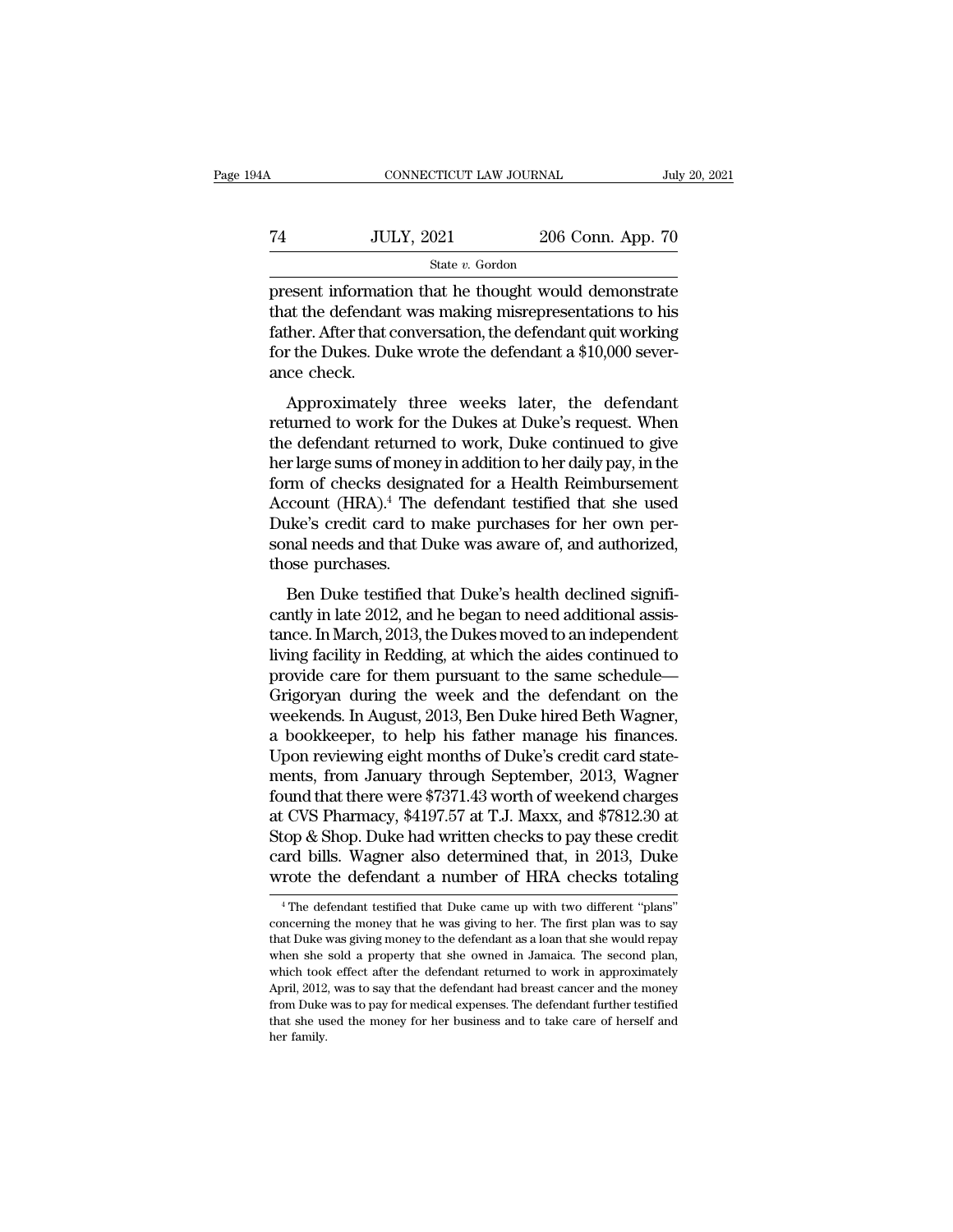| 2021              | CONNECTICUT LAW JOURNAL | Page 195A |
|-------------------|-------------------------|-----------|
| 206 Conn. App. 70 | <b>JULY, 2021</b>       | 75        |
|                   | State v. Gordon         |           |

EXERCITY DETERTION OF THE PAGE 1954<br>
206 Conn. App. 70 JULY, 2021 75<br>
378,446.43. On September 7, 2013, shortly after Wagner<br>
presented her findings to Ben Duke and Duke, the defendant's employment was terminated 206 Conn. App. 70 JULY, 2021 75<br>
State v. Gordon<br>
\$78,446.43. On September 7, 2013, shortly after Wagner<br>
presented her findings to Ben Duke and Duke, the defen-<br>
dant's employment was terminated.  $\begin{tabular}{ c c c} 206 Conn. App. 70 & JULY, 202 \\ & \rule{0pt}{3ex} \textbf{\textcolor{red}{\textbf{State }v. Gordon}}\\ \hline \textbf{\textcolor{red}{\textbf{878,446.43. On September 7, 2013, short}}\\ \textbf{\textcolor{red}{\textbf{presented her findings to Ben Duke and I}}\\ \textbf{\textcolor{red}{\textbf{dant's employment was terminated.}}\\ \textbf{\textcolor{red}{\textbf{On September 13,2013, Ben Duke filed a}}} \end{tabular}$  $\frac{\text{State } v. \text{ Gordon}}{\text{State } v. \text{ Gordon}}$ <br>  $\frac{\text{State } v. \text{ Gordon}}{\text{8,446.43. On September 7, 2013, shortly after Wagner}}$ <br>
esented her findings to Ben Duke and Duke, the defen-<br>
n's employment was terminated.<br>
On September 13, 2013, Ben Duke filed a complaint with<br>
e W

State v. Gordon<br>
\$78,446.43. On September 7, 2013, shortly after Wagner<br>
presented her findings to Ben Duke and Duke, the defen-<br>
dant's employment was terminated.<br>
On September 13, 2013, Ben Duke filed a complaint with<br> \$78,446.43. On September 7, 2013, shortly after Wagner<br>presented her findings to Ben Duke and Duke, the defen-<br>dant's employment was terminated.<br>On September 13, 2013, Ben Duke filed a complaint with<br>the Wilton Police Depa presented her findings to Ben Duke and Duke, the defendant's employment was terminated.<br>
On September 13, 2013, Ben Duke filed a complaint with<br>
the Wilton Police Department regarding approximately<br>
\$23,000 in suspicious w dant's employment was terminated.<br>
On September 13, 2013, Ben Duke filed a complaint with<br>
the Wilton Police Department regarding approximately<br>
\$23,000 in suspicious weekend transactions on Duke's<br>
credit card from Januar In the Wilton Police Department regarding approximately<br>the Wilton Police Department regarding approximately<br>\$23,000 in suspicious weekend transactions on Duke's<br>credit card from January through September, 2013. The<br>Wilton On September 13, 2013, Ben Duke filed a complaint with<br>the Wilton Police Department regarding approximately<br>\$23,000 in suspicious weekend transactions on Duke's<br>credit card from January through September, 2013. The<br>Wilton the Wilton Police Department regarding approximately<br>\$23,000 in suspicious weekend transactions on Duke's<br>credit card from January through September, 2013. The<br>Wilton police then conducted a larceny investigation, dur-<br>ing \$23,000 in suspicious weekend transactions on Duke's<br>credit card from January through September, 2013. The<br>Wilton police then conducted a larceny investigation, dur-<br>ing which the police detective assigned to the case, Ro credit card from January through September, 2013. The<br>Wilton police then conducted a larceny investigation, dur-<br>ing which the police detective assigned to the case, Robert<br>Scott Sear, interviewed Duke. The defendant was Wilton police then conducted a larceny investigation, during which the police detective assigned to the case, Robert Scott Sear, interviewed Duke. The defendant was arrested in 2014, and later charged, by an amended long ing which the police detective assigned to the case, Robert Scott Sear, interviewed Duke. The defendant was arrested in 2014, and later charged, by an amended long form information, with larceny of an elderly person by em 2014, and later charged, by an amended long form<br>formation, with larceny of an elderly person by embez-<br>ment in the second degree, in violation of §§ 53a-119<br> $^{5}$  and 53a-123 (a) (5).<sup>6</sup> Duke died in October, 2014,<br>proxi information, with larceny of an elderly person by embez-<br>zlement in the second degree, in violation of §§ 53a-119<br>(1)<sup>5</sup> and 53a-123 (a) (5).<sup>6</sup> Duke died in October, 2014,<br>approximately three and one-half years before tr

zlement in the second degree, in violation of §§ 53a-119<br>  $(1)^5$  and 53a-123  $(a)$   $(5)^6$  Duke died in October, 2014,<br>
approximately three and one-half years before trial.<br>
Prior to trial, the defendant filed a motion in l zlement in the second degree, in violation of  $\S$  53a-119 (1)<sup>5</sup> and 53a-123 (a) (5).<sup>6</sup> Duke died in October, 2014, approximately three and one-half years before trial.<br>Prior to trial, the defendant filed a motion in lim approximately three and one-half years before trial.<br>
Prior to trial, the defendant filed a motion in limine to<br>
preclude the admission of statements made by Duke to<br>
"any law enforcement agent," in which she argued that<br> Prior to trial, the defendant filed a motion in limine to<br>preclude the admission of statements made by Duke to<br>"any law enforcement agent," in which she argued that<br>any statements made to the police were inadmissible testi Prior to trial, the defendant filed a motion in limine to<br>preclude the admission of statements made by Duke to<br>"any law enforcement agent," in which she argued that<br>any statements made to the police were inadmissible testi preclude the admission of statements made by Duke to<br>"any law enforcement agent," in which she argued that<br>any statements made to the police were inadmissible testi-<br>monial hearsay. At the hearing on the motion in limine,<br> "any law enforcement agent," in which she argued that<br>any statements made to the police were inadmissible testi-<br>monial hearsay. At the hearing on the motion in limine,<br>the court asked the state if it intended to offer any any statements made to the police were inadmissible testi-<br>monial hearsay. At the hearing on the motion in limine,<br>the court asked the state if it intended to offer any hearsay<br>testimony regarding statements of Duke. The s testimony regarding statements of Duke. The state's<br>response was that it would follow the rules of evidence,<br>it did not plan to claim any exceptions to the hearsay<br>rule that would apply to Duke's statements, and it would<br> response was that it would follow the rules of evidence,<br>it did not plan to claim any exceptions to the hearsay<br>rule that would apply to Duke's statements, and it would<br> $\frac{1}{10}$ <br> $\frac{1}{10}$ <br> $\frac{1}{10}$ <br> $\frac{1}{10}$ <br> $\frac{1}{10$ 

it did not plan to claim any exceptions to the hearsay<br>rule that would apply to Duke's statements, and it would<br> $\frac{1}{100}$ <br> $\frac{1}{100}$ <br> $\frac{1}{100}$ <br> $\frac{1}{100}$ <br> $\frac{1}{100}$  scenar statutes § 53a-119 provides in relevant pa The that would apply to Duke's statements, and it would<br>
<sup>5</sup> General Statutes § 53a-119 provides in relevant part: "A person commits<br>
larceny when, with intent to deprive another of property or to appropriate<br>
the same to The trial would apply to Duke S statements, and it would<br>
<sup>5</sup> General Statutes § 53a-119 provides in relevant part: "A person commits<br>
larceny when, with intent to deprive another of property or to appropriate<br>
the same t <sup>5</sup> General Statutes § 53a-119 provides in relevant part: "A person commits larceny when, with intent to deprive another of property or to appropriate the same to himself or a third person, he wrongfully takes, obtains or larceny when, with intent to deprive another of property or to appropriate the same to himself or a third person, he wrongfully takes, obtains or withholds such property from an owner. Larceny includes, but is not limited withholds such property from an owner. Larceny includes, but is not limited to: (1) Embezzlement. A person commits embezzlement when he wrongfully appropriates to himself or to another property of another in his care or c

in section 53a-12, and . . . (5) the property of another in his care or custody. . . ."<br>  $\degree$  General Statutes § 53a-123 (a) provides in relevant part: "A person is guilty of larceny in the second degree when he commits l example of the mass of the matter of another property of another in his care or custody. . . ."<br>  $\circ$  General Statutes § 53a-123 (a) provides in relevant part: "A person is guilty of larceny in the second degree when he c the victim of sums of the substitute property of another in the case of calculations,  $\theta$  (General Statutes § 53a-123 (a) provides in relevant part: "A person is guilty of larceny in the second degree when he commits lar custody. . . ."<br>
<sup>6</sup> General Statutes § 53a-123 (a) provides in relevant part: "A person is guilty of larceny in the second degree when he commits larceny, as defined in section 53a-119, and . . . (5) the property, regard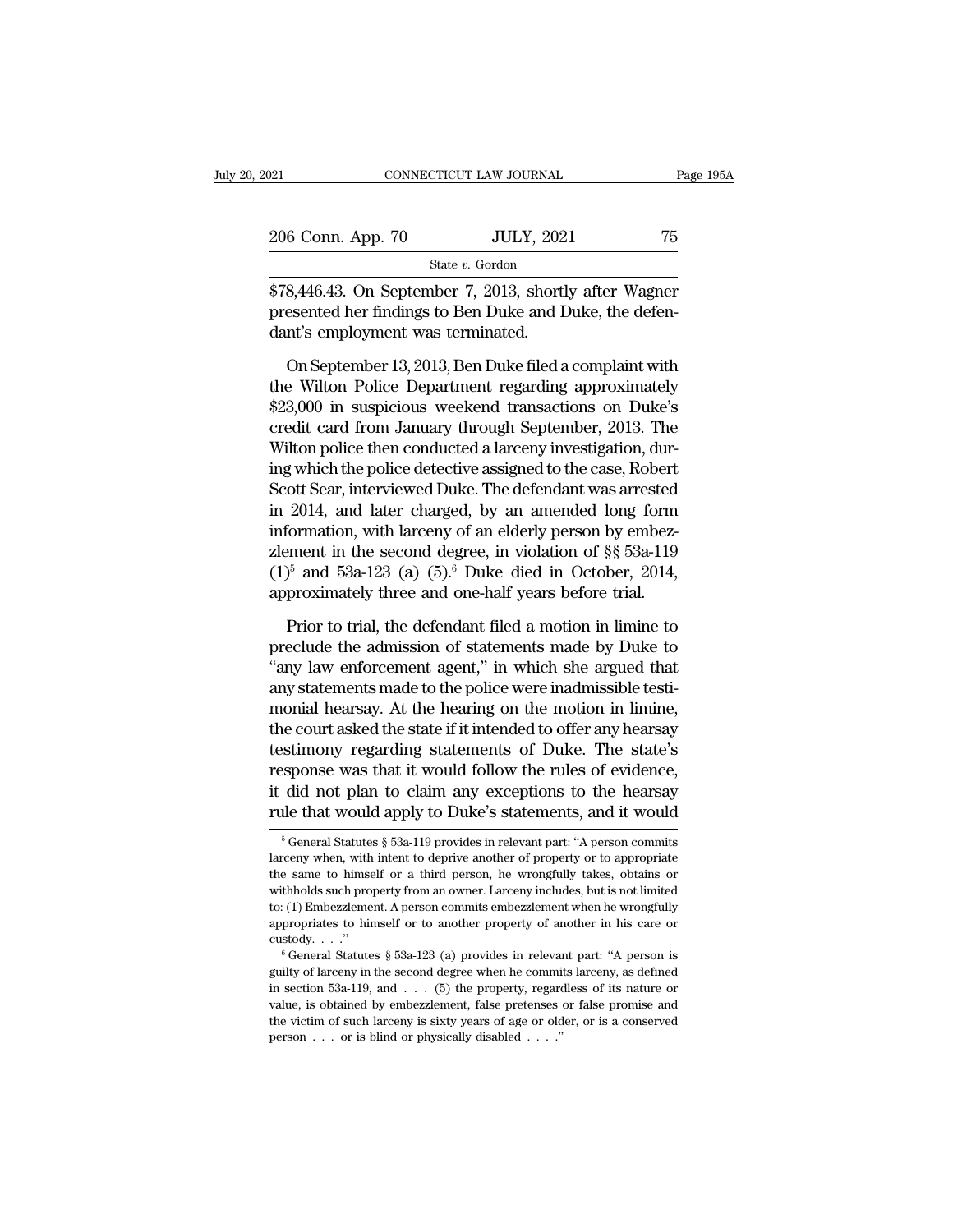| 6A | CONNECTICUT LAW JOURNAL |                   | July 20, 2021 |
|----|-------------------------|-------------------|---------------|
| 76 | <b>JULY, 2021</b>       | 206 Conn. App. 70 |               |
|    | State v. Gordon         |                   |               |

CONNECTICUT LAW JOURNAL July 20, 2021<br>
T6 JULY, 2021 206 Conn. App. 70<br>
State v. Gordon<br>
notify opposing counsel if it found "some crazy exception<br>
that [it] think[s] would be useful . . . . " The court granted<br>
the defend that [it] think[s] would be useful . . . .'' The court granted To the defendant of the deformation in limine, explaining that is decision was based on the prosecutor's representation that the defendant's motion in limine, explaining that its decision was based on the prosecutor's rep  $\begin{tabular}{ll} 76 & \text{JULY, } 2021 & \text{206 Conn. App. 70} \\ & \text{State $v$. Gordon} \\ \hline \end{tabular} \\ \begin{tabular}{ll} \hline \end{tabular} \\ \begin{tabular}{ll} \hline \end{tabular} \\ \begin{tabular}{ll} \hline \end{tabular} \\ \begin{tabular}{ll} \hline \end{tabular} \\ \begin{tabular}{ll} \hline \end{tabular} \\ \begin{tabular}{ll} \hline \end{tabular} \\ \begin{tabular}{ll} \hline \end{tabular} \\ \begin{tabular}{ll} \hline \end{tabular} \\ \begin{tabular}{ll} \hline \end{$ State v. Gordon<br>
state v. Gordon<br>
notify opposing counsel if it found "some crazy exception<br>
that [it] think[s] would be useful . . . . " The court granted<br>
the defendant's motion in limine, explaining that its deci-<br>
sio state<br>
notify opposing counsel if<br>
that [it] think[s] would be<br>
the defendant's motion in<br>
sion was based on the p<br>
she would not be offering a<br>
statements of Duke.<br>
The defendant later file any opposing courser in a round some erazy exception<br>at [it] think[s] would be useful  $\ldots$ ." The court granted<br>e defendant's motion in limine, explaining that its deci-<br>on was based on the prosecutor's representation tha the defendant's motion in limine, explaining that its decision was based on the prosecutor's representation that<br>she would not be offering any testimony regarding hearsay<br>statements of Duke.<br>The defendant later filed a mo

are detendant s modon in infinite, explaining diat its determined signal state in words based on the prosecutor's representation that she would not be offering any testimony regarding hearsay statements of Duke.<br>The defend Short was based on the prosecutor's representation that<br>she would not be offering any testimony regarding hearsay<br>statements of Duke.<br>The defendant later filed a motion to suppress certain<br>evidence obtained from the stores statements of Duke.<br>The defendant later filed a motion to suppress certain<br>evidence obtained from the stores at which the defendant<br>had used Duke's credit card to make personal purchases.<br>At the hearing on the motion to su The defendant later filed a motion to suppress certain<br>evidence obtained from the stores at which the defendant<br>had used Duke's credit card to make personal purchases.<br>At the hearing on the motion to suppress, Detective Se The defendant later filed a motion to suppress certain<br>evidence obtained from the stores at which the defendant<br>had used Duke's credit card to make personal purchases.<br>At the hearing on the motion to suppress, Detective Se evidence obtained from the stores at which the defendant<br>had used Duke's credit card to make personal purchases.<br>At the hearing on the motion to suppress, Detective Sear<br>testified regarding, inter alia, his interview with had used Duke's credit card to make personal purchases.<br>At the hearing on the motion to suppress, Detective Sear<br>testified regarding, inter alia, his interview with Duke.<br>Specifically, he stated, "I went to Yale New Haven At the hearing on the motion to suppress, Detective Sear<br>testified regarding, inter alia, his interview with Duke.<br>Specifically, he stated, "I went to Yale New Haven Hospi-<br>tal, spoke to [Duke], met with him on normal rapp testified regarding, inter alia, his interview with Duke.<br>Specifically, he stated, "I went to Yale New Haven Hospital, spoke to [Duke], met with him on normal rapport. He<br>had a very weak voice. He obviously was partially b Specifically, he stated, "I went to Yale New Haven Hospital, spoke to [Duke], met with him on normal rapport. He had a very weak voice. He obviously was partially blind. He could not write, but he was aware of his surround tal, spoke to [Duke], met with hin<br>had a very weak voice. He obviou<br>He could not write, but he was aw<br>He was alert. He was oriented. H<br>me. I thought the interview was ap<br>power of attorney was present a<br>him about why I was Explained that he knew and understood why I was ere, and then I began to speak he knew and understood why I was ere, and then I began to speak he knew and understood why I was ere, and then I began to ask him questions abo The was alert. He was oriented. He agreed to speak with<br>me. I thought the interview was appropriate. His son with<br>power of attorney was present and I began to speak to<br>him about why I was there.<br>"He explained that he knew

The was dietric in was offerned. The agreed to speak with<br>me. I thought the interview was appropriate. His son with<br>power of attorney was present and I began to speak to<br>him about why I was there.<br>"He explained that he kne power of attorney was present and I began to speak to<br>him about why I was there.<br>"He explained that he knew and understood why I was<br>there, and then I began to ask him questions about these<br>certain transactions in which h bowel of allowing was present and 1 began to speak to<br>him about why I was there.<br>"He explained that he knew and understood why I was<br>there, and then I began to ask him questions about these<br>certain transactions in which he <sup>of the</sup> explained that he knew and understood why I was there, and then I began to ask him questions about these certain transactions in which he did explain that there were some food items that may have been purchased. I "He explained that he knew and understood why I was<br>there, and then I began to ask him questions about these<br>certain transactions in which he did explain that there<br>were some food items that may have been purchased. It<br>wou there, and then I began to ask him questions about these<br>certain transactions in which he did explain that there<br>were some food items that may have been purchased. It<br>would be difficult for him to isolate those, *but the i* certain transactions in which he did exere some food items that may have be would be difficult for him to isolate tho of gift card transactions, he was insistant authorized such purchases and he never purchases within the bould be difficult for him to isolate those, *but the items*<br>gift card transactions, *he was insistent that he never*<br>tthorized such purchases and *he never* authorized any<br>prehases within the T.J. Maxx store purchases tha modal be different to that to solar different that he never of gift card transactions, he was insistent that he never authorized any purchases within the T.J. Maxx store purchases that were used." (Emphasis added.)<br>Shortl

authorized such purchases and he never authorized any<br>purchases within the T.J. Maxx store purchases that<br>were used." (Emphasis added.)<br>Shortly thereafter, the court denied the defendant's<br>motion to suppress on grounds not purchases within the T.J. Maxx store purchases that<br>purchases within the T.J. Maxx store purchases that<br>were used." (Emphasis added.)<br>Shortly thereafter, the court denied the defendant's<br>motion to suppress on grounds not r parentation was 1.5. That they parentated water<br>were used." (Emphasis added.)<br>Shortly thereafter, the court denied the defendant's<br>motion to suppress on grounds not relevant to the present<br>appeal. Defense counsel then rais Shortly thereafter, the court denied the defendant's<br>motion to suppress on grounds not relevant to the present<br>appeal. Defense counsel then raised additional issues with<br>respect to Detective Sear's potential trial testimo Shortly thereafter, the court denied the defendant's<br>motion to suppress on grounds not relevant to the present<br>appeal. Defense counsel then raised additional issues with<br>respect to Detective Sear's potential trial testimon motion to suppress on grounds not relevant to the present appeal. Defense counsel then raised additional issues with respect to Detective Sear's potential trial testimony. Specifically, defense counsel argued, inter alia,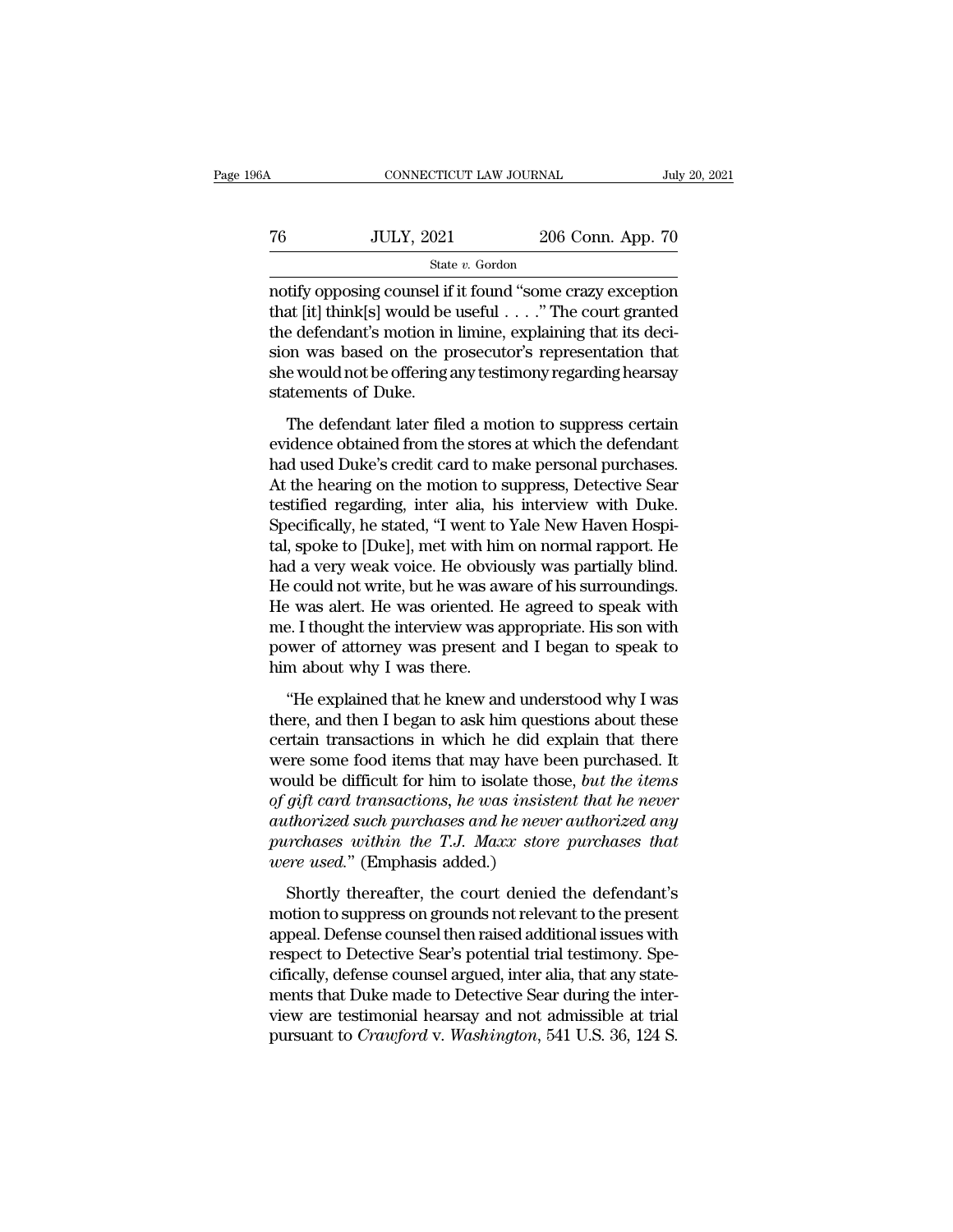| :021                                                                    | CONNECTICUT LAW JOURNAL                                   | Page 197A |
|-------------------------------------------------------------------------|-----------------------------------------------------------|-----------|
| 206 Conn. App. 70                                                       | <b>JULY, 2021</b>                                         | 77        |
|                                                                         | State v. Gordon                                           |           |
| Ct. 1354, 158 L. Ed. 2d 177 (2004). The following collo-<br>quy ensued: |                                                           |           |
|                                                                         | "The Court: All right. Does the state intend to offer the |           |

 $\frac{6 \text{ Conn. App. 70}}{\text{State } v. \text{ Gordon}}$ <br>
. 1354, 158 L. Ed. 2d 177 (2004). The following collo-<br>
y ensued:<br>
"The Court: All right. Does the state intend to offer the bstance of that interview and the statements that<br>
ukal made? 206 Conn. App. 70  $3$  JULY, 2021  $2$  TT<br>
State v. Gordon<br>
Ct. 1354, 158 L. Ed. 2d 177 (2004). The following collo-<br>
quy ensued:<br>
"The Court: All right. Does the state intend to offer the<br>
substance of that interview and t <sup>St:</sup><br>Ct. 1354, 158 L. Ed. 2d<br>quy ensued:<br>"The Court: All right. I<br>substance of that inte<br>[Duke] made?<br>"[The Prosecutor]: I . 1354, 158 L. Ed. 2d 177 (2004). The following collo-<br>y ensued:<br>"The Court: All right. Does the state intend to offer the<br>bstance of that interview and the statements that<br>uke] made?<br>"[The Prosecutor]: I think that the ju quy ensued:<br>
"The Court: All right. Does the state intend to offer tl<br>
substance of that interview and the statements th<br>
[Duke] made?<br>
"[The Prosecutor]: I think that the jury should kno<br>
that Detective [Sear] met with [D "The Court: All right. Does the state intend to offer the<br>bstance of that interview and the statements that<br>uke] made?<br>"[The Prosecutor]: I think that the jury should know<br>at Detective [Sear] met with [Duke] for sure.<br>"The

substance of that interview and the statements that<br>[Duke] made?<br>"[The Prosecutor]: I think that the jury should know<br>that Detective [Sear] met with [Duke] for sure.<br>"The Court: All right. And—but are you offering<br>[Duke's] "[The Prosecutor]: I think that the jury should know<br>at Detective [Sear] met with [Duke] for sure.<br>"The Court: All right. And—but are you offering<br>uke's] statements to the detective at trial?<br>"[The Prosecutor]: The state i "[The Prosecutor]: I think<br>that Detective [Sear] met w<br>"The Court: All right. A<br>[Duke's] statements to the of<br>"[The Prosecutor]: The si<br>evidence, Your Honor.<br>"The Court: There's your "The Court: All right. And—but are you offering<br>uke's] statements to the detective at trial?<br>"[The Prosecutor]: The state is not offering that as<br>idence, Your Honor.<br>"The Court: There's your answer. There's no *Craw-*<br>rd i

*ford* issue.''

"[The Prosecutor]: The state is not offering that as<br>idence, Your Honor.<br>"The Court: There's your answer. There's no *Craw-*<br>rd issue."<br>On February 13, 2018, the first day of trial, but before<br>e jury was sworn in, defense "[The Prosecutor]: The state is not offering that as<br>evidence, Your Honor.<br>"The Court: There's your answer. There's no *Craw-<br>ford* issue."<br>On February 13, 2018, the first day of trial, but before<br>the jury was sworn in, de evidence, Your Honor.<br>
"The Court: There's your answer. There's no *Craw-<br>
ford* issue."<br>
On February 13, 2018, the first day of trial, but before<br>
the jury was sworn in, defense counsel again raised to<br>
the court the issu "The Court: There's your answer. There's your answer. There's your answer. There's with On February 13, 2018, the first day of the jury was sworn in, defense counse the court the issue of Detective Sear topic of his interv rd issue."<br>
On February 13, 2018, the first day of trial, but before<br>
e jury was sworn in, defense counsel again raised to<br>
e court the issue of Detective Sear testifying on the<br>
pic of his interview with Duke:<br>
"[Defense On February 13, 2018, the first day of trial, but before<br>the jury was sworn in, defense counsel again raised to<br>the court the issue of Detective Sear testifying on the<br>topic of his interview with Duke:<br>"[Defense Counsel]:

the jury was sworn in, defense counsel again raised to<br>the court the issue of Detective Sear testifying on the<br>topic of his interview with Duke:<br>"[Defense Counsel]: And then also, Your Honor, on—<br>on Thursday last week we h the court the issue of Detective Sear testifying on the<br>topic of his interview with Duke:<br>"[Defense Counsel]: And then also, Your Honor, on—<br>on Thursday last week we had talked about—a little<br>bit about the hospital visit o topic of his interview with Duke:<br>
"[Defense Counsel]: And then also, Your Honor, on—<br>
on Thursday last week we had talked about—a little<br>
bit about the hospital visit of Detective Sear. And our<br>
position, the court may re "[Defense Counsel]: And then also, Your Honor, on—<br>on Thursday last week we had talked about—a little<br>bit about the hospital visit of Detective Sear. And our<br>position, the court may recall, was that given the fact<br>that no "[Defense Counsel]: And then also, Your Honor, on—<br>on Thursday last week we had talked about—a little<br>bit about the hospital visit of Detective Sear. And our<br>position, the court may recall, was that given the fact<br>that no t about the hospital visit of Detective Sear. And our sition, the court may recall, was that given the fact at no statement from [Duke] would be admissible cause it's testimonial hearsay, that there's just no levance to th position, the court may recall, was that given the fact<br>that no statement from [Duke] would be admissible<br>because it's testimonial hearsay, that there's just no<br>relevance to that meeting between Detective Sear and—<br>"The Co

occurred? cause it's testimonial hearsay, that there's just no<br>levance to that meeting between Detective Sear and—<br>"The Court: No, I disagree. Do you intend to offer any<br>attements from that meeting, or just the fact that it<br>curred?<br>

relevance to that meeting between Detective Sear and—<br>
"The Court: No, I disagree. Do you intend to offer any<br>
statements from that meeting, or just the fact that it<br>
occurred?<br>
"[The Prosecutor]: Do I intend to offer any "The Court: No, I disagree. Do you intend to offer any<br>statements from that meeting, or just the fact that it<br>occurred?<br>"[The Prosecutor]: Do I intend to offer any statements<br>from that meeting? I'm going to ask Detective S statements from that meeting, or just the fact that it<br>occurred?<br>"[The Prosecutor]: Do I intend to offer any statements<br>from that meeting? I'm going to ask Detective Sear, did<br>there come a time that he met with [Duke]. And occurred?<br>
"[The Prosecutor]: Do I intend to o<br>
from that meeting? I'm going to ask<br>
there come a time that he met with<br>
know exactly what his response w<br>
going to [ask] what did he tell you.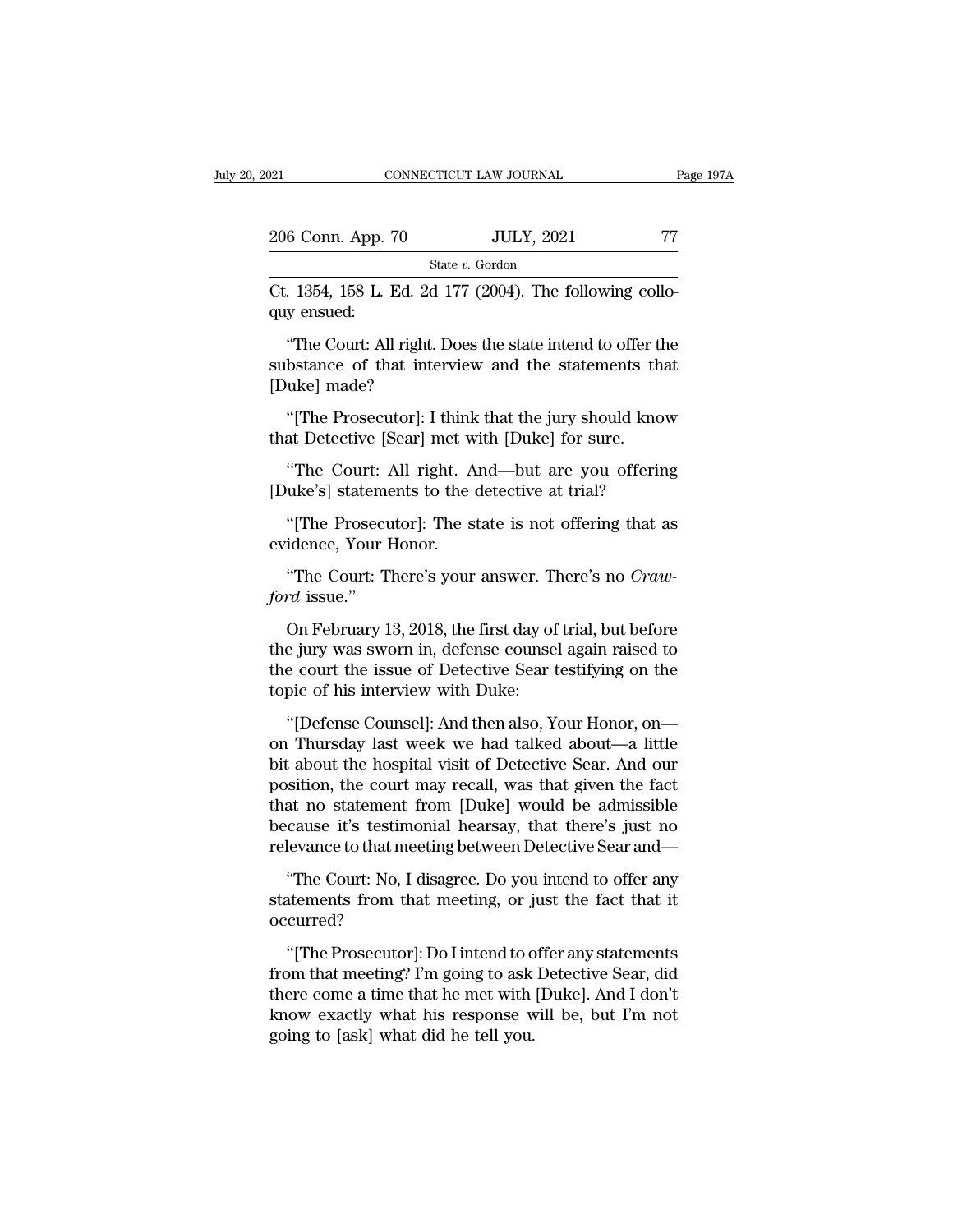# $\begin{tabular}{l l l l} \multicolumn{2}{c| l l} \multicolumn{2}{c| l} \multicolumn{2}{c| l} \multicolumn{2}{c| l} \multicolumn{2}{c| l} \multicolumn{2}{c| l} \multicolumn{2}{c| l} \multicolumn{2}{c| l} \multicolumn{2}{c| l} \multicolumn{2}{c| l} \multicolumn{2}{c| l} \multicolumn{2}{c| l} \multicolumn{2}{c| l} \multicolumn{2}{c| l} \multicolumn{2}{c| l} \multicolumn{2}{c| l} \multicolumn{2}{c| l} \multicolumn{2}{c| l} \multicolumn{2}{c| l$ State *v.* Gordon

CONNECTICUT LAW JOURNAL<br>
Jul<br>
JULY, 2021 206 Conn. App. 70<br>
State v. Gordon<br>
"The Court: All right. I think that answers your ques-<br>
Durant. The fact that he met with [Duke] I think is highly<br>
downt. It shows the integrity TR JULY, 2021 206 Conn. App. 70<br>State v. Gordon<br>"The Court: All right. I think that answers your question. The fact that he met with [Duke] I think is highly<br>relevant. It shows the integrity and the thoroughness<br>of the inv TREET THE TREAD TO STATE THE COULTY, 2021<br>
State v. Gordon<br>
The Court: All right. I think that answers your question. The fact that he met with [Duke] I think is highly<br>
relevant. It shows the integrity and the thoroughne TREET THE SUCKER ON THE STATE OF THE COUTE: All right. I think that answers your question. The fact that he met with [Duke] I think is highly relevant. It shows the integrity and the thoroughness of the investigation, whi The Court:<br>The Court<br>tion. The fact<br>relevant. It sh<br>of the investig<br>nal trial.<br>"[Defense ( "The Court: All right. I think that answers your<br>on. The fact that he met with [Duke] I think is h<br>levant. It shows the integrity and the thorough<br>the investigation, which is always an issue in a c<br>l trial.<br>"[Defense Couns on. The fact that he met with [Duke] I think is highly<br>levant. It shows the integrity and the thoroughness<br>the investigation, which is always an issue in a crimi-<br>l trial.<br>"[Defense Counsel]: But—<br>"The Court: And it sounds relevant. It shows the integrity and the thoroughness<br>of the investigation, which is always an issue in a crimi-<br>nal trial.<br>"[Defense Counsel]: But—<br>"The Court: And it sounds like the state does not intend<br>to offer any sta

of the investigation, which is a<br>mal trial.<br>"[Defense Counsel]: But—<br>"The Court: And it sounds lik<br>to offer any statements from [<br>ify as hearsay evidence.<br>"[Defense Counsel]: But it <sub>I</sub> 1 trial.<br>
"[Defense Counsel]: But—<br>
"The Court: And it sounds like the state does not intend<br>
offer any statements from [Duke], which would qual-<br>
" (Defense Counsel]: But it presumes the competency<br>
[Duke] regarding whate "[Defense Counsel]: But—<br>"The Court: And it sounds like the state does<br>to offer any statements from [Duke], which wify as hearsay evidence.<br>"[Defense Counsel]: But it presumes the co:<br>of [Duke] regarding whatever was said. "The Court: And it sounds like the state does not intend<br>offer any statements from [Duke], which would qual-<br>' as hearsay evidence.<br>"[Defense Counsel]: But it presumes the competency<br>[Duke] regarding whatever was said.<br>"Th to offer any statements from [Duke], which would quality as hearsay evidence.<br>
"[Defense Counsel]: But it presumes the compete of [Duke] regarding whatever was said.<br>
"The Court: Well, you're free to cross-examine on Do yo

The Valence of The Counsel]: But it presumes the concel (Duke] regarding whatever was said.<br>
"The Court: Well, you're free to cross-examine of you intend to cross-examine on that?<br>
"[Defense Counsel]: I guess we'll see.<br>
"

"[Defense Counsel]: But it presumes the competency<br>
[Duke] regarding whatever was said.<br>
"The Court: Well, you're free to cross-examine on that.<br>
"You intend to cross-examine on that?<br>
"[Defense Counsel]: I guess we'll see of [Duke] regarding whatever was said.<br>
"The Court: Well, you're free to cross-examine on that.<br>
Do you intend to cross-examine on that?<br>
"[Defense Counsel]: I guess we'll see.<br>
"The Court: All right. Well then it shouldn' "The Court: Well, you're free to cross-examine on that.<br>Do you intend to cross-examine on that?<br>"[Defense Counsel]: I guess we'll see.<br>"The Court: All right. Well then it shouldn't be an issue.<br>I mean, it seems to me that Do you intend to cross-examine on that?<br>
"[Defense Counsel]: I guess we'll see.<br>
"The Court: All right. Well then it shouldn't be an issue.<br>
I mean, it seems to me that you're—that you're—you're<br>
jumping ahead. Just becaus "[Defense Counsel]: I guess we'll see.<br>"The Court: All right. Well then it shouldn't be an issue.<br>I mean, it seems to me that you're—that you're—you're<br>jumping ahead. Just because he had a conversation<br>with the person that "[Derense Counsel]: I guess we'll see.<br>"The Court: All right. Well then it shouldn't be an issue.<br>I mean, it seems to me that you're—that you're—you're<br>jumping ahead. Just because he had a conversation<br>with the person that "The Court: All right. Well then it shouldn't be an issue.<br>I mean, it seems to me that you're—that you're—you're<br>jumping ahead. Just because he had a conversation<br>with the person that somehow that calls the person's<br>compet nean, it seems to me that you're—that you're—you're<br>mping ahead. Just because he had a conversation<br>th the person that somehow that calls the person's<br>mpetence into—into question. If the state's not offer-<br>g any substantiv umping ahead. Just because he had a conversation<br>vith the person that somehow that calls the person's<br>competence into—into question. If the state's not offer-<br>ng any substantive statements from [Duke] from that<br>meeting, th

to competence into—into questic<br>ing any substantive statement<br>meeting, then I don't see what<br>Detective Sear was the first w<br>he took the stand, he testified<br>to<br>his interview with Duke:<br>"Q. Did you ever meet with ing any substantive statements from [Duke] from that<br>
meeting, then I don't see what the hearsay problem is."<br>
Detective Sear was the first witness to testify, and when<br>
he took the stand, he testified as follows with resp Detective Sear was the first witness to testify, and when<br>
e took the stand, he testified as follows with respect<br>
s interview with Duke:<br>
"Q. Did you ever meet with [Duke]?<br>"A. I did. I did meet with [Duke] I wanted to ha

he took the stand, he testified as follows with respect<br>to<br>his interview with Duke:<br>"Q. Did you ever meet with [Duke]?<br>"A. I did. I did meet with [Duke] I wanted to have<br>him relay facts to me, even though his son was repre sented by power meet with [Duke]?<br>
"A. I did. I did meet with [Duke]?<br>
"A. I did. I did meet with [Duke] I wanted to have<br>
him relay facts to me, even though his son was repre-<br>
sented by power of attorney. I made arrangem his interview with Duke:<br>
"Q. Did you ever meet with [Duke]?<br>
"A. I did. I did meet with [Duke] I wanted to have<br>
him relay facts to me, even though his son was repre-<br>
sented by power of attorney. I made arrangements to<br> We concern the interest with the information as to his concerns and validate the complaint.<br>
We concern as to me, even though his son was represented by power of attorney. I made arrangements to meet with him and develop w "Q. Did you ever"<br>"A. I did. I did m<br>him relay facts to n<br>sented by power of<br>meet with him and<br>with the informatic<br>the complaint.<br>"Q. Did he conse "A. I did. I did meet with [Duke] I wanted to ham relay facts to me, even though his son was rep inted by power of attorney. I made arrangements eet with him and develop what he could provide ith the information as to his The did by pow<br>the did by pow<br>the the inforce complaint.<br>"Q. Did he did."<br>"A. He did."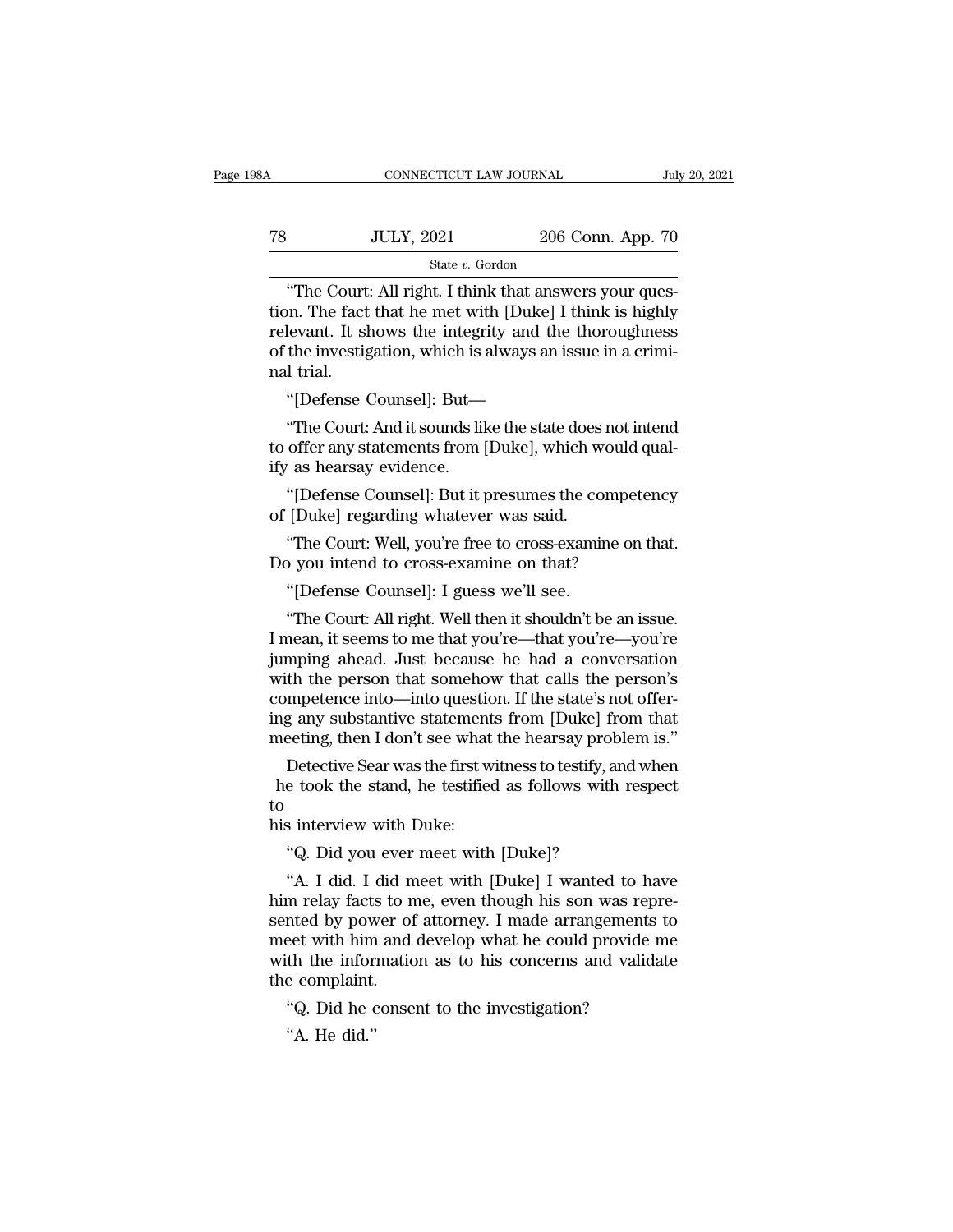### State *v.* Gordon

CONNECTICUT LAW JOURNAL<br>
6 Conn. App. 70 JULY, 2021 79<br>
State v. Gordon<br>
Defense counsel did not object at the time to Detec-<br>
The Sear's testimony. After the court dismissed the jury<br>
rits morning recess however, defense 206 Conn. App. 70 JULY, 2021 79<br>
State v. Gordon<br>
Defense counsel did not object at the time to Detective Sear's testimony. After the court dismissed the jury<br>
for its morning recess, however, defense counsel moved<br>
for a 206 Conn. App. 70 JULY, 2021 79<br>
State v. Gordon<br>
Defense counsel did not object at the time to Detective Sear's testimony. After the court dismissed the jury<br>
for its morning recess, however, defense counsel moved<br>
for a 206 Conn. App. 70 JULY, 2021 79<br>
State v. Gordon<br>
Defense counsel did not object at the time to Detective Sear's testimony. After the court dismissed the jury<br>
for its morning recess, however, defense counsel moved<br>
for a monthlying that  $\frac{1}{2}$  is that  $v$ . Gordon<br>Defense counsel did not object at the time to Detec-<br>tive Sear's testimony. After the court dismissed the jury<br>for its morning recess, however, defense counsel moved<br>for a mis <sup>State *v*. Gordon<br>Defense counsel did not object at the time to Detective Sear's testimony. After the court dismissed the jury<br>for its morning recess, however, defense counsel moved<br>for a mistrial on the ground that Detec</sup> Defense counsel did not object at the time to Detective Sear's testimony. After the court dismissed the jury for its morning recess, however, defense counsel moved for a mistrial on the ground that Detective Sear's testimo tive Sear's testimony. After the court dismissed the jury<br>for its morning recess, however, defense counsel moved<br>for a mistrial on the ground that Detective Sear's testi-<br>mony that Duke had consented to the investigation w for its morning recess, however, defense counsel moved<br>for a mistrial on the ground that Detective Sear's testi-<br>mony that Duke had consented to the investigation was<br>a constitutional violation under *Crawford* v. *Washing* for a mistrial on the ground that Detective Sear's testi-<br>mony that Duke had consented to the investigation was<br>a constitutional violation under *Crawford* v. *Washing-*<br>*ton*, supra, 541 U.S. 36. Defense counsel further e mony that Duke had consented to the investigation was<br>a constitutional violation under *Crawford v. Washing-<br>ton*, supra, 541 U.S. 36. Defense counsel further explained<br>that he did not object at the time that Detective Sea a constitutional violation under *Crawford* v. *Washing-<br>ton*, supra, 541 U.S. 36. Defense counsel further explained<br>that he did not object at the time that Detective Sear<br>made the comment because it "would have highlighte ton, supra, 541 U.S. 36. Defense counsel further explained<br>that he did not object at the time that Detective Sear<br>made the comment because it "would have highlighted<br>the damaging nature of that testimony to the jury," and<br> that he did not o<br>made the comme<br>the damaging nat<br>that "[t]he only re<br>was told to disre<br>testimony, it only<br>for the jury.<br>The court disag ade the comment because it "would have highlighted<br>e damaging nature of that testimony to the jury," and<br>at "[t]he only remedy is a mistrial" because if the jury<br>as told to disregard that portion of Detective Sear's<br>stimon the damaging nature of that testimony to the jury," and<br>that "[t]he only remedy is a mistrial" because if the jury<br>was told to disregard that portion of Detective Sear's<br>testimony, it only would have highlighted that remar

that "[t]he only remedy is a mistrial" because if the jury<br>was told to disregard that portion of Detective Sear's<br>testimony, it only would have highlighted that remark<br>for the jury.<br>The court disagreed with defense counsel was told to disregard that portion of Detective Sear's<br>testimony, it only would have highlighted that remark<br>for the jury.<br>The court disagreed with defense counsel on the basis<br>that Duke's consent to the investigation is n testimony, it only would have highlighted that remark<br>for the jury.<br>The court disagreed with defense counsel on the basis<br>that Duke's consent to the investigation is not a state-<br>ment of fact offered for the truth of the m for the jury.<br>
The court disagreed with defense counsel on the basis<br>
that Duke's consent to the investigation is not a state-<br>
ment of fact offered for the truth of the matter asserted,<br>
but instead was a verbal act. As s The court disagreed with defense counsel on the basis<br>that Duke's consent to the investigation is not a state-<br>ment of fact offered for the truth of the matter asserted,<br>but instead was a verbal act. As such, it concluded that Duke's consent to the investigation is not a statement of fact offered for the truth of the matter asserted, but instead was a verbal act. As such, it concluded that Detective Sear's response was not hearsay, and, eve ment of fact offered for the truth of the matter asserted,<br>but instead was a verbal act. As such, it concluded that<br>Detective Sear's response was not hearsay, and, even<br>if it was, the court explained that it was admissible but instead was a verbal act. As such, it concluded the Detective Sear's response was not hearsay, and, eve<br>if it was, the court explained that it was admissible<br>under the residual exception to the hearsay rul<br>because the nder the residual exception to the hearsay rule<br>ecause the circumstances under which Duke gave con-<br>ent "bore a high level of credibility and authenticity,"<br>ind it was almost akin to a dying declaration.<sup>7</sup><br><sup>7</sup>Specifically because the circumstances under which Duke gave consent "bore a high level of credibility and authenticity,"<br>and it was almost akin to a dying declaration.<sup>7</sup><br><sup>7</sup> Specifically, the court stated, inter alia: "It's an act. I

sent "bore a high level of credibility and authenticity,"<br>and it was almost akin to a dying declaration.<sup>7</sup><br><sup>7</sup> Specifically, the court stated, inter alia: "It's an act. I agree, is an act.<br>It's not—it's not a statement o sent bord a right level of electronicy and additionally,<br>and it was almost akin to a dying declaration.<sup>7</sup><br> $\frac{1}{\sqrt{2}}$  specifically, the court stated, inter alia: "It's an act. I agree, is an act.<br>It's not—it's not a sta and It was almost akin to a dying deciaration.<br>
<sup>7</sup> Specifically, the court stated, inter alia: "It's an act. I agree, is an act.<br>
It's not—it's not a statement of fact. So it's not even hearsay. . . . [Y]<br>
our exception <sup>7</sup> Specifically, the court stated, inter alia: "It's an act. I agree, is an act. It's not—it's not a statement of fact. So it's not even hearsay. . . . [Y]<br>our exception is noted for the record. I would note that even if It's not—it's not a statement of fact. So it's not even hearsay.  $\ldots$  [Y] our exception is noted for the record. I would note that even if—under the totality of the circumstances offered at the hearing and during today's exception is noted for the record. I would note that even if—uler the totality of the circumstances offered at the hearing and during today's testimony, that even if it were hearsay, I would still admit it under the residu the circumstances offered at the hearing and during today's testimony, at even if it were hearsay, I would still admit it under the residual hearsay idence rule in as much as it's apparent under the totality of the circumthat even if it were hearsay, I would still admit it under the residual hearsay evidence rule in as much as it's apparent under the totality of the circumstances, that the statements were—that the circumstances under which evidence rule in as much as it's apparent revidence rule in as much as it's apparent restances, that the statements were—that the statement was made bore a high level of c "It was taken at a time when [Duke] obvides financ

Find the statements were—that the circumstances under which the<br>annees, that the statements were—that the circumstances under which the<br>tement was made bore a high level of credibility and authenticity.<br>"It' was taken at a First was taken at a time when [Duke] obviously was very concerned<br>his finances and had every reason to be fully transparent with the inv-<br>tion about the nature of his finances.<br>"It's almost, it's not exactly, but it's alm

body in that situation, I think would be very, very interested in getting the situation about this finances and had every reason to be fully transparent with the investigation about the nature of his finances.<br>"It's almost <sup>1</sup> Therefore, and had every reason to be fully transparent with the investiga-<br>
in about the nature of his finances.<br>
"It's almost, it's not exactly, but it's almost like a dying declaration. Some-<br>
dy in that situation, tion about the nature of his finances.<br>
"It's almost, it's not exactly, but it's almost like a dying declaration. Some-<br>
body in that situation, I think would be very, very interested in getting his<br>
finances in order. So "It's almost, it's not exactly, but it's almost like a dying declaration. Some-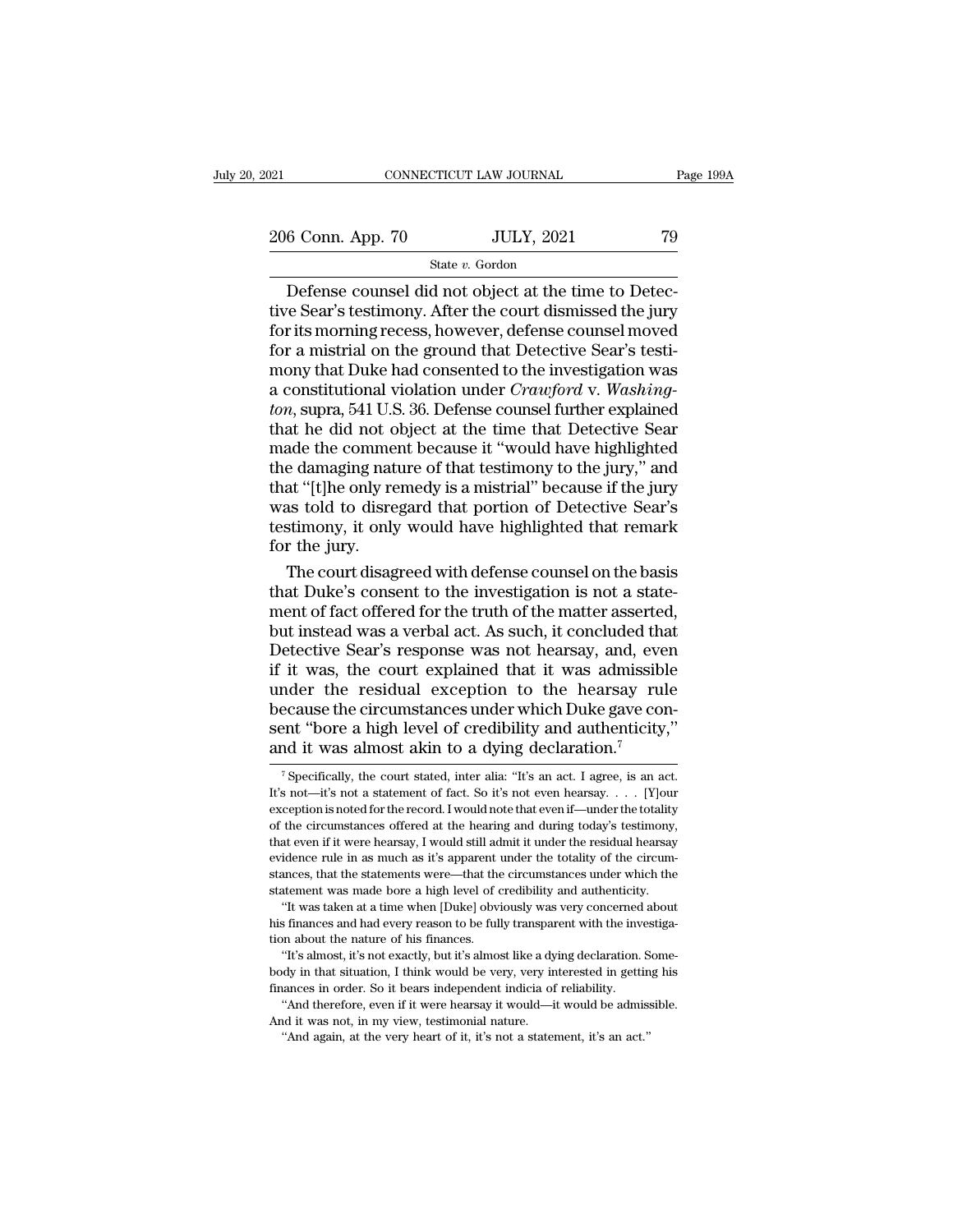| 00A | CONNECTICUT LAW JOURNAL |                   | July 20, 2021 |
|-----|-------------------------|-------------------|---------------|
| 80  | <b>JULY, 2021</b>       | 206 Conn. App. 70 |               |
|     | State v. Gordon         |                   |               |

CONNECTICUT LAW JOURNAL July 20, 2021<br>JULY, 2021 206 Conn. App. 70<br>State v. Gordon<br>The topic of Detective Sear's interview with Duke did<br>t come up again until the rebuttal portion of the pros-SO JULY, 2021 206 Conn. App. 70<br>
State v. Gordon<br>
The topic of Detective Sear's interview with Duke did<br>
not come up again until the rebuttal portion of the pros-<br>
ecutor's closing argument, during which she argued,<br>
inter So  $\frac{JULY, 2021}{\text{State } v. \text{ Gordon}}$  206 Conn. App. 70<br>  $\frac{\text{State } v. \text{ Gordon}}{\text{Tree of Detective Sear's interview with Duke did}}$ The topic of Detective Sear's interview with Duke did<br>
not come up again until the rebuttal portion of the prosecutor's closing argument, SO JULY, 2021 206 Conn. App. 70<br>
State v. Gordon<br>
The topic of Detective Sear's interview with Duke did<br>
not come up again until the rebuttal portion of the pros-<br>
ecutor's closing argument, during which she argued,<br>
inte Be generous with  $\frac{1}{2000}$  of Detective Sear's interview with Duke did<br>not come up again until the rebuttal portion of the pros-<br>ecutor's closing argument, during which she argued,<br>inter alia: "Is it far-fetched to thi State v. Gordon<br>The topic of Detective Sear's interview with Duke did<br>not come up again until the rebuttal portion of the pros-<br>ecutor's closing argument, during which she argued,<br>inter alia: "Is it far-fetched to think t The topic of Detective Sear's interview with Duke did<br>not come up again until the rebuttal portion of the pros-<br>ecutor's closing argument, during which she argued,<br>inter alia: "Is it far-fetched to think that [Duke] would<br> not come up again until the rebuttal portion of the prosecutor's closing argument, during which she argued, inter alia: "Is it far-fetched to think that [Duke] would be generous with writing checks and then think who cares *and to Ben argument, during which she argued,*<br> *and the argued inter alia:* "Is it far-fetched to think that [Duke] would<br>
be generous with writing checks and then think who<br>
cares about the credit card? I would submit t inter alia: "Is it far-fetched to think that [Duke] would<br>be generous with writing checks and then think who<br>cares about the credit card? I would submit to you that<br>[Duke] was generous in writing checks. *Why else would<br>it* be generous with writing checks and then think who<br>cares about the credit card? I would submit to you that<br>[Duke] was generous in writing checks. Why else would<br>it explain that [Duke], gave consent to Detective [Sear]<br>and cares about the credit card? I would submit to you that [Duke] was generous in writing checks. Why else would it explain that [Duke], gave consent to Detective [Sear] and to Ben Duke to pursue the charges that we have befo [Duke] was generous in writing checks. Why else would<br>it explain that [Duke], gave consent to Detective [Sear]<br>and to Ben Duke to pursue the charges that we have<br>before you today. Generosity is not on trial here. The<br>only it explain that [Duke], gave consent to De<br>and to Ben Duke to pursue the charges<br>before you today. Generosity is not on t<br>only thing that's on trial is whether [t]<br>abused her authority to use [Duke's]<br>(Emphasis added.) The id to Ben Duke to pursue the charges that we have<br>fore you today. Generosity is not on trial here. The<br>lly thing that's on trial is whether [the defendant]<br>used her authority to use [Duke's] credit card."<br>mphasis added.) T before you today. Generosity is not on trial here. The<br>only thing that's on trial is whether [the defendant]<br>abused her authority to use [Duke's] credit card."<br>(Emphasis added.) The defendant did not object during<br>the pros

only thing that's on trial is whether [the defendant]<br>abused her authority to use [Duke's] credit card."<br>(Emphasis added.) The defendant did not object during<br>the prosecutor's rebuttal argument.<br>During its multiday deliber abused her authority to use [Duke's] credit card."<br>(Emphasis added.) The defendant did not object during<br>the prosecutor's rebuttal argument.<br>During its multiday deliberation, the jury submitted<br>several notes. In one of the (Emphasis added.) The defendant did not object during<br>the prosecutor's rebuttal argument.<br>During its multiday deliberation, the jury submitted<br>several notes. In one of the final notes that the jury<br>submitted before reachin the prosecutor's rebuttal argument.<br>
During its multiday deliberation, the jury submitted<br>
several notes. In one of the final notes that the jury<br>
submitted before reaching a verdict, it requested a<br>
replay of Detective Se During its multiday deliberation, the jury submitted<br>several notes. In one of the final notes that the jury<br>submitted before reaching a verdict, it requested a<br>replay of Detective Sear's testimony. After the court<br>played D several notes. In one of the final notes that the jury<br>submitted before reaching a verdict, it requested a<br>replay of Detective Sear's testimony. After the court<br>played Detective Sear's testimony, it played a one<br>minute lon submitted before reaching a verdict, it requested a<br>replay of Detective Sear's testimony. After the court<br>played Detective Sear's testimony, it played a one<br>minute long portion of the defendant's testimony, which<br>the jury replay of Detective Sear's testimony. After the court<br>played Detective Sear's testimony, it played a one<br>minute long portion of the defendant's testimony, which<br>the jury had also requested. Then, after an additional<br>five m played Detective Sear's testimony, it played a one<br>minute long portion of the defendant's testimony, which<br>the jury had also requested. Then, after an additional<br>five minutes of deliberation, the jury returned a verdict<br>of minute long portion of the defendant's testimony, which<br>the jury had also requested. Then, after an additional<br>five minutes of deliberation, the jury returned a verdict<br>of guilty. The defendant later was sentenced to ten y the jury had also requested. Then, after an additional<br>five minutes of deliberation, the jury returned a verdict<br>of guilty. The defendant later was sentenced to ten years<br>of imprisonment, execution suspended after twelve<br>m necessary. guilty. The defendant later was sentenced to ten years<br>imprisonment, execution suspended after twelve<br>onths, followed by five years of probation. The court<br>so ordered restitution in the amount of \$12,908. This<br>peal followe of imprisonment, execution suspended after twelve<br>months, followed by five years of probation. The court<br>also ordered restitution in the amount of \$12,908. This<br>appeal followed. Additional facts will be set forth as<br>necess

months, followed by five years of probation. The court<br>also ordered restitution in the amount of \$12,908. This<br>appeal followed. Additional facts will be set forth as<br>necessary.<br>The defendant first claims that she was depri also ordered restitution in the amount of \$12,908. This<br>appeal followed. Additional facts will be set forth as<br>necessary.<br>The defendant first claims that she was deprived of<br>her constitutional right to confrontation under appeal followed. Additional facts will be set forth as<br>necessary.<br>The defendant first claims that she was deprived of<br>her constitutional right to confrontation under the sixth<br>amendment to the United States constitution an The defendant first claims that she was deprived of<br>her constitutional right to confrontation under the sixth<br>amendment to the United States constitution and article<br>first, § 8, of the Connecticut constitution when the tri mendment to the United States constitution and article rst, § 8, of the Connecticut constitution when the trial burt improperly admitted Detective Sear's testimony at Duke had consented to the larceny investigation.<sup>8</sup> Th first,  $\S$  8, of the Connecticut constitution when the trial<br>court improperly admitted Detective Sear's testimony<br>that Duke had consented to the larceny investigation.<sup>8</sup><br><sup>8</sup>The state concedes that the defendant's claim u

court improperly admitted Detective Sear's testimony<br>that Duke had consented to the larceny investigation.<sup>8</sup><br><sup>8</sup>The state concedes that the defendant's claim under the federal constitu-<br>tion is preserved. It maintains, ho that Duke had consented to the larceny investigation.<sup>8</sup><br><sup>8</sup>The state concedes that the defendant's claim under the federal constitution is preserved. It maintains, however, that the defendant's claim under the state const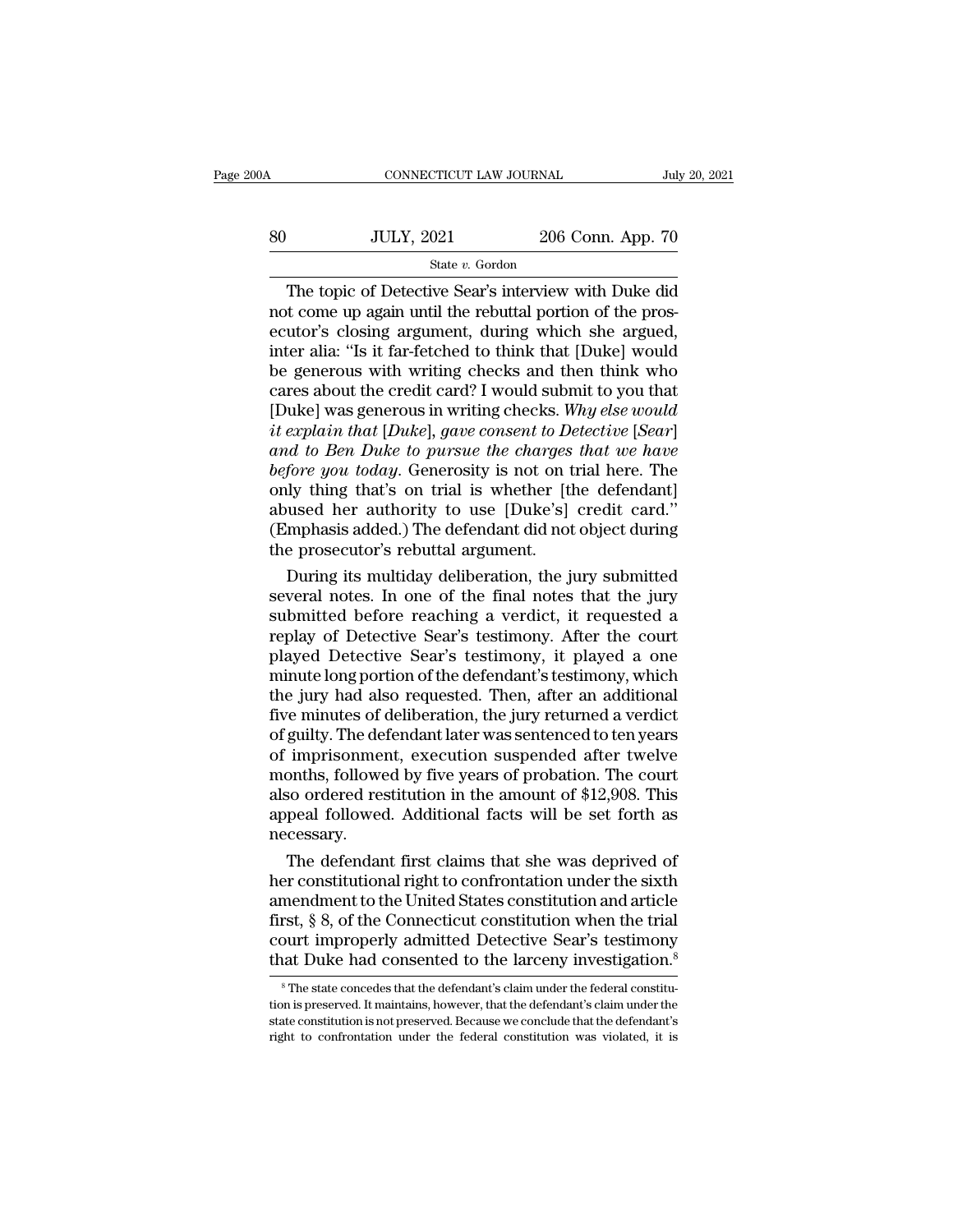21 CONNECTICUT LAW JOURNAL Page 2014<br>
206 Conn. App. 70 JULY, 2021 81<br>
State v. Gordon

State *v.* Gordon

 $\frac{1}{21}$  connectricut LAW JOURNAL Page  $201/2$ <br>  $\frac{206}{200}$  Conn. App. 70 JULY, 2021 81<br>
State v. Gordon<br>
Specifically, the defendant argues that Duke's consent<br>
constituted implied hearsay that was testimonial in 206 Conn. App. 70 JULY, 2021 81<br>
State v. Gordon<br>
Specifically, the defendant argues that Duke's consent<br>
constituted implied hearsay that was testimonial in<br>
nature, because it implied the content of Duke's state-206 Conn. App. 70 JULY, 2021 81<br>
State v. Gordon<br>
Specifically, the defendant argues that Duke's consent<br>
constituted implied hearsay that was testimonial in<br>
nature, because it implied the content of Duke's state-<br>
ments 206 Conn. App. 70 JULY, 2021 81<br>
State v. Gordon<br>
Specifically, the defendant argues that Duke's consent<br>
constituted implied hearsay that was testimonial in<br>
nature, because it implied the content of Duke's state-<br>
ments State v. Gordon<br>Specifically, the defendant argues that Duke's consent<br>constituted implied hearsay that was testimonial in<br>nature, because it implied the content of Duke's state-<br>ments to Detective Sear during the intervi Since  $v$ . Gordon<br>Specifically, the defendant argues that Duke's consent<br>constituted implied hearsay that was testimonial in<br>nature, because it implied the content of Duke's state-<br>ments to Detective Sear during the inter Specifically, the defendant argues that Duke's consent<br>constituted implied hearsay that was testimonial in<br>nature, because it implied the content of Duke's state-<br>ments to Detective Sear during the interview and the<br>testim constituted implied hearsay that was testimonial in<br>nature, because it implied the content of Duke's state-<br>ments to Detective Sear during the interview and the<br>testimony was offered for the truth of the matter<br>asserted, n nature, because it implied the content of Duke's statements to Detective Sear during the interview and the testimony was offered for the truth of the matter asserted, namely, that Duke consented to the investigation becaus ments to Detective Sear during the interview and the<br>testimony was offered for the truth of the matter<br>asserted, namely, that Duke consented to the investiga-<br>tion because he agreed that the defendant had made<br>unauthorized testimony was offered for the truth of the matter<br>asserted, namely, that Duke consented to the investiga-<br>tion because he agreed that the defendant had made<br>unauthorized purchases on his credit card. As such, the<br>court's a asserted, namely, that Duke consented to the investigation because he agreed that the defendant had made unauthorized purchases on his credit card. As such, the court's admission of the contested testimony violated the def tion because he agreed that the defendant had made<br>unauthorized purchases on his credit card. As such, the<br>court's admission of the contested testimony violated<br>the defendant's right to confrontation, because Duke<br>was an u unauthorized purchases on his credit card. As such, the court's admission of the contested testimony violated<br>the defendant's right to confrontation, because Duke<br>was an unavailable witness and the defendant did not<br>have a court's admission of the contested testimony violated<br>the defendant's right to confrontation, because Duke<br>was an unavailable witness and the defendant did no<br>have an opportunity to cross-examine him. The defen<br>dant furthe The state responds the defendant did not<br>as an unavailable witness and the defendant did not<br>we an opportunity to cross-examine him. The defen-<br>nt further argues that the state cannot demonstrate<br>at the improper admission have an opportunity to cross-examine him. The defendant further argues that the state cannot demonstrate<br>that the improper admission of Detective Sear's testi-<br>mony was harmless beyond a reasonable doubt.<br>The state respond

properly admitted into the state cannot demonstrate<br>that the improper admission of Detective Sear's testi-<br>mony was harmless beyond a reasonable doubt.<br>The state responds that Duke's consent to the investi-<br>gation constitu ment that the improper admission of Detective Sear's testi-<br>mony was harmless beyond a reasonable doubt.<br>The state responds that Duke's consent to the investi-<br>gation constituted a verbal act and, accordingly, was<br>properly compute the entity of the second of the defendant<br>mony was harmless beyond a reasonable doubt.<br>The state responds that Duke's consent to the investigation constituted a verbal act and, accordingly, was<br>properly admitted in The state responds that Duke's consent to the investigation constituted a verbal act and, accordingly, was properly admitted into evidence as a nonhearsay statement. In addition, the state argues that even if Duke's consen The state responds that Duke's consent to the investigation constituted a verbal act and, accordingly, was<br>properly admitted into evidence as a nonhearsay statement. In addition, the state argues that even if Duke's<br>consen gation constituted a verbal act and, accordingly, was<br>properly admitted into evidence as a nonhearsay statement. In addition, the state argues that even if Duke's<br>consent constituted testimonial hearsay, the defendant<br>is n properly admitted into evidence as a nonhearsay statement. In addition, the state argues that even if Duke's consent constituted testimonial hearsay, the defendant is not entitled to reversal because such error was harmles ment. In addition, the state argues that even if Duke's<br>consent constituted testimonial hearsay, the defendant<br>is not entitled to reversal because such error was harm-<br>less beyond a reasonable doubt. We conclude that the<br>t consent constituted testimonial hearsay, the defendant<br>is not entitled to reversal because such error was harm-<br>less beyond a reasonable doubt. We conclude that the<br>trial court's admission of Detective Sear's testimony<br>wit Expediance of the setting forth the conclude that the<br>solvend a reasonable doubt. We conclude that the<br>al court's admission of Detective Sear's testimony<br>thout limitation violated the defendant's right to con-<br>ontation and rese saysina a reasonable dollar the Sear's testimony<br>trial court's admission of Detective Sear's testimony<br>without limitation violated the defendant's right to con-<br>frontation and the state has failed to demonstrate that<br>

without limitation violated the defendant's right to con-<br>frontation and the state has failed to demonstrate that<br>the error was harmless beyond a reasonable doubt.<br>We begin by setting forth the appropriate standard of<br>revi frontation and the state has failed to demonstrate that<br>the error was harmless beyond a reasonable doubt.<br>We begin by setting forth the appropriate standard of<br>review and governing legal principles. "The standard<br>under wh restaurant and are state that tanted to derivative<br>the error was harmless beyond a reasonable doubt.<br>We begin by setting forth the appropriate standard of<br>review and governing legal principles. "The standard<br>under which we We begin by setting forth the appropriate standard of<br>review and governing legal principles. "The standard<br>under which we review evidentiary claims depends on<br>the specific nature of the claim presented.... To the<br>extent a We begin by setting forth the appropriate standard of<br>review and governing legal principles. "The standard<br>under which we review evidentiary claims depends on<br>the specific nature of the claim presented.  $\dots$  To the<br>extent review and governing legal principles. "The standard<br>under which we review evidentiary claims depends on<br>the specific nature of the claim presented.... To the<br>extent a trial court's admission of evidence is based on<br>an in extent a trial court's admission of evidence is based on<br>an interpretation of [law], our standard of review is<br>plenary. For example, whether a challenged statement<br>properly may be classified as hearsay and whether a<br>unnece properly may be classified as hearsay and whether a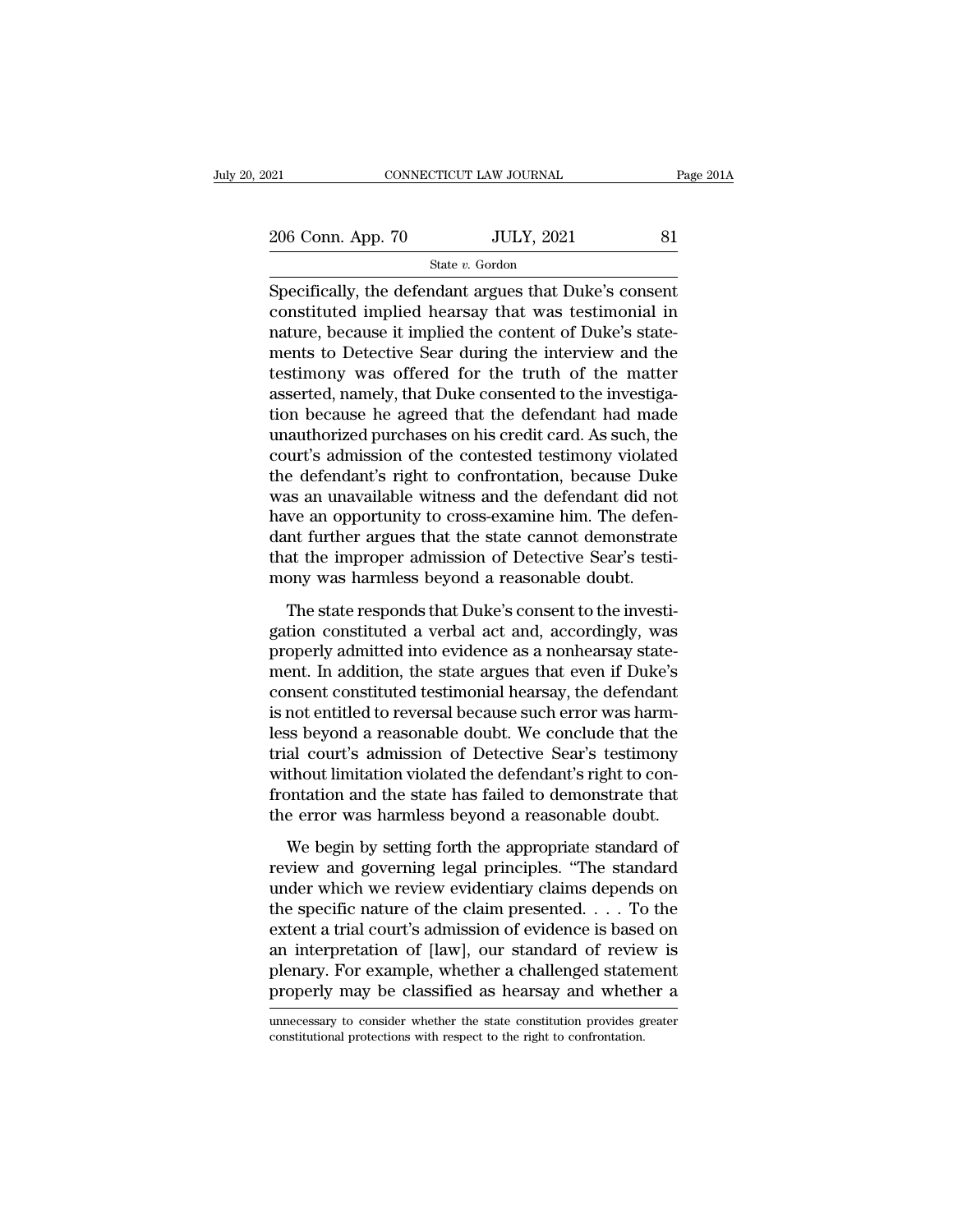| łА. | CONNECTICUT LAW JOURNAL |                   | July 20, 2021 |
|-----|-------------------------|-------------------|---------------|
|     |                         |                   |               |
| 82  | <b>JULY, 2021</b>       | 206 Conn. App. 70 |               |
|     | State v. Gordon         |                   |               |

CONNECTICUT LAW JOURNAL<br>
SUBSEX THE SUBSEX ONLY, 2021<br>
State v. Gordon<br>
Hearsay exception properly is identified are legal ques-<br>
tions demanding plenary review.... We review the<br>
trial court's docision to admit outdones i tions demanding plenary review. . . . We review the Se state v. Gordon<br>
State v. Gordon<br>
Rearsay exception properly is identified are legal questions demanding plenary review.... We review the<br>
trial court's decision to admit evidence, if premised on<br>
a correct view of the 32 JULY, 2021 206 Conn. App. 70<br>
State v. Gordon<br>
hearsay exception properly is identified are legal questions demanding plenary review. . . . We review the<br>
trial court's decision to admit evidence, if premised on<br>
a cor Mearsay exception pr<br>hearsay exception pr<br>tions demanding ple<br>trial court's decision<br>a correct view of th<br>discretion.... arsay exception properly is identified are legal ques-<br>
ons demanding plenary review.  $\ldots$  We review the<br>
al court's decision to admit evidence, if premised on<br>
correct view of the law, however, for an abuse of<br>
scretion rearsay exception property is identified are legal questions demanding plenary review.... We review the trial court's decision to admit evidence, if premised on a correct view of the law, however, for an abuse of discretio

First decision to admit evidence, if premised on<br>a correct view of the law, however, for an abuse of<br>discretion. . . .<br>"As a general matter, hearsay statements may not be<br>admitted into evidence unless they fall within a r That court states in to admitted vidence, if premised on<br>a correct view of the law, however, for an abuse of<br>discretion....<br>"As a general matter, hearsay statements may not be<br>admitted into evidence unless they fall withi a correct view of the faw, however, for an abuse of<br>discretion. . . .<br>"As a general matter, hearsay statements may not be<br>admitted into evidence unless they fall within a recog-<br>nized exception to the hearsay rule. . . . "As a general matter, hearsay statements may not be<br>admitted into evidence unless they fall within a recog-<br>nized exception to the hearsay rule.... In the context<br>of a criminal trial, however, the admission of a hearsay<br>s "As a general matter, hearsay statements may not be<br>admitted into evidence unless they fall within a recog-<br>nized exception to the hearsay rule. . . . In the context<br>of a criminal trial, however, the admission of a hearsay admitted into evidence unless they fall within a recognized exception to the hearsay rule. . . . In the context of a criminal trial, however, the admission of a hearsay statement against a defendant is further limited by mized exception to the hearsay rule. . . . In the context<br>of a criminal trial, however, the admission of a hearsay<br>statement against a defendant is further limited by the<br>confrontation clause of the sixth amendment. Under of a criminal trial, however, the admission of a hearsay<br>statement against a defendant is further limited by the<br>confrontation clause of the sixth amendment. Under<br>*Crawford* v. *Washington*, supra, 541 U.S. 59, hearsay<br>st statement against a defendant is further limited by the confrontation clause of the sixth amendment. Under *Crawford* v. *Washington*, supra, 541 U.S. 59, hearsay statements of an unavailable witness that are testimonial i confrontation clause of the sixth amendment. Under<br>Crawford v. Washington, supra, 541 U.S. 59, hearsay<br>statements of an unavailable witness that are testimo-<br>nial in nature may be admitted in accordance with the<br>confrontat Crawford v. Washington, supra, 541 U.S. 59, hearsay<br>statements of an unavailable witness that are testimo-<br>nial in nature may be admitted in accordance with the<br>confrontation clause only if the defendant previously<br>has ha statements of an unavailable witness that are testimo-<br>nial in nature may be admitted in accordance with the<br>confrontation clause only if the defendant previously<br>has had the opportunity to cross-examine the unavail-<br>able nial in nature may be admitted in accordance with the confrontation clause only if the defendant previously has had the opportunity to cross-examine the unavailable witness. Nontestimonial statements, however, are not subj confrontation clause only if the defendant previously<br>has had the opportunity to cross-examine the unavail-<br>able witness. Nontestimonial statements, however, are<br>not subject to the confrontation clause and may be<br>admitted has had the opportunity to cross-examine the unavailable witness. Nontestimonial statements, however, are not subject to the confrontation clause and may be admitted under state rules of evidence. . . . Thus, the threshold able witness. Nontestimonial statements, however, are<br>not subject to the confrontation clause and may be<br>admitted under state rules of evidence. . . . Thus, the<br>threshold inquiries that determine the nature of the<br>claim a not subject to the confrontation clause and may be admitted under state rules of evidence. . . . Thus, the threshold inquiries that determine the nature of the claim are whether the statement was hearsay, and if so, wheth admitted under state rules of evidence. . . . Thus, the<br>threshold inquiries that determine the nature of the<br>claim are whether the statement was hearsay, and if<br>so, whether the statement was testimonial in nature,<br>question (2008). in are whether the statement was hearsay, and in<br>, whether the statement was testimonial in nature,<br>estions of law over which our review is plenary."<br>itations omitted; internal quotation marks omitted.)<br>ate v. Smith, 289 C so, whether the statement was testhood in hattie,<br>questions of law over which our review is plenary."<br>(Citations omitted; internal quotation marks omitted.)<br>State v. Smith, 289 Conn. 598, 617–19, 960 A.2d 993<br>(2008).<br>We fi

questions of faw over writch our feview is plenary.<br>
(Citations omitted; internal quotation marks omitted.)<br> *State* v. *Smith*, 289 Conn. 598, 617–19, 960 A.2d 993<br>
(2008).<br>
We first consider, as an initial threshold inqu State v. Smith, 289 Conn. 598, 617–19, 960 A.2d 993<br>(2008).<br>We first consider, as an initial threshold inquiry,<br>whether Duke's consent to the larceny investigation con-<br>stituted hearsay. "An out-of-court statement offered State V. Smith, 289 Collit. 398, 017–19, 900 A.2d 995<br>(2008).<br>We first consider, as an initial threshold inquiry,<br>whether Duke's consent to the larceny investigation con-<br>stituted hearsay. "An out-of-court statement offer (2006).<br>We first consider, as an initial threshold inquiry,<br>whether Duke's consent to the larceny investigation con-<br>stituted hearsay. "An out-of-court statement offered to<br>establish the truth of the matter asserted is he We first consider, as an initial threshold inquiry,<br>whether Duke's consent to the larceny investigation con-<br>stituted hearsay. "An out-of-court statement offered to<br>establish the truth of the matter asserted is hearsay.<br>. whether Duke's consent to the larceny investigation constituted hearsay. "An out-of-court statement offered to establish the truth of the matter asserted is hearsay.<br>  $\dots$  The hearsay rule forbids evidence of out-of-court stituted hearsay. "An out-of-court statement offered to<br>establish the truth of the matter asserted is hearsay.<br>... The hearsay rule forbids evidence of out-of-court<br>assertions to prove the facts asserted in them. If the<br>st establish the truth of the matter asserted is hearsay.<br> *Johnson* is prove the facts asserted in them. If the statement is not an assertion or is not offered to prove<br>
the facts asserted, it is not hearsay." (Citations omi ... The hearsay rule forbids evidence of out-of-court assertions to prove the facts asserted in them. If the statement is not an assertion or is not offered to prove the facts asserted, it is not hearsay." (Citations omitt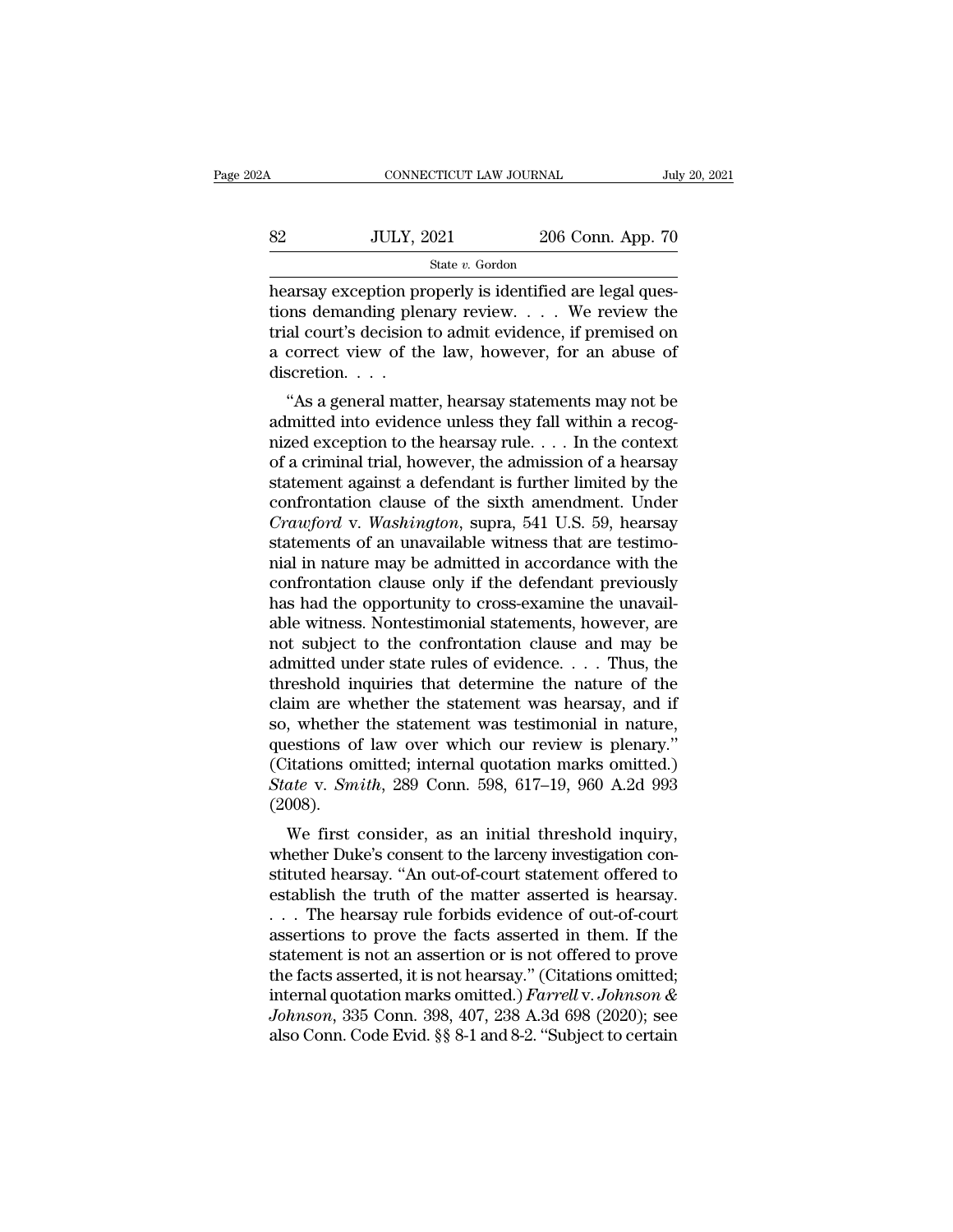### State *v.* Gordon

exceptions, hearsay is inadmissible. . . . A statement<br>
vertex of the axer of the state  $v$ . Gordon<br>
exceptions, hearsay is inadmissible. . . . A statement<br>
is defined as an oral or written assertion or . . . non-206 Conn. App. 70 JULY, 2021 83<br>
State v. Gordon<br>
exceptions, hearsay is inadmissible. . . . A statement<br>
is defined as an oral or written assertion or . . . non-<br>
verbal conduct of a person, if it is intended by the pers 206 Conn. App. 70 JULY, 2021 83<br>
State v. Gordon<br>
exceptions, hearsay is inadmissible.... A statement<br>
is defined as an oral or written assertion or ... non-<br>
verbal conduct of a person, if it is intended by the person<br>
a 206 Conn. App. 70 JULY, 2021 83<br>
State v. Gordon<br>
exceptions, hearsay is inadmissible. . . . A statement<br>
is defined as an oral or written assertion or . . . non-<br>
verbal conduct of a person, if it is intended by the pers State *v.* Gordon<br>
exceptions, hearsay is inadmissible. . . . A statement<br>
is defined as an oral or written assertion or . . . non-<br>
verbal conduct of a person, if it is intended by the person<br>
as an assertion." (Citation <sup>Extra</sup>gale *v.* Gordon<br>
exceptions, hearsay is inadmissible. . . . . A statement<br>
is defined as an oral or written assertion or . . . non-<br>
verbal conduct of a person, if it is intended by the person<br>
as an assertion." (C exceptions, hearsay is inadmissible. . . . . A statement<br>is defined as an oral or written assertion or . . . non-<br>verbal conduct of a person, if it is intended by the person<br>as an assertion." (Citation omitted; internal q is defined as an oral or written assertion or  $\ldots$  non-<br>verbal conduct of a person, if it is intended by the person<br>as an assertion." (Citation omitted; internal quotation<br>marks omitted.) *Loiselle* v. *Browning* & *Brow* verbal conduct of a person, if it is intended by the person<br>as an assertion." (Citation omitted; internal quotation<br>marks omitted.) *Loiselle* v. *Browning* & *Browning Real*<br>*Estate, LLC*, 147 Conn. App. 246, 257, 83 A.3d as an assertion." (Citation omitted; internal quotation<br>marks omitted.) *Loiselle* v. *Browning* & *Browning Real*<br>*Estate, LLC*, 147 Conn. App. 246, 257, 83 A.3d 608 (2013);<br>see also Conn. Code Evid. §§ 8-1 and 8-2. "If marks omitted.) *Loiselle* v. *Browning* & *Browning Real*<br>*Estate, LLC*, 147 Conn. App. 246, 257, 83 A.3d 608 (2013);<br>see also Conn. Code Evid. §§ 8-1 and 8-2. "If the conduct<br>is assertive in nature, that is, meant to be *Estate, LLC*, 147 Conn. App. 246, 257, 83 A.3d 608 (2013);<br>see also Conn. Code Evid. §§ 8-1 and 8-2. "If the conduct<br>is assertive in nature, that is, meant to be a communica-<br>tion—like the nodding or shaking of the head i (1999). assertive in nature, that is, meant to be a communical-<br>
on—like the nodding or shaking of the head in answer<br>
a question—it is treated as a statement, and the<br>
arsay rule applies." (Internal quotation marks omit-<br>
d.) *St* From Times the holding of shaking of the heat in answer<br>to a question—it is treated as a statement, and the<br>hearsay rule applies." (Internal quotation marks omit-<br>ted.) *State v. King*, 249 Conn. 645, 670, 735 A.2d 267<br>(1

to a question—it is treated as a statement, and the<br>hearsay rule applies." (Internal quotation marks omit-<br>ted.) *State v. King*, 249 Conn. 645, 670, 735 A.2d 267<br>(1999).<br>"There are certain circumstances when, although th ted.) *State v. King*, 249 Conn. 645, 670, 735 A.2d 267<br>(1999).<br>"There are certain circumstances when, although the<br>witness did not repeat the statements of another person,<br>his or her testimony presented to the jury, by im (1999).<br>
"There are certain circumstances when, although the<br>
witness did not repeat the statements of another person,<br>
his or her testimony presented to the jury, by implica-<br>
tion, the substance of another person's stat "There are certain circumstances when, although the<br>witness did not repeat the statements of another person,<br>his or her testimony presented to the jury, by implica-<br>tion, the substance of another person's statements....<br>U "There are certain circumstances when, although the witness did not repeat the statements of another person, his or her testimony presented to the jury, by implication, the substance of another person's statements... Unde witness did not repeat the statements of another person,<br>his or her testimony presented to the jury, by implica-<br>tion, the substance of another person's statements....<br>Under these circumstances, a witness has implied an<br>o his or her testimony presented to the jury, by implication, the substance of another person's statements. . . .<br>Under these circumstances, a witness has implied an out-of-court statement of another by testifying to the wit *Real Estate, LLC*, supra, 147 Conn. App. 257–58; see State, *Real Conceluling the twords* in the switness' own verbal or nonverbal response to an identifiable conversation." (Citation omitted; internal quotation marks omi Under these circumstances, a witness has implied an<br>out-of-court statement of another by testifying to the<br>witness' own verbal or nonverbal response to an identi-<br>fiable conversation." (Citation omitted; internal quota-<br>ti out-of-court statement of another by testifying to the<br>witness' own verbal or nonverbal response to an identi-<br>fiable conversation." (Citation omitted; internal quota-<br>tion marks omitted.) *Loiselle* v. *Browning* & *Brown* witness' own verbal or nonverbal response to an identi-<br>fiable conversation." (Citation omitted; internal quota-<br>tion marks omitted.) *Loiselle* v. *Browning* & *Browning*<br>Real Estate, LLC, supra, 147 Conn. App. 257–58; s fiable conversation." (Citation omitted; internal quotation marks omitted.) *Loiselle* v. *Browning* & *Browning*<br>*Real Estate, LLC*, supra, 147 Conn. App. 257–58; see<br>*State* v. *Burton*, 191 Conn. App. 808, 832–33, 216 A tion marks omitted.) *Loiselle* v. *Browning* & *Browning*<br>Real Estate, LLC, supra, 147 Conn. App. 257–58; see<br>State v. *Burton*, 191 Conn. App. 808, 832–33, 216 A.3d<br>734 (concluding that unmarked photographic array doc-<br>u Real Estate, LLC, supra, 147<br>State v. Burton, 191 Conn. Ap<br>734 (concluding that unmarked<br>uments offered for purpose of<br>that eyewitnesses were unabl<br>constituted implied hearsay),<br>927, 217 A.3d 995 (2019).<br>We now turn to a c die v. *Burton*, 191 Collit. App. 808, 832–33, 210 A.5d<br>4 (concluding that unmarked photographic array doc-<br>nents offered for purpose of establishing inference<br>at eyewitnesses were unable to identify defendant<br>nstituted im F34 (concluding that unitaritied photographic array documents offered for purpose of establishing inference<br>that eyewitnesses were unable to identify defendant<br>constituted implied hearsay), cert. denied, 333 Conn.<br>927, 217

that eyewitnesses were unable to identify defendant<br>constituted implied hearsay), cert. denied, 333 Conn.<br>927, 217 A.3d 995 (2019).<br>We now turn to a category of nonhearsay statements<br>known as verbal acts. "A verbal act is Final eyewitiesses were unable to identify detendant<br>constituted implied hearsay), cert. denied, 333 Conn.<br>927, 217 A.3d 995 (2019).<br>We now turn to a category of nonhearsay statements<br>known as verbal acts. "A verbal act i constructed implied nearsay), Cert. defined, 355 Confi.<br>927, 217 A.3d 995 (2019).<br>We now turn to a category of nonhearsay statements<br>known as verbal acts. "A verbal act is an out-of-court<br>statement that causes certain leg We now turn to a category of nonhearsay statements<br>known as verbal acts. "A verbal act is an out-of-court<br>statement that causes certain legal consequences, or,<br>stated differently, it is an utterance to which the law<br>attac We now turn to a category of nonhearsay statements<br>known as verbal acts. "A verbal act is an out-of-court<br>statement that causes certain legal consequences, or,<br>stated differently, it is an utterance to which the law<br>attac known as verbal acts. "A verbal act is an out-of-court<br>statement that causes certain legal consequences, or,<br>stated differently, it is an utterance to which the law<br>attaches duties and liabilities . . . [and] is admissible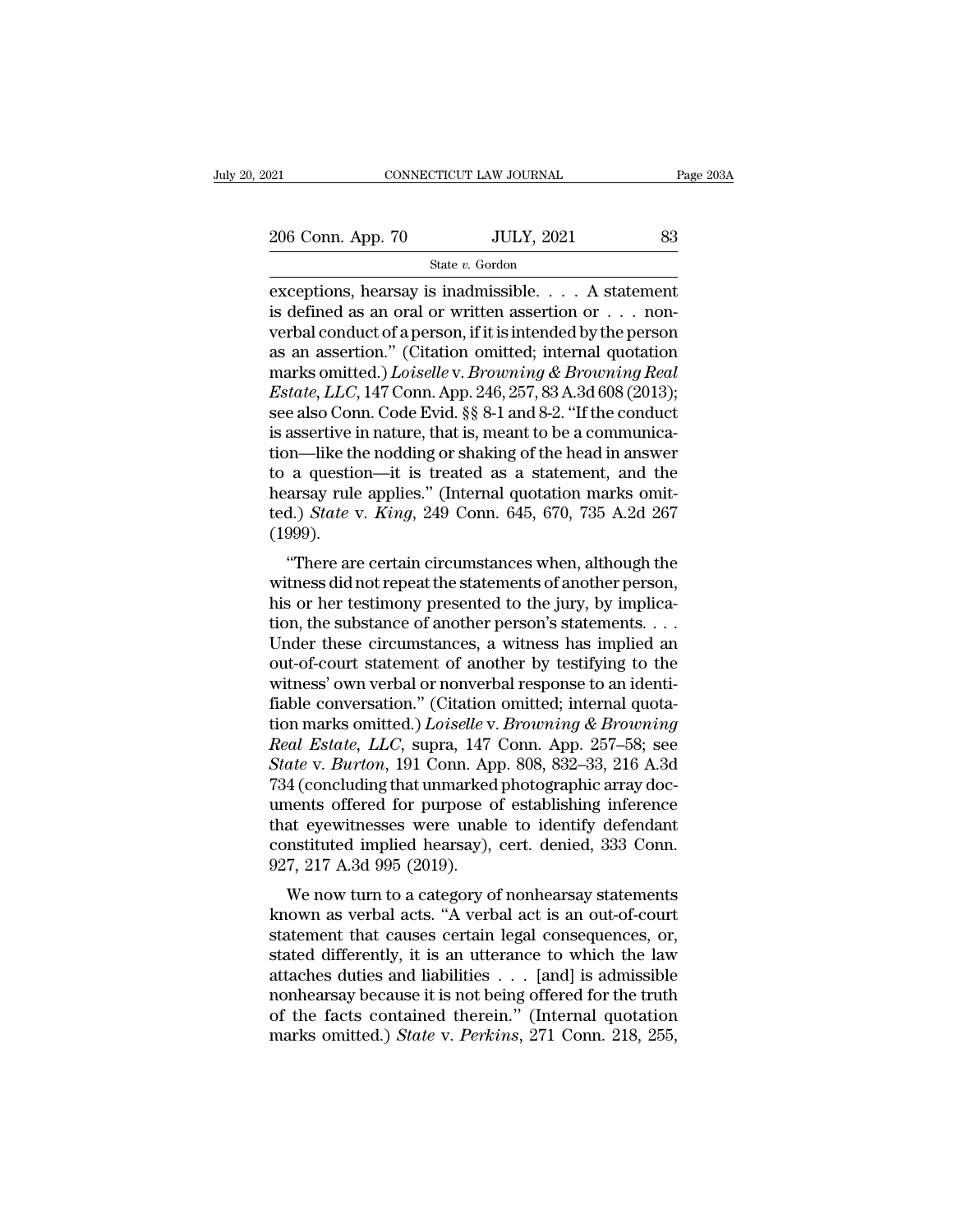# $\begin{tabular}{l l l l} \multicolumn{2}{c| l l} \multicolumn{2}{c| l} \multicolumn{2}{c| l} \multicolumn{2}{c| l} \multicolumn{2}{c| l} \multicolumn{2}{c| l} \multicolumn{2}{c| l} \multicolumn{2}{c| l} \multicolumn{2}{c| l} \multicolumn{2}{c| l} \multicolumn{2}{c| l} \multicolumn{2}{c| l} \multicolumn{2}{c| l} \multicolumn{2}{c| l} \multicolumn{2}{c| l} \multicolumn{2}{c| l} \multicolumn{2}{c| l} \multicolumn{2}{c| l} \multicolumn{2}{c| l$

### State *v.* Gordon

CONNECTICUT LAW JOURNAL July 20, 20<br>
84 JULY, 2021 206 Conn. App. 70<br>
856 A.2d 917 (2004). Often cited examples of verbal<br>
acts include words of offer and acceptance in a contract<br>
action: *Guro Brass Mfg. Corn. y. United* 34 JULY, 2021 206 Conn. App. 70<br>356 A.2d 917 (2004). Often cited examples of verbal<br>356 A.2d 917 (2004). Often cited examples of verbal<br>356 A.2d 917 (2004). Often cited examples of verbal<br>356 A.2d 917 (2004). Often cited e 84 JULY, 2021 206 Conn. App. 70<br>
<sup>State v. Gordon</sup><br>
<sup>State v. Gordon</sup><br>
856 A.2d 917 (2004). Often cited examples of verbal<br>
acts include words of offer and acceptance in a contract<br>
action; *Gyro Brass Mfg. Corp.* v. *Unit SA* JULY, 2021 206 Conn. App. 70<br> *State v. Gordon*<br> *Workers, And 917 (2004).* Often cited examples of verbal<br>
acts include words of offer and acceptance in a contract<br>
action; *Gyro Brass Mfg. Corp. v. United Automobile State v. Gordon*<br> *State v. Gordon*<br> **S56 A.2d 917 (2004). Often cited examples of verbal**<br>
acts include words of offer and acceptance in a contract<br>
action; *Gyro Brass Mfg. Corp.* v. *United Automobile*<br> *Workers, Aircr* State v. Gordon<br>
856 A.2d 917 (2004). Often cited examples of verbal<br>
acts include words of offer and acceptance in a contract<br>
action; *Gyro Brass Mfg. Corp.* v. *United Automobile*<br> *Workers, Aircraft & Agricultural Impl* 856 A.2d 917 (2004). Often cited examples of verbal<br>acts include words of offer and acceptance in a contract<br>action; *Gyro Brass Mfg. Corp.* v. *United Automobile*<br>Workers, *Aircraft & Agricultural Implement Workers*<br>of *A* acts include words of offer and acceptance in a contract<br>action; *Gyro Brass Mfg. Corp. v. United Automobile*<br>*Workers, Aircraft & Agricultural Implement Workers*<br>of *America, AFL-CIO,* 147 Conn. 76, 80, 157 A.2d 241<br>(1959 action; *Gyro Brass Mfg. Corp. v. United Automobile*<br>*Workers, Aircraft & Agricultural Implement Workers*<br>*of America, AFL-CIO, 147 Conn. 76, 80, 157 A.2d 241*<br>(1959); *Carrano v. Hutt, 93 Conn. 106, 111, 105 A. 323*<br>(1918 Workers, Aircraft & Agricultural Implement Workers<br>of America, AFL-CIO, 147 Conn. 76, 80, 157 A.2d 241<br>(1959); Carrano v. Hutt, 93 Conn. 106, 111, 105 A. 323<br>(1918); defamatory statements in a slander action; Hay-<br>ward v. of America, AFL-CIO, 147 Conn. 76, 80, 157 A.2d 241<br>(1959); *Carrano v. Hutt*, 93 Conn. 106, 111, 105 A. 323<br>(1918); defamatory statements in a slander action; *Hay-<br>ward v. Maroney*, 86 Conn. 261, 262, 85 A. 379 (1912);<br> (1959); *Carrano* v. *Hutt*, 93 Conn. 106, 111, 105 A. 323<br>(1918); defamatory statements in a slander action; *Hay-*<br>*ward* v. *Maroney*, 86 Conn. 261, 262, 85 A. 379 (1912);<br>an offer of a bribe; *State* v. *Halili*, 175 C (1918); defamatory statements in a slander action; *Hay-ward v. Maroney*, 86 Conn. 261, 262, 85 A. 379 (1912); an offer of a bribe; *State v. Halili*, 175 Conn. App. 838, 861, 168 A.3d 565, cert. denied, 327 Conn. 961, 17 *ward v. Maroney*, 86 Conn. 261, 262, 85  $\mu$  an offer of a bribe; *State v. Halili*, 175 Cc 861, 168 A.3d 565, cert. denied, 327 Conn. 1261 (2017); and statements of conspirat the basis of the conspiracy. *State v. Azeve* In the present case, Duke's consent to the larceny<br>
In the present case, and statements of conspirators that form<br>
e basis of the conspiracy. State v. Azevedo, 178 Conn.<br>
pp. 671, 680–81, 176 A.3d 1196 (2017), cert. denie 861, 168 A.3d 565, cert. denied, 327 Conn. 961, 172 A.3d<br>1261 (2017); and statements of conspirators that form<br>the basis of the conspiracy. *State* v. *Azevedo*, 178 Conn.<br>App. 671, 680–81, 176 A.3d 1196 (2017), cert. deni

1261 (2017); and statements of conspirators that form<br>the basis of the conspiracy. *State v. Azevedo*, 178 Conn.<br>App. 671, 680–81, 176 A.3d 1196 (2017), cert. denied,<br>328 Conn. 908, 178 A.3d 390 (2018).<br>In the present case the basis of the conspiracy. *State* v. *Azevedo*, 178 Conn.<br>App. 671, 680–81, 176 A.3d 1196 (2017), cert. denied,<br>328 Conn. 908, 178 A.3d 390 (2018).<br>In the present case, Duke's consent to the larceny<br>investigation was an App. 671, 680–81, 176 A.3d 1196 (2017), cert. denied,<br>328 Conn. 908, 178 A.3d 390 (2018).<br>In the present case, Duke's consent to the larceny<br>investigation was an out-of-court statement. See *State*<br>v. *King*, supra, 249 Co 328 Conn. 908, 178 A.3d 390 (2018).<br>
In the present case, Duke's consent to the larceny<br>
investigation was an out-of-court statement. See *State*<br>
v. *King*, supra, 249 Conn. 670 (conduct that is meant<br>
to be communicatio In the present case, Duke's consent to the larceny<br>investigation was an out-of-court statement. See *State*<br>v. *King*, supra, 249 Conn. 670 (conduct that is meant<br>to be communication is treated as statement for hearsay<br>pur investigation was an out-of-court statement. See *State*<br>v. *King*, supra, 249 Conn. 670 (conduct that is meant<br>to be communication is treated as statement for hearsay<br>purposes). Moreover, although Detective Sear did not<br>r v. *King*, supra, 249 Conn. 670 (conduct that is meant<br>to be communication is treated as statement for hearsay<br>purposes). Moreover, although Detective Sear did not<br>repeat any of the specific words that Duke spoke, Detec-<br>t to be communication is treated as statement for hearsay<br>purposes). Moreover, although Detective Sear did not<br>repeat any of the specific words that Duke spoke, Detec-<br>tive Sear's testimony presented to the jury, by implicapurposes). Moreover, although Detective Sear did not<br>repeat any of the specific words that Duke spoke, Detec-<br>tive Sear's testimony presented to the jury, by implica-<br>tion, the substance of Duke's statements during the<br>int repeat any of the specific words that Duke spoke, Detective Sear's testimony presented to the jury, by implication, the substance of Duke's statements during the interview. Specifically, Detective Sear's testimony implied tive Sear's testimony presented to the jury, by implication, the substance of Duke's statements during the interview. Specifically, Detective Sear's testimony implied that, after being informed of the nature of the investi tion, the substance of Duke's statements during the<br>interview. Specifically, Detective Sear's testimony<br>implied that, after being informed of the nature of the<br>investigation into the defendant's conduct with respect<br>to the interview. Specifically, Detective Sear's testimony<br>implied that, after being informed of the nature of the<br>investigation into the defendant's conduct with respect<br>to the credit card transactions at issue, Duke communi-<br>ca implied that, after being informed of the nature of the<br>investigation into the defendant's conduct with respect<br>to the credit card transactions at issue, Duke communi-<br>cated to Detective Sear that the police had his permis investigation into the defendant's conduct with respect<br>to the credit card transactions at issue, Duke communi-<br>cated to Detective Sear that the police had his permis-<br>sion to continue to pursue the larceny investigation<br>b to the credit card transactions at issue, Duke communicated to Detective Sear that the police had his permission to continue to pursue the larceny investigation because the transactions were unauthorized, which is precisel cated to Detective Sear that the police had his permission to continue to pursue the larceny investigation because the transactions were unauthorized, which is precisely what the prosecutor argued in her closing rebuttal a sion to continue to pursue the larceny investigation<br>because the transactions were unauthorized, which is<br>precisely what the prosecutor argued in her closing<br>rebuttal argument. The full context of Detective Sear's<br>testimo because the transactions were unauthorized, which is<br>precisely what the prosecutor argued in her closing<br>rebuttal argument. The full context of Detective Sear's<br>testimony to the jury further highlights this implication.<br>Th precisely what the prosecutor argued in her closing<br>rebuttal argument. The full context of Detective Sear's<br>testimony to the jury further highlights this implication.<br>That is, immediately before the question and answer<br>rel rebuttal argument. The full context of Detective Sear's<br>testimony to the jury further highlights this implication.<br>That is, immediately before the question and answer<br>related to Duke's consent, Detective Sear stated that<br>h testimony to the jurn<br>That is, immediate<br>related to Duke's<br>he met with Duke<br>and develop what h<br>tion as to his cond<br>(Emphasis added.)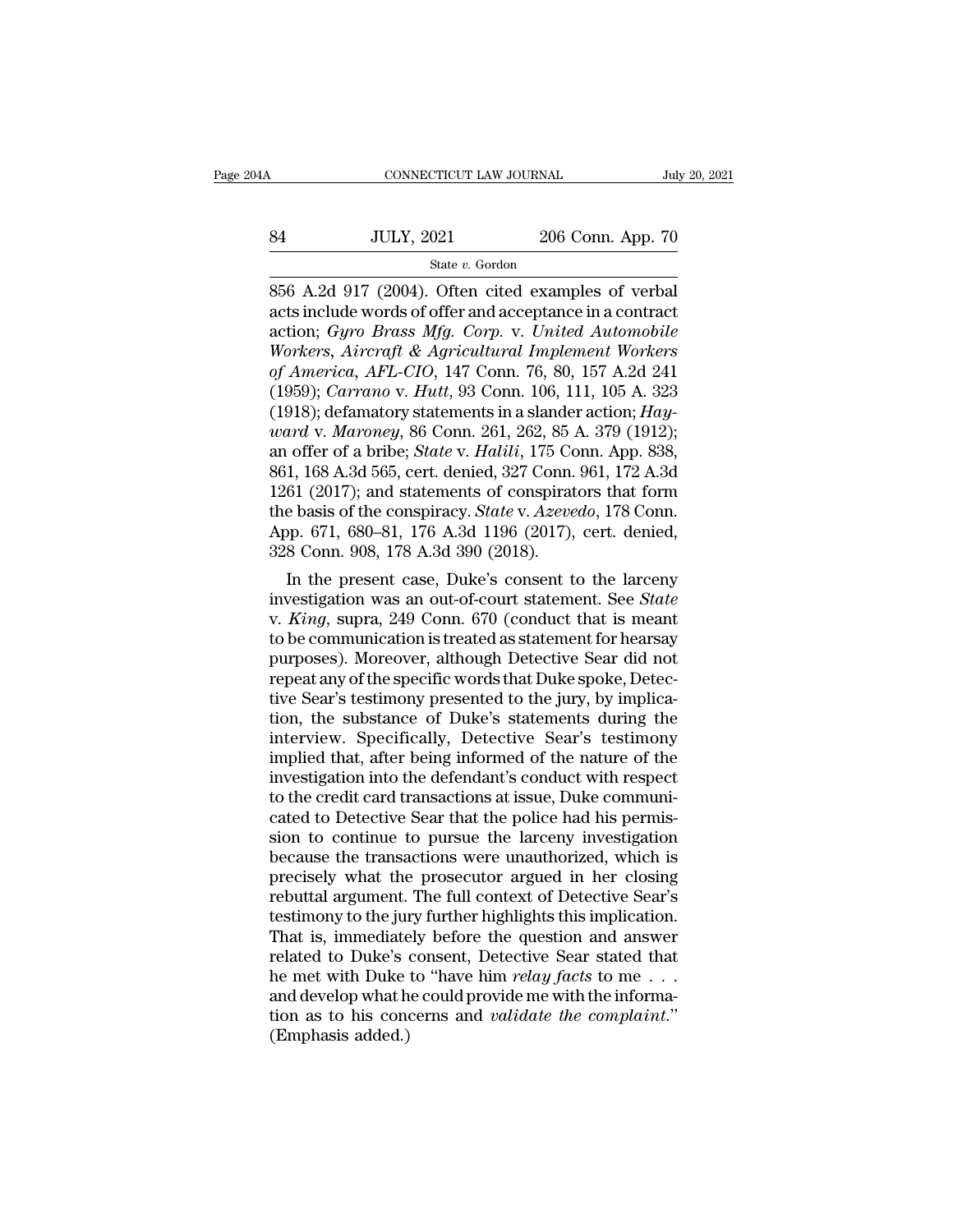21 CONNECTICUT LAW JOURNAL Page 205A<br>
206 Conn. App. 70 JULY, 2021 85<br>
State v. Gordon

### State *v.* Gordon

CONNECTICUT LAW JOURNAL<br>
6 Conn. App. 70 JULY, 2021 85<br>
State v. Gordon<br>
Next, we consider the purpose for which Duke's out-<br>
court statement of consent was admitted. We con- $\frac{206}{200}$  Conn. App. 70 JULY, 2021 85<br>State v. Gordon<br>Next, we consider the purpose for which Duke's out-<br>of-court statement of consent was admitted. We con-<br>clude for three reasons that it was admitted for the<br>truth 206 Conn. App. 70 JULY, 2021 85<br>
State v. Gordon<br>
Next, we consider the purpose for which Duke's out-<br>
of-court statement of consent was admitted. We con-<br>
clude for three reasons that it was admitted for the<br>
truth of th 206 Conn. App. 70 JULY, 2021 85<br>
State v. Gordon<br>
Next, we consider the purpose for which Duke's out-<br>
of-court statement of consent was admitted. We con-<br>
clude for three reasons that it was admitted for the<br>
truth of th State v. Gordon<br>State v. Gordon<br>State v. Gordon<br>State v. Gordon<br>Court statement of consent was admitted. We conclude for three reasons that it was admitted for the<br>truth of the matter asserted, and, thus, constituted hear State v. Gordon<br>
Next, we consider the purpose for which Duke's out-<br>
of-court statement of consent was admitted. We con-<br>
clude for three reasons that it was admitted for the<br>
truth of the matter asserted, and, thus, con Next, we consider the purpose for which Duke's out-<br>of-court statement of consent was admitted. We con-<br>clude for three reasons that it was admitted for the<br>truth of the matter asserted, and, thus, constituted hear-<br>say. F of-court statement of consent was admitted. We conclude for three reasons that it was admitted for the truth of the matter asserted, and, thus, constituted hear-<br>say. First, the court stated, when ruling on the defendant's clude for three reasons that it was admitted for the<br>truth of the matter asserted, and, thus, constituted hear-<br>say. First, the court stated, when ruling on the defen-<br>dant's motion for a mistrial, that Duke's consent was<br> truth of the matter asserted, and, thus, constituted hear-<br>say. First, the court stated, when ruling on the defen-<br>dant's motion for a mistrial, that Duke's consent was<br>not hearsay because it was a verbal act, but, even if say. First, the court stated, when ruling on the defendant's motion for a mistrial, that Duke's consent was not hearsay because it was a verbal act, but, even if it were hearsay, it would be admissible under recognized exc dant's motion for a mistrial, that Duke's consent was<br>not hearsay because it was a verbal act, but, even if it<br>were hearsay, it would be admissible under recognized<br>exceptions to the hearsay rule. Specifically, the court<br>s not hearsay because it was a verbal act, but, even if it<br>were hearsay, it would be admissible under recognized<br>exceptions to the hearsay rule. Specifically, the court<br>said that it would admit the statement under the residu were hearsay, it would be admissible under recognized<br>exceptions to the hearsay rule. Specifically, the court<br>said that it would admit the statement under the residual<br>exception, and that the statement was akin to a dying<br> exceptions to the hearsay rule. Specifically<br>said that it would admit the statement under t<br>exception, and that the statement was akin<br>declaration. Irrespective of whether the<br>exceptions were, in fact, applicable, it is si Reption, and that the statement under the residual<br>ception, and that the statement was akin to a dying<br>cclaration. Irrespective of whether these hearsay<br>ceptions were, in fact, applicable, it is significant that<br>e court in exception, and that the statement was akin to a dying<br>declaration. Irrespective of whether these hearsay<br>exceptions were, in fact, applicable, it is significant that<br>the court indicated to the parties that it would admit<br>t

declaration. Irrespective of whether these hearsay<br>exceptions were, in fact, applicable, it is significant that<br>the court indicated to the parties that it would admit<br>the statement even if it were hearsay.<br>Second, the cour exceptions were, in fact, applicable, it is significant that<br>the court indicated to the parties that it would admit<br>the statement even if it were hearsay.<br>Second, the court admitted the statement at issue<br>without limitati the statement even if it were hearsay.<br>
Second, the court admitted the statement at issue<br>
without limitation. "Evidence that is admissible . . .<br>
for one purpose but not for another, is admissible . . .<br>
for that purpose. the statement even if it were nearsay.<br>
Second, the court admitted the statement at issue<br>
without limitation. "Evidence that is admissible . . .<br>
for one purpose but not for another, is admissible . . .<br>
for that purpose. Second, the court admitted the statement at issue<br>without limitation. "Evidence that is admissible . . .<br>for one purpose but not for another, is admissible . . .<br>for that purpose. The court may, and upon request shall,<br>re without limitation. "Evidence that is admissible . . . for one purpose but not for another, is admissible . . .<br>for that purpose. The court may, and upon request shall,<br>restrict the evidence to its proper scope." Conn. Co for one purpose but not for another, is admissible . . .<br>for that purpose. The court may, and upon request shall,<br>restrict the evidence to its proper scope." Conn. Code<br>Evid. § 1-4. "Absent a party's request for a limitin for that purpose. The court may, and upon request shall,<br>restrict the evidence to its proper scope." Conn. Code<br>Evid. § 1-4. "Absent a party's request for a limiting<br>instruction, upon the admission of evidence, the court<br> restrict the evidence to its proper scope." Conn. Code<br>Evid. § 1-4. "Absent a party's request for a limiting<br>instruction, upon the admission of evidence, the court<br>is encouraged to instruct the jury on the proper scope<br>of Evid. § 1-4. "Absent a party's request for a limiting<br>instruction, upon the admission of evidence, the court<br>is encouraged to instruct the jury on the proper scope<br>of the evidence or inquire whether counsel desires a<br>limi instruction, upon the admission of evidence, the court<br>is encouraged to instruct the jury on the proper scope<br>of the evidence or inquire whether counsel desires a<br>limiting instruction to be given." Conn. Code Evid. § 1-<br>4 is encouraged to instruct the jury on the proper scope<br>of the evidence or inquire whether counsel desires a<br>limiting instruction to be given." Conn. Code Evid. § 1-<br>4, commentary; see also *Rokus* v. *Bridgeport*, 191 Con of the evidence or inquire whether counsel desires a<br>limiting instruction to be given." Conn. Code Evid. § 1-<br>4, commentary; see also *Rokus* v. *Bridgeport*, 191 Conn.<br>62, 67, 463 A.2d 252 (1983) ("it is the better pract limiting instruction to be given." Conn. Code Evid. § 1-<br>4, commentary; see also *Rokus* v. *Bridgeport*, 191 Conn.<br>62, 67, 463 A.2d 252 (1983) ("it is the better practice<br>for the trial court to instruct the jury whenever 4, commentary; see also *Rokus* v. *Bridgeport*, 191 Conn. 62, 67, 463 A.2d 252 (1983) ("it is the better practice for the trial court to instruct the jury whenever evidence is admitted for a limited purpose even when not 62, 67, 463 A.2d 252 (1983) ("it is the better practice<br>for the trial court to instruct the jury whenever evidence<br>is admitted for a limited purpose even when not<br>requested to do so"). If Duke's consent had been admit-<br>te equested to do so"). If Duke's consent had been admit-<br>d only as a verbal act, the jury should have been so<br>sstructed.<sup>9</sup> Because the court did not place any restric-<br>on on the jury's use of the testimony, the evidence<br><sup>9</sup> ted only as a verbal act, the jury should have been so<br>instructed.<sup>9</sup> Because the court did not place any restric-<br>tion on the jury's use of the testimony, the evidence<br><sup>9</sup> The fact that the defendant did not ask for a lim

instructed.<sup>9</sup> Because the court did not place any restriction on the jury's use of the testimony, the evidence <sup>9</sup>The fact that the defendant did not ask for a limiting instruction, with respect to the admission of Duke's tion on the jury's use of the testimony, the evidence  $\frac{1}{\sqrt{2}}$  The fact that the defendant did not ask for a limiting instruction, with respect to the admission of Duke's consent solely as a verbal act, is not fatal t The fact the spect to the fatal to her client<br>fatal to her client of the fatal to her client<br>were hearsay.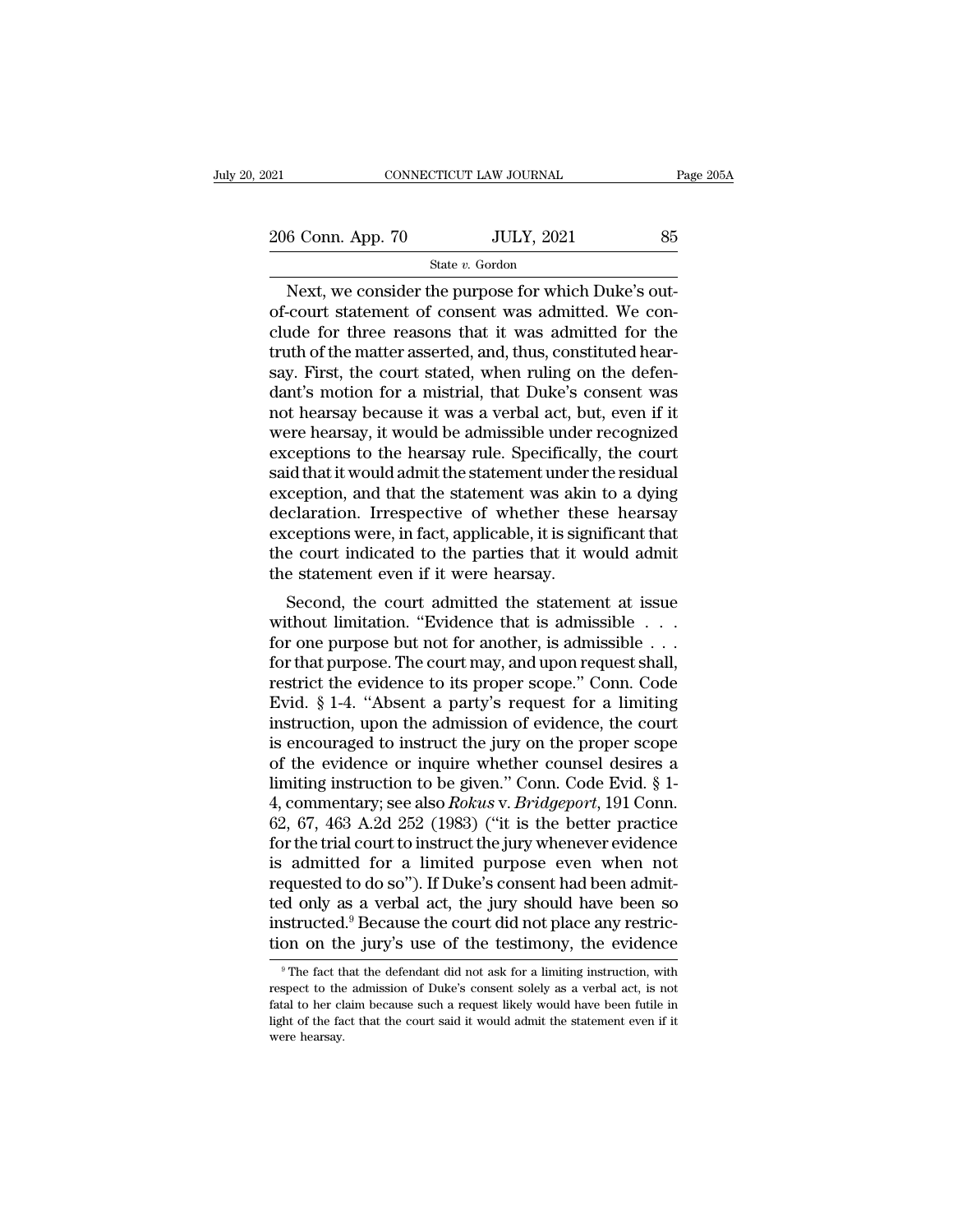# $\begin{tabular}{l l l l} \multicolumn{2}{c| l l} \multicolumn{2}{c| l} \multicolumn{2}{c| l} \multicolumn{2}{c| l} \multicolumn{2}{c| l} \multicolumn{2}{c| l} \multicolumn{2}{c| l} \multicolumn{2}{c| l} \multicolumn{2}{c| l} \multicolumn{2}{c| l} \multicolumn{2}{c| l} \multicolumn{2}{c| l} \multicolumn{2}{c| l} \multicolumn{2}{c| l} \multicolumn{2}{c| l} \multicolumn{2}{c| l} \multicolumn{2}{c| l} \multicolumn{2}{c| l} \multicolumn{2}{c| l$

### State *v.* Gordon

connecticut LAW JOURNAL July 20, 2021<br>
State v. Gordon<br>
Could be used for any purpose. See *Curran* v. *Kroll*, 303 Conn. 845, 864, 37 A.3d 700 (2012) ("This evidence was admitted in full, without limitation. In the absenc  $\noindent\hfill\text{363}\n \text{JULY, } 2021 \quad \text{206 Conn. App. 70}\n \text{State } v. \text{ Gordon}\n \text{could be used for any purpose. See *Curran v. Kroll*, 303 Conn. 845, 864, 37 A.3d 700 (2012) ("This evidence was admitted in full, without limitation. In the absence of any limiting instruction, the jury was entitled to draw any inferences from the evidence that it necessarily.$ Sofe and SULY, 2021 206 Conn. App. 70<br>
State v. Gordon<br>
could be used for any purpose. See *Curran* v. *Kroll*,<br>
303 Conn. 845, 864, 37 A.3d 700 (2012) ("This evidence<br>
was admitted in full, without limitation. In the abs state v. Gordon<br>
could be used for any purpose. See *Curran* v. *Kroll*,<br>
303 Conn. 845, 864, 37 A.3d 700 (2012) ("This evidence<br>
was admitted in full, without limitation. In the absence<br>
of any limiting instruction, the state *v*. Gordon<br>
could be used for any purpose. See *Curran v*. *Kroll*,<br>
303 Conn. 845, 864, 37 A.3d 700 (2012) ("This evidence<br>
was admitted in full, without limitation. In the absence<br>
of any limiting instruction, could be used for any purpose. See *Curran* v. *Kroll*, 303 Conn. 845, 864, 37 A.3d 700 (2012) ("This evidence was admitted in full, without limitation. In the absence of any limiting instruction, the jury was entitled to 303 Conn. 845, 864, 37 A.3d 700 (2012) ("This evidence<br>was admitted in full, without limitation. In the absence<br>of any limiting instruction, the jury was entitled to draw<br>any inferences from the evidence that it reasonably was admitted in full, without limitation. In the absence<br>of any limiting instruction, the jury was entitled to draw<br>any inferences from the evidence that it reasonably<br>would support."). In the present case, the failure to of any limiting instruction, the jury was entitled to draw<br>any inferences from the evidence that it reasonably<br>would support."). In the present case, the failure to<br>limit the purpose for which Duke's statement of consent<br>c any inferences from the evidence that it reasonably<br>would support."). In the present case, the failure to<br>limit the purpose for which Duke's statement of consent<br>came in was particularly egregious because, as we<br>explain su would support."). In the present case, the failure to<br>limit the purpose for which Duke's statement of consent<br>came in was particularly egregious because, as we<br>explain subsequently, it resulted in a violation of the<br>defend limit the purpose for which Duke's statement of consent<br>came in was particularly egregious because, as we<br>explain subsequently, it resulted in a violation of the<br>defendant's constitutional right to confrontation. See<br>*Stat* came in was particularly egregious because, as we<br>explain subsequently, it resulted in a violation of the<br>defendant's constitutional right to confrontation. See<br>State v. Atkins, 118 Conn. App. 520, 535–36, 984 A.2d<br>1088 (2 explain subsequently, it resulted in a violation of the<br>defendant's constitutional right to confrontation. See<br>*State v. Atkins*, 118 Conn. App. 520, 535–36, 984 A.2d<br>1088 (2009) (concluding, in context of reviewing for<br>p defendant's constitutional right to confrontation. See<br>State v. Atkins, 118 Conn. App. 520, 535–36, 984 A.2d<br>1088 (2009) (concluding, in context of reviewing for<br>plain error trial court's failure to give limiting instruc-<br> *State* v. *Atkins*, 118 Conn. App. 520, 535–36, 984 A.2d 1088 (2009) (concluding, in context of reviewing for plain error trial court's failure to give limiting instruction concerning use of evidence of prior misconduct, 1088 (2009) (concluding, in context of reviewing for<br>plain error trial court's failure to give limiting instruc-<br>tion concerning use of evidence of prior misconduct,<br>that "[t]he failure by the court to give, sua sponte, a plain error trial court's failure to give limiting instruction concerning use of evidence of prior misconduct,<br>that "[t]he failure by the court to give, sua sponte, an<br>instruction that the defendant did not request, *that* tion concerning use of evidence of prior misconduct,<br>that "[t]he failure by the court to give, sua sponte, an<br>instruction that the defendant did not request, *that is*<br>not of constitutional dimension  $\ldots$  is not so egrethat "[t]he failur<br>instruction that<br>*not of constitut*<br>gious that it affect<br>of and public co<br>(emphasis added<br>119 (2010).<br>Third, the pros *In the determinate are interesting* that the prosecutor's closing rebuttal fairness or the integrity and public confidence in the judicial proceedings"<br>mphasis added)), cert. denied, 295 Conn. 906, 989 A.2d 9 (2010).<br>Thi the grows that it affects fundamental fairness or the integrity<br>gious that it affects fundamental fairness or the integrity<br>of and public confidence in the judicial proceedings"<br>(emphasis added)), cert. denied, 295 Conn.

read public confidence in the judicial proceedings"<br>(emphasis added)), cert. denied, 295 Conn. 906, 989 A.2d<br>119 (2010).<br>Third, the prosecutor's closing rebuttal argument that<br>the jury should infer that the defendant made (emphasis added)), cert. denied, 295 Conn. 906, 989 A.2d<br>119 (2010).<br>Third, the prosecutor's closing rebuttal argument that<br>the jury should infer that the defendant made unautho-<br>rized purchases with Duke's credit card bec First distribution of the prosecutor's closing rebuttal argument that<br>the jury should infer that the defendant made unautho-<br>rized purchases with Duke's credit card because other-<br>wise Duke would not have consented to the Third, the prosecutor's closing rebuttal argument that<br>the jury should infer that the defendant made unautho-<br>rized purchases with Duke's credit card because other-<br>wise Duke would not have consented to the police<br>pursuing Third, the prosecutor's closing rebuttal argument that<br>the jury should infer that the defendant made unautho-<br>rized purchases with Duke's credit card because other-<br>wise Duke would not have consented to the police<br>pursuing the jury should infer that the defendant made unauthorized purchases with Duke's credit card because otherwise Duke would not have consented to the police pursuing charges against the defendant, is a powerful indicia that rized purchases with Duke's credit card because other-<br>wise Duke would not have consented to the police<br>pursuing charges against the defendant, is a powerful<br>indicia that the parties and the court understood that<br>Duke's st wise Duke would not have consented to the police<br>pursuing charges against the defendant, is a powerful<br>indicia that the parties and the court understood that<br>Duke's statement of consent was admitted for substan-<br>tive purpo pursuing charges against the defendant, is a powerful<br>indicia that the parties and the court understood that<br>Duke's statement of consent was admitted for substan-<br>tive purposes. That is to say that if Duke's statement<br>of c indicia that the parties and the court understood that<br>Duke's statement of consent was admitted for substan-<br>tive purposes. That is to say that if Duke's statement<br>of consent was admitted solely as a verbal act, it would<br>h Duke's statement of consent was admitted for substantive purposes. That is to say that if Duke's statement<br>of consent was admitted solely as a verbal act, it would<br>have been improper for the prosecutor to argue that<br>Duke's tive purposes. That is to say that if Duke's statement<br>of consent was admitted solely as a verbal act, it would<br>have been improper for the prosecutor to argue that<br>Duke's statement should be understood to mean that<br>he had of consent was admitted solely as a verbal act, it would<br>have been improper for the prosecutor to argue that<br>Duke's statement should be understood to mean that<br>he had not authorized the credit card transactions, par-<br>ticul have been improper for the prosecutor to argue that<br>Duke's statement should be understood to mean that<br>he had not authorized the credit card transactions, par-<br>ticularly in light of the fact that Detective Sear had<br>testifi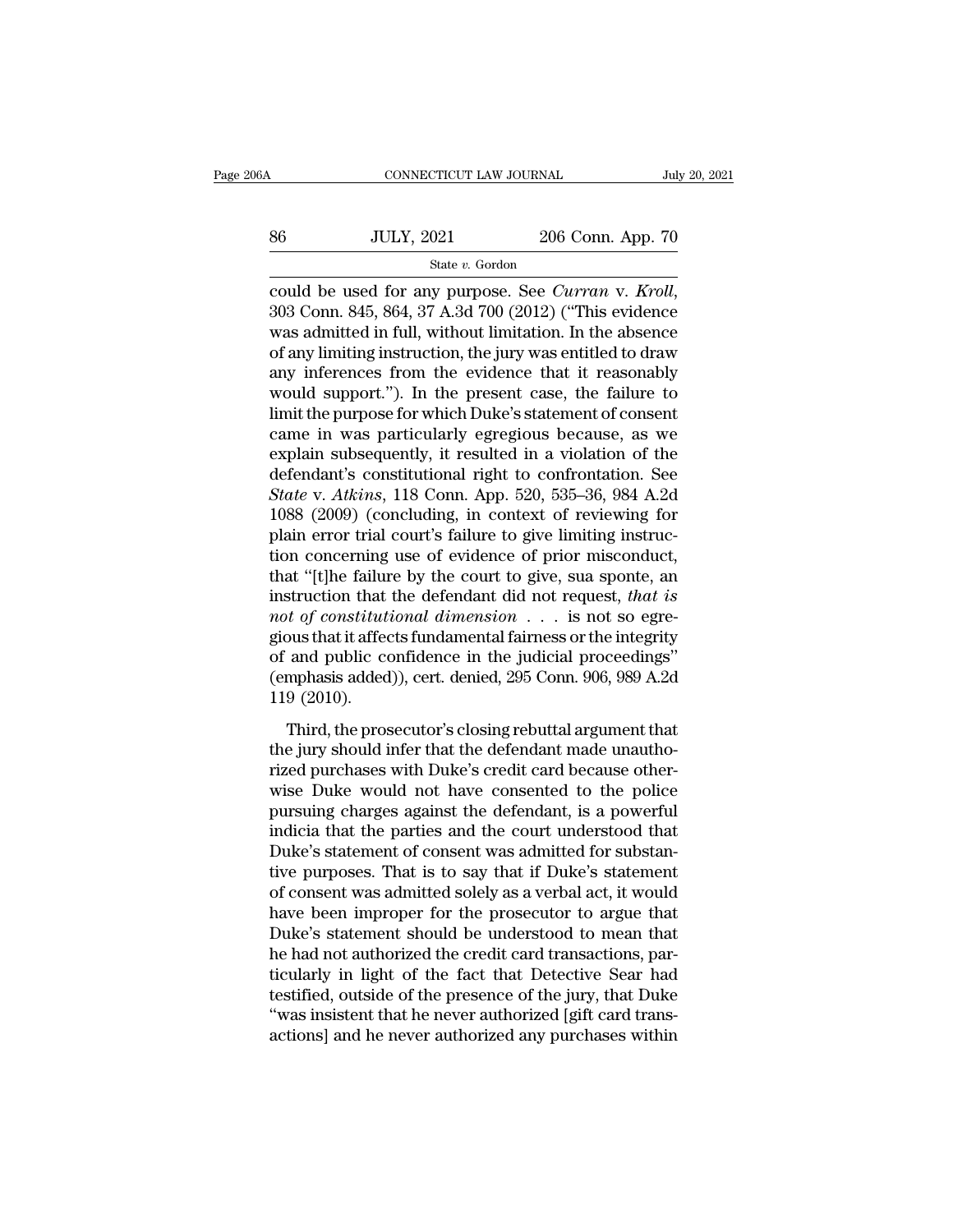21 CONNECTICUT LAW JOURNAL Page 207A<br>
206 Conn. App. 70 JULY, 2021 87<br>
State v. Gordon

State *v.* Gordon

The T.J. Maxx store . . . . " See *State v. Alexander*, 254<br>
The T.J. Maxx store . . . . " See *State v. Alexander*, 254<br>
The T.J. Maxx store . . . . " See *State v. Alexander*, 254<br>
Conn. 290, 306, 755 A.2d 868 (2000) ("A 206 Conn. App. 70 JULY, 2021 87<br>
State v. Gordon<br>
the T.J. Maxx store . . . . " See *State* v. *Alexander*, 254<br>
Conn. 290, 306, 755 A.2d 868 (2000) ("A prosecutor, in<br>
fulfilling his duties, must confine himself to the e 206 Conn. App. 70 JULY, 2021 87<br>
State v. Gordon<br>
the T.J. Maxx store . . . . . " See *State v. Alexander*, 254<br>
Conn. 290, 306, 755 A.2d 868 (2000) ("A prosecutor, in<br>
fulfilling his duties, must confine himself to the e 206 Conn. App. 70 JULY, 2021 87<br>
State v. Gordon<br>
the T.J. Maxx store . . . . " See *State* v. *Alexander*, 254<br>
Conn. 290, 306, 755 A.2d 868 (2000) ("A prosecutor, in<br>
fulfilling his duties, must confine himself to the e State v. Gordon<br>
the T.J. Maxx store . . . . " See *State* v. *Alexander*, 254<br>
Conn. 290, 306, 755 A.2d 868 (2000) ("A prosecutor, in<br>
fulfilling his duties, must confine himself to the evi-<br>
dence in the record. . . . S state v. Gordon<br>the T.J. Maxx store . . . . " See *State* v. *Alexander*, 254<br>Conn. 290, 306, 755 A.2d 868 (2000) ("A prosecutor, in<br>fulfilling his duties, must confine himself to the evi-<br>dence in the record. . . . State the T.J. Maxx store  $\ldots$  " See *State* v. *Alexander*, 254<br>Conn. 290, 306, 755 A.2d 868 (2000) ("A prosecutor, in<br>fulfilling his duties, must confine himself to the evi-<br>dence in the record.  $\ldots$  Statements as to facts Conn. 290, 306, 755 A.2d 868 (2000) ("A prosecutor, in fulfilling his duties, must confine himself to the evidence in the record.  $\ldots$  Statements as to facts that have not been proven amount to unsworn testimony, which i fulfilling his duties, must confine himself to the evidence in the record. . . . Statements as to facts that<br>have not been proven amount to unsworn testimony,<br>which is not the subject of proper closing argument."<br>(Citatio dence in the record. . . . Statements as to facts that<br>have not been proven amount to unsworn testimony,<br>which is not the subject of proper closing argument."<br>(Citations omitted; internal quotation marks omitted.)).<br>For D have not been proven amount to unsworn testimony,<br>which is not the subject of proper closing argument."<br>(Citations omitted; internal quotation marks omitted.)).<br>For Duke's statement of consent to be admitted prop-<br>erly as (Citations omitted; internal quotation marks omitted.)).<br>For Duke's statement of consent to be admitted properly as a verbal act, the consent would have to be offered<br>for a purpose related not to its substance but, rather For Duke's statement of consent to be admitted properly as a verbal act, the consent would have to be offered<br>for a purpose related not to its substance but, rather,<br>solely to the fact that it was given.<sup>10</sup> See *State v.* erly as a verbal act, the consent would have to be offered<br>for a purpose related not to its substance but, rather,<br>solely to the fact that it was given.<sup>10</sup> See *State* v. Perkins,<br>supra, 271 Conn. 255. By simultaneously a for a purpose related not to its substance but, rather,<br>solely to the fact that it was given.<sup>10</sup> See *State* v. *Perkins*,<br>supra, 271 Conn. 255. By simultaneously arguing that<br>Duke's consent was admitted as a verbal act a solely to the fact that it was given.<sup>10</sup> See *State* v. *Perkins*, supra, 271 Conn. 255. By simultaneously arguing that Duke's consent was admitted as a verbal act and that the prosecutor's substantive use of the consent supra, 271 Conn. 255. By simultaneously arguing that<br>Duke's consent was admitted as a verbal act and that<br>the prosecutor's substantive use of the consent in her<br>closing rebuttal argument did not constitute prosecu-<br>torial Duke's consent was admitted as a verbal act and that<br>the prosecutor's substantive use of the consent in her<br>closing rebuttal argument did not constitute prosecu-<br>torial impropriety, the state attempts to have it both<br>ways. the prosecutor's substantive use of the consent in her closing rebuttal argument did not constitute prosecutorial impropriety, the state attempts to have it both ways. It cannot. The statement of consent was either a verba closing rebuttal argument did not constitute prosecutorial impropriety, the state attempts to have it both ways. It cannot. The statement of consent was either a verbal act and it was prosecutorial impropriety to use it fo torial impropriety, the state attempts to have it both<br>ways. It cannot. The statement of consent was either<br>a verbal act and it was prosecutorial impropriety to<br>use it for substantive purposes in the closing rebuttal<br>argum ways. It cannot. The statement of consent was either<br>a verbal act and it was prosecutorial impropriety to<br>use it for substantive purposes in the closing rebuttal<br>argument, or, the statement of consent came in as<br>implied he a verbal act and it was prosecutorial impropriety to<br>use it for substantive purposes in the closing rebuttal<br>argument, or, the statement of consent came in as<br>implied hearsay under an exception to the hearsay rule<br>and it w use it for substantive purposes in the closing rebuttal<br>argument, or, the statement of consent came in as<br>implied hearsay under an exception to the hearsay rule<br>and it was not improper for the prosecutor to use it<br>substant argument, or, the statement of consent came in as<br>implied hearsay under an exception to the hearsay rule<br>and it was not improper for the prosecutor to use it<br>substantively in the closing rebuttal argument. We reach<br>the lat implied hear<br>and it was r<br>substantively<br>the latter co<br>whether, unc<br>of-court stat<br>bal act.<br>The secon The second inquiry under our confrontation jurispru-<br>The second inquiry under a different set of circumstances, an out-<br>court statement of consent could constitute a ver-<br>act.<br>The second inquiry under our confrontation ju dence is to determine whether the statement at issue<br>in the latter conclusion, and express no opinion as to<br>whether, under a different set of circumstances, an out-<br>of-court statement of consent could constitute a ver-<br>bal is the factor conclusion, and enfiness the opinion as to<br>whether, under a different set of circumstances, an out-<br>of-court statement of consent could constitute a ver-<br>bal act.<br>The second inquiry under our confrontation ju

The second inquiry under our confrontation jurispru-<br>ence is to determine whether the statement at issue<br>testimonial in nature. See *State* v. *Smith*, supra, 289<br><sup>10</sup> We note that, here, Duke's statement of consent does The second inquiry under our confrontation jurisprudence is to determine whether the statement at issue<br>is testimonial in nature. See *State* v. *Smith*, supra, 289<br><sup>10</sup> We note that, here, Duke's statement of consent doe

dence is to determine whether the statement at issue<br>is testimonial in nature. See *State* v. *Smith*, supra, 289<br><sup>10</sup> We note that, here, Duke's statement of consent does not appear to<br>have had any legal consequence, as is testimonial in nature. See *State* v. *Smith*, supra, 289<br>
<sup>10</sup> We note that, here, Duke's statement of consent does not appear to have had any legal consequence, as the police generally do not require consent from the <sup>10</sup> We note that, here, Duke's statement of consent does not appear to have had any legal consequence, as the police generally do not require consent from the victim of an alleged crime in order to conduct an investigati <sup>10</sup> We note that, here, Duke's statement of consent does not appear to have had any legal consequence, as the police generally do not require consent from the victim of an alleged crime in order to conduct an investigati have had any legal consequence, as the police generally do not require consent from the victim of an alleged crime in order to conduct an investigation. See *State* v. *Perkins*, supra, 271 Conn. 255 ("verbal act is an out consent from the victim of an alleged crime in order to conduct an investigation. See *State v. Perkins*, supra, 271 Conn. 255 ("verbal act is an out-of-court statement that causes certain legal consequences" (internal qu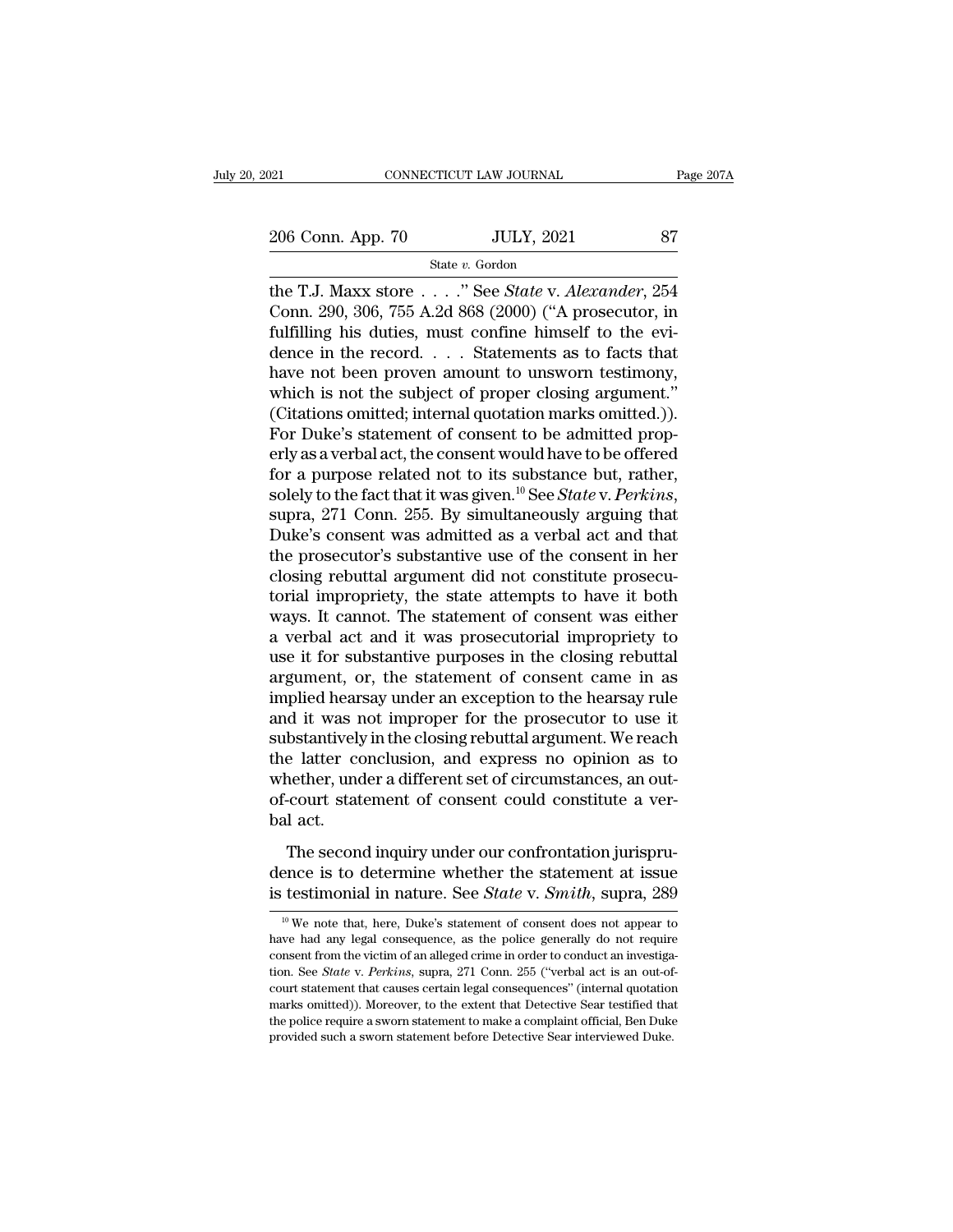# $\begin{tabular}{l l l l} \multicolumn{2}{c}{\text{CONNECTICUT LAW JOURNAL}} & July 20, 2021 \\ \hline & & \multicolumn{2}{c}{\text{July 20, 2021}} \\ & & \multicolumn{2}{c}{\text{S8}} \\ \hline & & \multicolumn{2}{c}{\text{State $v$}. Gordon} \\ \hline \end{tabular}$ State *v.* Gordon

CONNECTICUT LAW JOURNAL July 20, 2021<br>
SAS JULY, 2021 206 Conn. App. 70<br>
State v. Gordon<br>
Conn. 622 ("the confrontation clause applies only to<br>
statements that are testimonial in nature"). During oral<br>
statement before thi  $\noindent\begin{minipage}{0.9\linewidth} \begin{tabular}{ll} \multicolumn{1}{l}{{\textbf{S1}}} & \multicolumn{1}{l}{\textbf{S1}} & \multicolumn{1}{l}{\textbf{S2}} & \multicolumn{1}{l}{\textbf{S2}} & \multicolumn{1}{l}{\textbf{S1}} & \multicolumn{1}{l}{\textbf{S2}} & \multicolumn{1}{l}{\textbf{S2}} & \multicolumn{1}{l}{\textbf{S1}} & \multicolumn{1}{l}{\textbf{S2}} & \multicolumn{1}{l}{\textbf{S2}} & \multicolumn{1}{l}{\textbf{S1}} & \multicolumn{1}{l$ 38 JULY, 2021 206 Conn. App. 70<br>  $\frac{\text{State } v. \text{ Gordon}}{\text{Conten}}$ <br>
Conn. 622 ("the confrontation clause applies only to<br>
statements that are testimonial in nature"). During oral<br>
argument before this court, the state conceded that S8 JULY, 2021 206 Conn. App. 70<br>
State v. Gordon<br>
Conn. 622 ("the confrontation clause applies only to<br>
statements that are testimonial in nature"). During oral<br>
argument before this court, the state conceded that if<br>
we State v. Gordon<br>Conn. 622 ("the confrontation clause applies only to<br>statements that are testimonial in nature"). During oral<br>argument before this court, the state conceded that if<br>we were to conclude that Duke's statemen state *v*. *Gordon*<br>
Conn. 622 ("the confrontation clause applies only to<br>
statements that are testimonial in nature"). During oral<br>
argument before this court, the state conceded that if<br>
we were to conclude that Duke's s Conn. 622 ("the confrontation clause applies only to<br>statements that are testimonial in nature"). During oral<br>argument before this court, the state conceded that if<br>we were to conclude that Duke's statement of consent<br>came statements that are testimonial in nature"). During oral<br>argument before this court, the state conceded that if<br>we were to conclude that Duke's statement of consent<br>came in for substantive purposes, it was testimonial in<br>n argument before this court, the state conceded that if<br>we were to conclude that Duke's statement of consent<br>came in for substantive purposes, it was testimonial in<br>nature. See *State* v. *Sinclair*, 332 Conn. 204, 219–20,<br> we were to conclude that Duke's statement of consent<br>came in for substantive purposes, it was testimonial in<br>nature. See *State* v. *Sinclair*, 332 Conn. 204, 219–20,<br>210 A.3d 509 (2019) ("Statements are nontestimonial<br>whe came in for substantive purposes, it was testimonial in<br>nature. See *State* v. *Sinclair*, 332 Conn. 204, 219–20,<br>210 A.3d 509 (2019) ("Statements are nontestimonial<br>when made in the course of police interrogation under<br>ci nature. See *State* v. *Sinclair*, 332 Conn. 204, 219–20, 210 A.3d 509 (2019) ("Statements are nontestimonial when made in the course of police interrogation under circumstances objectively indicating that the primary purp 210 A.3d 509 (2019) ("Statements are nontestimonial<br>when made in the course of police interrogation under<br>circumstances objectively indicating that the primary<br>purpose of the interrogation is to enable police assis-<br>tance when made in the course of police interrogation under<br>circumstances objectively indicating that the primary<br>purpose of the interrogation is to enable police assis-<br>tance to meet an ongoing emergency. *They are testimo-*<br>*m* circumstances objectively indicating that the primary<br>purpose of the interrogation is to enable police assis-<br>tance to meet an ongoing emergency. *They are testimo-*<br>*nial when the circumstances objectively indicate* that<br> purpose of the interrogation is to enable police assistance to meet an ongoing emergency. *They are testimo-*<br> *nial when the circumstances objectively indicate* that<br>
there is no such ongoing emergency, and *that the pri*tance to meet an ongoing emergency. *They are testimo-<br>nial when the circumstances objectively indicate* that<br>there is no such ongoing emergency, and *that the pri-*<br>mary purpose of the interrogation is to establish or<br>pro mial when the circumstances objectively indicate that<br>there is no such ongoing emergency, and that the pri-<br>mary purpose of the interrogation is to establish or<br>prove past events potentially relevant to later criminal<br>pros there is no such ongoing emergency, and *that the pri-*<br>mary purpose of the interrogation is to establish or<br>prove past events potentially relevant to later criminal<br>prosecution." (Emphasis in original; internal quotation<br> mary purpose of the interrogation is to establish or<br>prove past events potentially relevant to later criminal<br>prosecution." (Emphasis in original; internal quotation<br>marks omitted.)). Because we have determined that<br>Duke's prove past events potentially relevant to later criminal<br>prosecution." (Emphasis in original; internal quotation<br>marks omitted.)). Because we have determined that<br>Duke's statement of consent came in for its truth and<br>the s prosecution." (Emphasis in original; internal quotation marks omitted.)). Because we have determined that Duke's statement of consent came in for its truth and the state has conceded that under such circumstances the state marks omitted.)). Because we have determined that<br>Duke's statement of consent came in for its truth and<br>the state has conceded that under such circumstances<br>the statement was testimonial, and because the state-<br>ment was pr Duke's statement of conse<br>the state has conceded tha<br>the statement was testimo<br>ment was provided amidst<br>or prove past events poten<br>nal prosecution, we conclustimonial in nature.<br>As previously mentione Exament was testimonial, and because the statement was provided amidst an interrogation to establish prove past events potentially relevant to later crimi-<br>I prosecution, we conclude that the statement was stimonial in nat The statement was essimonial, and seculise are state<br>
ment was provided amidst an interrogation to establish<br>
or prove past events potentially relevant to later crimi-<br>
nal prosecution, we conclude that the statement was<br>

them was provided amask an interrogation to establish<br>or prove past events potentially relevant to later crimi-<br>nal prosecution, we conclude that the statement was<br>testimonial in nature.<br>As previously mentioned, pursuant t and prosecution, we conclude that the statement was<br>testimonial in nature.<br>As previously mentioned, pursuant to  $Crawford$ ,<br>"hearsay statements of an unavailable witness that are<br>testimonial in nature may be admitted in accord via prosecution, we conclude that the statement was<br>testimonial in nature.<br>"hearsay statements of an unavailable witness that are<br>testimonial in nature may be admitted in accordance<br>with the confrontation clause only if t As previously mentioned, pursuant to  $Crawford$ ,<br>
"hearsay statements of an unavailable witness that are<br>
testimonial in nature may be admitted in accordance<br>
with the confrontation clause only if the defendant pre-<br>
viously h As previously mentioned, pursuant to *Crawford*,<br>"hearsay statements of an unavailable witness that are<br>testimonial in nature may be admitted in accordance<br>with the confrontation clause only if the defendant pre-<br>viously "hearsay statements of an unavailable witness that are<br>testimonial in nature may be admitted in accordance<br>with the confrontation clause only if the defendant pre-<br>viously has had the opportunity to cross-examine the<br>unava *Free testimonial in nature may be admitted in accordance* with the confrontation clause only if the defendant previously has had the opportunity to cross-examine the unavailable witness." (Internal quotation marks omitted with the confrontation clause only if the defendant previously has had the opportunity to cross-examine the unavailable witness." (Internal quotation marks omitted.) Id., 218. In the present case, it is undisputed that Duk viously has had the opportunity to cross-examine the<br>unavailable witness." (Internal quotation marks omit-<br>ted.) Id., 218. In the present case, it is undisputed that<br>Duke was unavailable because he had died; *State* v.<br>Fry unavailable witness." (Internal quotation marks omit-<br>ted.) Id., 218. In the present case, it is undisputed that<br>Duke was unavailable because he had died; *State* v.<br> $Frye$ , 182 Conn. 476, 481, 438 A.2d 735 (1980); the def ted.) Id., 218. In the present case, it is undisputed that<br>Duke was unavailable because he had died; *State* v.<br>Frye, 182 Conn. 476, 481, 438 A.2d 735 (1980); the defen-<br>dant did not previously have the opportunity to cros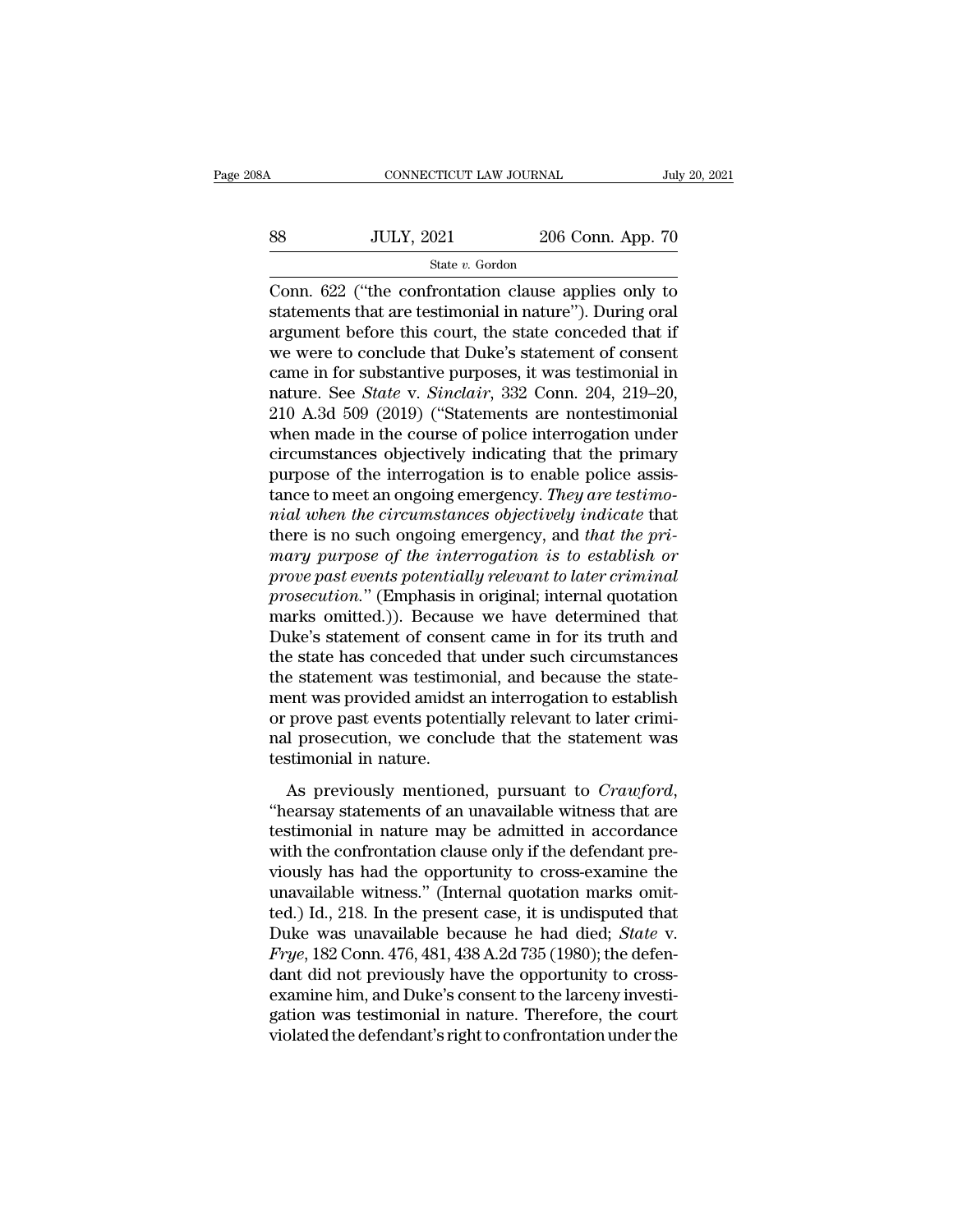| :021              | CONNECTICUT LAW JOURNAL | Page 209A |
|-------------------|-------------------------|-----------|
| 206 Conn. App. 70 | <b>JULY, 2021</b>       | 89        |
|                   | State v. Gordon         |           |

Fage 2006 Conn. App. 70 JULY, 2021 Page 2006 Conn. App. 70 JULY, 2021 89<br>State v. Gordon<br>Federal constitution by admitting, without limitation,<br>Detective Sear's testimony that Duke consented to the 206 Conn. App. 70 JULY, 2021 89<br>State v. Gordon<br>Federal constitution by admitting, without limitation,<br>Detective Sear's testimony that Duke consented to the<br>larceny investigation.  $\begin{tabular}{l} 206 \textbf{Conn. App. 70} \\ \hline \textbf{federal constitution by ac} \\ \hline \textbf{Detective Sear's testimony} \\ \textbf{larceny investigation.} \\ \textbf{This conclusion, however} \end{tabular}$  $\frac{6 \text{ Conn. App. 70}}{\text{State } v. \text{ Gordon}}$ <br>  $\frac{300}{1000}$ <br>  $\frac{1}{2}$ <br>  $\frac{1}{2}$ <br>  $\frac{1}{2}$  constitution by admitting, without limitation,<br>  $\frac{1}{2}$  fective Sear's testimony that Duke consented to the<br>
receny investigation.<br>
This con

State  $v$ . Gordon<br>
State  $v$ . Gordon<br>
State  $v$ . Gordon<br>
Detective Sear's testimony that Duke consented to the<br>
larceny investigation.<br>
This conclusion, however, does not end our inquiry.<br>
We must also consider whether th Federal constitution by admitting, without limitation,<br>Detective Sear's testimony that Duke consented to the<br>larceny investigation.<br>This conclusion, however, does not end our inquiry.<br>We must also consider whether the defe Tederal constitution by admitting, without initiation,<br>Detective Sear's testimony that Duke consented to the<br>larceny investigation.<br>This conclusion, however, does not end our inquiry.<br>We must also consider whether the defe Detective sear's testimony that Duke consented to the<br>larceny investigation.<br>We must also consider whether the defendant was<br>harmed by this error. "Because the error is constitu-<br>tional in magnitude, the state has the burd reasonal must also consider whether the defendant was<br>
harmed by this error. "Because the error is constitu-<br>
tional in magnitude, the state has the burden of proving<br>
[that] the constitutional error was harmless beyond a<br> This conclusion, however, does not end our inquiry.<br>We must also consider whether the defendant was<br>harmed by this error. "Because the error is constitu-<br>tional in magnitude, the state has the burden of proving<br>[that] the We must also consider whether the defendant was<br>harmed by this error. "Because the error is constitu-<br>tional in magnitude, the state has the burden of proving<br>[that] the constitutional error was harmless beyond a<br>reasonabl harmed by this error. "Because the error is constitu-<br>tional in magnitude, the state has the burden of proving<br>[that] the constitutional error was harmless beyond a<br>reasonable doubt." (Internal quotation marks omitted.)<br>St tional in magnitude, the state has the burden of proving<br>[that] the constitutional error was harmless beyond a<br>reasonable doubt." (Internal quotation marks omitted.)<br>State v. Hutton, 188 Conn. App. 481, 521, 205 A.3d 637<br>( [that] the constitutional error was harmless beyond a<br>reasonable doubt." (Internal quotation marks omitted.)<br>State v. Hutton, 188 Conn. App. 481, 521, 205 A.3d 637<br>(2019). "Whether such error is harmless in a particular<br>c reasonable doubt." (Internal quotation marks omitted.)<br>State v. Hutton, 188 Conn. App. 481, 521, 205 A.3d 637<br>(2019). "Whether such error is harmless in a particular<br>case depends upon a number of factors, such as the<br>impor State v. Hutton, 188 Conn. App. 481, 521, 205 A.3d 637 (2019). "Whether such error is harmless in a particular case depends upon a number of factors, such as the importance of the witness' testimony in the prosecution's ca (2019). "Whether such error is harmless in a particular case depends upon a number of factors, such as the importance of the witness' testimony in the prosecution's case, whether the testimony was cumulative, the presence case depends upon a number of factors, such as the<br>importance of the witness' testimony in the prosecu-<br>tion's case, whether the testimony was cumulative, the<br>presence or absence of evidence corroborating or con-<br>tradictin importance of the witness' testimony in the prosecution's case, whether the testimony was cumulative, the presence or absence of evidence corroborating or contradicting the testimony of the witness on material points, the tion's case, whether the testimony was cumulative, the<br>presence or absence of evidence corroborating or con-<br>tradicting the testimony of the witness on material<br>points, the extent of cross-examination otherwise per-<br>mitte presence or absence of evidence corroborating or contradicting the testimony of the witness on material<br>points, the extent of cross-examination otherwise per-<br>mitted, and, of course, the overall strength of the prose-<br>cuti tradicting the testimony of the witness on material<br>points, the extent of cross-examination otherwise per-<br>mitted, and, of course, the overall strength of the prose-<br>cution's case.... Most importantly, we must examine<br>the points, the extent of cross-examination otherwise per-<br>mitted, and, of course, the overall strength of the prose-<br>cution's case.... Most importantly, we must examine<br>the impact of the evidence on the trier of fact and the mitted, and, of course, the overall strength of the prose-<br>cution's case. . . . Most importantly, we must examine<br>the impact of the evidence on the trier of fact and the<br>result of the trial. . . . If the evidence may have First, we conclude that this is a close case was a dearth of the trial.... If the evidence may have had tendency to influence the judgment of the jury, it mnot be considered harmless." (Internal quotation arks omitted.) the impact of the evidence of the theft of fact and the<br>result of the trial.... If the evidence may have had<br>a tendency to influence the judgment of the jury, it<br>cannot be considered harmless." (Internal quotation<br>marks o

result of the trial.  $\ldots$  in the evidence hay have had<br>a tendency to influence the judgment of the jury, it<br>cannot be considered harmless." (Internal quotation<br>marks omitted.) *State* v. *Smith*, supra, 289 Conn. 628.<br>Fi a tendency to inhuence the judgment of the jury, it<br>cannot be considered harmless." (Internal quotation<br>marks omitted.) *State* v. *Smith*, supra, 289 Conn. 628.<br>First, we conclude that this is a close case because<br>there w First, we conclude that this is a close case because<br>there was a dearth of evidence on the critical factual<br>question of whether Duke authorized the defendant to<br>use his credit card to purchase items for her personal<br>use, First, we conclude that this is a close case because<br>there was a dearth of evidence on the critical factual<br>question of whether Duke authorized the defendant to<br>use his credit card to purchase items for her personal<br>use, o First, we conclude that this is a close case because<br>there was a dearth of evidence on the critical factual<br>question of whether Duke authorized the defendant to<br>use his credit card to purchase items for her personal<br>use, o there was a dearth of evidence on the critical factual<br>question of whether Duke authorized the defendant to<br>use his credit card to purchase items for her personal<br>use, or whether the defendant wrongfully appropriated<br>Duke' question of whether Duke authorized the defendant to<br>use his credit card to purchase items for her personal<br>use, or whether the defendant wrongfully appropriated<br>Duke's money for such purchases. In other words, the<br>key que use his credit card to purchase items for her personal<br>use, or whether the defendant wrongfully appropriated<br>Duke's money for such purchases. In other words, the<br>key question to be answered by the jury was whether<br>the item use, or whether the defendant wrongfully appropriated<br>Duke's money for such purchases. In other words, the<br>key question to be answered by the jury was whether<br>the items that the defendant purchased with Duke's<br>credit cards Duke's money for such purchases. In other words, the<br>key question to be answered by the jury was whether<br>the items that the defendant purchased with Duke's<br>credit cards were gifts, or whether they were stolen.<br>Additionally key question to be answered by the jury was whether<br>the items that the defendant purchased with Duke's<br>credit cards were gifts, or whether they were stolen.<br>Additionally, it is important to note that the jury was<br>presented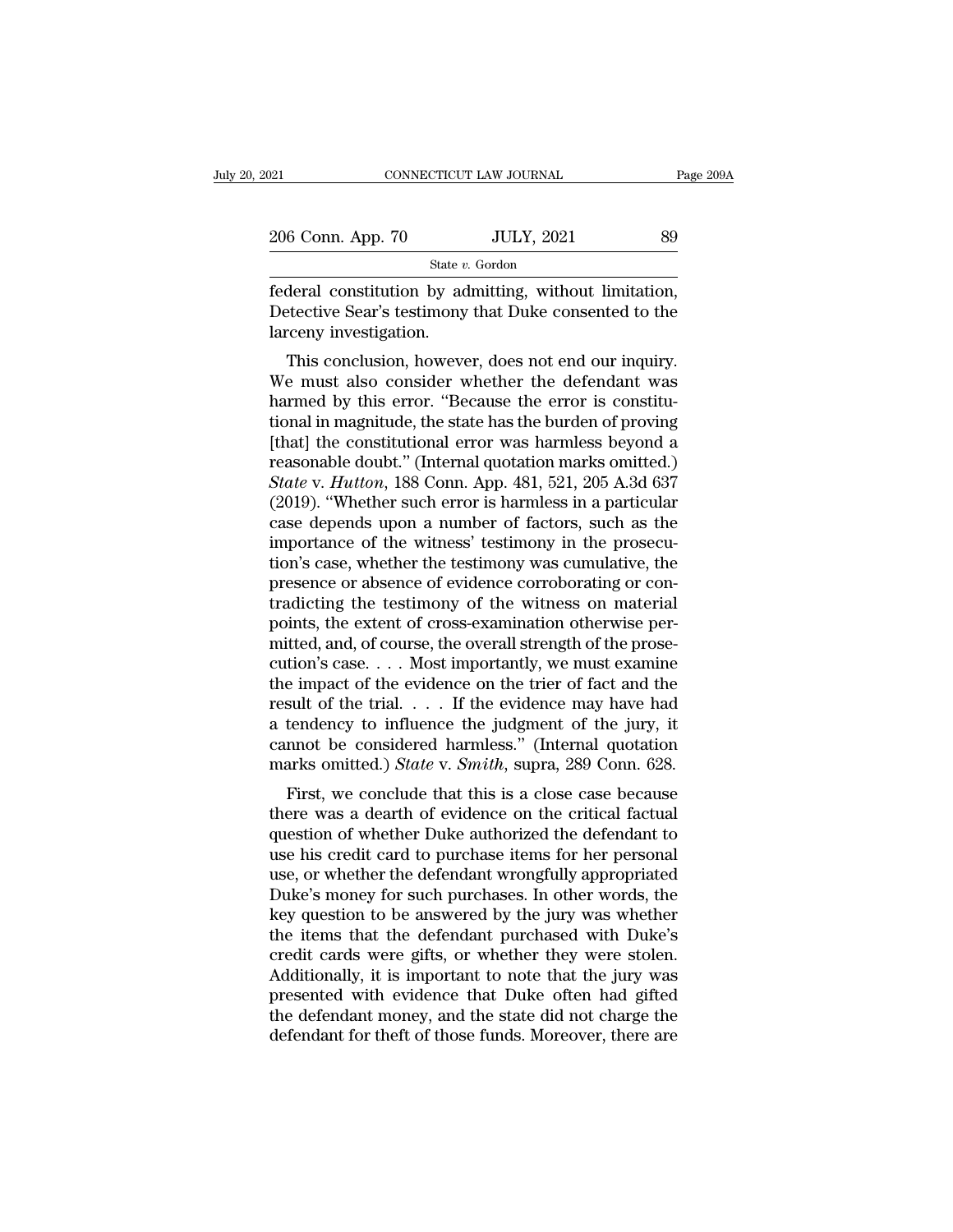| A  | CONNECTICUT LAW JOURNAL |                   | July 20, 2021 |
|----|-------------------------|-------------------|---------------|
| 90 | <b>JULY, 2021</b>       | 206 Conn. App. 70 |               |
|    | State v. Gordon         |                   |               |

CONNECTICUT LAW JOURNAL July 20, 2021<br>
State v. Gordon<br>
State v. Gordon<br>
State v. Gordon<br>
Only two people who could have definitively answered<br>
the critical question: the defendant and Duke. By virtue<br>
of the admission of  $1000$  JULY, 2021 206 Conn. App. 70<br>  $206$  Conn. App. 70<br>
only two people who could have definitively answered<br>
the critical question: the defendant and Duke. By virtue<br>
of the admission of Detective Sear's testimony that 90 JULY, 2021 206 Conn. App. 70<br>
State v. Gordon<br>
only two people who could have definitively answered<br>
the critical question: the defendant and Duke. By virtue<br>
of the admission of Detective Sear's testimony that<br>
Duke c  $300$  ULY, 2021 206 Conn. App. 70<br>  $$ \text{State } v$.$  Gordon<br>
only two people who could have definitively answered<br>
the critical question: the defendant and Duke. By virtue<br>
of the admission of Detective Sear's testimony that<br>
Du State v. Gordon<br>
only two people who could have definitively answered<br>
the critical question: the defendant and Duke. By virtue<br>
of the admission of Detective Sear's testimony that<br>
Duke consented to the larceny investiga siate v. Gordon<br>
only two people who could have definitively answered<br>
the critical question: the defendant and Duke. By virtue<br>
of the admission of Detective Sear's testimony that<br>
Duke consented to the larceny investiga only two people who could have definitively answered<br>the critical question: the defendant and Duke. By virtue<br>of the admission of Detective Sear's testimony that<br>Duke consented to the larceny investigation, Duke<br>effectivel the critical question: the defendant and Duke. By virtue<br>of the admission of Detective Sear's testimony that<br>Duke consented to the larceny investigation, Duke<br>effectively testified against the defendant on this critical<br>is of the admission of Detective Sear's testimony that<br>Duke consented to the larceny investigation, Duke<br>effectively testified against the defendant on this critical<br>issue, from the grave, without ever having been sub-<br>jected Duke consented to the larceny investigation, Duke<br>effectively testified against the defendant on this critical<br>issue, from the grave, without ever having been sub-<br>jected to cross-examination. See *State* v. *Hutton*, supr effectively testified against the defendant on this critical<br>issue, from the grave, without ever having been sub-<br>jected to cross-examination. See *State* v. *Hutton*, supra,<br>188 Conn. App. 503–504 ("[t]he test of cross-ex issue, from the grave, without ever having been sub-<br>jected to cross-examination. See *State* v. *Hutton*, supra,<br>188 Conn. App. 503–504 ("[t]he test of cross-examina-<br>tion is the highest and most indispensable test known<br> jected to cross-examination. See *State* v. *Hutton*, supra, 188 Conn. App. 503–504 ("[t]he test of cross-examination is the highest and most indispensable test known to the law for the discovery of truth" (internal quotat 188 Conn. App. 503–504 ("[t]he test of cross-examination is the highest and most indispensable test known to the law for the discovery of truth" (internal quotation marks omitted)). Indeed, the defendant never had an oppor tion is the highest and most indispensable test known<br>to the law for the discovery of truth" (internal quotation<br>marks omitted)). Indeed, the defendant never had an<br>opportunity to ask Duke under oath whether he had<br>consent to the law for the discovery of truth" (internal quotation<br>marks omitted)). Indeed, the defendant never had an<br>opportunity to ask Duke under oath whether he had<br>consented to the investigation because he did not autho-<br>rize marks omitted)). Indeed, the defendant never had an opportunity to ask Duke under oath whether he had consented to the investigation because he did not authorize the credit card transactions or, conversely, whether he had opportunity to ask Duke under oath whether he had<br>consented to the investigation because he did not autho-<br>rize the credit card transactions or, conversely, whether<br>he had let the defendant use the credit card for personal consented to the investigation because he did not authorize the credit card transactions or, conversely, whether<br>he had let the defendant use the credit card for personal<br>reasons and that he had consented to the investigat rize the credit card transactions or, conversely, whether<br>he had let the defendant use the credit card for personal<br>reasons and that he had consented to the investigation<br>in the belief that she would be exonerated. Finally he had let the defendant use the credit card for personal<br>reasons and that he had consented to the investigation<br>in the belief that she would be exonerated. Finally, we<br>note that less than ten minutes after the jury rehear reasons and t<br>in the belief t<br>note that less<br>Detective Sea<br>These circun<br>Detective Sea<br>the jury.<br>The state a the that less than ten minutes after the jury reheard<br>
etective Sear's testimony it returned a guilty verdict.<br>
hese circumstances suggest that the admission of<br>
etective Sear's testimony influenced the judgment of<br>
e jury Detective Sear's testimony it returned a guilty verdict.<br>These circumstances suggest that the admission of<br>Detective Sear's testimony influenced the judgment of<br>the jury.<br>The state argues that the court's error in admittin

These circumstances suggest that the admission of<br>Detective Sear's testimony influenced the judgment of<br>the jury.<br>The state argues that the court's error in admitting<br>Detective Sear's testimony was harmless beyond a rea-<br> Detective Sear's testimony influenced the judgment of<br>the jury.<br>The state argues that the court's error in admitting<br>Detective Sear's testimony was harmless beyond a rea-<br>sonable doubt because (1) Ben Duke also testified the jury.<br>The state argues that the court's error in admitting<br>Detective Sear's testimony was harmless beyond a reasonable doubt because (1) Ben Duke also testified that<br>Duke had given him permission to go to the police<br>r The state argues that the court's error in admitting<br>Detective Sear's testimony was harmless beyond a reasonable doubt because (1) Ben Duke also testified that<br>Duke had given him permission to go to the police<br>regarding t The state argues that the court's error in admitting<br>Detective Sear's testimony was harmless beyond a rea-<br>sonable doubt because (1) Ben Duke also testified that<br>Duke had given him permission to go to the police<br>regarding Detective Sear's testimony was harmless beyond a reasonable doubt because (1) Ben Duke also testified that Duke had given him permission to go to the police regarding the credit card transactions at issue,<sup>11</sup> and (2) in ike had given him permission to go to the police<br>garding the credit card transactions at issue,<sup>11</sup> and (2)<br>light of the other evidence at trial, the jury reasonably<br>uid have concluded that the defendant's use of Duke's<br>ed regarding the credit card transactions at issue,<sup>11</sup> and (2)<br>in light of the other evidence at trial, the jury reasonably<br>could have concluded that the defendant's use of Duke's<br>credit card was unauthorized.<br>We are not per in light of the other evidence at trial, the jury reasonably<br>could have concluded that the defendant's use of Duke's<br>credit card was unauthorized.<br>We are not persuaded. With respect to the state's first<br>argument, we ackno

We are not persuaded. With respect to the state's first rgument, we acknowledge that Duke's improperly dmitted statement could be considered cumulative of  $\frac{11}{2}$  Specifically, Ben Duke testified: "My father said I coul We are not persuaded. With respect to the state's first argument, we acknowledge that Duke's improperly admitted statement could be considered cumulative of  $\frac{1}{1}$  Specifically, Ben Duke testified: "My father said I co

argument, we acknowledge the admitted statement could be consider the admission of this testimony.<br>The admission of this testimony.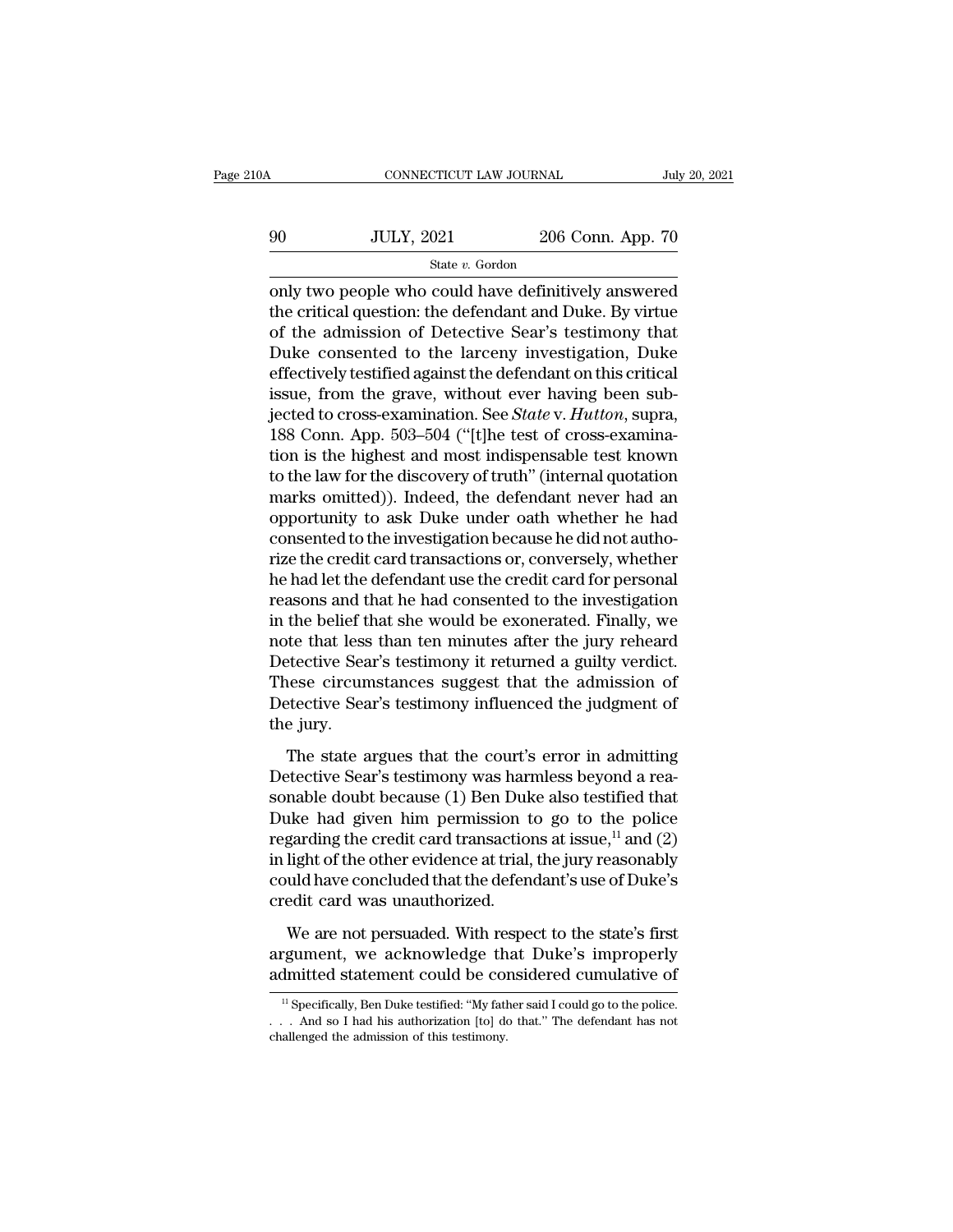| :021              | CONNECTICUT LAW JOURNAL | Page 211A |
|-------------------|-------------------------|-----------|
| 206 Conn. App. 70 | <b>JULY, 2021</b>       | 91        |
|                   | State v. Gordon         |           |

 $\begin{array}{|l|l|} \hline \text{COMRECTICUT LAW JOURNAL} & \text{Page 211A} \ \hline \text{206 Conn. App. 70} & \text{JULY, 2021} & 91 \ \hline \text{State } v. \text{ Gordon} \ \hline \text{Ben Duke's testimony, and, as such, that factor favors the state's position that the admission of Duke's consent was harmless. As the defendant points out, however,$ 206 Conn. App. 70 JULY, 2021 91<br>
State v. Gordon<br>
Ben Duke's testimony, and, as such, that factor favors<br>
the state's position that the admission of Duke's consent<br>
was harmless. As the defendant points out, however,<br>
Bon 206 Conn. App. 70 JULY, 2021 91<br>
State v. Gordon<br>
Ben Duke's testimony, and, as such, that factor favors<br>
the state's position that the admission of Duke's consent<br>
was harmless. As the defendant points out, however,<br>
Ben 206 Conn. App. 70 JULY, 2021 91<br>
State v. Gordon<br>
Ben Duke's testimony, and, as such, that factor favors<br>
the state's position that the admission of Duke's consent<br>
was harmless. As the defendant points out, however,<br>
Ben State v. Gordon<br>
Ben Duke's testimony, and, as such, that factor favors<br>
the state's position that the admission of Duke's consent<br>
was harmless. As the defendant points out, however,<br>
Ben Duke is an individual with both state v. Gordon<br>Ben Duke's testimony, and, as such, that factor favors<br>the state's position that the admission of Duke's consent<br>was harmless. As the defendant points out, however,<br>Ben Duke is an individual with both a fin Ben Duke's testimony, and, as such, that factor favors<br>the state's position that the admission of Duke's consent<br>was harmless. As the defendant points out, however,<br>Ben Duke is an individual with both a financial and<br>emoti the state's position that the admission of Duke's consent was harmless. As the defendant points out, however, Ben Duke is an individual with both a financial and emotional interest in the outcome of the case, and, therefor was harmless. As the comments in the matter of the matter in the therefore, his testimony carried less weight with ment of the witness, Du tive in the matter.<br>As to the state's seconds to the state's seconds in the matter. Fir Duke is an individual whit bout a milancial and<br>notional interest in the outcome of the case, and,<br>erefore, his testimony on this issue likely would have<br>rried less weight with the jury than the hearsay state-<br>ent of t emotional interest in the outcome of the case, and,<br>therefore, his testimony on this issue likely would have<br>carried less weight with the jury than the hearsay state-<br>ment of the witness, Duke, who had a critical perspec-<br>

carried less weight with the jury than the hearsay statement of the witness, Duke, who had a critical perspective in the matter.<br>As to the state's second argument, it fails to appreciate the magnitude of the state's burden carried less weight with the jury than the heatsay statement of the witness, Duke, who had a critical perspective in the matter.<br>As to the state's second argument, it fails to appreciate the magnitude of the state's burden ment of the witness, Duke, who had a critical perspective in the matter.<br>As to the state's second argument, it fails to appreciate the magnitude of the state's burden. It is not sufficient to say that the jury could have r doubt in the inatter.<br>As to the state's second argument, it fails to appreci-<br>ate the magnitude of the state's burden. It is not suffi-<br>cient to say that the jury could have reached the same<br>result in the absence of the im As to the state's second argument, it fails to appreciate the magnitude of the state's burden. It is not sufficient to say that the jury could have reached the same result in the absence of the improperly admitted testimon ate the magnitude of the state's burden. It is not sufficient to say that the jury could have reached the same<br>result in the absence of the improperly admitted testi-<br>mony. The state must establish, beyond a reasonable<br>dou cient to say that the jury could have reached the same<br>result in the absence of the improperly admitted testi-<br>mony. The state must establish, beyond a reasonable<br>doubt, that the improperly admitted testimony did not<br>have result in the absence of the improperly admitted testi-<br>mony. The state must establish, beyond a reasonable<br>doubt, that the improperly admitted testimony did not<br>have a tendency to influence the judgment of the jury.<br>In th mony. The state must establish, beyond a reasonable<br>doubt, that the improperly admitted testimony did not<br>have a tendency to influence the judgment of the jury.<br>In this vein, with respect to the overall strength of the<br>pro doubt, that the improperly admitted testimony did not<br>have a tendency to influence the judgment of the jury.<br>In this vein, with respect to the overall strength of the<br>prosecution's case, we consider the following to be<br>sig have a tendency to influence the judgment of the jury.<br>In this vein, with respect to the overall strength of the<br>prosecution's case, we consider the following to be<br>significant: (1) there were a number of letters submitted In this vein, with respect to the overall strength of the<br>prosecution's case, we consider the following to be<br>significant: (1) there were a number of letters submitted<br>into evidence, written by Duke, that corroborated the<br> prosecution's case, we consider the following to be<br>significant: (1) there were a number of letters submitted<br>into evidence, written by Duke, that corroborated the<br>defendant's story that the two were having a romantic<br>rela significant: (1) there were a number of letters submitted<br>into evidence, written by Duke, that corroborated the<br>defendant's story that the two were having a romantic<br>relationship and that he enjoyed providing for her finan into evidence, written by Duke, that corroborated the<br>defendant's story that the two were having a romantic<br>relationship and that he enjoyed providing for her finan-<br>cially; (2) the evidence suggests that Duke was aware<br>of defendant's story that the two were having a romantic<br>relationship and that he enjoyed providing for her finan-<br>cially; (2) the evidence suggests that Duke was aware<br>of the defendant's spending on his credit card, as he<br>wa relationship and that he enjoyed providing for her finan-<br>cially; (2) the evidence suggests that Duke was aware<br>of the defendant's spending on his credit card, as he<br>was the one that wrote the checks to pay for the charges cially; (2) the evidence suggests that Duke was aware<br>of the defendant's spending on his credit card, as he<br>was the one that wrote the checks to pay for the charges;<br>and (3) aside from Ben Duke and Detective Sear's testi-<br> of the defendant's spendin<br>was the one that wrote the c<br>and (3) aside from Ben Duk<br>mony that Duke authorize<br>larceny investigation, the<br>regarding Duke's mindset a<br>ment was terminated.<br>Under these circumstanc is the one that wrote the checks to pay for the charges,<br>d (3) aside from Ben Duke and Detective Sear's testi-<br>ony that Duke authorized and/or consented to the<br>rceny investigation, there was no other evidence<br>garding Duke' and (5) aside from Ben Duke and Detective Sear's testi-<br>mony that Duke authorized and/or consented to the<br>larceny investigation, there was no other evidence<br>regarding Duke's mindset after the defendant's employ-<br>ment was t

investigation, there was no other evidence<br>regarding Duke's mindset after the defendant's employ-<br>ment was terminated.<br>Under these circumstances, we conclude that Detec-<br>tive Sear's testimony that Duke consented to the lar Franceny investigation, there was no other evidence<br>regarding Duke's mindset after the defendant's employ-<br>ment was terminated.<br>Under these circumstances, we conclude that Detec-<br>tive Sear's testimony that Duke consented regarding Duke's finitiset after the defendant is employ-<br>ment was terminated.<br>Under these circumstances, we conclude that Detec-<br>tive Sear's testimony that Duke consented to the larceny<br>investigation may have had a tende Under these circumstances, we conclude that Detective Sear's testimony that Duke consented to the larceny investigation may have had a tendency to influence the jury's decision to find the defendant guilty of larceny of a Under these circumstances, we conclude that Detective Sear's testimony that Duke consented to the larceny investigation may have had a tendency to influence the jury's decision to find the defendant guilty of larceny of a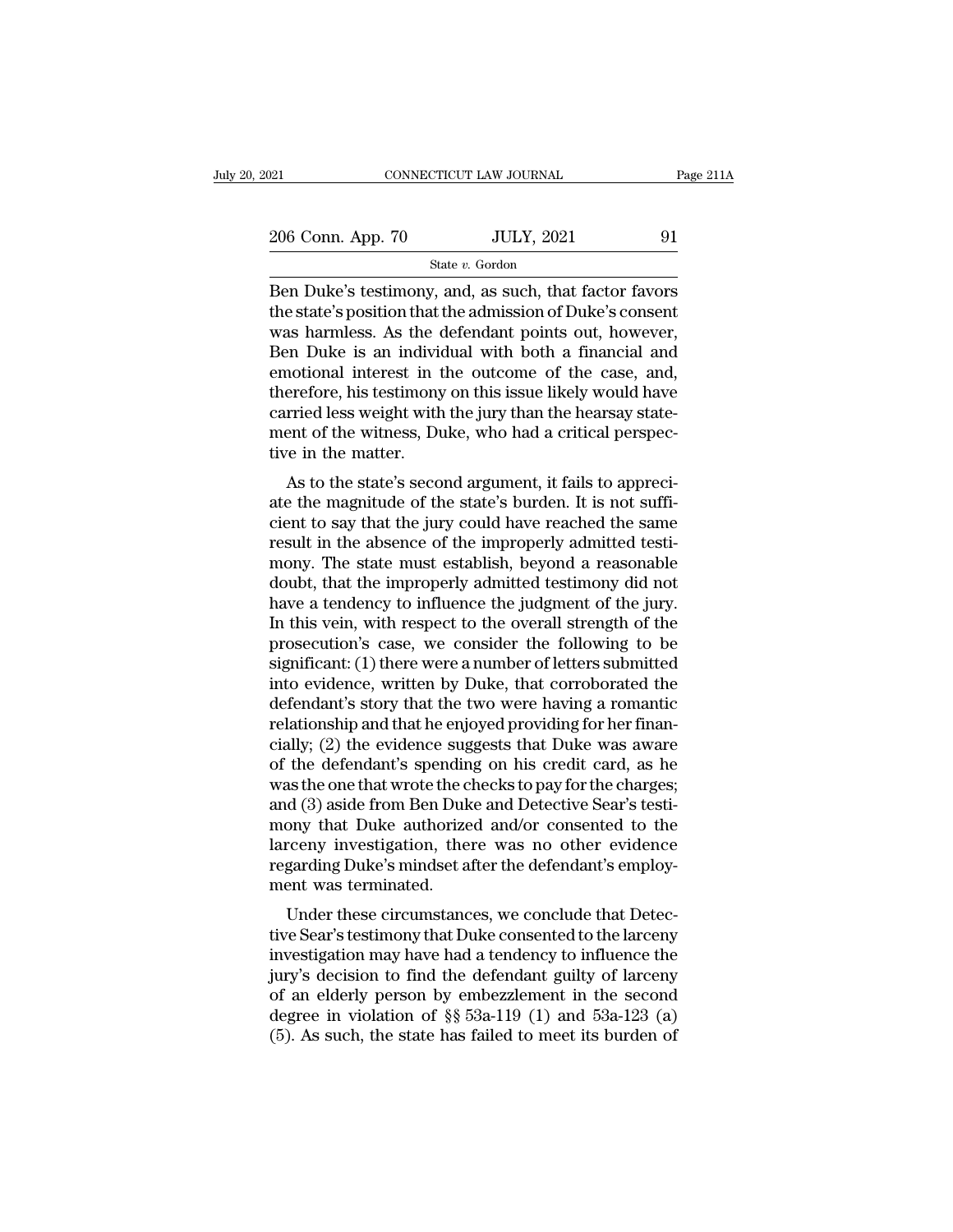## CONNECTICUT LAW JOURNAL July 20, 2021<br>
92 JULY, 2021 206 Conn. App. 92<br>
Saunders v. KDFBS, LLC Saunders *v.* KDFBS, LLC FRO CONNECTICUT LAW JOURNAL July 20, 2021<br>
92 JULY, 2021 206 Conn. App. 92<br>
92 Saunders v. KDFBS, LLC<br>
proving, beyond a reasonable doubt, that the improper<br>
admission of Detective Sear's testimony and its effect<br>
on the i

admission of Detective Sear's testimony and its effect<br>on the jury was harmless.<br>Beyond a reasonable doubt, that the improper<br>admission of Detective Sear's testimony and its effect<br>on the jury was harmless.  $\begin{array}{c} \text{92} & \text{JULY, 2021} \ \text{Sauders } v. \text{ KDFF} \ \text{proving, beyond a reasonable d} \ \text{admission of Detective Sear's t} \ \text{on the jury was harmless.} \ \text{The judgment is reversed an} \end{array}$ JULY, 2021 206 Conn. App. 92<br>
Saunders v. KDFBS, LLC<br>
oving, beyond a reasonable doubt, that the improper<br>
mission of Detective Sear's testimony and its effect<br>
the jury was harmless.<br>
The judgment is reversed and the cas <sup>Sau</sup><br>proving, beyond a re<br>admission of Detect<br>on the jury was hari<br>The judgment is r<br>for a new trial.<br>In this opinion the oving, beyond a reasonable doubt, that the impromission of Detective Sear's testimony and its effective sear's testimony and its effective sear's testimony and its effective search of the judges.<br>The judgment is reversed a

### ment is reversed and the case is remanded<br>rial.<br>pinion the other judges concurred.<br>ROGER SAUNDERS, TRUSTEE<br>v. KDFBS, LLC, ET AL.<br>(AC 40018) *v. B* Feversed and the ease is<br>in the other judges concurred<br>FER SAUNDERS, TRUSTEE<br>*v.* KDFBS, LLC, ET AL. (AC 40918) other judges concu<br>
MUNDERS, TRUSTI<br>
FBS, LLC, ET AL.<br>
(AC 40918)<br>
xxander, and Suarez, Js. ROGER SAUNDERS, TRUSTEE<br> $v$ . KDFBS, LLC, ET AL.<br>(AC 40918)<br>Moll, Alexander, and Suarez, Js.

### *Syllabus*

 $(AC 40918)$ <br>Moll, Alexander, and Suarez, Js.<br>Syllabus<br>The plaintiff, as trustee, sought to foreclose a mortgage on certain real<br>property owned by the defendant LCo. In the first count of his complaint, Moll, Alexander, and Suarez, Js.<br>Syllabus<br>plaintiff, as trustee, sought to foreclose a mortgage on certain real<br>property owned by the defendant L Co. In the first count of his complaint,<br>the plaintiff sought foreclosure of Moll, Alexander, and Suarez, Js.<br>Syllabus<br>plaintiff, as trustee, sought to foreclose a mortgage on certain real<br>property owned by the defendant L Co. In the first count of his complaint,<br>the plaintiff sought foreclosure of Syllabus<br>
Syllabus<br>
plaintiff, as trustee, sought to foreclose a mortgage on certain real<br>
property owned by the defendant L Co. In the first count of his complaint,<br>
the plaintiff sought foreclosure of the mortgage, alleg *Syltabus*<br>plaintiff, as trustee, sought to foreclose a mortgage on certain real<br>property owned by the defendant L Co. In the first count of his complaint,<br>the plaintiff sought foreclosure of the mortgage, alleging, inter plaintiff, as trustee, sought to foreclose a mortgage on certain real<br>property owned by the defendant L Co. In the first count of his complaint,<br>the plaintiff sought foreclosure of the mortgage, alleging, inter alia, that<br> property owned by the defendant L Co. In the first count of his complaint, the plaintiff sought foreclosure of the mortgage, alleging, inter alia, that there were encumbrances on the subject property that were subsequent a proper in sought foreclosure of the mortgage, alleging, inter alia, that<br>the plaintiff sought foreclosure of the mortgage, alleging, inter alia, that<br>there were encumbrances on the subject property that were subsequent<br>and there were encumbrances on the subject property that were subsequent and subordinate to his mortgage, including the mortgage of the defendants K and D. In the second count, the plaintiff sought a declaratory judgment that and subordinate to his mortgage, including the mortgage of the defendants K and D. In the second count, the plaintiff sought a declaratory judgment that the mortgage of K and D, which was purportedly recorded before the pl dants K and D. In the second count, the plaintiff sought a declaratory judgment that the mortgage of K and D, which was purportedly recorded before the plaintiff's mortgage, was subordinate to the plaintiff's mortgage on judgment that the mortgage of K and D, which was purportedly recorded<br>before the plaintiff's mortgage, was subordinate to the plaintiff's mortgage<br>on the ground that the plaintiff had no notice of K and D's mortgage<br>becaus before the plaintiff's mortgage, was subordinate to the plaintiff's mortgage on the ground that the plaintiff had no notice of K and D's mortgage because it had been incorrectly indexed by the town clerk's office. K and D gage on the ground that the plaintiff had no notice of K and D's mortgage because it had been incorrectly indexed by the town clerk's office. K and D denied the allegation in each count that their mortgage was subordinate suse it had been incorrectly indexed by the town clerk's office. K<br>because it had been incorrectly indexed by the town clerk's office. K<br>and D denied the allegation in each count that their mortgage was<br>subordinate to the and D denied the allegation in each count that their mortgage was subordinate to the plaintiff's mortgage and asserted a special defense that L Co. had mortgaged the subject property to them and that their mortgage was pri subordinate to the plaintiff's mortgage and asserted a special defense that L Co. had mortgaged the subject property to them and that their mortgage was prior in right and title to the plaintiff's mortgage. Due to a mista both counts are more intimely the subject property to them and that their mortgage was prior in right and title to the plaintiff's mortgage. Due to a mistake on the mortgage, the town clerk's office initially indexed the sale and such that increases the court, and the tothe plaintiff's mortgage. Due to a mistake on the mortgage, the town clerk's office initially indexed the deed under S, the sole member of L Co., as an individual, rather t for a final multiple in the mortgage, the town clerk's office initially indexed the deed under S, the sole member of L Co., as an individual, rather than as a representative of L Co. The trial court rendered judgment for deed under S, the sole member of L Co., as an individual, rather than as a representative of L Co. The trial court rendered judgment for the plaintiff on both counts and ordered a foreclosure by sale. Prior to the sale dat as a representative of L Co. The trial court rendered judgment for the plaintiff on both counts and ordered a foreclosure by sale. Prior to the sale date set by the court, K and D appealed from the judgment of foreclosure plaintiff on both counts and ordered a foreclosure by sale. Prior to the sale date set by the court, K and D appealed from the judgment of foreclosure to this court, which dismissed the appeal for lack of a final judgment. Finding that the plaintiff's mortgage had priority over K and D's mortgage had priority of the scout, which dismissed the appeal for lack of a final judgment. K and D, on the granting of certification, appealed to our Sup sale date set by the court, K and D appealed from the judgment of foreclosure to this court, which dismissed the appeal for lack of a final judgment. K and D, on the granting of certification, appealed to our Supreme Cour judgment. K and D, on the granting of certification, appealed to our Supreme Court, which reversed this court's order and remanded this case to this court for further proceedings. *Held* that the trial court's finding tha Supreme Court, which reversed this court's order and remanded this case to this court for further proceedings. *Held* that the trial court's finding that the plaintiff's mortgage had priority over K and D's mortgage was n case to this court for further proceedings. Held that the trial court's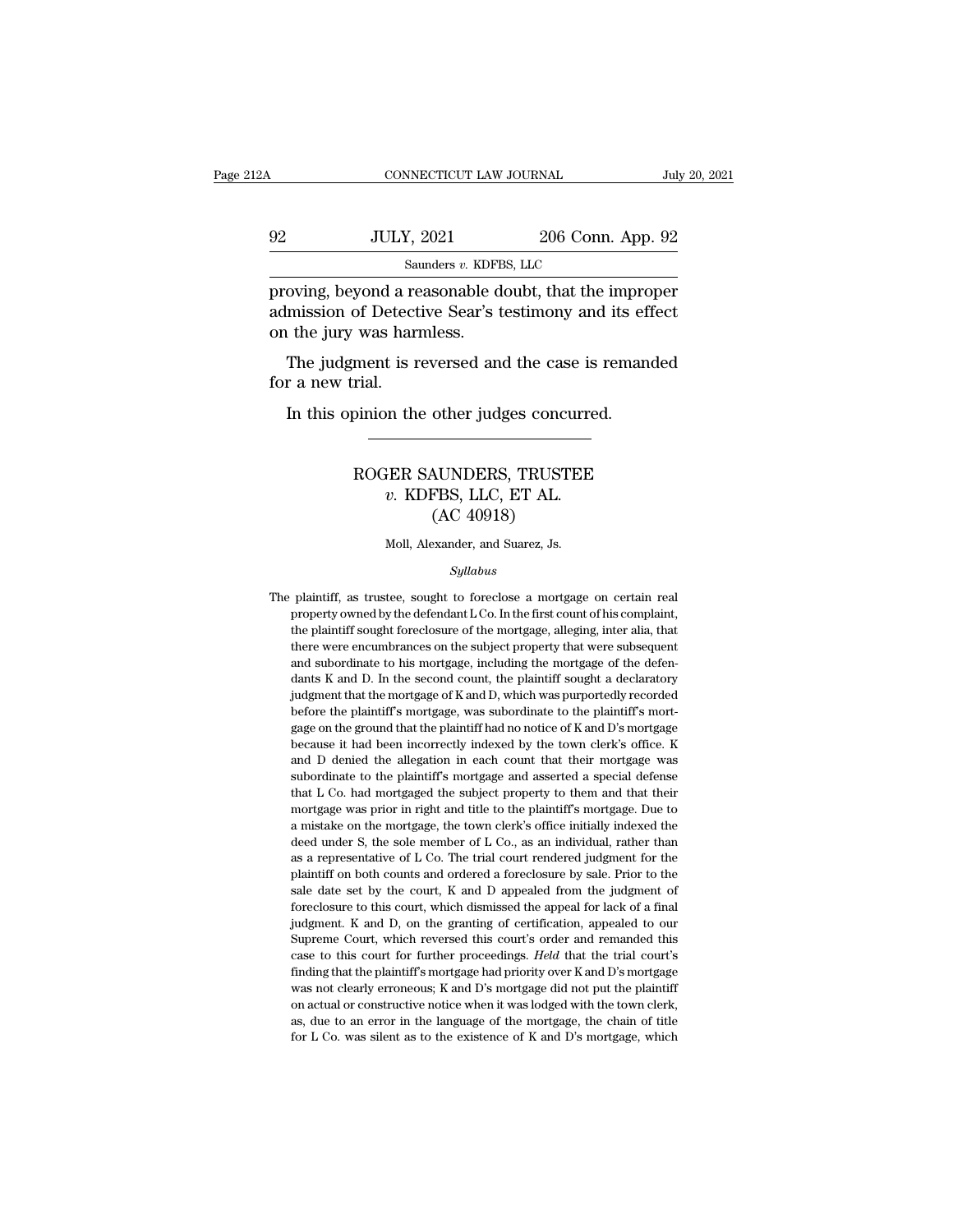206 Conn. App. 92 JULY, 2021 93<br>
206 Conn. App. 92 JULY, 2021 93 NNECTICUT LAW JOURNAL<br>2. JULY, 2021<br>Saunders *v.* KDFBS, LLC<br>as the grantor according to accepted pr

3 Conn. App. 92 JULY, 2021 93<br>
Saunders v. KDFBS, LLC<br>
was indexed with S as the grantor according to accepted practice, and<br>
there were no documents, information or other matters that appeared there were no documents, information or other matters that appeared in the chain of title of L Co. to put the plaintiff's title searcher on any in the chain of title of L Co. to put the plaintiff's title searcher on any notice as to K and D's mortgage. notice as to K and D's mortgage. Example of ELTES, ELECTES, and<br>hexed with S as the grantor according to accepted practice, and<br>ere no documents, information or other matters that appeared<br>chain of title of L Co. to put the plaintiff's title searcher on a there were no documents, information or other matters that appeared<br>in the chain of title of L Co. to put the plaintiff's title searcher on any<br>notice as to K and D's mortgage.<br>Argued January 12—officially released July 20

there were no documents, information or other matters that appeared<br>in the chain of title of L Co. to put the plaintiff's title searcher on any<br>notice as to K and D's mortgage.<br>Argued January 12—officially released July 20 in the chain of title of L Co. to put the plaintiff's title searcher on any<br>notice as to K and D's mortgage.<br>Argued January 12—officially released July 20, 2021<br>*Procedural History*<br>Action to foreclose a mortgage on certai houce as to K and D's mortgage.<br>
Argued January 12—officially released July 20, 2021<br>
Procedural History<br>
Action to foreclose a mortgage on certain of the<br>
named defendant's real property, and for other relief,<br>
brought to Argued January 12—officially released July 20, 2021<br> *Procedural History*<br>
Action to foreclose a mortgage on certain of the<br>
named defendant's real property, and for other relief,<br>
brought to the Superior Court in the judi Action to foreclose a mortgage on certain of the<br>named defendant's real property, and for other relief,<br>brought to the Superior Court in the judicial district of<br>Danbury and tried to the court, *Hon. William J. Lavery*,<br>ju Action to foreclose a mortgage on certain of the<br>named defendant's real property, and for other relief,<br>brought to the Superior Court in the judicial district of<br>Danbury and tried to the court, *Hon. William J. Lavery*,<br>ju named defendant's real property, and for other relief,<br>brought to the Superior Court in the judicial district of<br>Danbury and tried to the court, *Hon. William J. Lavery*,<br>judge trial referee; judgment of foreclosure by sal brought to the Superior Court in the judicial district of<br>Danbury and tried to the court, *Hon. William J. Lavery*,<br>judge trial referee; judgment of foreclosure by sale and<br>determination of the parties' mortgages as to the Danbury and tried to the court, *Hon. William J. Lavery*,<br>judge trial referee; judgment of foreclosure by sale and<br>determination of the parties' mortgages as to the subject<br>property; thereafter, the defendant Karen Davis e judge trial referee; judgment of foreclosure by sale and<br>determination of the parties' mortgages as to the subject<br>property; thereafter, the defendant Karen Davis et al.<br>appealed to this court, which granted the plaintiff' determination of the parties' mortgages as to the subject<br>property; thereafter, the defendant Karen Davis et al.<br>appealed to this court, which granted the plaintiff's<br>motion to dismiss the appeal, and the defendant Karen<br>D property; thereafter, the defendant Karen Davis et al.<br>appealed to this court, which granted the plaintiff's<br>motion to dismiss the appeal, and the defendant Karen<br>Davis et al., on the granting of certification, appealed<br>to Early et al., on the graining of certification, and<br>to the Supreme Court, which reversed this court<br>dismissing the appeal and remanded the case<br>court for further proceedings. Affirmed.<br>Alexander Copp, with whom were Neil R

Franking the appeal and remanded the case to this<br>
urt for further proceedings. *Affirmed.*<br> *Alexander Copp*, with whom were *Neil R. Marcus*,<br> *d*, on the brief, *Barbara M. Schellenberg*, for the<br>
pellants (defendant Ka

court for further proceedings. *Affirmed.*<br> *Alexander Copp*, with whom were *Neil R. Marcus*,<br>
and, on the brief, *Barbara M. Schellenberg*, for the<br>
appellants (defendant Karen Davis et al.).<br> *Ryan S. Tougias*, with who Ryan S. Tougias, with whom were Michael J. Jones<br>
d John J. Ribas, and, on the brief, Jessica M. Signor,<br>
r the appellee (plaintiff).<br>
Opinion<br>
ALEXANDER, J. This appeal returns to us on remand<br>
om our Supreme Court. *Saun* 

### *Opinion*

*Ryan S. Tougias*, with whom were *Michael J. Jones*<br>and *John J. Ribas*, and, on the brief, *Jessica M. Signor*,<br>for the appellee (plaintiff).<br>*Opinion*<br>ALEXANDER, J. This appeal returns to us on remand<br>from our Supreme C and John J. Ribas, and, on the brief, Jessica M. Signor,<br>for the appellee (plaintiff).<br>*Opinion*<br>ALEXANDER, J. This appeal returns to us on remand<br>from our Supreme Court. *Saunders v. KDFBS, LLC*, 335<br>Conn. 586, 239 A.3d 1 opinion<br>
Opinion<br>
Davis and Karen Davis appears to us on remand<br>
from our Supreme Court. *Saunders v. KDFBS, LLC*, 335<br>
Conn. 586, 239 A.3d 1162 (2020). The defendants Daniel<br>
Davis and Karen Davis<sup>1</sup> appealed from the jud Opinion<br>ALEXANDER, J. This appeal returns to us on remand<br>from our Supreme Court. Saunders v. KDFBS, LLC, 335<br>Conn. 586, 239 A.3d 1162 (2020). The defendants Daniel<br>Davis and Karen Davis<sup>1</sup> appealed from the judgment of<br>fo om our Supreme Court. *Saunders v. KDFBS, LLC, 335*<br>onn. 586, 239 A.3d 1162 (2020). The defendants Daniel<br>avis and Karen Davis<sup>1</sup> appealed from the judgment of<br>reclosure by sale rendered by the trial court in favor<br><sup>1</sup>KDFB Conn. 586, 239 A.3d 1162 (2020). The defendants Daniel<br>Davis and Karen Davis<sup>1</sup> appealed from the judgment of<br>foreclosure by sale rendered by the trial court in favor<br><sup>1</sup>KDFBS, LLC, Brian Scanlon, The United States of Amer

Davis and Karen Davis<sup>1</sup> appealed from the judgment of foreclosure by sale rendered by the trial court in favor<br><sup>1</sup> KDFBS, LLC, Brian Scanlon, The United States of America, and The Village at Ridgefield Condominium Associa present appeal. We refer to Davis and The United States of America, and The Village at Ridgefield Condominium Association, Inc., were also named as defendants in the plaintiff's complaint but have not participated in the p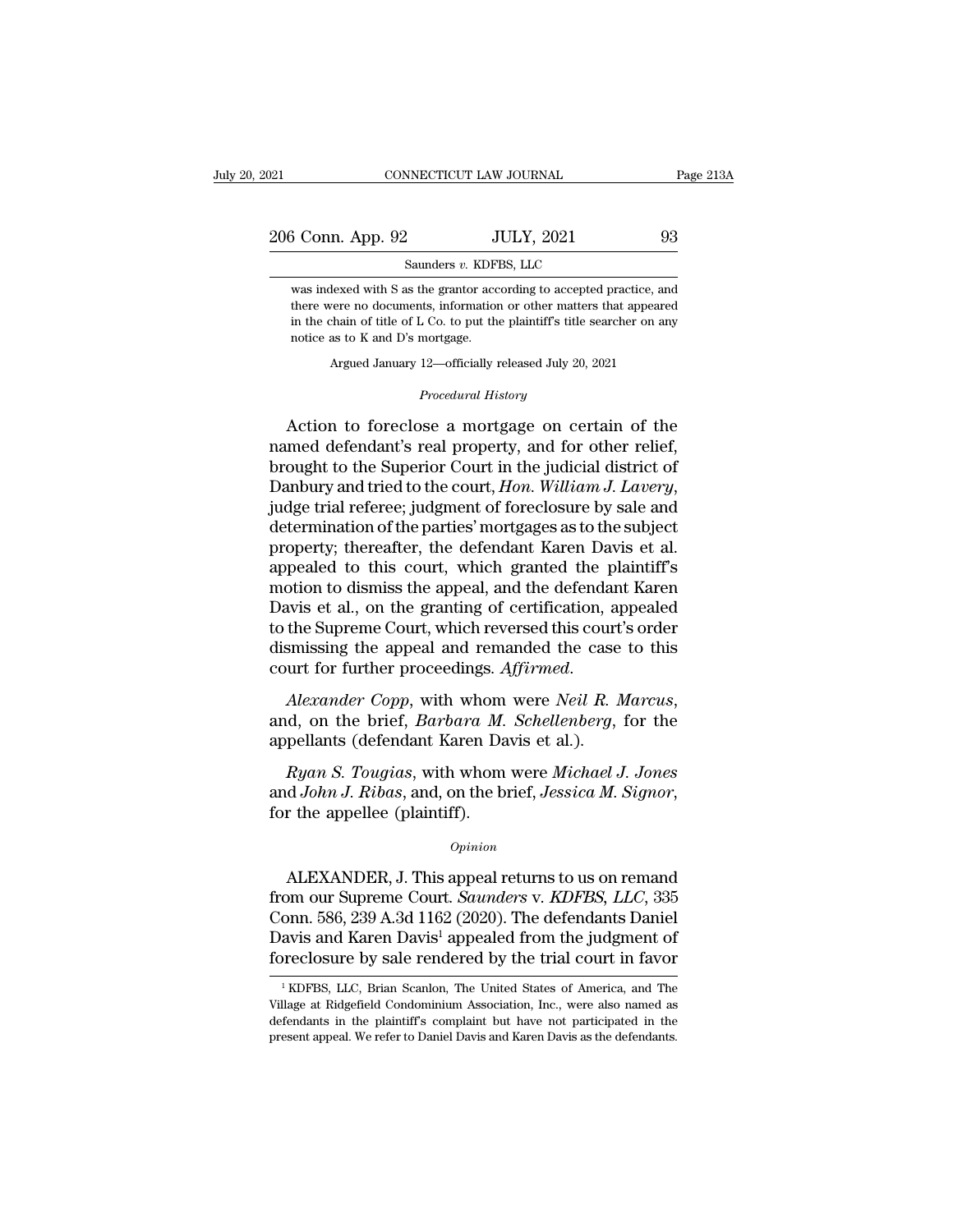| Α  | CONNECTICUT LAW JOURNAL | July 20, 2021                                                                                                                                                               |  |
|----|-------------------------|-----------------------------------------------------------------------------------------------------------------------------------------------------------------------------|--|
| 94 | <b>JULY, 2021</b>       | 206 Conn. App. 92                                                                                                                                                           |  |
|    | Saunders v. KDFBS, LLC  |                                                                                                                                                                             |  |
|    |                         | of the plaintiff, Roger Saunders, Trustee of Roger Saun-<br>ders Money Purchase Plan. At trial, the plaintiff sought<br>a judgmant of foroglogure by gale and a doglaratory |  |

94 JULY, 2021 206 Conn. App. 92<br>
Saunders v. KDFBS, LLC<br>
of the plaintiff, Roger Saunders, Trustee of Roger Saunders Money Purchase Plan. At trial, the plaintiff sought<br>
a judgment of foreclosure by sale and a declaratory<br>  $\frac{94}{\text{Sumber } v. \text{ KDFBS, LLC}}$ <br>  $\frac{\text{Sauders } v. \text{ KDFBS, LLC}}{\text{of the plaintiff, Roger Saunders, Trustee of Roger Saunders Money Purchase Plan. At trial, the plaintiff sought a judgment of foreclosure by sale and a declaratory judgment that the plaintiff's mortgage had priority over the deformators' mortase. The deformators are used on the data.}$  $\frac{94}{\text{Sauders } v. \text{ KDFBS, LLC}}$ <br>
of the plaintiff, Roger Saunders, Trustee of Roger Saunders Money Purchase Plan. At trial, the plaintiff sought<br>
a judgment of foreclosure by sale and a declaratory<br>
judgment that the plaintif Saunders v. KDFBS, LLC<br>
of the plaintiff, Roger Saunders, Trustee of Roger Saun-<br>
ders Money Purchase Plan. At trial, the plaintiff sought<br>
a judgment of foreclosure by sale and a declaratory<br>
judgment that the plaintiff' samders v. KDFBS, LLC<br>of the plaintiff, Roger Saunders, Trustee of Roger Saun-<br>ders Money Purchase Plan. At trial, the plaintiff sought<br>a judgment of foreclosure by sale and a declaratory<br>judgment that the plaintiff's mort of the plaintiff, Roger Saunders, Trustee of Roger Saunders Money Purchase Plan. At trial, the plaintiff sought<br>a judgment of foreclosure by sale and a declaratory<br>judgment that the plaintiff's mortgage had priority over<br>t ders Money Purchase Plan. At trial, the plaintiff sought<br>a judgment of foreclosure by sale and a declaratory<br>judgment that the plaintiff's mortgage had priority over<br>the defendants' mortgage. The defendants argued on<br>appea a judgment of foreclosure by sale and a declaratory<br>judgment that the plaintiff's mortgage had priority over<br>the defendants' mortgage. The defendants argued on<br>appeal that the trial court erred in its determination<br>that th judgment that the plaintiff's mortgage had priority over<br>the defendants' mortgage. The defendants argued on<br>appeal that the trial court erred in its determination<br>that the mortgage held by the plaintiff (Saunders mort-<br>gag the defendants' mortgage. The defendants argued on<br>appeal that the trial court erred in its determination<br>that the mortgage held by the plaintiff (Saunders mort-<br>gage) on the underlying real property had priority over<br>the appeal that the trial court erred in its determination<br>that the mortgage held by the plaintiff (Saunders mortgage)<br>on the underlying real property had priority over<br>the mortgage held by the defendants (Davis mortgage)<br>on t that the mortgage held by the plaintiff (Saunders mortgage) on the underlying real property had priority over the mortgage held by the defendants (Davis mortgage) on the same property. This court summarily dismissed the ap gage) on the underlying real prope<br>the mortgage held by the defendar<br>on the same property. This court s<br>the appeal for lack of a final judg<br>Court granted certification and re<br>of this court and remanded the app<br>further proc The same property. This court summarily dismissed<br>appeal for lack of a final judgment. Our Supreme<br>ourt granted certification and reversed the decision<br>this court and remanded the appeal to this court for<br>ther proceedings. the appeal for lack of a final judgment. Our Supreme<br>Court granted certification and reversed the decision<br>of this court and remanded the appeal to this court for<br>further proceedings. Id., 606.<br>On appeal, the defendants ar

Court granted certification and reversed the decision<br>of this court and remanded the appeal to this court for<br>further proceedings. Id., 606.<br>On appeal, the defendants argue that the Davis mort-<br>gage has priority over the S of this court and remanded the appeal to this court for<br>further proceedings. Id., 606.<br>On appeal, the defendants argue that the Davis mort-<br>gage has priority over the Saunders mortgage because<br>the Davis mortgage was a vali further proceedings. Id., 606.<br>
On appeal, the defendants argue that the Davis mort-<br>
gage has priority over the Saunders mortgage because<br>
the Davis mortgage was a valid mortgage that had been<br>
lodged with the town clerk' On appeal, the defendants argue that the Davis mortgage has priority over the Saunders mortgage because<br>the Davis mortgage was a valid mortgage that had been<br>lodged with the town clerk's office first. The Davis<br>mortgage in On appeal, the defendants argue that the Davis mortgage has priority over the Saunders mortgage because<br>the Davis mortgage was a valid mortgage that had been<br>lodged with the town clerk's office first. The Davis<br>mortgage in gage has priority over the Saunders mortgage because<br>the Davis mortgage was a valid mortgage that had been<br>lodged with the town clerk's office first. The Davis<br>mortgage initially was recorded outside the chain of<br>title for the Davis mortgage was a valid mortgage that had been<br>lodged with the town clerk's office first. The Davis<br>mortgage initially was recorded outside the chain of<br>title for the defendant KDFBS, LLC (KDFBS), due to a<br>drafting lodged with the town clerk's office first. The Davis<br>mortgage initially was recorded outside the chain of<br>title for the defendant KDFBS, LLC (KDFBS), due to a<br>drafting error contained in the grantor clause of the<br>mortgage. mortgage initially was recorded outside the chain of<br>title for the defendant KDFBS, LLC (KDFBS), due to a<br>drafting error contained in the grantor clause of the<br>mortgage. The town clerk's office recorded the Davis<br>mortgage title for the defendant KDFBS, LLC (KDFBS), due to a<br>drafting error contained in the grantor clause of the<br>mortgage. The town clerk's office recorded the Davis<br>mortgage within the chain of title for KDFBS after a<br>correctio drafting error contained in the grantor clause of the<br>mortgage. The town clerk's office recorded the Davis<br>mortgage within the chain of title for KDFBS after a<br>correction report was issued in 2009, but this occurred<br>after mortgage. The town clerk's office recorded the Davis<br>mortgage within the chain of title for KDFBS after a<br>correction report was issued in 2009, but this occurred<br>after the Saunders mortgage had been properly<br>recorded. The mortgage within the chain of title for KDFBS after a<br>correction report was issued in 2009, but this occurred<br>after the Saunders mortgage had been properly<br>recorded. The defendants claim that, notwithstanding<br>the fact that correction report was issued in 2009, but this occurred<br>after the Saunders mortgage had been properly<br>recorded. The defendants claim that, notwithstanding<br>the fact that the Davis mortgage was submitted to the<br>town clerk's after the Saunders mortgage had been properly<br>recorded. The defendants claim that, notwithstanding<br>the fact that the Davis mortgage was submitted to the<br>town clerk's office with a drafting error, the plaintiff<br>nonetheless recorded. The defendants cl<br>the fact that the Davis mort;<br>town clerk's office with a d<br>nonetheless had constructive<br>gage when it initially was lo<br>in 2008. We disagree and, ac<br>ment of the trial court.<br>In its decision, our S Wom clerk's office with a drafting error, the plaintiff<br>metheless had constructive notice of the Davis mort-<br>ge when it initially was lodged with the town clerk<br>2008. We disagree and, accordingly, affirm the judg-<br>ent of t monetheless had constructive notice of the Davis mortgage when it initially was lodged with the town clerk<br>in 2008. We disagree and, accordingly, affirm the judgment of the trial court.<br>In its decision, our Supreme Court s

gage when it initially was lodged with the town clerk<br>in 2008. We disagree and, accordingly, affirm the judg-<br>ment of the trial court.<br>In its decision, our Supreme Court set forth the fol-<br>lowing relevant facts and procedu in 2008. We disagree and, accordingly, affirm the judgment of the trial court.<br>In its decision, our Supreme Court set forth the following relevant facts and procedural history. "In March, 2008, [KDFBS] purchased the subjec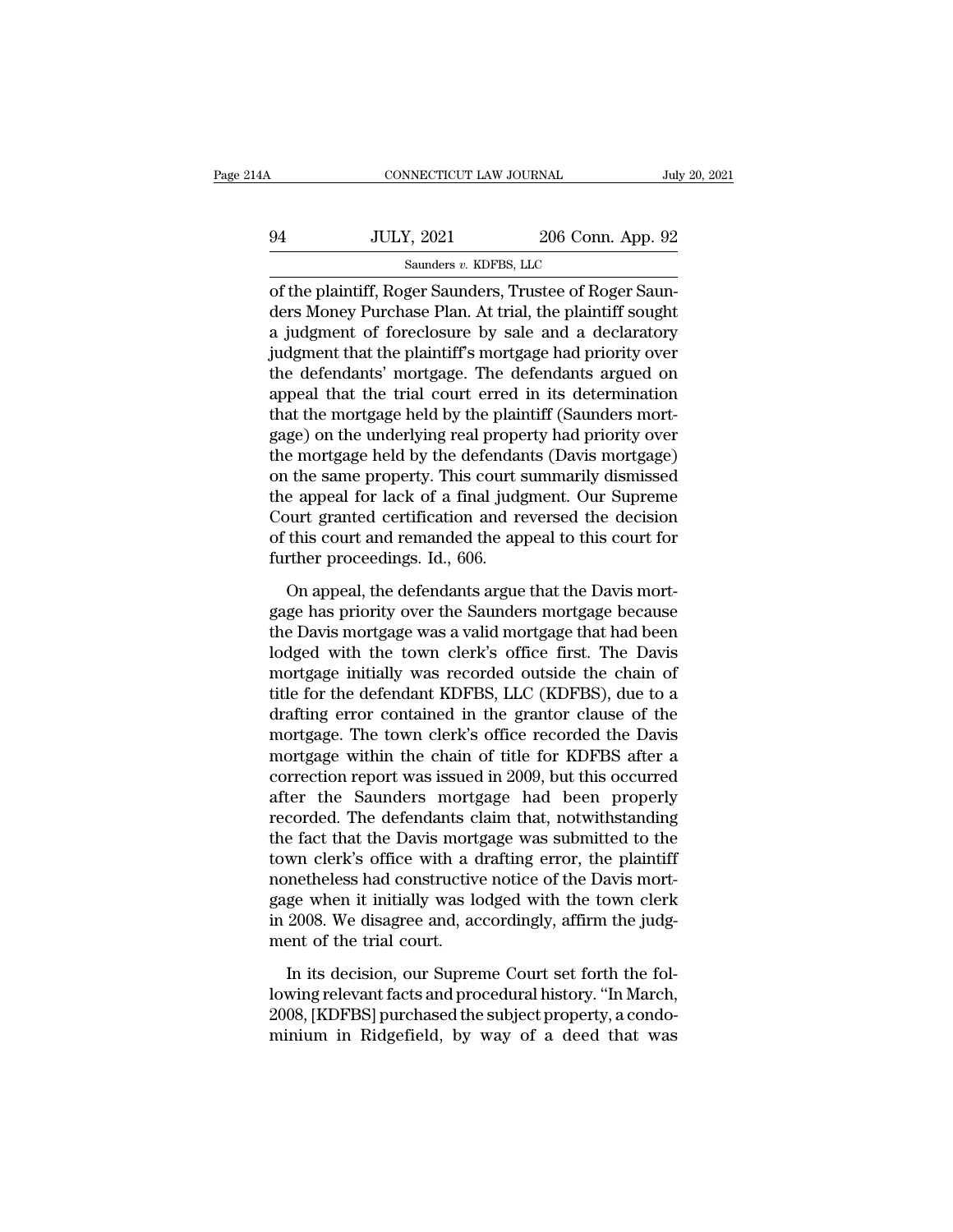| 2021              | CONNECTICUT LAW JOURNAL                                                                                                                                                 | Page 215A |
|-------------------|-------------------------------------------------------------------------------------------------------------------------------------------------------------------------|-----------|
|                   |                                                                                                                                                                         |           |
| 206 Conn. App. 92 | <b>JULY, 2021</b>                                                                                                                                                       | 95        |
|                   | Saunders v. KDFBS, LLC                                                                                                                                                  |           |
|                   | recorded under its name in April, 2008. KDFBS is man-<br>aged by its sole member, the defendant Brian Scanlon.                                                          |           |
|                   | "In June, 2008, KDFBS executed a mortgage deed on<br>the property in favor of [the defendants] in the principal<br>amount of \$565,000. Although the signature line and |           |

206 Conn. App. 92 JULY, 2021 95<br>
Saunders v. KDFBS, LLC<br>
recorded under its name in April, 2008. KDFBS is man-<br>
aged by its sole member, the defendant Brian Scanlon.<br>
"In June, 2008, KDFBS executed a mortgage deed on<br>
the samders  $v$ . KDFBS, LLC<br>recorded under its name in April, 2008. KDFBS is man-<br>aged by its sole member, the defendant Brian Scanlon.<br>"In June, 2008, KDFBS executed a mortgage deed on<br>the property in favor of [the defendant recorded under its name in April, 2008. KDFBS is managed by its sole member, the defendant Brian Scanlon.<br>"In June, 2008, KDFBS executed a mortgage deed on<br>the property in favor of [the defendants] in the principal<br>amount recorded under its name in April, 2006. KDF B5 is man-<br>aged by its sole member, the defendant Brian Scanlon.<br>"In June, 2008, KDFBS executed a mortgage deed on<br>the property in favor of [the defendants] in the principal<br>amou aged by its sole member, the defendant brian scanton.<br>
"In June, 2008, KDFBS executed a mortgage deed on<br>
the property in favor of [the defendants] in the principal<br>
amount of \$565,000. Although the signature line and<br>
the "In June, 2008, KDFBS executed a mortgage deed on<br>the property in favor of [the defendants] in the principal<br>amount of \$565,000. Although the signature line and<br>the acknowledgement clause of the deed reflected that<br>Scanlon the property in favor of [the defendants] in the principal<br>amount of \$565,000. Although the signature line and<br>the acknowledgement clause of the deed reflected that<br>Scanlon was executing the deed in his capacity as a<br>membe amount of \$565,000. Although the signature line and<br>the acknowledgement clause of the deed reflected that<br>Scanlon was executing the deed in his capacity as a<br>member of KDFBS, his designation as a member was<br>erroneously omi grantor. allion was executing the tied in his capacity as a<br>
ember of KDFBS, his designation as a member was<br>
roneously omitted in the grantor clause at the top of<br>
e mortgage deed. The Ridgefield town clerk's office<br>
dexed the dee member of KDFBS, his designation as a member was<br>erroneously omitted in the grantor clause at the top of<br>the mortgage deed. The Ridgefield town clerk's office<br>indexed the deed under Scanlon's personal name as the<br>grantor.<br>

erforeously omitted in the grantor clause at the top of<br>the mortgage deed. The Ridgefield town clerk's office<br>indexed the deed under Scanlon's personal name as the<br>grantor.<br>"In October, 2009, KDFBS executed a second mortga the mortgage deed. The magement town clerk's office<br>indexed the deed under Scanlon's personal name as the<br>grantor.<br>"In October, 2009, KDFBS executed a second mortgage<br>deed on the Ridgefield property in favor of the<br>plainti muexed the deed thider Scanfort's personal name as the<br>grantor.<br>"In October, 2009, KDFBS executed a second mortgage deed on the Ridgefield property in favor of the<br>plaintiff as security for a joint loan in the amount of<br>\$1 "In October, 2009, KDFBS executed a second mort-<br>gage deed on the Ridgefield property in favor of the<br>plaintiff as security for a joint loan in the amount of<br>\$110,000 to KDFBS and to Scanlon individually. Scanlon<br>told the "In October, 2009, KDFBS executed a second mortgage deed on the Ridgefield property in favor of the plaintiff as security for a joint loan in the amount of \$110,000 to KDFBS and to Scanlon individually. Scanlon told the pl gage deed on the Ridgefield property in favor of the<br>plaintiff as security for a joint loan in the amount of<br>\$110,000 to KDFBS and to Scanlon individually. Scanlon<br>told the plaintiff that he would have a first mortgage<br>on plaintiff as security for a joint loan in the amount of \$110,000 to KDFBS and to Scanlon individually. Scanlon told the plaintiff that he would have a first mortgage on the property. To ensure his security for the loan, th \$110,000 to KDFBS and<br>told the plaintiff that<br>on the property. To e<br>the plaintiff had a title<br>revealed no mortgage<br>title. The [Saunders] m<br>in October, 2009.<br>"In December, 2009, It the property. To ensure his security for the loan,<br>
e plaintiff had a title search conducted. That search<br>
vealed no mortgages of record in KDFBS' chain of<br>
le. The [Saunders] mortgage deed was duly recorded<br>
October, 2 on the property. To ensure his security for the loan,<br>the plaintiff had a title search conducted. That search<br>revealed no mortgages of record in KDFBS' chain of<br>title. The [Saunders] mortgage deed was duly recorded<br>in Octo

revealed no mortgages of record in KDFBS' chain of<br>title. The [Saunders] mortgage deed was duly recorded<br>in October, 2009.<br>"In December, 2009, the Ridgefield town clerk's office<br>changed the official index for the Davis mor revealed no mortgages or record in KDFBS chain of<br>title. The [Saunders] mortgage deed was duly recorded<br>in October, 2009.<br>"In December, 2009, the Ridgefield town clerk's office<br>changed the official index for the Davis mort in October, 2009.<br>
"In December, 2009, the Ridgefield town clerk's office<br>
changed the official index for the Davis mortgage after<br>
an unidentified person brought the indexing error to<br>
the town clerk's attention. A correc for the December, 2009, the Ridgefield town clerk's office<br>changed the official index for the Davis mortgage after<br>an unidentified person brought the indexing error to<br>the town clerk's attention. A correction report was<br>is In December, 2009, the Hugerlend townterers some<br>
anged the official index for the Davis mortgage after<br>
unidentified person brought the indexing error to<br>
e town clerk's attention. A correction report was<br>
used, and the D changed the official mdex for the Davis mortgage after<br>an unidentified person brought the indexing error to<br>the town clerk's attention. A correction report was<br>issued, and the Davis mortgage was changed from the<br>grantor in

an underlined person brought the indexing error to<br>the town clerk's attention. A correction report was<br>issued, and the Davis mortgage was changed from the<br>grantor index for Scanlon to the index for KDFBS.<br>"KDFBS and Scanlo the town clerk's attention. A correction report was<br>issued, and the Davis mortgage was changed from the<br>grantor index for Scanlon to the index for KDFBS.<br>"KDFBS and Scanlon subsequently defaulted on their<br>obligation to the regarding to the independent of the default of the same and separator index for Scanlon subsequently defaulted on their obligation to the plaintiff . . . . . In the first count of the complaint, the plaintiff sought forecl grantor index for Scanlon to the index for KDFBS.<br>
"KDFBS and Scanlon subsequently defaulted on their<br>
obligation to the plaintiff  $\ldots$ . In the first count of<br>
the complaint, the plaintiff sought foreclosure of [the<br>
Sau "KDFBS and Scanlon subsequently defaulted on their<br>obligation to the plaintiff  $\ldots$ ... In the first count of<br>the complaint, the plaintiff sought foreclosure of [the<br>Saunders] mortgage. In addition to asserting allegation obligation to the plaintiff . . . . . In the first count of<br>the complaint, the plaintiff sought foreclosure of [the<br>Saunders] mortgage. In addition to asserting allegations<br>regarding the default, this count alleged that th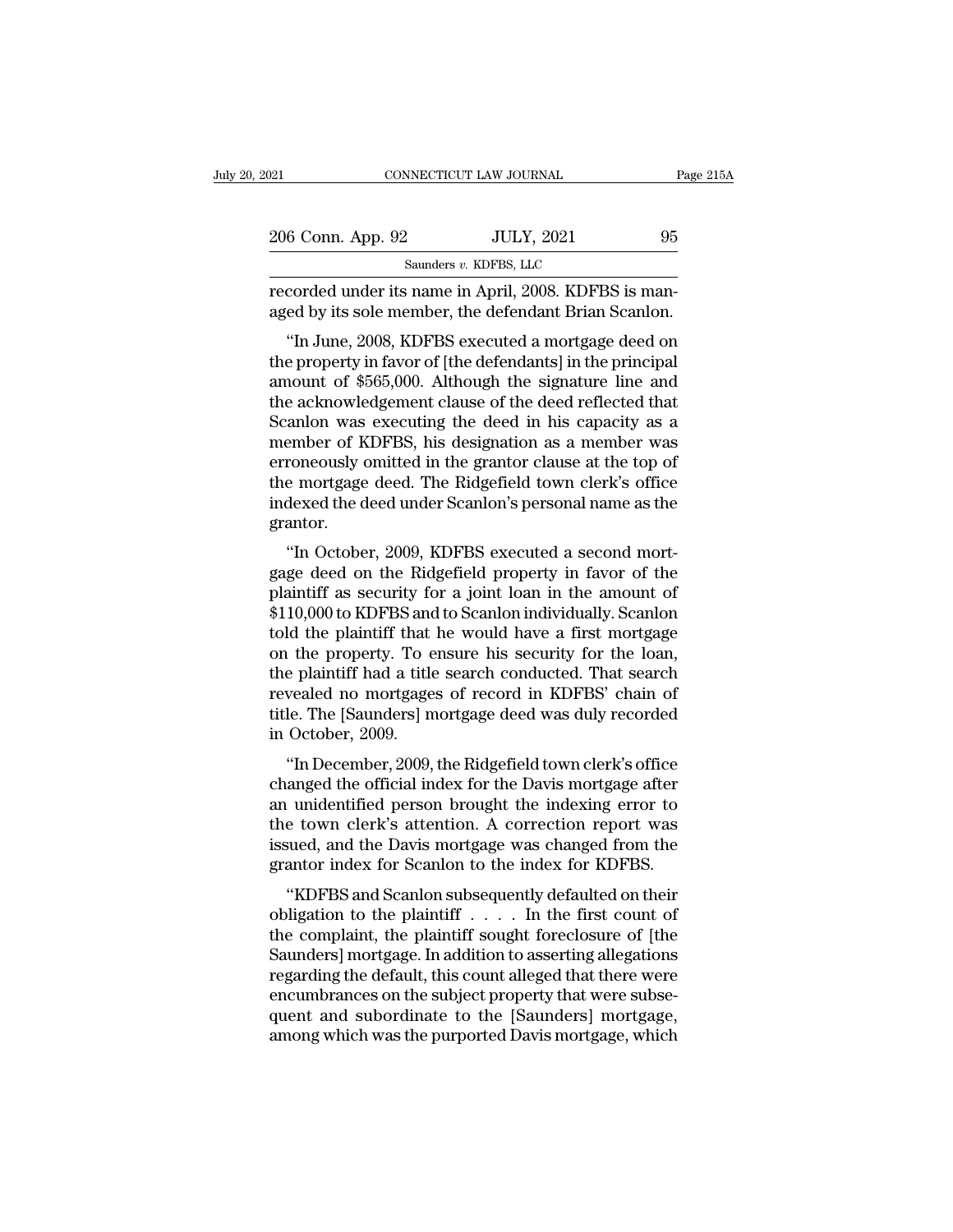| :16A | CONNECTICUT LAW JOURNAL                                 |                   | July 20, 2021 |
|------|---------------------------------------------------------|-------------------|---------------|
| 96   | <b>JULY, 2021</b>                                       | 206 Conn. App. 92 |               |
|      | Saunders v. KDFBS, LLC                                  |                   |               |
|      | was recorded in 2008. In the second count the plaintiff |                   |               |

CONNECTICUT LAW JOURNAL July 20, 202<br>
96 JULY, 2021 206 Conn. App. 92<br>
Saunders v. KDFBS, LLC<br>
was recorded in 2008. In the second count, the plaintiff<br>
sought a declaratory judgment that the 2008 Davis mort-Sounders v. KDFBS, LLC<br>
Saunders v. KDFBS, LLC<br>
Was recorded in 2008. In the second count, the plaintiff<br>
sought a declaratory judgment that the 2008 Davis mort-<br>
gage was subordinate to the ... 2009 [Saunders]<br>
mortgage b gage was subordinate to the ... . 2006 Conn. App. 92<br>was recorded in 2008. In the second count, the plaintiff<br>sought a declaratory judgment that the 2008 Davis mort-<br>gage was subordinate to the ... . 2009 [Saunders]<br>mortga 96 JULY, 2021 206 Conn. App. 92<br>
Saunders v. KDFBS, LLC<br>
was recorded in 2008. In the second count, the plaintiff<br>
sought a declaratory judgment that the 2008 Davis mort-<br>
gage was subordinate to the . . . . 2009 [Saunder Saunders v. KDFBS, LLC<br>was recorded in 2008. In the second count, the plaintiff<br>sought a declaratory judgment that the 2008 Davis mort-<br>gage was subordinate to the  $\ldots$  2009 [Saunders]<br>mortgage because the plaintiff had as recorded in 2008. In the second count, the plaintiff<br>
ught a declaratory judgment that the 2008 Davis mort-<br>
ge was subordinate to the  $\ldots$  2009 [Saunders]<br>
ortgage because the plaintiff had no notice of it due<br>
it ha was recorded in 2000. In the second count, the plantin<br>sought a declaratory judgment that the 2008 Davis mort-<br>gage was subordinate to the . . . . 2009 [Saunders]<br>mortgage because the plaintiff had no notice of it due<br>to i

Bodgin a declaratory judgment that the 2000 Davis mort<br>gage was subordinate to the . . . 2009 [Saunders]<br>mortgage because the plaintiff had no notice of it due<br>to it having been indexed under Scanlon's name.<br>"[The defendan gage was subordinate to the 1.1.2000 [Bathletts]<br>mortgage because the plaintiff had no notice of it due<br>to it having been indexed under Scanlon's name.<br>"[The defendants] filed an answer denying the allega-<br>tion in each cou also the plant and to holes of a date<br>to it having been indexed under Scanlon's name.<br>"[The defendants] filed an answer denying the allega-<br>tion in each count that [the Davis] mortgage was subor-<br>dinate to the [Saunders] m "[The defendants] filed an answer denying the allegation in each count that [the Davis] mortgage was subordinate to the [Saunders] mortgage. They also asserted a special defense that KDFBS, acting through its duly authoriz "[The defendants] filed an answer denying the all<br>tion in each count that [the Davis] mortgage was su<br>dinate to the [Saunders] mortgage. They also asse<br>a special defense that KDFBS, acting through its<br>authorized member, Sc In in cach count that [the *Davis*] inortgage was substrate to the [Saunders] mortgage. They also asserted special defense that KDFBS, acting through its duly thorized member, Scanlon, had mortgaged the subset property to a special defense that KDFBS, acting through its duly<br>authorized member, Scanlon, had mortgaged the sub-<br>ject property to them and that this mortgage was prior<br>in right and title to the [Saunders] mortgage.<br>"KDFBS was defa

a special detense that HDF D5, acting unodget its day<br>authorized member, Scanlon, had mortgaged the sub-<br>ject property to them and that this mortgage was prior<br>in right and title to the [Saunders] mortgage.<br>"KDFBS was defa databorized member, seamon, mad mortgaged are sab-<br>ject property to them and that this mortgage was prior<br>in right and title to the [Saunders] mortgage.<br>"KDFBS was defaulted for failure to appear and Scan-<br>lon was defaulte in right and title to the [Saunders] mortgage was profin right and title to the [Saunders] mortgage.<br>
"KDFBS was defaulted for failure to appear and Scan-<br>
lon was defaulted for failure to plead. The plaintiff then<br>
filed m right and the to the platnities] mortgage.<br>
"KDFBS was defaulted for failure to appear and Scan-<br>
lon was defaulted for failure to plead. The plaintiff then<br>
filed a motion for a judgment of foreclosure by sale. The<br>
mot "KDFBS was defaulted for failure<br>lon was defaulted for failure to plea<br>filed a motion for a judgment of fore<br>motion was supported by an affida<br>\$176,467.50, an affidavit of attorney'<br>of \$18,345, and an appraisal asses<br>fair It was detailed for failing to plead. The plaintiff and<br>ed a motion for a judgment of foreclosure by sale. The<br>otion was supported by an affidavit of debt totaling<br>76,467.50, an affidavit of attorney's fees in the amount<br>\$ med a modof for a judgment of foreclosure by safe. The<br>motion was supported by an affidavit of debt totaling<br>\$176,467.50, an affidavit of attorney's fees in the amount<br>of \$18,345, and an appraisal assessing the property's<br>

 $$176,467.50$ , an affidavit of attorney's fees in the amount<br>of  $$18,345$ , and an appraisal assessing the property's<br>fair market value at  $$310,000$ .<br>"Following a contested trial between the plaintiff and<br>[the defendants] of \$18,345, and an appraisal assessing the property's<br>fair market value at \$310,000.<br>"Following a contested trial between the plaintiff and<br>[the defendants], the court rendered judgment in favor<br>of the plaintiff on both co or  $\psi$ 10,919, and an appraisar assessing the property is<br>fair market value at \$310,000.<br>"Following a contested trial between the plaintiff and<br>[the defendants], the court rendered judgment in favor<br>of the plaintiff on bot "Following a contested trial between the plaintiff and<br>ne defendants], the court rendered judgment in favor<br>the plaintiff on both counts and ordered a foreclosure<br>sale." (Footnotes omitted.) Id., 588–90. This appeal<br>llowed Tolowing a concessed and between the plantificant<br>
[the defendants], the court rendered judgment in favor<br>
of the plaintiff on both counts and ordered a foreclosure<br>
by sale." (Footnotes omitted.) Id., 588–90. This appeal<br>

of the plaintiff on both counts and ordered a foreclosure<br>by sale." (Footnotes omitted.) Id., 588–90. This appeal<br>followed. Additional facts will be set forth as necessary.<br>The defendants seek reversal of the trial court's by sale." (Footnotes omitted.) Id., 588–90. This appeal<br>followed. Additional facts will be set forth as necessary.<br>The defendants seek reversal of the trial court's declar-<br>atory judgment in which it found that the Saunder by sale. (Toolholes officed.) rd., 500-50. This appear followed. Additional facts will be set forth as necessary.<br>The defendants seek reversal of the trial court's declaratory judgment in which it found that the Saunders<br>m The defendants seek reversal of the trial court's declaratory judgment in which it found that the Saunders<br>mortgage had priority over the Davis mortgage. The<br>defendants argue that the language of the mortgage<br>deed, as reco The defendants seek reversal of the trial court's declaratory judgment in which it found that the Saunders<br>mortgage had priority over the Davis mortgage. The<br>defendants argue that the language of the mortgage<br>deed, as reco atory judgment in which it found that the Saunders<br>mortgage had priority over the Davis mortgage. The<br>defendants argue that the language of the mortgage<br>deed, as recorded in 2008, put the plaintiff on construc-<br>tive notice mortgage had priority over the defendants argue that the lare deed, as recorded in 2008, put tive notice of the Davis mortgage that he cannot be charged with the Davis mortgage because it vehain of title for KDFBS.<br>We begi rendance argue and are narguage of are horigageded, as recorded in 2008, put the plaintiff on constructive notice of the Davis mortgage. The plaintiff counters at he cannot be charged with constructive notice of e Davis mo review. The plaintiff of revision of the Davis mortgage. The plaintiff counters that he cannot be charged with constructive notice of the Davis mortgage because it was recorded outside the chain of title for KDFBS.<br>We begi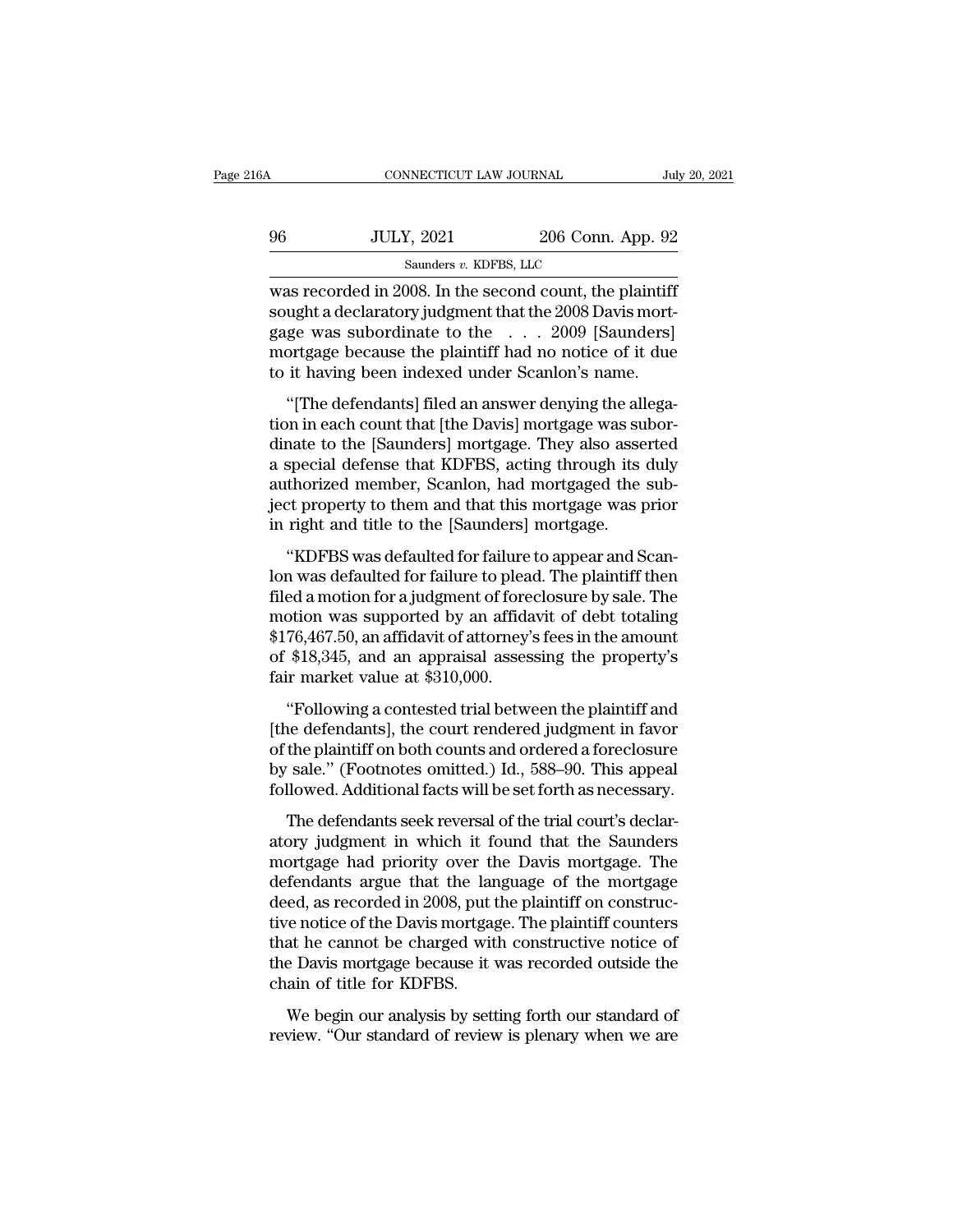| 021               | CONNECTICUT LAW JOURNAL                               | Page 217A |
|-------------------|-------------------------------------------------------|-----------|
| 206 Conn. App. 92 | <b>JULY, 2021</b>                                     | 97        |
|                   | Saunders v. KDFBS, LLC                                |           |
|                   | required to determine the intent behind language in a |           |

required to determine the intent behind language in a<br>deed or other written instrument by which litigants<br>alaim an interest in real estate. Index that please it as  $\frac{206 \text{ Conn. App. 92}}{\text{sounders } v. \text{ KDFBS, LLC}}$ <br>
required to determine the intent behind language in a deed or other written instrument by which litigants claim an interest in real estate. Under that plenary standard we are not requ 206 Conn. App. 92 JULY, 2021 97<br>
Saunders v. KDFBS, LLC<br>
required to determine the intent behind language in a<br>
deed or other written instrument by which litigants<br>
claim an interest in real estate. Under that plenary sta 206 Conn. App. 92 JULY, 2021 97<br>
Saunders v. KDFBS, LLC<br>
required to determine the intent behind language in a<br>
deed or other written instrument by which litigants<br>
claim an interest in real estate. Under that plenary sta Saunders *v*. KDFBS, LLC<br>
required to determine the intent behind language in a<br>
deed or other written instrument by which litigants<br>
claim an interest in real estate. Under that plenary stan-<br>
dard, we are not required to samders v. KDFBS, LLC<br>
required to determine the intent behind language in a<br>
deed or other written instrument by which litigants<br>
claim an interest in real estate. Under that plenary stan-<br>
dard, we are not required to gi required to determine the intent behind language in a<br>deed or other written instrument by which litigants<br>claim an interest in real estate. Under that plenary stan-<br>dard, we are not required to give customary deference<br>to deed or other written instrument by which litigants<br>claim an interest in real estate. Under that plenary stan-<br>dard, we are not required to give customary deference<br>to the trial court's factual inferences." *Ginsberg & Gin* claim an interest in real estate. Under that plenary stan-<br>dard, we are not required to give customary deference<br>to the trial court's factual inferences." *Ginsberg & Gin-*<br>sberg, LLC v. Alexandria Estates, LLC, 136 Conn. dard, we are not required to give customary deference<br>to the trial court's factual inferences." *Ginsberg & Gin-*<br>s*berg, LLC* v. *Alexandria Estates, LLC*, 136 Conn. App.<br>511, 515, 48 A.3d 101 (2012). "To the extent that to the trial court's factual inferences." *Ginsberg & Ginsberg, LLC* v. *Alexandria Estates, LLC*, 136 Conn. App. 511, 515, 48 A.3d 101 (2012). "To the extent that the court has made findings of fact, our review is limited sberg, LLC v. Alexandria Estates, LLC, 136 Conn. App.<br>511, 515, 48 A.3d 101 (2012). "To the extent that the<br>court has made findings of fact, our review is limited<br>to a determination of whether the court's conclusions<br>were 511, 515, 48 A.3d 101 (2012). "To the extent that the<br>court has made findings of fact, our review is limited<br>to a determination of whether the court's conclusions<br>were clearly erroneous." *Torgerson* v. *Sarah Tuxis Res-<br>* court has made findings of fact, our review is limited<br>to a determination of whether the court's conclusions<br>were clearly erroneous." *Torgerson v. Sarah Tuxis Res-<br>idential Services, Inc.*, 81 Conn. App. 435, 439, 840 A.2 to a determination of whether the court's conclusions<br>were clearly erroneous." *Torgerson* v. *Sarah Tuxis Res-<br>idential Services, Inc.*, 81 Conn. App. 435, 439, 840 A.2d<br>66, cert. denied, 269 Conn. 903, 852 A.2d 737 (2004 *were clearly erroneous." Torgerson v. Sarah Tuxis Residential Services, Inc., 81 Conn. App. 435, 439, 840 A.2d*<br>66, cert. denied, 269 Conn. 903, 852 A.2d 737 (2004).<br>Further, "[t]o the extent that our review requires us<br>t idential Services, Inc., 81 Conn. App. 435, 439, 840 A.2d<br>66, cert. denied, 269 Conn. 903, 852 A.2d 737 (2004).<br>Further, "[t]o the extent that our review requires us<br>to construe statutory provisions, this presents a legal<br> 66, cert. denied,<br>Further, "[t]o th<br>to construe stat<br>question over wl<br>ington Mutual 1<br>288, 145 A.3d 408<br>387 (2016).<br>In the present : rance, the catent matter of Force Fequences as<br>construe statutory provisions, this presents a legal<br>estion over which our review also is plenary." Wash-<br>gton Mutual Bank v. Coughlin, 168 Conn. App. 278,<br>8, 145 A.3d 408, ce to construct statutery provisions, and presents a regarduestion over which our review also is plenary." Washington Mutual Bank v. Coughlin, 168 Conn. App. 278, 288, 145 A.3d 408, cert. denied, 323 Conn. 939, 151 A.3d 387 (

ington Mutual Bank v. Coughlin, 168 Conn. App. 278,<br>288, 145 A.3d 408, cert. denied, 323 Conn. 939, 151 A.3d<br>387 (2016).<br>In the present matter, the court determined in the judg-<br>ment of foreclosure that the Saunders mortg 288, 145 A.3d 408, cert. denied, 323 Conn. 939, 151 A.3d<br>387 (2016).<br>In the present matter, the court determined in the judg-<br>ment of foreclosure that the Saunders mortgage, which<br>was recorded in October, 2009, had priorit gage had not been recorded in the chain of title priority of interests has its roots in original priority over the chain of title for the chain of title for the chain of title for the priority over the chain of title for K In the present matter, the court determined in the judgment of foreclosure that the Saunders mortgage, which was recorded in October, 2009, had priority over the Davis mortgage. The court found that the Davis mortgage had In the present matter, the court determined in the judgment of foreclosure that the Saunders mortgage, which<br>was recorded in October, 2009, had priority over the<br>Davis mortgage. The court found that the Davis mort-<br>gage ha ment of foreclosure that the Saunders mortgage, which<br>was recorded in October, 2009, had priority over the<br>Davis mortgage. The court found that the Davis mort-<br>gage had not been recorded in the chain of title for<br>KDFBS unt was recorded in October, 2009, had priority over the Davis mortgage. The court found that the Davis mortgage had not been recorded in the chain of title for KDFBS until December, 2009. "The law relating to the priority of Davis mortgage. The court found that the Davis mortgage had not been recorded in the chain of title for KDFBS until December, 2009. "The law relating to the priority of interests has its roots in early Connecticut jurispru gage had not been recorded in the chain of title for<br>KDFBS until December, 2009. "The law relating to the<br>priority of interests has its roots in early Connecticut<br>jurisprudence. A fundamental principle is that a mort-<br>gage KDFBS until December, 2009. "The law relating to the<br>priority of interests has its roots in early Connecticut<br>jurisprudence. A fundamental principle is that a mort-<br>gage that is recorded first is entitled to priority over<br> priority of interests has its roots in early Connecticut<br>jurisprudence. A fundamental principle is that a mort-<br>gage that is recorded first is entitled to priority over<br>subsequently recorded mortgages provided that every<br>g jurisprudence. A fundamental principle is that a mortgage that is recorded first is entitled to priority over subsequently recorded mortgages provided that every grantee has a reasonable time to get his deed recorded."<br>(In gage that is recorded first is entitled to priority over<br>subsequently recorded mortgages provided that every<br>grantee has a reasonable time to get his deed recorded."<br>(Internal quotation marks omitted.) *Equicredit Corp.*<br>o subsequently recorded mortgages provided that every<br>grantee has a reasonable time to get his deed recorded."<br>(Internal quotation marks omitted.) *Equicredit Corp.*<br>of *Connecticut* v. *Kasper*, 122 Conn. App. 94, 97, 996<br>A grantee has a reasonable time to get his deed recorded."<br>(Internal quotation marks omitted.) *Equicredit Corp.*<br>of *Connecticut* v. *Kasper*, 122 Conn. App. 94, 97, 996<br>A.2d 1243, cert. denied, 298 Conn. 916, 4 A.3d 831 (2 (Internal quotation marks omitted.) *Equicredit Corp.*<br>of *Connecticut* v. *Kasper*, 122 Conn. App. 94, 97, 996<br>A.2d 1243, cert. denied, 298 Conn. 916, 4 A.3d 831 (2010).<br>In addition, General Statutes § 47-10 (a) provides of *Connecticut* v. *Kasper*, 122 Conn. App. 94, 9<br>A.2d 1243, cert. denied, 298 Conn. 916, 4 A.3d 831 (<br>In addition, General Statutes § 47-10 (a) provi<br>relevant part: "No conveyance shall be effectual t<br>any land against an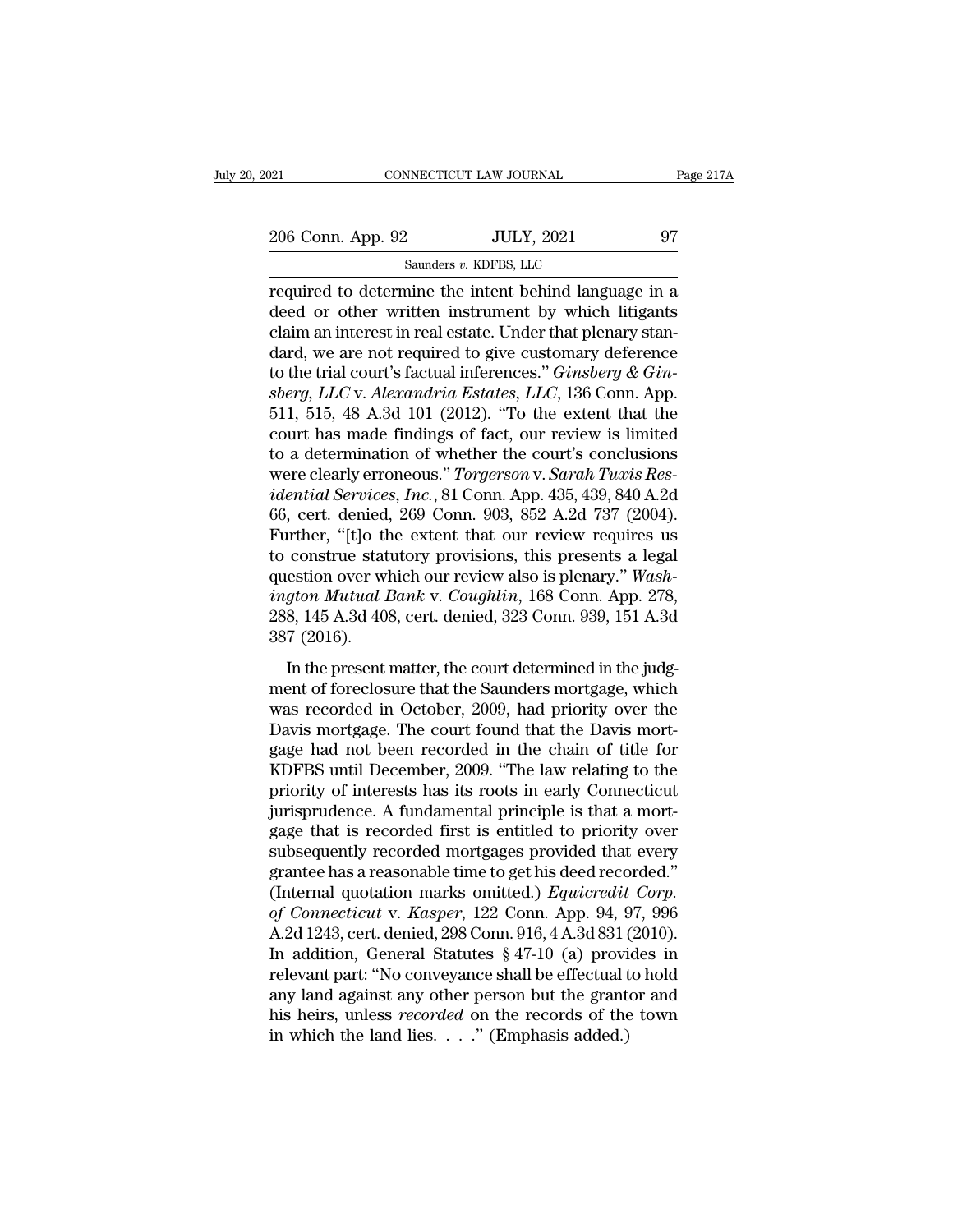| 18A | CONNECTICUT LAW JOURNAL                                                                                                                                                         |                   | July 20, 2021 |
|-----|---------------------------------------------------------------------------------------------------------------------------------------------------------------------------------|-------------------|---------------|
| 98  | <b>JULY, 2021</b>                                                                                                                                                               | 206 Conn. App. 92 |               |
|     | Saunders v. KDFBS, LLC                                                                                                                                                          |                   |               |
|     | The defendants do not argue on appeal that the plain-<br>tiff had actual notice of the Davis mortgage. The plaintiff<br>togtified that he was told by Comlen that he would have |                   |               |

98 JULY, 2021 206 Conn. App. 92<br>
Saunders  $v$ . KDFBS, LLC<br>
The defendants do not argue on appeal that the plaintiff<br>
testified that he was told by Scanlon that he would have<br>
the first mortgage on the property and that he 98 JULY, 2021 206 Conn. App. 92<br>
Saunders  $v$ . KDFBS, LLC<br>
The defendants do not argue on appeal that the plaintiff<br>
testified that he was told by Scanlon that he would have<br>
the first mortgage on the property and that he 98 JULY, 2021 206 Conn. App. 92<br>
Saunders  $v$ . KDFBS, LLC<br>
The defendants do not argue on appeal that the plain-<br>
tiff had actual notice of the Davis mortgage. The plaintiff<br>
testified that he was told by Scanlon that he Saunders v. KDFBS, LLC<br>
The defendants do not argue on appeal that the plain-<br>
tiff had actual notice of the Davis mortgage. The plaintiff<br>
testified that he was told by Scanlon that he would have<br>
the first mortgage on th samders  $v$ . KDFBS, LLC<br>The defendants do not argue on appeal that<br>tiff had actual notice of the Davis mortgage. The<br>stified that he was told by Scanlon that he w<br>the first mortgage on the property and that he<br>have engage The defendants are not afgue on appear that the pain-<br>f had actual notice of the Davis mortgage. The plaintiff<br>stified that he was told by Scanlon that he would have<br>e first mortgage on the property and that he would not<br>w the first mortgage of the Davis hiortgage. The plantified that he was told by Scanlon that he would have<br>the first mortgage on the property and that he would not<br>have engaged in business with Scanlon had he known<br>of the ot

testined that he was told by Scanfort that he would have<br>the first mortgage on the property and that he would not<br>have engaged in business with Scanlon had he known<br>of the other mortgage on the property.<br>The defendants arg the instributgage on the property and that he would not<br>have engaged in business with Scanlon had he known<br>of the other mortgage on the property.<br>The defendants argue that, when the plaintiff recorded<br>his mortgage in 2009, that the other mortgage on the property.<br>
The defendants argue that, when the plaintiff recorded<br>
his mortgage in 2009, he had constructive notice of<br>
the Davis mortgage, which had been lodged with the<br>
Ridgefield town cl The defendants argue that, when the plaintiff recorded<br>his mortgage in 2009, he had constructive notice of<br>the Davis mortgage, which had been lodged with the<br>Ridgefield town clerk in 2008. The defendants assert<br>that the t The defendants argue that, when the plaintiff recorded<br>his mortgage in 2009, he had constructive notice of<br>the Davis mortgage, which had been lodged with the<br>Ridgefield town clerk in 2008. The defendants assert<br>that the t his mortgage in 2009, he had constructive notice of<br>the Davis mortgage, which had been lodged with the<br>Ridgefield town clerk in 2008. The defendants assert<br>that the two elements for constructive notice in a land<br>record, n the Davis mortgage, which had been lodged with the Ridgefield town clerk in 2008. The defendants assert that the two elements for constructive notice in a land record, namely, (1) a valid mortgage<sup>2</sup> under either our comm *Ridgefield town clerk in 2008. The defendants assert*<br>that the two elements for constructive notice in a land<br>record, namely, (1) a valid mortgage<sup>2</sup> under either our<br>common law or the safe harbor provision of General<br>Sta that the two elements for constructive notice in a land<br>record, namely, (1) a valid mortgage<sup>2</sup> under either our<br>common law or the safe harbor provision of General<br>Statues § 49-31b (a),<sup>3</sup> which was (2) "lodged for [the]<br>r record, namely, (1) a valid mortgage<sup>2</sup> under either our<br>
common law or the safe harbor provision of General<br>
Statues § 49-31b (a),<sup>3</sup> which was (2) "lodged for [the]<br>
record" with the town clerk, were satisfied in this ca common law or the safe harbor provision of General Statues § 49-31b (a),<sup>3</sup> which was (2) "lodged for [the] record" with the town clerk, were satisfied in this case. *Butchers' Ice & Supply Co.* v. *Bascom*, 109 Conn. 433 Statues § 49-31b (a),<sup>3</sup> which was (2) "lodged for [the]<br>record" with the town clerk, were satisfied in this case.<br>*Butchers' Ice & Supply Co.* v. *Bascom*, 109 Conn. 433,<br>441, 146 A. 843 (1929); see also *Connecticut Nat* record" with the town clerk, were satisfied in this case.<br>Butchers' Ice & Supply Co. v. Bascom, 109 Conn. 433,<br>441, 146 A. 843 (1929); see also Connecticut National<br>Bank v. Lorenzato, 221 Conn. 77, 82, 602 A.2d 959<br>(1992). Butchers' Ice & Supply (441, 146 A. 843 (1929); s<br>Bank v. Lorenzato, 221<br>(1992). After a thorough<br>clude that the Davis mon<br>on constructive notice<br>town clerk in 2008.<br>The defendants claim t The defendants claim that, notwithstanding the draft-<br>and that the Davis mortgage did not put the plaintiff<br>defendants claim that, notwithstanding the draft-<br>g error naming Brian Scanlon as the grantor in the<br>partor claus Bank v. Lorenzato, 221 Collit.  $11$ , 62, 602 A.2d 353<br>(1992). After a thorough review of the record, we conclude that the Davis mortgage did not put the plaintiff<br>on constructive notice when it was lodged with the<br>town cl (1992). After a thorough review of the record, we conclude that the Davis mortgage did not put the plaintiff on constructive notice when it was lodged with the town clerk in 2008.<br>The defendants claim that, notwithstandin

The defendants claim that, notwithstanding the draft-<br>g error naming Brian Scanlon as the grantor in the<br>antor clause, the language of the mortgage deed as<br><sup>2</sup> Because the trial court made findings as to the priority of th The defendants claim that, notwithstanding the draft-<br>ing error naming Brian Scanlon as the grantor in the<br>grantor clause, the language of the mortgage deed as<br> $\frac{1}{2}$ Because the trial court made findings as to the prio

ing error naming Brian Scanlon as the grantor in the grantor clause, the language of the mortgage deed as  $\frac{1}{2}$ Because the trial court made findings as to the priority of the Davis and Saunders mortgages, and the plain ing error naming Brian Scanlon as the grantor in the grantor clause, the language of the mortgage deed as  $\frac{1}{2}$  Because the trial court made findings as to the priority of the Davis and Saunders mortgages, and the pla allout Clause, the Tanguage of the Hiorigage deed as<br>
<sup>2</sup> Because the trial court made findings as to the priority of the Davis and<br>
Saunders mortgages, and the plaintiff does not contest the validity of the<br>
Davis mortgag Saunders mortgages, and the plaintiff does not contest the validity of the Davis mortgage on appeal, we limit our analysis to the issue of whether the Davis mortgage provided constructive notice to the plaintiff when it w

Davis mortgage on appeal, we limit our analysis to the issue of whether the Davis mortgage provided constructive notice to the plaintiff when it was lodged with the town clerk.<br><sup>3</sup> General Statutes  $\S$  49-31b (a) provides Davis mortgage provided constructive notice to the plaintiff when it was<br>lodged with the town clerk.<br><sup>3</sup> General Statutes § 49-31b (a) provides: "A mortgage deed given to secure<br>payment of a promissory note, which furnishe Lodged with the town clerk.<br>
<sup>3</sup> General Statutes § 49-31b (a) provides: "A mortgage deed given to secure payment of a promissory note, which furnishes information from which there can be determined the date, principal am <sup>3</sup> General Statutes § 49-31b (a) provides: "A mortgage deed given to secure payment of a promissory note, which furnishes information from which there can be determined the date, principal amount and maximum term of the n there can be determined the date, principal amount and maximum term of the note, shall be deemed to give sufficient notice of the nature and amount of the obligation to constitute a valid lien securing payment of all sums the note, shall be deemed to give sufficient notice of the nature and amount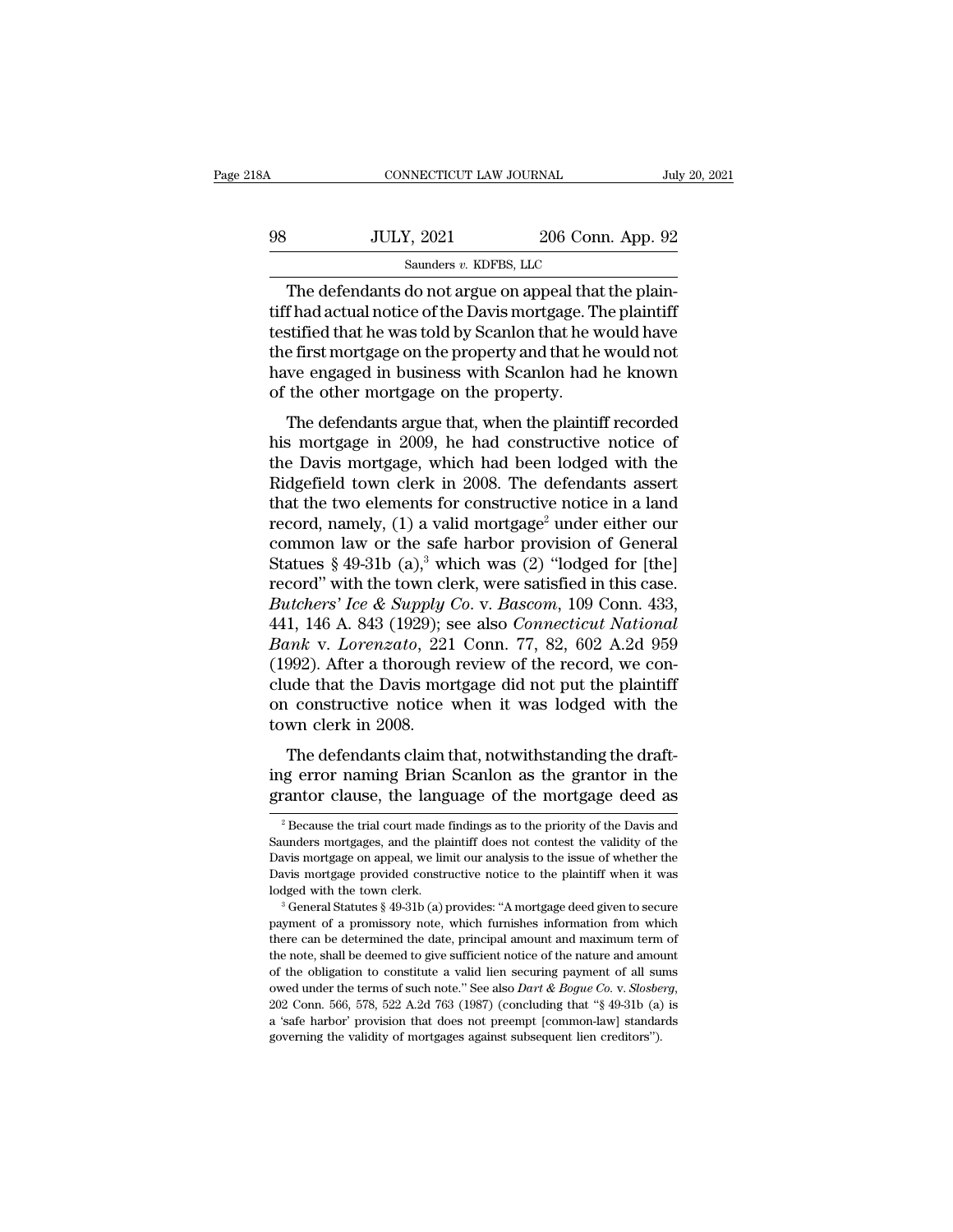| 2021                                                                                                                                                                   | CONNECTICUT LAW JOURNAL | Page 219A |
|------------------------------------------------------------------------------------------------------------------------------------------------------------------------|-------------------------|-----------|
| 206 Conn. App. 92                                                                                                                                                      | <b>JULY, 2021</b>       | 99        |
|                                                                                                                                                                        | Saunders v. KDFBS, LLC  |           |
| a whole put the plaintiff on constructive notice that<br>KDFBS was the intended grantor of the mortgage. The<br>defendants assert that "eny pessible embiguity greated |                         |           |

206 Conn. App. 92 JULY, 2021 99<br>
Saunders v. KDFBS, LLC<br>
a whole put the plaintiff on constructive notice that<br>
KDFBS was the intended grantor of the mortgage. The<br>
defendants assert that "any possible ambiguity created<br> 206 Conn. App. 92 JULY, 2021 99<br>
Saunders v. KDFBS, LLC<br>
a whole put the plaintiff on constructive notice that<br>
KDFBS was the intended grantor of the mortgage. The<br>
defendants assert that "any possible ambiguity created<br>  $\frac{206 \text{ Conn. App. } 92}{\text{Sauders } v. \text{ KDFBS, LLC}}$ <br>
a whole put the plaintiff on constructive notice that<br>
KDFBS was the intended grantor of the mortgage. The<br>
defendants assert that "any possible ambiguity created<br>
by the granting Saunders  $v$ . KDFBS, LLC<br>
a whole put the plaintiff on constructive notice that<br>
KDFBS was the intended grantor of the mortgage. The<br>
defendants assert that "any possible ambiguity created<br>
by the granting clause is resol samders v. KDFBS, ELC<br>
a whole put the plaintiff on constructive notice that<br>
KDFBS was the intended grantor of the mortgage. The<br>
defendants assert that "any possible ambiguity created<br>
by the granting clause is resolved a whole put the plaintiff on constructive notice that<br>KDFBS was the intended grantor of the mortgage. The<br>defendants assert that "any possible ambiguity created<br>by the granting clause is resolved when the Davis mort-<br>gage KDFBS was the intended grantor of<br>defendants assert that "any possible<br>by the granting clause is resolved wl<br>gage is reviewed in its entirety" and<br>plaintiff was put on constructive r<br>mortgage when that mortgage was f<br>Ridge The defendants relative and process analysing viewer<br>the granting clause is resolved when the Davis mort-<br>ge is reviewed in its entirety" and that, therefore, the<br>aintiff was put on constructive notice of the Davis<br>ortgage by the granting chalce is reserved in that, therefore, the plaintiff was put on constructive notice of the Davis<br>mortgage when that mortgage was first lodged with the<br>Ridgefield town clerk in 2008.<br>The defendants rely on t

gage and the authority standard, and the proposition<br>plaintiff was put on constructive notice of the Davis<br>mortgage when that mortgage was first lodged with the<br>Ridgefield town clerk in 2008.<br>The defendants rely on two sep FINITE THE TREFT TREFT TERRET TREFT THE TREFT INTERNATION INTO MORTING MORTING MORTING MORTING MORTING MORTING MORTING THE GET AND SUPPOSE THE GIVEN DETERMINE THE GALLER UP OF a valid mortgage gives constructive notice to mortgage when that mortgage was first lodged with the<br>Ridgefield town clerk in 2008.<br>The defendants rely on two separate lines of authority<br>in support of their constructive notice claim. The first<br>line of authority stands The defendants rely on two separate lines of authority<br>in support of their constructive notice claim. The first<br>line of authority stands for the proposition that<br>"recordation of a valid mortgage gives constructive<br>notice t The defendants rely on two separate lines of authority<br>in support of their constructive notice claim. The first<br>line of authority stands for the proposition that<br>"recordation of a valid mortgage gives constructive<br>notice t in support of their constructive notice claim. The first<br>line of authority stands for the proposition that<br>"recordation of a valid mortgage gives constructive<br>notice to third persons if the record sufficiently dis-<br>closes line of authority stands for the proposition that<br>
"recordation of a valid mortgage gives constructive<br>
notice to third persons if the record sufficiently dis-<br>
closes the real nature of the transaction so that the<br>
third "recordation of a valid mortgage gives constructive<br>notice to third persons if the record sufficiently dis-<br>closes the real nature of the transaction so that the<br>third party claimant, exercising common prudence and<br>ordinar between the real nature of the transaction so that the ird party claimant, exercising common prudence and dinary diligence, can ascertain the extent of the cumbrance." *Connecticut National Bank v. Lorento*, supra, 221 Con third party claimant, exercising common prudence and<br>ordinary diligence, can ascertain the extent of the<br>encumbrance." *Connecticut National Bank v. Loren-<br>zato*, supra, 221 Conn. 81; see id., 82 (citing cases).<br>The defend

ordinary diligence, can ascertain the extent of the<br>encumbrance." *Connecticut National Bank* v. *Loren-*<br>zato, supra, 221 Conn. 81; see id., 82 (citing cases).<br>The defendants argue that *Lorenzato* controls the<br>present ca encumbrance." *Connecticut National Bank v. Loren-<br>zato*, supra, 221 Conn. 81; see id., 82 (citing cases).<br>The defendants argue that *Lorenzato* controls the<br>present case. We disagree. In *Lorenzato*, the mortgage<br>at issue zato, supra, 221 Conn. 81; see id., 82 (citing cases).<br>The defendants argue that *Lorenzato* controls the<br>present case. We disagree. In *Lorenzato*, the mortgage<br>at issue was recorded in the land records with a signa-<br>ture The defendants argue that *Lorenzato* controls the<br>present case. We disagree. In *Lorenzato*, the mortgage<br>at issue was recorded in the land records with a signa-<br>ture page that did not have the required signatures and<br>ack The defendants argue that *Lorenzato* controls the<br>present case. We disagree. In *Lorenzato*, the mortgage<br>at issue was recorded in the land records with a signa-<br>ture page that did not have the required signatures and<br>ack present case. We disagree. In *Lorenzato*, the mortgage<br>at issue was recorded in the land records with a signa-<br>ture page that did not have the required signatures and<br>acknowledgment. Id., 79. Our Supreme Court held that<br>t at issue was recorded in the land records with a signature page that did not have the required signatures and acknowledgment. Id., 79. Our Supreme Court held that the recordation was effective, so as to supply constructive ture page that did not have the required signatures and<br>acknowledgment. Id., 79. Our Supreme Court held that<br>the recordation was effective, so as to supply construc-<br>tive notice upon subsequent encumbrancers, because<br>"an e acknowledgment. Id., 79. Our Supreme Court held that<br>the recordation was effective, so as to supply construc-<br>tive notice upon subsequent encumbrancers, because<br>"an express reference to the omitted documentation in<br>the rec the recordation was effective, so as to supply constructive notice upon subsequent encumbrancers, because "an express reference to the omitted documentation in the recorded mortgage deed would have enabled a title searcher tive notice upon subsequent encumbrancers, because<br>"an express reference to the omitted documentation in<br>the recorded mortgage deed would have enabled a title<br>searcher to make a requisite inquiry to discover the<br>terms of t "an express reference to the omitted documentation in<br>the recorded mortgage deed would have enabled a title<br>searcher to make a requisite inquiry to discover the<br>terms of the mortgage." Id., 83. In its analysis, the court<br>m the recorded mortgage deed would have enabled a title<br>searcher to make a requisite inquiry to discover the<br>terms of the mortgage." Id., 83. In its analysis, the court<br>made the distinction between "a mortgage deed that is<br>i searcher to make a requisite inquiry to discover the<br>terms of the mortgage." Id., 83. In its analysis, the court<br>made the distinction between "a mortgage deed that is<br>imperfectly executed and one that is imperfectly<br>recor terms of the mortgage." Id., 83. In its analysis, the court<br>made the distinction between "a mortgage deed that is<br>imperfectly executed and one that is imperfectly<br>recorded. The former is a nullity and is, therefore, inca-<br> made the distinction between "a mortgage deed that is<br>imperfectly executed and one that is imperfectly<br>recorded. The former is a nullity and is, therefore, inca-<br>pable of giving constructive notice; the latter affords<br>cons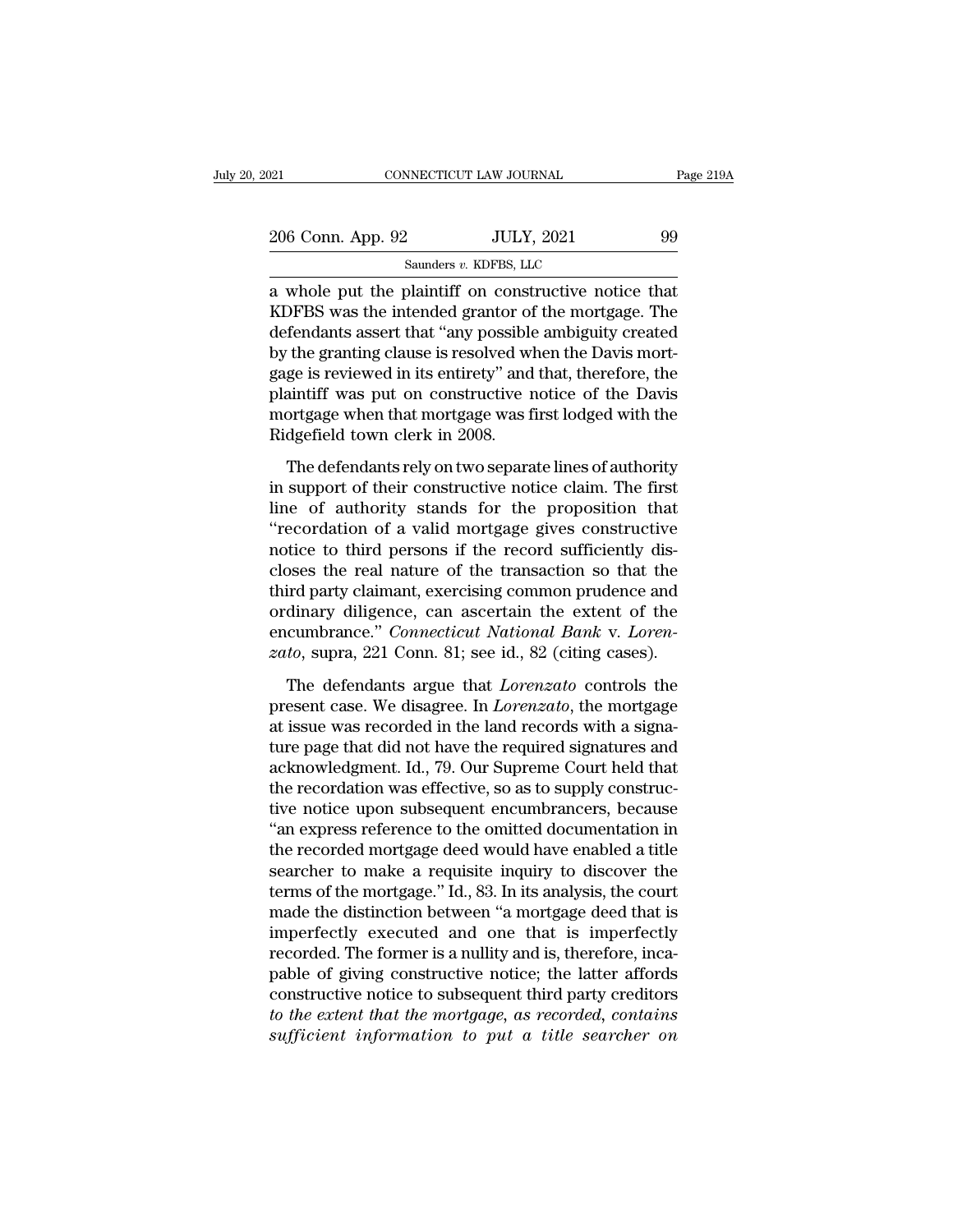| 20A | CONNECTICUT LAW JOURNAL                                      |                   | July 20, 2021 |
|-----|--------------------------------------------------------------|-------------------|---------------|
| 100 | <b>JULY, 2021</b>                                            | 206 Conn. App. 92 |               |
|     | Saunders v. KDFBS, LLC                                       |                   |               |
|     | <i>inquiru</i> From the point of view of the third party who |                   |               |

CONNECTICUT LAW JOURNAL July 20, 2021<br> **ii** JULY, 2021 206 Conn. App. 92<br>
Saunders v. KDFBS, LLC<br> *inquiry*. From the point of view of the third party who<br>
relies on that which the recorded conveyance purports<br>
to anoumb  $r = 100$  JULY, 2021 206 Conn. App. 92<br>Saunders v. KDFBS, LLC<br> $inquiry$ . From the point of view of the third party who<br>relies on that which the recorded conveyance purports<br>to encumber, it is immaterial whether an imperfect<br>re 100 JULY, 2021 206 Conn. App. 92<br>
saunders v. KDFBS, LLC<br>
inquiry. From the point of view of the third party who<br>
relies on that which the recorded conveyance purports<br>
to encumber, it is immaterial whether an imperfect<br> 100 JULY, 2021 206 Conn. App. 92<br>
Saunders v. KDFBS, LLC<br>
inquiry. From the point of view of the third party who<br>
relies on that which the recorded conveyance purports<br>
to encumber, it is immaterial whether an imperfect<br> Saunders v. KDFBS, LLC<br>
inquiry. From the point of view of the third party who<br>
relies on that which the recorded conveyance purports<br>
to encumber, it is immaterial whether an imperfect<br>
recordiation is attributable to th salides *v.* KDFBS, LEC<br>
inquiry. From the point of view of the third party who<br>
relies on that which the recorded conveyance purports<br>
to encumber, it is immaterial whether an imperfect<br>
recordation is attributable to the *inquiry*. From the point of view of the third party who<br>relies on that which the recorded conveyance purports<br>to encumber, it is immaterial whether an imperfect<br>recordation is attributable to the inadvertence of the<br>recor relies on that which the recorded conveyance purports<br>to encumber, it is immaterial whether an imperfect<br>recordation is attributable to the inadvertence of the<br>recording clerk or to the inadvertence of the mortgagee.<br>We ha to encumber, it is immaterial whether an imperfect<br>recordation is attributable to the inadvertence of the<br>recording clerk or to the inadvertence of the mortgagee.<br>We have, in effect, so held in *Connecticut National*<br>Bank recordation is attributable to the inadvertence of the<br>recording clerk or to the inadvertence of the mortgagee.<br>We have, in effect, so held in *Connecticut National*<br>Bank v. Esposito, 210 Conn. 221, 230–31, 554 A.2d 735<br>(1 recording clerk or to the inadvertence of the mortgagee.<br>We have, in effect, so held in *Connecticut National*<br>Bank v. Esposito, 210 Conn. 221, 230–31, 554 A.2d 735<br>(1989), in which the issue was whether a recorded mort-<br>g We have, in effect, so held in *Connecticut National*<br> *Bank* v. *Esposito*, 210 Conn. 221, 230–31, 554 A.2d 735<br>
(1989), in which the issue was whether a recorded mort-<br>
gage deed gave constructive notice to [third-party] Bank v. Esposito, 210 Conn. 221, 230–31, 554 A.2d 735<br>(1989), in which the issue was whether a recorded mort-<br>gage deed gave constructive notice to [third-party] cred-<br>itors, even though the mortgagee in recording its deed (1989), in which the issue was whether a recorded mortgage deed gave constructive notice to [third-party] cred-<br>itors, even though the mortgagee in recording its deed<br>had inadvertently omitted documentation containing<br>impo gage deed gave constructive notice to [third-party] cred-<br>itors, even though the mortgagee in recording its deed<br>had inadvertently omitted documentation containing<br>important information about the amount of the mort-<br>gage o itors, even though the mortgagee in recording its deed<br>had inadvertently omitted documentation containing<br>important information about the amount of the mort-<br>gage obligation. We concluded that the recordation was<br>effective had inadvertently omitted documentation containing<br>important information about the amount of the mort-<br>gage obligation. We concluded that the recordation was<br>effective because an express reference to the omitted<br>documentat important information about the amount of the mortgage obligation. We concluded that the recordation was effective because an express reference to the omitted documentation in the recorded mortgage deed would have enabled ordination in the recorded mortgage deed would<br>we enabled a title searcher to make the requisite<br>quiry to discover the terms of the mortgage." (Empha-<br>is added.) *Connecticut National Bank* v. *Lorenzato*,<br>pra, 221 Conn. 8 have enabled a title searcher to make the requisite<br>inquiry to discover the terms of the mortgage." (Empha-<br>sis added.) *Connecticut National Bank v. Lorenzato*,<br>supra, 221 Conn. 82–83.<br>The defendants argue that *Lorenzato* 

inquiry to discover the terms of the mortgage." (Emphasis added.) *Connecticut National Bank v. Lorenzato*, supra, 221 Conn. 82–83.<br>The defendants argue that *Lorenzato*, and similar cases, instruct that our analysis shoul sis added.) *Connecticut National Bank* v. *Lorenzato*,<br>supra, 221 Conn. 82–83.<br>The defendants argue that *Lorenzato*, and similar cases,<br>instruct that our analysis should focus "exclusively on<br>the face of the subject deed supra, 221 Conn. 82–83.<br>
The defendants argue that *Lorenzato*, and similar cases,<br>
instruct that our analysis should focus "exclusively on<br>
the face of the subject deed at the time it is lodged with<br>
the recording clerk, The defendants argue that *Lorenzato*, and similar cases,<br>instruct that our analysis should focus "exclusively on<br>the face of the subject deed at the time it is lodged with<br>the recording clerk, even if a subsequent recordi The defendants argue that *Lorenzato*, and similar cases,<br>instruct that our analysis should focus "exclusively on<br>the face of the subject deed at the time it is lodged with<br>the recording clerk, even if a subsequent recordi instruct that our analysis should focus "exclusively on<br>the face of the subject deed at the time it is lodged with<br>the recording clerk, even if a subsequent recording error<br>caused the mortgage to be undetectable by third-p the face of the subject deed at the time it is lodged with<br>the recording clerk, even if a subsequent recording error<br>caused the mortgage to be undetectable by third-party<br>creditors." We disagree. Central to the holding in<br> the recording clerk, even if a subsequent recording error<br>caused the mortgage to be undetectable by third-party<br>creditors." We disagree. Central to the holding in<br>*Lorenzato* was the fact that other documents *recorded*<br>wi caused the mortgage to be undetectable by third-party<br>creditors." We disagree. Central to the holding in<br>*Lorenzato* was the fact that other documents *recorded*<br>within the chain of title would have put a title searcher<br>on creditors." We disagree. Central to the holding in<br>*Lorenzato* was the fact that other documents *recorded*<br>*within the chain of title* would have put a title searcher<br>on inquiry about the status of the mortgage. Our<br>Supre *Lorenzato* was the fact that other documents *recorded*<br>*within the chain of title* would have put a title searcher<br>on inquiry about the status of the mortgage. Our<br>Supreme Court stated that it was "persuaded that the<br>mor within the chain of title would have put a title searcher<br>on inquiry about the status of the mortgage. Our<br>Supreme Court stated that it was "persuaded that the<br>mortgagee's inadvertent mistake in recordation gave<br>constructi on inquiry about the status of the mortgage. Our<br>Supreme Court stated that it was "persuaded that the<br>mortgagee's inadvertent mistake in recordation gave<br>constructive notice to the lien creditor because the<br>properly execut Supreme Court stated that it was "persuaded that the<br>mortgagee's inadvertent mistake in recordation gave<br>constructive notice to the lien creditor because *the*<br>properly executed rider was sufficient to put a title<br>searcher mortgagee's inadvertent mistake in recordation<br>constructive notice to the lien creditor because<br>*properly executed rider* was sufficient to put a<br>searcher on inquiry about the status of the mortga<br>(Emphasis added.) *Connec*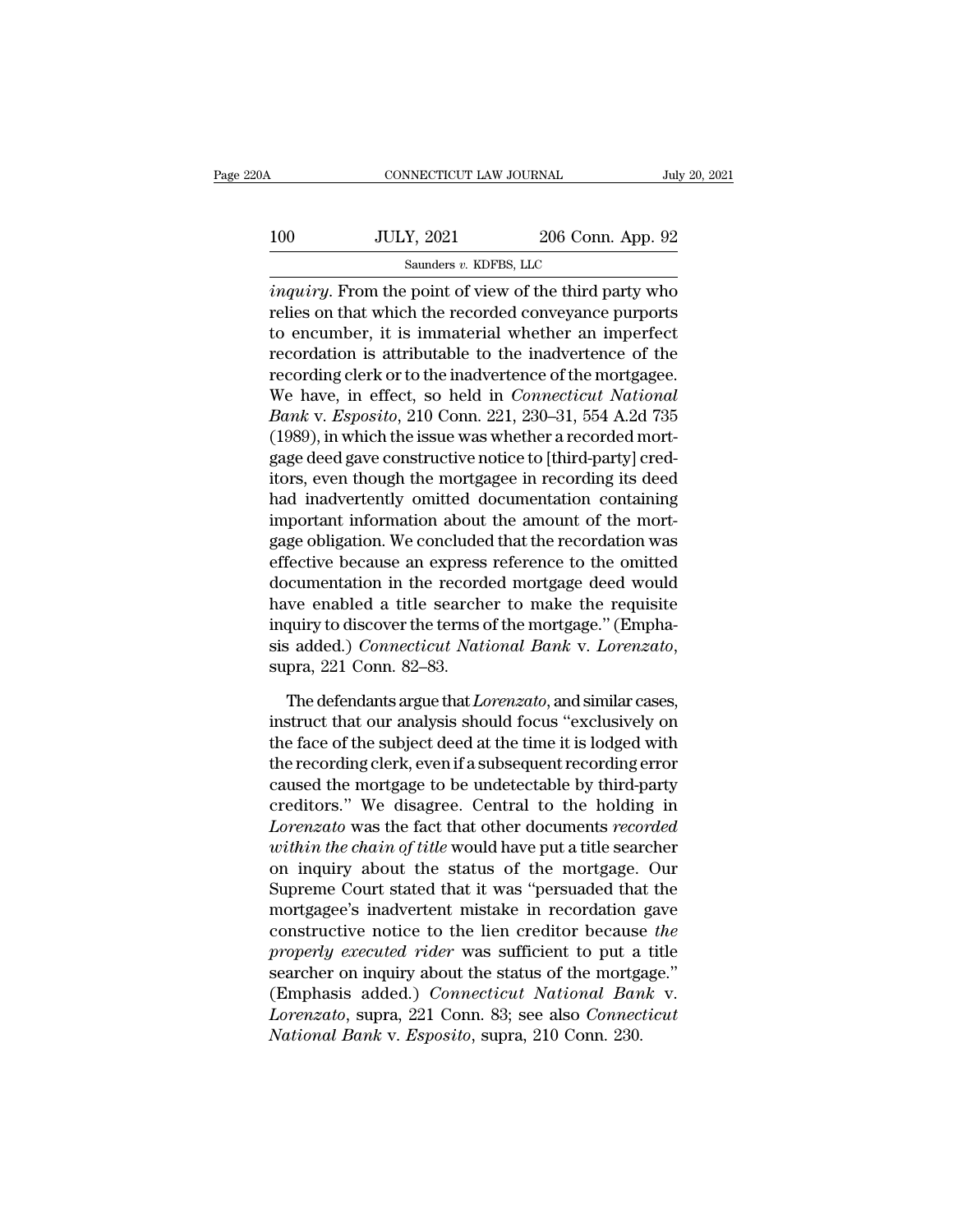| 021               | CONNECTICUT LAW JOURNAL                            | Page 221A |
|-------------------|----------------------------------------------------|-----------|
| 206 Conn. App. 92 | <b>JULY, 2021</b>                                  | 101       |
|                   | Saunders v. KDFBS, LLC                             |           |
|                   | In Lorenzato, the court also reasoned that "Imlany |           |

CONNECTICUT LAW JOURNAL Page 221A<br>
6 Conn. App. 92 JULY, 2021 101<br>
Saunders v. KDFBS, LLC<br>
In *Lorenzato*, the court also reasoned that "[m]any<br>
rors in recording . . . are so neutralized by other<br>
nations which do amogavi 206 Conn. App. 92 JULY, 2021 101<br>
Saunders v. KDFBS, LLC<br>
In *Lorenzato*, the court also reasoned that "[m]any<br>
errors in recording . . . are so neutralized by other<br>
matters which do appear in the record, that no searche 206 Conn. App. 92 JULY, 2021 101<br>
Saunders *v.* KDFBS, LLC<br>
In *Lorenzato*, the court also reasoned that "[m]any<br>
errors in recording . . . are so neutralized by other<br>
matters *which do appear in the record*, that no sear 206 Conn. App. 92 JULY, 2021 101<br>
Saunders v. KDFBS, LLC<br>
In *Lorenzato*, the court also reasoned that "[m]any<br>
errors in recording . . . are so neutralized by other<br>
matters which do appear in the record, that no searche Saunders v. KDFBS, LLC<br>
In *Lorenzato*, the court also reasoned that "[m]any<br>
errors in recording . . . are so neutralized by other<br>
matters which do appear in the record, that no searcher<br>
after the title possibly could In *Lorenzato*, the court also reasoned that "[m]any errors in recording . . . are so neutralized by other matters *which do appear in the record*, that no searcher after the title possibly could be misled. Obviously, suc In *Lorenzato*, the court also reasoned that "[m]any<br>errors in recording . . . are so neutralized by other<br>matters *which do appear in the record*, that no searcher<br>after the title possibly could be misled. Obviously, suc errors in recording . . . are so neutralized by other<br>matters *which do appear in the record*, that no searcher<br>after the title possibly could be misled. Obviously, such<br>shortcomings should not affect the validity of the matters *which do appear in the record*, that no searcher<br>after the title possibly could be misled. Obviously, such<br>shortcomings should not affect the validity of the record<br>as notification. Among them are  $\dots$  an error o after the title possibly could be misled. Obviously, such shortcomings should not affect the validity of the record as notification. Among them are  $\dots$  an error or omission cured by the appearance of the information at s shortcomings should not affect the validity of the record<br>as notification. Among them are  $\dots$  an error or omis-<br>sion cured by the appearance of the information at<br>some other point *in the record*.  $\dots$  In the cases in<br>wh as notification. Among them are  $\dots$  an error or omission cured by the appearance of the information at some other point *in the record*.  $\dots$  In the cases in which the defective recordation of a valid deed was held not t sion cured by the appearance of the information at some other point *in the record.* . . . In the cases in which the defective recordation of a valid deed was held not to give constructive notice, in contradistinction to some other point *in the record.* . . . . In the cases in<br>which the defective recordation of a valid deed was<br>held not to give constructive notice, in contradistinction<br>to the circumstances here, there appears to have bee which the defective recordation of a valid deed was<br>held not to give constructive notice, in contradistinction<br>to the circumstances here, there appears to have been<br>nothing on the face of the recorded deed to put a title<br>s held not to give constructive notice, in cor<br>to the circumstances here, there appears<br>nothing on the face of the recorded deed<br>searcher on inquiry about the error or on<br>tions omitted; emphasis added; intern<br>marks omitted.) thing on the face of the recorded deed to put a title<br>archer on inquiry about the error or omission." (Cita-<br>ons omitted; emphasis added; internal quotation<br>arks omitted.) *Connecticut National Bank* v.<br>*renzato*, supra, 2 relations on the face of the recorded decal to put a three<br>searcher on inquiry about the error or omission." (Cita-<br>tions omitted, emphasis added; internal quotation<br>marks omitted.) *Connecticut National Bank* v.<br>*Lorenzat* 

searched of highly assat are effect of official distributions omitted; emphasis added; internal quotation marks omitted.) *Connecticut National Bank* v.<br> *Lorenzato*, supra, 221 Conn. 83–84.<br>
The second line of authority o towns omitted, emphasis dated, methan quotation<br>marks omitted.) *Connecticut National Bank* v.<br>*Lorenzato*, supra, 221 Conn. 83–84.<br>The second line of authority on which the defendants<br>rely consists of cases, dating back t Lorenzato, supra, 221 Conn. 83–84.<br>
The second line of authority on which the defendants<br>
rely consists of cases, dating back to 1795, standing for<br>
the proposition that a valid mortgage, once lodged with<br>
the town clerk, The second line of authority on which the defendants<br>rely consists of cases, dating back to 1795, standing for<br>the proposition that a valid mortgage, once lodged with<br>the town clerk, provides constructive notice even if t The second line of authority on which the defendants<br>rely consists of cases, dating back to 1795, standing for<br>the proposition that a valid mortgage, once lodged with<br>the town clerk, provides constructive notice even if th rely consists of cases, dating back to 1795, standing for<br>the proposition that a valid mortgage, once lodged with<br>the town clerk, provides constructive notice even if the<br>town clerk makes a mistake in the recording of the<br> the proposition that a valid mortgage, once lodged with<br>the town clerk, provides constructive notice even if the<br>town clerk makes a mistake in the recording of the<br>mortgage or fails to record the mortgage. See id., 82<br>("[w the town clerk, provides constructive notice even if the<br>town clerk makes a mistake in the recording of the<br>mortgage or fails to record the mortgage. See id., 82<br>("[w]e have held that the imperfect recordation of a<br>valid town clerk makes a mistake in the recording of the<br>mortgage or fails to record the mortgage. See id., 82<br>("[w]e have held that the imperfect recordation of a<br>valid mortgage gives constructive notice to third per-<br>sons, de mortgage or fails to record the mortgage. See id., 82 ("[w]e have held that the imperfect recordation of a valid mortgage gives constructive notice to third persons, despite a clerk's mistake in its actual recordation, at ("[w]e have held that the imperfect recordation of a valid mortgage gives constructive notice to third persons, despite a clerk's mistake in its actual recordation, at least if the mistake is so obvious as to have put a [t valid mortgage gives constructive notice to third persons, despite a clerk's mistake in its actual recordation,<br>at least if the mistake is so obvious as to have put a<br>[third-party] claimant 'upon inquiry' to ascertain wha sons, despite a clerk's mistake in its actual recordation,<br>at least if the mistake is so obvious as to have put a<br>[third-party] claimant 'upon inquiry' to ascertain what<br>the mortgage contains''); *Butchers' Ice & Supply C* at least if the mistake is so obvious as to have put a<br>[third-party] claimant 'upon inquiry' to ascertain what<br>the mortgage contains''); *Butchers' Ice & Supply Co.* v.<br>*Bascom*, supra, 109 Conn. 441 ("if the question aros [third-party] claimant 'upon inquiry' to ascertain what<br>the mortgage contains''); *Butchers' Ice & Supply Co.* v.<br>*Bascom*, supra, 109 Conn. 441 ("if the question arose,<br>as to the respective priorities of a grantee of a d the mortgage contains"); *Butchers' Ice & Supply Co.* v.<br> *Bascom*, supra, 109 Conn. 441 ("if the question arose, as to the respective priorities of a grantee of a deed lodged for record but failing of record through no f Bascom, supra, 109 Conn. 441 ("if the question arose, as to the respective priorities of a grantee of a deed lodged for record but failing of record through no fault of his, and of a subsequent purchaser without notice, it as to the respective priorities of a grantee of a deed<br>lodged for record but failing of record through no fault<br>of his, and of a subsequent purchaser without notice,<br>it seems clear to us that when an attaching creditor has lodged for record but failing of record through no fault<br>of his, and of a subsequent purchaser without notice,<br>it seems clear to us that when an attaching creditor has<br>done all that the law requires of him to perfect his<br>a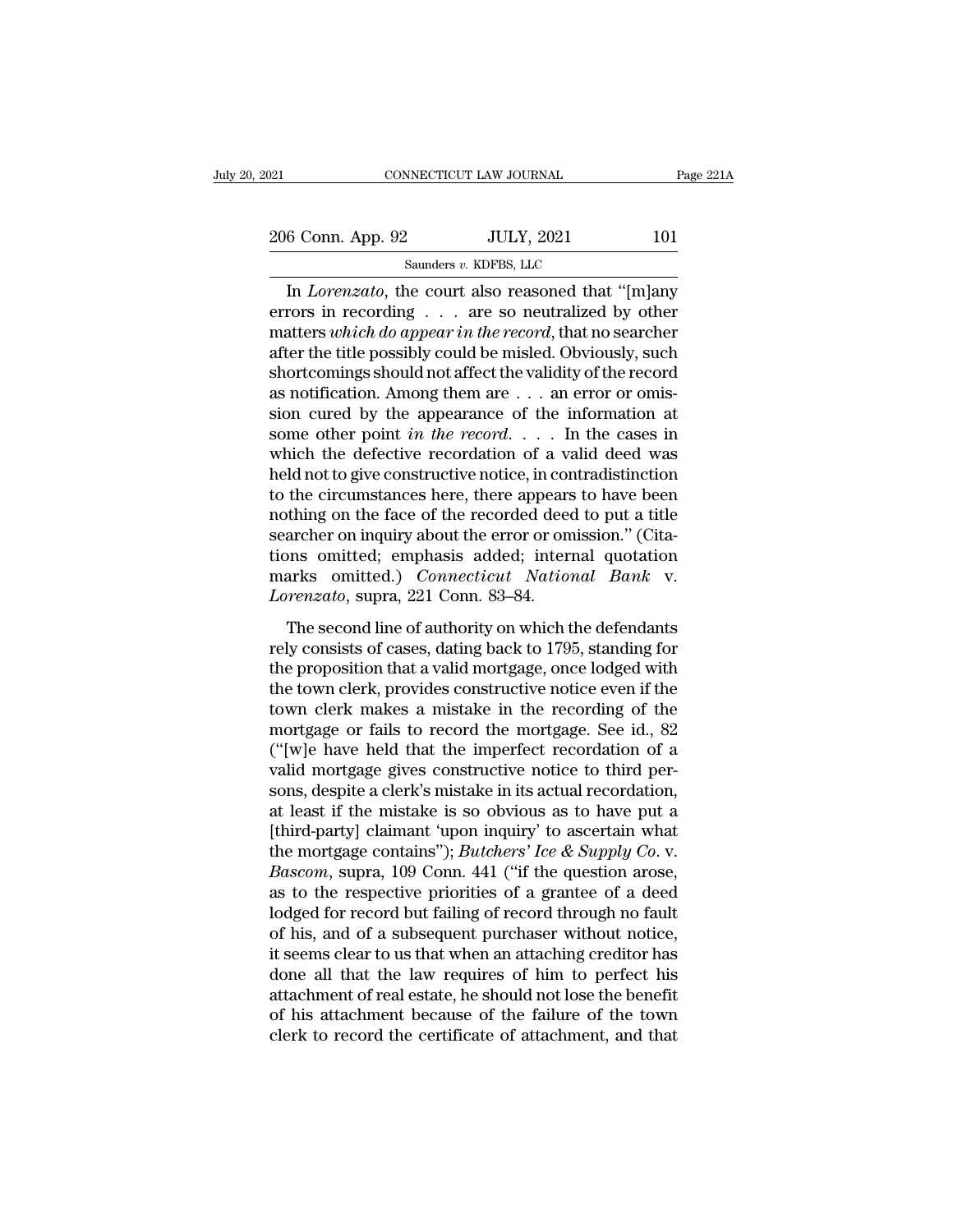|                   |                   | July 20, 2021                                                                                              |
|-------------------|-------------------|------------------------------------------------------------------------------------------------------------|
| <b>JULY, 2021</b> | 206 Conn. App. 92 |                                                                                                            |
|                   |                   |                                                                                                            |
|                   |                   | CONNECTICUT LAW JOURNAL<br>Saunders v. KDFBS, LLC<br>by the express terms of the statute his attachment if |

 $\begin{array}{|l|l|} \hline \text{COMRECTICUT LAW JOURNAL} & \text{July 20, 202} \ \hline \end{array}$ <br>102 JULY, 2021 206 Conn. App. 92<br>Saunders v. KDFBS, LLC<br>by the express terms of the statute his attachment if<br>completed as therein provided, is made when the certifi-<br> 102 JULY, 2021 206 Conn. App. 92<br>
Saunders v. KDFBS, LLC<br>
by the express terms of the statute his attachment if<br>
completed as therein provided, is made when the certifi-<br>
cate is lodged in the office of the town clerk"); L THE 102 JULY, 2021 206 Conn. App. 92<br>
Saunders v. KDFBS, LLC<br>
by the express terms of the statute his attachment if<br>
completed as therein provided, is made when the certificate<br>
cate is lodged in the office of the town cle VOCAL 102 VOCAL 1026 Conn. App. 92<br>
Saunders v. KDFBS, LLC<br>
by the express terms of the statute his attachment if<br>
completed as therein provided, is made when the certifi-<br>
cate is lodged in the office of the town clerk"); Solar, 2011, 2011<br>
Saunders v. KDFBS, LLC<br>
by the express terms of the statute his attachment if<br>
completed as therein provided, is made when the certifi-<br>
cate is lodged in the office of the town clerk"); Lewis<br>
v. Hinma samders v. KDFBS, LLC<br>by the express terms of the statute his attachment if<br>completed as therein provided, is made when the certifi-<br>cate is lodged in the office of the town clerk"); Lewis<br>v. Hinman, 56 Conn. 55, 67, 13 A by the express terms of the statute his attachment if<br>completed as therein provided, is made when the certifi-<br>cate is lodged in the office of the town clerk"); *Lewis*<br>v. *Hinman*, 56 Conn. 55, 67, 13 A. 143 (1888) ("The<br> completed as therein provided, is made when the certificate is lodged in the office of the town clerk"); Lewis<br>v. Hinman, 56 Conn. 55, 67, 13 A. 143 (1888) ("The<br>consequences of [a] mistake [by the town clerk] should<br>not b cate is lodged in the office of the town clerk"); Lewis<br>v.  $Hinman$ , 56 Conn. 55, 67, 13 A. 143 (1888) ("The<br>consequences of [a] mistake [by the town clerk] should<br>not be visited upon the mortgagee. He did all he could<br>do an v. *Hinman*, 56 Conn. 55, 67, 13 A. 143 (1888) ("The consequences of [a] mistake [by the town clerk] should not be visited upon the mortgagee. He did all he could do and all that the law required of him. He left his deed consequences of [a] mistake [by the town clerk] should<br>not be visited upon the mortgagee. He did all he could<br>do and all that the law required of him. He left his deed<br>for record, and the record, by the statute, is to be a not be visited upon the mortgagee. He did all he could<br>do and all that the law required of him. He left his deed<br>for record, and the record, by the statute, is to be as<br>of that date. From that time, which necessarily antedo and all that the law required of him. He left his deed<br>for record, and the record, by the statute, is to be as<br>of that date. From that time, which necessarily ante-<br>dates the actual recording, his title is secure. He ca for record, and the record, by the statute, is to be as<br>of that date. From that time, which necessarily ante-<br>dates the actual recording, his title is secure. He cannot<br>be prejudiced by any subsequent action without his<br>fa of that date. From that time, which necessarily ante-<br>dates the actual recording, his title is secure. He cannot<br>be prejudiced by any subsequent action without his<br>fault."); *Booth* v. *Barnum*, 9 Conn. 286, 289 (1832) ("[ dates the actual recording, his title is secure. He cannot<br>be prejudiced by any subsequent action without his<br>fault.''); *Booth v. Barnum*, 9 Conn. 286, 289 (1832) ("[I]t<br>is settled law, that when a deed is lodged for rec be prejudiced by any subsequent action without his<br>fault."); *Booth v. Barnum*, 9 Conn. 286, 289 (1832) ("[I]t<br>is settled law, that when a deed is lodged for record<br>with the [town clerk], it is constructive notice to all t fault."); *Booth* v. *Barnum*, 9 Conn. 286, 289 (1832) ("[I]t<br>is settled law, that when a deed is lodged for record<br>with the [town clerk], it is constructive notice to all the<br>world. This principle has been so long establi is settled law, that when a deed is lodged for record<br>with the [town clerk], it is constructive notice to all the<br>world. This principle has been so long established, and<br>it is so essential to the preservation of all the be with the [town clerk], it is constructive notice to all the<br>world. This principle has been so long established, and<br>it is so essential to the preservation of all the benefits<br>of the registering act, that it can admit of no world. This principle has been so long established, and<br>it is so essential to the preservation of all the benefits<br>of the registering act, that it can admit of no doubt.");<br> $Judd$  v.  $Woodruff$ ,  $2$  Root (Conn.)  $298$ ,  $299$  (Su it is so essential to the preservation of all the benefits<br>of the registering act, that it can admit of no doubt.");<br>Judd v. Woodruff, 2 Root (Conn.) 298, 299 (Super. 1795)<br>("[t]he plaintiffs' deed was delivered to the tow of the registering act, that it can admit of no doubt.");<br>Judd v. Woodruff, 2 Root (Conn.) 298, 299 (Super. 1795)<br>("[t]he plaintiffs' deed was delivered to the town clerk<br>and by him entered upon the 26th of June 1766, and the plaintiffs' deed was delivered to the town clerk<br>d by him entered upon the 26th of June 1766, and it<br>as the duty of the town clerk to have recorded it at<br>agth; and the plaintiffs are not to suffer for his neglect<br>i no ( $\mu$ ) lie plantins deed was denvered to the town clerk<br>and by him entered upon the 26th of June 1766, and it<br>was the duty of the town clerk to have recorded it at<br>length; and the plaintiffs are not to suffer for his negl

and by film entered upon the 20th of Julie 1700, and it<br>was the duty of the town clerk to have recorded it at<br>length; and the plaintiffs are not to suffer for his neglect<br>[in not recording the deed at full length until 179 was the duty of the town clerk to have recorded it at<br>length; and the plaintiffs are not to suffer for his neglect<br>[in not recording the deed at full length until 1794]").<br>The defendants argue that this line of cases contr tengut, and the plaintins are not to suffer for its hegiect<br>[in not recording the deed at full length until 1794]").<br>The defendants argue that this line of cases controls<br>the resolution of the present case. They claim that In not recording the deed at run length until  $1/94$ ].<br>The defendants argue that this line of cases controls<br>the resolution of the present case. They claim that their<br>mortgage provided constructive notice to the plaintiff The defendants argue that this line of cases controls<br>the resolution of the present case. They claim that their<br>mortgage provided constructive notice to the plaintiff<br>because it had been lodged in 2008 with the Ridgefield<br> the resolution of the present case. They claim that their<br>mortgage provided constructive notice to the plaintiff<br>because it had been lodged in 2008 with the Ridgefield<br>town clerk. They assert that the Davis mortgage should mortgage provided constructive notice to the plaintiff<br>because it had been lodged in 2008 with the Ridgefield<br>town clerk. They assert that the Davis mortgage should<br>be given priority over the Saunders mortgage because<br>the because it had been lodged in 2008<br>town clerk. They assert that the Da<br>be given priority over the Saunder<br>the Ridgefield town clerk "misinde<br>valid mortgage by recording it ba<br>not KDFBS in the grantor clause. <br>by the defend First Present that the Davis inortgage should<br>given priority over the Saunders mortgage because<br>e Ridgefield town clerk "misindexed" their otherwise<br>lid mortgage by recording it based on Scanlon and<br>t KDFBS in the grantor be given priority over the saturders inortgage because<br>the Ridgefield town clerk "misindexed" their otherwise<br>valid mortgage by recording it based on Scanlon and<br>not KDFBS in the grantor clause. We are unpersuaded<br>by the d

of the nugerient town clerk inisintexed then otherwise<br>valid mortgage by recording it based on Scanlon and<br>not KDFBS in the grantor clause. We are unpersuaded<br>by the defendants' argument.<br>In the present case, there were no vand mortgage by recording it based on Scanfor and<br>not KDFBS in the grantor clause. We are unpersuaded<br>by the defendants' argument.<br>In the present case, there were no documents, infor-<br>mation or "other matters" that appear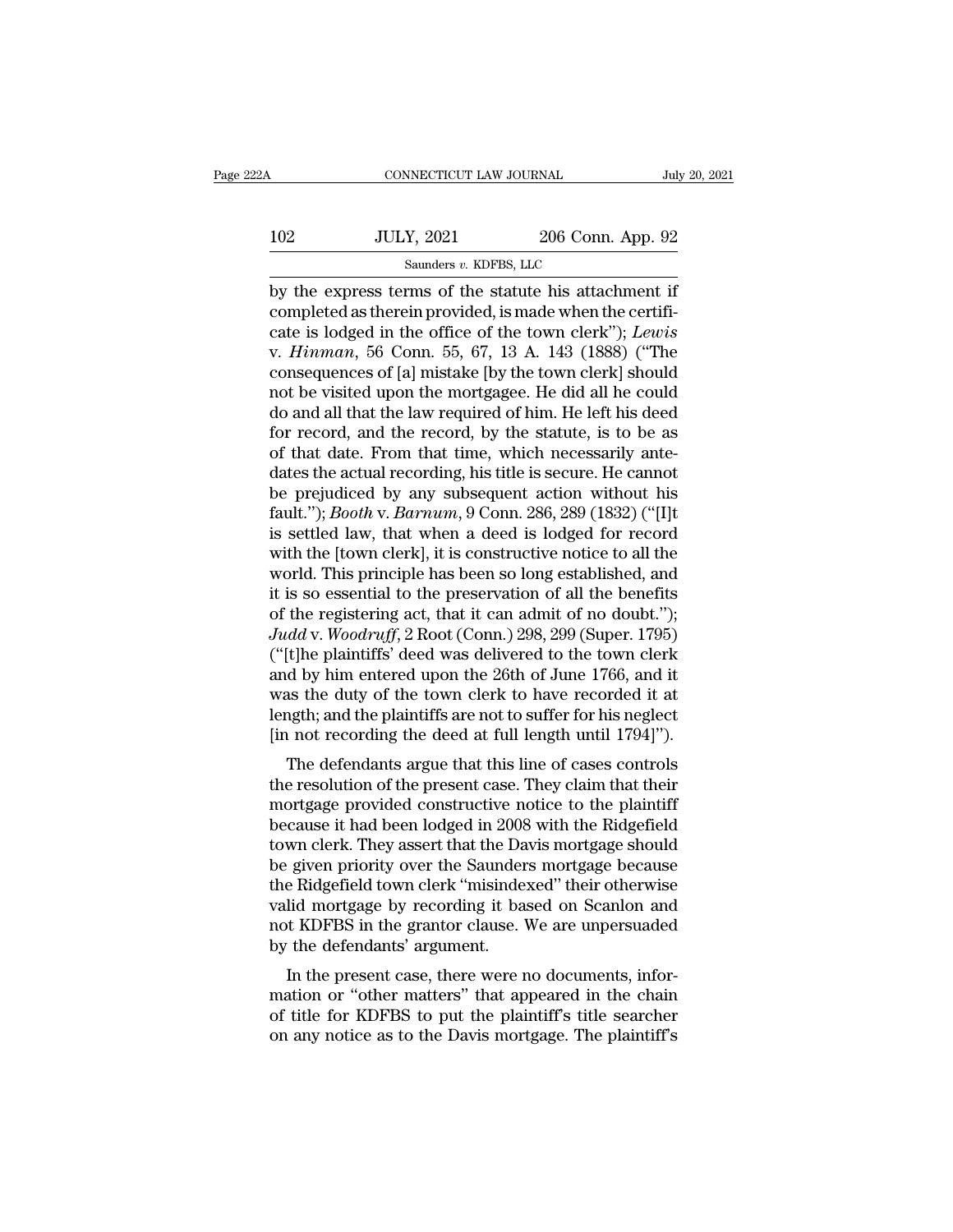| 2021              | CONNECTICUT LAW JOURNAL                                                                                                                                                         | Page 223A |
|-------------------|---------------------------------------------------------------------------------------------------------------------------------------------------------------------------------|-----------|
| 206 Conn. App. 92 | <b>JULY, 2021</b>                                                                                                                                                               | 103       |
|                   | Saunders v. KDFBS, LLC                                                                                                                                                          |           |
|                   | title searcher, Albert Testani, testified extensively as to<br>the steps he had undertaken in performing a title exami-<br>retien fer eligations of VDEDS seewed by the underly |           |

206 Conn. App. 92 JULY, 2021 103<br>
Saunders v. KDFBS, LLC<br>
title searcher, Albert Testani, testified extensively as to<br>
the steps he had undertaken in performing a title exami-<br>
nation for obligations of KDFBS secured by th 206 Conn. App. 92 JULY, 2021 103<br>
Saunders v. KDFBS, LLC<br>
title searcher, Albert Testani, testified extensively as to<br>
the steps he had undertaken in performing a title exami-<br>
nation for obligations of KDFBS secured by t 206 Conn. App. 92 JULY, 2021 103<br>
Saunders v. KDFBS, LLC<br>
title searcher, Albert Testani, testified extensively as to<br>
the steps he had undertaken in performing a title exami-<br>
nation for obligations of KDFBS secured by t  $\begin{tabular}{l} \hline \texttt{sounders } v. \texttt{KDFBS, LLC} \end{tabular} \vspace{-.05in} \begin{tabular}{l} \hline \texttt{suit} & \texttt{searcher, Albert Testani, testified extensively as to} \end{tabular} \end{tabular} \vspace{-.05in} \begin{tabular}{l} \hline \texttt{in} & \texttt{in} & \texttt{preforming a title examination for obligations of KDFBS secured by the underlying property. Testani testified that his search did not reveal the existence of the Davis mortgage because it had not been indexed under KDFBS. Testani testified that at the time be conducted his title search be did.} \end{tabular} \vspace{-.05in} \begin{tabular}{l} \hline \texttt$ samdes v. KDFBS, EEC<br>title searcher, Albert Testani, testified extensively as to<br>the steps he had undertaken in performing a title exami-<br>nation for obligations of KDFBS secured by the underly-<br>ing property. Testani testif title searcher, Albert Testani, testified extensively as to<br>the steps he had undertaken in performing a title exami-<br>nation for obligations of KDFBS secured by the underly-<br>ing property. Testani testified that his search d the steps he had undertaken in performing a title examination for obligations of KDFBS secured by the underly-<br>ing property. Testani testified that his search did not<br>reveal the existence of the Davis mortgage because it<br>h nation for obligations of KDFBS secured by the underly-<br>ing property. Testani testified that his search did not<br>reveal the existence of the Davis mortgage because it<br>had not been indexed under KDFBS. Testani testified<br>that ing property. Testani testified that his search did not<br>reveal the existence of the Davis mortgage because it<br>had not been indexed under KDFBS. Testani testified<br>that, at the time he conducted his title search, he did<br>not reveal the existence of the Davis mortgage because it<br>had not been indexed under KDFBS. Testani testified<br>that, at the time he conducted his title search, he did<br>not know that Scanlon was a member of KDFBS, and<br>the documen had not been indexed under KDFBS. Testani testified<br>that, at the time he conducted his title search, he did<br>not know that Scanlon was a member of KDFBS, and<br>the documents that he found during the search did not<br>mention Sca that, at the time he conducted his title search, he did<br>not know that Scanlon was a member of KDFBS, and<br>the documents that he found during the search did not<br>mention Scanlon or the Davis mortgage. He further<br>testified tha not know that Scanlon was a member of KDFBS, and<br>the documents that he found during the search did not<br>mention Scanlon or the Davis mortgage. He further<br>testified that when conducting a title search it is his<br>standard prac the documents that he found during the search did not<br>mention Scanlon or the Davis mortgage. He further<br>testified that when conducting a title search it is his<br>standard practice to search by name and not by property<br>addres mention Scanlon or the Davis mortgage. He further<br>testified that when conducting a title search it is his<br>standard practice to search by name and not by property<br>address as that is too "unreliable" and "dangerous."<br>The tri testified that when conducting a title search it is his<br>standard practice to search by name and not by property<br>address as that is too "unreliable" and "dangerous."<br>The trial court found Testani's testimony to be credible<br> standard practice to search by name and not by property<br>address as that is too "unreliable" and "dangerous."<br>The trial court found Testani's testimony to be credible<br>and concluded that "the title search was done and the<br>ru address as that is too "unreliable" and "dangerous."<br>The trial court found Testani's testimony to be credible<br>and concluded that "the title search was done and the<br>run of the title was done in a professional manner and<br>tha The trial court found Testam's testimony to be credible<br>and concluded that "the title search was done and the<br>run of the title was done in a professional manner and<br>that the plaintiff had no actual or constructive notice<br>o and concluded that "the title search was done and the<br>run of the title was done in a professional manner and<br>that the plaintiff had no actual or constructive notice<br>of the [Davis mortgage]." We conclude that the face of<br>th run of the title was done in a professional manner and<br>that the plaintiff had no actual or constructive notice<br>of the [Davis mortgage]." We conclude that the face of<br>the mortgage as recorded did not put the plaintiff on<br>co that the plaintiff has<br>of the [Davis mortg<br>the mortgage as re<br>constructive notice<br>was silent as to th<br>and could provide i<br>title searcher.<br>Moreover, our rev e mortgage as recorded did not put the plaintiff on<br>mstructive notice because the chain of title for KDFBS<br>as silent as to the existence of the Davis mortgage<br>d could provide no basis for inquiry to the plaintiff's<br>le sear constructive notice because the chain of title for KDFBS<br>was silent as to the existence of the Davis mortgage<br>and could provide no basis for inquiry to the plaintiff's<br>title searcher.<br>Moreover, our review of the record sho

was silent as to the existence of the Davis mortgage<br>and could provide no basis for inquiry to the plaintiff's<br>title searcher.<br>Moreover, our review of the record shows that the town<br>clerk indexed the Davis mortgage in 2008 and could provide no basis for inquiry to the plaintiff's<br>title searcher.<br>Moreover, our review of the record shows that the town<br>clerk indexed the Davis mortgage in 2008, based on the<br>standard practice that a mortgage is i title searcher.<br>
Moreover, our review of the record shows that the town<br>
clerk indexed the Davis mortgage in 2008, based on the<br>
standard practice that a mortgage is indexed according<br>
to the grantor clause of the mortgage Moreover, our review of the record shows that the town<br>clerk indexed the Davis mortgage in 2008, based on the<br>standard practice that a mortgage is indexed according<br>to the grantor clause of the mortgage deed. Barbara<br>Serfi Moreover, our review of the record shows that the town<br>clerk indexed the Davis mortgage in 2008, based on the<br>standard practice that a mortgage is indexed according<br>to the grantor clause of the mortgage deed. Barbara<br>Serfi clerk indexed the Davis mortgage in 2008, based on the<br>standard practice that a mortgage is indexed according<br>to the grantor clause of the mortgage deed. Barbara<br>Serfilippi, chief clerk for the town of Ridgefield, testifie standard practice that a mortgage is indexed according<br>to the grantor clause of the mortgage deed. Barbara<br>Serfilippi, chief clerk for the town of Ridgefield, testified<br>that the Davis mortgage was properly indexed. Further to the grantor clause of the mortgage deed. Barbara<br>Serfilippi, chief clerk for the town of Ridgefield, testified<br>that the Davis mortgage was properly indexed. Further,<br>Serfilippi brought a copy of a handbook that the Con-Serfilippi, chief clerk for the town of Ridgefield, testified<br>that the Davis mortgage was properly indexed. Further,<br>Serfilippi brought a copy of a handbook that the Con-<br>necticut Town Clerks Association has created for us that the Davis mortgage was properly indexed. Further,<br>Serfilippi brought a copy of a handbook that the Con-<br>necticut Town Clerks Association has created for use<br>by town clerks' offices as a guide and reference, which<br>was Serfilippi brought a copy of a handbook that the Connecticut Town Clerks Association has created for use<br>by town clerks' offices as a guide and reference, which<br>was admitted into evidence. The handbook indicates<br>that, when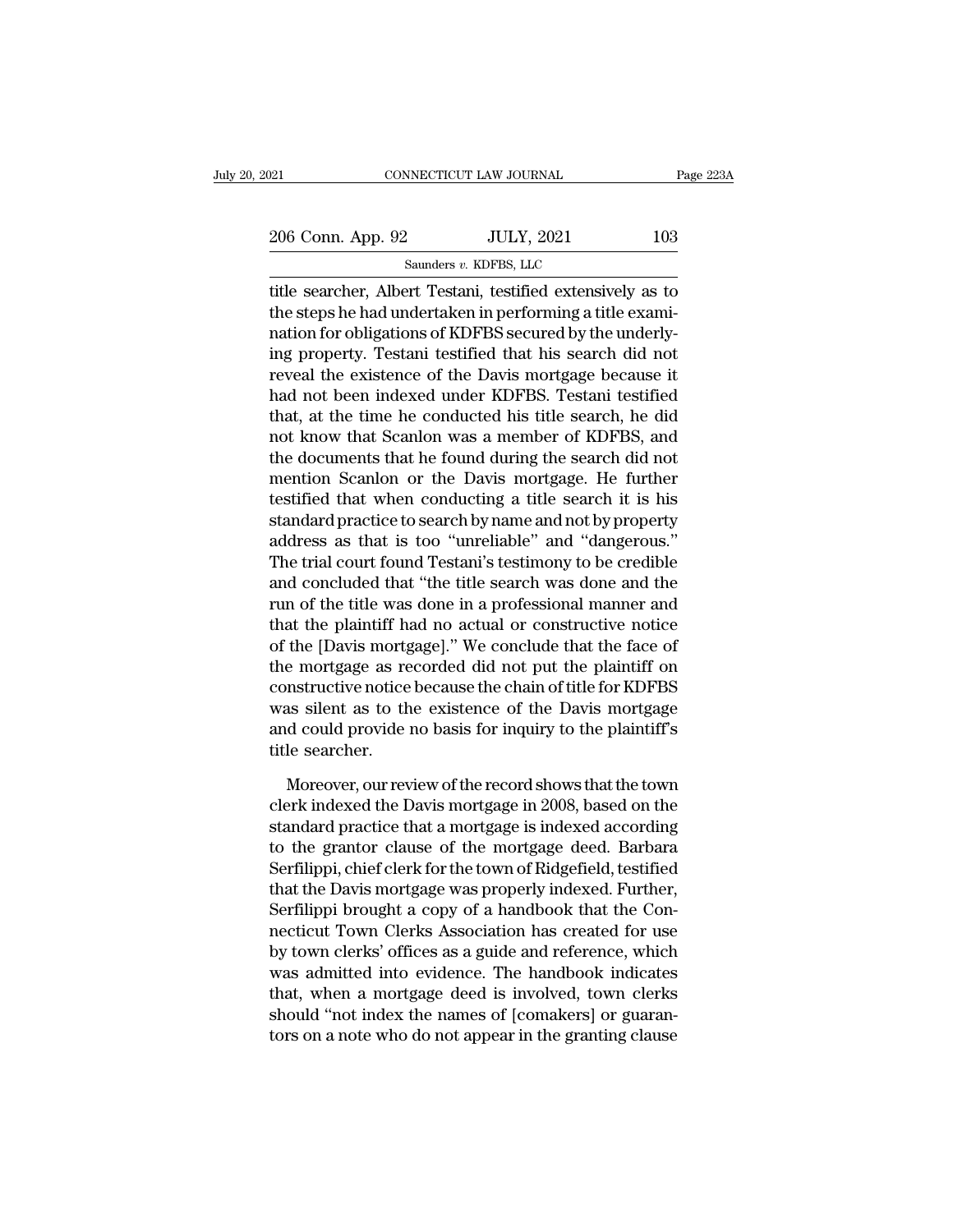| 24A | CONNECTICUT LAW JOURNAL                             |                   | July 20, 2021 |
|-----|-----------------------------------------------------|-------------------|---------------|
| 104 | <b>JULY, 2021</b>                                   | 206 Conn. App. 92 |               |
|     | Saunders v. KDFBS, LLC                              |                   |               |
|     | of the instrument Index the name of the owner-mort- |                   |               |

CONNECTICUT LAW JOURNAL<br>
Jul 104 JULY, 2021 206 Conn. App. 92<br>
Saunders v. KDFBS, LLC<br>
of the instrument. Index the name of the owner-mort-<br>
gagor as grantor and the lender-secured party-mort-104 JULY, 2021 206 Conn. App. 92<br>
Saunders v. KDFBS, LLC<br>
of the instrument. Index the name of the owner-mort-<br>
gagor as grantor and the lender-secured party-mort-<br>
gagee as grantee." Serfilippi testified that the Davis<br>
m  $\frac{JULY, 2021}{\text{Sauders } v. \text{ KDFBS, LLC}}$ <br>
of the instrument. Index the name of the owner-mort-<br>
gagor as grantor and the lender-secured party-mort-<br>
gagee as grantee.'' Serfilippi testified that the Davis<br>
mortgage was indexed 104 JULY, 2021 206 Conn. App. 92<br>
Saunders v. KDFBS, LLC<br>
of the instrument. Index the name of the owner-mort-<br>
gagor as grantor and the lender-secured party-mort-<br>
gagee as grantee." Serfilippi testified that the Davis<br> Saunders v. KDFBS, LLC<br>
of the instrument. Index the name of the owner-mort-<br>
gagor as grantor and the lender-secured party-mort-<br>
gagee as grantee." Serfilippi testified that the Davis<br>
mortgage was indexed under Scanlon saunders v. KDFBS, LLC<br>of the instrument. Index the name of the owner-mort-<br>gagor as grantor and the lender-secured party-mort-<br>gagee as grantee." Serfilippi testified that the Davis<br>mortgage was indexed under Scanlon, and of the instrument. Index the name of the owner-mortgagor as grantor and the lender-secured party-mortgagee as grantee." Serfilippi testified that the Davis<br>mortgage was indexed under Scanlon, and not KDFBS<br>because only Sca gagor as grantor and the lender-secured party-mort-<br>gagee as grantee." Serfilippi testified that the Davis<br>mortgage was indexed under Scanlon, and not KDFBS<br>because only Scanlon's name appeared in the grantor<br>clause of the gagee as grantee." Serfilippi testified that the Davis<br>mortgage was indexed under Scanlon, and not KDFBS<br>because only Scanlon's name appeared in the grantor<br>clause of the mortgage deed.<sup>4</sup> Serfilippi testified that the<br>Sau True only Scandon's name appeared in the grantor<br>cause only Scandon's name appeared in the grantor<br>ause of the mortgage deed.<sup>4</sup> Serfilippi testified that the<br>unders mortgage was indexed under KDFBS because<br>OFBS was the en because only scanton<br>clause of the mortgage<br>Saunders mortgage wa<br>KDFBS was the entity<br>that deed in accordance<br>Additionally, on cros<br>loquy took place:<br>"[The Defendants' C unders mortgage was indexed under KDFBS because<br>
DFBS was the entity listed in the grantor clause of<br>
at deed in accordance with the handbook guidelines.<br>
Additionally, on cross-examination, the following col-<br>
up took pla

KDFBS was the entity listed in the grantor clause of<br>that deed in accordance with the handbook guideline<br>Additionally, on cross-examination, the following co<br>loquy took place:<br>"[The Defendants' Counsel]: In 2008, was a mis

Additionally, on cross-examination, the following col-<br>
"[The Defendants' Counsel]: In 2008, was a mistake<br>
ade in indexing Scanlon versus [KDFBS]?<br>
"[Serfilippi]: I don't know if it was a mistake, because<br>
we follow the g Additionally, on cross-examination, the following colloquy took place:<br>
"[The Defendants' Counsel]: In 2008, was a mistake<br>
made in indexing Scanlon versus [KDFBS]?<br>
"[Serfilippi]: I don't know if it was a mistake, because loquy took place:<br>
"[The Defendants' Counsel]: In 2008, was a mist<br>
made in indexing Scanlon versus [KDFBS]?<br>
"[Serfilippi]: I don't know if it was a mistake, beca<br>
if we follow the guidelines in the handbook, it was<br>
a mi "[The Defendants' Counsel]: In 2008, was a mistake<br>ade in indexing Scanlon versus [KDFBS]?<br>"[Serfilippi]: I don't know if it was a mistake, because<br>we follow the guidelines in the handbook, it was not<br>mistake, the way that "[Serfilippi]: I don't know if it was a mistake, because<br>we follow the guidelines in the handbook, it was not<br>mistake, the way that we interpreted it did.<br>"[The Defendants' Counsel]: Yeah.... If ....<br>"[Serfilippi]: That ..

We follow the guidelines in the handbook, it was not<br>mistake, the way that we interpreted it did.<br>"[The Defendants' Counsel]: Yeah.  $\dots$  If  $\dots$ .<br>"[Serfilippi]: That  $\dots$  was the granting clause."<br>Our review of the record a mistake, the way that we interpreted it did.<br>
"[The Defendants' Counsel]: Yeah.  $\dots$  If  $\dots$  .<br>
"[Serfilippi]: That  $\dots$  was the granting clause."<br>
Our review of the record supports the court's finding<br>
that the Ridgefi "[The Defendants' Counsel]: Yeah.  $\dots$  If  $\dots$  "<br>"[Serfilippi]: That  $\dots$  was the granting clause."<br>Our review of the record supports the court's finding<br>that the Ridgefield town clerk's office indexed the Davis<br>mortgage "[The Defendants' Counsel]: Yeah. . . . If . . . .<br>"[Serfilippi]: That . . . was the granting clause."<br>Our review of the record supports the court's finding<br>that the Ridgefield town clerk's office indexed the Davis<br>mortga Our review of the record supports the court's finding<br>that the Ridgefield town clerk's office indexed the Davis<br>mortgage according to accepted practice and that the<br>mortgage was not "misindexed." The present case is<br> $\frac{4 \$ nat the Ridgefield town clerk's office indexed the Davis<br>
ortgage according to accepted practice and that the<br>
ortgage was not "misindexed." The present case is<br>
"At trial the following colloquies took place:<br>
"[The Plaint mortgage according to accepted practice and that the mortgage was not "misindexed." The present case<br>
<sup>4</sup> At trial the following colloquies took place:<br>
"[The Plaintiff's Counsel]: Were you able to determine why it is that

mortgage was not "misindexed." The present case is<br>
"At trial the following colloquies took place:<br>
"[The Plaintiff's Counsel]: Were you able to determine why it is that the<br>
Davis mortgage was recorded under the name Bria <sup>4</sup> At trial the following colloquies took place:<br>
<sup>4</sup> At trial the following colloquies took place:<br>
"[The Plaintiff's Counsel]: Were you able to determine vivis mortgage was recorded under the name Brian Scan<br>
"[Serfilip <sup>4</sup> At trial the following colloquies took place:<br>
"[The Plaintiff's Counsel]: Were you able to determine why if<br>
wis mortgage was recorded under the name Brian Scanlon?<br>
"[Serfilippi]: No, it's just the way that it was i vis mortgage was recorded under the name Brian Scanlon?<br>
"[Serfilippi]: No, it's just the way that it was indexed . . . .<br>
"[The Plaintiff's Counsel]: Okay. And, that's . . . .<br>
"[Serfilippi]: [T]here was no reason, that's

<sup>&</sup>quot;[The Plaintiff's Counsel]: Okay. And, that's . . . . . "[Serfilippi]: [T]here was no reason, that's the way that they did it. "[The Plaintiff's Counsel]: That's because of the gr"[Serfilippi]: Of the grantor clause."

<sup>&</sup>quot;(Serfilippi]: No, it's just the way that it was in"<br>("Serfilippi]: No, it's just the way that it was in"<br>(The Plaintiff's Counsel]: Okay. And, that's .<br>"(Serfilippi]: [T]here was no reason, that's the that they did it.<br>"( "[Serfilippi]: [T]here was no reason, that's the way<br>that they did it.<br>"[The Plaintiff's Counsel]: That's because of the grantor clause?<br>"[Serfilippi]: Of the grantor clause."<br>\*\*\*<br>"[The Plaintiff's Counsel]: As you sit her parallel it.<br>
"The Plaintiff's Counsel]: That's because of the grantor classe."<br>
"[The Plaintiff's Counsel]: As you sit here today, do you that's mortgage was properly indexed, um, in 2008?<br>
"[Serfilippi]: Under Brian Scan ""The Plaintiff's Counsel]: That's because of<br>"[Serfilippi]: Of the grantor clause."<br>""The Plaintiff's Counsel]: As you sit here the state of the Plaintiff's Counsel]: As you sit here the state of the Scanlon?"<br>"[The Plain "(Serfilippi]: Of the grantor clause."<br>
"[The Plaintiff's Counsel]: As you sit here twis mortgage was properly indexed, um, in<br>
"[Serfilippi]: Under Brian Scanlon?<br>
"[The Plaintiff's Counsel]: Correct?<br>
"[Serfilippi]: Yes. "|The Plaintiff's C<br>
"|The Plaintiff's C<br>
"|Serfilippi]: Unde<br>
"|The Plaintiff's C<br>
"|Serfilippi]: Yes."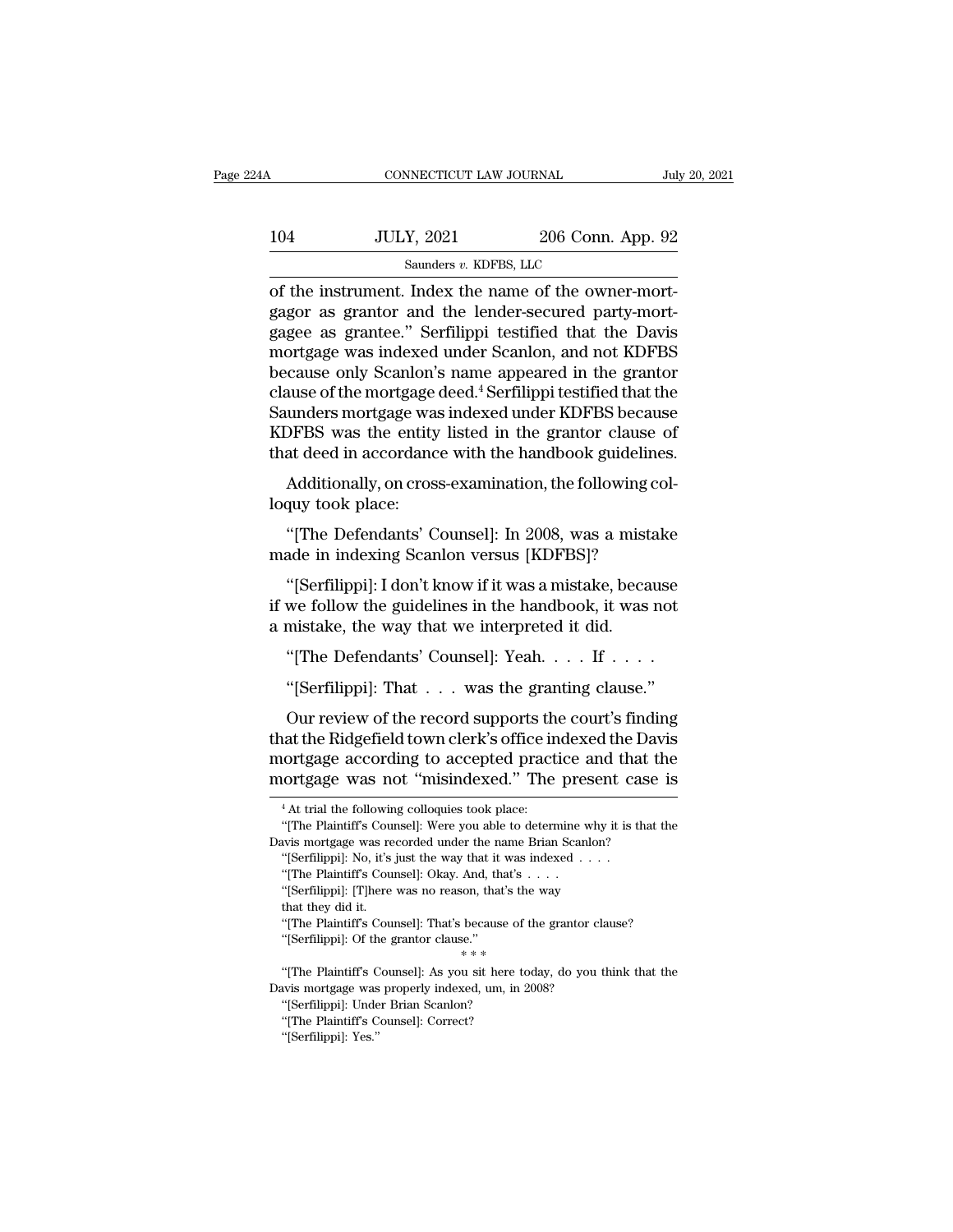| 2021                                                                                                                                                                        | CONNECTICUT LAW JOURNAL | Page 225A |
|-----------------------------------------------------------------------------------------------------------------------------------------------------------------------------|-------------------------|-----------|
| 206 Conn. App. 92                                                                                                                                                           | <b>JULY, 2021</b>       | 105       |
|                                                                                                                                                                             | Saunders v. KDFBS, LLC  |           |
| readily distinguishable from those cases relied on by the<br>defendants in which the town clerk's office was the<br>source of the error. In the present case, the source of |                         |           |

206 Conn. App. 92 JULY, 2021 105<br>
Saunders v. KDFBS, LLC<br>
readily distinguishable from those cases relied on by the<br>
defendants in which the town clerk's office was the<br>
source of the error. In the present case, the sourc 206 Conn. App. 92 JULY, 2021 105<br>
Saunders v. KDFBS, LLC<br>
readily distinguishable from those cases relied on by the<br>
defendants in which the town clerk's office was the<br>
source of the error. In the present case, the sourc 206 Conn. App. 92 JULY, 2021 105<br>
Saunders v. KDFBS, LLC<br>
readily distinguishable from those cases relied on by the<br>
defendants in which the town clerk's office was the<br>
source of the error. In the present case, the sourc Saunders v. KDFBS, LLC<br>
readily distinguishable from those cases relied on by the<br>
defendants in which the town clerk's office was the<br>
source of the error. In the present case, the source of<br>
the error was the language of samders v. KDFBS, LLC<br>readily distinguishable from those cases relied on by the<br>defendants in which the town clerk's office was the<br>source of the error. In the present case, the source of<br>the error was the language of the readily distinguishable from those cases relied on by the<br>defendants in which the town clerk's office was the<br>source of the error. In the present case, the source of<br>the error was the language of the mortgage, specifically defendants in which the town clerk's office was the<br>source of the error. In the present case, the source of<br>the error was the language of the mortgage, specifically,<br>the omission of KDFBS in the grantor's clause, that was<br> ance of the crisi. In the present case, the source of<br>e error was the language of the mortgage, specifically,<br>e omission of KDFBS in the grantor's clause, that was<br>dged with the town clerk's office for recording. The<br>dgefi are crist was are anguage of are mortgage, specificarly,<br>the omission of KDFBS in the grantor's clause, that was<br>lodged with the town clerk's office for recording. The<br>Ridgefield town clerk's actions were not the source of

are omission of HDT BS in the grantof S clause, that was<br>lodged with the town clerk's office for recording. The<br>Ridgefield town clerk's actions were not the source of<br>the error.<br>The Davis mortgage was not recorded within t todged with the town elern's office tor recording. The<br>Ridgefield town clerk's actions were not the source of<br>the error.<br>The Davis mortgage was not recorded within the chain<br>of title for KDFBS at the time the Saunders mort ringenera commercients accross were not are source of<br>the error.<br>The Davis mortgage was not recorded within the chain<br>of title for KDFBS at the time the Saunders mortgage<br>was recorded because of an error in the language of The Davis mortgage was not recorded within the chain<br>of title for KDFBS at the time the Saunders mortgage<br>was recorded because of an error in the language of<br>the mortgage, and, therefore, the plaintiff was not on<br>construct The Davis mortgage was not recorded within the chain<br>of title for KDFBS at the time the Saunders mortgage<br>was recorded because of an error in the language of<br>the mortgage, and, therefore, the plaintiff was not on<br>construct of title for KDFBS at the time the Saunders mortgage<br>was recorded because of an error in the language of<br>the mortgage, and, therefore, the plaintiff was not on<br>constructive notice of the Davis mortgage. "The con-<br>cept of t was recorded because of an error in the language of<br>the mortgage, and, therefore, the plaintiff was not on<br>constructive notice of the Davis mortgage. "The con-<br>cept of the chain of title is well explained and expressed<br>in the mortgage, and, therefore, the plaintiff was not on<br>constructive notice of the Davis mortgage. "The con-<br>cept of the chain of title is well explained and expressed<br>in the Connecticut Standards of Title: The chain of tit constructive notice of the Davis mortgage. "The concept of the chain of title is well explained and expressed<br>in the Connecticut Standards of Title: The chain of title<br>concept is a principle of case law, developed to prote cept of the chain of title is well explained and expressed<br>in the Connecticut Standards of Title: The chain of title<br>concept is a principle of case law, developed to protect<br>subsequent parties from being charged with cons in the Connecticut Standards of Title: The chain of title<br>concept is a principle of case law, developed to protect<br>subsequent parties from being charged with construc-<br>tive notice of the existence and contents of those<br>rec concept is a principle of case law, developed to protect<br>subsequent parties from being charged with construc-<br>tive notice of the existence and contents of those<br>recorded instruments which a title searcher would not<br>be expe tive notice of the existence and contents of those<br>
recorded instruments which a title searcher would not<br>
be expected to discover by the customary search of<br>
land records." (Internal quotation marks omitted.) *Gin-*<br>
sber recorded instruments which a title searcher would not<br>be expected to discover by the customary search of<br>land records." (Internal quotation marks omitted.)  $Gin-$ <br>sberg & Ginsberg, LLC v. Alexandria Estates, LLC,<br>supra, 13 be expected to discover by the customary search of<br>land records." (Internal quotation marks omitted.)  $Gin-sberg \& Ginsberg, LLC$  v. Alexandria Estates,  $LLC$ ,<br>supra, 136 Conn. App. 516. It is well established that<br>"one searching tit land records." (Internal quotation marks omitted.) *Gin-*<br>sberg & Ginsberg, LLC v. Alexandria Estates, LLC,<br>supra, 136 Conn. App. 516. It is well established that<br>"one searching title to land is not bound to search the<br>rec sberg & Ginsberg, LLC v. Alexandria Estates, LLC,<br>supra, 136 Conn. App. 516. It is well established that<br>"one searching title to land is not bound to search the<br>records at large, but only is bound with such facts<br>as appear supra, 136 Conn. App. 516. It is well established that<br>"one searching title to land is not bound to search the<br>records at large, but only is bound with such facts<br>as appear in the chain of title to the particular lot in<br>qu "one searching title to land is not bound to search the records at large, but only is bound with such facts as appear in the chain of title to the particular lot in question." (Internal quotation marks omitted.) *Powers* records at large, but only is bound with such facts<br>as appear in the chain of title to the particular lot in<br>question." (Internal quotation marks omitted.) *Powers*<br>v. *Olson*, 252 Conn. 98, 108, 742 A.2d 799 (2000). In th as appear in the chain of title to the particular lot in<br>question." (Internal quotation marks omitted.) *Powers*<br>v. *Olson*, 252 Conn. 98, 108, 742 A.2d 799 (2000). In the<br>present case, the plaintiff, through a professiona question." (Internal quotation marks omitted.) *Powers*<br>v. *Olson*, 252 Conn. 98, 108, 742 A.2d 799 (2000). In the<br>present case, the plaintiff, through a professional title<br>searcher, conducted a thorough examination of the v. *Olson*, 252 Conn. 98, 108, 742 A.2d 799 (2000). In the present case, the plaintiff, through a professional title searcher, conducted a thorough examination of the land records and did not discover the Davis mortgage. present case, the plaintiff, through a professional title<br>searcher, conducted a thorough examination of the land<br>records and did not discover the Davis mortgage. "The<br>law implies notice on the ground that it is conclusivel searcher, conducted a thorough examination of the land<br>records and did not discover the Davis mortgage. "The<br>law implies notice on the ground that it is conclusively<br>presumed that a person will not purchase an interest<br>in records and did not discover the Davis mortgage. "The law implies notice on the ground that it is conclusively presumed that a person will not purchase an interest in a piece of land without examining the condition of the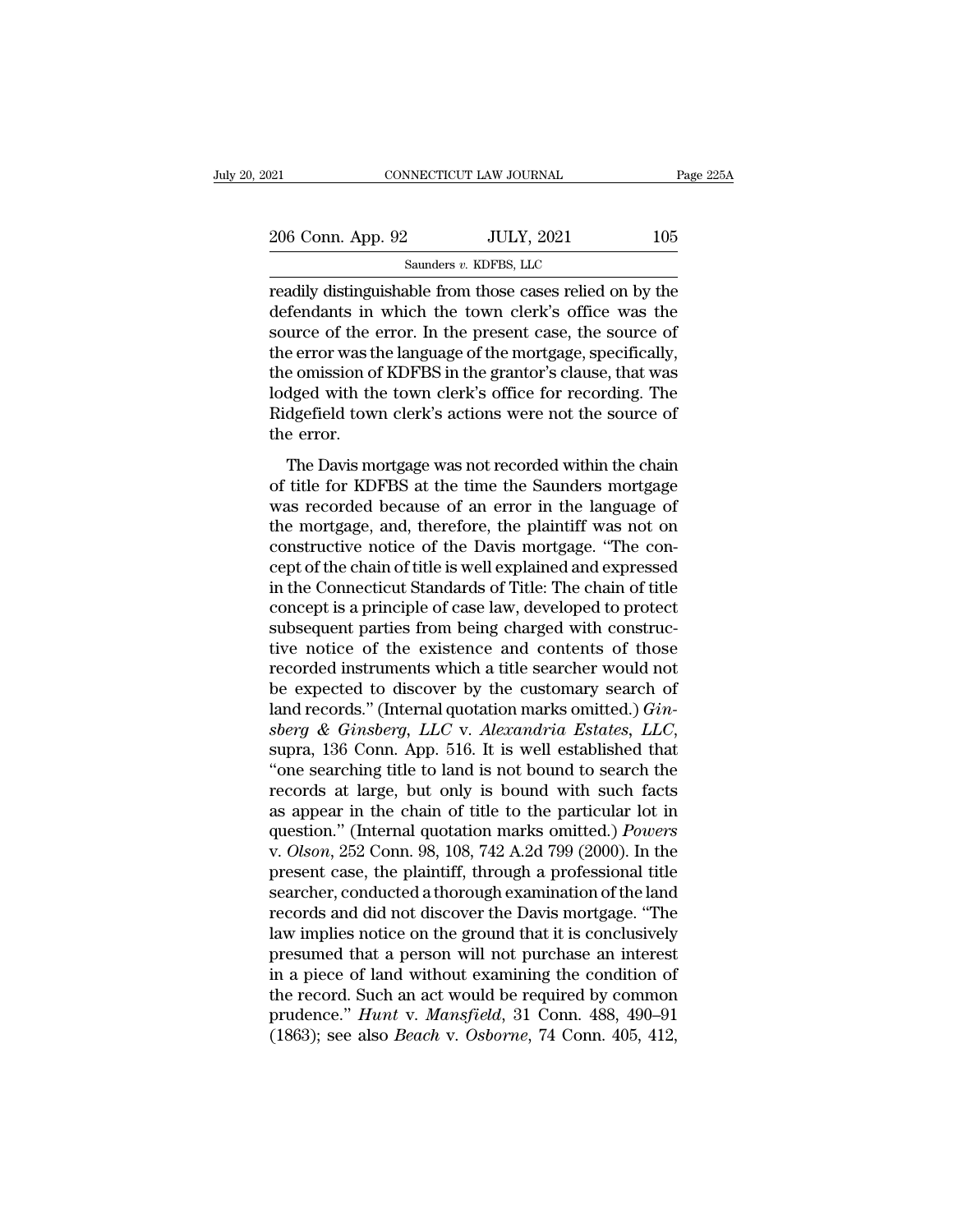| 6A   | CONNECTICUT LAW JOURNAL                             |                    | July 20, 2021 |
|------|-----------------------------------------------------|--------------------|---------------|
| 106  | <b>JULY, 2021</b>                                   | 206 Conn. App. 106 |               |
|      | Monts v. Board of Education                         |                    |               |
| 50 A | $1019(1902)$ The record supports the court's deter- |                    |               |

CONNECTICUT LAW JOURNAL<br>
106 JULY, 2021 206 Conn. App. 106<br>
105 Monts v. Board of Education<br>
50 A. 1019 (1902). The record supports the court's deter-<br>
mination that the plaintiff had neither actual nor constructive notice 106 JULY, 2021 206 Conn. App. 106<br>Monts v. Board of Education<br>50 A. 1019 (1902). The record supports the court's deter-<br>mination that the plaintiff had neither actual nor con-<br>structive notice of the Davis mortgage. 106 JULY, 2021 206 Conn<br>
Monts v. Board of Education<br>
50 A. 1019 (1902). The record supports the courtination that the plaintiff had neither actual<br>
structive notice of the Davis mortgage.<br>
"It is the policy of our law to  $100K$ ,  $2021$   $206$  Conn. App.  $106$ <br>
Monts v. Board of Education<br>
A.  $1019$  (1902). The record supports the court's determination that the plaintiff had neither actual nor con-<br>
vertice notice of the Davis mortgage.<br>
"I

Monts  $v$ . Board of Education<br>50 A. 1019 (1902). The record supports the court's deter-<br>mination that the plaintiff had neither actual nor con-<br>structive notice of the Davis mortgage.<br>"It is the policy of our law to make 50 A. 1019 (1902). The record supports the court's deter-<br>mination that the plaintiff had neither actual nor constructive notice of the Davis mortgage.<br>"It is the policy of our law to make every man's title<br>to his real es bo A. 1015 (1502). The record supports the court's deter-<br>mination that the plaintiff had neither actual nor con-<br>structive notice of the Davis mortgage.<br>"It is the policy of our law to make every man's title<br>to his real e *Icharation that the plantin had nemier actuar nor constructive notice of the Davis mortgage.*<br>
"It is the policy of our law to make every man's title to his real estate, as far as practicable, appear of record, and the la "It is the policy of our law to make every man's title<br>to his real estate, as far as practicable, appear of record,<br>and the land records are constructive notice to all the<br>world of any instruments there recorded." *Butche* "It is the policy of our law to make every man's title<br>to his real estate, as far as practicable, appear of record,<br>and the land records are constructive notice to all the<br>world of any instruments there recorded." *Butche* to his real estate, as far as practicable, appear of record,<br>and the land records are constructive notice to all the<br>world of any instruments there recorded." *Butchers'*<br>*Ice & Supply Co.* v. *Bascom*, supra, 109 Conn. 44 and the land records are constructive notice to all the world of any instruments there recorded." *Butchers' Ice & Supply Co.* v. *Bascom*, supra, 109 Conn. 440. We conclude that the trial court's finding that the plain world of any instruments there recorded." *But Ice* & *Supply Co.* v. *Bascom*, supra, 109 Conn. 44 conclude that the trial court's finding that the pl did not have actual or constructive notice of the mortgage on the p  $\epsilon$   $\alpha$  *Supply*  $\epsilon$ 00.  $\nu$ . *Dascom*, supported that the trial court's find not have actual or constructiventy or the property was not, therefore, as a matter of law ge had priority over the Davis. The judgment is af In this opinion the other judges concurred.<br>In this ortgage on the property was not clearly errone<br>d, therefore, as a matter of law, the Saunders m<br>ge had priority over the Davis mortgage.<br>The judgment is affirmed.<br>In this

### had priority over the Davis mortgage.<br>
e judgment is affirmed.<br>
this opinion the other judges concurred.<br>
HELEN MONTS *v.* BOARD OF EDUCATION<br>
OF THE CITY OF HARTFORD<br>
(AC 42856) ment is affirmed.<br>
inion the other judges concurred.<br>
OF THE CITY OF HARTFORD<br>
(AC 43856) other judges concu<br>
W. BOARD OF EDU<br>
W. BOARD OF EDU<br>
(AC 43856)<br>
(AC 43856)<br>
t, Suarez and Bear, Js. HELEN MONTS  $v$ . BOARD OF EDUCATION<br>OF THE CITY OF HARTFORD<br>(AC 43856)<br>Prescott, Suarez and Bear, Js.

### *Syllabus*

 $\left( \text{AC } 43856 \right)$ <br>  $\text{Present, S.}$ <br>  $\text{Syllabus}$ <br>
The plaintiff sought to recover damages from the defendant for, inter alia,<br>
disability discrimination pursuant to the Connecticut Fair Employment Prescott, Suarez and Bear, Js.<br>Syllabus<br>plaintiff sought to recover damages from the defendant for, inter alia,<br>disability discrimination pursuant to the Connecticut Fair Employment<br>Practices Act (§ 46a-51 et seq.) and for Prescott, Suarez and Bear, Js.<br>
Syllabus<br>
plaintiff sought to recover damages from the defendant for, inter alia,<br>
disability discrimination pursuant to the Connecticut Fair Employment<br>
Practices Act (§ 46a-51 et seq.) and *Syllabus*<br>
plaintiff sought to recover damages from the defendant for, inter alia,<br>
disability discrimination pursuant to the Connecticut Fair Employment<br>
Practices Act (§ 46a-51 et seq.) and for interference with the Fa sylabors<br>plaintiff sought to recover damages from the defendant for, inter alia,<br>disability discrimination pursuant to the Connecticut Fair Employment<br>Practices Act (§ 46a-51 et seq.) and for interference with the Family<br>a The plaintiff sought to recover damages from the defendant for, inter alia, disability discrimination pursuant to the Connecticut Fair Employment Practices Act (§ 46a-51 et seq.) and for interference with the Family and M disability discrimination pursuant to the Connecticut Fair Employment<br>Practices Act (§ 46a-51 et seq.) and for interference with the Family<br>and Medical Leave Act of 1993 (29 U.S.C. § 2601 et seq.) following the<br>termination Practices Act (§ 46a-51 et seq.) and for interference with the Family and Medical Leave Act of 1993 (29 U.S.C. § 2601 et seq.) following the termination of her employment. The plaintiff was first hired by the defendant in and Medical Leave Act of 1993 (29 U.S.C. § 2601 et seq.) following the termination of her employment. The plaintiff was first hired by the defendant in 1995 but her position was eliminated and she was terminated in June, 2 termination of her employment. The plaintiff was first hired by the defendant in 1995 but her position was eliminated and she was terminated in June, 2015. The plaintiff was rehired for a new position in August, 2015, and defendant in 1995 but her position was eliminated and she was terminated in June, 2015. The plaintiff was rehired for a new position in August, 2015, and was subject to a probationary period for her first 120 days at work. nated in June, 2015. The plaintiff was rehired for a new position in August, 2015, and was subject to a probationary period for her first 120 days at work. In September, 2015, the plaintiff injured her left knee and lower August, 2015, and was subject to a probationary period for her first 120 days at work. In September, 2015, the plaintiff injured her left knee and lower back while at work. The plaintiff was placed on modified work duty bu days at work. In September, 2015, the plaintiff injured her left knee and lower back while at work. The plaintiff was placed on modified work duty but was eventually placed on an indefinite leave of absence and remained on lower back while at work. The plaintiff was placed on modified work<br>duty but was eventually placed on an indefinite leave of absence and<br>remained on leave until October, 2015. She missed additional work in<br>November, 2015, lower back while at work. The plaintiff was placed on modified work<br>duty but was eventually placed on an indefinite leave of absence and<br>remained on leave until October, 2015. She missed additional work in<br>November, 2015,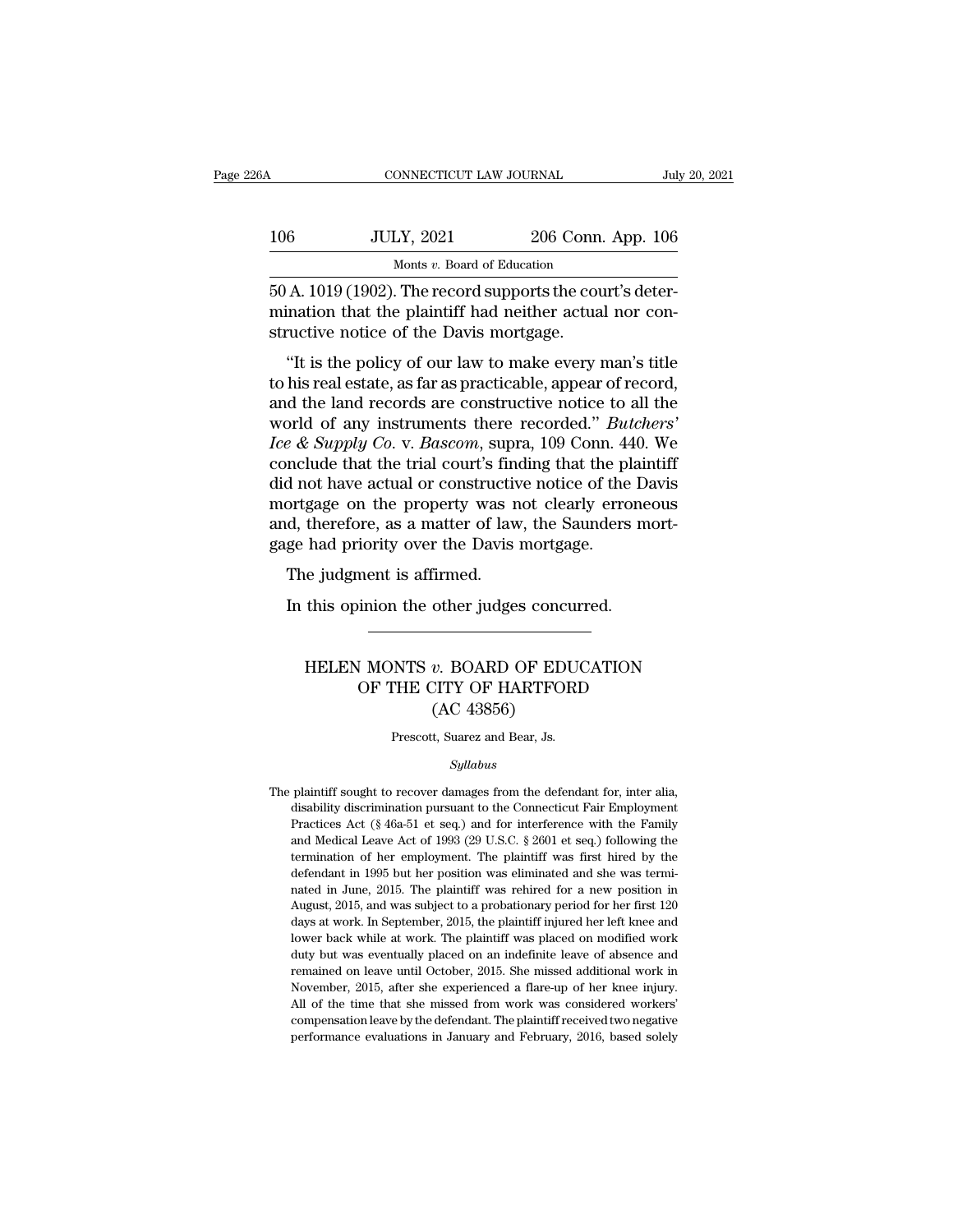on her performance while she was at work. The plaintiff was terminated for her poor job performance in March, 2016. During the trial on the For her poor job performance while she was at work. The plaintiff was terminated<br>on her performance while she was at work. The plaintiff was terminated<br>for her poor job performance in March, 2016. During the trial on the<br>  $\frac{3 \text{ Conn. App. 106}}{\text{Monts } v. \text{ Board of Education}}$ <br>
on her performance while she was at work. The plaintiff was terminated<br>
for her poor job performance in March, 2016. During the trial on the<br>
plaintiff's complaint, the trial court decli Monts v. Board of Education<br>on her performance while she was at work. The plaintiff was terminated<br>for her poor job performance in March, 2016. During the trial on the<br>plaintiff's complaint, the trial court declined to ins for her poor job performance in March, 2016. During the trial on the plaintiff's complaint, the trial court declined to instruct the jury on the plaintiff's FMLA interference claim, concluding that there was no evidence to on her performance while she was at work. The plaintiff was terminated<br>for her poor job performance in March, 2016. During the trial on the<br>plaintiff's complaint, the trial court declined to instruct the jury on<br>the plaint for her poor job performance in March, 2016. During the trial on the plaintiff's complaint, the trial court declined to instruct the jury on the plaintiff's FMLA interference claim, concluding that there was no evidence to plaintiff's complaint, the trial court declined to instruct the jury on the plaintiff's FMLA interference claim, concluding that there was no evidence to support the claim that the plaintiff made an FMLA request to the def evidence to support the claim that the plaintiff made an FMLA request<br>to the defendant. On the plaintiff's remaining claims, the jury returned a<br>verdict for the defendant and the court rendered judgment in accordance<br>with

- to the defendant. On the plaintiff's remaining claims, the jury returned a verdict for the defendant and the court rendered judgment in accordance with the verdict, from which the plaintiff appealed to this court. *Held*: verdict for the defendant and the court rendered judgment in accordance<br>with the verdict, from which the plaintiff appealed to this court. Held:<br>he trial court properly declined to charge the jury with regard to the<br>plaint with the verdict, from which the plaintiff appealed to this court. *Held*:<br>he trial court properly declined to charge the jury with regard to the<br>plaintiff's claim of interference with the Family and Medical Leave Act<br>of 1 he trial court properly declined to charge the jury with regard to the plaintiff's claim of interference with the Family and Medical Leave Act of 1993: the plaintiff failed to satisfy the preliminary requirement for the co plaintiff's claim of interference with the Family and Medical Leave Act<br>of 1993: the plaintiff failed to satisfy the preliminary requirement for<br>the court to consider her interference claim, namely, that she made an<br>initia of 1993: the plaintiff failed to satisfy the preliminary requirement for the court to consider her interference claim, namely, that she made an initial showing that she was denied a right under FMLA, as there was no eviden the court to consider her interference claim, namely, that she made an initial showing that she was denied a right under FMLA, as there was no evidence that the plaintiff made an FMLA request to the defendant and, thus, t initial showing that she was denied a right under FMLA, as there was<br>no evidence that the plaintiff made an FMLA request to the defendant<br>and, thus, the defendant had no notice that she was interested in utilizing<br>FMLA lea no evidence that the plaintiff made an FMLA request to the defendant<br>and, thus, the defendant had no notice that she was interested in utilizing<br>FMLA leave; moreover, the court's determination that the defendant's<br>policy w and, thus, the defendant had no notice that she was interested in utilizing FMLA leave; moreover, the court's determination that the defendant's policy with regard to nonconcurrent applications of workers' compensation lea FMLA leave; moreover, the court's determination that the defendant's policy with regard to nonconcurrent applications of workers' compensation leave under the Workers' Compensation Act (§ 31-275 et seq.) and FMLA leave wor policy with regard to nonconcurrent applications of workers' compensation leave under the Workers' Compensation Act (§ 31-275 et seq.) and FMLA leave worked to the benefit of the plaintiff, was supported both by federal re ion leave under the Workers' Compensation Act  $(\S 31-275$  et seq.) and FMLA leave worked to the benefit of the plaintiff, was supported both by federal regulation and by common sense, as allowing or requiring the plaintif FMLA leave worked to the benefit of the plaintiff, was supported both<br>by federal regulation and by common sense, as allowing or requiring<br>the plaintiff to use both forms of leave at the same time would have<br>diminished the by federal regulation and by common sense, as allowing or requiring<br>the plaintiff to use both forms of leave at the same time would have<br>diminished the total legally available amount of her paid and unpaid<br>leave; furthermo the plaintiff to use both forms of leave at the same time would have diminished the total legally available amount of her paid and unpaid leave; furthermore, the plaintiff offered no evidence to demonstrate to the jury tha diminished the total legally available amount of her paid and unpaid<br>leave; furthermore, the plaintiff offered no evidence to demonstrate to<br>the jury that she was prejudiced by the defendant's long-standing policy<br>not to r diminished the total legally available amount of her paid and unpaid<br>leave; furthermore, the plaintiff offered no evidence to demonstrate to<br>the jury that she was prejudiced by the defendant's long-standing policy<br>not to r the jury that she was prejudiced by the defendant's long-standing policy<br>not to run workers' compensation leave and FMLA leave concurrently,<br>and, even if such evidence had been offered, it would not have been<br>relevant to t not to run workers' compensation leave and FMLA leave concurrently,<br>and, even if such evidence had been offered, it would not have been<br>relevant to the defendant's evaluations of the plaintiff's work during her<br>probationar
- and, even if such evidence had been offered, it would not have been<br>relevant to the defendant's evaluations of the plaintiff's work during her<br>probationary period.<br>he trial court did not err in admitting into evidence a le relevant to the defendant's evaluations of the plaintiff's work during her probationary period.<br>
he trial court did not err in admitting into evidence a letter written by<br>
the plaintiff's coworker, containing observations probationary period.<br>
he trial court did not err in admitting into evidence a letter written by<br>
the plaintiff's coworker, containing observations about the plaintiff's<br>
workplace behavior and performance, under the busine he trial court did not err in admitting into evidence a letter written by the plaintiff's coworker, containing observations about the plaintiff's workplace behavior and performance, under the business records exception to the plaintiff's coworker, containing observations about the plaintiff's workplace behavior and performance, under the business records exception to the hearsay rule: the letter was made in the regular course of the defenda workplace behavior and performance, under the business records exception to the hearsay rule: the letter was made in the regular course of the defendant's business, as the record made clear that it was standard procedure f tion to the hearsay rule: the letter was made in the regular course of the defendant's business, as the record made clear that it was standard procedure for the defendant to subject new employees to a probationary period, the defendant's business, as the record made clear that it was standard<br>procedure for the defendant to subject new employees to a probationary<br>period, based on their actual days at work, and to evaluate the perfor-<br>mance o procedure for the defendant to subject new employees to a probationary<br>period, based on their actual days at work, and to evaluate the perfor-<br>mance of these employees during that period; moreover, even if the<br>letter was i procedure for the defendant to subject new employees to a probationary<br>period, based on their actual days at work, and to evaluate the perfor-<br>mance of these employees during that period; moreover, even if the<br>letter was i mance of these employees during that period; moreover, even if the letter was inadmissible hearsay, any error in its admission into evidence was harmless because the author of the letter also testified at trial, and the op letter was inadmissible hearsay, any error in its admission into evidence was harmless because the author of the letter also testified at trial, and the opinions expressed in the letter were made directly to the jury and t
- was harmless because the author of the letter also testified at trial, and<br>the opinions expressed in the letter were made directly to the jury and<br>the plaintiff did not object to the testimony.<br>The trial court did not abus the opinions expressed in the letter were made directly to the jury and<br>the plaintiff did not object to the testimony.<br>The trial court did not abuse its discretion in refusing to admit into<br>evidence certain medical records the plaintiff did not object to the testimony.<br>The trial court did not abuse its discretion in refusing to admit into<br>evidence certain medical records of the plaintiff; the records the plaintiff<br>sought to admit into eviden The trial court did not abuse its discretion in refusing to admit into evidence certain medical records of the plaintiff; the records the plaintiff sought to admit into evidence were created after the date of her terminati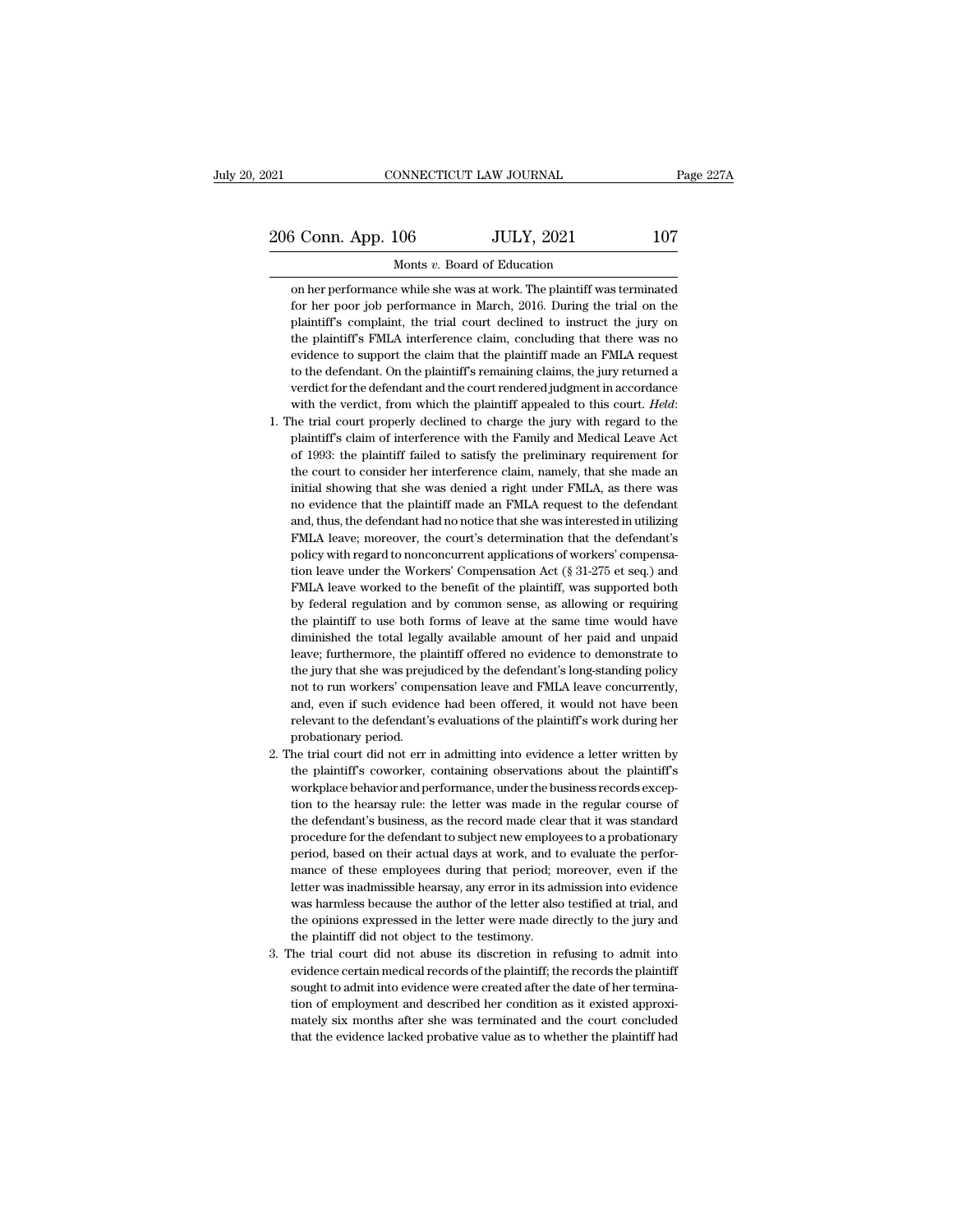## CONNECTICUT LAW JOURNAL July 20, 2021<br>108 JULY, 2021 206 Conn. App. 106<br>Monts v. Board of Education ONNECTICUT LAW JOURNAL<br>LY, 2021 206 Conn.<br>Monts *v*. Board of Education<br>n at the time she was employed by the 3<br> **a** chronic condition at the time she was employed by the defendant,<br>
the records condition at the time she was employed by the defendant,<br>
the records containing no information as the plaintiff's condition at the

THE RECORD SET AND SET AND SET AND MONES WE BOAT A CHOON A CHORE A chronic condition at the time she was employed by the defendant, the records containing no information as the plaintiff's condition at the time she was dis 3<br>
Monts *v*. Box<br>
Monts *v*. Box<br>
a chronic condition at the tim<br>
the records containing no inform<br>
time she was discharged.<br>
Argued May 20—offic Monts  $v$ . Board of Education<br>  $\alpha$  condition at the time she was employed by the defendared ds containing no information as the plaintiff's condition at the was discharged.<br>
Argued May 20—officially released July 20, 202 the records containing no information as the plaintiff's condition at the<br>time she was discharged.<br>Argued May 20—officially released July 20, 2021<br>*Procedural History*<br>Action to recover damages for, inter alia, alleged dis

a chronic condition at the time she was employed by the defendant,<br>the records containing no information as the plaintiff's condition at the<br>time she was discharged.<br>Argued May 20—officially released July 20, 2021<br>*Procedu* the records containing no information as the plaintiff's condition at the<br>time she was discharged.<br>Argued May 20—officially released July 20, 2021<br>*Procedural History*<br>**Action to recover damages for, inter alia, alleged di** the Superior Court in the judicial district of Hartford<br>
the Superior Court in the judicial district of Hartford<br>
and tried to the jury before *Scholl*, *J*.; verdict and judg-<br>
mont for the defendant from which the plaint Argued May 20—officially released July 20, 2021<br> *Procedural History*<br>
Action to recover damages for, inter alia, alleged dis-<br>
ability discrimination, and for other relief, brought to<br>
the Superior Court in the judicial d Procedural History<br>Action to recover damages for, inter alia, alleged dis-<br>ability discrimination, and for other relief, brought to<br>the Superior Court in the judicial district of Hartford<br>and tried to the jury before *Scho* Action to recover damages for, inter a<br>ability discrimination, and for other re<br>the Superior Court in the judicial distand tried to the jury before *Scholl*, *J*.; we<br>ment for the defendant, from whic<br>appealed to this cour *James V. Sabatini*, for the appellant (plaintiff).<br>*James V. Sabatini*, for the publical district of Hartford<br>d tried to the jury before *Scholl*, *J*.; verdict and judg-<br>ent for the defendant, from which the plaintiff<br>pe Exercise Superior Court in the judicial district of Hartford direct direct divided to the jury before *Scholl*, *J*.; verdict and judgent for the defendant, from which the plaintiff pealed to this court. *Affirmed.*<br>*James* 

### *Opinion*

Frames V. Sabatini, for the appellant (plaintiff).<br>
Lisa S. Lazarek, for the appellee (defendant).<br>
Opinion<br>
BEAR, J. The plaintiff, Helen Monts, appeals from<br>
e judgment of the trial court, rendered after a jury<br>
al in fa James V. Sabatini, for the appellant (plaintiff).<br>
Lisa S. Lazarek, for the appellee (defendant).<br>
opinion<br>
BEAR, J. The plaintiff, Helen Monts, appeals from<br>
the judgment of the trial court, rendered after a jury<br>
trial, Lisa S. Lazarek, for the appellee (defendant).<br>
Opinion<br>
BEAR, J. The plaintiff, Helen Monts, appeals from<br>
the judgment of the trial court, rendered after a jury<br>
trial, in favor of the defendant, the Board of Education<br> Lisa S. Lazarek, for the appellee (defendant).<br>
opinion<br>
BEAR, J. The plaintiff, Helen Monts, appeals from<br>
the judgment of the trial court, rendered after a jury<br>
trial, in favor of the defendant, the Board of Education<br> **EXAMPLE COURTER CONTROLLED CONTROLLED SET CONTROVIDED SET A SURFERING SET A SURFERING SURFERING SURFERING SURFERING SURFERING SURFERING SURFERING SURFERING TO A SURFERING TO A SURFERING TO A SURFERING TO A SURFERING TO A** BEAR, J. The plaintiff, Helen Monts, appeals from<br>the judgment of the trial court, rendered after a jury<br>trial, in favor of the defendant, the Board of Education<br>of the City of Hartford. On appeal, the plaintiff claims<br>th BEAR, J. The plaintiff, Helen Monts, appeals from<br>the judgment of the trial court, rendered after a jury<br>trial, in favor of the defendant, the Board of Education<br>of the City of Hartford. On appeal, the plaintiff claims<br>th the judgment of the trial court, rendered after a jury<br>trial, in favor of the defendant, the Board of Education<br>of the City of Hartford. On appeal, the plaintiff claims<br>that the court erred by (1) failing to charge the jur trial, in favor of the defendant, the Board of Education<br>of the City of Hartford. On appeal, the plaintiff claims<br>that the court erred by (1) failing to charge the jury on<br>her claim of interference with the Family and Med of the City of Hartford. On appeal, the plaintiff claims<br>that the court erred by (1) failing to charge the jury on<br>her claim of interference with the Family and Medical<br>Leave Act of 1993 (FMLA), 29 U.S.C. § 2601 et seq.<br>(2 that the court erred by (1) failing to charge the jury on<br>her claim of interference with the Family and Medical<br>Leave Act of 1993 (FMLA), 29 U.S.C. § 2601 et seq.<br>(2012), (2) admitting inadmissible hearsay into evi-<br>dence, her claim of interference with the Family and Medical<br>Leave Act of 1993 (FMLA), 29 U.S.C. § 2601 et seq.<br>(2012), (2) admitting inadmissible hearsay into evi-<br>dence, and (3) precluding evidence showing that she<br>was disabled (1 mm), 28 0.3.0.  $\frac{1}{2}$  2001 of seq.<br>
012), (2) admitting inadmissible hearsay into evi-<br>
nce, and (3) precluding evidence showing that she<br>
as disabled within the meaning of the Connecticut Fair<br>
mployment Practices (2012), (2) admining maanhoode realisty fluorewiddence, and (3) precluding evidence showing that she was disabled within the meaning of the Connecticut Fair Employment Practices Act (CFEPA), General Statutes § 46a-51 et s

resolution of the meaning of the Connecticut Fair<br>
Employment Practices Act (CFEPA), General Statutes<br>
§ 46a-51 et seq. We affirm the judgment of the trial court.<br>
The following facts, which the jury reasonably could<br>
have was disabled whall the hielannig of the connectical run<br>Employment Practices Act (CFEPA), General Statutes<br>§ 46a-51 et seq. We affirm the judgment of the trial court.<br>The following facts, which the jury reasonably could<br>ha  $\frac{1}{2}$  46a-51 et seq. We affirm the judgment of the trial court.<br>
The following facts, which the jury reasonably could<br>
have found, and procedural history are relevant to our<br>
resolution of the plaintiff's appeal. The The following facts, which the jury reasonably could<br>have found, and procedural history are relevant to our<br>resolution of the plaintiff's appeal. The plaintiff initially<br>was hired by the defendant in February, 1995, as a<br>" The following facts, which the jury reasonably could<br>have found, and procedural history are relevant to our<br>resolution of the plaintiff's appeal. The plaintiff initially<br>was hired by the defendant in February, 1995, as a<br>" have found, and procedural history are relevant to our resolution of the plaintiff's appeal. The plaintiff initially was hired by the defendant in February, 1995, as a "house secretary." In 2014, the plaintiff was employed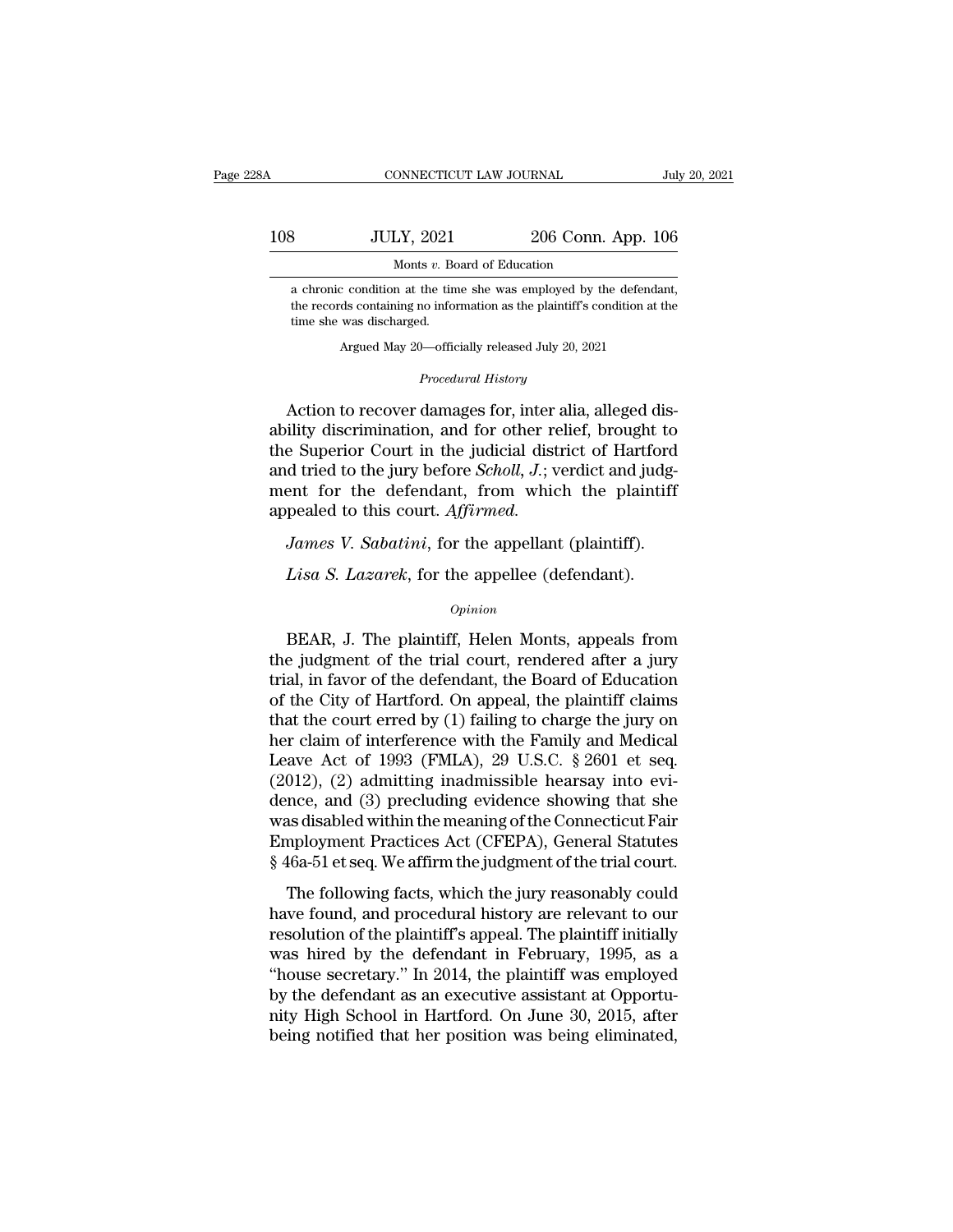| 206 Conn. App. 106<br><b>JULY, 2021</b> |           |
|-----------------------------------------|-----------|
|                                         |           |
| 021<br>CONNECTICUT LAW JOURNAL          | Page 229A |

The plaintiff's employment was terminated by the defendant. On August 26, 2015, the defendant rehired the plaintiff's englority in the fecilities department As 206 Conn. App. 106 JULY, 2021 109<br>Monts v. Board of Education<br>the plaintiff's employment was terminated by the defendant. On August 26, 2015, the defendant rehired the<br>plaintiff as a secretary in the facilities department. 206 Conn. App.  $106$  JULY,  $2021$  109<br>
Monts v. Board of Education<br>
the plaintiff's employment was terminated by the defen-<br>
dant. On August 26, 2015, the defendant rehired the<br>
plaintiff as a secretary in the facilities 206 Conn. App.  $106$  JULY,  $2021$  109<br>
Monts v. Board of Education<br>
the plaintiff's employment was terminated by the defendant. On August 26, 2015, the defendant rehired the<br>
plaintiff as a secretary in the facilities dep Monts v. Board of Education<br>the plaintiff's employment was terminated by the defen-<br>dant. On August 26, 2015, the defendant rehired the<br>plaintiff as a secretary in the facilities department. As<br>was customary for the defen Monts v. Board of Education<br>the plaintiff's employment was terminated by the defen-<br>dant. On August 26, 2015, the defendant rehired the<br>plaintiff as a secretary in the facilities department. As<br>was customary for the defen the plaintiff's employment was terminated by the defendant. On August 26, 2015, the defendant rehired the plaintiff as a secretary in the facilities department. As was customary for the defendant, the plaintiff's employmen dant. On August 26, 2015, the defendant rehired the<br>plaintiff as a secretary in the facilities department. As<br>was customary for the defendant, the plaintiff's employ-<br>ment in this position was subject to a 120 "working<br>day plaintiff as a secretary in the facilities department. As<br>was customary for the defendant, the plaintiff's employ-<br>ment in this position was subject to a 120 "working<br>day" probationary period, meaning that she was subject<br> was customary for the defendant, the plaintiff's employment in this position was subject to a 120 "working day" probationary period, meaning that she was subject to enhanced scrutiny, and potential termination, based on he ment in this position was subject to a 120 "working<br>day" probationary period, meaning that she was subject<br>to enhanced scrutiny, and potential termination, based<br>on her performance during her first 120 days at work<br>in her day" probationary period, meaning that she was subjecto enhanced scrutiny, and potential termination, base<br>on her performance during her first 120 days at wor<br>in her new position. On September 1, 2015, the plainti<br>injured Financed scrutny, and potential termination, based<br>Thereformance during her first 120 days at work<br>her new position. On September 1, 2015, the plaintiff<br>jured her left knee and lower back while in the work-<br>ace. On that sa on her performance during her first 120 days at work<br>in her new position. On September 1, 2015, the plaintiff<br>injured her left knee and lower back while in the work-<br>place. On that same day, the plaintiff reported her inju

In her new position. On september 1, 2015, the plaintin<br>injured her left knee and lower back while in the work-<br>place. On that same day, the plaintiff reported her injur-<br>ies to the defendant and received medical care.<br>Aft reduced hours and refrain from lifting objects or stand-<br>place. On that same day, the plaintiff reported her injur-<br>ies to the defendant and received medical care.<br>After receiving care for her workplace injuries, the plain place. On that same day, the plaintiff reported her injur-<br>ies to the defendant and received medical care.<br>After receiving care for her workplace injuries, the plain-<br>tiff was placed on modified work duty, in accordance<br>wi res to the defendant and received medical care.<br>
After receiving care for her workplace injuries, the plain-<br>
tiff was placed on modified work duty, in accordance<br>
with her physicians' recommendations that she work<br>
reduce After receiving care for her workplace injuries, the plaintiff was placed on modified work duty, in accordance<br>with her physicians' recommendations that she work<br>reduced hours and refrain from lifting objects or stand-<br>ing tiff was placed on modified work duty, in accordance<br>with her physicians' recommendations that she work<br>reduced hours and refrain from lifting objects or stand-<br>ing. After the plaintiff began experiencing radiating pain<br>an with her physicians' recommendations that she work<br>reduced hours and refrain from lifting objects or stand-<br>ing. After the plaintiff began experiencing radiating pain<br>and numbness in her leg, she was placed on an indefinit reduced hours and refrain from lifting objects or standing. After the plaintiff began experiencing radiating pain<br>and numbness in her leg, she was placed on an indefinite<br>leave of absence. The plaintiff remained on leave u ing. After the plaintiff began experiencing radiating pain<br>and numbness in her leg, she was placed on an indefinite<br>leave of absence. The plaintiff remained on leave until<br>October 28, 2015, when she returned with the recom and numbness in her leg, she was placed on an indefinite<br>leave of absence. The plaintiff remained on leave until<br>October 28, 2015, when she returned with the recom-<br>mendations that she not lift objects or stand. On Novem-<br> leave of absence. The plaintiff remained on leave until<br>October 28, 2015, when she returned with the recom-<br>mendations that she not lift objects or stand. On Novem-<br>ber 2, 2015, the plaintiff experienced another flare-up<br>o October 28, 2015, when she returned with the recommendations that she not lift objects or stand. On November 2, 2015, the plaintiff experienced another flare-up of her knee injury that required her to miss additional time mendations that she not lift objects or stand. On November 2, 2015, the plaintiff experienced another flare-up<br>of her knee injury that required her to miss additional<br>time from work. All of the time that the plaintiff miss ber 2, 2015, the plaintiff experienced another flare-up<br>of her knee injury that required her to miss additional<br>time from work. All of the time that the plaintiff missed<br>from work was considered workers' compensation<br>leave of her knee injury that required her to miss additional<br>time from work. All of the time that the plaintiff missed<br>from work was considered workers' compensation<br>leave by the defendant because her injuries were work-<br>relate time from work. All of the time that the plaintiff missed<br>from work was considered workers' compensation<br>leave by the defendant because her injuries were work-<br>related and because the plaintiff had not requested<br>FMLA leave from work was considered workers' compensation<br>leave by the defendant because her injuries were work-<br>related and because the plaintiff had not requested<br>FMLA leave. In any event, it was the long-standing pol-<br>icy of the d leave by the defendant because her injuries were work-<br>related and because the plaintiff had not requested<br>FMLA leave. In any event, it was the long-standing pol-<br>icy of the defendant not to run FMLA leave concurrently<br>wit related and because the plaintiff had not requested<br>FMLA leave. In any event, it was the long-standing pol-<br>icy of the defendant not to run FMLA leave concurrently<br>with workers' compensation leave. The defendant insti-<br>tut FMLA leave. In any event, it was the long-standing policy of the defendant not to run FMLA leave concurrently with workers' compensation leave. The defendant instituted and applied this policy because, unlike workers' comp icy of the defendant not to run FM<br>with workers' compensation leave<br>tuted and applied this policy bec<br>compensation leave, FMLA leave<br>for a sick family member or for<br>nonwork related injury or illness<br>in place since at least In workers compensation leave. The defendant instricted and applied this policy because, unlike workers' mpensation leave, FMLA leave could be used to care r a sick family member or for the employee's own nwork related inj rated and applied this policy because, thinke workers<br>compensation leave, FMLA leave could be used to care<br>for a sick family member or for the employee's own<br>nonwork related injury or illness. The policy had been<br>in place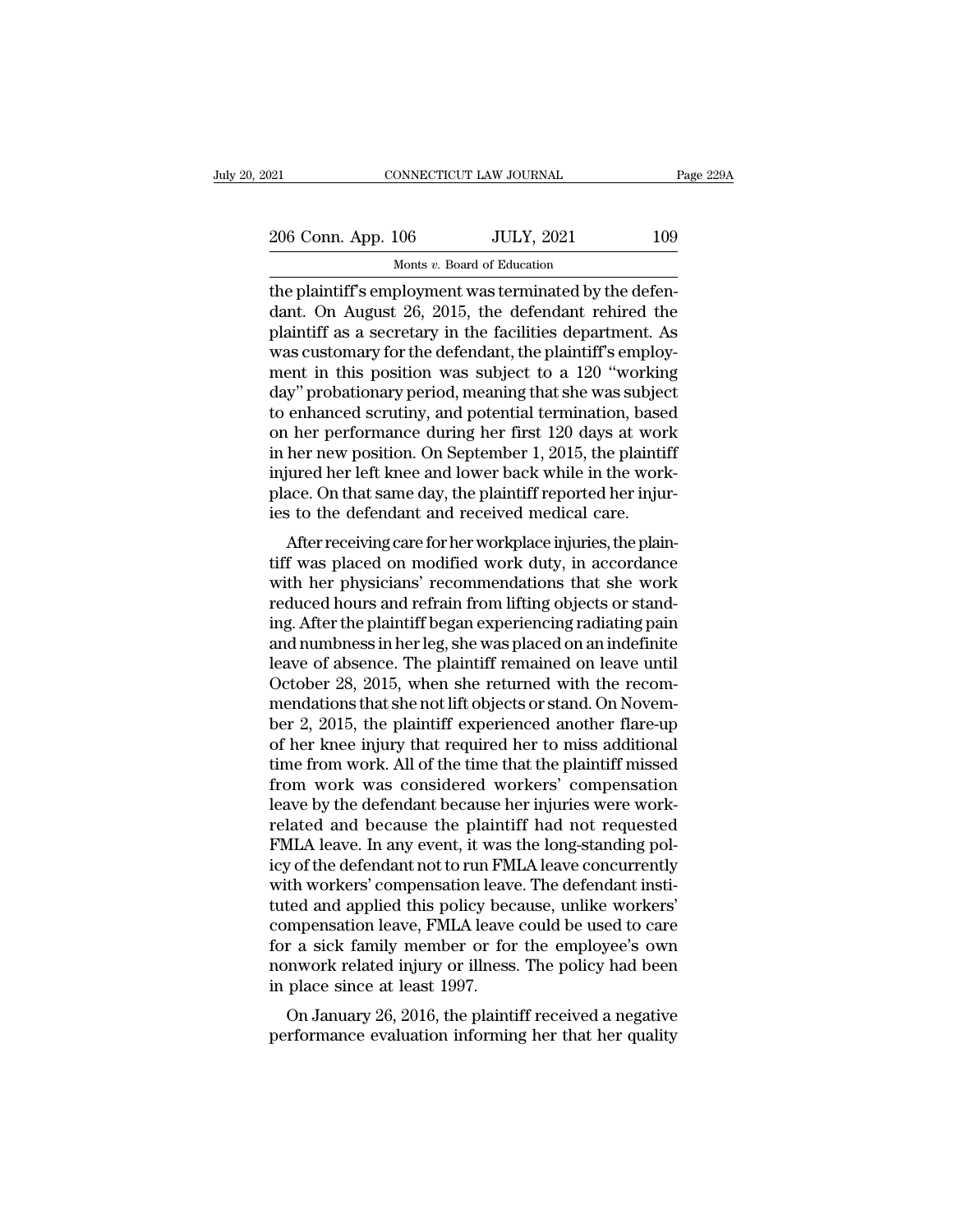# CONNECTICUT LAW JOURNAL July 20, 2021<br>110 JULY, 2021 206 Conn. App. 106<br>Monts v. Board of Education onnecticut LAW JOURNAL<br>LY, 2021 206 Conn.<br>Monts *v.* Board of Education<br>lity and planning and organizin

CONNECTICUT LAW JOURNAL July 20, 2021<br>
JULY, 2021 206 Conn. App. 106<br>
Monts v. Board of Education<br>
of work, adaptability, and planning and organizing needed<br>
improvement. On February 24, 2016, the plaintiff IIO JULY, 2021 206 Conn. App. 106<br>
Monts v. Board of Education<br>
of work, adaptability, and planning and organizing needed<br>
improvement. On February 24, 2016, the plaintiff<br>
received a second negative performance evaluation 110 JULY, 2021 206 Conn. App. 106<br>
Monts v. Board of Education<br>
of work, adaptability, and planning and organizing needed<br>
improvement. On February 24, 2016, the plaintiff<br>
received a second negative performance evaluatio  $110$  JULY, 2021 206 Conn. App. 106<br>Monts v. Board of Education<br>of work, adaptability, and planning and organizing needed<br>improvement. On February 24, 2016, the plaintiff<br>received a second negative performance evaluation, Monts v. Board of Education<br>
of work, adaptability, and planning and organizing needed<br>
improvement. On February 24, 2016, the plaintiff<br>
received a second negative performance evaluation,<br>
this time noting that her qualit monts  $v$ . Board of Education<br>
of work, adaptability, and planning and organizing needed<br>
improvement. On February 24, 2016, the plaintiff<br>
received a second negative performance evaluation,<br>
this time noting that her qua of work, adaptability, and planning and organizing needed<br>improvement. On February 24, 2016, the plaintiff<br>received a second negative performance evaluation,<br>this time noting that her quality of work was unsatisfac-<br>tory, improvement. On February 24, 2016, the plaintiff<br>
received a second negative performance evaluation,<br>
this time noting that her quality of work was unsatisfac-<br>
tory, and that she had not shown improvement in any<br>
performa received a second negative performance evaluation,<br>this time noting that her quality of work was unsatisfac-<br>tory, and that she had not shown improvement in any<br>performance categories since her last evaluation. Both<br>perfor this time noting that her quality of work was unsatisfactory, and that she had not shown improvement in any performance categories since her last evaluation. Both performance evaluations were based solely on the plaintiff' tory, and that she had not shown improvement in any<br>performance categories since her last evaluation. Both<br>performance evaluations were based solely on the plain-<br>tiff's performance while she was at work and did not<br>consid performance categories since her last evaluation. Both<br>performance evaluations were based solely on the plain-<br>tiff's performance while she was at work and did not<br>consider her absences that resulted from her injuries.<br>On performance evaluations were based solely on the plaintiff's performance while she was at work and did not consider her absences that resulted from her injuries.<br>On March 2, 2016, while the plaintiff was still in her proba tiff's performance while she was at we<br>consider her absences that resulted fre<br>On March 2, 2016, while the plaintiff<br>probationary period, the defendant<br>employment on the basis of her poor jc<br>At the time of her termination, In March 2, 2016, while the plaintiff was still in her obationary period, the defendant terminated her apployment on the basis of her poor job performance.<br>
the time of her termination, the plaintiff was still ing treated probationary period, the defendant terminated her<br>employment on the basis of her poor job performance.<br>At the time of her termination, the plaintiff was still<br>being treated for her knee injury.<br>On March 2, 2018, the plaint

employment on the basis of her poor job performance.<br>At the time of her termination, the plaintiff was still<br>being treated for her knee injury.<br>On March 2, 2018, the plaintiff commenced this action<br>against the defendant, At the time of her termination, the plaintiff was still<br>being treated for her knee injury.<br>On March 2, 2018, the plaintiff commenced this action<br>against the defendant, alleging in a five count complaint<br>that it had engage being treated for her knee injury.<br>
On March 2, 2018, the plaintiff commenced this action<br>
against the defendant, alleging in a five count complaint<br>
that it had engaged in (1) disability discrimination in<br>
violation of C On March 2, 2018, the plaintiff commenced this action<br>against the defendant, alleging in a five count complaint<br>that it had engaged in (1) disability discrimination in<br>violation of CFEPA, (2) retaliation in violation of<br>C On March 2, 2018, the plaintiff commenced this action<br>against the defendant, alleging in a five count complaint<br>that it had engaged in (1) disability discrimination in<br>violation of CFEPA, (2) retaliation in violation of<br>C against the defendant, alleging in a five<br>that it had engaged in (1) disability c<br>violation of CFEPA, (2) retaliation<br>CFEPA, (3) retaliation in violation of<br>Workers' Compensation Act, General {<br>et seq., (4) interference wi blation of CFEPA, (2) retaliation in violation of<br>
FEPA, (3) retaliation in violation of § 31-290a of the<br>
orkers' Compensation Act, General Statutes § 31-275<br>
seq., (4) interference with her exercise of rights under<br>
MLA CFEPA, (3) retaliation in violation of § 31-290a of the<br>Workers' Compensation Act, General Statutes § 31-275<br>et seq., (4) interference with her exercise of rights under<br>FMLA, and (5) FMLA retaliation.<br>At trial, the plaint

Workers' Compensation Act, General Statutes  $\S 31-275$ <br>et seq., (4) interference with her exercise of rights under<br>FMLA, and (5) FMLA retaliation.<br>At trial, the plaintiff argued that there was sufficient<br>evidence to suppo et seq., (4) interference with her exercise of rights under<br>FMLA, and (5) FMLA retaliation.<br>At trial, the plaintiff argued that there was sufficient<br>evidence to support her allegations in counts four and<br>five of FMLA inter FMLA, and (5) FMLA retaliation.<br>At trial, the plaintiff argued that there was sufficient<br>evidence to support her allegations in counts four and<br>five of FMLA interference and retaliation, and submit-<br>ted to the court propo At trial, the plaintiff argued that there was sufficient<br>evidence to support her allegations in counts four and<br>five of FMLA interference and retaliation, and submit-<br>ted to the court proposed jury instructions on those<br>c At trial, the plaintiff argued that there was sufficient<br>evidence to support her allegations in counts four and<br>five of FMLA interference and retaliation, and submit-<br>ted to the court proposed jury instructions on those<br>co evidence to support her allegations in counts four and<br>five of FMLA interference and retaliation, and submit-<br>ted to the court proposed jury instructions on those<br>counts. The plaintiff also argued that there was suffi-<br>cie five of FMLA interference and retaliation, and submit-<br>ted to the court proposed jury instructions on those<br>counts. The plaintiff also argued that there was suffi-<br>cient evidence for the jury to conclude that the plaintiff ted to the court proposed jury instructions on those<br>counts. The plaintiff also argued that there was suffi-<br>cient evidence for the jury to conclude that the plaintiff<br>had put the defendant on notice that her injuries were counts. The plaintiff also argued that there was suffi-<br>cient evidence for the jury to conclude that the plaintiff<br>had put the defendant on notice that her injuries were<br>likely an FMLA qualifying event. The court, however, cient evidence for the jury to conclude that the plaintiff<br>had put the defendant on notice that her injuries were<br>likely an FMLA qualifying event. The court, however,<br>declined to instruct the jury on the plaintiff's FMLA<br>c had put the defendant on notice that her injuries were<br>likely an FMLA qualifying event. The court, however,<br>declined to instruct the jury on the plaintiff's FMLA<br>counts, concluding that there was no evidence "to sup-<br>port likely an FMLA qualifying event. The court, however, declined to instruct the jury on the plaintiff's FMLA counts, concluding that there was no evidence "to support the claim that the plaintiff even made an FMLA request to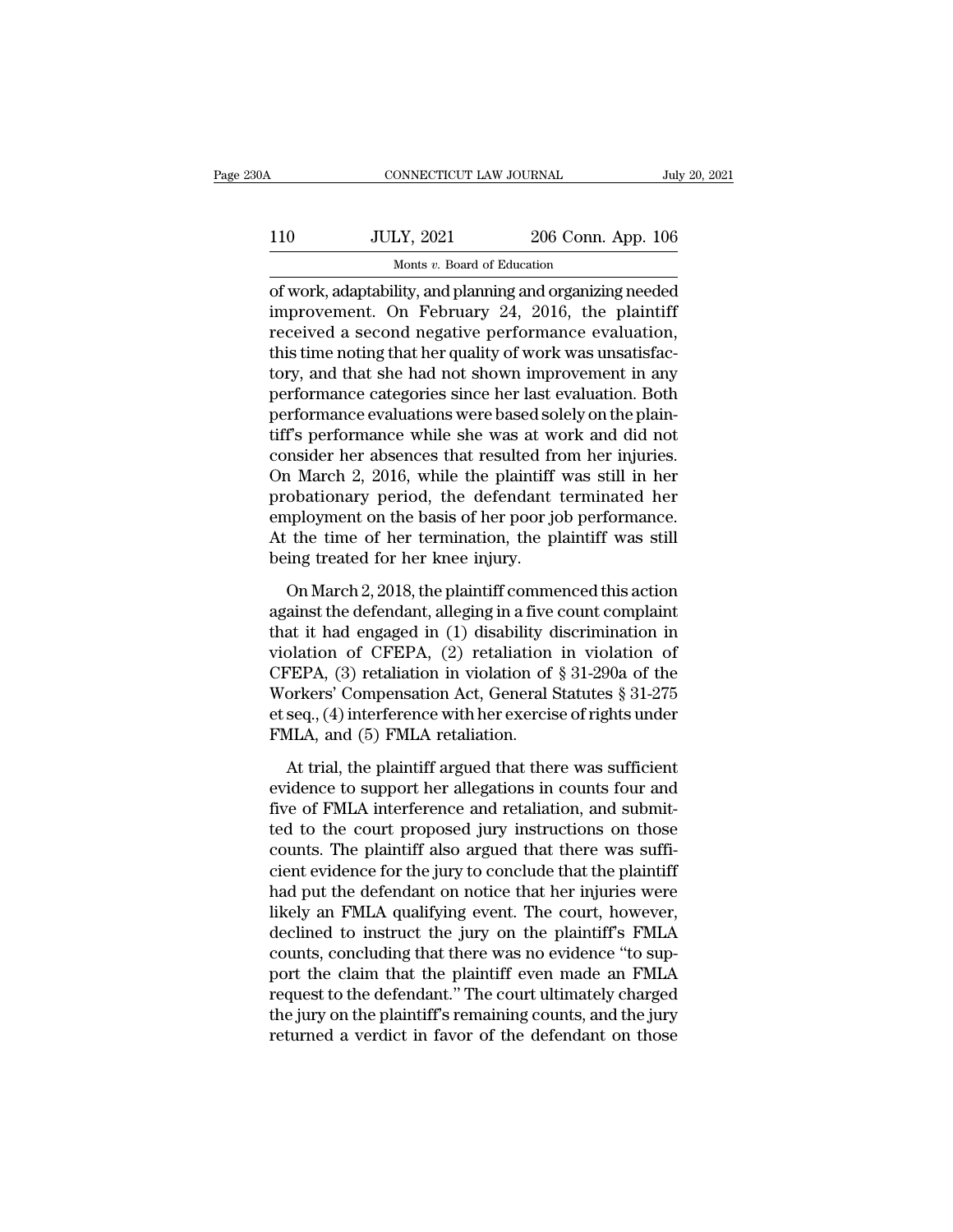| 121                | CONNECTICUT LAW JOURNAL     |                                                         | Page 231A |
|--------------------|-----------------------------|---------------------------------------------------------|-----------|
|                    |                             |                                                         |           |
| 206 Conn. App. 106 |                             | <b>JULY, 2021</b>                                       | 111       |
|                    | Monts v. Board of Education |                                                         |           |
|                    |                             | counts. The court then rendered indoment for the defen- |           |

connectricut LAW JOURNAL<br>
206 Conn. App. 106 JULY, 2021 111<br>
Monts v. Board of Education<br>
counts. The court then rendered judgment for the defen-<br>
dant. It is from this judgment that the plaintiff appeals.<br>
On appeal, the 206 Conn. App. 106 JULY, 2021 111<br>Monts v. Board of Education<br>Counts. The court then rendered judgment for the defen-<br>dant. It is from this judgment that the plaintiff appeals.<br>On appeal, the plaintiff claims that the cour 206 Conn. App. 106 JULY, 2021 111<br>
Monts v. Board of Education<br>
counts. The court then rendered judgment for the defen-<br>
dant. It is from this judgment that the plaintiff appeals.<br>
On appeal, the plaintiff claims that the 206 Conn. App. 106 JULY, 2021 111<br>
Monts v. Board of Education<br>
counts. The court then rendered judgment for the defen-<br>
dant. It is from this judgment that the plaintiff appeals.<br>
On appeal, the plaintiff claims that the Monts v. Board of Education<br>
counts. The court then rendered judgment for the defen-<br>
dant. It is from this judgment that the plaintiff appeals.<br>
On appeal, the plaintiff claims that the court erred by<br>
(1) failing to cha Monts v. Board of Education<br>
counts. The court then rendered judgment for the defen-<br>
dant. It is from this judgment that the plaintiff appeals.<br>
On appeal, the plaintiff claims that the court erred by<br>
(1) failing to cha counts. The court then rendered judgment for the defen-<br>dant. It is from this judgment that the plaintiff appeals.<br>On appeal, the plaintiff claims that the court erred by<br>(1) failing to charge the jury on her FMLA interfer dant. It is from this judgment that the plaintiff appeals.<br>On appeal, the plaintiff claims that the court erred by<br>(1) failing to charge the jury on her FMLA interference<br>claim,<sup>1</sup> (2) admitting inadmissible hearsay into sary. nce, and (3) precluding evidence showing that she<br>as disabled within the meaning of CFEPA. Additional<br>cts and procedural history will be set forth as neces-<br>ry.<br>I<br>The plaintiff's first claim is that the court erred by fail

I

was disabled within the meaning of CFEPA. Additional<br>facts and procedural history will be set forth as necessary.<br>I<br>The plaintiff's first claim is that the court erred by failing<br>to charge the jury on her FMLA interference facts and procedural history will be set forth as necessary.<br>
I<br>
The plaintiff's first claim is that the court erred by failing<br>
to charge the jury on her FMLA interference claim.<br>
Specifically,the plaintiff claims that "[ I<br>I<br>The plaintiff's first claim is that the court erred by failing<br>to charge the jury on her FMLA interference claim.<br>Specifically,the plaintiff claims that "[t]he evidence in<br>the case supported a jury charge on the FMLA i I<br>
I<br>
The plaintiff's first claim is that the court erred by failing<br>
to charge the jury on her FMLA interference claim.<br>
Specifically,the plaintiff claims that "[t]he evidence in<br>
the case supported a jury charge on the The plaintiff's first claim is that the court erred by failing<br>to charge the jury on her FMLA interference claim.<br>Specifically,the plaintiff claims that "[t]he evidence in<br>the case supported a jury charge on the FMLA inte The plaintiff's first claim is that the court erred by failing<br>to charge the jury on her FMLA interference claim.<br>Specifically,the plaintiff claims that "[t]he evidence in<br>the case supported a jury charge on the FMLA inte to charge the jury on her FMLA interference claim.<br>
Specifically, the plaintiff claims that "[t]he evidence in<br>
the case supported a jury charge on the FMLA interfer-<br>
ence claim," and that "[t]he trial court's reasoning Specifically,the plaintiff claims that "[t]he evidence in<br>the case supported a jury charge on the FMLA interfer-<br>ence claim," and that "[t]he trial court's reasoning for<br>not charging the jury on the . . . claim was flawed. the case supported a jury charge on the FMLA interference claim," and that "[t]he trial court's reasoning for not charging the jury on the . . . claim was flawed."<br>According to the plaintiff, the court (1) improperly "assu ence claim," and that "[t]he trial court's reasoning for<br>not charging the jury on the  $\ldots$  claim was flawed."<br>According to the plaintiff, the court (1) improperly<br>"assumed that the defendant's policy was to not run<br>the F not charging the jury on the . . . claim was flawed."<br>According to the plaintiff, the court (1) improperly<br>"assumed that the defendant's policy was to not run<br>the FMLA [leave] concurrently with [the] workers' com-<br>pensatio According to the plaintiff, the court (1) improperly<br>"assumed that the defendant's policy was to not run<br>the FMLA [leave] concurrently with [the] workers' com-<br>pensation leave," and (2) failed to account for the fact<br>that "assumed that the defendant's policy was to not run<br>the FMLA [leave] concurrently with [the] workers' com-<br>pensation leave," and (2) failed to account for the fact<br>that an "FMLA interference claim does not require proof<br>o the FMLA [leave] concurrently with [the] workers' compensation leave," and (2) failed to account for the fact<br>that an "FMLA interference claim does not require proof<br>of intent." In response, the defendant argues that<br>"[g] pensation leave," and (2) failed to account for the fact<br>that an "FMLA interference claim does not require proof<br>of intent." In response, the defendant argues that<br>"[gliven the lack of any evidence that the plaintiff was<br>h that an "FMLA interference claim does not require proof<br>of intent." In response, the defendant argues that<br>"[g]iven the lack of any evidence that the plaintiff was<br>harmed by the [defendant's] policy not to run the two<br>lea "It is well established that  $[j]$ ury instructions should confined to matters in issue by virtue of the plaatings of existence that the defendant.<br>"It is well established that  $[j]$ ury  $\ldots$ ." We agree the the defendant.<br>"I be confined by the [defendant's] policy not to run the two<br>leaves concurrently, there was no reason for the trial<br>judge to put this claim to the jury  $\ldots$ ." We agree<br>with the defendant.<br>"It is well established that [j]ur

Fracture is the procedure in the case. . . . . " We agree<br>is verified to put this claim to the jury  $\ldots$  . " We agree<br>with the defendant.<br>"It is well established that [j]ury instructions should<br>be confined to matters in judge to put this claim to the jury  $\ldots$ ." We agree<br>with the defendant.<br>"It is well established that [j]ury instructions should<br>be confined to matters in issue by virtue of the pleadings<br>and evidence in the case.... It i with the defendant.<br>
"It is well established that [j]ury instructions should<br>
be confined to matters in issue by virtue of the pleadings<br>
and evidence in the case.... It is error to submit a<br>
specification ... to the jury "It is well established that [j]ury instructions should<br>be confined to matters in issue by virtue of the pleadings<br>and evidence in the case. . . . It is error to submit a<br>specification . . . to the jury in respect to whic 1 The plaintiff appeals only with regard to the FMLA interference count of does not take issue with the court's refusal to charge the jury on her does not take issue with the court's refusal to charge the jury on her  $\frac{$ specification . . . to the jury in respect to which no<br>evidence has been offered." (Internal quotation marks<br>omitted.)  $Al\text{-}Janet$ ,  $LLC$  v.  $B$  &  $B$  Home Improvements,<br> $\frac{1}{1}$ The plaintiff appeals only with regard to th

evidence has been<br>omitted.)  $Al\text{-}Jane$ <br> $\frac{1}{1}$  The plaintiff appeals<br>and does not take issue<br>FMLA retaliation count.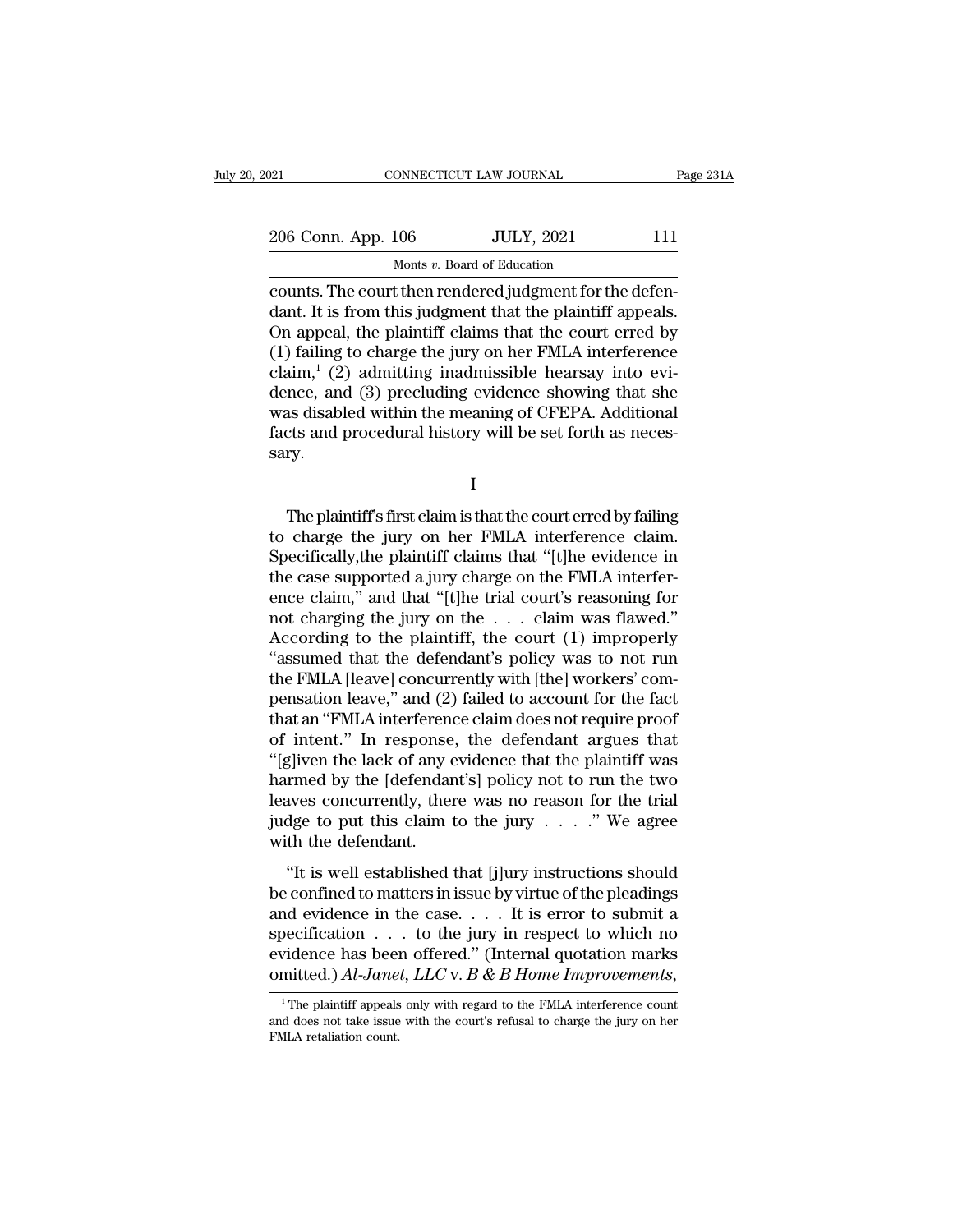# CONNECTICUT LAW JOURNAL July 20, 2021<br>112 JULY, 2021 206 Conn. App. 106<br>Monts v. Board of Education 0NNECTICUT LAW JOURNAL<br>LY, 2021 206 Conn.<br>Monts *v.* Board of Education<br>np. 836 841 925 A 2d 327 cert.

CONNECTICUT LAW JOURNAL July 20, 2<br>
112 JULY, 2021 206 Conn. App. 106<br>
Monts *v*. Board of Education<br> *LLC*, 101 Conn. App. 836, 841, 925 A.2d 327, cert. denied,<br>
284 Conn. 904, 931 A.2d 261 (2007). In the present case,<br>
t 206 Conn. App. 106<br>
206 Conn. App. 106<br>
284 Conn. App. 836, 841, 925 A.2d 327, cert. denied,<br>
284 Conn. 904, 931 A.2d 261 (2007). In the present case,<br>
the court's decision to not charge the jury regarding<br>
the plaintiff's 112 JULY, 2021 206 Conn. App. 106<br>Monts v. Board of Education<br>*LLC*, 101 Conn. App. 836, 841, 925 A.2d 327, cert. denied,<br>284 Conn. 904, 931 A.2d 261 (2007). In the present case,<br>the court's decision to not charge the jur 112 JULY, 2021 206 Conn. App. 106<br>Monts v. Board of Education<br>LLC, 101 Conn. App. 836, 841, 925 A.2d 327, cert. denied,<br>284 Conn. 904, 931 A.2d 261 (2007). In the present case,<br>the court's decision to not charge the jury r Monts *v.* Board of Education<br>LLC, 101 Conn. App. 836, 841, 925 A.2d 327, cert. denied,<br>284 Conn. 904, 931 A.2d 261 (2007). In the present case,<br>the court's decision to not charge the jury regarding<br>the plaintiff's FMLA in Monts v. Board of Education<br> *LLC*, 101 Conn. App. 836, 841, 925 A.2d 327, cert. denied,<br>
284 Conn. 904, 931 A.2d 261 (2007). In the present case,<br>
the court's decision to not charge the jury regarding<br>
the plaintiff's FML *LLC*, 101 Conn. App. 836, 841, 925 A.2d 327, cert. denied, 284 Conn. 904, 931 A.2d 261 (2007). In the present case, the court's decision to not charge the jury regarding the plaintiff's FMLA interference claim is "tantam 284 Conn. 904, 931 A.2d 261 (2007). In the present case,<br>the court's decision to not charge the jury regarding<br>the plaintiff's FMLA interference claim is "tantamount<br>to a directed verdict." *Musorofiti* v. *Vlcek*, 65 Conn the court's decision to not charge the jury regarding<br>
the plaintiff's FMLA interference claim is "tantamount<br>
to a directed verdict." *Musorofiti* v. *Vlcek*, 65 Conn.<br>
App. 365, 371, 783 A.2d 36, cert. denied, 258 Conn. the plaintiff's FMLA interference claim is "tantamount<br>to a directed verdict." *Musorofiti* v. *Vlcek*, 65 Conn.<br>App. 365, 371, 783 A.2d 36, cert. denied, 258 Conn. 938,<br>786 A.2d 426 (2001). Thus, the standard of review th to a directed verdict." *Musorofiti* v. *Vlcek*, 65 Conn.<br>App. 365, 371, 783 A.2d 36, cert. denied, 258 Conn. 938,<br>786 A.2d 426 (2001). Thus, the standard of review that<br>we must apply is that applicable to directed verdict App. 365, 371, 783 A.2d 36, cert. denied, 258 Conn. 938, 786 A.2d 426 (2001). Thus, the standard of review that we must apply is that applicable to directed verdicts. "Our standard of review of a directed verdict is well s 786 A.2d 426 (2001). Thus, the standard of review that<br>we must apply is that applicable to directed verdicts.<br>"Our standard of review of a directed verdict is well<br>settled. A trial court should direct a verdict for a defe we must apply is that applicable to directed verdicts.<br>"Our standard of review of a directed verdict is well<br>settled. A trial court should direct a verdict for a defen-<br>dant if, viewing the evidence in the light most favor "Our standard of<br>settled. A trial codant if, viewing t<br>to the plaintiff, a<br>reach any other<br>entitled to prevaind, 371–72.<br>With regard t Ministeria: Transformation and contract and contract for a determined in the distribution of the plaintiff, a jury could not reasonably and legally ach any other conclusion than that the defendant is titled to prevail." (I to the plaintiff, a jury could not reasonably and legally<br>reach any other conclusion than that the defendant is<br>entitled to prevail." (Internal quotation marks omitted.)<br>Id., 371–72.<br>With regard to claims of FMLA interfer

by the majority of federal courts and the defendant is<br>entitled to prevail." (Internal quotation marks omitted.)<br>Id., 371–72.<br>With regard to claims of FMLA interference, our<br>Supreme Court has "endorse[d] the framework empl reach any office conclusion than that the decentral is<br>entitled to prevail." (Internal quotation marks omitted.)<br>Id., 371–72.<br>With regard to claims of FMLA interference, our<br>Supreme Court has "endorse[d] the framework empl 1d., 371–72.<br>
With regard to claims of FMLA interference, our<br>
Supreme Court has "endorse[d] the framework employed<br>
by the majority of federal courts  $\ldots$ ." Cendant Corp.<br>
v. Commissioner of Labor, 276 Conn. 16, 31, 883 With regard to claims of FMLA interference, our<br>Supreme Court has "endorse[d] the framework employed<br>by the majority of federal courts . . . . " Cendant Corp.<br>v. Commissioner of Labor, 276 Conn. 16, 31, 883 A.2d<br>789 (2005 With regard to claims of FMLA interference, our<br>Supreme Court has "endorse[d] the framework employed<br>by the majority of federal courts . . . ." *Cendant Corp.*<br>v. *Commissioner of Labor*, 276 Conn. 16, 31, 883 A.2d<br>789 (2 Supreme Court has "endorse[d] the framework employed<br>by the majority of federal courts . . . . " *Cendant Corp.*<br>v. *Commissioner of Labor*, 276 Conn. 16, 31, 883 A.2d<br>789 (2005). Under this burden-shifting framework, "th by the majority of federal courts . . . ." *Cendant Corp.*<br>v. *Commissioner of Labor*, 276 Conn. 16, 31, 883 A.2d<br>789 (2005). Under this burden-shifting framework, "the<br>employee [must] make an initial showing that she has v. *Commissioner of Labor*, 276 Conn. 16, 31, 883 A.2d<br>789 (2005). Under this burden-shifting framework, "the<br>employee [must] make an initial showing that she has<br>been denied a right under FMLA and that the denial of<br>that 789 (2005). Under this burden-shifting framework, "the<br>employee [must] make an initial showing that she has<br>been denied a right under FMLA and that the denial of<br>that right was caused in part by her leave.... Once<br>an empl employee [must] make an initial showing that she has<br>been denied a right under FMLA and that the denial of<br>that right was caused in part by her leave. . . . Once<br>an employee has made this showing, liability attaches<br>to th been denied a right under FMLA and that the denial of<br>that right was caused in part by her leave.... Once<br>an employee has made this showing, liability attaches<br>to the employer for a violation of FMLA.... [A]n<br>employee all that right was caused in part by her leave. . . . Once<br>an employee has made this showing, liability attaches<br>to the employer for a violation of FMLA. . . . . [A]n<br>employee alleging a claim of interference under FMLA<br>does an employee has made this showing, liability attaches<br>to the employer for a violation of FMLA. . . . . [A]n<br>employee alleging a claim of interference under FMLA<br>does not need to prove the employer's intent for liability<br>t to the employer for a violation of FMLA. . . . . [A]n<br>employee alleging a claim of interference under FMLA<br>does not need to prove the employer's intent for liability<br>to attach to the employer. . . . . To underscore the<br>im employee alleging a claim of interference under FMLA<br>does not need to prove the employer's intent for liability<br>to attach to the employer. . . . . To underscore the<br>immateriality of the employer's intent, some courts<br>have does not need to prove the employer's intent for liability<br>to attach to the employer. . . . . To underscore the<br>immateriality of the employer's intent, some courts<br>have described this attachment of liability to the<br>employ to attach to the employer.  $\dots$  To underscore the<br>immateriality of the employer's intent, some courts<br>have described this attachment of liability to the<br>employer absent a showing of intent as 'strict liability.'<br> $\dots$  [T]h immateriality of the employer's intent, some courts<br>have described this attachment of liability to the<br>employer absent a showing of intent as 'strict liability.'<br>. . . . [T]he use of the term 'strict liability' signifies have described this attachment of liability to the employer absent a showing of intent as 'strict liability.'<br>  $\ldots$  [T]he use of the term 'strict liability' signifies only<br>
that an employee need not prove the employer's employer absent a showing of intent as 'strict liability.'<br>  $\ldots$  [T]he use of the term 'strict liability' signifies only<br>
that an employee need not prove the employer's intent<br>
when claiming that the employer interfered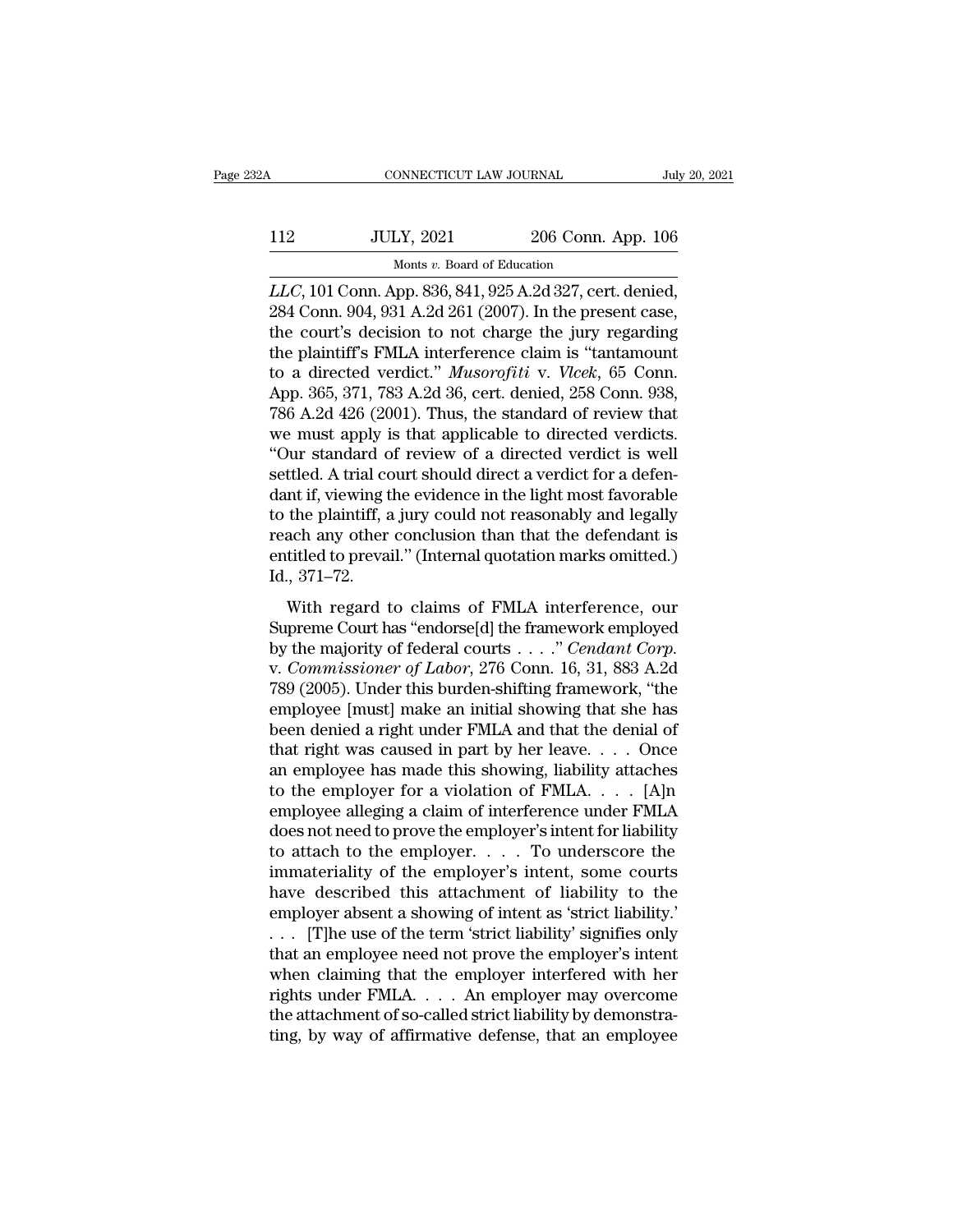| 206 Conn. App. 106 | <b>JULY, 2021</b>       | 113       |
|--------------------|-------------------------|-----------|
|                    |                         |           |
| 021                | CONNECTICUT LAW JOURNAL | Page 233A |

Page 233A<br>
206 Conn. App. 106 JULY, 2021 113<br>
Monts v. Board of Education<br>
would have been terminated even if she had not taken<br>
leave.... Accordingly, the framework ... places<br>
on the employer the ultimate burden of provi 206 Conn. App. 106 JULY, 2021 113<br>Monts v. Board of Education<br>Would have been terminated even if she had not taken<br>leave.... Accordingly, the framework ... places<br>on the employer the ultimate burden of proving that<br>the emp 206 Conn. App. 106 JULY, 2021 113<br>
Monts v. Board of Education<br>
would have been terminated even if she had not taken<br>
leave.... Accordingly, the framework ... places<br>
on the employer the ultimate burden of proving that<br>
t 206 Conn. App.  $106$  JULY,  $2021$  113<br>
Monts v. Board of Education<br>
would have been terminated even if she had not taken<br>
leave.... Accordingly, the framework ... places<br>
on the employer the ultimate burden of proving tha Monts *v*. Board of Education<br>
Would have been terminated even if she had not taken<br>
leave.... Accordingly, the framework ... places<br>
on the employer the ultimate burden of proving that<br>
the employee would have been termin In the present case, the court, in declining to charge of that the employer the ultimate burden of proving that is employee would have been terminated even if she d not taken leave." (Citations omitted.) Id., 28–30. In th would have been terminated even if she had not taken<br>leave. . . . Accordingly, the framework . . . places<br>on the employer the ultimate burden of proving that<br>the employee would have been terminated even if she<br>had not tak

feave. . . . Accordingly, the framework . . . places<br>on the employer the ultimate burden of proving that<br>the employee would have been terminated even if she<br>had not taken leave." (Citations omitted.) Id., 28–30.<br>In the pr on the employer the ultimate burden of proving that<br>the employee would have been terminated even if she<br>had not taken leave." (Citations omitted.) Id., 28–30.<br>In the present case, the court, in declining to charge<br>the jury the employee would have been terminated even if she<br>had not taken leave." (Citations omitted.) Id., 28–30.<br>In the present case, the court, in declining to charge<br>the jury on the plaintiff's FMLA interference claim,<br>found t had not taken leave." (Citations omitted.) Id., 28–30.<br>
In the present case, the court, in declining to charge<br>
the jury on the plaintiff's FMLA interference claim,<br>
found that the trial evidence did not support this claim In the present case, the court, in declining to charge<br>the jury on the plaintiff's FMLA interference claim,<br>found that the trial evidence did not support this claim,<br>and that "there was not any real evidence to support<br>the the jury on the plaintiff's FMLA interference claim,<br>found that the trial evidence did not support this claim,<br>and that "there was not any real evidence to support<br>the claim that [the] plaintiff even made an FMLA request<br>t found that the trial evidence did not support this claim,<br>and that "there was not any real evidence to support<br>the claim that [the] plaintiff even made an FMLA request<br>to the defendant." Thus, the plaintiff did not satisfy and that "there was not any real evidence to support<br>the claim that [the] plaintiff even made an FMLA request<br>to the defendant." Thus, the plaintiff did not satisfy the<br>preliminary requirement for the court to consider her the claim that [the] plaintiff even made an FMLA request<br>to the defendant." Thus, the plaintiff did not satisfy the<br>preliminary requirement for the court to consider her<br>claim that an FMLA interference claim does not requi to the defendant." Thus, the plaintiff did not satisfy the preliminary requirement for the court to consider her claim that an FMLA interference claim does not require proof of intent. The court further found that "there w preliminary requirement for the court to consider her<br>claim that an FMLA interference claim does not require<br>proof of intent. The court further found that "there was<br>evidence that the benefits of the Workers' Compensa-<br>tio claim that an FMLA interference claim does not require<br>proof of intent. The court further found that "there was<br>evidence that the benefits of the Workers' Compensa-<br>tion Act were better for the plaintiff than [they] would<br> proof of intent. The court further found that "there was<br>evidence that the benefits of the Workers' Compensa-<br>tion Act were better for the plaintiff than [they] would<br>have been under the FMLA. And that [the] policy that<br>th evidence that the benefits of the Workers' Compensation Act were better for the plaintiff than [they] would have been under the FMLA. And that [the] policy that the [defendant] stated about [not] running FMLA and workers' tion Act were better for the plaintiff than [they] would<br>have been under the FMLA. And that [the] policy that<br>the [defendant] stated about [not] running FMLA and<br>workers' compensation benefits concurrently was to<br>the benef have been under the FMLA. And that [the] policy that<br>the [defendant] stated about [not] running FMLA and<br>workers' compensation benefits concurrently was to<br>the benefit of the plaintiff." Our review of the record<br>supports t the [defendant] stated about [not] running FMLA and<br>workers' compensation benefits concurrently was to<br>the benefit of the plaintiff." Our review of the record<br>supports the court's findings. There is nothing in the<br>record t workers' compensation benefits concurrently was to<br>the benefit of the plaintiff." Our review of the record<br>supports the court's findings. There is nothing in the<br>record to suggest that the plaintiff ever requested FMLA<br>lea the benefit of the plaintiff." Our review of the record<br>supports the court's findings. There is nothing in the<br>record to suggest that the plaintiff ever requested FMLA<br>leave, and thus the defendant had no specific notice<br>t supports the court's findings. There is nothing in the<br>record to suggest that the plaintiff ever requested FMLA<br>leave, and thus the defendant had no specific notice<br>that she was interested in utilizing it. Additionally, it record to suggest that the plaintiff ever requested FMLA<br>leave, and thus the defendant had no specific notice<br>that she was interested in utilizing it. Additionally, it is<br>clear that the defendant's policy with regard to th leave, and thus the defendant had no specific notice<br>that she was interested in utilizing it. Additionally, it is<br>clear that the defendant's policy with regard to the<br>nonconcurrent applications of workers' compensation<br>and that she was interested in utilizing it. Additionally, it is<br>clear that the defendant's policy with regard to the<br>nonconcurrent applications of workers' compensation<br>and FMLA leave was long-standing, and that it worked<br>to clear that the defendant's policy with regard to the<br>nonconcurrent applications of workers' compensation<br>and FMLA leave was long-standing, and that it worked<br>to the benefit of the plaintiff and other employees<br>because work nonconcurrent applications of workers' compensation<br>and FMLA leave was long-standing, and that it worked<br>to the benefit of the plaintiff and other employees<br>because workers' compensation leave applies only to<br>a work-relate and FMLA leave was long-standing, and that it worked<br>to the benefit of the plaintiff and other employees<br>because workers' compensation leave applies only to<br>a work-related personal illness or injury, while FMLA<br>leave coul work-related personal illness or injury, while FMLA<br>ave could be used for nonwork-related situations such<br>s the need to care for an ill or injured family member.<br>his conclusion is supported by both federal regulation<sup>2</sup><br><sup></sup> leave could be used for nonwork-related situations such<br>as the need to care for an ill or injured family member.<br>This conclusion is supported by both federal regulation<sup>2</sup><br><sup>2</sup> Title 29 of the Code of Federal Regulations,

as the need to care for an ill or injured family member.<br>This conclusion is supported by both federal regulation<sup>2</sup><br><sup>2</sup> Title 29 of the Code of Federal Regulations, § 825.702 (d) (2), provides<br>in relevant part that "[a]n This conclusion is supported by both federal regulation<sup>2</sup><br><sup>2</sup> Title 29 of the Code of Federal Regulations, § 825.702 (d) (2), provides<br>in relevant part that "[a]n employee may be on a workers' compensation<br>absence due to <sup>2</sup> Title 29 of the Code of Federal Regulations, § 825.702 (d) (2), provides in relevant part that "[a]n employee may be on a workers' compensation absence due to an on-the-job injury or illness which also qualifies as a <sup>2</sup> Title 29 of the Code of Federal Regulations, § 825.702 (d) (2), provides in relevant part that "[a]n employee may be on a workers' compensation absence due to an on-the-job injury or illness which also qualifies as a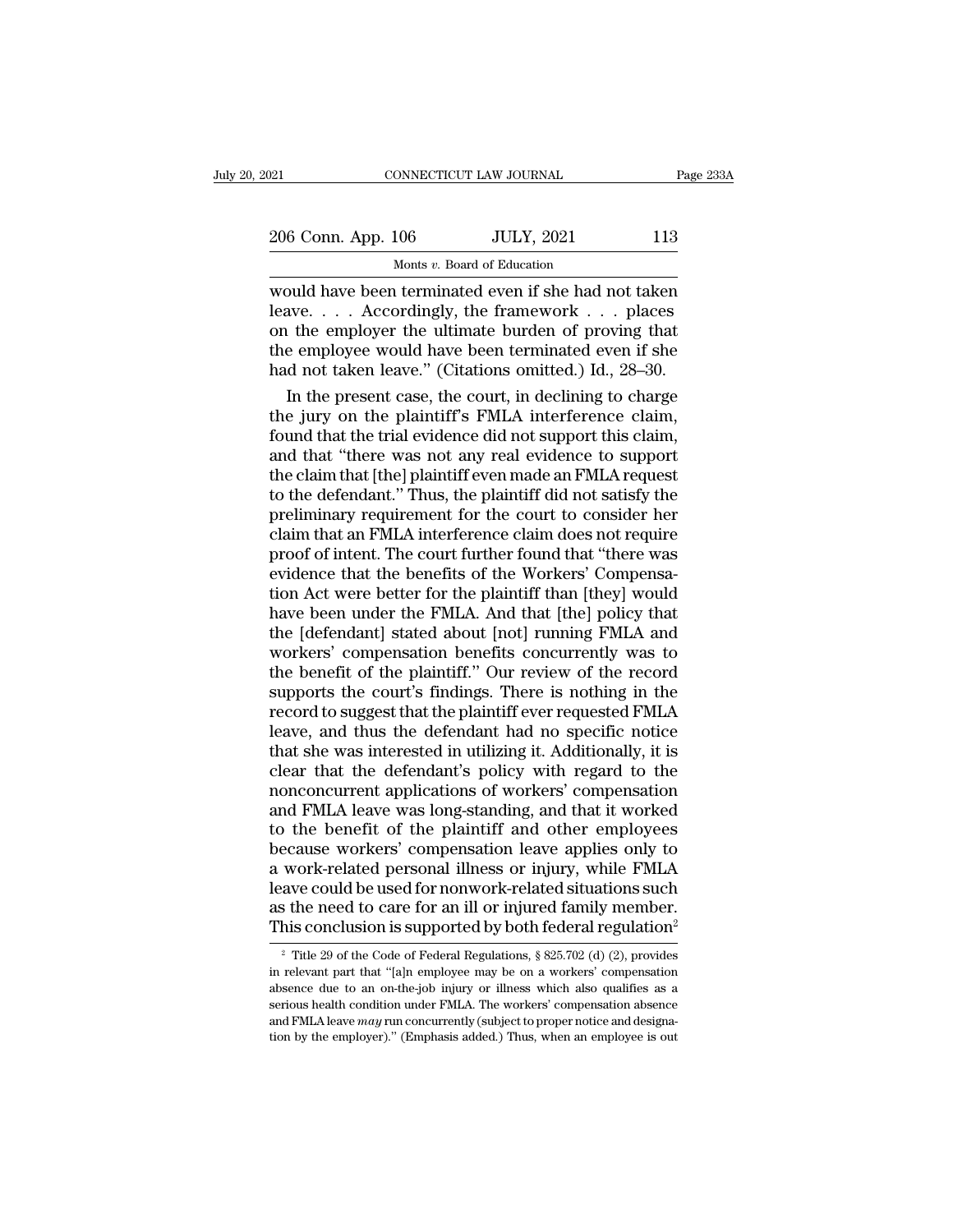# CONNECTICUT LAW JOURNAL July 20, 2021<br>114 JULY, 2021 206 Conn. App. 106<br>Monts v. Board of Education ONNECTICUT LAW JOURNAL<br>LY, 2021 206 Conn.<br>Monts *v.* Board of Education<br>sense: to allow or to require the

 $\begin{array}{l|l} \hline \text{COMRECTICUT LAW JOURNAL} & \text{July 20, 202} \\[2mm] \hline & \text{JULY, 2021} & \text{206 Conn. App. 106} \\[2mm] & \text{Monts $v$. Board of Education} \\[2mm] \hline & \text{And by common sense; to allow or to require the plaintiff} \\[2mm] \hline & \text{and other employees to use both forms of leave at the} \\[2mm] & \text{some time diminished the total locally available amount} \end{array}$ 114 JULY, 2021 206 Conn. App. 106<br>Monts v. Board of Education<br>and by common sense; to allow or to require the plaintiff<br>and other employees to use both forms of leave at the<br>same time diminishes the total legally available  $\frac{3.114}{1.14}$  JULY, 2021 206 Conn. App. 106<br>Monts v. Board of Education<br>and by common sense; to allow or to require the plaintiff<br>and other employees to use both forms of leave at the<br>same time diminishes the total leg  $\frac{JULY, 2021}{Monts v. Board of Education}$ <br>
Monts v. Board of Education<br>
and by common sense; to allow or to require the plaintiff<br>
and other employees to use both forms of leave at the<br>
same time diminishes the total legally available amo Monts v. Board of Education<br>
and by common sense; to allow or to require the plaintiff<br>
and other employees to use both forms of leave at the<br>
same time diminishes the total legally available amount<br>
of their paid and unp words *v*. Board of Education<br>and by common sense; to allow or to require the plaintiff<br>and other employees to use both forms of leave at the<br>same time diminishes the total legally available amount<br>of their paid and unpaid and by common sense; to allow or to require the plaintiff<br>and other employees to use both forms of leave at the<br>same time diminishes the total legally available amount<br>of their paid and unpaid leave. Furthermore, the plain and other employees to use both forms of leave at the<br>same time diminishes the total legally available amount<br>of their paid and unpaid leave. Furthermore, the plaintiff<br>offered no evidence to demonstrate to the jury that s same time diminishes the total legally available amount<br>of their paid and unpaid leave. Furthermore, the plaintiff<br>offered no evidence to demonstrate to the jury that she<br>was prejudiced by the defendant's policy of nonconc of their paid and unpaid leave. Furthermore, the plaintiff<br>offered no evidence to demonstrate to the jury that she<br>was prejudiced by the defendant's policy of nonconcur-<br>rent leaves and, even if such evidence had been offe offered no evidence to demonstrate to the jury that she<br>was prejudiced by the defendant's policy of nonconcur-<br>rent leaves and, even if such evidence had been offered,<br>it would not be relevant to the defendant's evaluation was prejudiced by the def<br>rent leaves and, even if sue<br>it would not be relevant to<br>f the plaintiff's work duri<br>during the probationary pe<br>that the court properly de<br>regard to this claim. the plaintiff's work during the times she was present<br>
iring the probationary period. Therefore, we conclude<br>
at the court properly declined to charge the jury with<br>
gard to this claim.<br>
II<br>
The plaintiff's second claim is

II

during the probationary period. Therefore, we conclude<br>that the court properly declined to charge the jury with<br>regard to this claim.<br>II<br>The plaintiff's second claim is that the court erred by<br>admitting inadmissible hearsa that the court properly declined to charge the jury with<br>regard to this claim.<br>II<br>The plaintiff's second claim is that the court erred by<br>admitting inadmissible hearsay into evidence. Specifi-<br>cally, the plaintiff claims t II<br>II<br>II<br>The plaintiff's second claim is that the court erred by<br>admitting inadmissible hearsay into evidence. Specifi-<br>cally, the plaintiff claims that the evidence at issue—a<br>letter written by Hope Newton, the plaintiff' II<br>
The plaintiff's second claim is that the court erred by<br>
admitting inadmissible hearsay into evidence. Specifi-<br>
cally, the plaintiff claims that the evidence at issue—a<br>
letter written by Hope Newton, the plaintiff's The plaintiff's second claim is that the court erred by<br>admitting inadmissible hearsay into evidence. Specifi-<br>cally, the plaintiff claims that the evidence at issue—a<br>letter written by Hope Newton, the plaintiff's coworke The plaintiff's second claim is that the court erred by<br>admitting inadmissible hearsay into evidence. Specifi-<br>cally, the plaintiff claims that the evidence at issue—a<br>letter written by Hope Newton, the plaintiff's coworke admitting inadmissible hearsay into evidence. Specifically, the plaintiff claims that the evidence at issue—a<br>letter written by Hope Newton, the plaintiff's coworker,<br>at the request of her supervisor—was improperly admit-<br> cally, the plaintiff claims that the evidence at issue—a<br>letter written by Hope Newton, the plaintiff's coworker,<br>at the request of her supervisor—was improperly admit-<br>ted into evidence during Newton's testimony under<br>the letter written by Hope Newton, the plaintiff's coworker,<br>at the request of her supervisor—was improperly admit-<br>ted into evidence during Newton's testimony under<br>the business records exception to the hearsay rule.<br>The lett at the request of her supervisor—was improperly admitted into evidence during Newton's testimony under<br>the business records exception to the hearsay rule.<br>The letter at issue contained Newton's observations<br>of the plaintif ted into evidence during Newton's testimony under<br>the business records exception to the hearsay rule.<br>The letter at issue contained Newton's observations<br>of the plaintiff's workplace behavior and performance.<br>According to the business records exception to the hearsay rule.<br>The letter at issue contained Newton's observations<br>of the plaintiff's workplace behavior and performance.<br>According to the plaintiff, the letter is "not a business<br>recor The letter at issue contained Newton's observations<br>of the plaintiff's workplace behavior and performance.<br>According to the plaintiff, the letter is "not a business<br>record because it was not in Newton's regular course<br>of b of the plaintiff's workplace behavior and performance.<br>According to the plaintiff, the letter is "not a business<br>record because it was not in Newton's regular course<br>of business to create such a document." The defendant<br>co defendant. business to create such a document." The defendant<br>unters that the plaintiff's reading of this exception<br>"unduly narrow," and that the court properly admit-<br>d the letter under the exception. We agree with the<br>fendant.<br>Both counters that the plaintiff's reading of this exception<br>is "unduly narrow," and that the court properly admit-<br>ted the letter under the exception. We agree with the<br>defendant.<br>Both the plaintiff and the defendant state tha

defendant.<br>Both the plaintiff and the defendant state that the standard of review of the court's ruling on this issue is that<br>on workers' compensation leave, there is no requirement that the employer<br>run the employee's FML Both the plaintiff and the defendant state that the standard of review of the court's ruling on this issue is that<br>on workers' compensation leave, there is no requirement that the employer<br>run the employee's FMLA leave con Both the plaintiff and the defendant state that the stan-<br>dard of review of the court's ruling on this issue is that<br>on workers' compensation leave, there is no requirement that the employer<br>run the employee's FMLA leave c dard of review of the court's ruling on this issue is that<br>on workers' compensation leave, there is no requirement that the employer<br>run the employee's FMLA leave concurrently. In fact, an employer cannot run<br>the leaves co on workers' compensation leave, there is no requirement that the employer run the employee's FMLA leave concurrently. In fact, an employer cannot run the leaves concurrently unless they take specific additional steps desig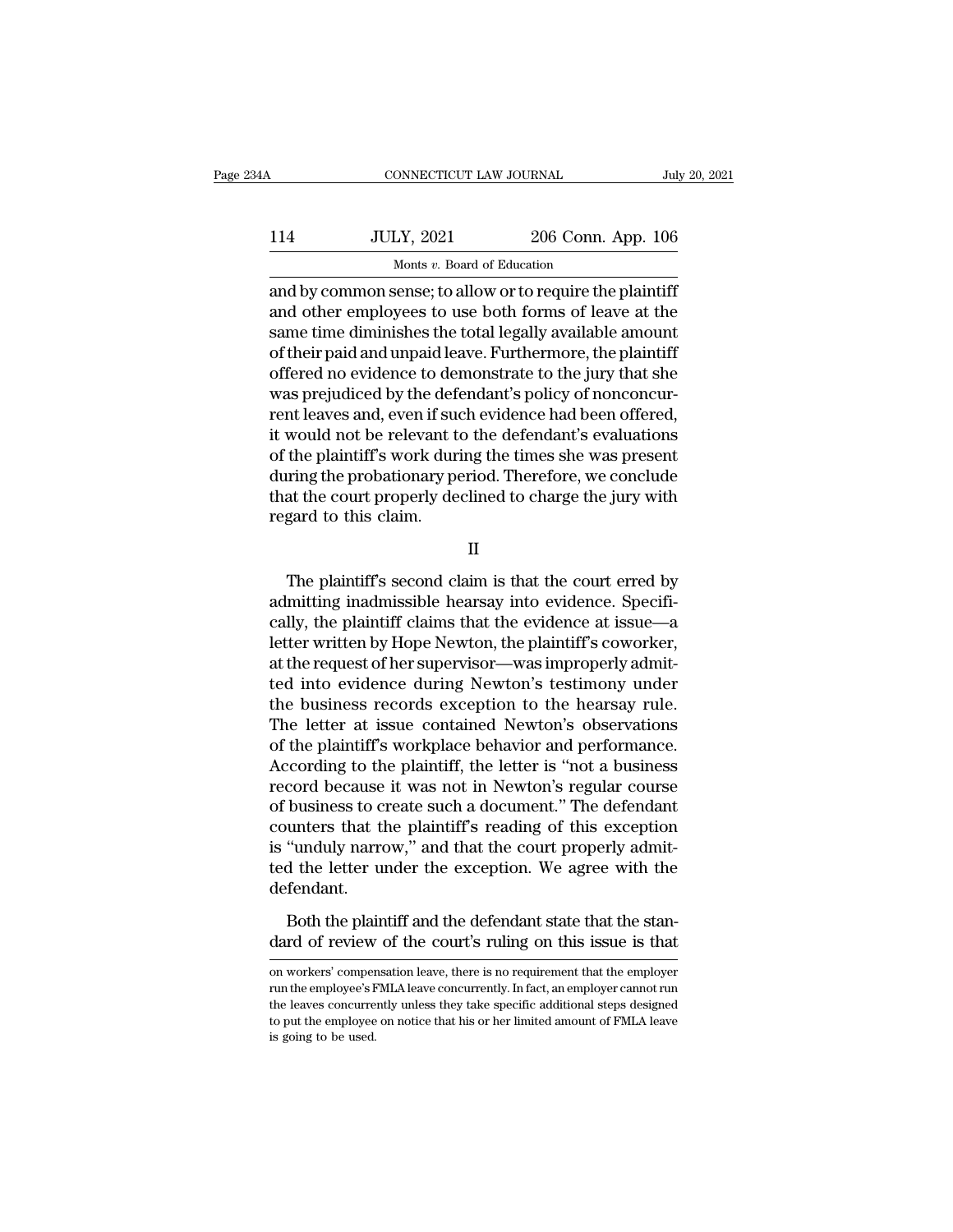# 206 Conn. App. 106 JULY, 2021 115<br>
206 Conn. App. 106 JULY, 2021 115 MONNECTICUT LAW JOURNAL<br>106 JULY, 2021<br>Monts *v.* Board of Education<br>retion "It is well settled that It

Fage 23<br>
206 Conn. App. 106 JULY, 2021 115<br>
Monts v. Board of Education<br>
of abuse of discretion. "It is well settled that [t]he trial<br>
court's ruling on the admissibility of evidence is entitled<br>
to speak defension. [T]he 206 Conn. App. 106 JULY, 2021 115<br>Monts v. Board of Education<br>of abuse of discretion. "It is well settled that [t]he trial<br>court's ruling on the admissibility of evidence is entitled<br>to great deference.... [T]he trial cour 206 Conn. App. 106 JULY, 2021 115<br>
Monts v. Board of Education<br>
of abuse of discretion. "It is well settled that [t]he trial<br>
court's ruling on the admissibility of evidence is entitled<br>
to great deference. . . . [T]he tr 206 Conn. App. 106 JULY, 2021 115<br>
Monts v. Board of Education<br>
of abuse of discretion. "It is well settled that [t]he trial<br>
court's ruling on the admissibility of evidence is entitled<br>
to great deference.... [T]he trial Monts *v*. Board of Education<br>
of abuse of discretion. "It is well settled that [t]he trial<br>
court's ruling on the admissibility of evidence is entitled<br>
to great deference. . . . [T]he trial court has broad dis-<br>
cretion Monts v. Board of Education<br>
of abuse of discretion. "It is well settled that [t]he trial<br>
court's ruling on the admissibility of evidence is entitled<br>
to great deference.... [T]he trial court has broad dis-<br>
cretion in r of abuse of discretion. "It is well settled that [t]he trial<br>court's ruling on the admissibility of evidence is entitled<br>to great deference. . . . [T]he trial court has broad dis-<br>cretion in ruling on the admissibility . court's ruling on the admissibility of evidence is entitled<br>to great deference. . . . [T]he trial court has broad dis-<br>cretion in ruling on the admissibility . . . of evidence.<br>. . . [Its] ruling on evidentiary matters wi to great deference. . . . [T]he trial court has broad discretion in ruling on the admissibility . . . of evidence.<br>. . . . [Its] ruling on evidentiary matters will be over-<br>turned only upon a showing of a clear abuse of t cretion in ruling on the admissibility . . . of evidence.<br>
. . . [Its] ruling on evidentiary matters will be over-<br>
turned only upon a showing of a clear abuse of the<br>
court's discretion. . . . We will make every reasonab *Tomick 1 Tomic in the United Service, Inc.*<br> *Tomic in the court's discretion.* . . . We will make every reasonable presumption in favor of upholding the trial court's ruling, and only upset it for a manifest abuse of d turned only upon a showing of a clear abuse of the<br>court's discretion. . . . We will make every reasonable<br>presumption in favor of upholding the trial court's rul-<br>ing, and only upset it for a manifest abuse of discretion court's discretion. . . . We will make every reasonable<br>presumption in favor of upholding the trial court's rul-<br>ing, and only upset it for a manifest abuse of discretion."<br>(Emphasis omitted, internal quotation marks omit presumption in favor of upholding the trial court's rul-<br>ing, and only upset it for a manifest abuse of discretion."<br>(Emphasis omitted; internal quotation marks omitted.)<br>*Tomick v. United Parcel Service, Inc.*, 135 Conn. ing, and only upset it for a manifest abuse of discretion."<br>
(Emphasis omitted; internal quotation marks omitted.)<br> *Tomick v. United Parcel Service, Inc.*, 135 Conn. App.<br>
589, 628, 43 A.3d 722, cert. denied, 305 Conn. 92 (Emphasis omitted; internal quotation marks omitted.)<br> *Tomick v. United Parcel Service, Inc.*, 135 Conn. App.<br>
589, 628, 43 A.3d 722, cert. denied, 305 Conn. 920, 47<br>
A.3d 389 (2012); see also  $McNeff$  v. *Vinco*, *Inc.*, 5 Tomick v. United Parcel Service, Inc., 135 Conn. App.<br>589, 628, 43 A.3d 722, cert. denied, 305 Conn. 920, 47<br>A.3d 389 (2012), and cert. denied, 305 Conn. 920, 47<br>A.3d 389 (2012); see also McNeff v. Vinco, Inc., 59 Conn.<br>Ap 589, 628, 43 A.3d 722, cert. denied, 305 Conn. 920, 47<br>A.3d 389 (2012), and cert. denied, 305 Conn. 920, 47<br>A.3d 389 (2012); see also  $McNeff$  v. Vinco, Inc., 59 Conn.<br>App. 698, 701, 757 A.2d 685 (2000). However, "[t]o the<br>e A.3d 389 (2012), and cert. denied, 305 Conn. 920, 47<br>A.3d 389 (2012); see also *McNeff* v. *Vinco*, *Inc.*, 59 Conn.<br>App. 698, 701, 757 A.2d 685 (2000). However, "[t]o the<br>extent [that] a trial court's admission of evidenc A.3d 389 (2012); see also  $McNeff$  v.<br>App. 698, 701, 757 A.2d 685 (2000)<br>extent [that] a trial court's admissed on an interpretation of the [(<br>Evidence, our standard of review<br>quotation marks omitted.) *State* v.<br>535, 572, 7 The court admitted the letter into evidence under the same section, the court's admission of evidence is sed on an interpretation of the [Connecticut] Code of vidence, our standard of review is plenary." (Internal otation based on an interpretation of the [Connecticut] Code of<br>Evidence, our standard of review is plenary." (Internal<br>quotation marks omitted.) State v. Maguire, 310 Conn.<br>535, 572, 78 A.3d 828 (2013).<br>The court admitted the le

Evidence, our standard of review is plenary." (Internal<br>quotation marks omitted.) State v. Maguire, 310 Conn.<br>535, 572, 78 A.3d 828 (2013).<br>The court admitted the letter into evidence under the<br>business records exception, Evidence, our standard of Fevicin is pictury. (International dividends and dividends and providence under the business records exception, which states: "Any writing or record, whether in the form of an entry in a book or o factuation makes of the act, between the solution,  $535, 572, 78$  A.3d 828 (2013).<br>The court admitted the letter into evidence under the business records exception, which states: "Any writing or record, whether in the for The court admitted the letter into evidence under the business records exception, which states: "Any writing or record, whether in the form of an entry in a book or otherwise, made as a memorandum or record of any act, tr The court admitted the letter into evidence under the<br>business records exception, which states: "Any writing<br>or record, whether in the form of an entry in a book<br>or otherwise, made as a memorandum or record of any<br>act, tra business records exception, which states: "Any writing<br>or record, whether in the form of an entry in a book<br>or otherwise, made as a memorandum or record of any<br>act, transaction, occurrence or event, shall be admissi-<br>ble a or record, whether in the form of an entry in a book<br>or otherwise, made as a memorandum or record of any<br>act, transaction, occurrence or event, shall be admissi-<br>ble as evidence of the act, transaction, occurrence or<br>event or otherwise, made as a memorandum or record of any<br>act, transaction, occurrence or event, shall be admissi-<br>ble as evidence of the act, transaction, occurrence or<br>event, if the trial judge finds that it was made in the<br>r act, transaction, occurrence or event, shall be admissible as evidence of the act, transaction, occurrence or event, if the trial judge finds that it was made in the regular course of any business, and that it was the reg ble as evidence of the act, transaction, occurrence or<br>event, if the trial judge finds that it was made in the<br>regular course of any business, and that it was the<br>regular course of the business to make the writing or<br>reco event, if the trial judge finds that it was made in the<br>regular course of any business, and that it was the<br>regular course of the business to make the writing or<br>record at the time of the act, transaction, occurrence<br>or e regular course of any business, and that it was the<br>regular course of the business to make the writing or<br>record at the time of the act, transaction, occurrence<br>or event or within a reasonable time thereafter."<br>(Emphasis regular course of the business to make the writing or<br>record at the time of the act, transaction, occurrence<br>or event or within a reasonable time thereafter."<br>(Emphasis added.) Conn. Code Evid. § 8-4 (a). The plain<br>langua record at the time of the act, transaction, occurrence<br>or event or within a reasonable time thereafter."<br>(Emphasis added.) Conn. Code Evid. § 8-4 (a). The plain<br>language of § 8-4 (a) makes clear that the business<br>records e or event or within a reasonable time thereafter."<br>(Emphasis added.) Conn. Code Evid.  $\S 8-4$  (a). The plain<br>language of  $\S 8-4$  (a) makes clear that the business<br>records exception applies when the record at issue was<br>made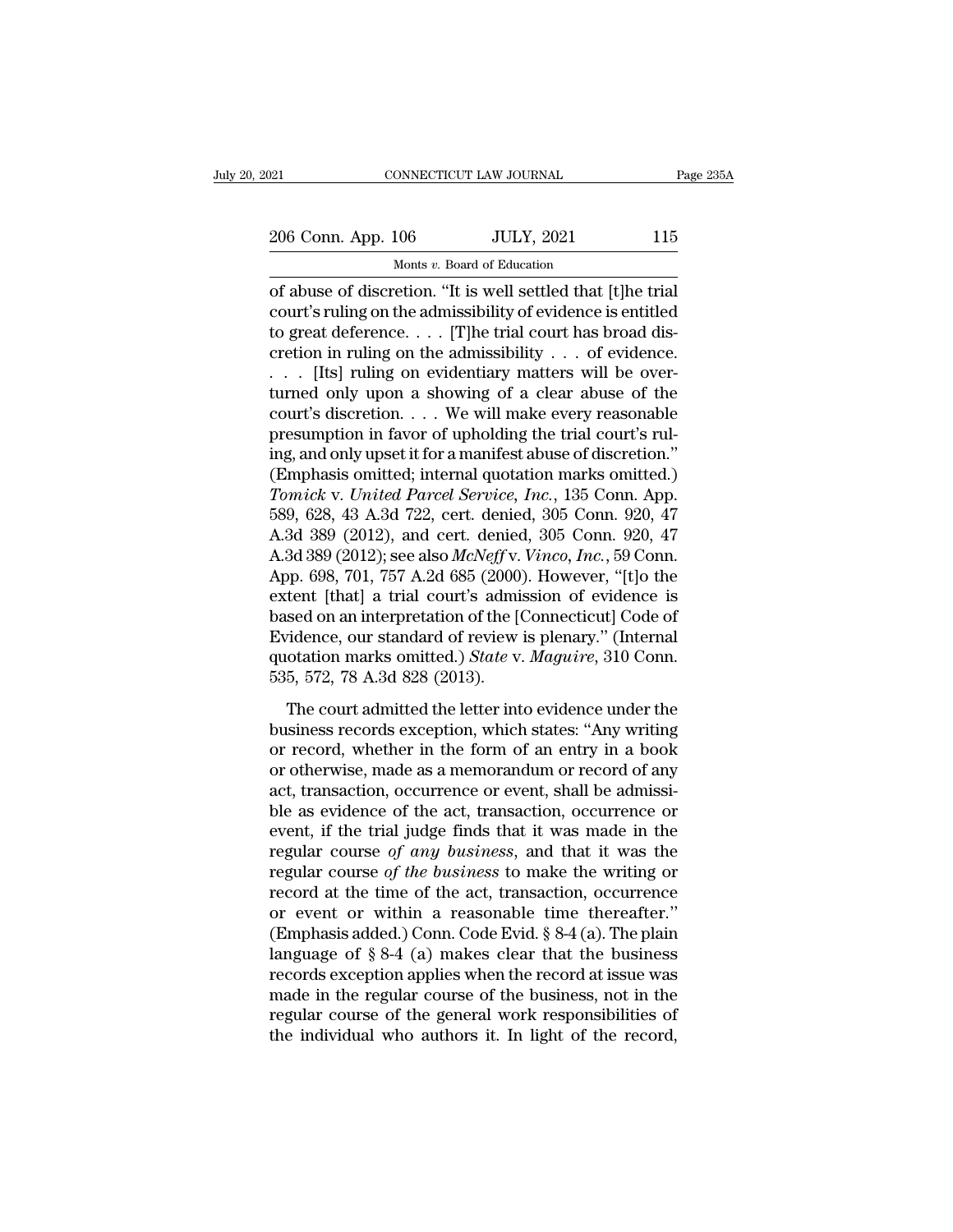| 36A | CONNECTICUT LAW JOURNAL                                                                                                                                                  |                    | July 20, 2021 |
|-----|--------------------------------------------------------------------------------------------------------------------------------------------------------------------------|--------------------|---------------|
| 116 | <b>JULY, 2021</b>                                                                                                                                                        | 206 Conn. App. 106 |               |
|     | Monts v. Board of Education                                                                                                                                              |                    |               |
|     | which makes clear that it was standard procedure for<br>the defendant to subject new employees to a probation-<br>ary period, based on their actual days at work, and to |                    |               |

116 JULY, 2021 206 Conn. App. 106<br>Monts v. Board of Education<br>which makes clear that it was standard procedure for<br>the defendant to subject new employees to a probation-<br>ary period, based on their actual days at work, and  $\frac{JULY, 2021}{Monts v. Board of Education}$ <br>
Monts v. Board of Education<br>
which makes clear that it was standard procedure for<br>
the defendant to subject new employees to a probation-<br>
ary period, based on their actual days at work, and to<br> 116 JULY, 2021 206 Conn. App. 106<br>Monts  $v$ . Board of Education<br>which makes clear that it was standard procedure for<br>the defendant to subject new employees to a probation-<br>ary period, based on their actual days at work, a Monts v. Board of Education<br>
which makes clear that it was standard procedure for<br>
the defendant to subject new employees to a probation-<br>
ary period, based on their actual days at work, and to<br>
evaluate the performance o Monts  $v$ . Board of Education<br>which makes clear that it was standard procedure for<br>the defendant to subject new employees to a probation-<br>ary period, based on their actual days at work, and to<br>evaluate the performance of which makes clear that<br>the defendant to subject<br>ary period, based on the<br>evaluate the performan<br>that period, we conclud<br>admitting the letter into<br>records exception.<br>In any event, even if w In any event, even if we were to determine that it was<br>aluate the performance of these employees during<br>at period, we conclude that the court did not err in<br>mitting the letter into evidence under the business<br>cords excepti ary period, based on their actual days at work, and to<br>evaluate the performance of these employees during<br>that period, we conclude that the court did not err in<br>admitting the letter into evidence under the business<br>records

Evaluate the performance of these employees during<br>that period, we conclude that the court did not err in<br>admitting the letter into evidence under the business<br>records exception.<br>In any event, even if we were to determine admitting the letter into evidence under the business<br>records exception.<br>In any event, even if we were to determine that there<br>was error in the admission of the letter and that it was<br>inadmissible hearsay, that error would records exception.<br>
In any event, even if we were to determine that there<br>
was error in the admission of the letter and that it was<br>
inadmissible hearsay, that error would be harmless.<br>
This is true because, in light of Ne In any event, even if we were to determine that there<br>was error in the admission of the letter and that it was<br>inadmissible hearsay, that error would be harmless.<br>This is true because, in light of Newton's testimony, to<br>wh In any event, even if we were to determine that there<br>was error in the admission of the letter and that it was<br>inadmissible hearsay, that error would be harmless.<br>This is true because, in light of Newton's testimony, to<br>w was error in the admission of the letter and that it was<br>inadmissible hearsay, that error would be harmless.<br>This is true because, in light of Newton's testimony, to<br>which the plaintiff did not object, the same opinions<br>e inadmissible hearsay, that error would be harmless.<br>This is true because, in light of Newton's testimony, to<br>which the plaintiff did not object, the same opinions<br>expressed in the letter were made directly to the jury,<br>and This is true because, in light of Newton's testimony, to<br>which the plaintiff did not object, the same opinions<br>expressed in the letter were made directly to the jury,<br>and, therefore, even if the letter had been excluded,<br> which the plaintiff did not object, the same opinions<br>expressed in the letter were made directly to the jury,<br>and, therefore, even if the letter had been excluded,<br>the result would almost certainly have been the same.<br>See expressed in the letter were made directly to the jury,<br>and, therefore, even if the letter had been excluded,<br>the result would almost certainly have been the same.<br>See In re Tayler F., 111 Conn. App. 28, 54, 958 A.2d<br>170 and, therefore, even if the letter had been excluded,<br>the result would almost certainly have been the same.<br>See In re Tayler F., 111 Conn. App. 28, 54, 958 A.2d<br>170 (2008) ("[T]he court abused its discretion by ruling<br>tha the result would almost certainly have been the same.<br>See In re Tayler F., 111 Conn. App. 28, 54, 958 A.2d<br>170 (2008) ("[T]he court abused its discretion by ruling<br>that the information in [a] report was admissible under<br>t See *In re Tayler F.*, 111 Conn. App. 28, 54, 958 A.2d<br>170 (2008) ("[T]he court abused its discretion by ruling<br>that the information in [a] report was admissible under<br>the business record exception to the hearsay rule. Th 170 (2008) ("[T]he court abused its discretion by ruling<br>that the information in [a] report was admissible under<br>the business record exception to the hearsay rule. The<br>respondent, however, cannot show that any harm<br>result that the information in [a] report was admissible under<br>the business record exception to the hearsay rule. The<br>respondent, however, cannot show that any harm<br>resulted from the erroneous admission . . . [because]<br>a witness the business record exception to the hearsay rule. The<br>respondent, however, cannot show that any harm<br>resulted from the erroneous admission . . . [because]<br>a witness to all of the events discussed in the report<br>testified a respondent, however, cannot show that any harm<br>resulted from the erroneous admission . . . [because]<br>a witness to all of the events discussed in the report."<br>(Cita-<br>tion omitted.)), aff'd, 296 Conn. 524, 995 A.2d 611 (201 resulted from the erroneous admission . . . [because]<br>a witness to all of the events discussed in the report<br>testified about all of the allegations in the report." (Cita-<br>tion omitted.)), aff'd, 296 Conn. 524, 995 A.2d 61 a witness to all of the events discussed in the report<br>testified about all of the allegations in the report." (Cita-<br>tion omitted.)), aff'd, 296 Conn. 524, 995 A.2d 611 (2010);<br>see also *Iino* v. *Spalter*, 192 Conn. App. testified about all of the allegations in the report." (Citation omitted.)), aff'd, 296 Conn. 524, 995 A.2d 611 (2010);<br>see also *Iino* v. *Spalter*, 192 Conn. App. 421, 431, 218<br>A.3d 152 (2019) ("[B]efore a party is enti tion omitted.)), aff'd, 296 Conn. 524, 995 A.2d 611 (2010);<br>see also *Iino* v. *Spalter*, 192 Conn. App. 421, 431, 218<br>A.3d 152 (2019) ("[B]efore a party is entitled to a new<br>trial because of an erroneous evidentiary ruli see also *Iino* v. *Spalter*, 192 Conn. App. 421, 431, 218<br>A.3d 152 (2019) ("[B]efore a party is entitled to a new<br>trial because of an erroneous evidentiary ruling, he or<br>she has the burden of demonstrating that the error e has the burden of demonstrating that the error was<br>
rmful. . . . The harmless error standard in a civil<br>
se is whether the improper ruling would likely affect<br>
e result." (Internal quotation marks omitted.)).<br>
III<br>
The p

### III

harmful. . . . . The harmless error standard in a civil<br>case is whether the improper ruling would likely affect<br>the result." (Internal quotation marks omitted.)).<br> $III$ <br>The plaintiff's final claim is that the court erred by case is whether the improper ruling would likely affect<br>the result." (Internal quotation marks omitted.)).<br>III<br>The plaintiff's final claim is that the court erred by<br>refusing to admit into evidence certain "medical records the result." (Internal quotation marks omitted.)).<br>III<br>The plaintiff's final claim is that the court erred by<br>refusing to admit into evidence certain "medical records<br>[that] were relevant to proving that [the] plaintiff ha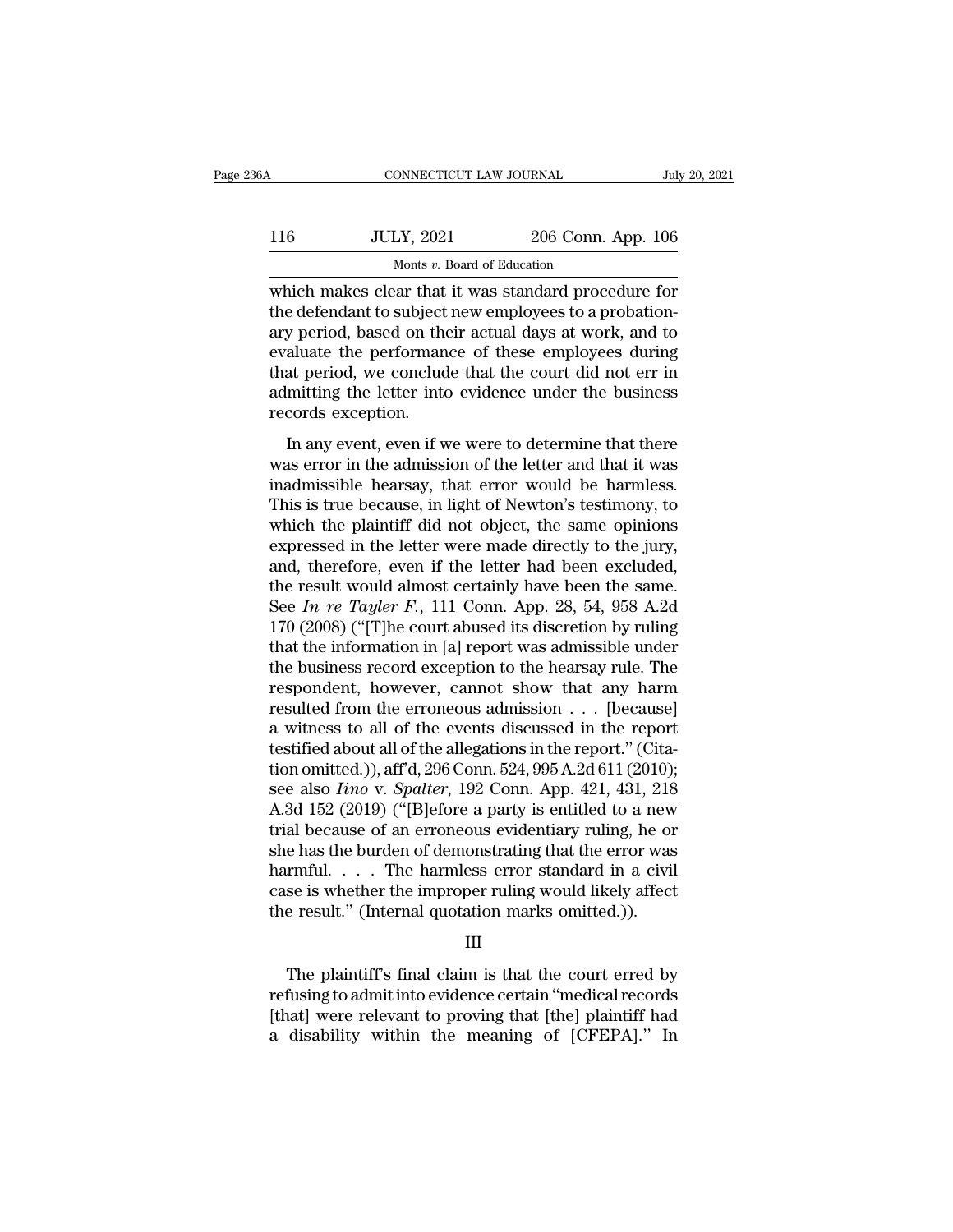# 21 CONNECTICUT LAW JOURNAL Page 237A<br>
206 Conn. App. 106 JULY, 2021 117<br>
Monts v. Board of Education MONNECTICUT LAW JOURNAL<br>106 JULY, 2021<br>Monts *v.* Board of Education<br>fendant claims that "[tlhe [n]

response, the defendant claims that "[t]he [plaintiff's]<br>position in this regard is unavailing because there was<br>expression in this regard is unavailing because there was<br>experient modical evidence on the record pertaining 206 Conn. App. 106 JULY, 2021 117<br>
Monts v. Board of Education<br>
response, the defendant claims that "[t]he [plaintiff's]<br>
position in this regard is unavailing because there was<br>
sufficient medical evidence on the record p 206 Conn. App. 106 JULY, 2021 117<br>
Monts v. Board of Education<br>
response, the defendant claims that "[t]he [plaintiff's]<br>
position in this regard is unavailing because there was<br>
sufficient medical evidence on the record 206 Conn. App. 106 JULY, 2021 117<br>
Monts v. Board of Education<br>
response, the defendant claims that "[t]he [plaintiff"s]<br>
position in this regard is unavailing because there was<br>
sufficient medical evidence on the record Monts v. Board of Education<br>
response, the defendant claims that "[t]he [plaintiff's]<br>
position in this regard is unavailing because there was<br>
sufficient medical evidence on the record pertaining to<br>
[her] condition from  $\begin{array}{c} \text{Most } v. \text{ B} \\ \text{response, the defendant} \\ \text{position in this regard is sufficient medical evidence} \\ \text{[her] condition from which} \\ \text{mined whether [she] was with the defendant. \\ \text{As discussed previously} \end{array}$ sponse, the defendant claims that [t]he [plaintin s]<br>sition in this regard is unavailing because there was<br>fficient medical evidence on the record pertaining to<br>er] condition from which the jury could have deter-<br>ined whet position in this regard is unavailing because there was<br>sufficient medical evidence on the record pertaining to<br>[her] condition from which the jury could have deter-<br>mined whether [she] was disabled . . . . " We agree<br>with

sumclear meads evidence on the record pertaining to<br>
[her] condition from which the jury could have deter-<br>
mined whether [she] was disabled  $\ldots$  ." We agree<br>
with the defendant.<br>
As discussed previously, a court's rulin [Her] Condition Hoff which the jury could have deter-<br>mined whether [she] was disabled  $\ldots$ ." We agree<br>with the defendant.<br>As discussed previously, a court's ruling on the admis-<br>sibility of evidence is entitled to great its discussed previously, a court's ruling on the admissibility of evidence is entitled to great deference, and a ruling on evidentiary matters will not be overturned unless there is a clear showing that the court abused i As discussed previously, a court's ruling on the admissibility of evidence is entitled to great deference, and<br>a ruling on evidentiary matters will not be overturned<br>unless there is a clear showing that the court abused<br>i sibility of evidence is entitled to great deference, and<br>a ruling on evidentiary matters will not be overturned<br>unless there is a clear showing that the court abused<br>its discretion. Tomick v. United Parcel Service, Inc.,<br> a ruling on evidentiary matters will not be overturned<br>unless there is a clear showing that the court abused<br>its discretion. Tomick v. United Parcel Service, Inc.,<br>supra, 135 Conn. App. 628. "Evidence is admissible only<br>i unless there is a clear showing that the court abused<br>its discretion. *Tomick* v. *United Parcel Service*, *Inc.*,<br>supra, 135 Conn. App. 628. "Evidence is admissible only<br>if it is relevant.... Relevant evidence is evidenc its discretion. *Tomick* v. *United Parcel Service*, *Inc.*, supra, 135 Conn. App. 628. "Evidence is admissible only if it is relevant.... Relevant evidence is evidence that has a logical tendency to aid the trier in the supra, 135 Conn. App. 628. "Evidence is admissible only<br>if it is relevant. . . . Relevant evidence is evidence that<br>has a logical tendency to aid the trier in the determina-<br>tion of an issue. . . . One fact is relevant to if it is relevant.... Relevant evidence is evidence that<br>has a logical tendency to aid the trier in the determina-<br>tion of an issue.... One fact is relevant to another<br>if in the common course of events the existence of on has a logical tendency to aid the trier in the determination of an issue.... One fact is relevant to another<br>if in the common course of events the existence of one,<br>alone or with other facts, renders the existence of the<br> tion of an issue. . . . One fact is relevant to another<br>if in the common course of events the existence of one,<br>alone or with other facts, renders the existence of the<br>other either more certain or more probable. . . . It if in the common course of events the existence of one,<br>alone or with other facts, renders the existence of the<br>other either more certain or more probable.... It is<br>well settled that questions of relevance are committed<br>t alone or with other facts, renders the existence of<br>other either more certain or more probable...<br>well settled that questions of relevance are comm<br>to the sound discretion of the trial court." (Int<br>quotation marks omitted The entire intertual of intertion of the probable.  $\ldots$  it is<br>all settled that questions of relevance are committed<br>the sound discretion of the trial court." (Internal<br>otation marks omitted.) *Boretti* v. *Panacea Co.*, wen settled that questions of relevance are committed<br>to the sound discretion of the trial court." (Internal<br>quotation marks omitted.) *Boretti* v. *Panacea Co.*, 67<br>Conn. App. 223, 227–28, 786 A.2d 1164 (2001), cert.<br>deni

to the sound uscretion of the trial court. (Internation<br>quotation marks omitted.) *Boretti* v. *Panacea Co.*, 67<br>Conn. App. 223, 227–28, 786 A.2d 1164 (2001), cert.<br>denied, 259 Conn. 918, 791 A.2d 565 (2002).<br>At trial, the quotation marks omitted.) *Borettt v. 1 andced Co.*, or<br>Conn. App. 223, 227–28, 786 A.2d 1164 (2001), cert.<br>denied, 259 Conn. 918, 791 A.2d 565 (2002).<br>At trial, the plaintiff offered as full exhibits the medi-<br>cal records Confi. App. 225, 227–26, 760 A.2d 1104 (2001), Cert.<br>
denied, 259 Conn. 918, 791 A.2d 565 (2002).<br>
At trial, the plaintiff offered as full exhibits the medical records at issue, which were created after the date<br>
of the t defined, 259 Collit. 918, 791 A.2d 309 (2002).<br>
At trial, the plaintiff offered as full exhibits the medical records at issue, which were created after the date<br>
of the termination of her employment. The defendant<br>
objecte At trial, the plaintiff offered as full exhibits the medical records at issue, which were created after the date<br>of the termination of her employment. The defendant<br>objected to their admission on the ground of relevance.<br>I cal records at issue, which were created after the date<br>of the termination of her employment. The defendant<br>objected to their admission on the ground of relevance.<br>In sustaining the defendant's objection, the court stated: of the termination of her employment. The defendant<br>objected to their admission on the ground of relevance.<br>In sustaining the defendant's objection, the court stated:<br>"I'm not so sure [this evidence] has probative value as objected to their admission on the ground of relevance.<br>In sustaining the defendant's objection, the court stated:<br>"I'm not so sure [this evidence] has probative value as<br>to whether she had a chronic condition at that time In sustaining the defendant's objection, the court stated:<br>"I'm not so sure [this evidence] has probative value as<br>to whether she had a chronic condition at that time she<br>was [employed by the defendant]—I mean you want<br>[t "I'm not so sure [this evidence] has probative value as<br>to whether she had a chronic condition at that time she<br>was [employed by the defendant]—I mean you want<br>[the jury] to be able to speculate that because she had<br>a chr to whether she had a chronic condition at that time she<br>was [employed by the defendant]—I mean you want<br>[the jury] to be able to speculate that because she had<br>a chronic condition . . . six months later she's got a<br>chronic was [employed by the defendant]—I mean you want<br>[the jury] to be able to speculate that because she had<br>a chronic condition  $\dots$  six months later she's got a<br>chronic condition  $\dots$  prior too." The records at issue<br>clearly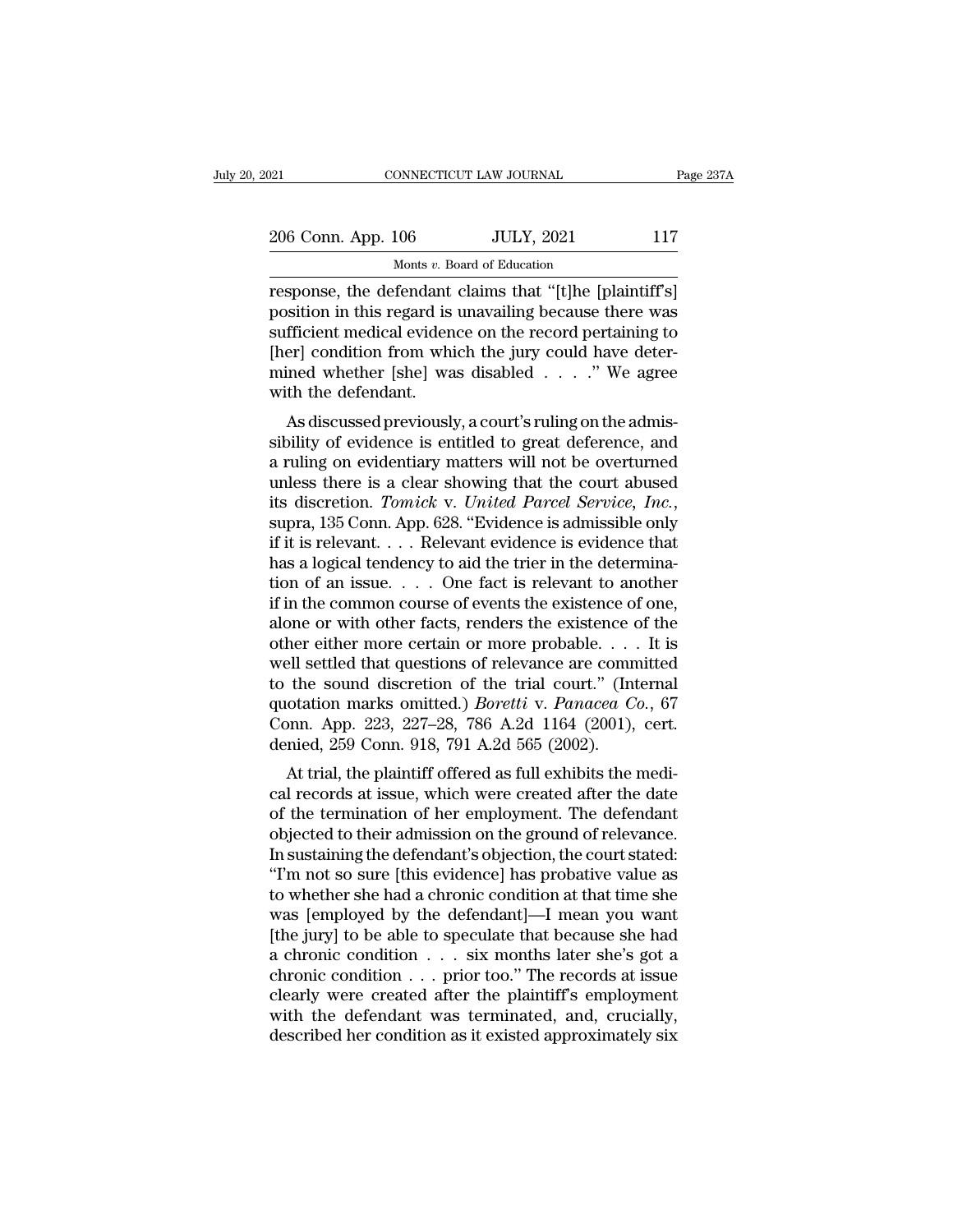### 118 CONNECTICUT LAW JOURNAL July 20, 2021<br>118 JULY, 2021 206 Conn. App. 118<br>Boyajian v. Planning & Zoning Commission CONNECTICUT LAW JOURNAL<br>JULY, 2021 206 Conn. App.<br>Boyajian *v.* Planning & Zoning Commission<br>Pr she was terminated There is nothing CONNECTICUT LAW JOURNAL July 20, 2021<br>
118 JULY, 2021 206 Conn. App. 118<br>
Boyajian v. Planning & Zoning Commission<br>
months after she was terminated. There is nothing in<br>
these records that refers to the plaintiff's conditi

118 JULY, 2021 206 Conn. App. 118<br>Boyajian v. Planning & Zoning Commission<br>months after she was terminated. There is nothing in<br>these records that refers to the plaintiff's condition at<br>the time she was discharged; each re 118 JULY, 2021 206 Conn. App. 118<br>Boyajian v. Planning & Zoning Commission<br>months after she was terminated. There is nothing in<br>these records that refers to the plaintiff's condition at<br>the time she was discharged; each r 118 JULY, 2021 206 Conn. App. 118<br>Boyajian v. Planning & Zoning Commission<br>months after she was terminated. There is nothing in<br>these records that refers to the plaintiff's condition at<br>the time she was discharged; each re Boyajian v. Planning & Zoning Commission<br>
months after she was terminated. There is nothing in<br>
these records that refers to the plaintiff's condition at<br>
the time she was discharged; each report refers only<br>
to her condi  $\frac{\text{Box} \times \text{Planning} \times \text{Zonmg}}{\text{months after she was terminated.}}$ <br>these records that refers to the pl<br>the time she was discharged; eac<br>to her condition at the time the recorder.<br>fore, the court did not abuse its discharge reports from evidence.<br>The ju The vast criminated<br>ese records that refers to the p<br>e time she was discharged; eacher condition at the time the rec<br>re, the court did not abuse its di<br>ese reports from evidence.<br>The judgment is affirmed.<br>In this opinion t In the she was discharged; each report refers of the condition at the time the record was made. The ree, the court did not abuse its discretion in exclude reports from evidence.<br>The judgment is affirmed.<br>In this opinion th

### Se reports from evidence.<br>
he judgment is affirmed.<br>
htis opinion the other judges concurred.<br>
<br>
JAMES BOYAJIAN ET AL. *v.* PLANNING AND<br>
ZONING COMMISSION OF THE<br>
TOWN OF VERNON Framerical Summary<br>
Framerical Summary Communist<br>
CONING COMMISSION OF THE<br>
TOWN OF VERNON<br>
COMMISSION OF THE<br>
COMMISSION OF THE<br>
COMMISSION OF THE The other judges concurred.<br>
THE SCHOTT COMMISSION OF THE TOWN OF VERNON<br>
TOWN OF VERNON (AC 43273) other judges concu<br>
V ET AL. v. PLANN<br>
OMMISSION OF T<br>
TN OF VERNON<br>
(AC 43273)<br>
t, Suarez and Vitale, Js. JAMES BOYAJIAN ET AL.  $v$ . PLANNING AND<br>
ZONING COMMISSION OF THE<br>
TOWN OF VERNON<br>
(AC 43273)<br>
Prescott, Suarez and Vitale, Js.

### *Syllabus*

The plaintiffs, B and J Co., operated a liquor store in the town of Vernon.<br>The town's zoning regulations required establishments that sell alcoholic Prescott, Suarez and Vitale, Js.<br>Syllabus<br>plaintiffs, B and J Co., operated a liquor store in the town of Vernon.<br>The town's zoning regulations required establishments that sell alcoholic<br>liquors to be separated by a dista Prescott, Suarez and Vitale, Js.<br>
Syllabus<br>
plaintiffs, B and J Co., operated a liquor store in the town of Vernon.<br>
The town's zoning regulations required establishments that sell alcoholic<br>
liquors to be separated by a d  $Syllabus$ <br>plaintiffs, B and J Co., operated a liquor store in the town of Vernon.<br>The town's zoning regulations required establishments that sell alcoholic<br>liquors to be separated by a distance of no less than 3000 feet. T fi sytabus<br>plaintiffs, B and J Co., operated a liquor store in the town of Vernon.<br>The town's zoning regulations required establishments that sell alcoholic<br>liquors to be separated by a distance of no less than 3000 feet. T f plaintiffs, B and J Co., operated a liquor store in the town of Vernon.<br>The town's zoning regulations required establishments that sell alcoholic<br>liquors to be separated by a distance of no less than 3000 feet. T filed<br>an The town's zoning regulations required establishments that sell alcoholic liquors to be separated by a distance of no less than 3000 feet. T filed an application with the town's zoning board of appeals for a variance that liquors to be separated by a distance of no less than 3000 feet. T filed<br>an application with the town's zoning board of appeals for a variance<br>that would allow him to establish a liquor store in a location that was<br>2935 fe an application with the town's zoning board of appeals for a variance that would allow him to establish a liquor store in a location that was 2935 feet from the plaintiffs' store. The board scheduled a public hearing on th that would allow him to establish a liquor store in a location that was 2935 feet from the plaintiffs' store. The board scheduled a public hearing on the application and provided notice of the hearing to the abutting lando 2935 feet from the plaintiffs' store. The board scheduled a public hearing on the application and provided notice of the hearing to the abutting landowners by letter and to the general public in a local newspaper. At the c on the application and provided notice of the hearing to the abutting landowners by letter and to the general public in a local newspaper. At the conclusion of the hearing, which the plaintiffs did not attend, the board vo landowners by letter and to the general public in a local newspaper. At the conclusion of the hearing, which the plaintiffs did not attend, the board voted to approve the variance. T then submitted an application to the to the conclusion of the hearing, which the plaintiffs did not attend, the board voted to approve the variance. T then submitted an application to the town's planning and zoning commission for a special permit to allow the sa board voted to approve the variance. T then submitted an application to the town's planning and zoning commission for a special permit to allow the sale of alcohol at the property. After a public hearing, at which B spoke to the town's planning and zoning commission for a special permit to allow the sale of alcohol at the property. After a public hearing, at which B spoke on the record and claimed that the underlying variance was void, the allow the sale of alcohol at the property. After a public hearing, at which B spoke on the record and claimed that the underlying variance was void, the commission approved the special permit application. The plaintiffs ap B spoke on the record and claimed that the underlying variance was void, the commission approved the special permit application. The plaintiffs appealed the commission's decision to the Superior Court, claiming, inter alia the commission approved the special permit application. The plaintiffs appealed the commission's decision to the Superior Court, claiming, inter alia, that the variance was void, that the commission should not have relied appealed the commission's decision to the Superior Court, claiming,<br>inter alia, that the variance was void, that the commission should not<br>have relied on the variance in determining whether to grant the special<br>permit, and inter alia, that the variance was void, that the commission should not have relied on the variance in determining whether to grant the special permit, and that the board lacked the authority to grant the variance. The tria have relied on the variance in determining whether to grant the special permit, and that the board lacked the authority to grant the variance. The trial court denied the appeal, and the plaintiffs, on the granting of certi permit, and that the board lacked the authority to grant the variance.<br>The trial court denied the appeal, and the plaintiffs, on the granting of<br>certification, appealed to this court. *Held* that the plaintiffs' failure to permit, and that the board lacked the authority to grant the variance. The trial court denied the appeal, and the plaintiffs, on the granting of certification, appealed to this court. *Held* that the plaintiffs' failure to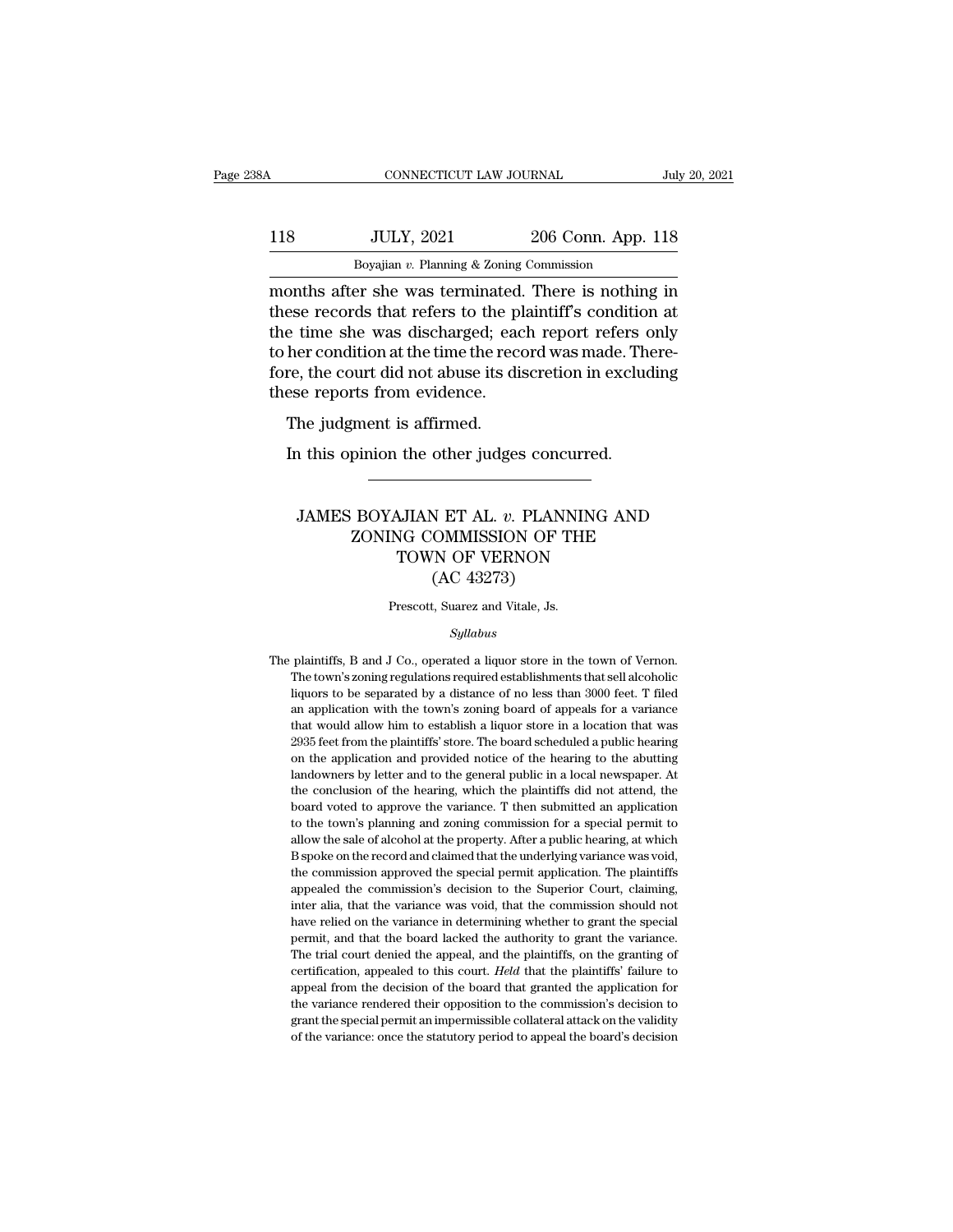# 206 Conn. App. 118 JULY, 2021 119<br>
206 Conn. App. 118 JULY, 2021 119<br>
206 Boyajian v. Planning & Zoning Commission EXECUTE DEAL THE REV. THE CONNECTICUT LAW JOURNAL TO PROPENSION TO BOYAJIAN *v.* Planning & Zoning Commission<br>Boyajian *v.* Planning & Zoning Commission<br>to grant the variance had expired, the decision became final; moreove

3 Conn. App. 118 JULY, 2021 119<br>Boyajian v. Planning & Zoning Commission<br>to grant the variance had expired, the decision became final; moreover,<br>collateral attacks on the decisions of zoning authorities are generally collateral attacks on the decision of zoning commission<br>to grant the variance had expired, the decision became final; moreover,<br>collateral attacks on the decisions of zoning authorities are generally<br>impermissible in ligh  $\frac{3 \text{ Conn. App. 118}}{3 \text{ Boyajian } v.$  Planning & Zoning Commission<br>to grant the variance had expired, the decision became final; moreover,<br>collateral attacks on the decisions of zoning authorities are generally<br>impermissible in l Boyajian v. Planning & Zoning Commission<br>to grant the variance had expired, the decision became final; moreover,<br>collateral attacks on the decisions of zoning authorities are generally<br>impermissible in light of the need fo Boyajian v. Planning & Zoning Commission<br>to grant the variance had expired, the decision became final; moreover,<br>collateral attacks on the decisions of zoning authorities are generally<br>impermissible in light of the need fo to grant the variance had expired, the decision became final; moreover, collateral attacks on the decisions of zoning authorities are generally impermissible in light of the need for stability in land use planning and the collateral attacks on the decisions of zoning authorities are generally impermissible in light of the need for stability in land use planning and the need for justified reliance by the interested parties; furthermore, the impermissible in light of the need for stability in land use planning and<br>the need for justified reliance by the interested parties; furthermore,<br>the plaintiffs failed to demonstrate that either of the conditions that<br>may me prediction is the mediator of the interested parties; furthermore, the plaintiffs failed to demonstrate that either of the conditions that may permit a collateral attack on a previously unchallenged zoning decision were the plaintiffs failed to demonstrate that either of the conditions that may permit a collateral attack on a previously unchallenged zoning decision were satisfied, as, because the board acted within its statutorily authori may permit a collateral attack on a previously unchallenged zoning<br>decision were satisfied, as, because the board acted within its statutorily<br>authorized power to vary zoning regulations, its decision was not so far<br>outsid decision were satisfied, as, because the board acted within its statutorily authorized power to vary zoning regulations, its decision was not so far outside of what could have been regarded as a valid exercise of zoning po authorized power to vary zoning regulations, its decision was not so far outside of what could have been regarded as a valid exercise of zoning power that there could not have been any justified reliance on it, and the pla authorized power to vary zoning regulations, its decision was not so far<br>outside of what could have been regarded as a valid exercise of zoning<br>power that there could not have been any justified reliance on it, and<br>the pl the plaintiffs' argument that the continued maintenance of the variance<br>would violate a strong public policy because it varied the town's zoning<br>regulations was unavailing because it merely described the purpose of<br>a vari regulations was unavailing because it merely described the purpose of<br>a variance.<br>Argued March 3—officially released July 20, 2021<br>*Procedural History*<br>Appeal from the decision of the defendant granting would violate a strong public policy because it varied the town's zoning<br>regulations was unavailing because it merely described the purpose of<br>a variance.<br>Argued March 3—officially released July 20, 2021<br>*Procedural Histor* 

regulations was unavailing because it merely described the purpose of<br>a variance.<br>Argued March 3—officially released July 20, 2021<br>*Procedural History*<br>Appeal from the decision of the defendant granting<br>a special permit ap a variance.<br>
Argued March 3—officially released July 20, 2021<br>
Procedural History<br>
Appeal from the decision of the defendant granting<br>
a special permit application filed by Jagdev Toor, brought<br>
to the Superior Court in th Argued March 3—officially released July 20, 2021<br> *Procedural History*<br> **Appeal from the decision of the defendant granting**<br> **a special permit application filed by Jagdev Toor, brought<br>
to the Superior Court in the judici** *Procedural History*<br>Appeal from the decision of the defendant granting<br>a special permit application filed by Jagdev Toor, brought<br>to the Superior Court in the judicial district of Tolland<br>where the court, *Sicilian*, J., matter was tried to the defendant granting<br>a special permit application filed by Jagdev Toor, brought<br>to the Superior Court in the judicial district of Tolland<br>where the court, *Sicilian*, J., granted the motion of<br>Jagdev a special permit application filed by Jagdev Toor, brought<br>to the Superior Court in the judicial district of Tolland<br>where the court, *Sicilian*, J., granted the motion of<br>Jagdev Toor to intervene as a defendant; thereafte to the Superior Court in the judicial district of Tolland<br>where the court, *Sicilian*, *J.*, granted the motion of<br>Jagdev Toor to intervene as a defendant; thereafter, the<br>matter was tried to the court, *Hon. Samuel J. Sfe* atter was tried to the court, *Hon. Samuel J. Sferrazza*,<br>dge trial referee; judgment denying the appeal, from<br>nich the plaintiffs, on the granting of certification,<br>pealed to this court. *Affirmed.*<br>James H. Howard, for t *Martin B. Burkers and Arrow in the plaintiffs, on the granting of certification, appealed to this court. Affirmed.<br>
<i>James H. Howard, for the appellants (plaintiffs).*<br> *Louis A. Spadaccini, with whom, on the brief, were* 

(defendant). Louis A. Spadaccini, with whom, on the brief, were<br>artin B. Burke and Roseann Canny, for the appellee<br>efendant).<br>Opinion<br>PRESCOTT, J. This appeal requires us to consider<br>nether the plaintiffs, who failed to appeal from a d

### *Opinion*

Louis A. Spadaccini, with whom, on the brief, were<br> *Martin B. Burke* and *Roseann Canny*, for the appellee<br>
(defendant).<br> *Opinion*<br>
PRESCOTT, J. This appeal requires us to consider<br>
whether the plaintiffs, who failed to Martin B. Burke and Roseann Canny, for the appellee<br>
(defendant).<br>  $\begin{array}{c} \text{Option} \\ \text{PRESCOTT, J. This appeal requires us to consider} \\ \text{whether the plaintiffs, who failed to appeal from a decision of the local zoning board of appeal to grant a variance; see General Statistics § 8-8 (b); may nevertheless collectively attack the validity of that variance by the message. \end{array}$ (defendant).<br>  $\qquad$ <br>  $\qquad$   $\qquad$   $\qquad$   $\qquad$   $\qquad$   $\qquad$   $\qquad$   $\qquad$   $\qquad$   $\qquad$   $\qquad$   $\qquad$   $\qquad$   $\qquad$   $\qquad$   $\qquad$   $\qquad$   $\qquad$   $\qquad$   $\qquad$   $\qquad$   $\qquad$   $\qquad$   $\qquad$   $\qquad$   $\qquad$   $\qquad$   $\qquad$   $\qquad$   $\qquad$   $\qquad$   $\qquad$   $\qquad$   $\$ *Opinion*<br>
PRESCOTT, J. This appeal requires us to consider<br>
whether the plaintiffs, who failed to appeal from a deci-<br>
sion of the local zoning board of appeals to grant a<br>
variance; see General Statutes § 8-8 (b); may ne PRESCOTT, J. This appeal requires us to consider<br>whether the plaintiffs, who failed to appeal from a deci-<br>sion of the local zoning board of appeals to grant a<br>variance; see General Statutes  $\S 8-8$  (b); may neverthe-<br>les PRESCOTT, J. This appeal requires us to consider<br>whether the plaintiffs, who failed to appeal from a deci-<br>sion of the local zoning board of appeals to grant a<br>variance; see General Statutes § 8-8 (b); may neverthe-<br>less c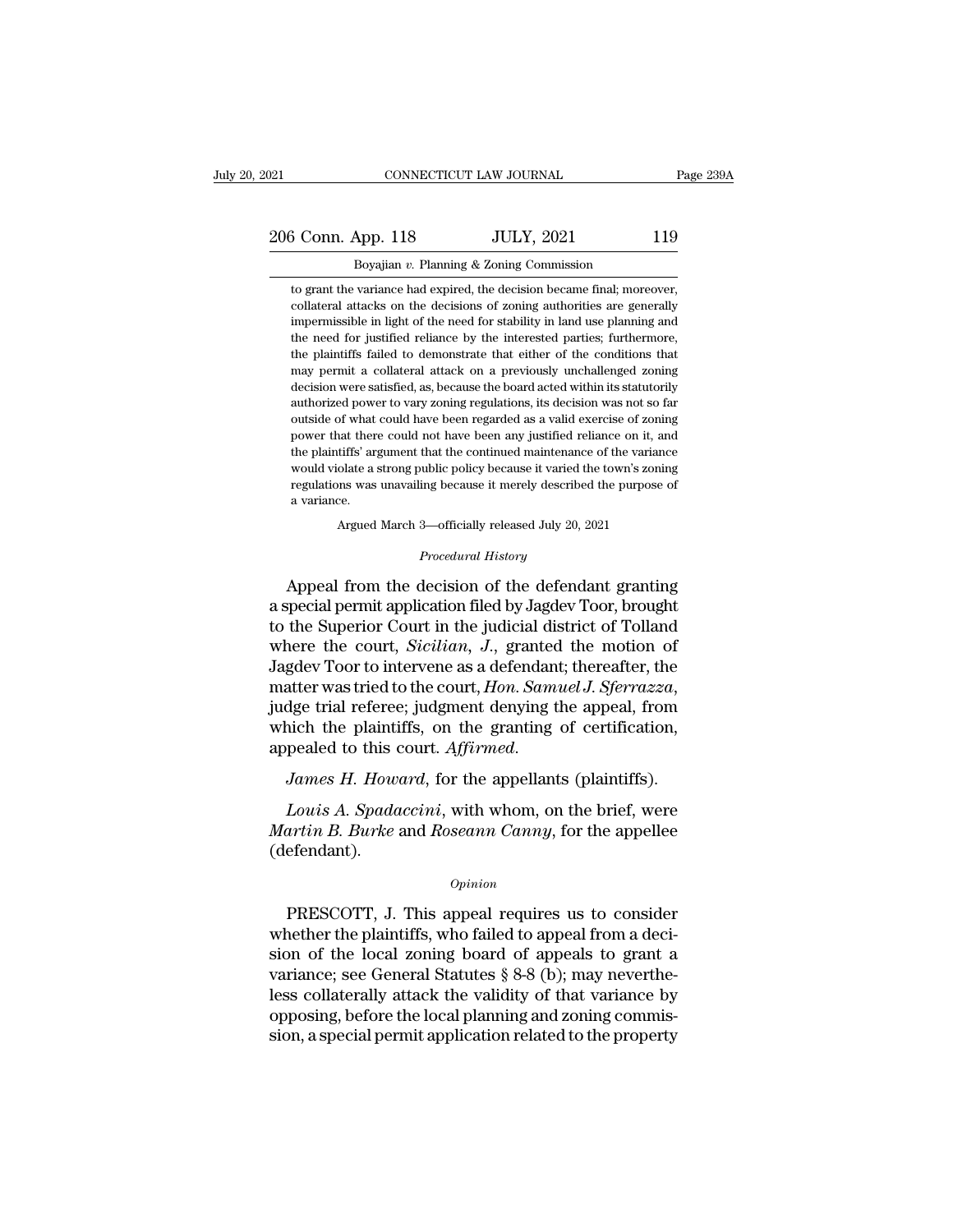| 40A                  | CONNECTICUT LAW JOURNAL                                                                                            |                    | July 20, 2021 |
|----------------------|--------------------------------------------------------------------------------------------------------------------|--------------------|---------------|
| 120                  | <b>JULY, 2021</b>                                                                                                  | 206 Conn. App. 118 |               |
|                      | Boyajian $v$ . Planning & Zoning Commission                                                                        |                    |               |
| $\mathbf{v}$ orionao | to which the variance attached. We conclude that the<br>plaintiffs may not collaterally attack the validity of the |                    |               |

120 JULY, 2021 206 Conn. App. 118<br>Boyajian v. Planning & Zoning Commission<br>to which the variance attached. We conclude that the<br>plaintiffs may not collaterally attack the validity of the<br>variance. variance.  $\frac{JULY, 2021}{Boyajian v. Planning & Zoning Commission}$ <br>
which the variance attached. We conclude that the aintiffs may not collaterally attack the validity of the riance.<br>
The plaintiffs, James Boyajian and JPB, LLC,<sup>1</sup> appeal pm the judgment of

Boyajian v. Planning & Zoning Commission<br>to which the variance attached. We conclude that the<br>plaintiffs may not collaterally attack the validity of the<br>variance.<br>The plaintiffs, James Boyajian and JPB, LLC,<sup>1</sup> appeal<br>fro to which the variance attached. We conclude that the plaintiffs may not collaterally attack the validity of the variance.<br>The plaintiffs, James Boyajian and JPB,  $LLC$ ,<sup>1</sup> appeal from the judgment of the trial court. The t definition the variance attached. We conclude that the plaintiffs may not collaterally attack the validity of the variance.<br>The plaintiffs, James Boyajian and JPB,  $LLC$ <sup>1</sup>, appeal from the judgment of the trial court. The plaintins hay not conaterally attack the vandity of the<br>variance.<br>The plaintiffs, James Boyajian and JPB, LLC,<sup>1</sup> appeal<br>from the judgment of the trial court. The trial court<br>denied the plaintiffs' appeal from the decision The plaintiffs, James Boyajian and JPB, LLC,<sup>1</sup> appeal<br>from the judgment of the trial court. The trial court<br>denied the plaintiffs' appeal from the decision of the<br>defendant, the Planning and Zoning Commission of the<br>Town The plaintiffs, James Boyajian and JPB, LLC,<sup>1</sup> appeal<br>from the judgment of the trial court. The trial court<br>denied the plaintiffs' appeal from the decision of the<br>defendant, the Planning and Zoning Commission of the<br>Town from the judgment of the trial court. The trial court<br>denied the plaintiffs' appeal from the decision of the<br>defendant, the Planning and Zoning Commission of the<br>Town of Vernon (commission), granting a special per-<br>mit app denied the plaintiffs' appeal from the decision of the<br>defendant, the Planning and Zoning Commission of the<br>Town of Vernon (commission), granting a special per-<br>mit application filed by the intervening defendant, Jag-<br>dev defendant, the Planning and Zoning Commission of the<br>Town of Vernon (commission), granting a special per-<br>mit application filed by the intervening defendant, Jag-<br>dev Toor.<sup>2</sup> As they did before the trial court, the plain-Town of Vernon (commission), granting a special permit application filed by the intervening defendant, Jag-<br>dev Toor.<sup>2</sup> As they did before the trial court, the plain-<br>tiffs claim that (1) the variance that the Zoning Boa mit application filed by the intervening defendant, Jag-<br>dev Toor.<sup>2</sup> As they did before the trial court, the plain-<br>tiffs claim that (1) the variance that the Zoning Board<br>of Appeals of the town of Vernon (board) granted dev Toor.<sup>2</sup> As they did before the trial court, the plain-<br>tiffs claim that (1) the variance that the Zoning Board<br>of Appeals of the town of Vernon (board) granted to<br>Toor, and which otherwise entitled Toor to receive the tiffs claim that (1) the variance that the Zoning Board<br>of Appeals of the town of Vernon (board) granted to<br>Toor, and which otherwise entitled Toor to receive the<br>special permit, was void, (2) the commission, in grant-<br>ing of Appeals of the town of Vernon (board) granted to<br>Toor, and which otherwise entitled Toor to receive the<br>special permit, was void, (2) the commission, in grant-<br>ing the special permit, improperly relied on the vari-<br>ance Toor, and which otherwise entitled Toor to receive the<br>special permit, was void, (2) the commission, in grant-<br>ing the special permit, improperly relied on the vari-<br>ance, and (3) the board lacked the authority to grant<br>th special permit, was void, (2) the commission, in grant-<br>ing the special permit, improperly relied on the vari-<br>ance, and (3) the board lacked the authority to grant<br>the variance. Essentially, each of these claims is a chal ing the special permit, improperly relied on the variance, and (3) the board lacked the authority to grant<br>the variance. Essentially, each of these claims is a chal-<br>lenge to the validity of the variance granted to Toor by ance, and (3) the board lacked the authority to grant<br>the variance. Essentially, each of these claims is a chal-<br>lenge to the validity of the variance granted to Toor by<br>the board. We conclude that the plaintiffs' failure the variance. Essentially, each of these claims is a challenge to the validity of the variance granted to Toor by the board. We conclude that the plaintiffs' failure to appeal from the decision of the board that granted To lenge to the validity of the variance granted to Toor by<br>the board. We conclude that the plaintiffs' failure to<br>appeal from the decision of the board that granted<br>Toor's application for the variance renders the plain-<br>tiff the board. We conclude that the plaintiffs' failure to<br>appeal from the decision of the board that granted<br>Toor's application for the variance renders the plain-<br>tiffs' opposition to the commission's decision to grant<br>Toor' Followis application for the board that granted<br>fs' opposition for the variance renders the plain-<br>fs' opposition to the commission's decision to grant<br>por's special permit application an impermissible col-<br>reral attack on Foor's application for the variance renders the plantiffs' opposition to the commission's decision to grant<br>Toor's special permit application an impermissible collateral attack on the validity of the variance. Accordingly,

ans opposition to the commission's accision to grant<br>Toor's special permit application an impermissible collateral attack on the validity of the variance. Accord-<br>ingly, we affirm the judgment of the Superior Court.<br>The fo Foor's special permit approation an impermissible conditional different attack on the validity of the variance. Accordingly, we affirm the judgment of the Superior Court.<br>The following facts and procedural history are rele rateral attack off the Vandaty of the Vandatee. Accordingly, we affirm the judgment of the Superior Court.<br>The following facts and procedural history are relevant to our resolution of this appeal. Boyajian is the sole<br>owne restand that sell alcoholic selling that sell alcoholic liquors are interested at 312 Hartford Turnpike in Vernon. The Vernon located at 312 Hartford Turnpike in Vernon. The Vernon Zoning Regulations (zoning regulations) m The following facts and procedural history are relevant to our resolution of this appeal. Boyajian is the sole owner of JPB, LLC. The plaintiffs operate Riley's Liquor, located at 312 Hartford Turnpike in Vernon. The Verno vant to our resolution of this appeal. Boyajian is the sole<br>owner of JPB, LLC. The plaintiffs operate Riley's Liquor,<br>located at 312 Hartford Turnpike in Vernon. The Vernon<br>Zoning Regulations (zoning regulations) mandate t boning Regulations (zoning regulations) mandate that<br>stablishments that sell alcoholic liquors be separated<br>y a distance of no less than 3000 feet, measured in a<br>raight line from the main public access doors of each<br><sup>1</sup>Col establishments that sell alcoholic liquors be separated<br>by a distance of no less than 3000 feet, measured in a<br>straight line from the main public access doors of each<br><sup>1</sup>Collectively, we refer to Boyajian and JPB, LLC, by

Straight line from the main public access doors of each<br>
<sup>1</sup>Collectively, we refer to Boyajian and JPB, LLC, as the plaintiffs. Individually, we refer to Boyajian and JPB, LLC, by their respective names.<br>
<sup>2</sup> Toor filed a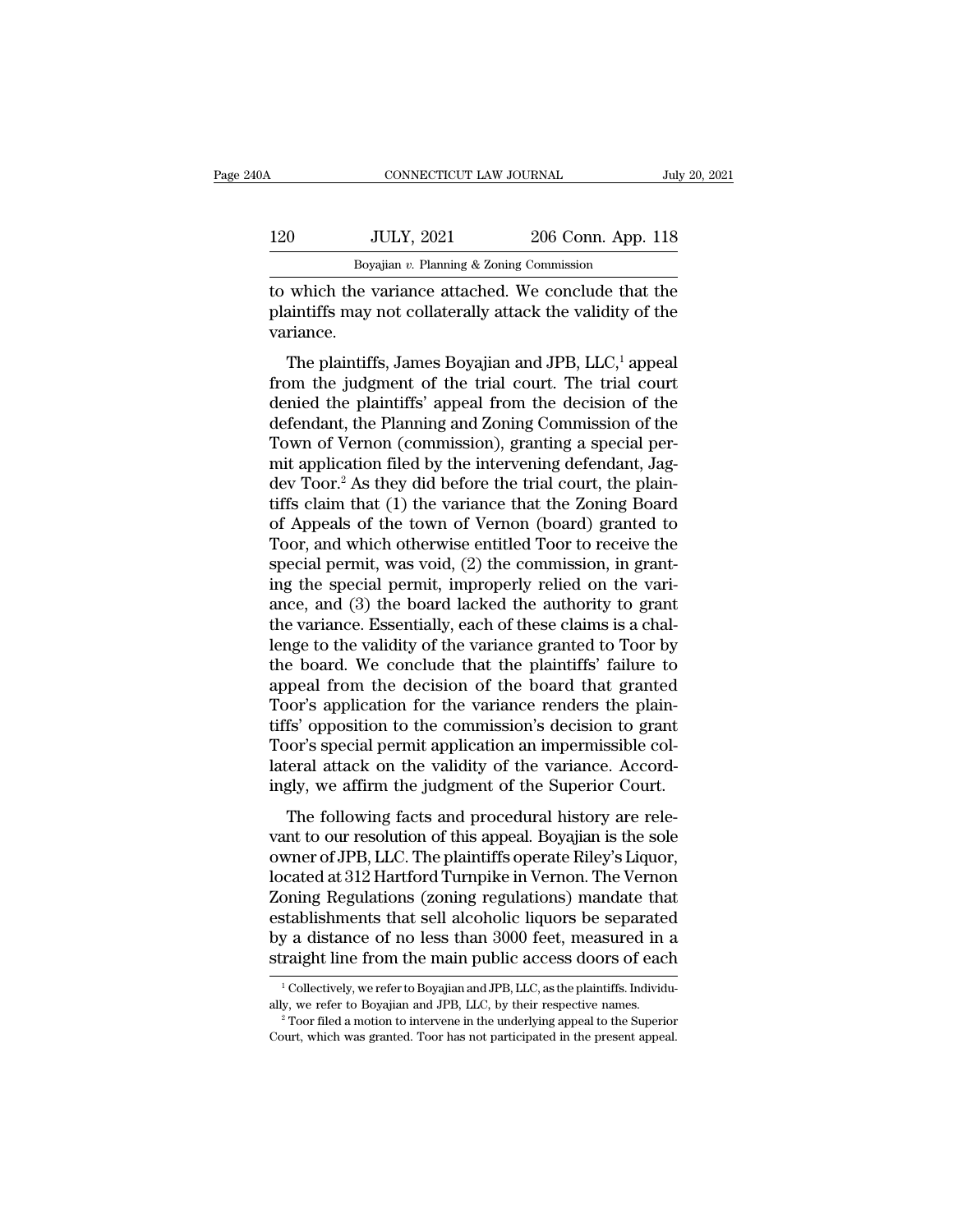| 021                | CONNECTICUT LAW JOURNAL                               | Page 241A |
|--------------------|-------------------------------------------------------|-----------|
| 206 Conn. App. 118 | <b>JULY, 2021</b>                                     | 121       |
|                    | Boyajian $v$ . Planning & Zoning Commission           |           |
|                    | establishment Vernon Zoning Regs 8.17.1.2 Toor sought |           |

establishment. Vernon Zoning Regs., § 17.1.2. Toor sought to open and operate a liquor store at a commercial<br>building located at 206 Telectiville Regs in Vernon absolution of the sought of persons of the sought of the soug 206 Conn. App. 118 JULY, 2021 121<br>Boyajian v. Planning & Zoning Commission<br>establishment. Vernon Zoning Regs., § 17.1.2. Toor sought<br>to open and operate a liquor store at a commercial<br>building located at 206 Talcottville R 206 Conn. App. 118 JULY, 2021 121<br>
Boyajian v. Planning & Zoning Commission<br>
establishment. Vernon Zoning Regs., § 17.1.2. Toor sought<br>
to open and operate a liquor store at a commercial<br>
building located at 206 Talcottvi 206 Conn. App. 118 JULY, 2021 121<br>
Boyajian v. Planning & Zoning Commission<br>
establishment. Vernon Zoning Regs., § 17.1.2. Toor sought<br>
to open and operate a liquor store at a commercial<br>
building located at 206 Talcottvil Boyajian v. Planning & Zoning Commission<br>
establishment. Vernon Zoning Regs., § 17.1.2. Toor sought<br>
to open and operate a liquor store at a commercial<br>
building located at 206 Talcottville Road in Vernon<br>
(property), whi boyalian *b*. Flaming & *zoling* Collinssion<br>establishment. Vernon Zoning Regs., § 17.1.2. Toor sought<br>to open and operate a liquor store at a commercial<br>building located at 206 Talcottville Road in Vernon<br>(property), whi establishment. Vernon Zoning Regs., § 17.1.2. Toor sought<br>to open and operate a liquor store at a commercial<br>building located at 206 Talcottville Road in Vernon<br>(property), which was located 2935 feet from Riley's<br>Liquor. to open and operate a liquor store at a commercial<br>building located at 206 Talcottville Road in Vernon<br>(property), which was located 2935 feet from Riley's<br>Liquor. On or around January 31, 2018, Toor filed an<br>application t building located at 206 Talcottville Road in Vernon<br>(property), which was located 2935 feet from Riley's<br>Liquor. On or around January 31, 2018, Toor filed an<br>application to the board for a variance<sup>3</sup> from the 3000<br>foot se (property), which was located 2935 feet from Riley's<br>Liquor. On or around January 31, 2018, Toor filed an<br>application to the board for a variance<sup>3</sup> from the 3000<br>foot separating distance requirement by sixty-five feet<br>to Liquor. On or around January 31, 2018, Toor filed an application to the board for a variance<sup>3</sup> from the 3000 foot separating distance requirement by sixty-five feet to permit the 2935 foot separating distance between the tions. permit the 2935 foot separating distance between<br>e property and Riley's Liquor. In the absence of the<br>riance, the proposed liquor store would have violated<br>e distance requirement contained in the zoning regula-<br>nns.<br>The bo the property and Riley's Liquor. In the absence of the variance, the proposed liquor store would have violated<br>the distance requirement contained in the zoning regula-<br>tions.<br>The board scheduled a public hearing on the var

variance, the proposed liquor store would have violated<br>the distance requirement contained in the zoning regula-<br>tions.<br>The board scheduled a public hearing on the variance<br>application for April 18, 2018. In anticipation o the distance requirement contained in the zoning regulations.<br>The board scheduled a public hearing on the variance<br>application for April 18, 2018. In anticipation of the<br>hearing, the board provided notice of the variance a tions.<br>The board scheduled a public hearing on the variance<br>application for April 18, 2018. In anticipation of the<br>hearing, the board provided notice of the variance appli-<br>cation and hearing by letter to abutting property The board scheduled a public hearing on the variance<br>application for April 18, 2018. In anticipation of the<br>hearing, the board provided notice of the variance appli-<br>cation and hearing by letter to abutting property owners The board scheduled a public hearing on the variance<br>application for April 18, 2018. In anticipation of the<br>hearing, the board provided notice of the variance appli-<br>cation and hearing by letter to abutting property owner application for April 18, 2018. In anticipation of the<br>hearing, the board provided notice of the variance appli-<br>cation and hearing by letter to abutting property owners<br>and to the public in the Journal Inquirer. On April hearing, the board provided notice of the variance application and hearing by letter to abutting property owners<br>and to the public in the Journal Inquirer. On April 18,<br>2018, the board held a public hearing and, on its con cation and hearing by letter to abutting property owners<br>and to the public in the Journal Inquirer. On April 18,<br>2018, the board held a public hearing and, on its conclu-<br>sion, voted to approve the variance by a four to on and to the public in the Jou:<br>2018, the board held a public<br>sion, voted to approve the<br>vote. The plaintiffs did not att<br>notified Toor of its approva<br>point did the plaintiffs appea<br>to grant the variance.<sup>4</sup> vote. The plaintiffs did not attend the hearing. The board<br>notified Toor of its approval on April 19, 2018. At no<br>point did the plaintiffs appeal from the board's decision<br>to grant the variance.<sup>4</sup><br> $\frac{3}{4}$  wavariance co proval on April 19, 2018. At no<br>point did the plaintiffs appeal from the board's decision<br>to grant the variance.<sup>4</sup><br> $^{3}$  "A variance constitutes permission to act in a manner that is otherwise<br>prohibited under the zoning

<sup>&</sup>lt;sup>3</sup> "A variance constitutes permission to act in a manner that is otherwise point did the plaintiffs appeal from the board's decision<br>to grant the variance.<sup>4</sup><br><sup>3</sup> "A variance constitutes permission to act in a manner that is otherwise<br>prohibited under the zoning law of the town." (Internal quotat 2218 A.3d 37 (2019).<br>
<sup>3</sup> "A variance constitutes permission to act in a manner that is otherwise<br>
prohibited under the zoning law of the town." (Internal quotation marks<br>
omitted.) *Mayer-Wittmann v. Zoning Board of Appe* <sup>3</sup> "A variance constitutes permission to act in a manner that is otherwise<br>prohibited under the zoning law of the town." (Internal quotation marks<br>omitted.) *Mayer-Wittmann v. Zoning Board of Appeals*, 333 Conn. 624, 640

prohibited under the zoning law of the town." (Internal quotation marks omitted.) *Mayer-Wittmann v. Zoning Board of Appeals*, 333 Conn. 624, 640, 218 A.3d 37 (2019).<br>
<sup>4</sup> General Statutes § 8-8 (b) provides in relevant p committed.) Mayer-Wittmann v. Zoning Board of Appeals, 333 Conn. 624, 640, 218 A.3d 37 (2019).<br>
<sup>4</sup> General Statutes § 8-8 (b) provides in relevant part: "[A]ny person aggrieved by any decision of a board . . . may take a 218 A.3d 37 (2019).<br>
<sup>4</sup> General Statutes § 8-8 (b) provides in relevant part: "[A]ny person<br>
aggrieved by any decision of a board . . . may take an appeal to the superior<br>
court for the judicial district in which the mun <sup>4</sup> General Statutes § 8-8 (b) provides in relevant part: "[A]ny person aggrieved by any decision of a board . . . may take an appeal to the superior court for the judicial district in which the municipality is located . aggrieved by any decision of a board  $\dots$  may take an appeal to the superior court for the judicial district in which the municipality is located  $\dots$ . The appeal shall be commenced by service of process  $\dots$  within fifte expected in the judicial district in which the municipality is located  $\ldots$ .<br>The appeal shall be commenced by service of process  $\ldots$  within fifteen<br>days from the date that notice of the decision was published as requir The appeal shall be commenced by service of process  $\ldots$  within fifteen days from the date that notice of the decision was published as required by the general statutes.  $\ldots$  " The record demonstrates, and the plaintiff The following day. The record demonstrates, and the plaintiffs by the general statutes. . . ." The record demonstrates, and the plaintiffs concede, that notice of the board hearing concerning the variance was published in days from the date that notice of the decision was published as required by the general statutes.  $\ldots$  " The record demonstrates, and the plaintiffs concede, that notice of the board hearing concerning the variance was p concede, that notice of the board hearing concerning the variance was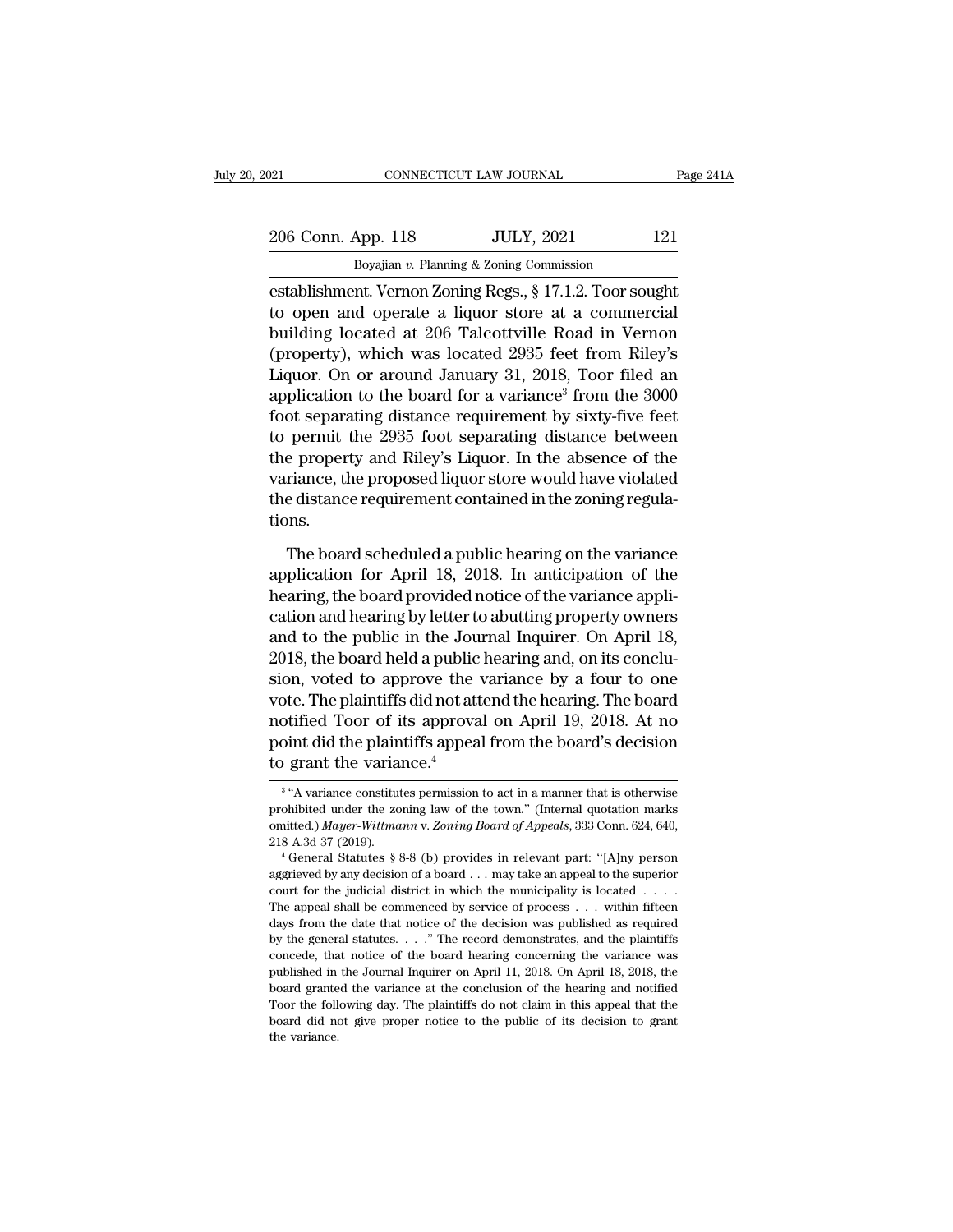| 42A | CONNECTICUT LAW JOURNAL                          |                    | July 20, 2021 |
|-----|--------------------------------------------------|--------------------|---------------|
| 122 | <b>JULY, 2021</b>                                | 206 Conn. App. 118 |               |
|     | Boyajian $v$ . Planning & Zoning Commission      |                    |               |
|     | In July 2018 Toor submitted to the commission an |                    |               |

CONNECTICUT LAW JOURNAL July 20, 2021<br>
206 Conn. App. 118<br>
Boyajian v. Planning & Zoning Commission<br>
In July, 2018, Toor submitted to the commission an<br>
plication for a special permit for the sale of alcohol<br>
the property. 122 JULY, 2021 206 Conn. App. 118<br>Boyajian v. Planning & Zoning Commission<br>In July, 2018, Toor submitted to the commission an<br>application for a special permit for the sale of alcohol<br>at the property. The commission held a 122 JULY, 2021 206 Conn. App. 118<br>Boyajian v. Planning & Zoning Commission<br>In July, 2018, Toor submitted to the commission an<br>application for a special permit for the sale of alcohol<br>at the property. The commission held a 122 JULY, 2021 206 Conn. App. 118<br>Boyajian v. Planning & Zoning Commission<br>In July, 2018, Toor submitted to the commission an<br>application for a special permit for the sale of alcohol<br>at the property. The commission held a Boyajian v. Planning & Zoning Commission<br>
In July, 2018, Toor submitted to the commission an<br>
application for a special permit for the sale of alcohol<br>
at the property. The commission held a public hearing<br>
on the special Example all and the commission<br>
In July, 2018, Toor submitted to the commission<br>
application for a special permit for the sale of alcohol<br>
at the property. The commission held a public hearing<br>
on the special permit appli In July, 2018, Toor submitted to the commission an application for a special permit for the sale of alcohol<br>at the property. The commission held a public hearing<br>on the special permit application on August 16, 2018,<br>at wh application for a special permit for the sale of alcohol<br>at the property. The commission held a public hearing<br>on the special permit application on August 16, 2018,<br>at which Boyajian spoke on the record<sup>5</sup> and expressed,<br> at the property. The commission held a public hearing<br>on the special permit application on August 16, 2018,<br>at which Boyajian spoke on the record<sup>5</sup> and expressed,<br>inter alia, his contention that the underlying variance<br>w on the special permit application on Au<br>at which Boyajian spoke on the record<sup>5</sup> a<br>inter alia, his contention that the underl<br>was void.<sup>6</sup> At the conclusion of the hearing<br>sion voted to approve the special permit :<br>a five ter alia, his contention that the underlying variance<br>as void.<sup>6</sup> At the conclusion of the hearing, the commis-<br>on voted to approve the special permit application by<br>five to one vote and noted that the variance was "in<br>fec was void.<sup>6</sup> At the conclusion of the hearing, the commission voted to approve the special permit application by<br>a five to one vote and noted that the variance was "in<br>effect" at the time of the hearing.<sup>7</sup><br>The plaintiffs

sion voted to approve the special permit application by<br>a five to one vote and noted that the variance was "in<br>effect" at the time of the hearing.<sup>7</sup><br>The plaintiffs appealed the commission's approval of<br>the special permit a five to one vote and noted that the variance was "in<br>effect" at the time of the hearing.<sup>7</sup><br>The plaintiffs appealed the commission's approval of<br>the special permit application to the Superior Court. In<br>their brief to the effect" at the time of the hearing.<sup>7</sup><br>The plaintiffs appealed the commission's approval of<br>the special permit application to the Superior Court. In<br>their brief to the trial court, the plaintiffs argued, in<br>relevant part, The plaintiffs appealed the commission's approval of<br>the special permit application to the Superior Court. In<br>their brief to the trial court, the plaintiffs argued, in<br>relevant part, that (1) the variance was void, (2) th The plaintiffs appealed the commission's approval of<br>the special permit application to the Superior Court. In<br>their brief to the trial court, the plaintiffs argued, in<br>relevant part, that (1) the variance was void, (2) th the special permit application to the Superior Court. In<br>their brief to the trial court, the plaintiffs argued, in<br>relevant part, that (1) the variance was void, (2) the<br>board lacked the authority to grant the variance, ( their brief to the trial court, the plaintiffs argued, in relevant part, that (1) the variance was void, (2) the board lacked the authority to grant the variance, (3) the commission's reliance on the void variance was a "f relevant part, that (1) the variance was voice<br>board lacked the authority to grant the vari<br>the commission's reliance on the void varian<br>"flawed foundation upon which [it] prem<br>approval of the special permit, and (4) the c Frame is a proval of the special permit, and (4) the commission<br>gnored" the zoning regulations, which otherwise pro-<br>bited approval of the special permit.<sup>8</sup><br> $\frac{5}{5}$  Boyajian did not identify himself as the owner of JPB approval of the special permit, and (4) the commission<br>"ignored" the zoning regulations, which otherwise pro-<br>hibited approval of the special permit.<sup>8</sup><br><sup>5</sup> Boyajian did not identify himself as the owner of JPB, LLC, or th

that the granting of the special permit.<sup>8</sup><br>
<sup>5</sup> Boyajian did not identify himself as the owner of JPB, LLC, or the operator of Riley's Liquor in his comments to the commission.<br>
<sup>6</sup> When he addressed the commission, Boya <sup>5</sup> Boyajian did not identify himself as the owner of JPB, LLC, or the operator of Riley's Liquor in his comments to the commission.<br><sup>6</sup> When he addressed the commission, Boyajian conceded on the record that the granting operator of Riley's Liquor in his comments to the commission.<br>
<sup>6</sup> When he addressed the commission, Boyajian conceded on the record that the granting of the variance was appealable within the statutory period.<br>
<sup>7</sup> Board <sup>6</sup> When he addressed the commission, Boyajian conceded on the record that the granting of the variance was appealable within the statutory period.<br><sup>7</sup> Board member Roland Klee noted after the conclusion of the hearing, " that the granting of the variance was appealable within the statutory period.<br>
<sup>7</sup> Board member Roland Klee noted after the conclusion of the hearing,<br>
"the variance is in effect, [it has] been recorded on the [I]and [r]e "He variance is in effect, [it has] been recorded on the [l]and [r]ecords . . . ." Klee later moved to approve the special permit application "based on its compliance with the [s]pecial [p]ermit standards of [§] 17.3.1. [

The make any substantial progress on the use in the price of Too's and the use in the sompliance with the [s]pecial [p]ermit standards of [§] 17.3.1. [of the zoning regulations]."<br>
<sup>8</sup> The plaintiffs raised as an addition on its compliance with the [s]pecial [p]ermit standards of [§] 17.3.1. [of the zoning regulations]."<br><sup>8</sup> The plaintiffs raised as an additional ground for reversing the decision<br>of the commission that the variance had lap party adduced evidence ... relevant to "the claim; (2) Toor ''expeditions).<br>
Soming regulations]."<br>
Soming regulations that the variance had lapsed because of Toor's failure<br>
to make any substantial progress on the use in <sup>21</sup> The plaintiffs raised as an additional ground for reversing the decision of the commission that the variance had lapsed because of Toor's failure to make any substantial progress on the use in the year following the The commission that the variance had lapsed because of Toor's failure<br>to make any substantial progress on the use in the year following the board's<br>decision. The trial court rejected this ground, finding the following: (1 to make any substantial progress on the use in the year following the board's decision. The trial court rejected this ground, finding the following: (1) "no party adduced evidence  $\ldots$  relevant to" the claim; (2) Toor "e decision. The trial court rejected this ground, finding the following: (1) "no party adduced evidence . . . relevant to" the claim; (2) Toor "expeditiously applied" for the special permit after the board approved the vari party adduced evidence  $\ldots$  relevant to" the claim; (2) Toor "expeditiously applied" for the special permit after the board approved the variance; and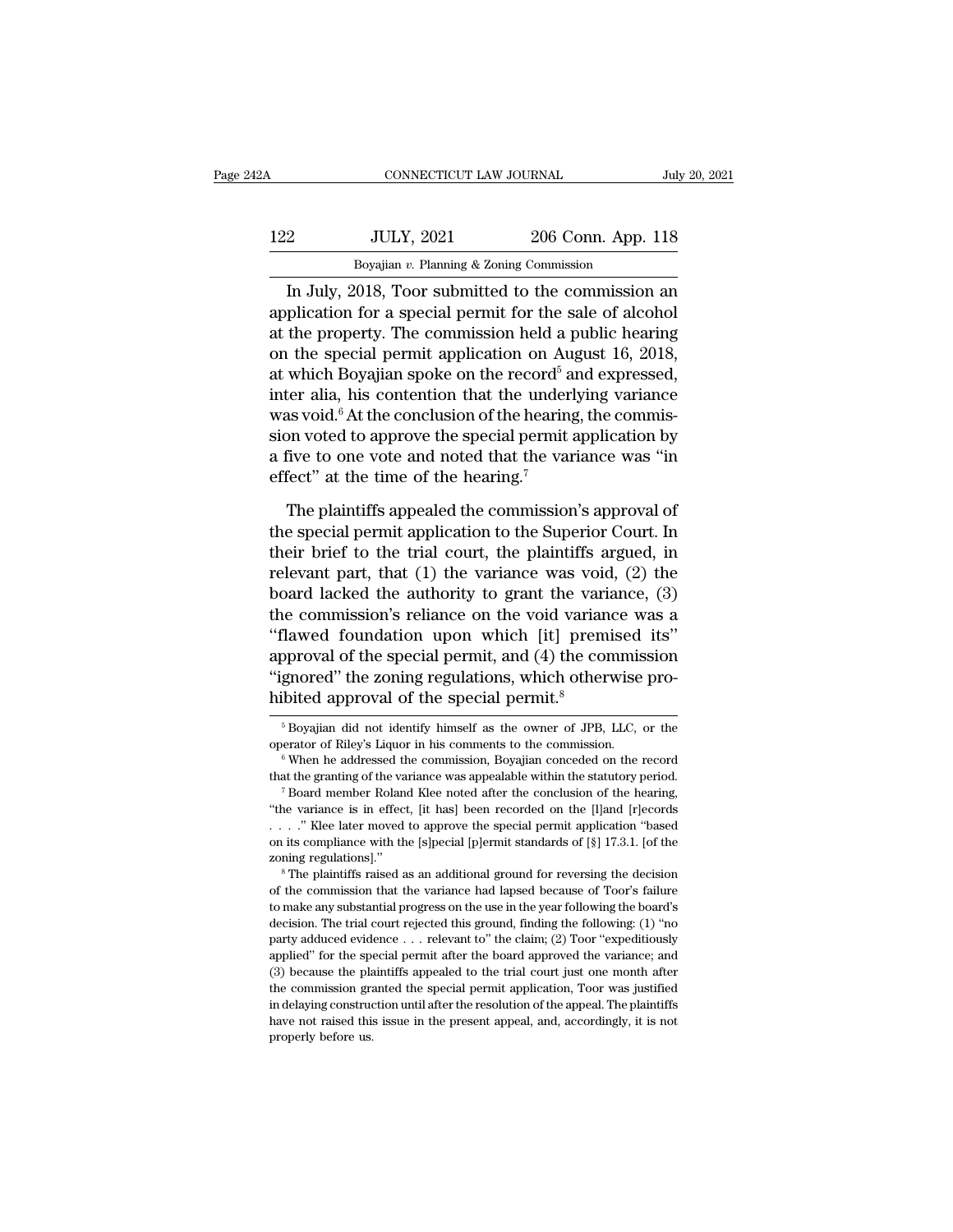# 206 Conn. App. 118 JULY, 2021 123<br>
206 Conn. App. 118 JULY, 2021 123 CONNECTICUT LAW JOURNAL<br>Boyajian *v.* Planning & Zoning Commission<br>Court Hon. Samuel J. Sferrazza, judge to

CONNECTICUT LAW JOURNAL Page 24:<br>
6 Conn. App. 118 JULY, 2021 123<br>
Boyajian v. Planning & Zoning Commission<br>
The trial court, *Hon. Samuel J. Sferrazza*, judge trial<br>
feree, denied the appeal. In considering whether the<br>
m 206 Conn. App. 118 JULY, 2021 123<br>Boyajian v. Planning & Zoning Commission<br>The trial court, *Hon. Samuel J. Sferrazza*, judge trial<br>referee, denied the appeal. In considering whether the<br>commission should have independentl 206 Conn. App. 118 JULY, 2021 123<br>Boyajian v. Planning & Zoning Commission<br>The trial court, *Hon. Samuel J. Sferrazza*, judge trial<br>referee, denied the appeal. In considering whether the<br>commission should have independent 206 Conn. App. 118 JULY, 2021 123<br>
Boyajian v. Planning & Zoning Commission<br>
The trial court, *Hon. Samuel J. Sferrazza*, judge trial<br>
referee, denied the appeal. In considering whether the<br>
commission should have indepen Boyajian v. Planning & Zoning Commission<br>The trial court, *Hon. Samuel J. Sferrazza*, judge trial<br>referee, denied the appeal. In considering whether the<br>commission should have independently reviewed the<br>property's complia Boyanan v. Planning & Zoning Commission<br>
The trial court, *Hon. Samuel J. Sferrazza*, judge trial<br>
referee, denied the appeal. In considering whether the<br>
commission should have independently reviewed the<br>
property's comp The trial court, *Hon. Samuel J. Sferrazza*, judge trial<br>referee, denied the appeal. In considering whether the<br>commission should have independently reviewed the<br>property's compliance with the statutory separating dis-<br>ta referee, denied the a<br>commission should<br>property's compliane<br>tance requirement a<br>variance, the court i<br>ments posed "some<br>legal issues."<sup>9</sup> "The<br>it need not resolve t I the appeal. In considering whether the<br>
nould have independently reviewed the<br>
pliance with the statutory separating dis-<br>
nent and the validity of the underlying<br>
ourt recognized that the plaintiffs' argu-<br>
'some very i commission should have independently reviewed the<br>property's compliance with the statutory separating dis-<br>tance requirement and the validity of the underlying<br>variance, the court recognized that the plaintiffs' argu-<br>ment property's compliance with the statutory separating distance requirement and the validity of the underlying<br>variance, the court recognized that the plaintiffs' argu-<br>ments posed "some very interesting and challenging<br>legal tance requirement and the validity of the underlying<br>variance, the court recognized that the plaintiffs' argu-<br>ments posed "some very interesting and challenging<br>legal issues."<sup>9</sup> "The court determine[d], however, that<br>it variance, the court recognized that the plaintiffs' arguments posed "some very interesting and challenging<br>legal issues."<sup>9</sup> "The court determine[d], however, that<br>it need not resolve those conundrums. This is because<br>no a ments posed "some very interesting and challenging<br>legal issues."<sup>9</sup> "The court determine[d], however, that<br>it need not resolve those conundrums. This is because<br>no appeal was taken from the decision in which all<br>these iss legal issues."<sup>9</sup> "The court determine[d], however, that<br>it need not resolve those conundrums. This is because<br>no appeal was taken from the decision in which all<br>these issues could have been adjudicated. Whether the<br>[board it need not resolve those conundrums. This is because<br>no appeal was taken from the decision in which all<br>these issues could have been adjudicated. Whether the<br>[board's] decision was erroneous became immaterial<br>once the app review of the decision in which all<br>these issues could have been adjudicated. Whether the<br>[board's] decision was erroneous became immaterial<br>once the appeal period expired." The trial court charac-<br>terized the plaintiffs' these issues could have been adjudicated. Whether the<br>[board's] decision was erroneous became immaterial<br>once the appeal period expired." The trial court charac-<br>terized the plaintiffs' contention with the commission's<br>dec [board's] decision was erroneous became immaterial<br>once the appeal period expired." The trial court charac-<br>terized the plaintiffs' contention with the commission's<br>decision, insofar as the plaintiffs sought independent<br>r once the appeal period expired." The trial court characterized the plaintiffs' contention with the commission's decision, insofar as the plaintiffs sought independent review of the commission's decision to grant a special terized the plaintiffs' contention with the commission's<br>decision, insofar as the plaintiffs sought independent<br>review of the commission's decision to grant a special<br>permit predicated on an allegedly void variance, as an decision, insofar as the plaintiffs sought independent<br>review of the commission's decision to grant a special<br>permit predicated on an allegedly void variance, as an<br>impermissible "collateral attack on an unappealed . . .<br>d *Zoning Board of Appeals*, 224 Conn. 96, 104–105, 81<br> *Zoning Board of Appeals*, 224 Conn. 96, 104–105, 816<br> *Zoning Board of Appeals*, 224 Conn. 96, 104–105, 616<br> *A.2d 793* (1992), the plaintiffs could not prevail on the permit predicated on an allegedly void variance, as an impermissible "collateral attack on an unappealed . . .<br>decision . . . ." Because the trial court concluded that<br>the attack did not fall under one of the potential ex impermissible "collateral attack on an unappealed . . . decision . . . . " Because the trial court concluded that<br>the attack did not fall under one of the potential excep-<br>tions the Supreme Court identified in  $Upjohn Co. v.$ <br>Z decision . . . ." Because the trial court concluded that<br>the attack did not fall under one of the potential excep-<br>tions the Supreme Court identified in *Upjohn Co.* v.<br>Zoning Board of Appeals, 224 Conn. 96, 104–105, 616<br> the attack did not fall under one of the potential exceptions the Supreme Court identified in *Upjohn Co.* v. Zoning Board of Appeals, 224 Conn. 96, 104–105, 616 A.2d 793 (1992), the plaintiffs could not prevail on the is tions the Supreme Cours<br> *Zoning Board of Appeal*<br>
A.2d 793 (1992), the plai<br>
issue. Pursuant to Practi<br>
8 (o), the plaintiffs reque<br>
this court. Upon consider<br>
we granted review.<br>
The plaintiffs claim the 2d 793 (1992), the plaintiffs could not prevail on the<br>sue. Pursuant to Practice Book § 81-1 et seq. and § 8-<br>(o), the plaintiffs requested certification to appeal to<br>is court. Upon consideration of the plaintiffs' petiti Example 1.1.2 and the commission of the commission of the plaintiffs' petition,<br>issue. Pursuant to Practice Book § 81-1 et seq. and § 8-<br>8 (o), the plaintiffs requested certification to appeal to<br>this court. Upon consider

permit application of the plaintiffs is equested certification to appeal to<br>this court. Upon consideration of the plaintiffs' petition,<br>we granted review.<br>The plaintiffs claim that the trial court improperly<br>upheld the co be (c), the plantins requested erroritation to appear to<br>this court. Upon consideration of the plaintiffs' petition,<br>we granted review.<br>The plaintiffs claim that the trial court improperly<br>upheld the commission's decision The plaintiffs claim that the trial court improperly<br>upheld the commission's decision to grant the special<br>permit application. More specifically, the plaintiffs<br>argue that (1) the underlying variance granted to Toor<br>was vo The plaintiffs claim that the trial court improperly<br>upheld the commission's decision to grant the special<br>permit application. More specifically, the plaintiffs<br>argue that (1) the underlying variance granted to Toor<br>was vo The plaintiffs claim that the trial court improperly<br>upheld the commission's decision to grant the special<br>permit application. More specifically, the plaintiffs<br>argue that (1) the underlying variance granted to Toor<br>was v gue that (1) the underlying variance granted to Toor<br>as void, (2) in determining whether Toor qualified for<br>ne special permit, the commission should have applied<br>e standards prescribed by the zoning regulations,<br> $\frac{1}{2}$ was void, (2) in determining whether Toor qualified for<br>the special permit, the commission should have applied<br>the standards prescribed by the zoning regulations,<br> $^{\circ}$ The trial court considered and rejected the merits o

the special permit, the commission should have appear the standards prescribed by the zoning regulat  $\degree$ The trial court considered and rejected the merits of the plaintifficient that the variance was fundamentally void. A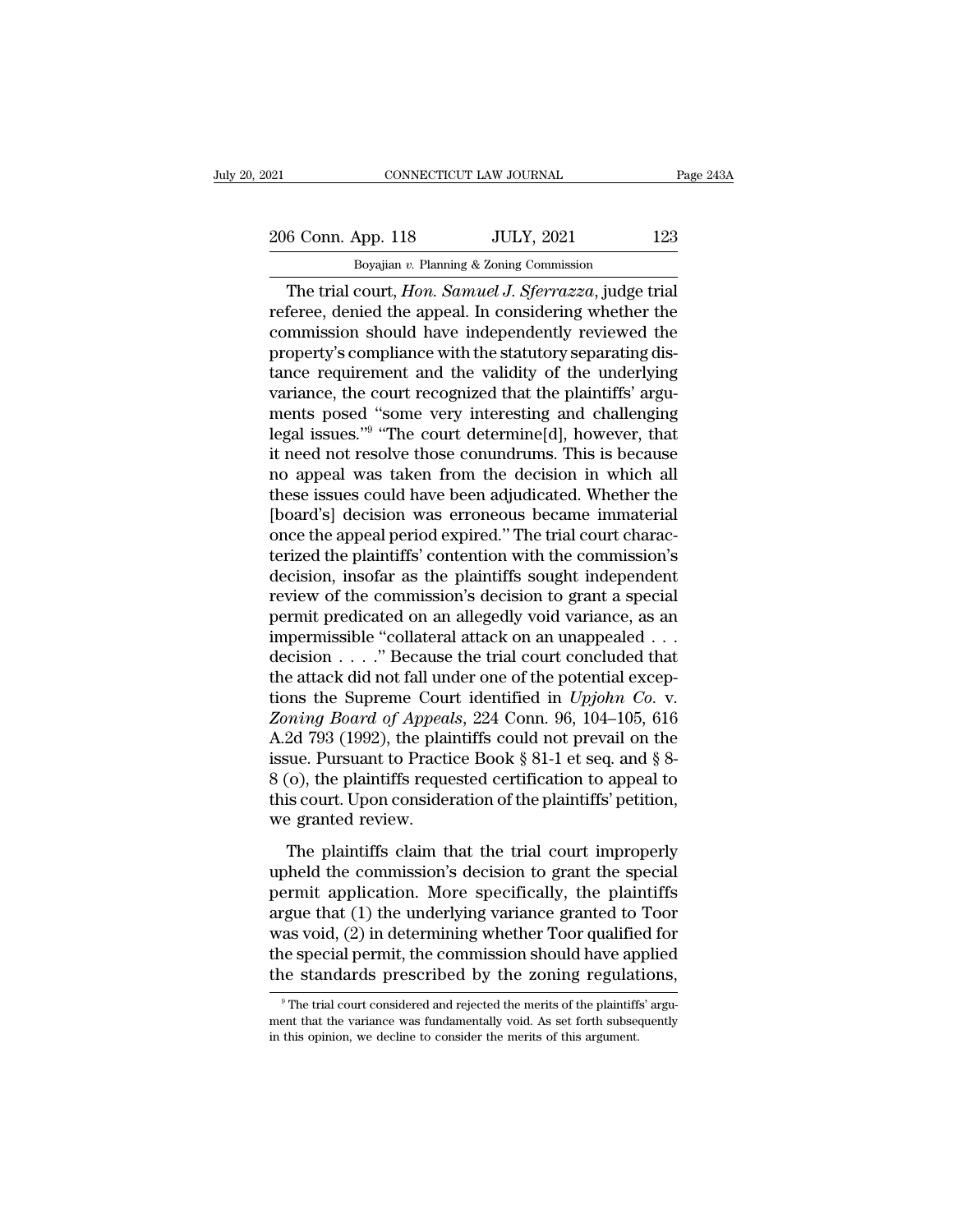| 14A | CONNECTICUT LAW JOURNAL                                  |                    | July 20, 2021 |
|-----|----------------------------------------------------------|--------------------|---------------|
| 124 | <b>JULY, 2021</b>                                        | 206 Conn. App. 118 |               |
|     | Boyajian $v$ . Planning & Zoning Commission              |                    |               |
|     | rather than relying solely on the variance and $(3)$ the |                    |               |

CONNECTICUT LAW JOURNAL July 20, 2021<br>124 JULY, 2021 206 Conn. App. 118<br>Boyajian v. Planning & Zoning Commission<br>Trather than relying solely on the variance, and (3) the<br>board lacked the statutory authority to grant the va 124 JULY, 2021 206 Conn. App. 118<br>Boyajian v. Planning & Zoning Commission<br>Trather than relying solely on the variance, and (3) the<br>board lacked the statutory authority to grant the vari-<br>ance.<sup>10</sup> The defendant argues in 124 JULY, 2021 206 Conn. App. 118<br>Boyajian v. Planning & Zoning Commission<br>Trather than relying solely on the variance, and (3) the<br>board lacked the statutory authority to grant the vari-<br>ance.<sup>10</sup> The defendant argues in 124 JULY, 2021 206 Conn. App. 118<br>Boyajian v. Planning & Zoning Commission<br>Trather than relying solely on the variance, and (3) the<br>board lacked the statutory authority to grant the vari-<br>ance.<sup>10</sup> The defendant argues in Boyajian v. Planning & Zoning Commission<br>
Trather than relying solely on the variance, and (3) the<br>
board lacked the statutory authority to grant the vari-<br>
ance.<sup>10</sup> The defendant argues in response that the plain-<br>
tiff Boyajian v. Planning & Zoning Continuession<br>
rather than relying solely on the variance, and (3) the<br>
board lacked the statutory authority to grant the vari-<br>
ance.<sup>10</sup> The defendant argues in response that the plain-<br>
ti rather than relying solely on the variance, and (3) the<br>board lacked the statutory authority to grant the vari-<br>ance.<sup>10</sup> The defendant argues in response that the plain-<br>tiffs' opposition to the commission's decision to g board lacked the statutory authority to grant the variance.<sup>10</sup> The defendant argues in response that the plaintiffs' opposition to the commission's decision to grant the special permit constitutes an impermissible collate ance.<sup>10</sup> The defendant argues in response that the plaintiffs' opposition to the commission's decision to grant the special permit constitutes an impermissible collateral attack on the board's approval of the variance. It tiffs' opposition to the commission's decision to grant<br>the special permit constitutes an impermissible collat-<br>eral attack on the board's approval of the variance. It<br>argues that the commission and the trial court properl the special permit constitutes an in<br>eral attack on the board's approva<br>argues that the commission and the<br>rejected the plaintiffs' arguments<br>the plaintiffs should have raised th<br>appeal from the board's decision to<br>We agre measure of the bounds upper and the relationship<br>gues that the commission and the trial court properly<br>jected the plaintiffs' arguments on the ground that<br>e plaintiffs should have raised their claim on direct<br>peal from the rejected the plaintiffs' arguments on the ground that<br>the plaintiffs should have raised their claim on direct<br>appeal from the board's decision to grant the variance.<br>We agree with the defendant.<br>We first set forth the rele

Legal conclusion to get a matrice the plaintiffs should have raised their claim on direct<br>appeal from the board's decision to grant the variance.<br>We first set forth the relevant law, including our stan-<br>dard of review. On Example and the board's decision to grant the variance.<br>We agree with the defendant.<br>We first set forth the relevant law, including our stan-<br>dard of review. On appeal, we review the trial court's<br>legal conclusion that the We agree with the defendant.<br>We first set forth the relevant law, including our stan-<br>dard of review. On appeal, we review the trial court's<br>legal conclusion that the plaintiffs' opposition to the<br>commission's decision to We first set forth the relevant law, including our standard of review. On appeal, we review the trial court's legal conclusion that the plaintiffs' opposition to the commission's decision to grant the special permit applic We first set forth the relevant law, including our stan-<br>dard of review. On appeal, we review the trial court's<br>legal conclusion that the plaintiffs' opposition to the<br>commission's decision to grant the special permit app dard of review. On appeal, we review the trial court's<br>legal conclusion that the plaintiffs' opposition to the<br>commission's decision to grant the special permit appli-<br>cation is an impermissible collateral attack on the<br>bo *Zonimiesion in the plaintiffs'* opposition to the commission's decision to grant the special permit application is an impermissible collateral attack on the board's decision to grant the variance application. Resolution o commission's decision to grant the special permit application is an impermissible collateral attack on the board's decision to grant the variance application. Resolution of this issue presents a question of law over which cation is an impermissible collateral attack on the<br>board's decision to grant the variance application. Reso-<br>lution of this issue presents a question of law over<br>which our review is plenary. *Santarsiero* v. Planning &<br>Z board's decision to grant the variance application. Resolution of this issue presents a question of law over which our review is plenary. *Santarsiero* v. Planning & Zoning Commission, 165 Conn. App. 761, 772, 140 A.3d 33 omitted)).  $\begin{align*} \textit{ming Commission, 165 Conn. App. 761, 772, 140 A.3d} \\ \text{6 (2016) ("Ib} \text{[ecause the court . . . made conclusions of law in its memorandum of decision [in this se], our review is planary" (internal quotation marks nitted)). \end{align*} % \begin{align*} \textit{sumd} \text{[t} \text{[t} \text{[t]} \text{[t]} \text{[t]} \text{[t]} \text{[t]} \text{[t]} \text{[t]} \text{[t]} \text{[t]} \text{[t]} \text{[t]} \text{[t]} \text{[t]} \text{[t]} \text{[t]} \text{[$ 336 (2016) ("[b]ecause the court . . . made conclusions of law in its memorandum of decision [in this case], our review is plenary" (internal quotation marks omitted)).<br>"A special permit allows a property owner to use his

<sup>&</sup>quot; (A special permit allows a property owner to use his<br>
"A special permit allows a property owner to use his<br>
"The plaintiffs argue that they properly appealed to the trial court the<br>
""The plaintiffs argue that they prop "A special permit allows a property owner to use his<br>property in a manner expressly permitted by the local<br> $\frac{10 \text{ T}}{10 \text{ T}}$  The plaintiffs argue that they properly appealed to the trial court the<br>*commission's* improp "A special permit allows a property owner to use his<br>property in a manner expressly permitted by the local<br> $\frac{10 \text{ T}}{10 \text{ T}}$  The plaintiffs argue that they properly appealed to the trial court the<br>*commission*'s improp property in a manner expressly permitted by the local<br>
<sup>10</sup> The plaintiffs argue that they properly appealed to the trial court the<br> *commission's* improper application of the zoning regulations and, thus, have<br>
valid gro <sup>10</sup> The plaintiffs argue that they properly appealed to the trial court the *commission*'s improper application of the zoning regulations and, thus, have valid grounds outside of the underlying variance. The plaintiffs c <sup>10</sup> The plaintiffs argue that they properly appealed to the trial court the *commission*'s improper application of the zoning regulations and, thus, have valid grounds outside of the underlying variance. The plaintiffs c commission's improper application of the zoning regulations and, thus, have valid grounds outside of the underlying variance. The plaintiffs contend that, because the commission did not apply the 3000 foot separating dista valid grounds outside of the underlying variance. The plaintiffs contend that, because the commission did not apply the 3000 foot separating distance set forth in the zoning regulations, it "illegal[ly]" granted the speci that, because the commission did not apply the 3000 foot separating distance set forth in the zoning regulations, it "illegal[ly]" granted the special permit application. The plaintiffs' arguments, however, inextricably r assert forth in the zoning regulations, it "illegal[ly]" granted the special permit application. The plaintiffs' arguments, however, inextricably recognize the alternative separating distance on which the commission relied supplication. The plaintiffs' arguments, however, inextricably recognize the alternative separating distance on which the commission relied in granting the special permit—the 2935 foot separating distance, as authorized by the special permit—the 2935 foot separating distance, as authorized by the board. Further, before the trial court, when asked whether the plaintiffs asserted any "claim that there was some other provision unrelated to the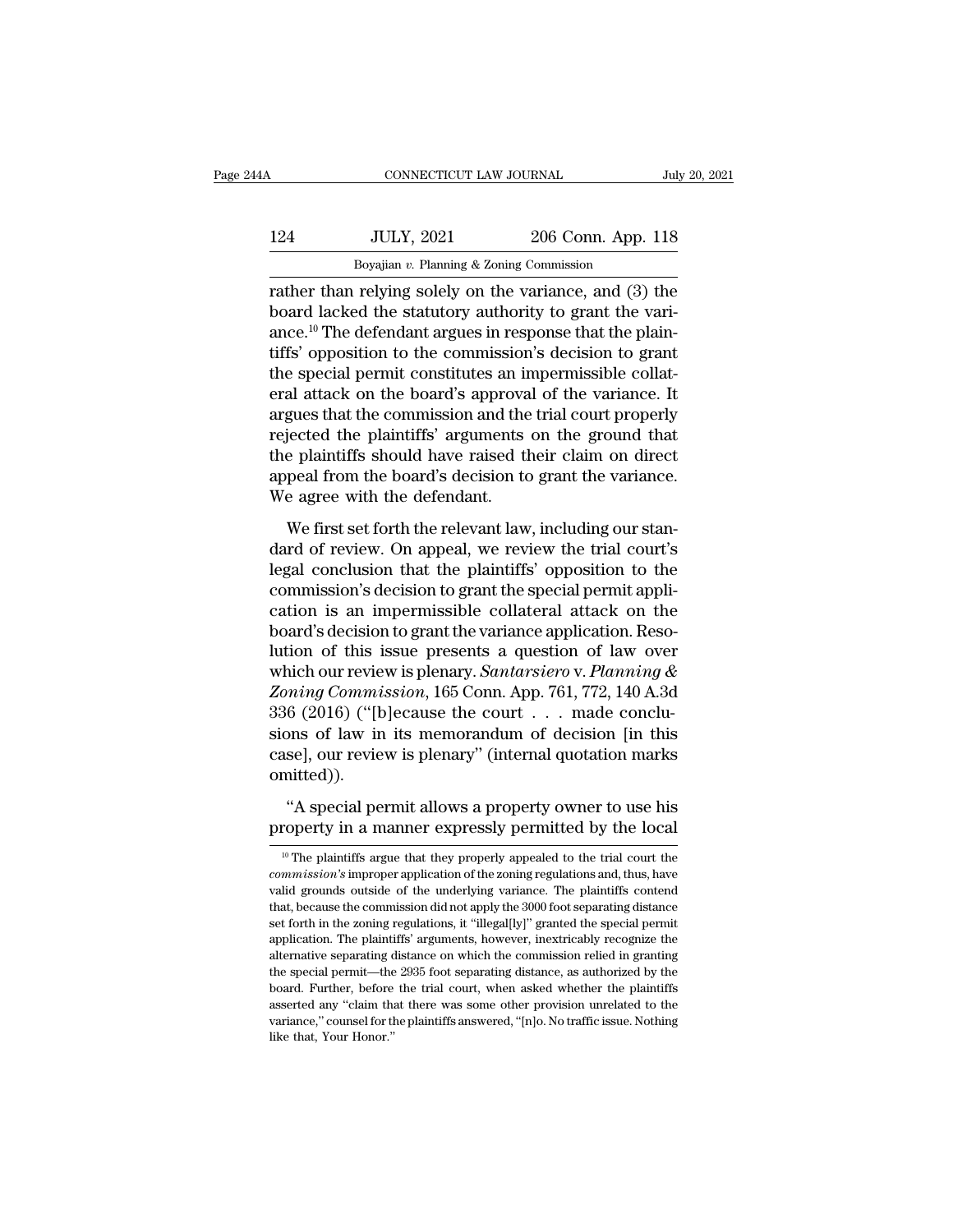206 Conn. App. 118 JULY, 2021 125<br>Boyajian v. Planning & Zoning Commission

CONNECTICUT LAW JOURNAL<br>Boyajian *v.* Planning & Zoning Commission<br>Boyajian *v.* Planning & Zoning Commission<br>Ulations '' (Internal quotation marks on EXECUTE DE TO CONNECTICUT LAW JOURNAL<br>
206 Conn. App. 118 JULY, 2021 125<br>
2011 Boyajian v. Planning & Zoning Commission<br>
2011 Explorer park Apartments, Inc. v. Planning &<br>
2021 Connected.) Putnam Park Apartments, Inc. v. P 206 Conn. App. 118 JULY, 2021 125<br>
Boyajian v. Planning & Zoning Commission<br> **Putnam Park Apartments, Inc. v. Planning & Zoning Commission**, 193 Conn. App. 42, 53, 218 A.3d<br>
1127 (2010) Apapplicant may apply for a goodshop 206 Conn. App. 118 JULY, 2021 125<br> *Boyajian v. Planning & Zoning Commission*<br>
zoning regulations." (Internal quotation marks omit-<br>
ted.) *Putnam Park Apartments, Inc.* v. *Planning &<br>
Zoning Commission*, 193 Conn. App. 4 206 Conn. App. 118 JULY, 2021 125<br>
Boyajian v. Planning & Zoning Commission<br>
zoning regulations." (Internal quotation marks omit-<br>
ted.) *Putnam Park Apartments, Inc.* v. *Planning &<br>
Zoning Commission*, 193 Conn. App. 42, Boyajian v. Planning & Zoning Commission<br>
zoning regulations." (Internal quotation marks omit-<br>
ted.) Putnam Park Apartments, Inc. v. Planning &<br>
Zoning Commission, 193 Conn. App. 42, 53, 218 A.3d<br>
1127 (2019). An applica Boyalian v. Planning & Zoning Commission<br>
zoning regulations." (Internal quotation marks omit-<br>
ted.) *Putnam Park Apartments, Inc.* v. *Planning &*<br> *Zoning Commission*, 193 Conn. App. 42, 53, 218 A.3d<br>
1127 (2019). An a zoning regulations." (Internal quotation marks omit-<br>ted.) *Putnam Park Apartments, Inc.* v. *Planning &*<br>*Zoning Commission*, 193 Conn. App. 42, 53, 218 A.3d<br>1127 (2019). An applicant may apply for a special permit<br>from ted.) Putnam Park Apartments, Inc. v. Planning &<br>Zoning Commission, 193 Conn. App. 42, 53, 218 A.3d<br>1127 (2019). An applicant may apply for a special permit<br>from a zoning commission; see General Statutes § 8-2<br>(a); and "[ Zoning Commission, 193 Conn. App. 42, 53, 218 A.3d<br>1127 (2019). An applicant may apply for a special permit<br>from a zoning commission; see General Statutes § 8-2<br>(a); and "[i]t is well settled that [for a commission to<br>gran 1127 (2019). An applicant may apply for a special permit<br>from a zoning commission; see General Statutes § 8-2<br>(a); and "[i]t is well settled that [for a commission to<br>grant] a special permit, an applicant must satisf[y] a from a zoning commission; see General Statutes  $\S 8-2$ <br>(a); and "[i]t is well settled that [for a commission to<br>grant] a special permit, an applicant must satisf[y] all<br>conditions imposed by the regulations." (Internal qu (a); and "[i]t is well settled that [for a commission to grant] a special permit, an applicant must satisf[y] all conditions imposed by the regulations." (Internal quotation marks omitted.) *St. Joseph's High School, Inc.* grant] a special permit, an applicant must satisf[y] all<br>conditions imposed by the regulations." (Internal quota-<br>tion marks omitted.) *St. Joseph's High School, Inc.* v.<br>*Planning & Zoning Commission*, 176 Conn. App. 570, conditions imposed by the regulations." (Internal quotation marks omitted.) *St. Joseph's High School, Inc.* v. *Planning & Zoning Commission*, 176 Conn. App. 570, 591, 170 A.3d 73 (2017). "[A]lthough it is true that the tion marks omitted.) *St. Joseph's High School, Inc.* v.<br>*Planning & Zoning Commission*, 176 Conn. App. 570,<br>591, 170 A.3d 73 (2017). "[A]lthough it is true that the<br>zoning commission does not have discretion to deny a<br>spe Planning & Zoning Commission, 176 Conn. App. 570, 591, 170 A.3d 73 (2017). "[A]lthough it is true that the zoning commission does not have discretion to deny a special permit when the proposal meets the standards, it does 591, 170 A.3d 73 (2017). "[A]lthough it is true that the zoning commission does not have discretion to deny a special permit when the proposal meets the standards, it does have discretion to determine whether the proposal zoning commission does not have discretion to deny a<br>special permit when the proposal meets the standards,<br>it does have discretion to determine whether the pro-<br>posal meets the standards set forth in the regulations.<br>If, d special permit when the proposal meets the standards,<br>it does have discretion to determine whether the pro-<br>posal meets the standards set forth in the regulations.<br>If, during the exercise of its discretion, the zoning comit does have discretion to determine whether the proposal meets the standards set forth in the regulations.<br>If, during the exercise of its discretion, the zoning commission decides that all of the standards enumerated<br>in t posal meets the standards set forth in the regulations.<br>If, during the exercise of its discretion, the zoning commission decides that all of the standards enumerated<br>in the special permit regulations are met, then it can n If, during the exercise of its discretion, the zoning commission decides that all of the standards enumerated<br>in the special permit regulations are met, then it can no<br>longer deny the application. The converse is, however mission decides that all of the standards enumerated<br>in the special permit regulations are met, then it can no<br>longer deny the application. The converse is, however,<br>equally true. Thus, the zoning commission can exercise<br>i in the special permit regulations are met, then it can no<br>longer deny the application. The converse is, however,<br>equally true. Thus, the zoning commission can exercise<br>its discretion during the review of the proposed speci longer deny the application. The converse is, however,<br>equally true. Thus, the zoning commission can exercise<br>its discretion during the review of the proposed special<br>[permit], as it applies the regulations to the specific equally true. Thus, the zoning commission can exercise<br>its discretion during the review of the proposed special<br>[permit], as it applies the regulations to the specific<br>application before it." (Emphasis omitted; internal qu its discretion during the review of the proposed special<br>[permit], as it applies the regulations to the specific<br>application before it." (Emphasis omitted; internal quo-<br>tation marks omitted.) Id., 593–94. "In making such<br> [permit], as it applies the regulations to the specific<br>application before it." (Emphasis omitted; internal quo-<br>tation marks omitted.) Id., 593–94. "In making such<br>determinations, moreover, a zoning commission may<br>rely he application before it." (Emphasis om<br>tation marks omitted.) Id., 593–94.<br>determinations, moreover, a zoning<br>rely heavily upon general considerati<br>health, safety and welfare." (Interna<br>omitted.) Torrington v. Zoning Com<br>759 terminations, moreover, a zoning commission may<br>terminations, moreover, a zoning commission may<br>ly heavily upon general considerations such as public<br>alth, safety and welfare." (Internal quotation marks<br>initted.) Torringt rely heavily upon general considerations such as public<br>health, safety and welfare." (Internal quotation marks<br>omitted.) *Torrington* v. Zoning Commission, 261 Conn.<br>759, 770, 806 A.2d 1020 (2002).<br>By contrast, "a variance

*Realth, safety and welfare."* (Internal quotation marks omitted.) *Torrington v. Zoning Commission*, 261 Conn.<br>759, 770, 806 A.2d 1020 (2002).<br>By contrast, "a variance is an expression of explicit authority to contravene connitted.) Torrington v. Zoning Commission, 261 Conn.<br>
759, 770, 806 A.2d 1020 (2002).<br>
By contrast, "a variance is an expression of explicit<br>
authority to contravene local zoning ordinances." R &<br>
R Pool & Patio, Inc. v 759, 770, 806 A.2d 1020 (2002).<br>By contrast, "a variance is an expression of explicit<br>authority to contravene local zoning ordinances."  $R \& R \; Pool \& Patio, Inc. v. Zoning \; Board \; of \; Appeals, 129$ <br>Conn. App. 275, 286, 19 A.3d 715 (2011). "Zoning By contrast, "a variance is an expression of explicit<br>authority to contravene local zoning ordinances."  $R \& R \; Pool \& Patio, Inc. v. Zoning \; Board \; of \; Appendix 129$ <br>Conn. App. 275, 286, 19 A.3d 715 (2011). "Zoning boards<br>of appeals are authorized t By contrast, "a variance is an expression of explicit<br>authority to contravene local zoning ordinances." *R &*<br>*R Pool & Patio, Inc.* v. *Zoning Board of Appeals*, 129<br>Conn. App. 275, 286, 19 A.3d 715 (2011). "Zoning boards authority to contravene local zoning ordinances." *R &*<br>*R Pool & Patio, Inc.* v. *Zoning Board of Appeals*, 129<br>Conn. App. 275, 286, 19 A.3d 715 (2011). "Zoning boards<br>of appeals are authorized to grant variances in cases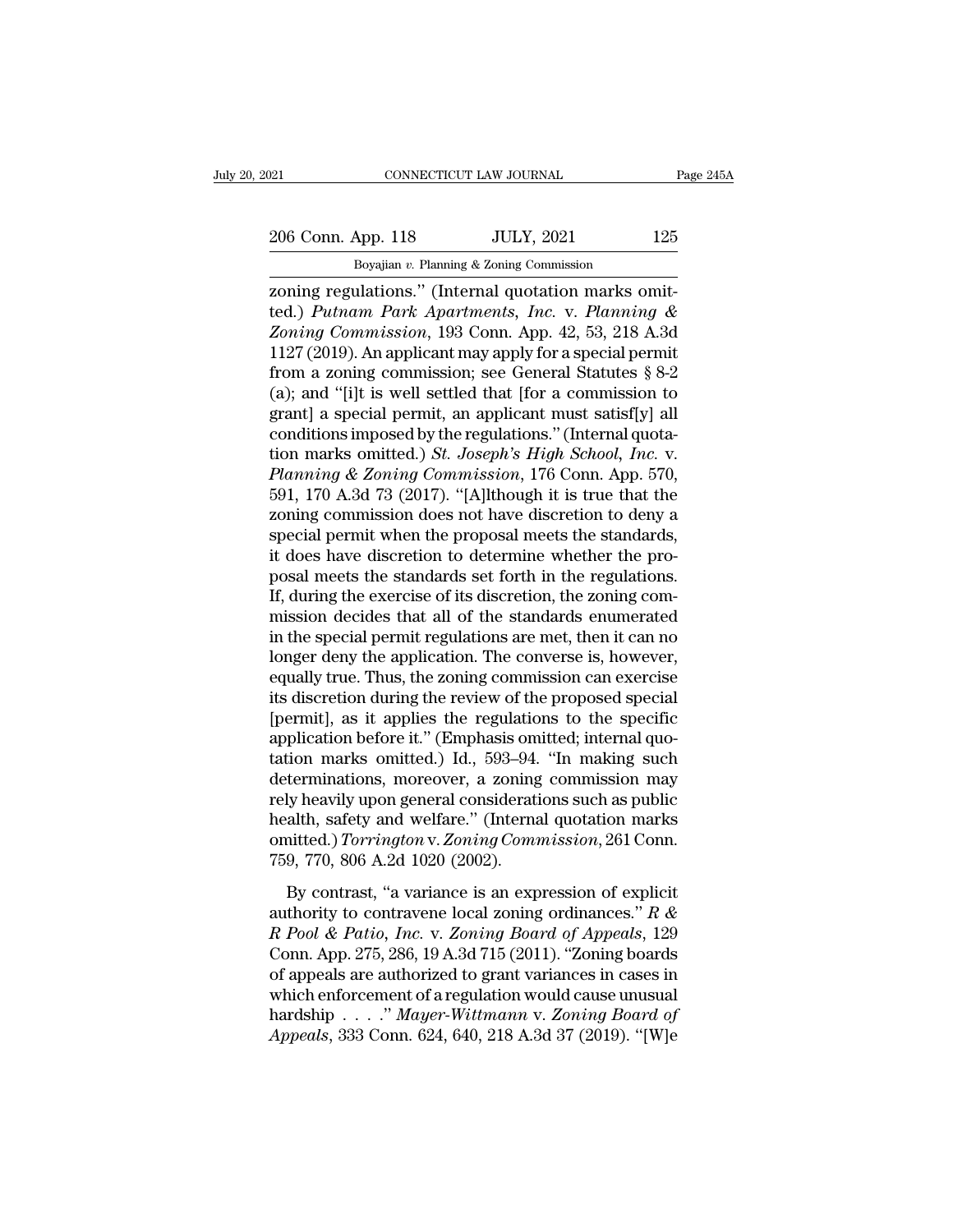| 6А  | CONNECTICUT LAW JOURNAL                                |                    | July 20, 2021 |
|-----|--------------------------------------------------------|--------------------|---------------|
| 126 | <b>JULY, 2021</b>                                      | 206 Conn. App. 118 |               |
|     | Boyajian $v$ . Planning $\&$ Zoning Commission         |                    |               |
|     | have interpreted [General Statutes] 8.8-6 to authorize |                    |               |

CONNECTICUT LAW JOURNAL July 20, 2021<br>
126 JULY, 2021 206 Conn. App. 118<br>
Boyajian v. Planning & Zoning Commission<br>
have interpreted [General Statutes] § 8-6 to authorize<br>
a zoning board of appeals to grant a variance ... 126 JULY, 2021 206 Conn. App. 118<br>Boyajian v. Planning & Zoning Commission<br>have interpreted [General Statutes]  $\S 8{\text -}6$  to authorize<br>a zoning board of appeals to grant a variance . . .<br>when two basic requirements are sa 126 JULY, 2021 206 Conn. App. 118<br>Boyajian v. Planning & Zoning Commission<br>have interpreted [General Statutes] § 8-6 to authorize<br>a zoning board of appeals to grant a variance ...<br>when two basic requirements are satisfied 126 JULY, 2021 206 Conn. App. 118<br>Boyajian v. Planning & Zoning Commission<br>have interpreted [General Statutes] § 8-6 to authorize<br>a zoning board of appeals to grant a variance . . . .<br>when two basic requirements are satis Boyajian v. Planning & Zoning Commission<br>
have interpreted [General Statutes] § 8-6 to authorize<br>
a zoning board of appeals to grant a variance . . .<br>
when two basic requirements are satisfied: (1) the vari-<br>
ance must be Letter of the zoning ordinance must be shown to cause the control of the state of the zoning beam and  $\ell$ . The variance must be shown not to affect substantially the comprehensive zoning plan, and (2) adherence to the st have interpreted [General Statutes] § 8-6 to authorize<br>a zoning board of appeals to grant a variance  $\dots$ <br>when two basic requirements are satisfied: (1) the vari-<br>ance must be shown not to affect substantially the com-<br>pr a zoning board of appeals to grant a variance . . .<br>when two basic requirements are satisfied: (1) the vari-<br>ance must be shown not to affect substantially the com-<br>prehensive zoning plan, and (2) adherence to the strict<br> when two basic requirements are satisfied: (1) the variance must be shown not to affect substantially the comprehensive zoning plan, and (2) adherence to the strict letter of the zoning ordinance must be shown to cause unu ance must be shown not to affect substantially the comprehensive zoning plan, and (2) adherence to the strict<br>letter of the zoning ordinance must be shown to cause<br>unusual hardship unnecessary to the carrying out of the<br>ge prehensive zoning plan, and (2) adherence to the strict<br>letter of the zoning ordinance must be shown to cause<br>unusual hardship unnecessary to the carrying out of the<br>general purpose of the zoning plan." (Internal quotation letter of the zoning ordinance must be shown to cause<br>unusual hardship unnecessary to the carrying out of the<br>general purpose of the zoning plan." (Internal quotation<br>marks omitted.) Turek v. Zoning Board of Appeals, 196<br>C unusual hardship unnecessary to the carrying out of the<br>general purpose of the zoning plan." (Internal quotation<br>marks omitted.) *Turek* v. Zoning Board of Appeals, 196<br>Conn. App. 122, 134, 229 A.3d 737, cert. denied, 335 general purpose of the zoning plan." (Internal quotation<br>marks omitted.) *Turek* v. Zoning Board of Appeals, 196<br>Conn. App. 122, 134, 229 A.3d 737, cert. denied, 335<br>Conn. 915, 229 A.3d 729 (2020). "Interpretation of the<br> marks omitted.) Turek v. Zoning Board of Appeals, 196<br>Conn. App. 122, 134, 229 A.3d 737, cert. denied, 335<br>Conn. 915, 229 A.3d 729 (2020). "Interpretation of the<br>zoning regulations is a function of a zoning board of<br>appea Conn. App. 122, 134, 229 A.3d 737, cert. denied, 335<br>Conn. 915, 229 A.3d 729 (2020). "Interpretation of the<br>zoning regulations is a function of a zoning board of<br>appeals. The variance power exists to permit what is<br>prohibi Conn. 915, 229 A.3d 729 (2020). "Interpretation of the zoning regulations is a function of a zoning board of appeals. The variance power exists to permit what is prohibited in a particular zone. . . . [T]he zoning board of zoning regulat<br>appeals. The v<br>prohibited in a<br>of appeals is tl<br>. . . . . . " (Interna<br>v. *Planning &*<br>App. 779.<br>Although an by only in a particular zone. . . . [T] he zoning board<br>appeals is the court of equity of the zoning process<br>. ." (Internal quotation marks omitted.) Santarsiero<br> $Planning \& Zoning \, \textit{Commission}$ , supra, 165 Conn.<br>pp. 779.<br>Although an a of appeals is the court of equity of the zoning process<br>
....." (Internal quotation marks omitted.) Santarsiero<br>
v. Planning & Zoning Commission, supra, 165 Conn.<br>
App. 779.<br>
Although an aggrieved individual may challenge

• Planning & Zoning Commission, supra, 165 Conn.<br>
App. 779.<br>
Although an aggrieved individual may challenge the<br>
decision of a zoning authority; see, e.g., General Statutes<br>
§ 8-8 (b); as a general rule, "one may not insti v. *Planning & Zoning Commission*, supra, 165 Conn.<br>App. 779.<br>Although an aggrieved individual may challenge the<br>decision of a zoning authority; see, e.g., General Statutes<br>§ 8-8 (b); as a general rule, "one may not instit App. 779.<br>
Although an aggrieved individual may challenge the<br>
decision of a zoning authority; see, e.g., General Statutes<br>
§ 8-8 (b); as a general rule, "one may not institute a<br>
collateral action challenging the decision Although an aggrieved individual may challenge the<br>decision of a zoning authority; see, e.g., General Statutes<br>§ 8-8 (b); as a general rule, "one may not institute a<br>collateral action challenging the decision of a zoning<br>a Although an aggrieved individual may challenge the<br>decision of a zoning authority; see, e.g., General Statutes<br> $\S 8-8$  (b); as a general rule, "one may not institute a<br>collateral action challenging the decision of a zonin decision of a zoning authority; see, e.g., General Statutes<br>
§ 8-8 (b); as a general rule, "one may not institute a<br>
collateral action challenging the decision of a zoning<br>
authority." *Torrington* v. Zoning Commission, su § 8-8 (b); as a general rule, "one may not institute a<br>collateral action challenging the decision of a zoning<br>authority." *Torrington* v. Zoning Commission, supra,<br>261 Conn. 767. "A collateral attack is an attack upon<br>a j collateral action challenging the decision of a zoning<br>authority." *Torrington* v. Zoning Commission, supra,<br>261 Conn. 767. "A collateral attack is an attack upon<br>a judgment, decree or order offered in an action or<br>procee authority." *Torrington* v. *Zoning Commission*, supra,<br>261 Conn. 767. "A collateral attack is an attack upon<br>a judgment, decree or order offered in an action or<br>proceeding other than that in which it was obtained,<br>in supp 261 Conn. 767. "A collateral attack is an attack upon<br>a judgment, decree or order offered in an action or<br>proceeding other than that in which it was obtained,<br>in support of the contentions of an adversary in the<br>action or a judgment, decree or order offered in an action or<br>proceeding other than that in which it was obtained,<br>in support of the contentions of an adversary in the<br>action or proceeding . . . ." (Internal quotation marks<br>omitted proceeding other than that in which it was obtained,<br>in support of the contentions of an adversary in the<br>action or proceeding . . . ." (Internal quotation marks<br>omitted.) Warner v. Brochendorff, 136 Conn. App. 24,<br> $32$  n in support of the contentions of an adversary in the<br>action or proceeding . . . ." (Internal quotation marks<br>omitted.) Warner v. Brochendorff, 136 Conn. App. 24,<br>32 n.7, 43 A.3d 785, cert. denied, 306 Conn. 902, 52<br>A.3d 7 action or proceeding . . . . . " (Internal quotation marks<br>omitted.) Warner v. Brochendorff, 136 Conn. App. 24,<br>32 n.7, 43 A.3d 785, cert. denied, 306 Conn. 902, 52<br>A.3d 728 (2012). A party asserting a collateral attack<br>" omitted.) *Warner v. Brochendorff*, 136 Conn. App. 24, 32 n.7, 43 A.3d 785, cert. denied, 306 Conn. 902, 52 A.3d 728 (2012). A party asserting a collateral attack "attempt[s] to avoid, defeat, or evade [a judgment], or den 32 n.7, 43 A.3d 785, cert. denied, 306 Conn. 902, 52<br>A.3d 728 (2012). A party asserting a collateral attack<br>"attempt[s] to avoid, defeat, or evade [a judgment], or<br>deny its force and effect, in some incidental proceeding<br>n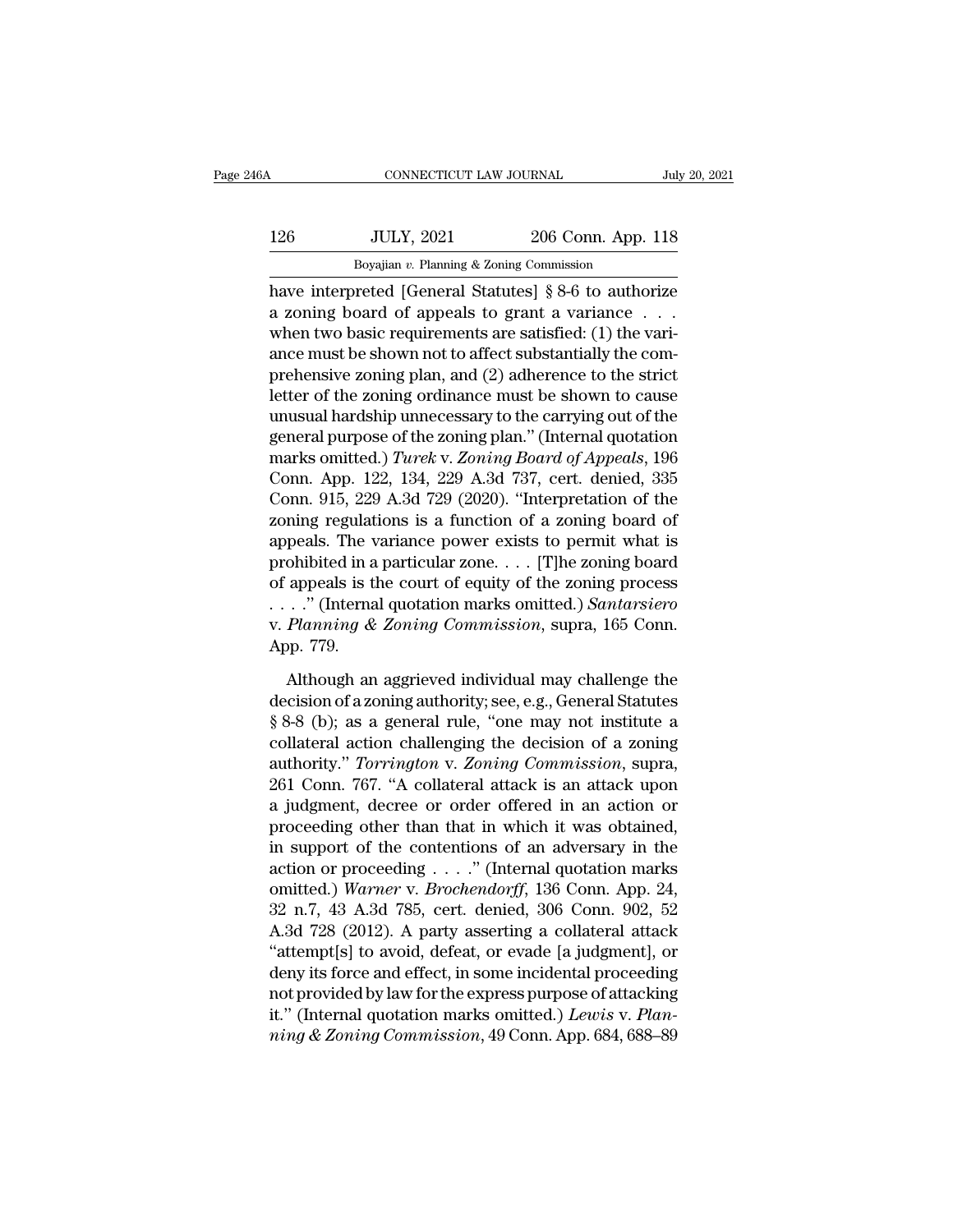| 021                | CONNECTICUT LAW JOURNAL                                               | Page 247A |
|--------------------|-----------------------------------------------------------------------|-----------|
| 206 Conn. App. 118 | <b>JULY, 2021</b>                                                     | 127       |
|                    | Boyajian $v$ . Planning & Zoning Commission                           |           |
|                    | $n 5$ , $717$ A $2d$ $246$ $(1998)$ , "A collateral attack on a judg- |           |

n.<br>
206 Conn. App. 118 JULY, 2021 127<br>
206 Conn. App. 118 JULY, 2021 127<br>
207 Boyajian v. Planning & Zoning Commission<br>
207 Boyajian v. Planning & Zoning Commission<br>
2015 The Collateral attack on a judg-<br>
2016 The Collater 206 Conn. App. 118 JULY, 2021 127<br>Boyajian v. Planning & Zoning Commission<br>n.5, 717 A.2d 246 (1998). "A collateral attack on a judgment is a procedurally impermissible substitute for an<br>appeal." (Internal quotation marks o 206 Conn. App. 118 JULY, 2021 127<br>
Boyajian v. Planning & Zoning Commission<br>
n.5, 717 A.2d 246 (1998). "A collateral attack on a judg-<br>
ment is a procedurally impermissible substitute for an<br>
appeal." (Internal quotation m *NATHER 118 NATHER 127*<br> *Boyajian v. Planning & Zoning Commission*<br> *N.5, 717 A.2d 246 (1998).* "A collateral attack on a judgment is a procedurally impermissible substitute for an<br>
appeal." (Internal quotation marks om Boyajian v. Planning & Zoning Commission<br>
1.5, 717 A.2d 246 (1998). "A collateral attack on a judg-<br>
ment is a procedurally impermissible substitute for an<br>
appeal." (Internal quotation marks omitted.) *Federal*<br>
National *Boyajian v. Planning & Zoning Commission*<br> *n.5, 717 A.2d 246 (1998).* "A collateral attack on a judg-<br>
ment is a procedurally impermissible substitute for an<br>
appeal." (Internal quotation marks omitted.) *Federal*<br> *Nati* n.5, 717 A.2d 246 (1998). "A collateral attack on a judgment is a procedurally impermissible substitute for an appeal." (Internal quotation marks omitted.) *Federal National Mortgage Assn.* v. *Farina*, 182 Conn. App. 844, ment is a procedurally impermissi<br>appeal." (Internal quotation mark<br>*National Mortgage Assn.* v. *Fari*<br>844, 853, 191 A.3d 206 (2018); see<br>*Zoning Board of Appeals*, supra,<br>gesting that "[i]t would be fundant<br>to permit" co pear. (Internal quotation marks omitted.) *Federal*<br> *thional Mortgage Assn.* v. *Farina*, 182 Conn. App.<br>
4, 853, 191 A.3d 206 (2018); see also *Upjohn Co.* v.<br> *ming Board of Appeals*, supra, 224 Conn. 103 (sug-<br>
sting t Wational mortgage Assn. v. Fartna, 182 Conn. App.<br>844, 853, 191 A.3d 206 (2018); see also Upjohn Co. v.<br>Zoning Board of Appeals, supra, 224 Conn. 103 (sug-<br>gesting that "[i]t would be fundamentally unfair  $\ldots$ <br>to permit"

cial transactions with the utmost permanentally unfair  $\ldots$  is *Zoning Board of Appeals*, supra, 224 Conn. 103 (suggesting that "[i]t would be fundamentally unfair  $\ldots$  to permit" collateral attack).<br>"The reason for the Example board of Appears, supra, 224 Colui. 105 (sugnessting that "[i]t would be fundamentally unfair . . .<br>to permit" collateral attack).<br>"The reason for the rule against collateral attack is<br>well stated in these words: be put to lightly would be fundamentally dinamated attack is<br>to permit" collateral attack).<br>"The reason for the rule against collateral attack is<br>well stated in these words: The law aims to invest judi-<br>cial transactions w The reason for the rule against collateral attack is<br>well stated in these words: The law aims to invest judi-<br>cial transactions with the utmost permanency consis-<br>tent with justice.... Public policy requires that a term<br>b "The reason for the rule against collateral attack is<br>well stated in these words: The law aims to invest judi-<br>cial transactions with the utmost permanency consis-<br>tent with justice. . . . Public policy requires that a te well stated in these words: The law aims to invest judicial transactions with the utmost permanency consistent with justice. . . . Public policy requires that a term be put to litigation and that judgments, as solemn reco cial transactions with the utmost permanency consistent with justice.... Public policy requires that a term<br>be put to litigation and that judgments, as solemn<br>records upon which valuable rights rest, should not<br>lightly be tent with justice.... Public policy requires that a term<br>be put to litigation and that judgments, as solemn<br>records upon which valuable rights rest, should not<br>lightly be disturbed or overthrown.... [T]he law has<br>establish be put to litigation and that judgments, as solemn<br>records upon which valuable rights rest, should not<br>lightly be disturbed or overthrown. . . . . [T]he law has<br>established appropriate proceedings to which a judg-<br>ment pa records upon which valuable rights rest, should not<br>lightly be disturbed or overthrown. . . . [T]he law has<br>established appropriate proceedings to which a judg-<br>ment party may always resort when he deems himself<br>wronged b lightly be disturbed or overthrown. . . . [T]he law has<br>established appropriate proceedings to which a judg-<br>ment party may always resort when he deems himself<br>wronged by the court's decision. . . . If he omits or<br>neglect established appropriate proceedings to which a judgment party may always resort when he deems himself<br>wronged by the court's decision.  $\dots$  If he omits or<br>neglects to test the soundness of the judgment by these<br>or other d ment party may always resort when he deems himself<br>wronged by the court's decision. . . . . If he omits or<br>neglects to test the soundness of the judgment by these<br>or other direct methods available for that purpose, he<br>is wronged by the court's decision.  $\ldots$  . If he omits or neglects to test the soundness of the judgment by these or other direct methods available for that purpose, he is in no position to urge its defective or erroneous c neglects to test the soundness of the judgment by these<br>or other direct methods available for that purpose, he<br>is in no position to urge its defective or erroneous<br>character when it is pleaded or produced in evidence<br>again or other direct methods available for that purpose, he<br>is in no position to urge its defective or erroneous<br>character when it is pleaded or produced in evidence<br>against him in subsequent proceedings. Unless it is<br>entirely is in no position to urge its defective or erroneous<br>character when it is pleaded or produced in evidence<br>against him in subsequent proceedings. Unless it is<br>entirely invalid and that fact is disclosed by an inspec-<br>tion o anst film in subsequent proceedings. Unless it is<br>tirely invalid and that fact is disclosed by an inspec-<br>on of the record itself the judgment is invulnerable to<br>direct assaults upon it." (Internal quotation marks<br>intted.) entifiery invand and that fact is disclosed by an inspection of the record itself the judgment is invulnerable to indirect assaults upon it." (Internal quotation marks omitted.) *Federal National Mortgage Assn. v. Farina*,

from the record itself the Judgment is invulnerable to<br>indirect assaults upon it." (Internal quotation marks<br>omitted.) *Federal National Mortgage Assn.* v. *Farina*,<br>supra, 182 Conn. App. 853.<br>"[W]e have ordinarily recogn munect assaults upon it. (internal quotation marks<br>omitted.) *Federal National Mortgage Assn.* v. *Farina*,<br>supra, 182 Conn. App. 853.<br>"[W]e have ordinarily recognized that the failure of<br>a party to appeal from the action *Co. Teaeral National Mortgage Assn. v. Fartha,*<br>
supra, 182 Conn. App. 853.<br>
"[W]e have ordinarily recognized that the failure of<br>
a party to appeal from the action of a zoning authority<br>
renders that action final so that supra, 162 Colui. App. 655.<br>
"[W]e have ordinarily recognized that the failure of<br>
a party to appeal from the action of a zoning authority<br>
renders that action final so that the correctness of that<br>
action is no longer su "[W]e have ordinarily recognized that the failure of<br>a party to appeal from the action of a zoning authority<br>renders that action final so that the correctness of that<br>action is no longer subject to review by a court." *Up* a party to appeal from the action of a zoning authority<br>renders that action final so that the correctness of that<br>action is no longer subject to review by a court." *Upjohn*<br>*Co.* v. *Zoning Board of Appeals*, supra, 224 renders that action final so that the correctness of that action is no longer subject to review by a court." Upjohn Co. v. Zoning Board of Appeals, supra, 224 Conn. 102. Thus, "the general rule [is] that one may not insti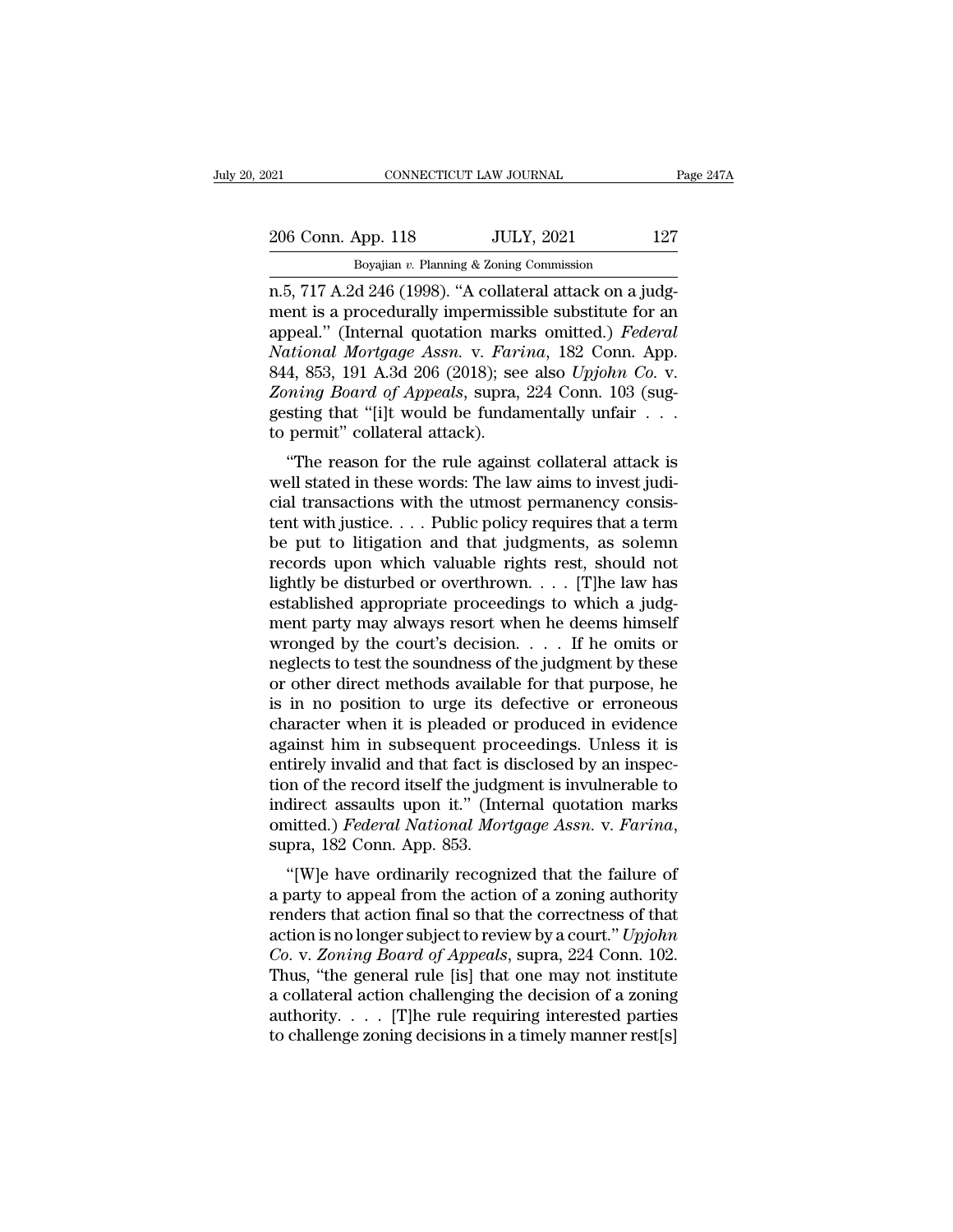# 128 JULY, 2021 206 Conn. App. 118<br>Boyajian v. Planning & Zoning Commission CONNECTICUT LAW JOURNAL<br>
JULY, 2021 206 Conn. App.<br>
Boyajian *v.* Planning & Zoning Commission<br>
ton the need for stability in land 1

CONNECTICUT LAW JOURNAL July 20, 2021<br>
128 JULY, 2021 206 Conn. App. 118<br>
Boyajian v. Planning & Zoning Commission<br>
in large part . . . on the need for stability in land use<br>
planning and the need for justified reliance by 128 JULY, 2021 206 Conn. App. 118<br>Boyajian v. Planning & Zoning Commission<br>in large part . . . on the need for stability in land use<br>planning and the need for justified reliance by all inter-<br>ested parties—the interested p 128 JULY, 2021 206 Conn. App. 118<br>Boyajian v. Planning & Zoning Commission<br>in large part . . . . on the need for stability in land use<br>planning and the need for justified reliance by all inter-<br>ested parties—the intereste 128 JULY, 2021 206 Conn. App. 118<br>
Boyajian v. Planning & Zoning Commission<br>
in large part . . . on the need for stability in land use<br>
planning and the need for justified reliance by all inter-<br>
ested parties—the interes Boyajian v. Planning & Zoning Commission<br>
in large part . . . . on the need for stability in land use<br>
planning and the need for justified reliance by all inter-<br>
ested parties—the interested property owner, any inter-<br>
e *Boyajian v. Planning & Zoning Commission*<br>
in large part . . . on the need for stability in land use<br>
planning and the need for justified reliance by all inter-<br>
ested parties—the interested property owner, any inter-<br>
es in large part . . . on the need for stability in land use<br>planning and the need for justified reliance by all inter-<br>ested parties—the interested property owner, any inter-<br>ested neighbors and the town—on the decisions of planning and the need for justified reliance by all interested parties—the interested property owner, any interested neighbors and the town—on the decisions of the zoning authorities." (Internal quotation marks omitted.)<br> ested parties—the interested property owner, any interested neighbors and the town—on the decisions of the zoning authorities." (Internal quotation marks omitted.) Reardon v. Zoning Board of Appeals, 311 Conn. 356, 366, 87 ested neighbors and the town—on the decisions of the<br>zoning authorities." (Internal quotation marks omitted.)<br>*Reardon v. Zoning Board of Appeals*, 311 Conn. 356,<br>366, 87 A.3d 1070 (2014); see also *Lallier v. Zoning*<br>*Boa* zoning authorities." (Internal quotation marks omitted.)<br> *Reardon v. Zoning Board of Appeals*, 311 Conn. 356,<br>
366, 87 A.3d 1070 (2014); see also *Lallier v. Zoning*<br> *Board of Appeals*, 119 Conn. App. 71, 78–79, 986 A.2 Reardon v. Zoning Board of Appeals, 311 Conn. 356,<br>366, 87 A.3d 1070 (2014); see also Lallier v. Zoning<br>Board of Appeals, 119 Conn. App. 71, 78–79, 986 A.2d<br>343 ("[L]itigation about the merits of a cease and desist<br>order d 366, 87 A.3d 1070 (2014); see also *Lallier* v. *Zoning*<br>*Board of Appeals*, 119 Conn. App. 71, 78–79, 986 A.2d<br>343 ("[L]itigation about the merits of a cease and desist<br>order does not permit a collateral attack on the val Board of Appeals, 119 Conn. App. 71, 78–79, 986 A.2d<br>343 ("[L]itigation about the merits of a cease and desist<br>order does not permit a collateral attack on the validity<br>of the underlying zoning decision that was not chal-343 ("[L]itigation about the merits of a cease and desist<br>order does not permit a collateral attack on the validity<br>of the underlying zoning decision that was not chal-<br>lenged at the time that it was made . . . . In light order does not permit a collateral attack on the validity<br>of the underlying zoning decision that was not chal-<br>lenged at the time that it was made . . . . In light of<br> $[Upjohn Co.$  and  $Torrington]$ , the trial court in the pres-<br>ent of the underlying zoning decision that was not chal-<br>lenged at the time that it was made . . . . In light of<br>[*Upjohn Co*. and *Torrington*], the trial court in the pres-<br>ent case properly declined to address the merits o lenged at the time that it was made [*Upjohn Co.* and *Torrington*], the trial ent case properly declined to address defendants' disagreement with the zor . . . approval of the plaintiff's . . . . tions omitted; footnote In *Phin Co.* and *Torrington*], the trial court in the pres-<br>
t case properly declined to address the merits of the<br>
fendants' disagreement with the zoning commission's<br>
. approval of the plaintiff's . . . proposal." (Cit ent case properly declined to address the merits of the<br>defendants' disagreement with the zoning commission's<br> $\ldots$  approval of the plaintiff's  $\ldots$  proposal." (Cita-<br>tions omitted; footnote omitted.)), cert. denied, 295

defendants' disagreement with the zoning commission's<br>
... approval of the plaintiff's ... proposal." (Cita-<br>
tions omitted; footnote omitted.)), cert. denied, 295<br>
Conn. 914, 990 A.2d 345 (2010).<br>
In *Upjohn Co.* v. *Zon* ... approval of the plaintiff's ... proposal." (Citations omitted; footnote omitted.)), cert. denied, 295<br>Conn. 914, 990 A.2d 345 (2010).<br>In *Upjohn Co.* v. Zoning Board of Appeals, supra, 224<br>Conn. 102, our Supreme Court tions omitted; footnote omitted.)), cert. denied, 295<br>Conn. 914, 990 A.2d 345 (2010).<br>In *Upjohn Co.* v. Zoning Board of Appeals, supra, 224<br>Conn. 102, our Supreme Court determined that a plain-<br>tiff may not collaterally Conn. 914, 990 A.2d 345 (2010).<br>
In *Upjohn Co.* v. Zoning Board of Appeals, supra, 224<br>
Conn. 102, our Supreme Court determined that a plain-<br>
tiff may not collaterally attack a condition to an approved<br>
zoning permit app In *Upjohn Co.* v. Zoning Board of Appeals, supra, 224<br>Conn. 102, our Supreme Court determined that a plain-<br>tiff may not collaterally attack a condition to an approved<br>zoning permit application because the plaintiff had Conn. 102, our Supreme Court determined that a plain-<br>tiff may not collaterally attack a condition to an approved<br>zoning permit application because the plaintiff had failed<br>to appeal the condition at the time it was impos tiff may not collaterally attack a condition to an approved<br>zoning permit application because the plaintiff had failed<br>to appeal the condition at the time it was imposed. The<br>plaintiff in *Upjohn Co*. had applied to the lo zoning permit application because the plaintiff had failed<br>to appeal the condition at the time it was imposed. The<br>plaintiff in  $Upjohn Co.$  had applied to the local planning<br>and zoning commission to build structures on its p to appeal the condition at the time it was imposed. The plaintiff in *Upjohn Co*. had applied to the local planning and zoning commission to build structures on its property, and the commission approved the zoning permit a plaintiff in *Upjohn Co*. had applied to the local planning<br>and zoning commission to build structures on its property,<br>and the commission approved the zoning permit applica-<br>tion, subject to several conditions. Id., 98. Th and zoning commission to build structures on its property,<br>and the commission approved the zoning permit applica-<br>tion, subject to several conditions. Id., 98. The plaintiff<br>"did not appeal or otherwise challenge the valid and the commission approved the zoning permit application, subject to several conditions. Id., 98. The plaintiff "did not appeal or otherwise challenge the validity or imposition of" one condition with which it later faile tion, subject to several conditions. Id., 98. The plaintiff<br>
"did not appeal or otherwise challenge the validity or<br>
imposition of" one condition with which it later failed to<br>
comply. Id., 98–99. When a zoning enforcement "did not appeal or otherwise challenge the validity or imposition of" one condition with which it later failed to comply. Id., 98–99. When a zoning enforcement officer served the plaintiff with a cease and desist order for imposition of" one condition with which it later failed to comply. Id., 98–99. When a zoning enforcement officer served the plaintiff with a cease and desist order for failure to comply with the condition, the plaintiff ap mply. Id., 98–99. When a zoning enforcement officer<br>rved the plaintiff with a cease and desist order for failure<br>comply with the condition, the plaintiff appealed to<br>zoning board of appeals and, subsequently, to the trial<br> served the plaintiff with a cease and desist order for failure<br>to comply with the condition, the plaintiff appealed to<br>the zoning board of appeals and, subsequently, to the trial<br>court, contesting the validity of the under to comply with the condition, the plaintiff appealed to<br>the zoning board of appeals and, subsequently, to the trial<br>court, contesting the validity of the underlying condition.<br>Id., 99. The trial court sustained the appeal.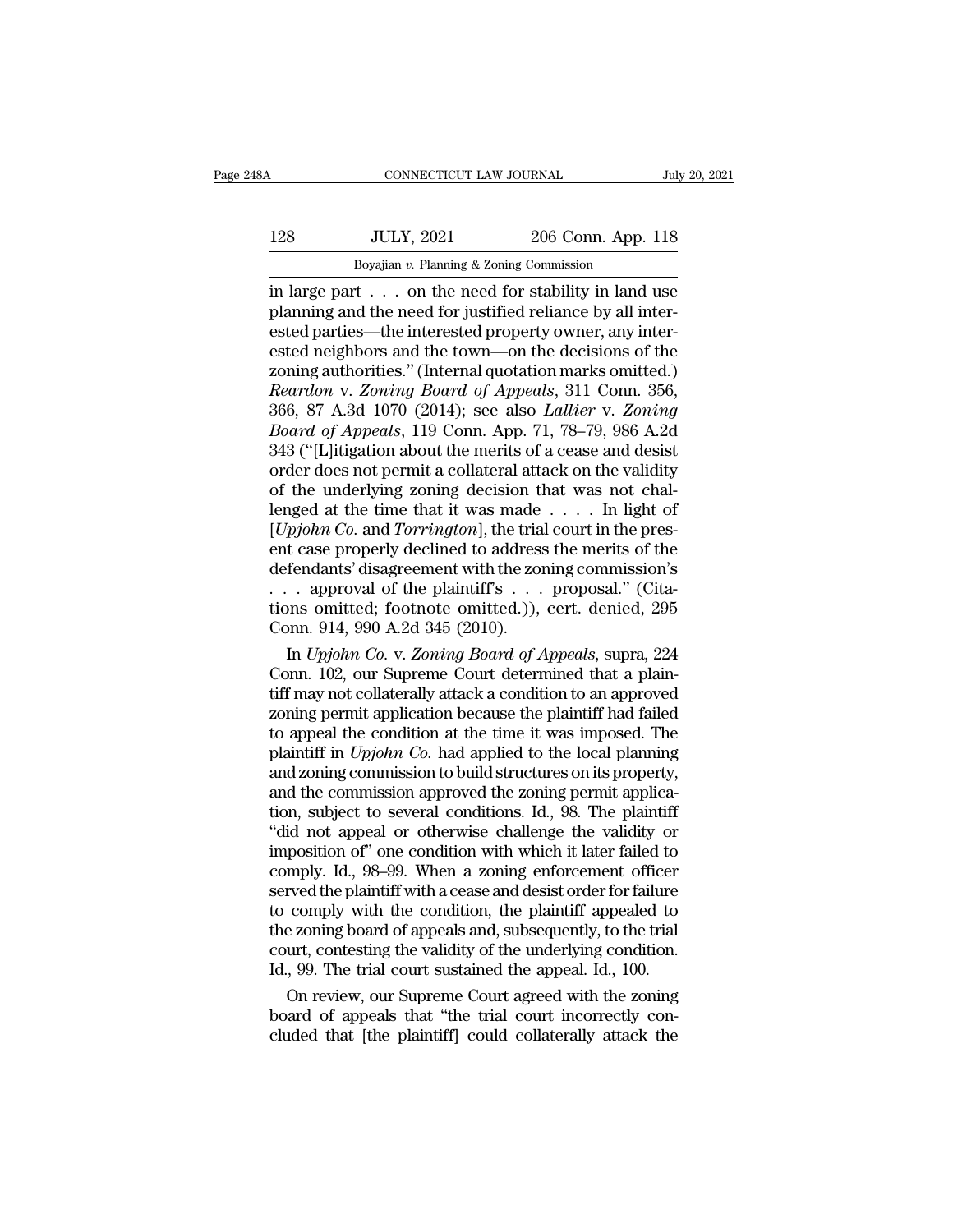# 206 Conn. App. 118 JULY, 2021 129<br>
206 Conn. App. 118 JULY, 2021 129<br>
206 Boyajian v. Planning & Zoning Commission CONNECTICUT LAW JOURNAL<br>Boyajian *v.* Planning & Zoning Commission<br>Boyajian *v.* Planning & Zoning Commission<br>thel condition in the enforcement r

validity of [the] connecticut LAW JOURNAL<br>
validity of [the] condition . . . in the enforcement pro-<br>
ceedings more than three years after its imposition by<br>
the commission and accontance by [the plaintiff]" Id "Wo 206 Conn. App. 118 JULY, 2021 129<br>Boyajian v. Planning & Zoning Commission<br>validity of [the] condition . . . in the enforcement pro-<br>ceedings more than three years after its imposition by<br>the commission and acceptance by [ 206 Conn. App. 118 JULY, 2021 129<br>
Boyajian v. Planning & Zoning Commission<br>
validity of [the] condition . . . in the enforcement pro-<br>
ceedings more than three years after its imposition by<br>
the commission and acceptance 206 Conn. App. 118 JULY, 2021 129<br>Boyajian v. Planning & Zoning Commission<br>validity of [the] condition . . . in the enforcement pro-<br>ceedings more than three years after its imposition by<br>the commission and acceptance by Boyajian v. Planning & Zoning Commission<br>
validity of [the] condition . . . in the enforcement pro-<br>
ceedings more than three years after its imposition by<br>
the commission and acceptance by [the plaintiff]." Id. "We<br>
conc Boyajian v. Planning & Zoning Commission<br>
validity of [the] condition  $\ldots$  in the enforcement pro-<br>
ceedings more than three years after its imposition by<br>
the commission and acceptance by [the plaintiff]." Id. "We<br>
conc validity of [the] condition . . . in the enforcement proceedings more than three years after its imposition by<br>the commission and acceptance by [the plaintiff]." Id. "We<br>conclude that [the plaintiff], having secured the p ceedings more than three years after its imposition by<br>the commission and acceptance by [the plaintiff]." Id. "We<br>conclude that [the plaintiff], having secured the permits<br>... subject to [the] condition ... and not having the commission and acceptance by [the plaintiff]." Id. "We conclude that [the plaintiff], having secured the permits . . . subject to [the] condition . . . and not having challenged the condition by appeal at that time, w conclude that [the plaintiff], having secured the permits<br>  $\ldots$  subject to [the] condition  $\ldots$  and not having chal-<br>
lenged the condition by appeal at that time, was precluded<br>
from doing so in the [later] enforcement ... subject to [the] condition ... and not having challenged the condition by appeal at that time, was precluded from doing so in the [later] enforcement proceedings .... [W]hen a party has a statutory right of appeal fro lenged the condition by appeal at that time, was precluded<br>from doing so in the [later] enforcement proceedings<br>.... [W]hen a party has a statutory right of appeal from<br>the decision of an administrative agency, he may not from doing so in the [later] enforcement proceedings<br>
.... [W]hen a party has a statutory right of appeal from<br>
the decision of an administrative agency, he may not,<br>
instead of appealing, bring an independent action to t particles in the decision of an administrative agency, he may not,<br>the decision of an administrative agency, he may not,<br>instead of appealing, bring an independent action to test<br>the very issue which the appeal was design the decision of an administrative agency, he may not,<br>instead of appealing, bring an independent action to test<br>the very issue which the appeal was designed to test.<br>... It would be inconsistent with th[e] needs [of stabi instead of appealing, bring an independent action to test<br>the very issue which the appeal was designed to test.<br>... It would be inconsistent with th[e] needs [of stability<br>in land use planning and justified reliance by in the very issue which the appeal was designed<br>... It would be inconsistent with th[e] needs [of<br>in land use planning and justified reliance by in<br>parties] to permit, in this case, a challenge to a co<br>imposed on a zoning per land use planning and justified reliance by interested<br>rties] to permit, in this case, a challenge to a condition<br>posed on a zoning permit when the town seeks to<br>force it more than three years later." (Citations omitted;<br> *UP strive is provided* provided procedural condition<br>parties] to permit, in this case, a challenge to a condition<br>imposed on a zoning permit when the town seeks to<br>enforce it more than three years later." (Citations omitt

imposed on a zoning permit when the town seeks to<br>enforce it more than three years later." (Citations omitted;<br>internal quotation marks omitted.) Id., 102.<br>Subsequent cases have applied the rule set forth in<br>*Upjohn Co*. I internal quotation marks omitted.) Id., 102.<br>
Subsequent cases have applied the rule set forth in<br> *Upjohn Co.* In a somewhat related procedural context,<br>
our Supreme Court in *Torrington v. Zoning Commission*,<br>
supra, 261 Subsequent cases have applied the rule set forth in *Upjohn Co*. In a somewhat related procedural context, our Supreme Court in *Torrington* v. Zoning Commission, supra, 261 Conn. 761, 767–68, applied the rule set forth in Subsequent cases have applied the rule set forth in  $Upjohn$  Co. In a somewhat related procedural context, our Supreme Court in *Torrington* v. Zoning Commission, supra, 261 Conn. 761, 767–68, applied the rule set forth in Upjohn Co. In a somewhat related procedural context,<br>our Supreme Court in Torrington v. Zoning Commission,<br>supra, 261 Conn. 761, 767–68, applied the rule set forth<br>in Upjohn Co. to an action in which a plaintiff attacked<br> our Supreme Court in *Torrington* v. Zoning Commission, supra, 261 Conn. 761, 767–68, applied the rule set forth in *Upjohn Co.* to an action in which a plaintiff attacked a stipulated judgment it had previously failed to supra, 261 Conn. 761, 76<br>in *Upjohn Co*. to an action<br>a stipulated judgment it l<br>Because the plaintiff had<br>to challenge the judgmen<br>could "not [later] collaten<br>ment." Id., 767, 770.<br>In *Santarsiero* v. Plan In *Santarsiero* v. *Planning & Zoning Commission*, suppose the plaintiff had ample notice and opportunity to challenge the judgment at the time it was entered, it could "not [later] collaterally attack the stipulated judg

to challenge the judgment at the time it was entered, it could "not [later] collaterally attack the stipulated judgment." Id., 767, 770.<br>In *Santarsiero* v. *Planning & Zoning Commission*, supra, 165 Conn. App. 779, this could "not [later] collaterally attack the stipulated judgment." Id., 767, 770.<br>In *Santarsiero* v. *Planning* & *Zoning Commission*,<br>supra, 165 Conn. App. 779, this court upheld a trial court's<br>determination that a colla ment." Id., 767, 770.<br>
In *Santarsiero* v. *Planning & Zoning Commission*,<br>
supra, 165 Conn. App. 779, this court upheld a trial court's<br>
determination that a collateral attack by the plaintiffs,<br>
nearby property owners, w In *Santarsiero* v. *Planning* & *Zoning Commission*,<br>supra, 165 Conn. App. 779, this court upheld a trial court's<br>determination that a collateral attack by the plaintiffs,<br>nearby property owners, was impermissible under In *Santarsiero* v. *Planning* & *Zoning Commission*,<br>supra, 165 Conn. App. 779, this court upheld a trial court's<br>determination that a collateral attack by the plaintiffs,<br>nearby property owners, was impermissible under t supra, 165 Conn. App. 779, this court upheld a trial court's<br>determination that a collateral attack by the plaintiffs,<br>nearby property owners, was impermissible under the<br>circumstances. The zoning board in *Santarsiero* ha determination that a collateral attack by the plaintiffs,<br>nearby property owners, was impermissible under the<br>circumstances. The zoning board in *Santarsiero* had<br>granted an application filed by a landowner for a variance<br>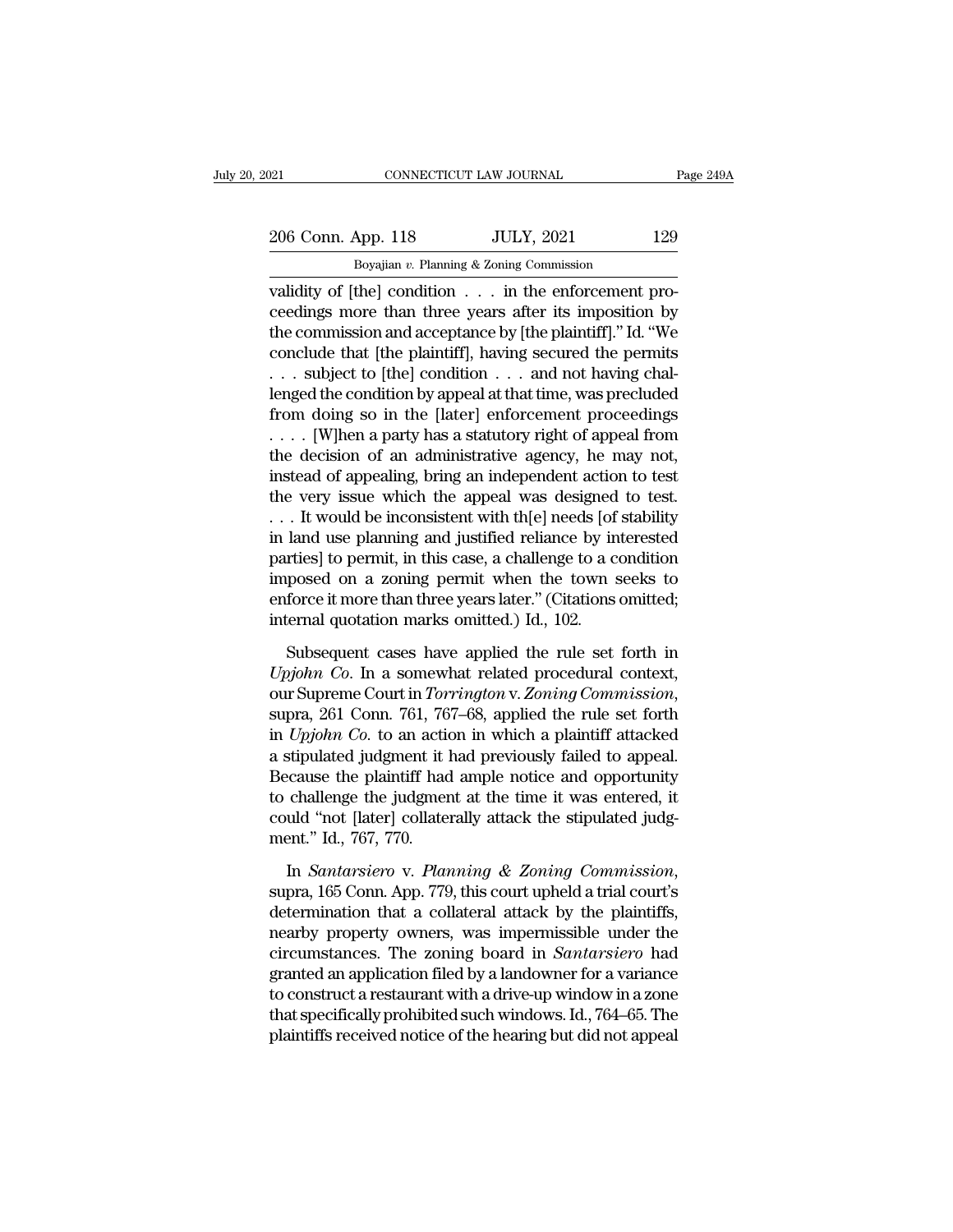| 50A | CONNECTICUT LAW JOURNAL                                   |                    | July 20, 2021 |
|-----|-----------------------------------------------------------|--------------------|---------------|
| 130 | <b>JULY, 2021</b>                                         | 206 Conn. App. 118 |               |
|     | Boyajian $v$ . Planning & Zoning Commission               |                    |               |
|     | the decision of the board Id 765 777 Relying on the vari- |                    |               |

CONNECTICUT LAW JOURNAL<br>
130 JULY, 2021 206 Conn. App. 118<br>
Boyajian v. Planning & Zoning Commission<br>
the decision of the board. Id., 765, 777. Relying on the vari-<br>
ance, the landowner applied for a special exception<sup>11</sup> 130 JULY, 2021 206 Conn. App. 118<br>Boyajian v. Planning & Zoning Commission<br>the decision of the board. Id., 765, 777. Relying on the vari-<br>ance, the landowner applied for a special exception<sup>11</sup> from<br>the local planning and the local planning and zoning commission, and the commis-130 JULY, 2021 206 Conn. App. 118<br>Boyajian v. Planning & Zoning Commission<br>the decision of the board. Id., 765, 777. Relying on the vari-<br>ance, the landowner applied for a special exception<sup>11</sup> from<br>the local planning and Boyajian v. Planning & Zoning Commission<br>the decision of the board. Id., 765, 777. Relying on the vari-<br>ance, the landowner applied for a special exception<sup>11</sup> from<br>the local planning and zoning commission, and the commis Boyayan v. Planning & Zoning Commission<br>the decision of the board. Id., 765, 777. Relying on the vari-<br>ance, the landowner applied for a special exception<sup>11</sup> from<br>the local planning and zoning commission, and the commisthe decision of the board. Id., 765, 777. Relying on the variance, the landowner applied for a special exception<sup>11</sup> from the local planning and zoning commission, and the commission granted the exception. Id., 765–66. Fol elocal planning and zoning commission, and the commis-<br>on granted the exception. Id., 765–66. Following three<br>ars of related disputes, the plaintiffs appealed to the trial<br>urt and attacked, inter alia, the validity of the

erated their argument that the trial court improperly upheld board granted the exception. Tal., 109-00. I only wing three<br>years of related disputes, the plaintiffs appealed to the trial<br>court and attacked, inter alia, the validity of the variance.<br>Id., 770. The trial court dismissed decision to grant the variance of the variance.<br>Id., 770. The trial court dismissed the plaintiff's appeal. Id.<br>On appeal to this court, the plaintiffs in *Santarsiero* reiterated their argument that the trial court improp decisionwaspredicated,''wasnotavalidexerciseofzoning power and there could not have been any justified reliance<br>on appeal to this court, the plaintiffs in *Santarsiero* reiterated their argument that the trial court improperly upheld<br>the actions of the commission because the On appeal to this court, the plaintiffs in *Santarsiero* reiterated their argument that the trial court improperly upheld the actions of the commission because the zoning board's decision to grant the variance, on which th erated their argument that the trial court improperly upheld<br>the actions of the commission because the zoning board's<br>decision to grant the variance, on which the commission's<br>decision was predicated, "was not a valid exer the actions of the commission because the zoning board's<br>decision to grant the variance, on which the commission's<br>decision was predicated, "was not a valid exercise of zoning<br>power and there could not have been any justi decision to grant the variance, on which the commission's<br>decision was predicated, "was not a valid exercise of zoning<br>power and there could not have been any justified reliance<br>on it." Id., 778. This court disagreed. Id., decision was predicated, "was not a valid exercise of zoning<br>power and there could not have been any justified reliance<br>on it." Id., 778. This court disagreed. Id., 776. This court<br>noted that the "variance formed the basis power and there could not have been any justified reliance<br>on it." Id., 778. This court disagreed. Id., 776. This court<br>noted that the "variance formed the basis of the commis-<br>sion's authority to grant the . . . special e on it." Id., 778. This court disagreed. Id., 776. This court<br>noted that the "variance formed the basis of the commis-<br>sion's authority to grant the  $\ldots$  special exception to the<br>defendant," and the plaintiffs failed to a noted that the "variance formed the basis of the commission's authority to grant the  $\ldots$  special exception to the defendant," and the plaintiffs failed to appeal from the variance. Id., 776–77. Accordingly, the plaintif sion's authority to grant the  $\ldots$  special exception defendant," and the plaintiffs failed to appeal f variance. Id., 776–77. Accordingly, the plaintiff's tion to the commission's decision to grant the exception applicat *Upjohn Co.* and its progency govern our resolution of the commission's decision to grant the special ception application, premised on its opposition to the ard's granting of the variance application, constituted impermiss variance. Ta., 110 11: Accordingly, the plantin is opposition to the commission's decision to grant the special exception application, premised on its opposition to the board's granting of the variance application, constit

the case before and its opposition to the board's granting of the variance application, constituted<br>an impermissible collateral attack. Id., 779.<br>*Upjohn Co.* and its progeny govern our resolution of<br>the present appeal, an Exception application, premised on as opposition to the<br>board's granting of the variance application, constituted<br>an impermissible collateral attack. Id., 779.<br>*Upjohn Co.* and its progeny govern our resolution of<br>the pres *Upjohn Co.* and its progeny govern our resolution of<br>the present appeal, and *Santarsiero* is on all fours with<br>the case before us. Nothing in the record suggests that<br>the plaintiffs in the present case were prevented fro *Upjohn Co.* and its progeny govern our resolution of the present appeal, and *Santarsiero* is on all fours with the case before us. Nothing in the record suggests that the plaintiffs in the present case were prevented fro *Upjohn Co.* and its progeny govern our resolution of<br>the present appeal, and *Santarsiero* is on all fours with<br>the case before us. Nothing in the record suggests that<br>the plaintiffs in the present case were prevented fro the present appeal, and *Santarsiero* is on all fours with<br>the case before us. Nothing in the record suggests that<br>the plaintiffs in the present case were prevented from<br>raising by direct appeal their substantive contentio the case before us. Nothing in the record suggests that<br>the plaintiffs in the present case were prevented from<br>raising by direct appeal their substantive contentions con-<br>cerning the validity of the variance. Yet, just as the plaintiffs in the present case were prevented from raising by direct appeal their substantive contentions concerning the validity of the variance. Yet, just as in *Santarsiero*, the plaintiffs failed to appeal from th Fraction to grant the variance. See id., 777. Once the attutory period to appeal the board decision had expired, all attutory period to appeal the board decision had expired, the board's decision to grant the variance beca decision to grant the variance. See id., 777. Once the statutory period to appeal the board decision had expired, the board's decision to grant the variance became final.<br>
<sup>11</sup> "[T]he terms 'special exception' and '[s]peci

**Statutory period to appeal the board decision had expired,**<br>the board's decision to grant the variance became final.<br><sup>14</sup> "[T]he terms 'special exception' and '[s]pecial permit' are interchange-<br>able." *American Institute* the board's decision to grant the variance became final.<br>
<sup>11</sup> "[T]he terms 'special exception' and '[s]pecial permit' are interchange-<br>
able." *American Institute for Neuro-Integrative Development, Inc. v. Town*<br> *Planni* <sup>11</sup> "[T]he terms 'special exception' and '[s]pecial permit' are interchangeable." *American Institute for Neuro-Integrative Development, Inc. v. Town Planning & Zoning Commission, 189 Conn. App. 332, 338–39, 207 A.3d 105*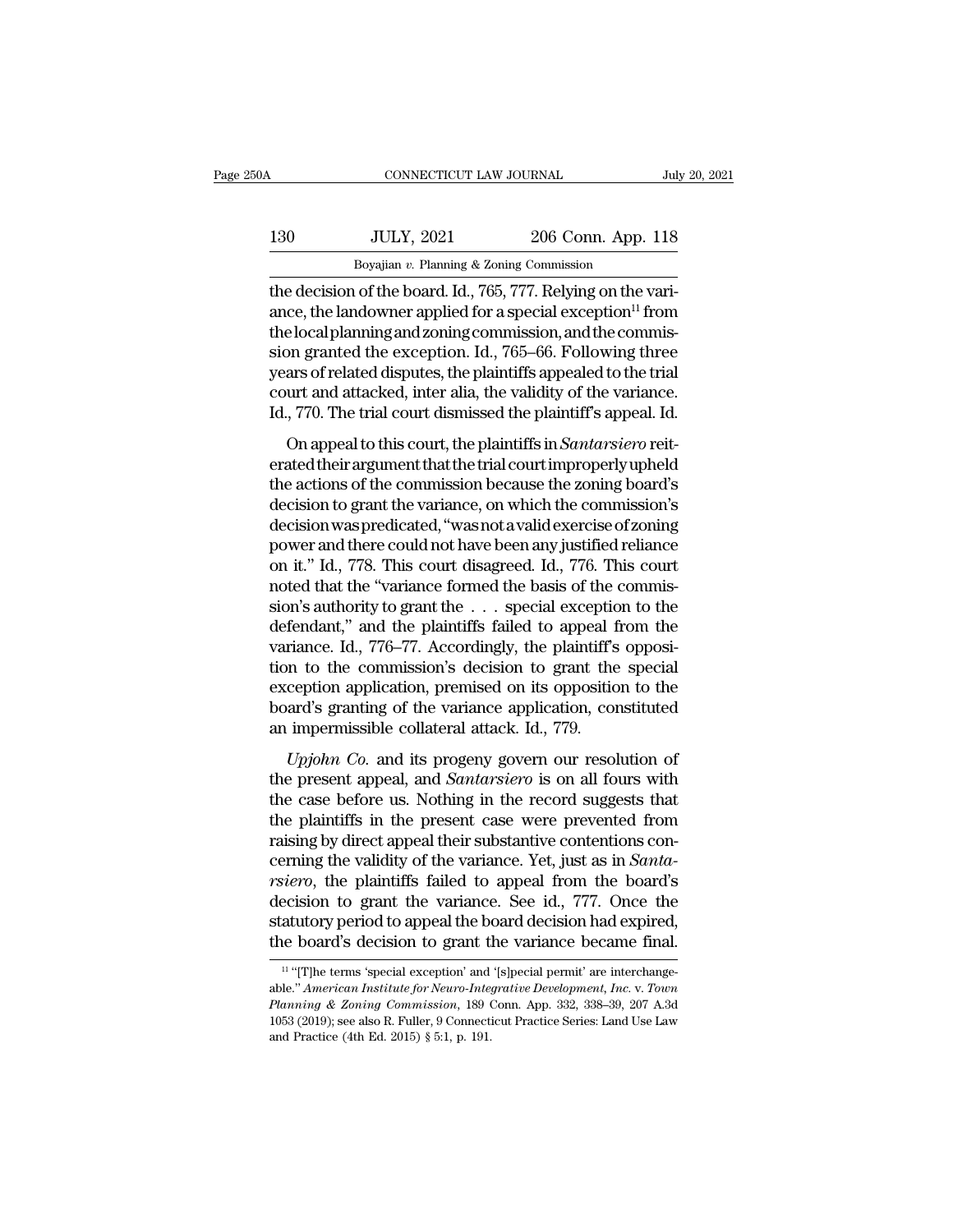# 206 Conn. App. 118 JULY, 2021 131<br>
206 Conn. App. 118 JULY, 2021 131<br>
<sup>206</sup> Boyajian v. Planning & Zoning Commission CONNECTICUT LAW JOURNAL<br>Boyajian *v.* Planning & Zoning Commission<br>Co v. *Zoning Rogard, of Amerils* supra

Fage 251A<br>
See *Upjohn Co.* v. *Zoning & Zoning Commission*<br>
See *Upjohn Co.* v. *Zoning Board of Appeals*, supra, 224<br>
Conn. 102. Nevertheless, the plaintiffs attacked the validity<br>
of the variance at the commission's beg 206 Conn. App. 118 JULY, 2021 131<br>Boyajian v. Planning & Zoning Commission<br>See Upjohn Co. v. Zoning Board of Appeals, supra, 224<br>Conn. 102. Nevertheless, the plaintiffs attacked the validity<br>of the variance at the commiss 206 Conn. App. 118 JULY, 2021 131<br>Boyajian v. Planning & Zoning Commission<br>See Upjohn Co. v. Zoning Board of Appeals, supra, 224<br>Conn. 102. Nevertheless, the plaintiffs attacked the validity<br>of the variance at the commiss 206 Conn. App. 118 JULY, 2021 131<br>
Boyajian v. Planning & Zoning Commission<br>
See Upjohn Co. v. Zoning Board of Appeals, supra, 224<br>
Conn. 102. Nevertheless, the plaintiffs attacked the validity<br>
of the variance at the comm Boyajian *v.* Fianting & Zoning Continuission<br>See Upjohn Co. v. Zoning Board of Appeals, supra, 224<br>Conn. 102. Nevertheless, the plaintiffs attacked the validity<br>of the variance at the commission's hearing on the special<br>p See Upjohn Co. v. *Zoning Board of Appeals*, supra, 224<br>Conn. 102. Nevertheless, the plaintiffs attacked the validity<br>of the variance at the commission's hearing on the special<br>permit application. Once again, just as in *S* Conn. 102. Nevertheless, the plaintiffs attacked the validity<br>of the variance at the commission's hearing on the special<br>permit application. Once again, just as in *Santarsiero*,<br>the variance here "formed the basis of the of the variance at the commission's hearing on the special<br>permit application. Once again, just as in *Santarsiero*,<br>the variance here "formed the basis of the commission's<br>authority to grant the [special permit] to" Toor; permit application. Once again, just as in *Santarsiero*,<br>the variance here "formed the basis of the commission's<br>authority to grant the [special permit] to" Toor; *Santa-<br>rsiero* v. *Planning & Zoning Commission*, supra, the variance here "formed the basis of the commission's<br>authority to grant the [special permit] to" Toor; *Santa-<br>rsiero* v. *Planning & Zoning Commission*, supra, 165<br>Conn. App. 776; which, according to the plaintiffs, r authority to grant the [special permit] to" Toor; *Santa-*<br>rsiero v. Planning & Zoning Commission, supra, 165<br>Conn. App. 776; which, according to the plaintiffs, required<br>the commission to deny the special permit applicat *rsiero* v. *Planning* & *Zoning Commission*, supra, 165<br>Conn. App. 776; which, according to the plaintiffs, required<br>the commission to deny the special permit application.<br>The commission nonetheless approved the special Conn. App.  $776$ ; which, according to the plaintiffs, required<br>the commission to deny the special permit application.<br>The commission nonetheless approved the special permit<br>application.<sup>12</sup> The plaintiffs asserted the sam the commission to deny the special permit application.<br>The commission nonetheless approved the special permit<br>application.<sup>12</sup> The plaintiffs asserted the same argument<br>to the trial court and insisted that the commission's The commission nonetheless approved the special permit<br>application.<sup>12</sup> The plaintiffs asserted the same argument<br>to the trial court and insisted that the commission's reli-<br>ance on the variance was misplaced because the v application.<sup>12</sup> The plaintiffs asserted the same argument<br>to the trial court and insisted that the commission's reli-<br>ance on the variance was misplaced because the variance<br>was void. The trial court concluded that the pl to the trial court and insisted that the commission's reli-<br>ance on the variance was misplaced because the variance<br>was void. The trial court concluded that the plaintiffs'<br>argument concerning the variance was an impermiss ance on the variance was misplaced because the variance<br>was void. The trial court concluded that the plaintiffs'<br>argument concerning the variance was an impermissible<br>substitute for an appeal of the board's decision. Final was void. The trial court concluded that the plaintiffs'<br>argument concerning the variance was an impermissible<br>substitute for an appeal of the board's decision. Finally,<br>the grounds on which the plaintiffs appeal to this argument concerning the variance was an impermissible<br>substitute for an appeal of the board's decision. Finally,<br>the grounds on which the plaintiffs appeal to this court<br>rest entirely on their challenges to the validity of substitute for an appeal of the board's decision. Finally, the grounds on which the plaintiffs appeal to this court rest entirely on their challenges to the validity of the variance.<sup>13</sup> The plaintiffs' failure to appeal t the grounds on which the plaintiffs appeal to this court<br>rest entirely on their challenges to the validity of the<br>variance.<sup>13</sup> The plaintiffs' failure to appeal the board's<br>granting of the variance ostensibly forecloses c rest entirely on their challenges to the validity of the<br>variance.<sup>13</sup> The plaintiffs' failure to appeal the board's<br>granting of the variance ostensibly forecloses consider-<br>ation of the merits of their arguments. See *Bo* variance.<sup>13</sup> The plaintiffs' failure to appeal the board's<br>granting of the variance ostensibly forecloses consider-<br>ation of the merits of their arguments. See *Bochanis* v.<br>Sweeney, 148 Conn. App. 616, 627–28, 86 A.3d 48 granting of the variance ostensibly forecloses consider-<br>ation of the merits of their arguments. See *Bochanis* v.<br>Sweeney, 148 Conn. App. 616, 627–28, 86 A.3d 486 (prohib-<br>iting collateral "attack on *the substance* of th ation of the merits of their arguments. See *Bochants* v.<br>
Sweeney, 148 Conn. App. 616, 627–28, 86 A.3d 486 (prohib-<br>
iting collateral "attack on *the substance* of the wetlands<br>
permit, which . . . the plaintiffs could ha Sweeney, 148 Conn. App. 616, 627–28, 86 A.3d 486 (prohibiting collateral "attack on *the substance* of the wetlands permit, which  $\ldots$  the plaintiffs could have done" by filing appeal (emphasis in original)), cert. denie iting collateral "attack"<br>permit, which  $\dots$  the filing appeal (emphasis<br>Conn. 949, 90 A.3d 978<br>eral attack on the varian<br>within one of the exce<br>collateral attacks. of the variance is impermissible, unless it falls<br>
ithin one of the exceptions to the general rule barring<br>
illateral attacks.<br>
<sup>12</sup> No section of the zoning regulations expressly allows the commission<br>
ignore a related v eral attack on the variance is impermissible, unless it falls<br>within one of the exceptions to the general rule barring<br>collateral attacks.<br> $\frac{12 \text{ No section of the zoning regulations expressly allows the commission}}{10 \text{ to ignore a related variance, previously granted by the board, in considering}}$ <br>an application for a special permit.

within one of the exceptions to the general rule barring<br>collateral attacks.<br> $\frac{12 \text{ No section of the zoning regulations expressly allows the commission}}{10 \text{ in connection of a special permit. Moreover, we note that our Superior}$ <br>Courts have suggested that planning and zoning commissions may not ignore Collateral attacks.<br>
<sup>12</sup> No section of the zoning regulations expressly allows the commission<br>
to ignore a related variance, previously granted by the board, in considering<br>
an application for a special permit. Moreover, **EXECUTE 20** No section of the zoning regulations expressly allows the commission to ignore a related variance, previously granted by the board, in considering an application for a special permit. Moreover, we note that o <sup>12</sup> No section of the zoning regulations expressly allows the commission to ignore a related variance, previously granted by the board, in considering an application for a special permit. Moreover, we note that our Super to ignore a related variance, previously granted by the board, in considering an application for a special permit. Moreover, we note that our Superior Courts have suggested that planning and zoning commissions may not ign an application for a special permit. Mo<br>courts have suggested that planning and :<br>related variances that directly bear on<br>e.g., *Scandia Construction & Developm*<br>*Commission*, Superior Court, judicial d<br>01-0341705-S (Novem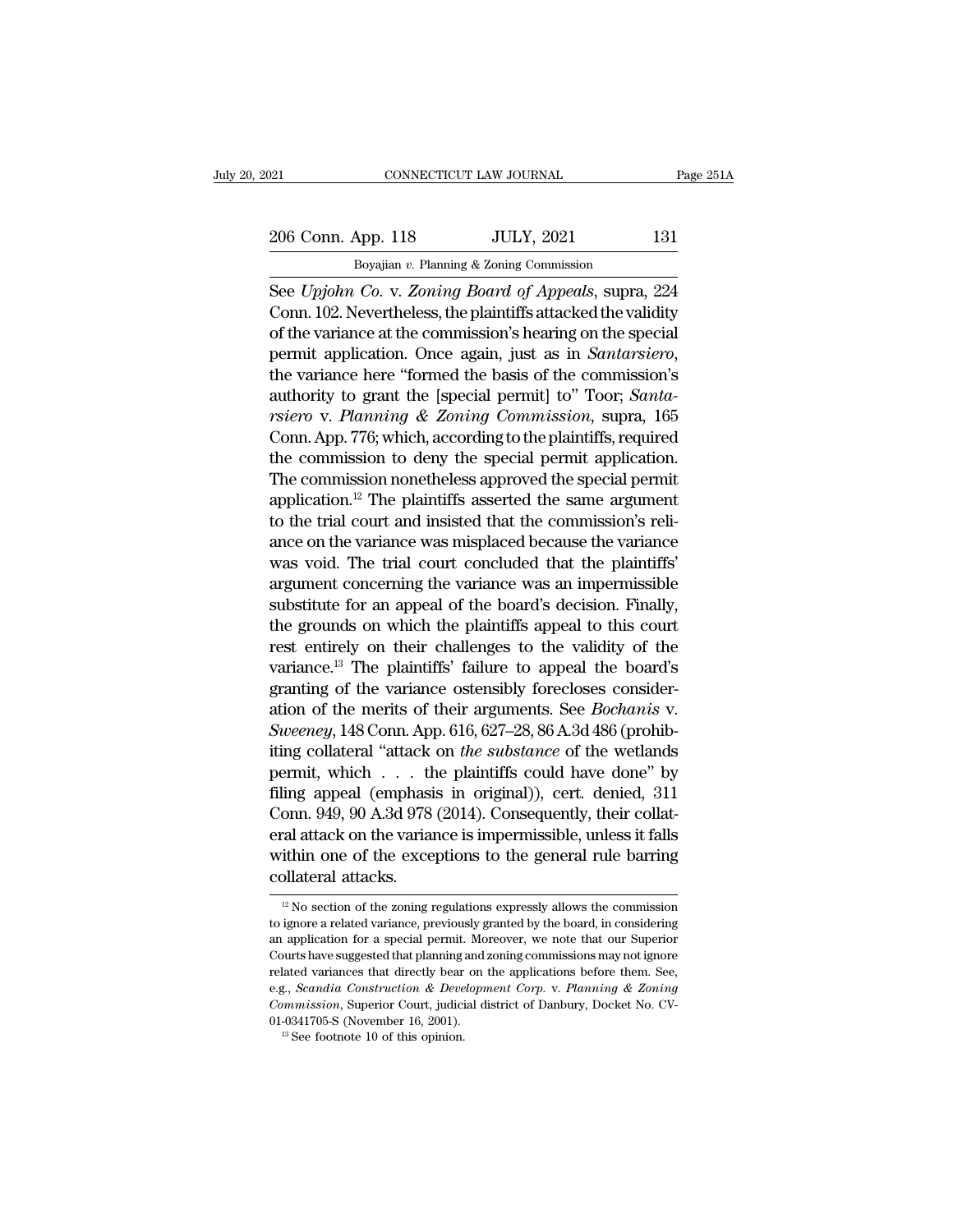| 52A | CONNECTICUT LAW JOURNAL                            |                    | July 20, 2021 |
|-----|----------------------------------------------------|--------------------|---------------|
| 132 | <b>JULY, 2021</b>                                  | 206 Conn. App. 118 |               |
|     | Boyajian $v$ . Planning & Zoning Commission        |                    |               |
|     | Our Supreme Court has stated that there may be two |                    |               |

CONNECTICUT LAW JOURNAL July 20, 2021<br>
206 Conn. App. 118<br>
Boyajian v. Planning & Zoning Commission<br>
Our Supreme Court has stated that there may be two<br>
206 Our Supreme Court has stated that there may be two<br>
208 of "excep 132 JULY, 2021 206 Conn. App. 118<br>Boyajian v. Planning & Zoning Commission<br>Our Supreme Court has stated that there may be two<br>types of "exceptional cases" wherein "a collateral attack"<br>may be permissible. Upjohn Co. v. Zon 132 JULY, 2021 206 Conn. App. 118<br>Boyajian v. Planning & Zoning Commission<br>Our Supreme Court has stated that there may be two<br>types of "exceptional cases" wherein "a collateral attack"<br>may be permissible. *Upjohn Co.* v. *App.* 118<br> *App.* 118<br> *Appeals in .* Planning & Zoning Commission<br> *Appeals*, our Supreme Court has stated that there may be two<br> *Appeals*, supra, 224 Conn. 104–105. Our Supreme Court<br>
explained, "[w]e recognize . . . t Boyajian v. Planning & Zoning Commission<br>
Our Supreme Court has stated that there may be two<br>
types of "exceptional cases" wherein "a collateral attack"<br>
may be permissible. Upjohn Co. v. Zoning Board of<br>
Appeals, supra, Boyalian v. Planning & Zoning Commission<br>
Our Supreme Court has stated that there may be two<br>
types of "exceptional cases" wherein "a collateral attack"<br>
may be permissible. Upjohn Co. v. Zoning Board of<br>
Appeals, supra, Our Supreme Court has stated that there may be two<br>types of "exceptional cases" wherein "a collateral attack"<br>may be permissible. *Upjohn Co.* v. Zoning Board of<br>Appeals, supra, 224 Conn. 104–105. Our Supreme Court<br>explai types of "exceptional cases" wherein "a collateral attack"<br>may be permissible. Upjohn Co. v. Zoning Board of<br>Appeals, supra, 224 Conn. 104–105. Our Supreme Court<br>explained, "[w]e recognize . . . that there may be excep-<br>ti may be permissible. *Upjohn Co.* v. *Zoning Board of*<br>Appeals, supra, 224 Conn. 104–105. Our Supreme Court<br>explained, "[w]e recognize . . . that there may be excep-<br>tional cases in which a previously unchallenged conditio Appeals, supra, 224 Conn. 104–105. Our Supreme Court<br>explained, "[w]e recognize  $\ldots$  that there may be excep-<br>tional cases in which a previously unchallenged condition<br>was so far outside what could have been regarded as explained, "[w]e recognize  $\ldots$  that there may be exceptional cases in which a previously unchallenged condition<br>was so far outside what could have been regarded as a<br>valid exercise of zoning power that there could not h tional cases in which a previously unchallenged condition<br>was so far outside what could have been regarded as a<br>valid exercise of zoning power that there could not have<br>been any justified reliance on it, or in which the co was so far outside what could have been regarded as a valid exercise of zoning power that there could not have been any justified reliance on it, or in which the continued maintenance of a previously unchallenged conditio valid exercise of zoning power that there could n<br>been any justified reliance on it, or in which the com<br>aintenance of a previously unchallenged co<br>would violate some strong public policy. It may<br>in such a case a collater en any justined renance of *n*, or in which the condition<br>aintenance of a previously unchallenged condition<br>ould violate some strong public policy. It may be that<br>such a case a collateral attack on such a condition<br>ould be manuchance of a previously unchancinged condition<br>would violate some strong public policy. It may be that<br>in such a case a collateral attack on such a condition<br>should be permitted. We leave that issue to a case that,<br>unl

would violate some strong public policy. It has be that<br>in such a case a collateral attack on such a condition<br>should be permitted. We leave that issue to a case that,<br>unlike this case, properly presents it." Id.<sup>14</sup><br>"In In sach a case a conateral attack on sach a condition<br>should be permitted. We leave that issue to a case that,<br>unlike this case, properly presents it."  $Id.^{14}$ <br>"In *Gangemi* v. *Zoning Board of Appeals*, 255 Conn.<br>143, 1 unlike this case, properly presents it."  $Id^{14}$ <br>
"In *Gangemi* v. *Zoning Board of Appeals*, 255 Conn.<br>
143, 150–51, 763 A.2d 1011 (2001), [our Supreme Court]<br>
converted this dictum into a holding, and concluded that<br>
th "In *Gangemi* v. *Zoning Board of Appeals*, 255 Conn.<br>143, 150–51, 763 A.2d 1011 (2001), [our Supreme Court]<br>converted this dictum into a holding, and concluded that<br>the continued maintenance of [a] previously unchallenged "In *Gangemi* v. *Zoning Board of Appeals*, 255 Conn.<br>143, 150–51, 763 A.2d 1011 (2001), [our Supreme Court]<br>converted this dictum into a holding, and concluded that<br>the continued maintenance of [a] previously unchallenged 143, 150–51, 763 A.2d 1011 (2001), [our Supreme Court]<br>converted this dictum into a holding, and concluded that<br>the continued maintenance of [a] previously unchallenged<br>condition  $\ldots$  violated the strong public policy ag converted this dictum into a holding, and concluded that<br>the continued maintenance of [a] previously unchallenged<br>condition  $\ldots$  violated the strong public policy against<br>restraints on alienation." *Torrington* v. Zoning the continued maintenance of [a] previously unchallenged<br>
condition  $\ldots$  violated the strong public policy against<br>
restraints on alienation." *Torrington* v. Zoning Commis-<br>
sion, supra, 261 Conn. 768. As we have noted, condition . . . violated the strong public policy against<br>restraints on alienation." *Torrington* v. Zoning Commis-<br>sion, supra, 261 Conn. 768. As we have noted, the plain-<br>tiffs' attack on the commission's decision to gra restraints on alienation." *Torrington* v. Zoning Commission, supra, 261 Conn. 768. As we have noted, the plaintiffs' attack on the commission's decision to grant the special permit here is premised on the board's alleged case. ck of authority to grant the variance. Thus, we consider,<br>
turn, the applicability of the exceptions recognized by<br> *pjohn Co.* to the actions taken by the board in the present<br>
ase.<br>
<sup>14</sup> In discussing the *Upjohn Co.* ex in turn, the applicability of the exceptions recognized by  $Upjohn\ Co$ . to the actions taken by the board in the present case.<br>  $\frac{14 \text{ In discussing the } Upjohn\ Co}$ . exceptions, our Supreme Court, in *Torring-*<br> *ton* v. *Zoning Commission* 

*Co.* to the actions taken by the board in the present case.<br>  $\frac{14 \text{ In discussing the } Upjohn Co.}$  exceptions, our Supreme Court, in *Torring-ton v. Zoning Commission*, supra, 261 Conn. 768, noted that the *Upjohn Co.* exceptions were a case.<br>
<sup>14</sup> In discussing the *Upjohn Co.* exceptions, our Supreme Court, in *Torring-*<br> *ton v. Zoning Commission*, supra, 261 Conn. 768, noted that the *Upjohn*<br> *Co.* exceptions were available "to the extent that a part *zoning authority's lack of subject matter in Torring-ton v. Zoning Commission, supra, 261 Conn. 768, noted that the Upjohn Co. exceptions were available "to the extent that a party seeks to attack collaterally a previousl* <sup>14</sup> In discussing the *Upjohn Co.* exceptions, our Supreme Court, in *Torring*-<br>ton v. Zoning Commission, supra, 261 Conn. 768, noted that the *Upjohn*<br>Co. exceptions were available "to the extent that a party seeks to a for v. Zoning Commission, supra, 261 Conn. 768, noted that the Upjohn Co. exceptions were available "to the extent that a party seeks to attack collaterally a previously unchallenged zoning decision on the basis of the zo ton v. Zoning Commission, supra, 261 Conn. 768, noted that the Upjohn Co. exceptions were available "to the extent that a party seeks to attack collaterally a previously unchallenged zoning decision on the basis of the zo collaterally a previously unchallenged zoning decision on the basis of the zoning authority's lack of subject matter jurisdiction  $\ldots$ ." (Emphasis added.) The plaintiffs in the present case make no claim that the board l conately a previously disturbed contriguously disturbed control of scenaring authority's lack of subject matter jurisdiction  $\ldots$ . " (Emphasis added.) The plaintiffs in the present case make no claim that the board lacke added.) The plaintiffs in the present case make no claim that the board lacked subject matter jurisdiction to grant a variance. They simply argue that the commission should not have granted the special permit application, lacked subject matter jurisdiction to grant a variance. They simply argue that the commission should not have granted the special permit application, on the basis of the invalidity of the underlying variance. Although our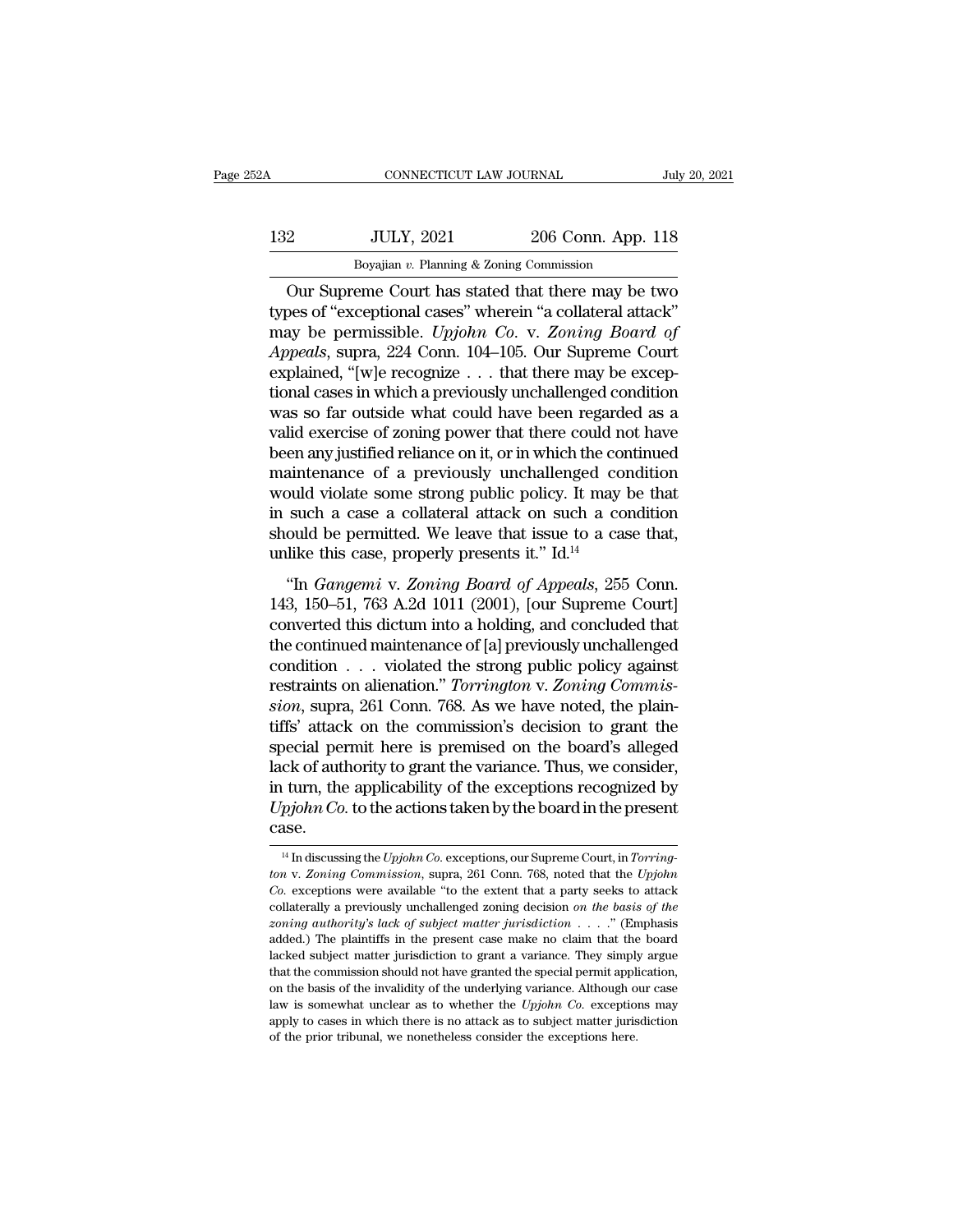# 206 Conn. App. 118 JULY, 2021 133<br>Boyajian v. Planning & Zoning Commission CONNECTICUT LAW JOURNAL<br>Boyajian *v.* Planning & Zoning Commission<br>Consider whether the board's decision

CONNECTICUT LAW JOURNAL Page 253A<br>
6 Conn. App. 118 JULY, 2021 133<br>
Boyajian v. Planning & Zoning Commission<br>
We first consider whether the board's decision to<br>
ant the variance fell "so far outside what could [be] 206 Conn. App. 118 JULY, 2021 133<br>Boyajian v. Planning & Zoning Commission<br>We first consider whether the board's decision to<br>grant the variance fell "so far outside what could [be]<br>regarded as a valid exercise of [its] zon 206 Conn. App. 118 JULY, 2021 133<br>Boyajian v. Planning & Zoning Commission<br>We first consider whether the board's decision to<br>grant the variance fell "so far outside what could [be]<br>regarded as a valid exercise of [its] zo 206 Conn. App. 118 JULY, 2021 133<br>
Boyajian v. Planning & Zoning Commission<br>
We first consider whether the board's decision to<br>
grant the variance fell "so far outside what could [be]<br>
regarded as a valid exercise of [its Boyajian v. Planning & Zoning Commission<br>
We first consider whether the board's decision to<br>
grant the variance fell "so far outside what could [be]<br>
regarded as a valid exercise of [its] zoning power that<br>
there could not Boyajian v. Planning & Zoning Commission<br>
We first consider whether the board's decision to<br>
grant the variance fell "so far outside what could [be]<br>
regarded as a valid exercise of [its] zoning power that<br>
there could no We first consider whether the board's decision to<br>grant the variance fell "so far outside what could [be]<br>regarded as a valid exercise of [its] zoning power that<br>there could not have been any justified reliance on it<br> $\ldots$ grant the variance fell "so far outside what could [be]<br>regarded as a valid exercise of [its] zoning power that<br>there could not have been any justified reliance on it<br> $\ldots$ ." Upjohn Co. v. Zoning Board of Appeals, supra,<br> regarded as a valid exercise of [its] zoning power that<br>there could not have been any justified reliance on it<br> $\ldots$  " Upjohn Co. v. Zoning Board of Appeals, supra,<br>224 Conn. 104–105. "[I]t must be an exceptional [case]<br>t there could not have been any justified reliance on it<br>
. . . . " Upjohn Co. v. Zoning Board of Appeals, supra,<br>
224 Conn. 104–105. "[I]t must be an exceptional [case]<br>
that will justify disturbing the stability of unchal ...." Upjohn Co. v. Zoning Board of Appeals, supra,<br>224 Conn. 104–105. "[I]t must be an exceptional [case]<br>that will justify disturbing the stability of unchallenged<br>land use decisions.... It is not enough that the con-<br>d 224 Conn. 104–105. "[I]t must be an exceptional [case]<br>that will justify disturbing the stability of unchallenged<br>land use decisions. . . . It is not enough that the con-<br>duct in question was in violation of the applicabl that will justify disturbing the stability of unchallenged<br>land use decisions. . . . It is not enough that the con-<br>duct in question was in violation of the applicable zon-<br>ing statutes or regulations. . . . [A] litigant land use decisions. . . . It is not enough that the conduct in question was in violation of the applicable zoning statutes or regulations. . . . [A] litigant who seeks to invoke this exception must meet a very high standar ing statutes or regulations. . . . [A] litigant who seeks<br>to invoke this exception must meet a very high stan-<br>dard." (Citation omitted; internal quotation marks omit-<br>ted.) *Torrington v. Zoning Commission*, supra, 261<br>C to invoke this exception must meet a very high stan-<br>dard." (Citation omitted; internal quotation marks omit-<br>ted.) *Torrington* v. *Zoning Commission*, supra, 261<br>Conn. 768; see, e.g., *Gay* v. *Zoning Board of Appeals*, dard." (Citation omitted; internal quotation marks omit-<br>ted.) *Torrington v. Zoning Commission*, supra, 261<br>Conn. 768; see, e.g., *Gay v. Zoning Board of Appeals*,<br>59 Conn. App. 380, 388, 757 A.2d 61 (2000) (permitting<br>co red.) *Torrington v. Zoning Commission*, supra, 261<br>
Conn. 768; see, e.g., *Gay v. Zoning Board of Appeals*,<br>
59 Conn. App. 380, 388, 757 A.2d 61 (2000) (permitting<br>
collateral attack of condition "imposed by [a] board<br>
on Conn. 768; see, e.g., *Gay v. Zoning Board of Appeals*,<br>59 Conn. App. 380, 388, 757 A.2d 61 (2000) (permitting<br>collateral attack of condition "imposed by [a] board<br>on a parcel that was not the subject of the variance<br>appl 59 Conn. App. 380, 388, 757 A.2d 61 (2000) (permitting<br>collateral attack of condition "imposed by [a] board<br>on a parcel that was not the subject of the variance<br>application before it" under first exception of  $Upjohn$ <br> $Co$ ). collateral attack of condition "imposed by [a] board<br>on a parcel that was not the subject of the variance<br>application before it" under first exception of  $Upjohn$ <br> $Co$ ). "[T]he party seeking to invoke the exception to<br>the gen on a parcel that was not the subject of the variance<br>application before it" under first exception of *Upjohn*<br>*Co.*). "[T]he party seeking to invoke the exception to<br>the general rule barring collateral attack on a previous application before it" under first exception of *Upjohn*<br>*Co*.). "[T]he party seeking to invoke the exception to<br>the general rule barring collateral attack on a previously<br>unchallenged land use decision . . . ha[s] the bur *Co.*). "[T]he party seeking to invoke the exception to<br>the general rule barring collateral attack on a previously<br>unchallenged land use decision  $\ldots$  ha[s] the burden<br>to establish that the [board or] commission [acted] the general rule barring collateral attack on a previously<br>unchallenged land use decision  $\ldots$  ha[s] the burden<br>to establish that the [board or] commission [acted]  $\ldots$ <br>without an adequate basis on which to do so." *Tor* unchallenged land use decision . . . ha[s] the burden<br>to establish that the [board or] commission [acted] . . .<br>without an adequate basis on which to do so." *Torring-*<br>*ton* v. *Zoning Commission*, supra, 773. "The quest to establish that the [board or] commission [acted] . . .<br>without an adequate basis on which to do so." *Torring-*<br>*ton v. Zoning Commission*, supra, 773. "The question<br>of whether an extrajudicial act of a zoning authorit without an adequate basis on which to do so." *Torring-*<br>ton v. Zoning Commission, supra, 773. "The question<br>of whether an extrajudicial act of a zoning authority is<br>so far outside the valid exercise of zoning power that<br>t ton v. *Zoning Commission*, supra, 773. "The question<br>of whether an extrajudicial act of a zoning authority is<br>so far outside the valid exercise of zoning power that<br>there could not have been any justified reliance on it,<br> of whether an extrajudicial act of a zo<br>so far outside the valid exercise of zo<br>there could not have been any justific<br>necessarily permits, in an appropri<br>inquiry into the reasons for that relian<br>see also *Santarsiero* v. For example and entriests of Esting power and<br>ere could not have been any justified reliance on it,<br>cessarily permits, in an appropriate case, some<br>quiry into the reasons for that reliance." Id., 775–76;<br>e also *Santarsier* mecessarily permits, in an appropriate case, some<br>inquiry into the reasons for that reliance." Id., 775–76;<br>see also *Santarsiero* v. *Planning & Zoning Commis-<br>sion*, supra, 165 Conn. App. 779.<br>Section 8-6 provides in re

duties the reasons for that reliance." Id., 775–76;<br>see also *Santarsiero* v. *Planning & Zoning Commis-<br>sion*, supra, 165 Conn. App. 779.<br>Section 8-6 provides in relevant part: "(a) The zoning<br>board of appeals shall have see also *Santarsiero* v. *Planning & Zoning Commission*, supra, 165 Conn. App. 779.<br>Section 8-6 provides in relevant part: "(a) The zoning board of appeals shall have the following powers and duties . . . (3) to determin sion, supra, 165 Conn. App. 779.<br>Section 8-6 provides in relevant part: "(a) The zoning<br>board of appeals shall have the following powers and<br>duties . . . (3) to determine and vary the application<br>of the zoning . . . regul Section 8-6 provides in relevant part: "(a) The zoning<br>board of appeals shall have the following powers and<br>duties . . . (3) to determine and vary the application<br>of the zoning . . . regulations in harmony with their<br>gene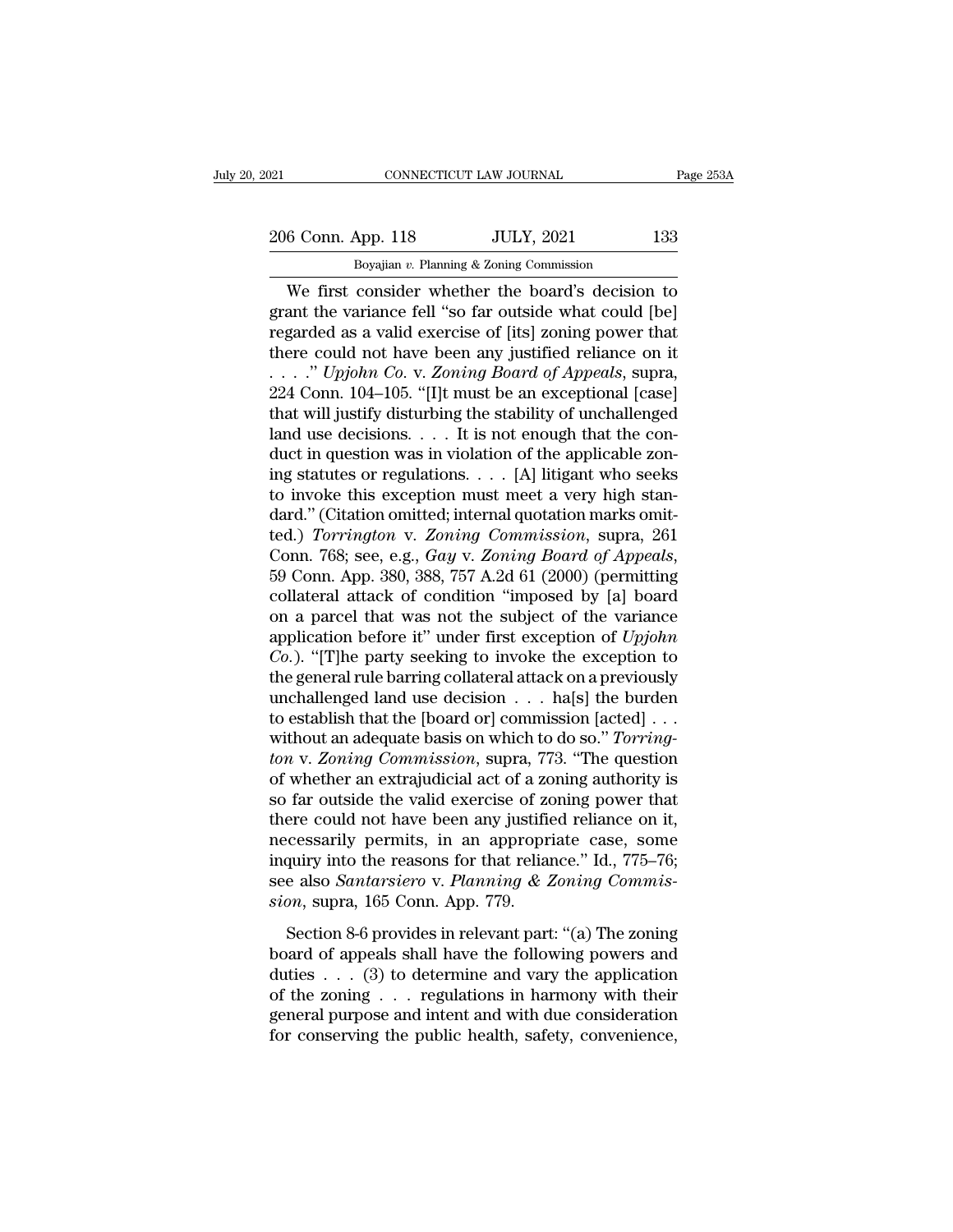| ŀΑ  | CONNECTICUT LAW JOURNAL                              |                    | July 20, 2021 |
|-----|------------------------------------------------------|--------------------|---------------|
| 134 | <b>JULY, 2021</b>                                    | 206 Conn. App. 118 |               |
|     | Boyajian $v$ . Planning & Zoning Commission          |                    |               |
|     | welfare and property values solely with respect to a |                    |               |

CONNECTICUT LAW JOURNAL July 20, 2021<br>
134 JULY, 2021 206 Conn. App. 118<br>
Boyajian v. Planning & Zoning Commission<br>
welfare and property values solely with respect to a<br>
parcel of land where, owing to conditions especially 134 JULY, 2021 206 Conn. App. 118<br>
Boyajian v. Planning & Zoning Commission<br>
welfare and property values solely with respect to a<br>
parcel of land where, owing to conditions especially<br>
affecting such parcel but not affecti 134 JULY, 2021 206 Conn. App. 118<br>Boyajian v. Planning & Zoning Commission<br>welfare and property values solely with respect to a<br>parcel of land where, owing to conditions especially<br>affecting such parcel but not affecting  $\frac{134}{\text{Boyajian } v. \text{ Planning & Zoning Commission}}$ <br>
welfare and property values solely with respect to a<br>
parcel of land where, owing to conditions especially<br>
affecting such parcel but not affecting generally the<br>
district in which it is si  $\begin{tabular}{ c c c c} \multicolumn{1}{c}{{\textbf{34}}} & {\textbf{JULY, 2021}} & {\textbf{206 Conn. App. 118}} \\ \hline \hline \textbf{Boyajian } v. \textbf{ Planning & \textbf{Zoning Commission}} \\ \hline \multicolumn{1}{c}{{\textbf{w}}{\textbf{e}t} {\textbf{a}}} & {\textbf{m} \textbf{e} {\textbf{a}}} & {\textbf{m} \textbf{e} {\textbf{a}}} \\ \hline \multicolumn{1}{c}{{\textbf{w}}{\textbf{e}t} {\textbf{a}}} & {\textbf{m} \textbf{e} {\textbf{a}}} & {\textbf$ Boyayan v. Planning & Zoning Commission<br>welfare and property values solely with respect to a<br>parcel of land where, owing to conditions especially<br>affecting such parcel but not affecting generally the<br>district in which it welfare and property values solely with respect to a<br>parcel of land where, owing to conditions especially<br>affecting such parcel but not affecting generally the<br>district in which it is situated, a literal enforcement of<br>suc parcel of land where, owing to conditions especially<br>affecting such parcel but not affecting generally the<br>district in which it is situated, a literal enforcement of<br>such  $\ldots$  regulations would result in exceptional diff affecting such parcel but not affecting generally the<br>district in which it is situated, a literal enforcement of<br>such . . . regulations would result in exceptional diffi-<br>culty or unusual hardship so that substantial justi district in which it is situated, a literal enforcement of<br>such . . . regulations would result in exceptional diffi-<br>culty or unusual hardship so that substantial justice<br>will be done and the public safety and welfare secu such . . . regulatio<br>culty or unusual h<br>will be done and th<br>provided that the :<br>extent to which use<br>in districts in wh<br>allowed. . . ."<br>As we have stated As we have stated, "[i]nterpretation of the zoning regula-<br>
and the public safety and welfare secured,<br>
ovided that the zoning regulations may specify the<br>
tent to which uses shall not be permitted by variance<br>
districts with se done and the plastic safety and wental secured,<br>provided that the zoning regulations may specify the<br>extent to which uses shall not be permitted by variance<br>in districts in which such uses are not otherwise<br>allowe

extent to which uses shall not be permitted by variance<br>in districts in which such uses are not otherwise<br>allowed...."<br>As we have stated, "[i]nterpretation of the zoning regula-<br>tions is a function of a zoning board of ap in districts in which such uses are not otherwise<br>allowed...."<br>As we have stated, "[i]nterpretation of the zoning regula-<br>tions is a function of a zoning board of appeals. The<br>variance power exists to permit what is prohi *Santaries in which such uses are not officially*<br>*Santare size of a zoning board of appeals. The*<br>variance power exists to permit what is prohibited in<br>a particular zone." (Internal quotation marks omitted.)<br>*Santarsiero* As we have stated, "[i]nterpretation of the zoning regulations is a function of a zoning board of appeals. The variance power exists to permit what is prohibited in a particular zone." (Internal quotation marks omitted.) As we have stated, "[i]nterpretation of the zoning regulations is a function of a zoning board of appeals. The variance power exists to permit what is prohibited in a particular zone." (Internal quotation marks omitted.) tions is a function of a zoning board of appeals. The variance power exists to permit what is prohibited in a particular zone." (Internal quotation marks omitted.) Santarsiero v. Planning & Zoning Commission, supra, 165 C particular zone." (Internal quotation marks omitted.)<br> *ntarsiero* v. *Planning & Zoning Commission*, supra,<br>
5 Conn. App. 779. The zoning regulations, similarly,<br>
cognize the power of the board to hear and decide<br>
riance Santarsiero v. Planning & Zoning Commission, supra,<br>165 Conn. App. 779. The zoning regulations, similarly,<br>recognize the power of the board to hear and decide<br>variance applications. Vernon Zoning Regs., § 17.2.<br>By grantin

Example 1: Family & Eching commission, sipple,<br>165 Conn. App. 779. The zoning regulations, similarly,<br>recognize the power of the board to hear and decide<br>variance applications. Vernon Zoning Regs., § 17.2.<br>By granting the For Solid Hyp. The Board to hear and decide<br>variance applications. Vernon Zoning Regs., § 17.2.<br>By granting the variance at issue, the board acted<br>squarely within its statutorily authorized power to vary<br>zoning regulations Free power of the board to field and decree<br>variance applications. Vernon Zoning Regs., § 17.2.<br>By granting the variance at issue, the board acted<br>squarely within its statutorily authorized power to vary<br>zoning regulation For separations. Vertical about  $\mu$  separations,  $\mu$  is the separation of separations of separations are proved to vary alternal statute  $\$  8-6 (a) (3). The board held a hearing to decide whether to approve the applica By granting the variance at issue, the board acted<br>squarely within its statutorily authorized power to vary<br>zoning regulations. General Statutes § 8-6 (a) (3). The<br>board held a hearing to decide whether to approve the<br>appl squarely within its statutorily authorized power to vary<br>zoning regulations. General Statutes  $\S 8{\text -}6$  (a) (3). The<br>board held a hearing to decide whether to approve the<br>application for the variance, which would vary th zoning regulations. General Statutes  $\S 8-6$  (a) (3). The<br>board held a hearing to decide whether to approve the<br>application for the variance, which would vary the 3000<br>foot separating distance requirement between liquor<br>s board held a hearing to decide whether to approve the<br>application for the variance, which would vary the 3000<br>foot separating distance requirement between liquor<br>stores under the zoning regulations. Vernon Zoning<br>Regs., § application for the variance, which would vary the 3000<br>foot separating distance requirement between liquor<br>stores under the zoning regulations. Vernon Zoning<br>Regs., § 17.1.2. The record reflects that the board con-<br>sidere foot separating distance requirement between liquor<br>stores under the zoning regulations. Vernon Zoning<br>Regs., § 17.1.2. The record reflects that the board con-<br>sidered the significance of a sixty-five foot variance<br>as well stores under the zoning regulations. Vernon Zoning<br>Regs., § 17.1.2. The record reflects that the board con-<br>sidered the significance of a sixty-five foot variance<br>as well as any alleged hardship. After discussion and<br>consi Example 12. The record reflects and the board contractor, seeds the significance of a sixty-five foot variance well as any alleged hardship. After discussion and msideration of the application, the board granted the plicat siacred are significance of a sing five foot variance<br>as well as any alleged hardship. After discussion and<br>consideration of the application, the board granted the<br>application, that is, it varied the 3000 foot requirement<br>

as were as any anaged naturally. Their diseassion and consideration of the application, the board granted the application, that is, it varied the 3000 foot requirement to permit a separating distance of 2935 feet. See id.<br> application, that is, it varied the 3000 foot requirement<br>application, that is, it varied the 3000 foot requirement<br>to permit a separating distance of 2935 feet. See id.<br>The plaintiffs, however, contend that the board impe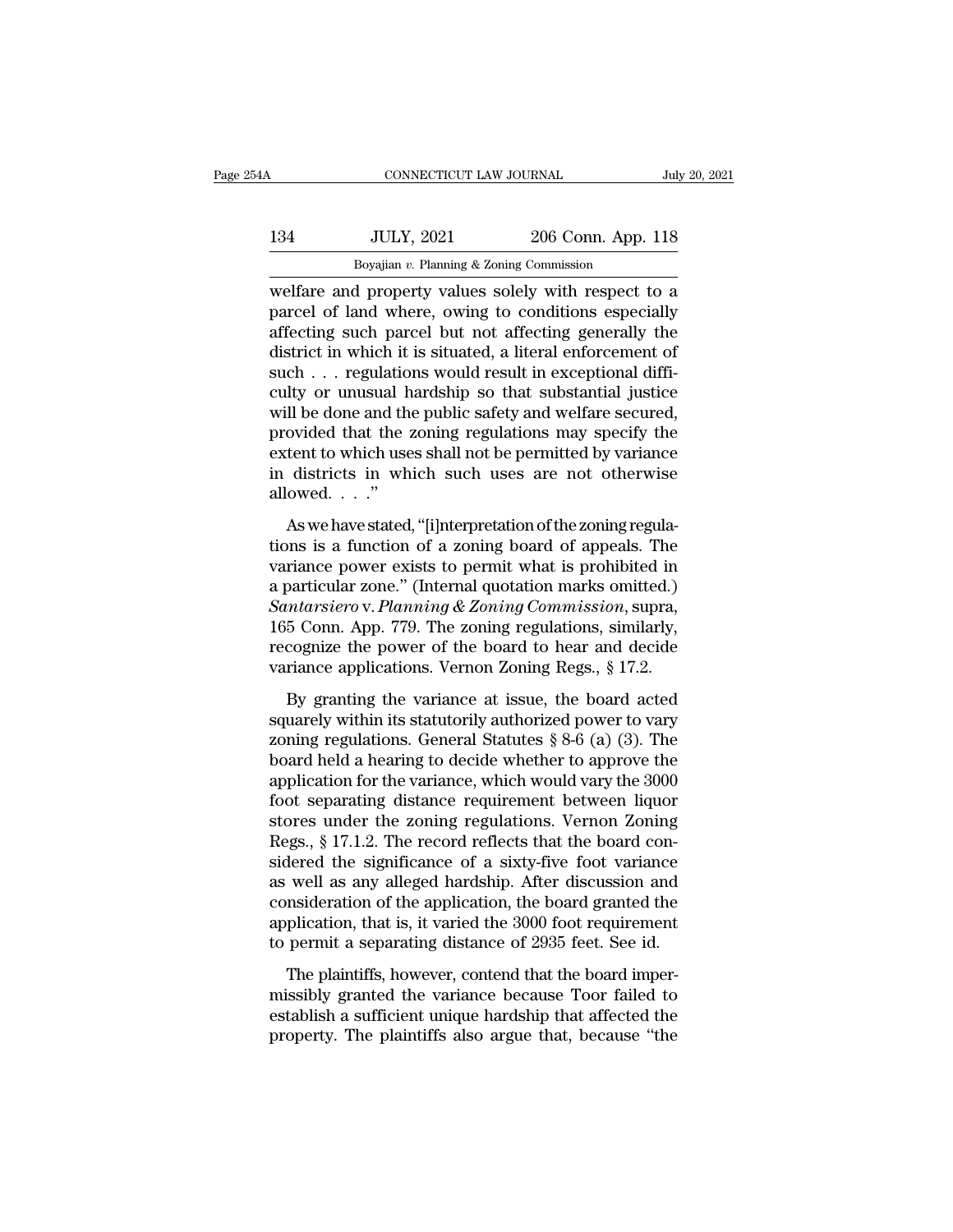# 206 Conn. App. 118 JULY, 2021 135<br>Boyajian v. Planning & Zoning Commission CONNECTICUT LAW JOURNAL<br>Boyajian *v.* Planning & Zoning Commission<br>Boyajian *v.* Planning & Zoning Commission<br>DECONDERTY IS not a legal basis for the grant

CONNECTICUT LAW JOURNAL Page 255A<br>
206 Conn. App. 118 JULY, 2021 135<br>
Boyajian v. Planning & Zoning Commission<br>
location of property is not a legal basis for the granting<br>
of a variance ... the statute confer[red] no autho 206 Conn. App. 118 JULY, 2021 135<br>Boyajian v. Planning & Zoning Commission<br>Docation of property is not a legal basis for the granting<br>of a variance . . . the statute confer[red] no authority<br>upon the [board] to grant such 206 Conn. App. 118 JULY, 2021 135<br>
Boyajian v. Planning & Zoning Commission<br>
location of property is not a legal basis for the granting<br>
of a variance... the statute confer[red] no authority<br>
upon the [board] to grant suc 206 Conn. App. 118 JULY, 2021 135<br>Boyajian v. Planning & Zoning Commission<br>Docation of property is not a legal basis for the granting<br>of a variance . . . the statute confer[red] no authority<br>upon the [board] to grant such Boyajian v. Planning & Zoning Commission<br>
location of property is not a legal basis for the granting<br>
of a variance . . . the statute confer[red] no authority<br>
upon the [board] to grant such a variance." The plain-<br>
tiffs Boyajian v. Planning & Zoning Commission<br>location of property is not a legal basis for the granting<br>of a variance  $\ldots$  the statute confer[red] no authority<br>upon the [board] to grant such a variance." The plain-<br>tiffs als location of property is not a legal basis for the granting<br>of a variance . . . the statute confer[red] no authority<br>upon the [board] to grant such a variance." The plain-<br>tiffs also asserted that the effect of the variance of a variance . . . the statute confer[red] no authority<br>upon the [board] to grant such a variance." The plain-<br>tiffs also asserted that the effect of the variance con-<br>flicted with other zoning regulations. Each of these<br> upon the [board] to grant such a variance." The plain-<br>tiffs also asserted that the effect of the variance con-<br>flicted with other zoning regulations. Each of these<br>arguments inherently accepts the "adequate basis on<br>which tiffs also asserted that the effect of the variance con-<br>flicted with other zoning regulations. Each of these<br>arguments inherently accepts the "adequate basis on<br>which" the board acted—the statutory power conveyed<br>on the b arguments inherently accepts the "adequate basis on<br>which" the board acted—the statutory power conveyed<br>on the board to vary regulations—and forecloses the<br>suggestion that granting the variance constituted an<br>extrajudicial which" the board acted—the statutory power conveyed<br>on the board to vary regulations—and forecloses the<br>suggestion that granting the variance constituted an<br>extrajudicial act. *Torrington* v. *Zoning Commission*,<br>supra, 26 on the board to vary regulations—and forecloses the<br>suggestion that granting the variance constituted an<br>extrajudicial act. *Torrington* v. *Zoning Commission*,<br>supra, 261 Conn. 769–70, 773. Assuming, arguendo, that<br>the pl suggestion that granting the variance constituted an extrajudicial act. *Torrington* v. *Zoning Commission*, supra, 261 Conn. 769–70, 773. Assuming, arguendo, that the plaintiffs' arguments, as the trial court noted, could extrajudicial act. *Torrington* v. *Zoning Commission*,<br>supra, 261 Conn. 769–70, 773. Assuming, arguendo, that<br>the plaintiffs' arguments, as the trial court noted, could<br>have presented a "colorable claim" in an appeal of t supra, 261 Conn. 769–70, 773. Assuming, arguendo, that<br>the plaintiffs' arguments, as the trial court noted, could<br>have presented a "colorable claim" in an appeal of the<br>board's decision, the plaintiffs' arguments nonethele the plaintiffs' arguments, as the trial court noted, could<br>have presented a "colorable claim" in an appeal of the<br>board's decision, the plaintiffs' arguments nonetheless<br>fail to render the board's action so far outside wha have presented a "colorable claim" in an appeal of the<br>board's decision, the plaintiffs' arguments nonetheless<br>fail to render the board's action so far outside what<br>could be regarded as a valid exercise of the board's<br>stat board's decision, the plaintiffs' arguments nonetheless<br>fail to render the board's action so far outside what<br>could be regarded as a valid exercise of the board's<br>statutory power that there could not have been any<br>justifie fail to render the board's action so far outside what<br>could be regarded as a valid exercise of the board's<br>statutory power that there could not have been any<br>justified reliance on it. That is to say, because the board<br>main could be regarded as a valid exercise of the board's<br>statutory power that there could not have been any<br>justified reliance on it. That is to say, because the board<br>maintained the power to vary zoning regulations, we<br>are un statutory power that there constants in the sequency is the maintained the power to vary are unconvinced that the plair high standard" that would triggeral attack on the board's actic *Commission*, supra, 768. We now turn intrained the power to vary zoning regulations, we<br>aintained the power to vary zoning regulations, we<br>e unconvinced that the plaintiffs have met the "very<br>gh standard" that would trigger an acceptable collat-<br>al attack on manualities are power to vary zoning regalations, we<br>are unconvinced that the plaintiffs have met the "very<br>high standard" that would trigger an acceptable collat-<br>eral attack on the board's action. *Torrington* v. Zoning<br>

maintenance of a previously unchallenged conditional<br>maintanance of a property of a property of a property of a property of a previously unchallenged condition<br>would violate some strong public policy," a collateral<br>mainten Figure standard via would argger an acceptable condition<br>eral attack on the board's action. Torrington v. Zoning<br>Commission, supra, 768.<br>We now turn to the second Upjohn Co. exception. The<br>court in Upjohn Co. suggested th Commission, supra, 768.<br>
We now turn to the second *Upjohn Co.* exception. The<br>
court in *Upjohn Co.* suggested that, if "the continued<br>
maintenance of a previously unchallenged condition<br>
would violate some strong public *We now turn to the second Upjohn Co. exception. The* court in *Upjohn Co. suggested that, if "the continued maintenance of a previously unchallenged condition would violate some strong public policy," a collateral attack* We now turn to the second *Upjohn Co*. exception. The court in *Upjohn Co*. suggested that, if "the continued maintenance of a previously unchallenged condition would violate some strong public policy," a collateral attack court in *Upjohn Co*. suggested that, if "the continued<br>maintenance of a previously unchallenged condition<br>would violate some strong public policy," a collateral<br>attack may be warranted. *Upjohn Co*. v. Zoning Board<br>of App maintenance of a previously unchallenged condition<br>would violate some strong public policy," a collateral<br>attack may be warranted. Upjohn Co. v. Zoning Board<br>of Appeals, supra, 224 Conn. 105. "We begin by empha-<br>sizing th would violate some strong public policy," a collateral<br>attack may be warranted. Upjohn Co. v. Zoning Board<br>of Appeals, supra, 224 Conn. 105. "We begin by empha-<br>sizing that, under this prong of the Upjohn Co. formula-<br>tio attack may be warranted. *Upjohn Co.* v. Zoning Board<br>of Appeals, supra, 224 Conn. 105. "We begin by empha-<br>sizing that, under this prong of the *Upjohn Co*. formula-<br>tion, we focus, not on the state of affairs that exist of Appeals, supra, 224 Conn. 105. "We begin by emphasizing that, under this prong of the *Upjohn Co*. formulation, we focus, not on the state of affairs that existed when the condition at issue originally was imposed, but sizing that, under this prong of the *Upjohn Co*. formulation, we focus, not on the state of affairs that existed when the condition at issue originally was imposed, but on the current state of affairs in which the condit tion, we focus, not on the state of affairs that existed<br>when the condition at issue originally was imposed, but<br>on the current state of affairs in which the condition<br>is being enforced.  $\dots$  [W]e focus on the continued<br>m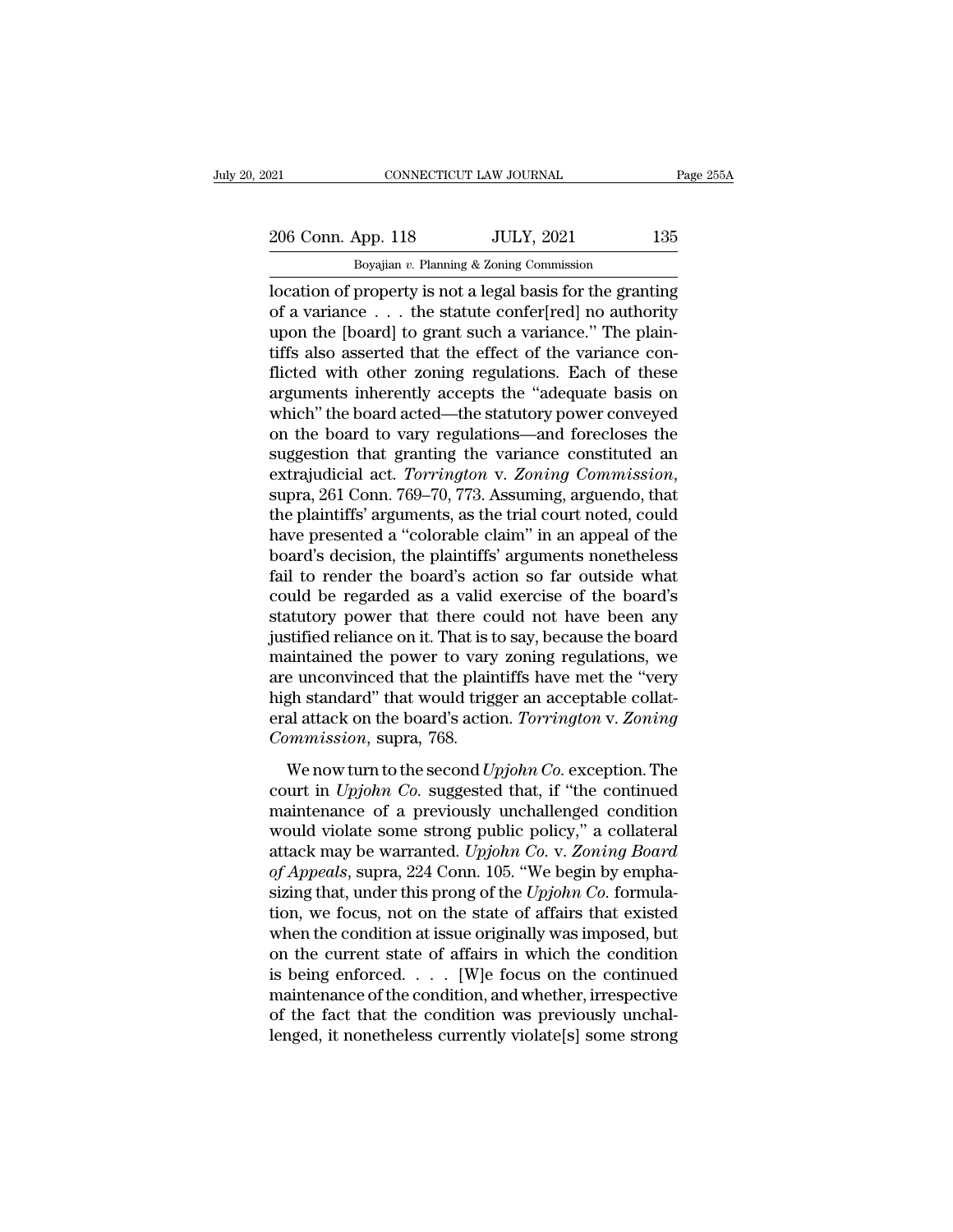# 136 CONNECTICUT LAW JOURNAL July 20, 2021<br>136 JULY, 2021 206 Conn. App. 118<br>136 Boyajian v. Planning & Zoning Commission CONNECTICUT LAW JOURNAL<br>JULY, 2021 206 Conn. App. :<br>Boyajian *v.* Planning & Zoning Commission<br>CV " (Citation omitted: internal quotati

cONNECTICUT LAW JOURNAL July 20, 2021<br>
136 JULY, 2021 206 Conn. App. 118<br>
Boyajian v. Planning & Zoning Commission<br>
public policy.'' (Citation omitted; internal quotation<br>
marks omitted.) *Gangemi* v. *Zoning Board of Appe* marks omitted.) *Gangemi* v. *Zoning & Zoning Commission*<br>
Boyajian v. Planning & Zoning Commission<br>
public policy." (Citation omitted; internal quotation<br>
marks omitted.) *Gangemi* v. *Zoning Board of Appeals*,<br>
supra, 2 136 JULY, 2021 206 Conn. App. 118<br>Boyajian v. Planning & Zoning Commission<br>public policy." (Citation omitted; internal quotation<br>marks omitted.) *Gangemi* v. Zoning Board of Appeals,<br>supra, 255 Conn. 150–51. As under the f Boyajian v. Planning & Zoning Commission<br>
public policy." (Citation omitted; internal quotation<br>
marks omitted.) *Gangemi* v. *Zoning Board of Appeals*,<br>
supra, 255 Conn. 150–51. As under the first exception,<br>
review unde Boyayan v. Planning & Zoning Commission<br>public policy." (Citation omitted; internal quotation<br>marks omitted.) *Gangemi* v. Zoning Board of Appeals,<br>supra, 255 Conn. 150–51. As under the first exception,<br>review under this public policy." (Citation omitted; internal quotation<br>marks omitted.) *Gangemi* v. *Zoning Board of Appeals*,<br>supra, 255 Conn. 150–51. As under the first exception,<br>review under this exception demands a high standard.<br>Comp marks omitted.) *Gangemi* v. *Zoning Board of Appeals*,<br>supra, 255 Conn. 150–51. As under the first exception,<br>review under this exception demands a high standard.<br>Compare, e.g., id., 151, 157 (permitting collateral attack supra, 255 Conn. 150–51. As under the first exception,<br>review under this exception demands a high standard.<br>Compare, e.g., id., 151, 157 (permitting collateral attack<br>on condition to variance that contradicted "the strong<br> review under this exception demands a high standard.<br>Compare, e.g., id., 151, 157 (permitting collateral attack<br>on condition to variance that contradicted "the strong<br>and deeply rooted public policy in favor of the free an Compare, e.g., id., 151, 157 (permitting collateral attack<br>on condition to variance that contradicted "the strong<br>and deeply rooted public policy in favor of the free and<br>unrestricted alienability of property" and failed t on condition to variance that contradicted "the strong and deeply rooted public policy in favor of the free and unrestricted alienability of property" and failed to serve "legal and useful purpose" (internal quotation mar and deeply rooted public policy in favor of the free and<br>unrestricted alienability of property" and failed to serve<br>"legal and useful purpose" (internal quotation marks<br>omitted)), with *George* v. *Watertown*, 85 Conn. Ap unrestricted alienability of property" and failed to serve<br>
"legal and useful purpose" (internal quotation marks<br>
omitted)), with *George* v. *Watertown*, 85 Conn. App.<br>
606, 611–12, 858 A.2d 800 (prohibiting collateral a "legal and useful purpose" (internal quotation marks<br>omitted)), with *George* v. *Watertown*, 85 Conn. App.<br>606, 611–12, 858 A.2d 800 (prohibiting collateral attack<br>on commission action that implicated strong public pol-<br>i omitted)), with *George* v. *Watertown*, 85 Conn. App.<br>606, 611–12, 858 A.2d 800 (prohibiting collateral attack<br>on commission action that implicated strong public pol-<br>icy interest but fell within "conformity [of] the law" 606, 611–12, 858 A.2d 800 (prohibiting collateral attack<br>on commission action that implicated strong public pol-<br>icy interest but fell within "conformity [of] the law"),<br>cert. denied, 272 Conn. 911, 863 A.2d 702 (2004), a on commission action that implicated strong public policy interest but fell within "conformity [of] the law"), cert. denied, 272 Conn. 911, 863 A.2d 702 (2004), and *Caltabiano* v.  $L \& L \t{Real} \t{Estate} \t{Holdings} \t{II}, LLC$ , 122 Con icy interest but fell within "conformity [of] the law"),<br>cert. denied, 272 Conn. 911, 863 A.2d 702 (2004), and<br>*Caltabiano* v. *L & L Real Estate Holdings II, LLC*, 122<br>Conn. App. 751, 762, 998 A.2d 1256 (2010) (prohibiti cert. denied, 272 Conn. 911, 863 A.2d 702 (2004), and<br> *Caltabiano* v. *L & L Real Estate Holdings II, LLC*, 122<br>
Conn. App. 751, 762, 998 A.2d 1256 (2010) (prohibiting<br>
collateral attack on decision made by commission fo Caltabiano v. L & L Real Estate Holdings II, LLC, 122<br>Conn. App. 751, 762, 998 A.2d 1256 (2010) (prohibiting<br>collateral attack on decision made by commission fol-<br>lowing public hearing at which untruthful representa-<br>tion Conn. App. 751, 762, 998 A.2d 1256 (2010) (prohibiting<br>collateral attack on decision made by commission fol-<br>lowing public hearing at which untruthful representa-<br>tions were allegedly made by interested party and opin-<br>ing attack''). may pashe hearing at which did addud representations<br>were allegedly made by interested party and opin-<br>g that "misconduct or conflict of interest by members<br>the board" may, alternatively, "rise to the level of a<br>blic polic ing that "misconduct or conflict of interested party and optically interest interests of the board" may, alternatively, "rise to the level of a public policy violation sufficient to support a collateral attack").<br>
Here, th

(the board" may, alternatively, "rise to the level of a<br>public policy violation sufficient to support a collateral<br>attack").<br>Here, the plaintiffs contend that the variance would<br>undermine the "best interests of the town" o of are board may, are matterly, the to are forced of a<br>public policy violation sufficient to support a collateral<br>attack").<br>Here, the plaintiffs contend that the variance would<br>undermine the "best interests of the town" of plant policy violation sumeries to support a conaterial<br>attack").<br>Here, the plaintiffs contend that the variance would<br>undermine the "best interests of the town" of Vernon<br>(town). According to the plaintiffs, by adopting i Here, the plaintiffs contend that the variance would<br>undermine the "best interests of the town" of Vernon<br>(town). According to the plaintiffs, by adopting its zon-<br>ing regulations, the town necessarily determined that<br>the Here, the plaintiffs contend that the variance would<br>undermine the "best interests of the town" of Vernon<br>(town). According to the plaintiffs, by adopting its zon-<br>ing regulations, the town necessarily determined that<br>the undermine the "best interests of the town" of Vernon<br>(town). According to the plaintiffs, by adopting its zon-<br>ing regulations, the town necessarily determined that<br>the allowance of multiple liquor stores within 3000 feet<br> (town). According to the plaintiffs, by adopting its zoning regulations, the town necessarily determined that<br>the allowance of multiple liquor stores within 3000 feet<br>of one another would be "contrary to the best interests ing regulations, the town necessarily determined that<br>the allowance of multiple liquor stores within 3000 feet<br>of one another would be "contrary to the best interests<br>of the town." Further, the plaintiffs assert that, if T the allowance of multiple liquor stores within 3000 feet<br>of one another would be "contrary to the best interests<br>of the town." Further, the plaintiffs assert that, if Toor<br>were to open a liquor store on the property, the n of one another would be "contrary to the best interests<br>of the town." Further, the plaintiffs assert that, if Toor<br>were to open a liquor store on the property, the new<br>store would "establish a new 3000 foot [separating dis of the town." Further, the plaintiffs assert that, if Toor<br>were to open a liquor store on the property, the new<br>store would "establish a new 3000 foot [separating dis-<br>tance] and burden" other preexisting properties. "The<br> were to open a liquor store on the property, the new<br>store would "establish a new 3000 foot [separating dis-<br>tance] and burden" other preexisting properties. "The<br>applicant's variance, [according to the plaintiffs] will<br>pr